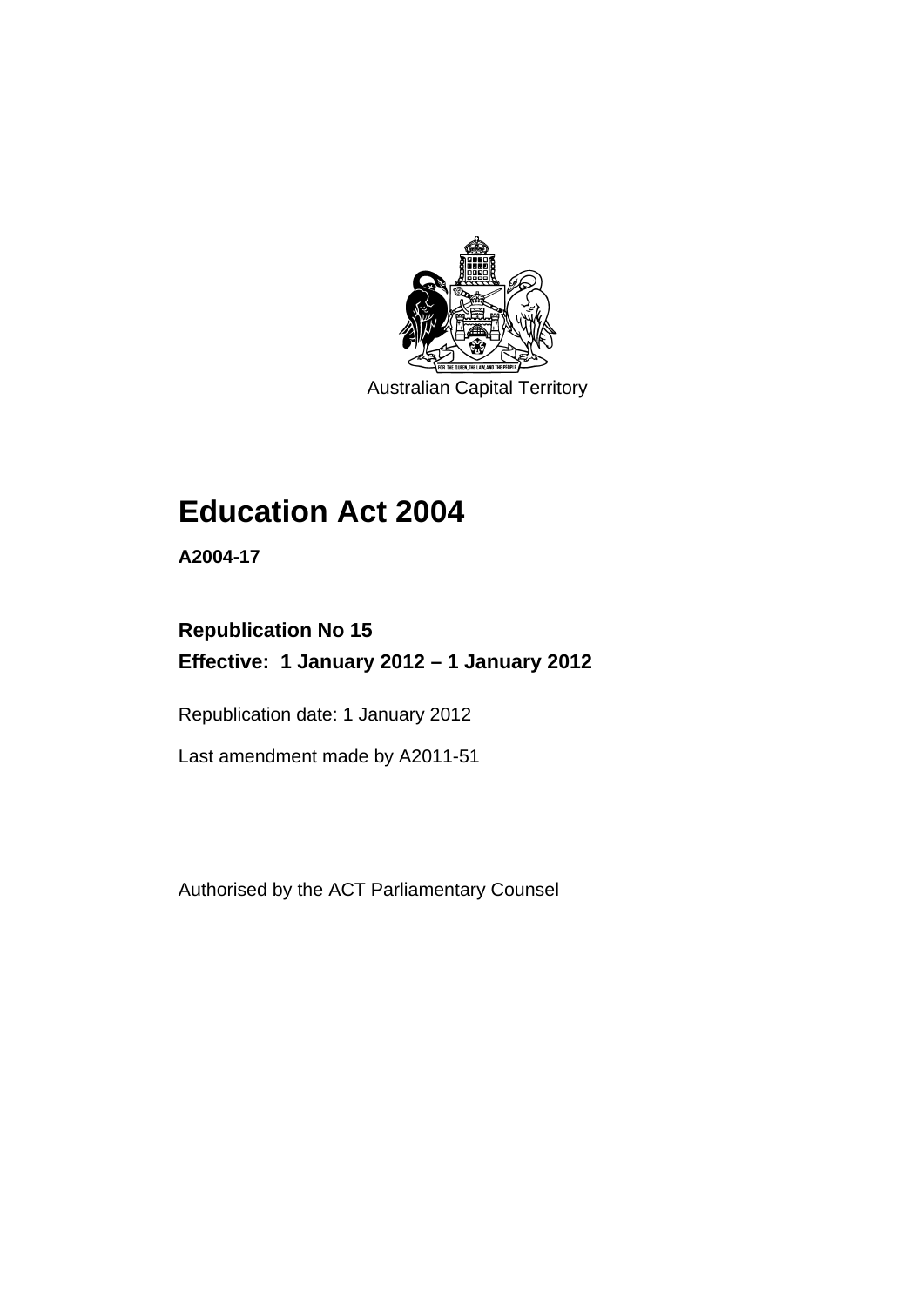### **About this republication**

#### **The republished law**

This is a republication of the *Education Act 2004* (including any amendment made under the *Legislation Act 2001*, part 11.3 (Editorial changes)) as in force on 1 January 2012*.* It also includes any commencement, amendment, repeal or expiry affecting this republished law to 1 January 2012.

The legislation history and amendment history of the republished law are set out in endnotes 3 and 4.

#### **Kinds of republications**

The Parliamentary Counsel's Office prepares 2 kinds of republications of ACT laws (see the ACT legislation register at www.legislation.act.gov.au):

- authorised republications to which the *Legislation Act 2001* applies
- unauthorised republications.

The status of this republication appears on the bottom of each page.

#### **Editorial changes**

The *Legislation Act 2001*, part 11.3 authorises the Parliamentary Counsel to make editorial amendments and other changes of a formal nature when preparing a law for republication. Editorial changes do not change the effect of the law, but have effect as if they had been made by an Act commencing on the republication date (see *Legislation Act 2001*, s 115 and s 117). The changes are made if the Parliamentary Counsel considers they are desirable to bring the law into line, or more closely into line, with current legislative drafting practice.

This republication does not include amendments made under part 11.3 (see endnote 1).

#### **Uncommenced provisions and amendments**

If a provision of the republished law has not commenced, the symbol  $\mathbf{U}$  appears immediately before the provision heading. Any uncommenced amendments that affect this republished law are accessible on the ACT legislation register (www.legislation.act.gov.au). For more information, see the home page for this law on the register.

#### **Modifications**

If a provision of the republished law is affected by a current modification, the symbol  $\vert \mathbf{M} \vert$ appears immediately before the provision heading. The text of the modifying provision appears in the endnotes. For the legal status of modifications, see the *Legislation Act 2001*, section 95.

#### **Penalties**

At the republication date, the value of a penalty unit for an offence against this law is \$110 for an individual and \$550 for a corporation (see *Legislation Act 2001*, s 133).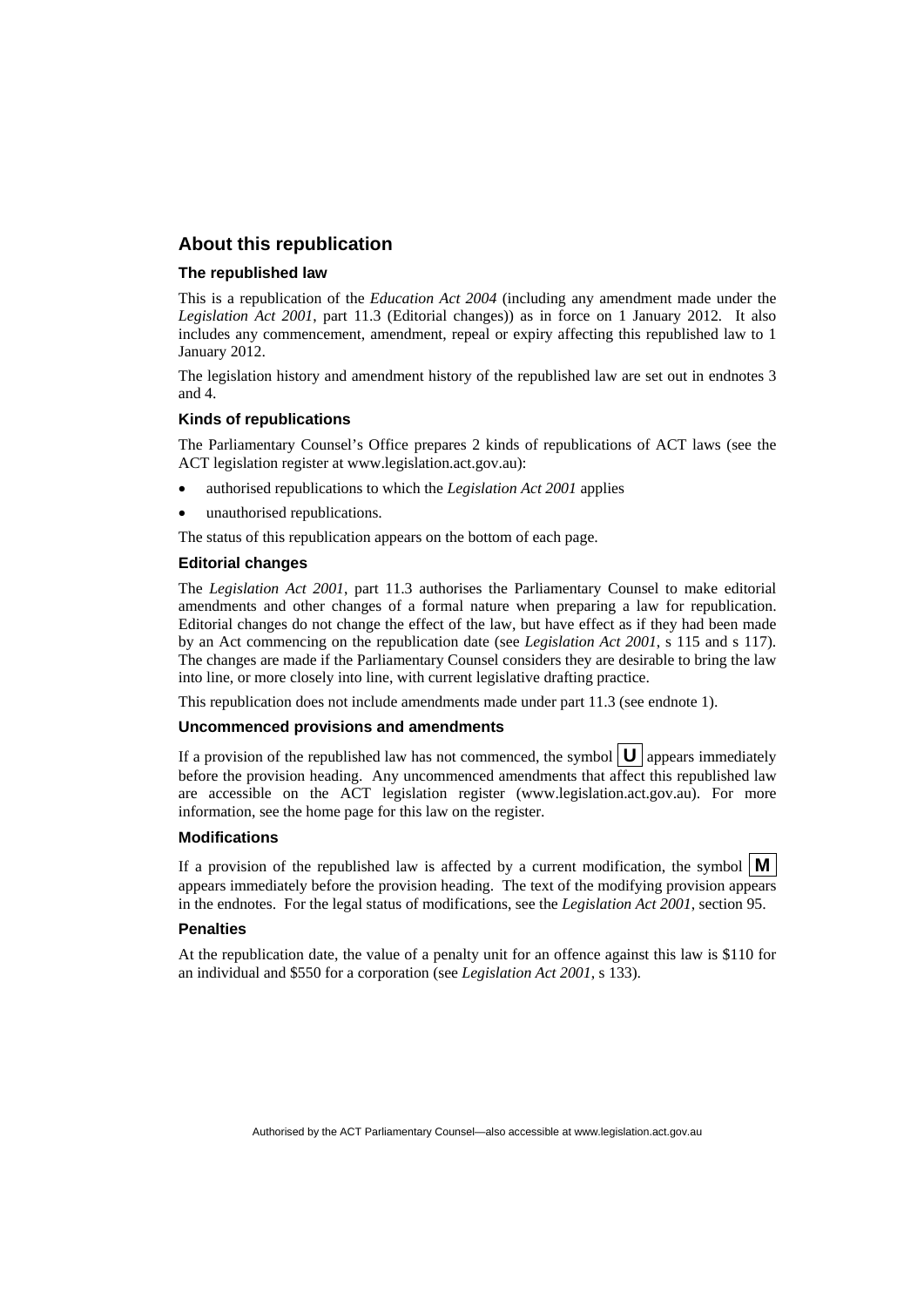

# **Education Act 2004**

### **Contents**

### **[Chapter 1](#page-13-0) General**

| <b>Part 1.1</b> | <b>Preliminary</b>                                    |                |
|-----------------|-------------------------------------------------------|----------------|
|                 | Name of Act                                           | 2              |
| 3               | Dictionary                                            | $\overline{2}$ |
| 4               | <b>Notes</b>                                          | 2              |
| 5               | Offences against Act-application of Criminal Code etc | 3              |
| 6               | Meaning of parent and carer                           | 3              |
| <b>Part 1.2</b> | <b>General principles and objects</b>                 |                |
|                 | General principles of Act                             | 4              |
| 8               | Main objects of Act                                   | 5              |

| R15      | Education Act 2004           | contents 1 |
|----------|------------------------------|------------|
| 01/01/12 | Effective: 01/01/12-01/01/12 |            |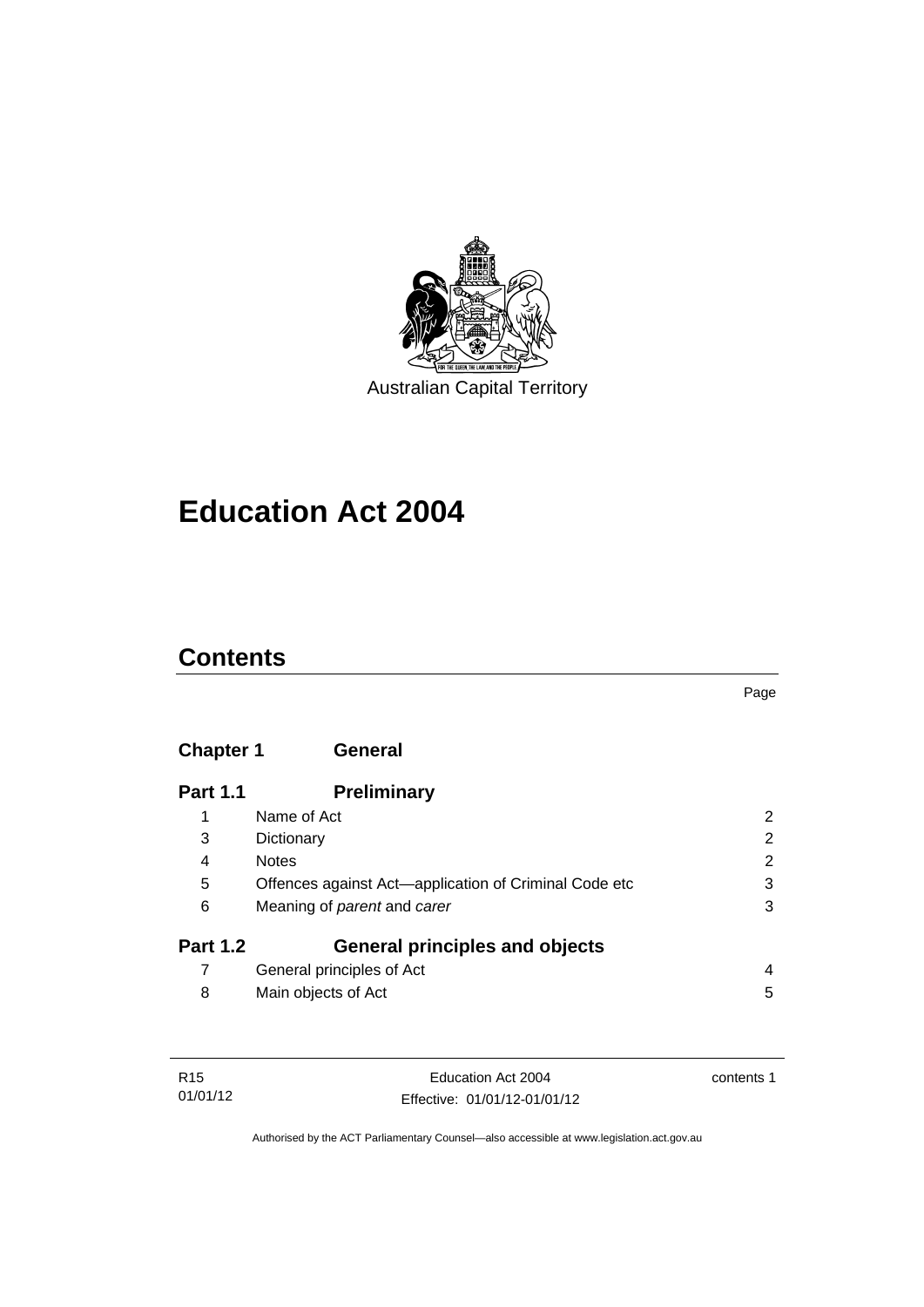### **Contents**

|                  |                                                                             | Page            |
|------------------|-----------------------------------------------------------------------------|-----------------|
| <b>Chapter 2</b> | <b>Compulsory education</b>                                                 |                 |
| <b>Part 2.1</b>  | Preliminary-ch 2                                                            |                 |
| 9                | Meaning of compulsory education age-ch 2                                    | 7               |
| 9A               | Meaning of education course and education provider-Act                      | $\overline{7}$  |
| 9B               | Meaning of completes year 10-Act                                            | 8               |
| 9C               | Meaning of completes year 12-Act                                            | 9               |
| 9D               | Guidelines-certain director-general functions                               | 11              |
| <b>Part 2.2</b>  | <b>Compulsory education requirements</b>                                    |                 |
| Division 2.2.1   | Enrolment, registration and attendance requirements                         |                 |
| 10               | Child of compulsory education age—enrolment and registration<br>requirement | 12              |
| 10A              | Child of compulsory education age-school attendance requirement             | 13              |
| Division 2.2.2   | <b>Participation requirement</b>                                            |                 |
| 10B              | Meaning of participates in education course-div 2.2.2                       | 14              |
| 10C              | Meaning of full-time participation in education course-div 2.2.2            | 15              |
| 10D              | Child of compulsory education age-participation requirement                 | 16              |
| 11               | Participation requirement-absence                                           | 16              |
| 11A              | Participation requirement-suspension                                        | 17              |
| 11B              | Participation requirement-exclusion                                         | 17              |
| Division 2.2.3   | <b>Information requirement</b>                                              |                 |
| 11C              | Giving information notice                                                   | 18              |
| 11D              | Contents of information notice                                              | 18              |
| 11E              | Extension of time for compliance with information notice                    | 19              |
| 11F              | Revocation of information notice on compliance                              | 19              |
| <b>Part 2.3</b>  | <b>Exemption certificates</b>                                               |                 |
| 11G              | Meaning of full-time participation requirement-pt 2.3                       | 20              |
| 11H              | Exemption certificate-application                                           | 20              |
| 12               | Exemption certificate—requirement for further information                   | 21              |
| 12A              | Exemption certificate-issue                                                 | 21              |
| 12B              | Exemption certificate-form                                                  | 22              |
| 12C              | Exemption certificate-conditions                                            | 23              |
| contents 2       | Education Act 2004                                                          | R <sub>15</sub> |
|                  | Effective: 01/01/12-01/01/12                                                | 01/01/12        |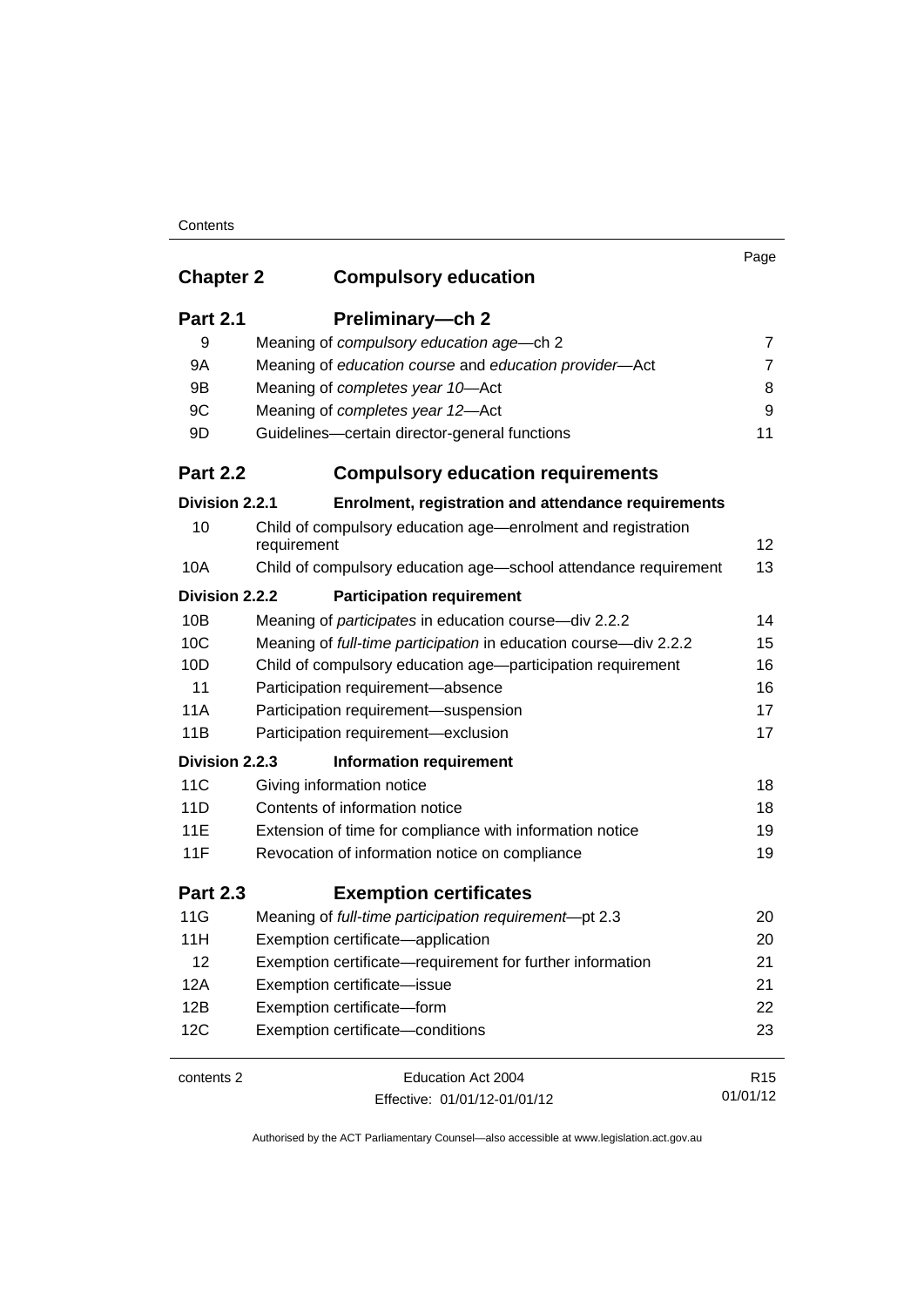|                 |                                                                       | Contents |
|-----------------|-----------------------------------------------------------------------|----------|
|                 |                                                                       | Page     |
| 12D             | Exemption certificate-duration                                        | 23       |
| 13              | Exemption certificate-revocation                                      | 23       |
| <b>Part 2.4</b> | After year 10—training and employment<br>alternatives                 |          |
| Division 2.4.1  | Definitions-pt 2.4                                                    |          |
| 13A             | Meaning of training alternative and training alternative provider-Act | 24       |
| 13B             | Meaning of employment alternative-Act                                 | 25       |
| 13C             | Meaning of full-time participation in training or employment          |          |
|                 | alternative-pt 2.4                                                    | 25       |
| Division 2.4.2  | Approval to participate in training and employment<br>alternatives    |          |
| 13D             | Approval statement-application                                        | 26       |
| 14              | Approval statement-requirement for further information                | 27       |
| 14A             | Approval statement-issue                                              | 27       |
| 14B             | Approval statement-form                                               | 28       |
| 14C             | Approval statement-conditions                                         | 29       |
| 14D             | Approval statement-compliance requirement                             | 30       |
| 15              | Approval statement-duration                                           | 31       |
| 15A             | Approval statement-revocation                                         | 31       |
| 15B             | Return to education while approval statement in force                 | 31       |
| Division 2.4.3  | Training and employment alternatives-deemed<br>participation          |          |
| 15C             | Training and employment alternatives-absence                          | 31       |
| 15D             | Training alternative-suspension                                       | 32       |
| 16              | Training alternative-exclusion                                        | 32       |
| 16A             | Employment alternative-termination                                    | 33       |
| <b>Part 2.5</b> | <b>Compliance notices</b>                                             |          |
| 16B             | Giving compliance notice                                              | 34       |
| 16C             | Contents of compliance notice                                         | 34       |
| 16D             | Extension of time for compliance with compliance notice               | 35       |
| 17              | Revocation of compliance notice on compliance                         | 35       |
|                 |                                                                       |          |

| R <sub>15</sub> | Education Act 2004           | contents 3 |
|-----------------|------------------------------|------------|
| 01/01/12        | Effective: 01/01/12-01/01/12 |            |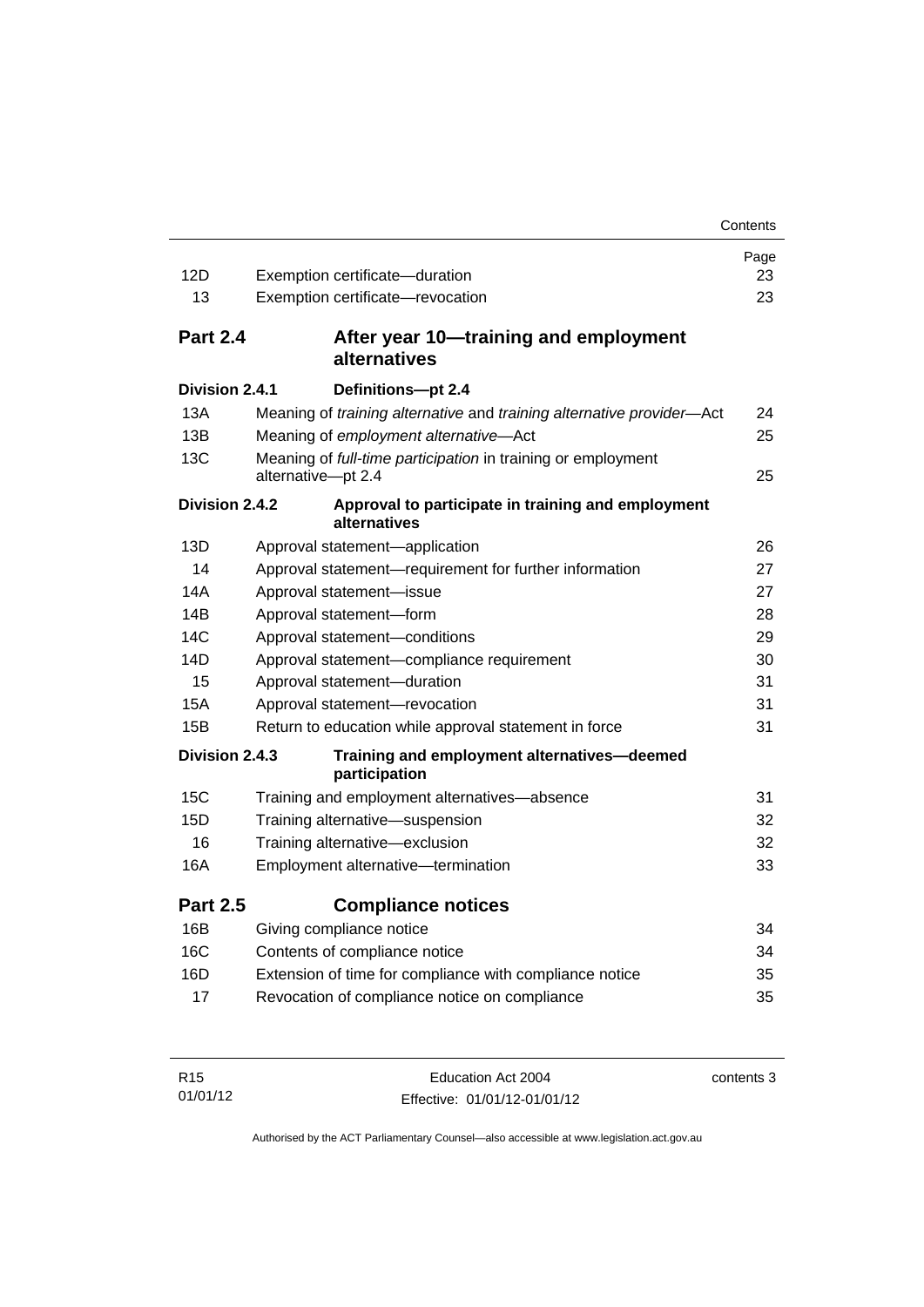| <b>Part 2.6</b>  | Offences-parents                                                              | Page |
|------------------|-------------------------------------------------------------------------------|------|
| 17A              | Contravention of information and compliance notices                           | 36   |
|                  |                                                                               |      |
| <b>Chapter 3</b> | <b>Government schools</b>                                                     |      |
| <b>Part 3.1</b>  | <b>General</b>                                                                |      |
| 18               | Principles on which ch 3 based                                                | 37   |
|                  |                                                                               |      |
| <b>Part 3.2</b>  | <b>Establishment and operation of government</b><br>schools                   |      |
| 20               | Establishing government schools etc                                           | 39   |
| 20A              | Independent committee                                                         | 42   |
| 20 <sub>B</sub>  | Impacts of closing or amalgamating schools                                    | 43   |
| 21               | Operation of government schools                                               | 45   |
| 22               | Investigation of complaints-government schools                                | 46   |
| 23               | Review of government school system                                            | 46   |
| 24               | Review of operation of government schools                                     | 46   |
| 25               | Reporting to parents-government schools                                       | 47   |
| 26               | Education to be free                                                          | 47   |
| 27               | Voluntary financial contributions                                             | 48   |
| 28               | Secular education                                                             | 48   |
| 29               | Religious education                                                           | 49   |
| 30               | Curriculum                                                                    | 49   |
| 31               | Approved educational courses for students at government schools               | 49   |
| <b>Part 3.3</b>  | Attendance at government schools                                              |      |
| 32               | Keeping of register of enrolments and attendances for government<br>schools   | 51   |
| 33               | Keeping records of enrolment and attendances for government<br>schools        | 51   |
| 34               | Inspection of register of enrolment and attendances for government<br>schools | 52   |
| 35               | Procedures to encourage school attendance at government schools               | 53   |
| 36               | Suspension, exclusion or transfer of student by director-general              | 53   |

| contents 4 |  |
|------------|--|
|------------|--|

Education Act 2004 Effective: 01/01/12-01/01/12

R15 01/01/12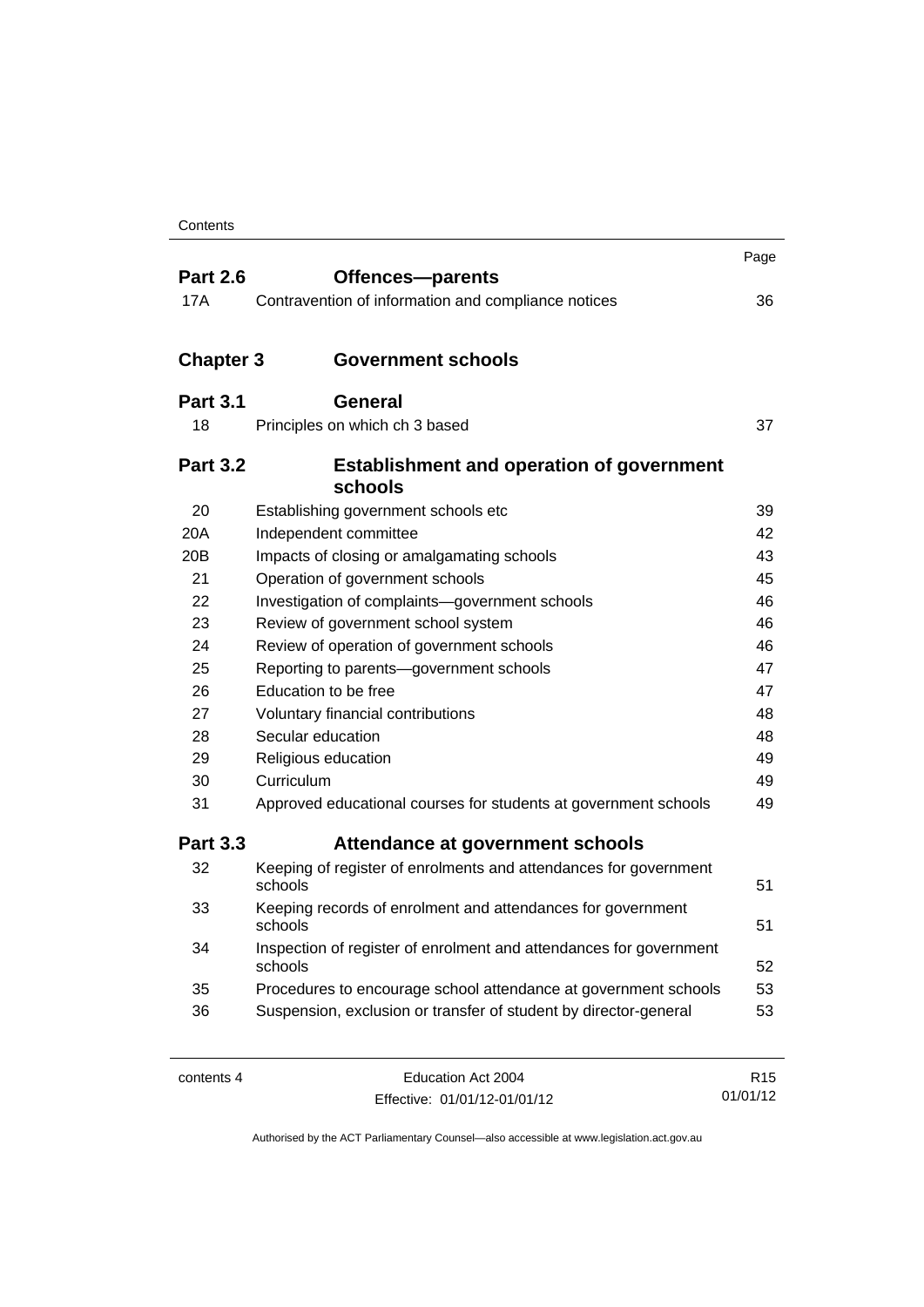|                 |                                                              |                                                                                                           | Page       |
|-----------------|--------------------------------------------------------------|-----------------------------------------------------------------------------------------------------------|------------|
| <b>Part 3.4</b> |                                                              | School boards of government schools                                                                       |            |
| Division 3.4.1  |                                                              | Interpretation                                                                                            |            |
| 37              |                                                              | Definitions for pt 3.4                                                                                    | 57         |
| Division 3.4.2  |                                                              | <b>Establishment and membership</b>                                                                       |            |
| 38              |                                                              | Establishment of school boards                                                                            | 58         |
| 39              |                                                              | Functions of school boards etc.                                                                           | 58         |
| 40              |                                                              | Declaration of parents and citizens associations in certain                                               |            |
|                 | circumstances                                                |                                                                                                           | 59         |
| 41              |                                                              | Composition of school boards generally                                                                    | 60         |
| 42              |                                                              | Composition of school boards of small schools                                                             | 62         |
| 43              |                                                              | Composition of school boards of school-related institutions and other<br>schools in special circumstances | 63         |
| 44              |                                                              | Ending of appointment of members of school board                                                          | 65         |
| 45              |                                                              | Chairperson and deputy chairperson of school boards                                                       | 65         |
| 46              | School boards to take part in selection of school principals |                                                                                                           |            |
| Division 3.4.3  |                                                              | Proceedings of school boards                                                                              |            |
| 47              |                                                              | Time and place of meetings of school boards                                                               | 66         |
| 48              |                                                              | Procedures governing proceedings of school boards                                                         | 67         |
| 49              |                                                              | Disclosure of interests by members of school boards                                                       | 68         |
| 49A             |                                                              | Protection of members of school boards                                                                    | 69         |
| Division 3.4.4  |                                                              | <b>Financial matters</b>                                                                                  |            |
| 50              |                                                              | School boards to approve budgets                                                                          | 69         |
| 51              |                                                              | Application of money of school                                                                            | 70         |
| 52              |                                                              | School boards to approve financial statement and report                                                   | 70         |
| 53              |                                                              | School boards to make available summaries of budget and annual                                            |            |
|                 | report                                                       |                                                                                                           | 71         |
| <b>Part 3.5</b> |                                                              | <b>Government Schools Education Council</b>                                                               |            |
| Division 3.5.1  |                                                              | <b>Establishment and membership</b>                                                                       |            |
| 54              |                                                              | Establishment of council (government)                                                                     | 72         |
| 55              |                                                              | Functions of council (government)                                                                         | 72         |
| 56              | Membership of council (government)                           |                                                                                                           | 72         |
| 57              | Appointed members of council (government)<br>72              |                                                                                                           |            |
| R <sub>15</sub> |                                                              | Education Act 2004                                                                                        | contents 5 |
| 01/01/12        |                                                              | Effective: 01/01/12-01/01/12                                                                              |            |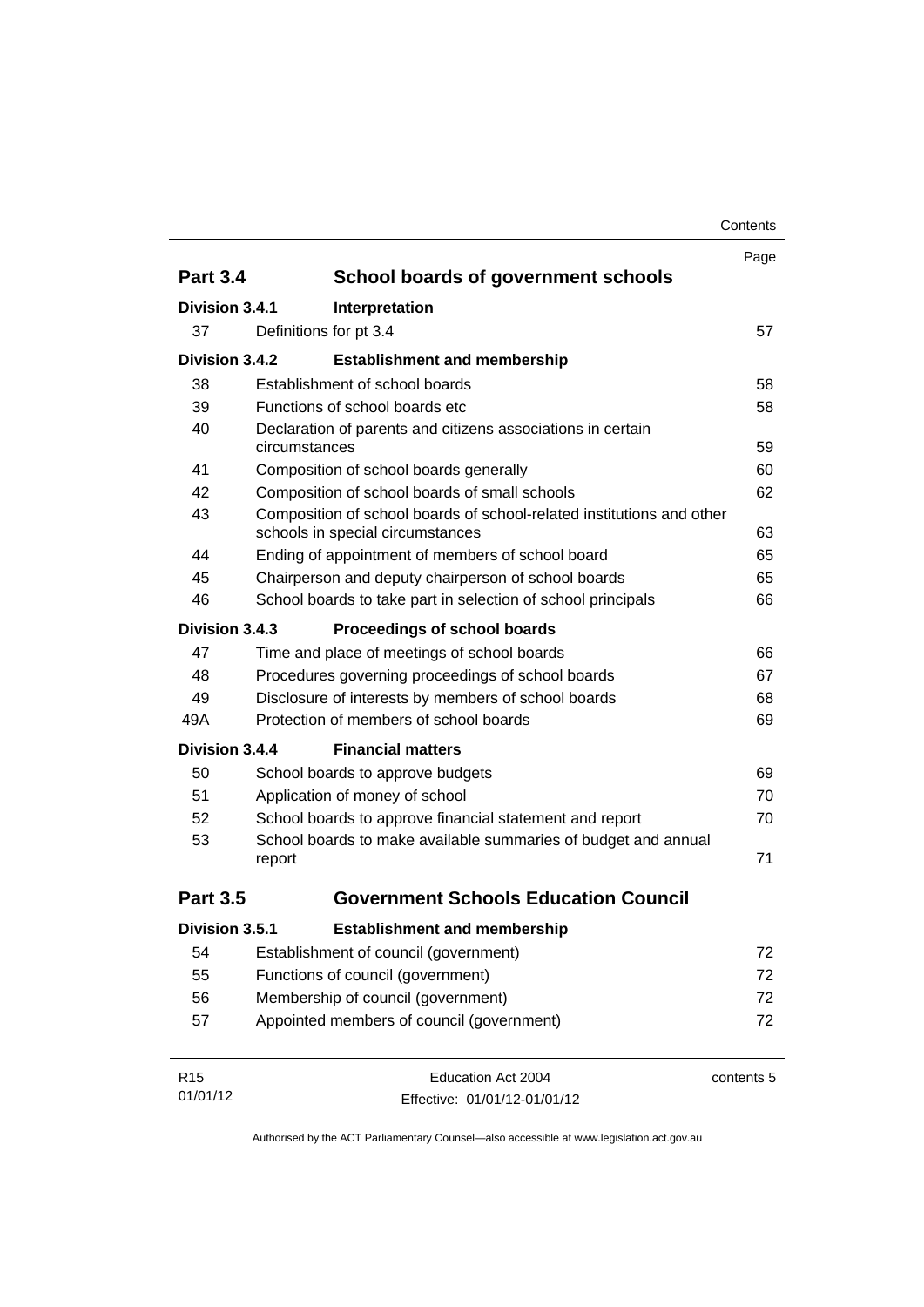|                  |                                                                                                         | Page |  |
|------------------|---------------------------------------------------------------------------------------------------------|------|--|
| 58               | Deputy chairperson of council (government)                                                              |      |  |
| 59               | Term of appointment to council (government)                                                             |      |  |
| 60               | Ending of appointment to council (government)                                                           |      |  |
| 61               | Conditions of appointment generally of appointed members                                                |      |  |
| 62               | Arrangements for staff                                                                                  |      |  |
| Division 3.5.2   | <b>Proceedings of council (government)</b>                                                              |      |  |
| 63               | Time and place of meetings of council (government)                                                      | 75   |  |
| 64               | Procedures governing proceedings of council (government)                                                | 76   |  |
| 65               | Disclosure of interests by members of council (government)                                              | 77   |  |
| Division 3.5.3   | Other provisions relating to council (government)                                                       |      |  |
| 66               | Minister to seek advice                                                                                 | 78   |  |
| 66A              | Minister to present advice of council (government)                                                      | 78   |  |
| <b>Part 3.6</b>  | <b>Other provisions</b>                                                                                 |      |  |
| Division 3.6.1   | Authorised persons (government)                                                                         |      |  |
| 67               | Appointment of authorised persons (government)                                                          | 79   |  |
| 68               | Identity cards for authorised persons (government)                                                      | 80   |  |
| Division 3.6.2   | Inspection powers for government schools                                                                |      |  |
| 69               | Power not to be exercised before identity card shown etc                                                | 80   |  |
| 70               | Entry to government schools                                                                             | 81   |  |
| 71               | Powers on entry                                                                                         | 81   |  |
| <b>Chapter 4</b> | <b>Non-government schools</b>                                                                           |      |  |
|                  |                                                                                                         |      |  |
| <b>Part 4.1</b>  | <b>General</b>                                                                                          |      |  |
| 74               | Meaning of school in ch 4                                                                               | 82   |  |
| 75               | Principles on which ch 4 based                                                                          | 82   |  |
| 77               | Registrar                                                                                               | 83   |  |
| 78               | Functions of registrar                                                                                  | 83   |  |
| 79               | Register of non-government schools                                                                      | 83   |  |
| 80               | Availability of information about operation of non-government schools<br>and their educational programs | 83   |  |

| 81         | Approved educational courses for students at non-government schools 84 |                 |
|------------|------------------------------------------------------------------------|-----------------|
| contents 6 | Education Act 2004                                                     | R <sub>15</sub> |
|            | Effective: 01/01/12-01/01/12                                           | 01/01/12        |

Effective: 01/01/12-01/01/12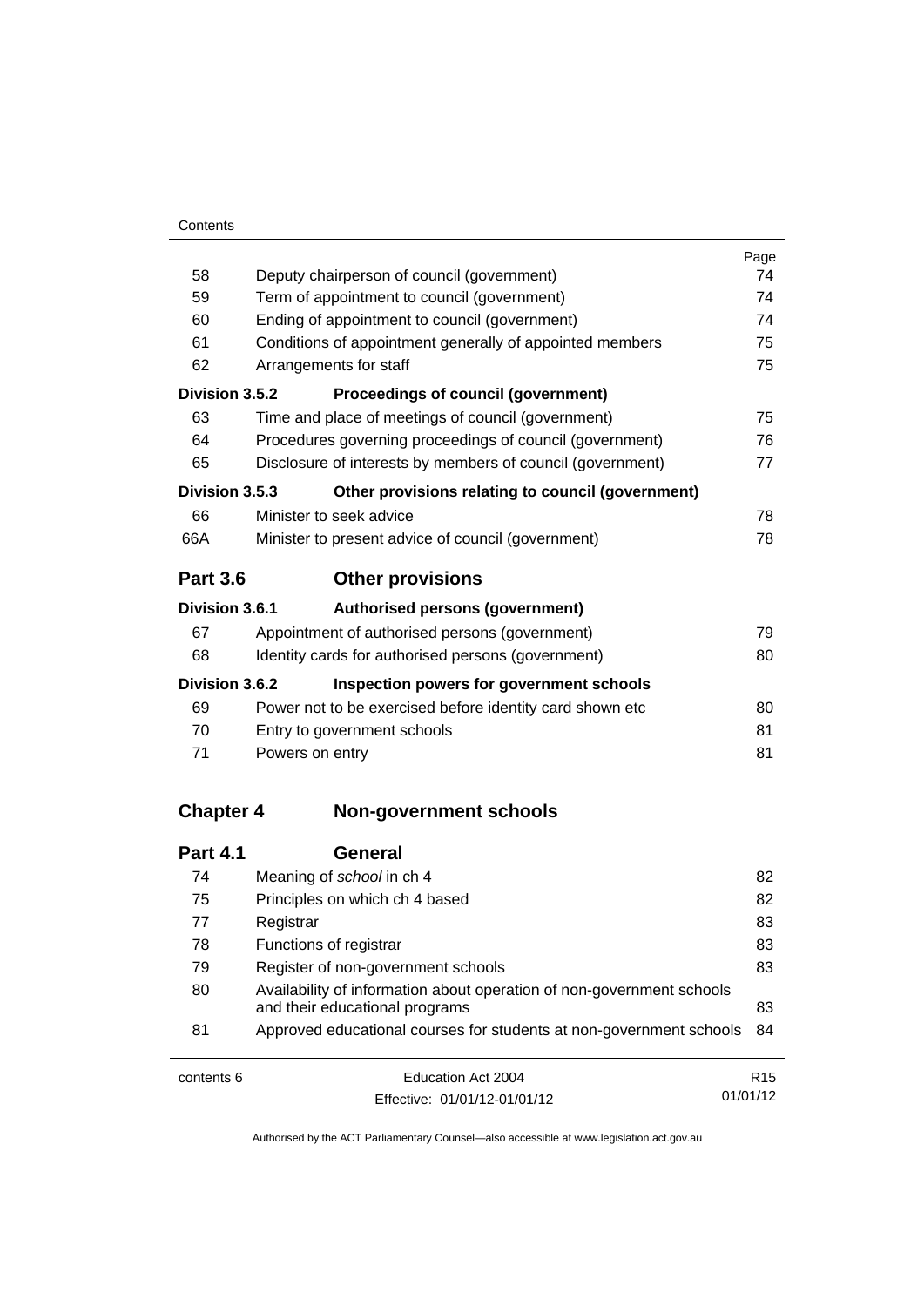|                 |                                                                                    | Page |
|-----------------|------------------------------------------------------------------------------------|------|
| <b>Part 4.2</b> | <b>Registration-non-government schools</b>                                         |      |
| 82              | Schools to be registered                                                           | 85   |
| 83              | Applications for in-principle approval for proposed registration                   | 85   |
| 84              | Deciding in-principle applications                                                 | 86   |
| 85              | Application for provisional registration                                           | 88   |
| 86              | Provisional registration                                                           | 89   |
| 87              | Application for registration                                                       | 91   |
| 88              | Registration                                                                       | 91   |
| 88A             | Application for registration at additional campus                                  | 93   |
| 88B             | Registration at additional campus                                                  | 94   |
| 89              | Application for registration at additional educational levels                      | 96   |
| 90              | Registration at additional educational levels                                      | 97   |
| 91              | Conditions of provisional registration or registration                             | 99   |
| 92              | Certificate of provisional registration or registration                            | 99   |
| 93              | Period of provisional registration and registration                                | 100  |
| 94              | Investigation of complaints-non-government schools                                 | 101  |
| 95              | Cancellation of provisional registration or registration                           | 101  |
| 96              | Application for renewal of registration                                            | 102  |
| 97              | Renewal of registration                                                            | 103  |
| 98              | Inspection of panel reports for school registration etc                            | 104  |
| <b>Part 4.3</b> | Attendance at non-government schools                                               |      |
| 99              | Keeping of register of enrolments and attendances for non-<br>government schools   | 106  |
| 100             | Keeping records of enrolment and attendances for non-government<br>schools         | 106  |
| 101             | Inspection of register of enrolment and attendances for non-<br>government schools | 107  |
| 102             | Procedures to encourage attendance at non-government schools                       | 108  |
| 103             | Reporting to parents-non-government schools                                        | 108  |
| 104             | Suspension, transfer or exclusion of students-Catholic systemic<br>schools         | 108  |
| 105             | Suspension or exclusion of students-other non-government schools                   | 111  |

contents 7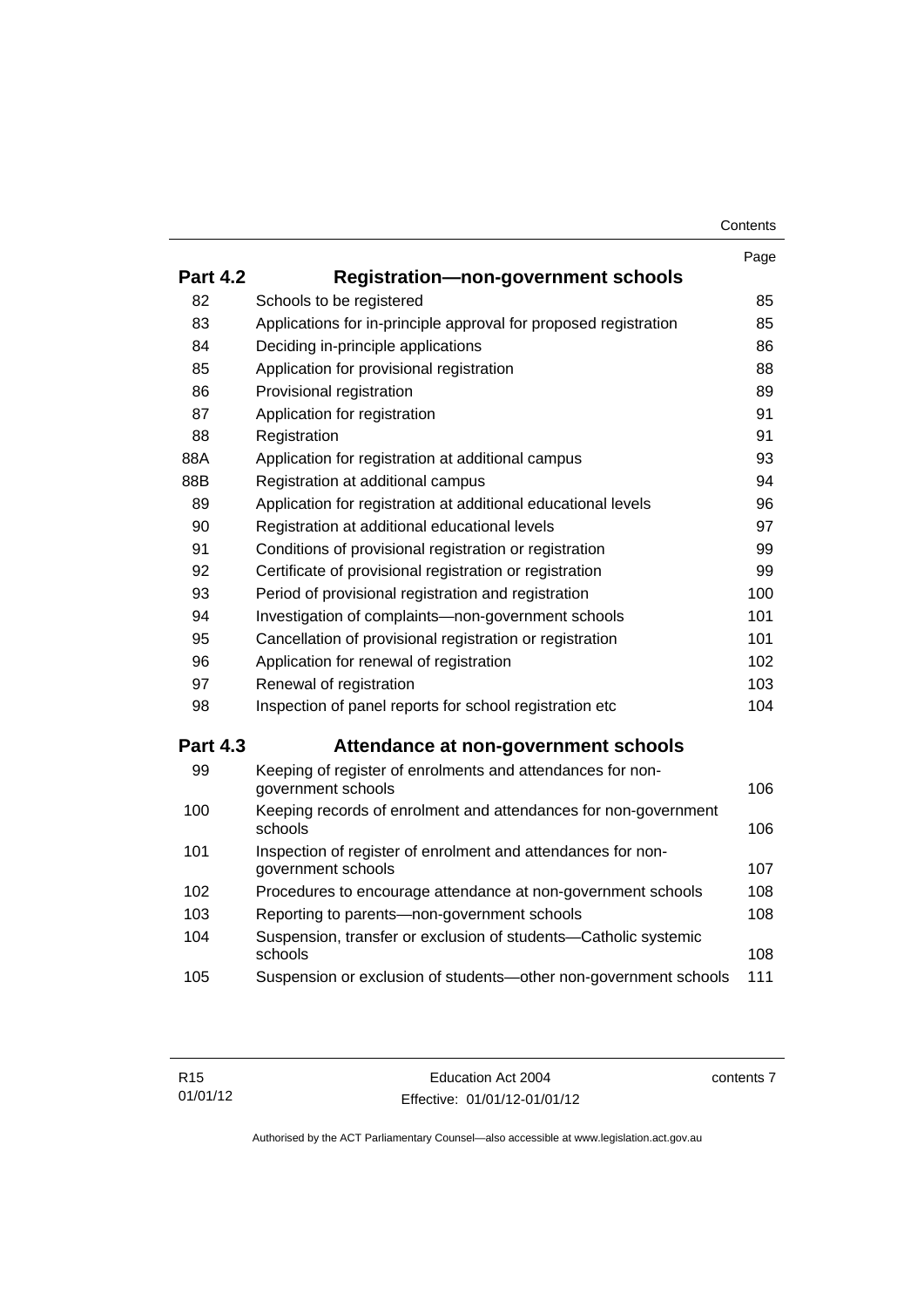### **Contents**

| <b>Part 4.4</b> | <b>Non-government Schools Education Council</b>                 | Page |
|-----------------|-----------------------------------------------------------------|------|
|                 |                                                                 |      |
| Division 4.4.1  | <b>Establishment and membership</b>                             |      |
| 106             | Establishment of council (non-government)                       | 114  |
| 107             | Functions of council (non-government)                           | 114  |
| 108             | Membership of council (non-government)                          | 114  |
| 109             | Members of council (non-government)                             | 115  |
| 110             | Deputy chairperson of council (non-government)                  | 115  |
| 111             | Term of appointment to council (non-government)                 | 116  |
| 112             | Ending of appointment to council (non-government)               | 116  |
| 113             | Conditions of appointment generally of council (non-government) |      |
|                 | members                                                         | 116  |
| 114             | Arrangements for staff                                          | 117  |
| Division 4.4.2  | Proceedings of council (non-government)                         |      |
| 115             | Time and place of meetings of council (non-government)          | 117  |
| 116             | Proceedings of council (non-government)<br>117                  |      |
| 117             | Disclosure of interests by members of council (non-government)  | 117  |
| Division 4.4.3  | Other provisions relating to council (non-government)           |      |
| 118             | Minister to seek advice                                         | 118  |
| 118A            | Minister to present advice of council (non-government)          | 119  |
| <b>Part 4.5</b> | <b>Other provisions</b>                                         |      |
| Division 4.5.1  | Authorised persons (non-government)                             |      |
| 119             | Appointment of authorised persons (non-government)              | 120  |
| 120             | Identity cards for authorised persons (non-government)          | 121  |
| Division 4.5.2  | Inspection powers for non-government schools                    |      |
| 121             | Power not to be exercised before identity card shown etc        | 121  |
| 122             | Entry to non-government schools for inspections                 | 122  |
| 123             | Entry to non-government schools with consent                    | 122  |
| 124             | Consent to entry                                                | 122  |
| 125             | Powers on entry                                                 | 123  |
|                 |                                                                 |      |

contents 8 Education Act 2004 Effective: 01/01/12-01/01/12

R15 01/01/12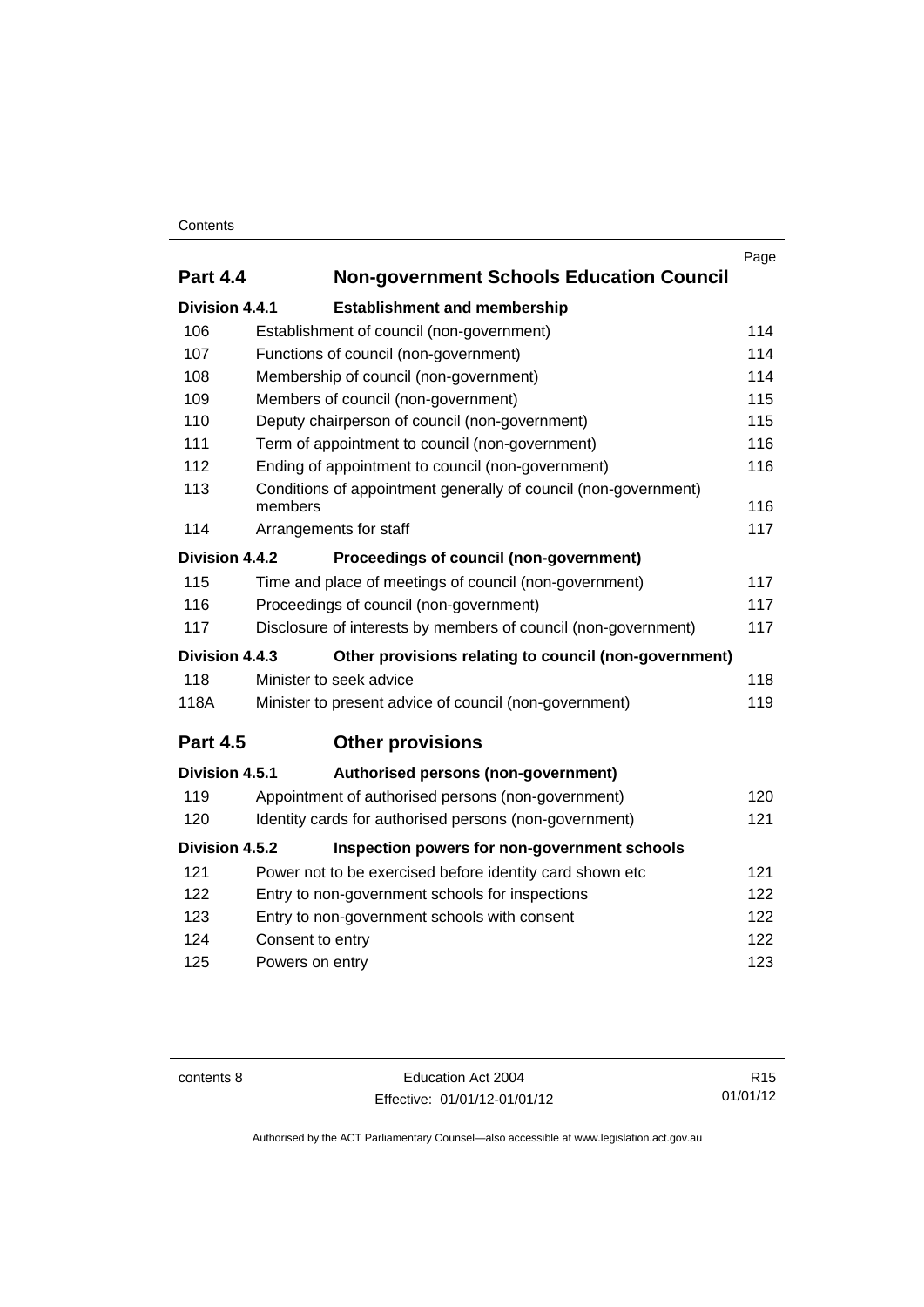|                  |                                                 | Contents |
|------------------|-------------------------------------------------|----------|
| <b>Chapter 5</b> | <b>Home education</b>                           | Page     |
|                  |                                                 |          |
| <b>Part 5.1</b>  | General                                         |          |
| 128              | Principles on which ch 5 based                  | 124      |
| <b>Part 5.2</b>  | <b>Registration—home education</b>              |          |
| 129              | Meaning of home education                       | 125      |
| 130              | Provisional registration for home education     | 125      |
| 131              | Registration for home education                 | 125      |
| 132              | Conditions of registration for home education   | 126      |
| 133              | Registration of child                           | 126      |
| 134              | Period of registration                          | 127      |
| 135              | Cancellation of registration for home education | 127      |
| 136              | Certificate of registration for home education  | 128      |
| 137              | Renewal of registration for home education      | 128      |
| 138              | Home education reports                          | 129      |
| 139              | Home education register                         | 129      |

### **Chapter 6 [Miscellaneous](#page-141-0)**

| Notification and review of decisions<br><b>Part 6.1</b> |  |
|---------------------------------------------------------|--|
|---------------------------------------------------------|--|

| $\lambda$ $\lambda$ | Other than the contract of the contract of the contract of the contract of the contract of the contract of the | $\lambda$ $\sim$ $\lambda$ |
|---------------------|----------------------------------------------------------------------------------------------------------------|----------------------------|
| <b>Part 6.2</b>     | <b>Other provisions</b>                                                                                        |                            |
| 145A                | Applications to ACAT                                                                                           | 133                        |
| 145                 | Reviewable decision notices                                                                                    | 132                        |
| 144                 | Internal review                                                                                                | 132                        |
| 143                 | Applications not stay reviewable decisions                                                                     | 132                        |
| 142                 | Applications for internal review                                                                               | 131                        |
| 141                 | Internal review notices                                                                                        | 131                        |
| 140                 | Definitions-pt 6.1                                                                                             | 130                        |

| 146A | Student transfer register   | 134 |
|------|-----------------------------|-----|
| 147  | Offences on school premises | 134 |
| 148  | Obligations on parents      | 135 |
| 149  | Notification of parents     | 135 |
|      |                             |     |

| R <sub>15</sub> | Education Act 2004           | contents 9 |
|-----------------|------------------------------|------------|
| 01/01/12        | Effective: 01/01/12-01/01/12 |            |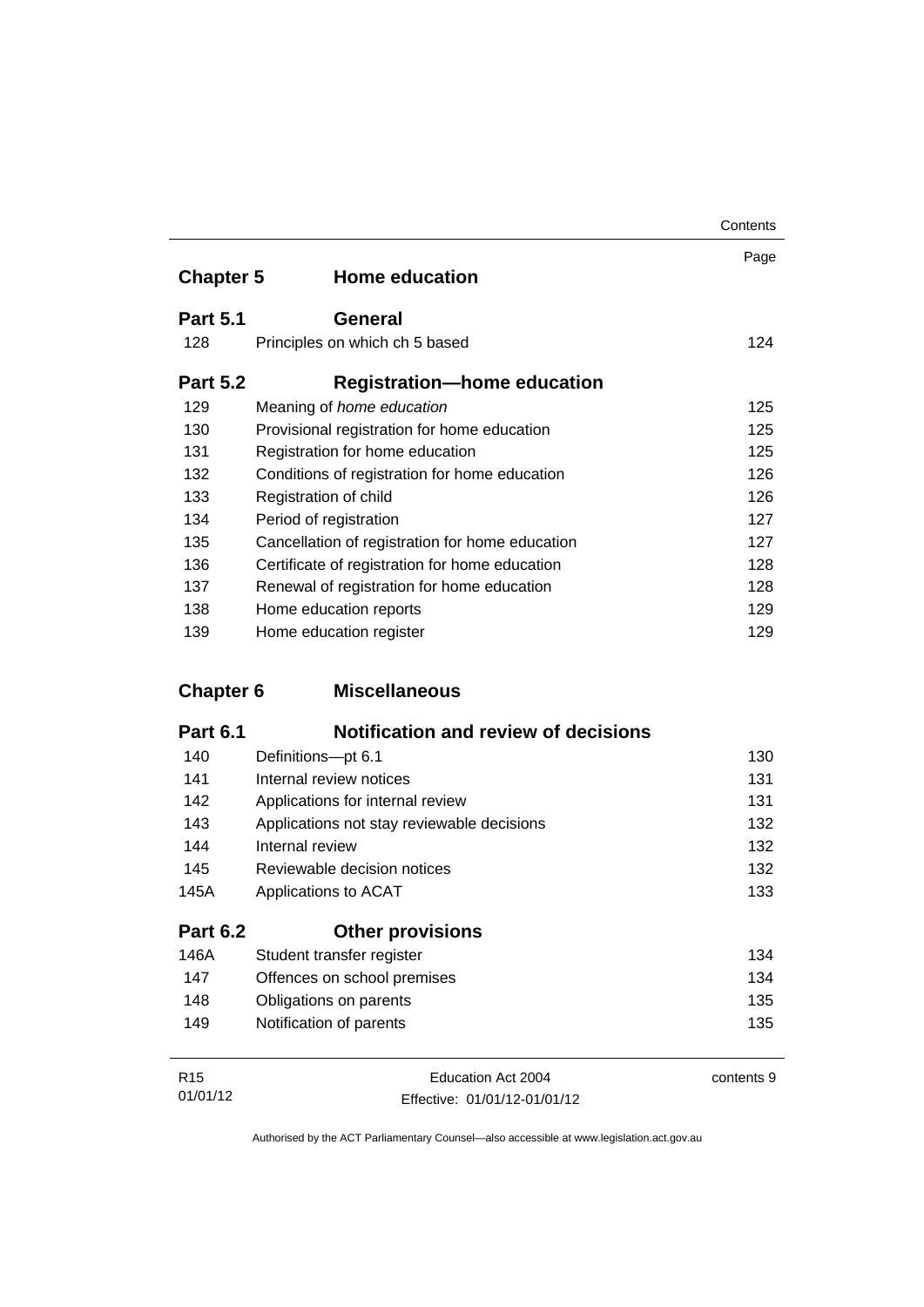| Contents          |                                                                                                        |      |
|-------------------|--------------------------------------------------------------------------------------------------------|------|
|                   |                                                                                                        | Page |
| 150               | Minister may grant scholarships etc                                                                    | 135  |
| 151               | Gifts and donations                                                                                    | 136  |
| 152               | Education trust fund                                                                                   | 136  |
| 153               | Notices of intention under former education Act to conduct schools at<br>additional educational levels | 137  |
| 153A              | Evidence—certificate signed by principal etc                                                           | 138  |
| 154               | Approved forms                                                                                         | 139  |
| 155               | Regulation-making power                                                                                | 140  |
|                   |                                                                                                        |      |
| <b>Chapter 9</b>  | <b>Transitional-Education (Participation)</b><br><b>Amendment Act 2009</b>                             |      |
| 300               | Meaning of amending Act-ch 9                                                                           | 141  |
| 301               | 141<br>Application of amending Act                                                                     |      |
| 302               | <b>Transitional regulations</b><br>142                                                                 |      |
| 303               | Expiry-ch 9                                                                                            | 142  |
|                   |                                                                                                        |      |
| <b>Schedule 1</b> | <b>Reviewable decisions</b>                                                                            | 143  |
| <b>Dictionary</b> |                                                                                                        | 148  |
| <b>Endnotes</b>   |                                                                                                        |      |
| 1                 | About the endnotes                                                                                     | 156  |
| $\overline{2}$    | Abbreviation key                                                                                       | 156  |
| 3                 | Legislation history                                                                                    | 157  |
| 4                 | Amendment history                                                                                      | 159  |
| 5                 | Earlier republications                                                                                 | 173  |
|                   |                                                                                                        |      |

contents 10 Education Act 2004 Effective: 01/01/12-01/01/12

R15 01/01/12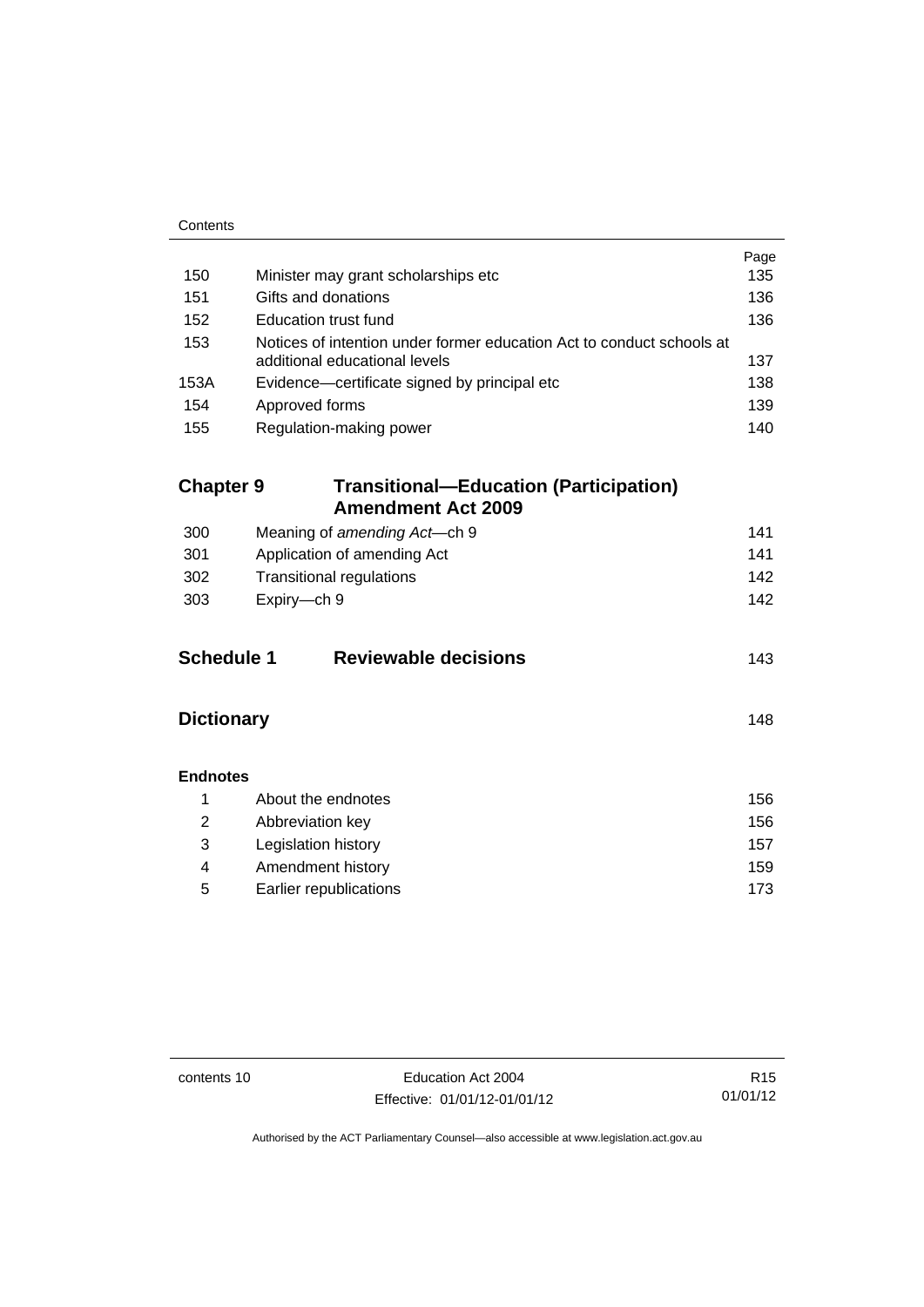

# **Education Act 2004**

An Act about the education of children in the ACT, and for other purposes

R15 01/01/12

l

Education Act 2004 Effective: 01/01/12-01/01/12 page 1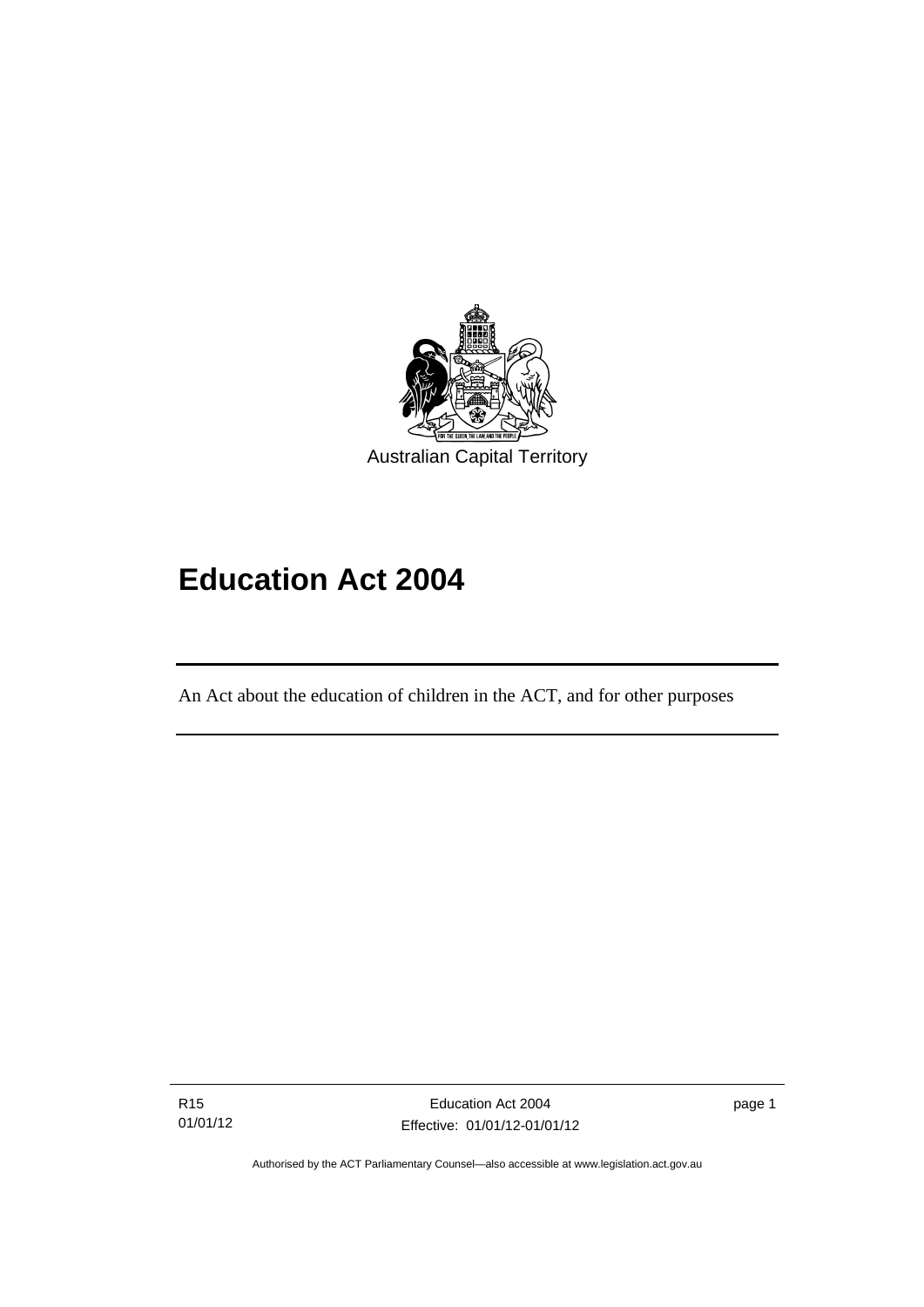**Chapter 1 General**<br>**Part 1.1 Prelimina Preliminary** 

Section 1

## <span id="page-13-0"></span>**Chapter 1 General**

### <span id="page-13-1"></span>**Part 1.1** Preliminary

### <span id="page-13-2"></span>**1 Name of Act**

This Act is the *Education Act 2004*.

### <span id="page-13-3"></span>**3 Dictionary**

The dictionary at the end of this Act is part of this Act.

*Note 1* The dictionary at the end of this Act defines certain terms used in this Act, and includes references (*signpost definitions*) to other terms defined elsewhere in this Act.

> For example, the signpost definition '*carer*—see section 6.' means that the term 'carer' is defined in that section.

*Note 2* A definition in the dictionary (including a signpost definition) applies to the entire Act unless the definition, or another provision of the Act, provides otherwise or the contrary intention otherwise appears (see Legislation Act,  $s$  155 and  $s$  156 (1)).

### <span id="page-13-4"></span>**4 Notes**

A note included in this Act is explanatory and is not part of this Act.

*Note* See Legislation Act, s 127 (1), (4) and (5) for the legal status of notes.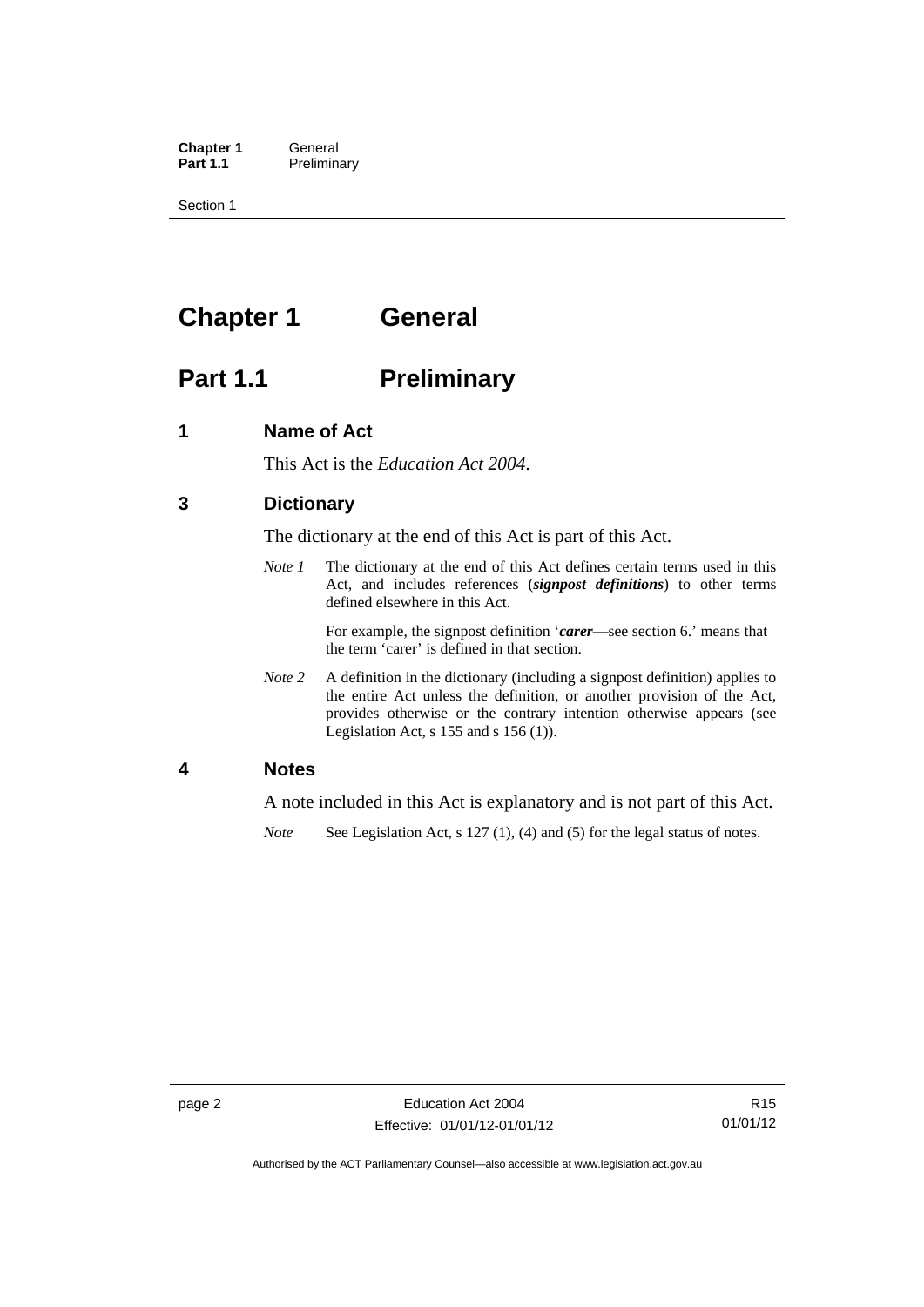### <span id="page-14-0"></span>**5 Offences against Act—application of Criminal Code etc**

Other legislation applies in relation to offences against this Act.

*Note 1 Criminal Code*

The Criminal Code, ch 2 applies to all offences against this Act (see Code, pt 2.1).

The chapter sets out the general principles of criminal responsibility (including burdens of proof and general defences), and defines terms used for offences to which the Code applies (eg *conduct*, *intention*, *recklessness* and *strict liability*).

*Note 2 Penalty units* 

The Legislation Act, s 133 deals with the meaning of offence penalties that are expressed in penalty units.

### <span id="page-14-1"></span>**6 Meaning of** *parent* **and** *carer*

- (1) In this Act, a *parent* includes a carer.
- (2) In this Act, a *parent* is a person having parental responsibility for the child under the *Children and Young People Act 2008*, division 1.3.2.
- (3) In this Act, a *carer* is a person who is an out-of-home carer under the *Children and Young People Act 2008*, section 508 (Who is an *out-of-home carer*?).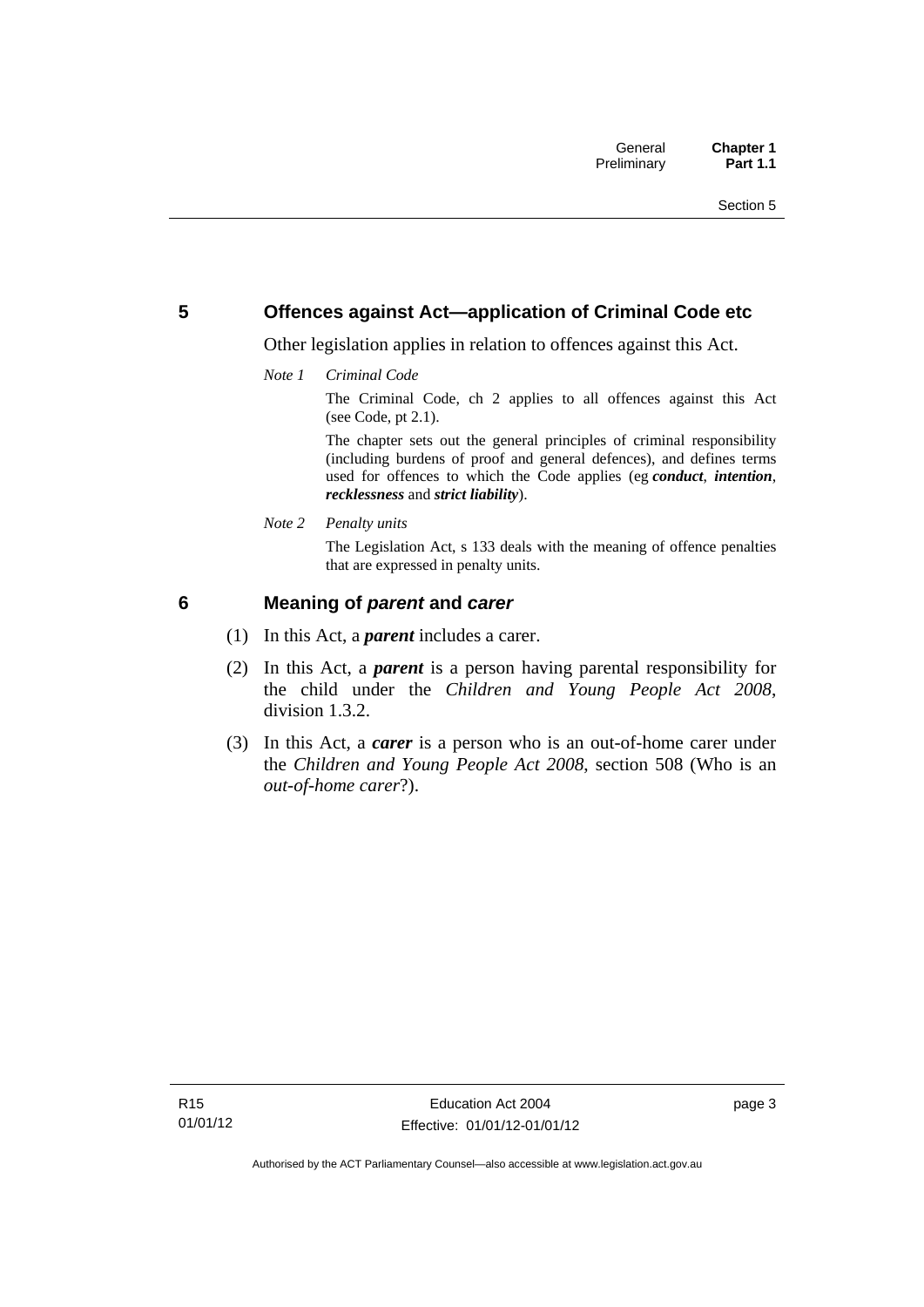Section 7

### <span id="page-15-0"></span>**Part 1.2 General principles and objects**

<span id="page-15-1"></span>**7 General principles of Act** 

- (1) Everyone involved in the administration of this Act, or in the school or home education of children in the ACT, is to apply the principle that every child has a right to receive a high-quality education.
- (2) Without limiting subsection (1), a high-quality education is based on the following principles:
	- (a) school education and home education provide a foundation for a democratic society;
	- (b) school education and home education should—
		- (i) aim to develop every child's potential and maximise educational achievements; and
		- (ii) promote children's enthusiasm for lifelong learning and optimism for the future; and
		- (iii) encourage parents to take part in the education of their children, and recognise their right to choose a suitable educational environment; and
		- (iv) promote respect for and tolerance of others; and
		- (v) recognise the social, religious, physical, intellectual and emotional needs of all students; and
		- (vi) aim over time to improve the learning outcomes of students so that the outcomes are free from disadvantage because of economic, social, cultural or other causes; and
		- (vii) encourage all students to complete their senior secondary education; and
		- (viii) provide access to a broad education; and
		- (ix) recognise the needs of Indigenous students;

Authorised by the ACT Parliamentary Counsel—also accessible at www.legislation.act.gov.au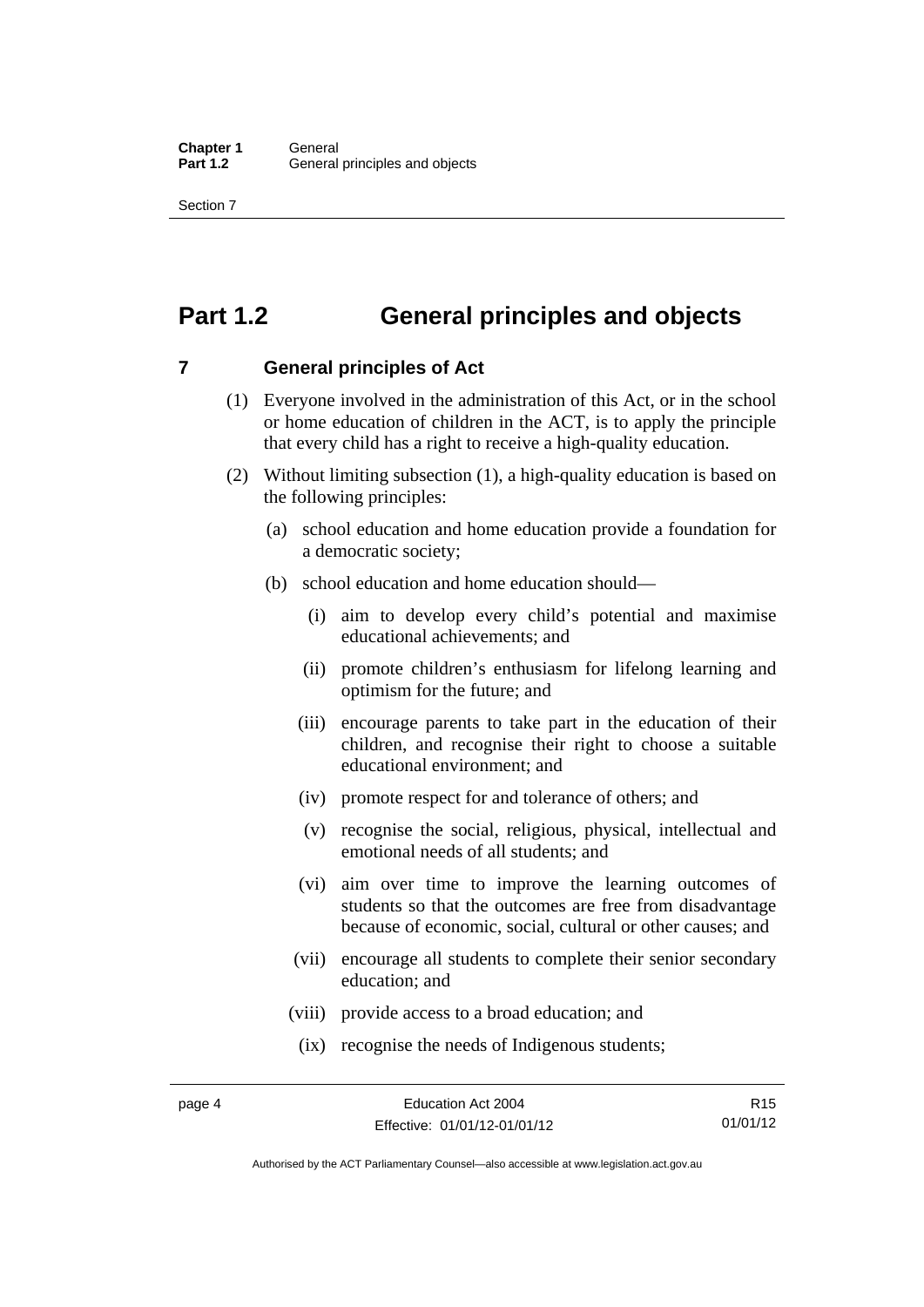- (c) innovation, diversity and opportunity within and among schools should be encouraged;
- (d) effective quality assurance mechanisms should be applied to school education;
- (e) government funding should be directed to students through their schools or school system;
- (f) the partnership between the home, community and educational providers should be recognised;
- (g) school communities should be given information about the operation of their schools.
- (3) Everyone involved in the administration of this Act, or in the school education of children in the ACT, is to apply the principle that school education—
	- (a) recognises the individual needs of children with disabilities; and
	- (b) should make appropriate provision for those needs, unless it would impose unjustifiable hardship on the provider of the school education.
- (4) Corporal punishment is not allowed in ACT schools.

### <span id="page-16-0"></span>**8 Main objects of Act**

The main objects of this Act are—

- (a) to state the responsibilities of parents and the government in relation to education and the principles and values on which government and non-government school education and home education are based; and
- (b) to promote compulsory education by ensuring that—
	- (i) children complete year 10; and

page 5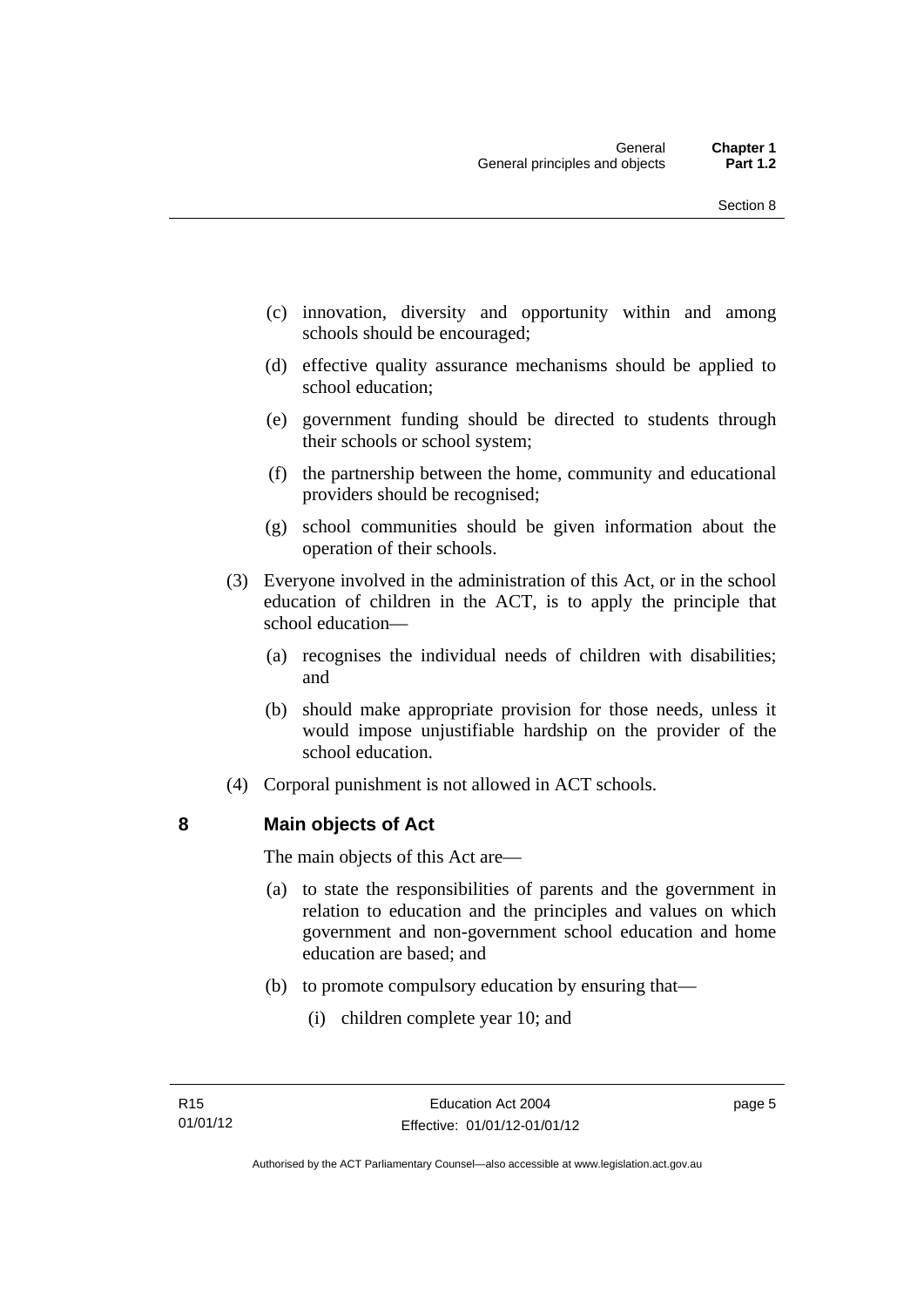Section 8

- (ii) children participate in education until they are 17 years old or complete year 12 (whichever happens first), with the opportunity to participate in training or employment after year 10; and
- (c) to state the circumstances in which school attendance is not required, including providing for suspension and exclusion from school; and
- (d) to provide for the operation and governance of government schools; and
- (e) to provide for the registration of non-government schools and home education.

page 6 **Education Act 2004** Effective: 01/01/12-01/01/12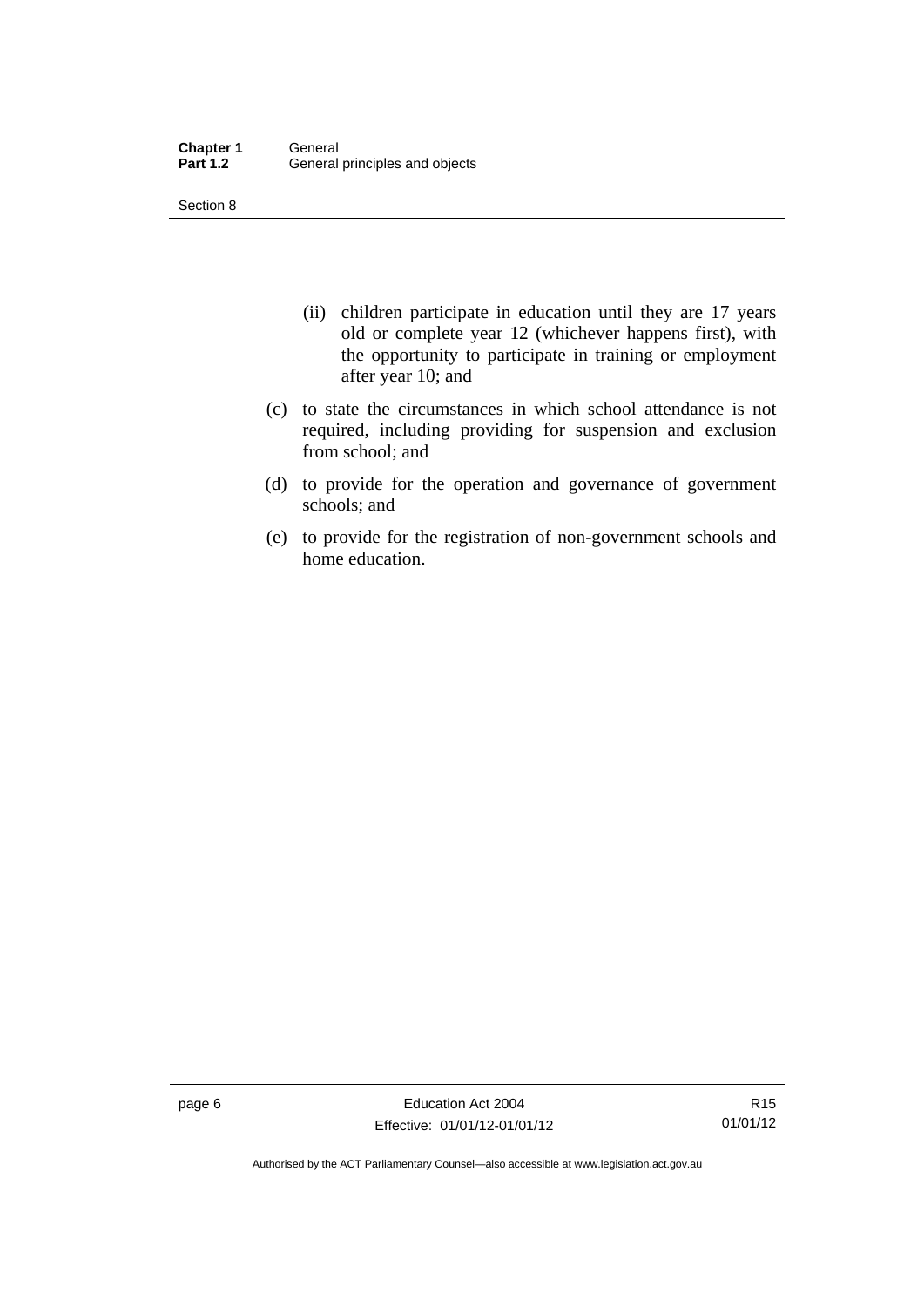## <span id="page-18-0"></span>**Chapter 2 Compulsory education**

### <span id="page-18-1"></span>**Part 2.1 Preliminary—ch 2**

<span id="page-18-2"></span>

### **9 Meaning of** *compulsory education age***—ch 2**

For this chapter, a child is of *compulsory education age* if the child is at least 6 years old and under the age that the first of the following happens:

- (a) the child is 17 years old;
- (b) the child completes year 12.

### <span id="page-18-3"></span>**9A Meaning of** *education course* **and** *education provider***— Act**

- (1) For this Act, each of the courses mentioned in table 9A, column 2 is an *education course*, and the entity mentioned in column 3 for the course is the provider (the *education provider*) of the course.
- (2) Also, the director-general may approve another course as an *education course* and an entity as the provider (the *education provider*) of the course.
- (3) An approval is a notifiable instrument.
	- *Note* A notifiable instrument must be notified under the Legislation Act.

### **Table 9A**

| column 1 | column 2          | column 3                                             |
|----------|-------------------|------------------------------------------------------|
| item     | education course  | education provider                                   |
|          | a course of study | a school                                             |
|          | a course of study | a school under a law of a State or another Territory |

page 7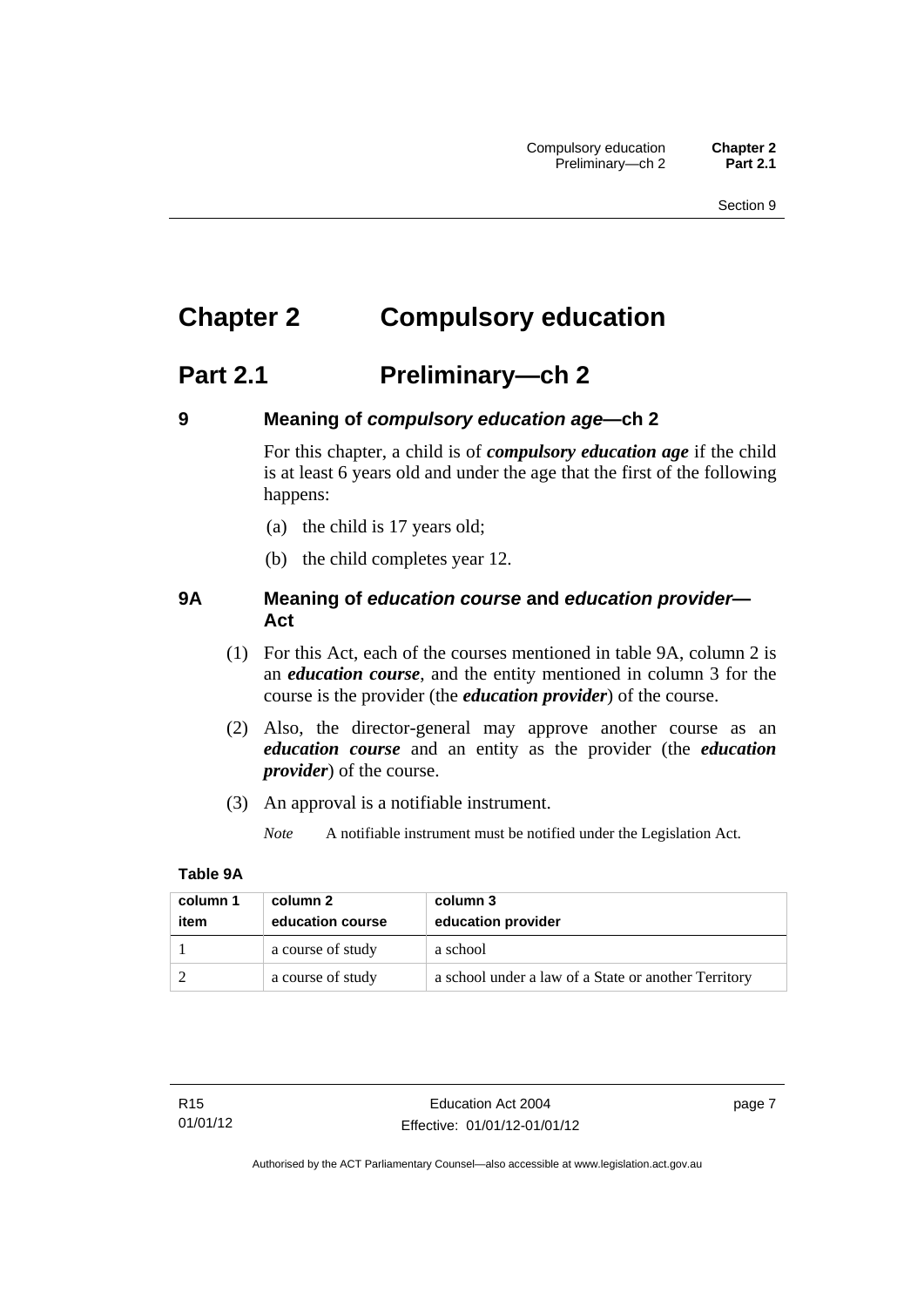| <b>Chapter 2</b> | Compulsory education |
|------------------|----------------------|
| <b>Part 2.1</b>  | Preliminary-ch 2     |

Section 9B

| column 1<br>item | column <sub>2</sub><br>education course                                                                                | column 3<br>education provider                                                                                                                                                                       |
|------------------|------------------------------------------------------------------------------------------------------------------------|------------------------------------------------------------------------------------------------------------------------------------------------------------------------------------------------------|
| 3                | a course of study<br>leading to the<br>completion of year 10<br>or year 12                                             | a registered training organisation under the Training<br>and Tertiary Education Act 2003 or a registered<br>training organisation (however described) under a law<br>of a State or another Territory |
| 4                | a vocational education<br>and training course<br>under the Training and<br><b>Tertiary Education</b><br>Act 2003       | a registered training organisation under the Training<br>and Tertiary Education Act 2003                                                                                                             |
| 5                | a vocational education<br>and training course<br>(however described)<br>under a law of a State<br>or another Territory | a registered training organisation (however described)<br>under a law of a State or another Territory                                                                                                |
| 6                | a higher education<br>course under the<br>Training and Tertiary<br>Education Act 2003                                  | a higher education provider under the Training and<br><b>Tertiary Education Act 2003</b>                                                                                                             |
| 7                | a higher education<br>course under the<br>Training and Tertiary<br>Education Act 2003                                  | a university under the Training and Tertiary Education<br>Act 2003                                                                                                                                   |

### <span id="page-19-0"></span>**9B Meaning of** *completes year 10***—Act**

- (1) For this Act, a child *completes year 10* at an education provider if the child—
	- (a) is awarded or has completed the requirements for being awarded a year 10 certificate (however described) by the provider; or
	- (b) is given or has completed the requirements for being given a high school record (however described) in relation to year 10 by the provider; or

Authorised by the ACT Parliamentary Counsel—also accessible at www.legislation.act.gov.au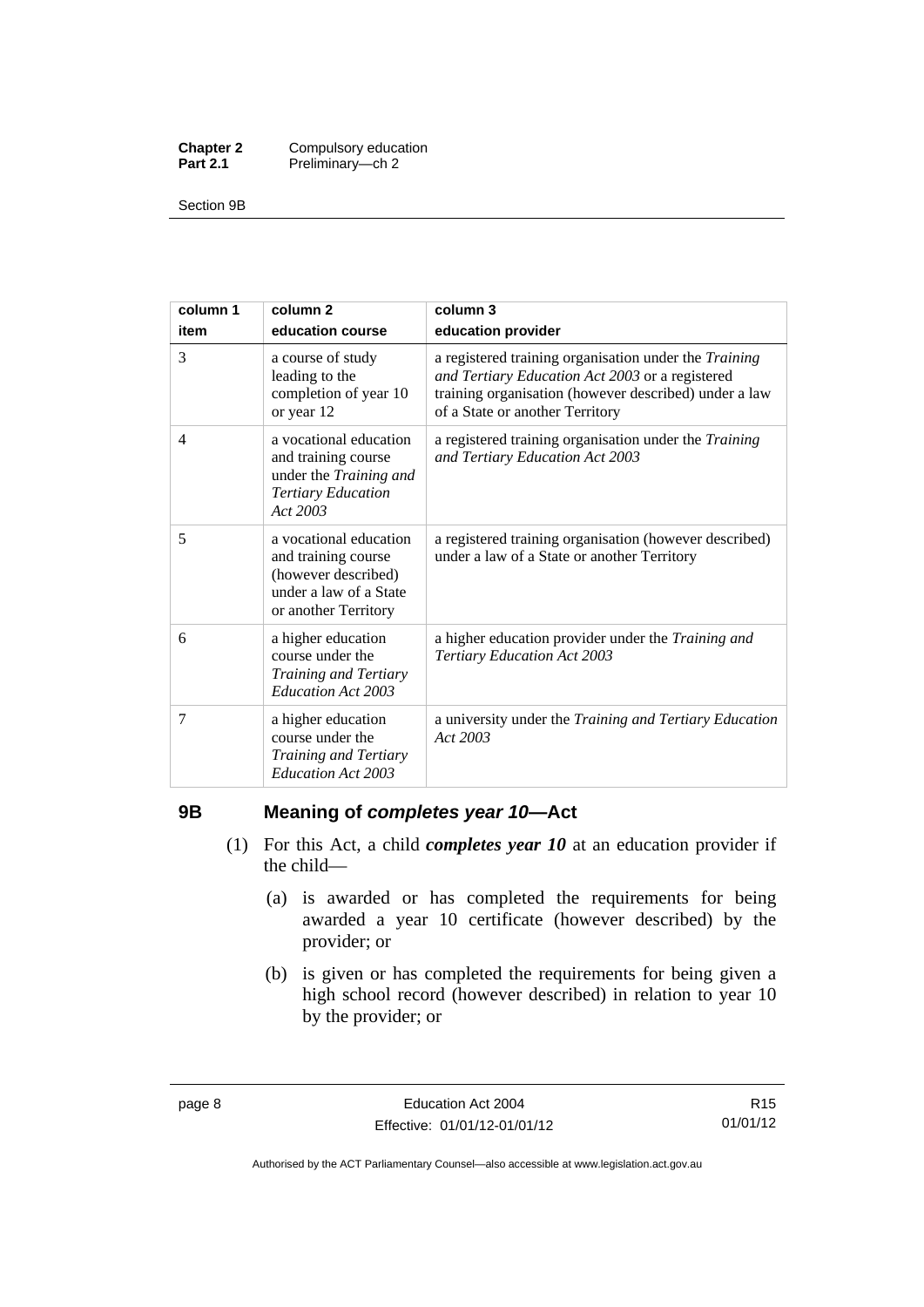- (c) is awarded a certificate (however described) approved by the director-general.
- (2) An approval is a notifiable instrument.

*Note* A notifiable instrument must be notified under the Legislation Act.

- (3) Also, for this Act, a child *completes year 10* if*—*
	- (a) the child is awarded or has completed the requirements for being awarded a year 10 certificate (however described) in a State or another Territory under a law of the State or Territory; or
	- (b) the director-general is satisfied on reasonable grounds that the child has completed year 10 or its equivalent in the ACT, a State, another Territory or a foreign country.
- (4) A child mentioned in subsection (3) (b) may be given a certificate or record by the director-general.
	- *Note* If a form is approved under s 154 for s (4), the form must be used.

### <span id="page-20-0"></span>**9C Meaning of** *completes year 12***—Act**

- (1) For this Act, a child *completes year 12* if the child is awarded or has completed the requirements for being awarded—
	- (a) a year 12 certificate (however described) by the Board of Senior Secondary Studies under the *Board of Senior Secondary Studies Act 1997*; or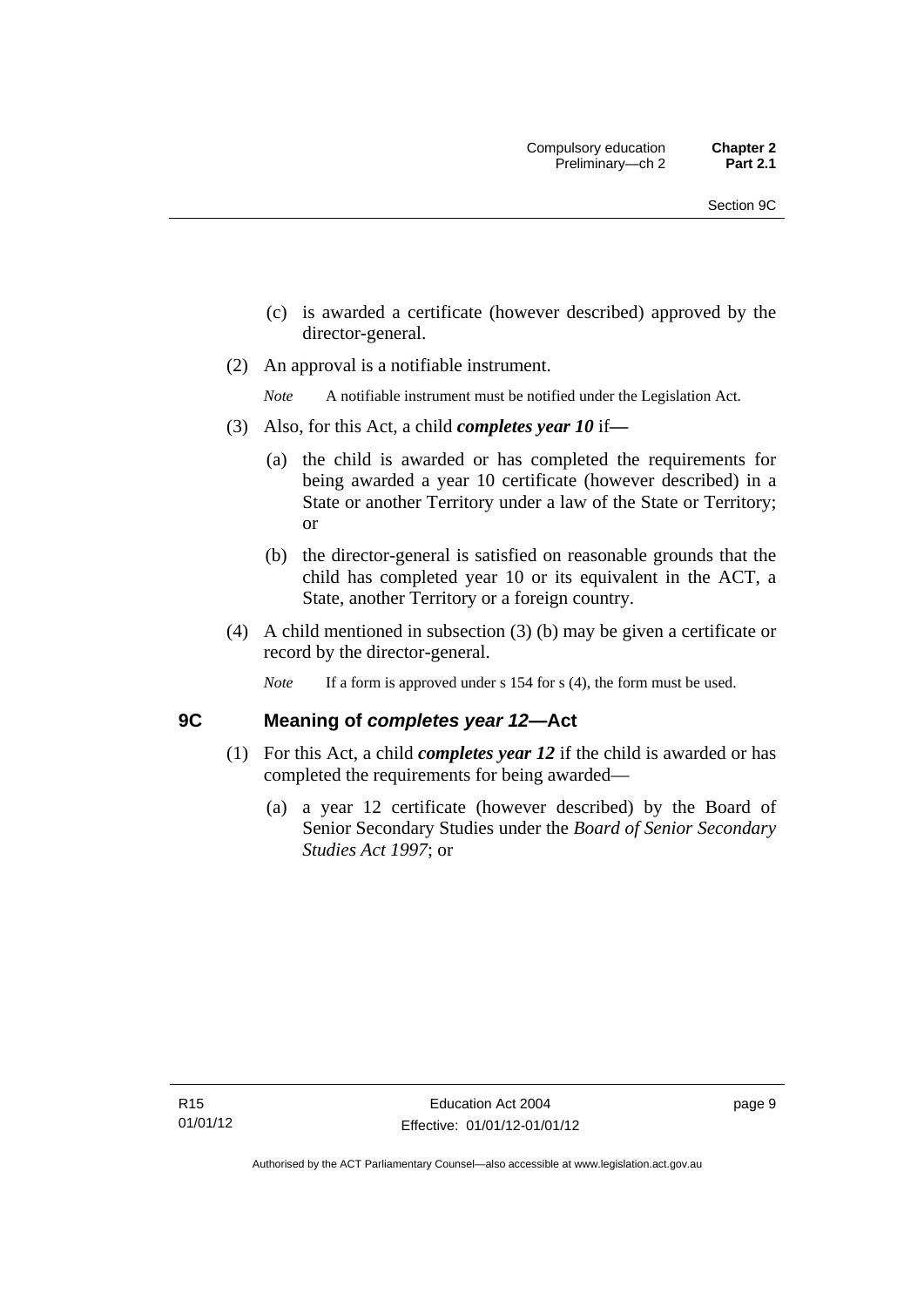| <b>Chapter 2</b> | Compulsory education |
|------------------|----------------------|
| <b>Part 2.1</b>  | Preliminary-ch 2     |

Section 9C

 (b) a certificate equivalent to a year 12 certificate that shows completion of a higher education pre-entry course; or

#### **Examples**

- 1 the Certificate of General Education for Adults (at Certificate II or above)
- 2 the International Baccalaureate
- *Note* An example is part of the Act, is not exhaustive and may extend, but does not limit, the meaning of the provision in which it appears (see Legislation Act, s 126 and s 132).
- (c) a certificate equivalent to a year 12 certificate issued under the AQF; or

#### **Example**

the Australian Qualification Framework (AQF) Certificate II

- (d) a certificate (however described) approved by the director-general.
- (2) An approval is a notifiable instrument.

*Note* A notifiable instrument must be notified under the Legislation Act.

- (3) Also, for this Act, a child *completes year 12* if—
	- (a) the child is awarded or has completed the requirements for being awarded a year 12 certificate (however described) in a State or another Territory under a law of the State or Territory; or
	- (b) the director-general is satisfied on reasonable grounds that the child has completed year 12 or its equivalent in the ACT, a State, another Territory or a foreign country.
- (4) A child mentioned in subsection (3) (b) may be given a certificate or record by the director-general.

*Note* If a form is approved under s 154 for s (4), the form must be used.

R15 01/01/12

Authorised by the ACT Parliamentary Counsel—also accessible at www.legislation.act.gov.au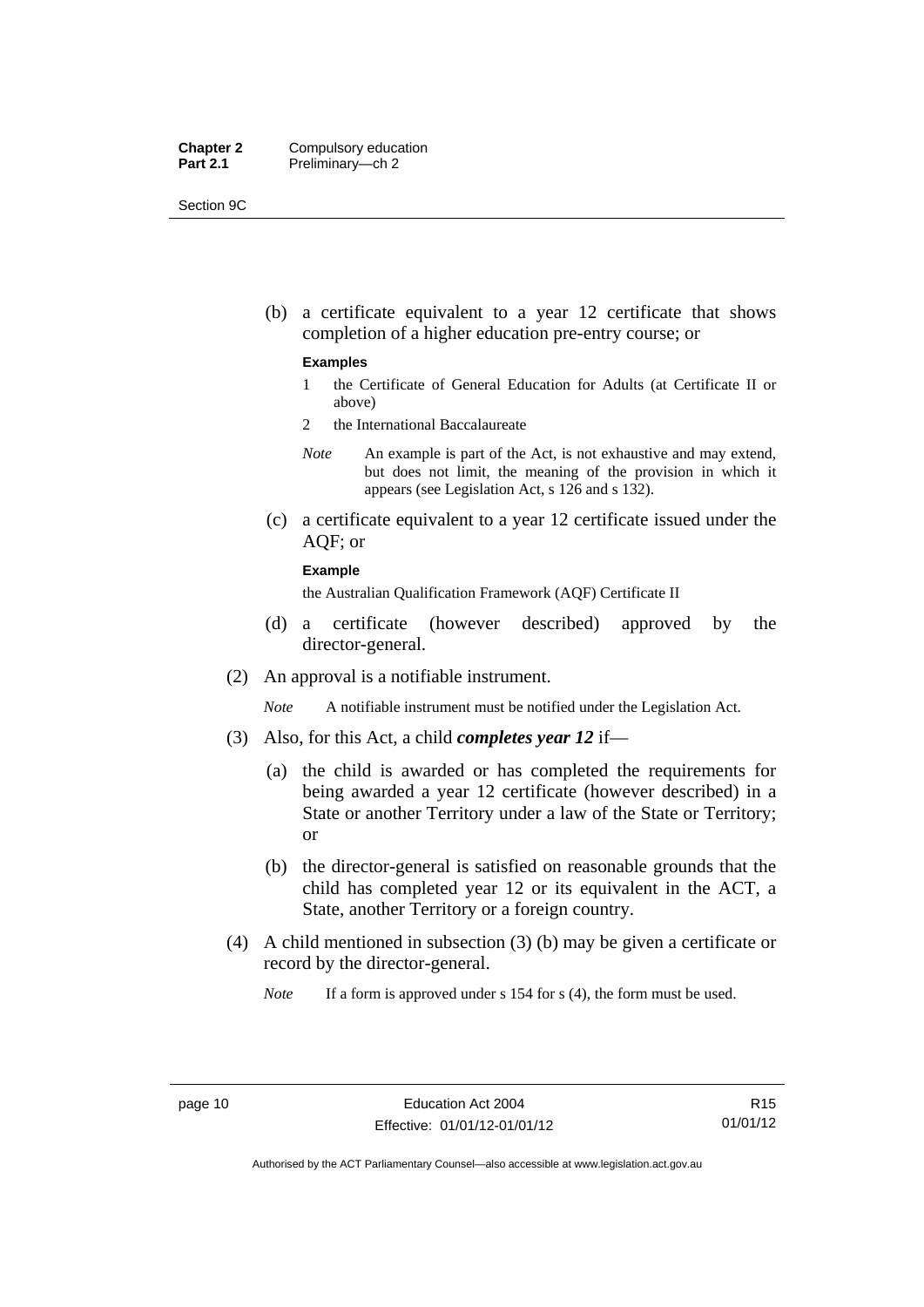(5) In this section:

*AQF*—see the *Training and Tertiary Education Act 2003*, dictionary.

### <span id="page-22-0"></span>**9D Guidelines—certain director-general functions**

- (1) The director-general may make guidelines about the exercise of the director-general's functions under the following provisions:
	- $\bullet$  section 10 (6) (c) (Child of compulsory education age enrolment and registration requirement);
	- section 10A (3) (Child of compulsory education age enrolment and registration requirement);
	- section 10D (4) (Child of compulsory education age participation requirement);
	- section 14D (3) (Approval statement—compliance requirement).
- (2) A guideline is a notifiable instrument.

*Note* A notifiable instrument must be notified under the Legislation Act.

(3) The director-general must comply with any guidelines.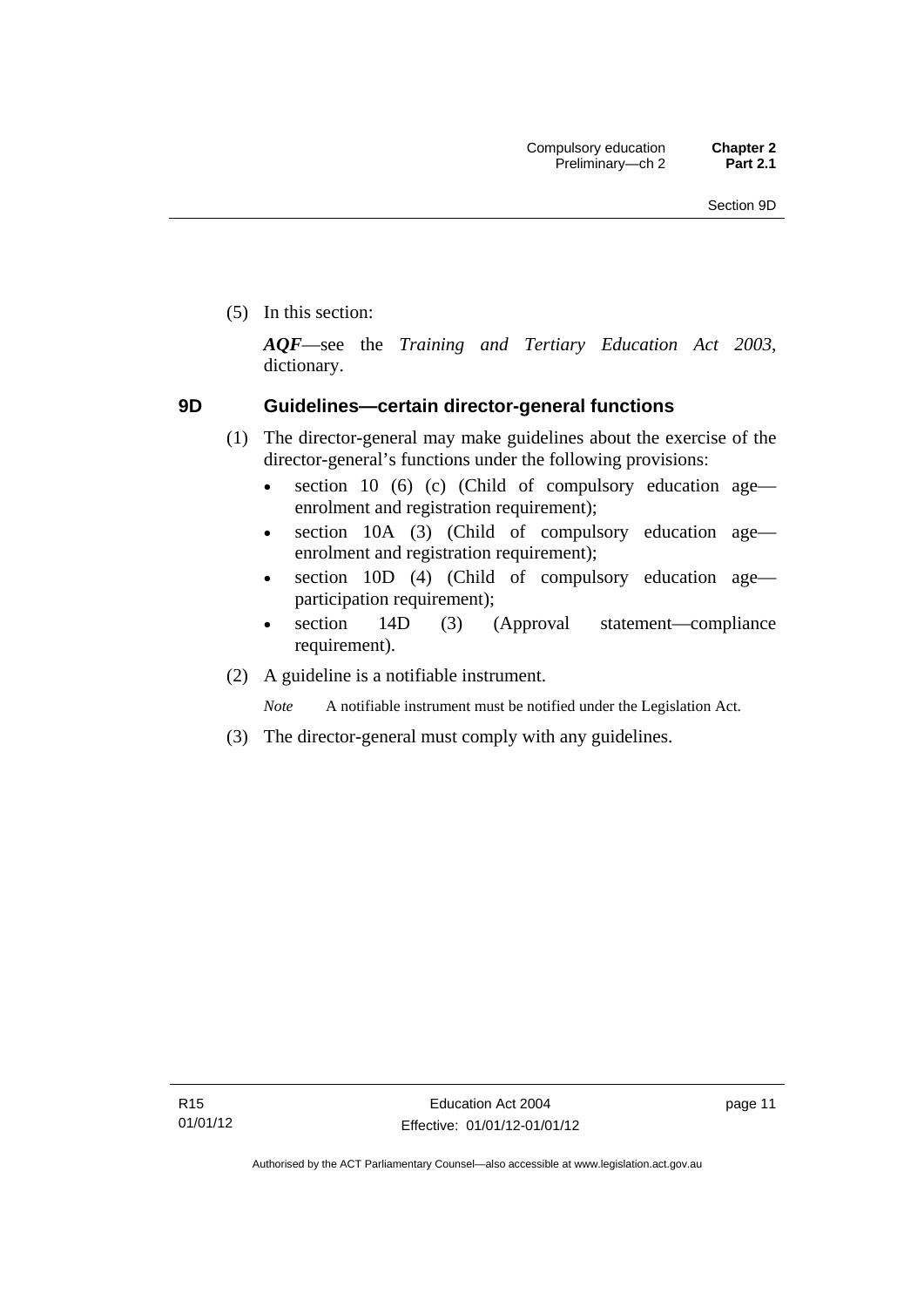### <span id="page-23-0"></span>**Part 2.2 Compulsory education requirements**

### <span id="page-23-1"></span>**Division 2.2.1 Enrolment, registration and attendance requirements**

### <span id="page-23-2"></span>**10 Child of compulsory education age—enrolment and registration requirement**

- (1) This section applies if a child—
	- (a) lives in the ACT; and
	- (b) is of compulsory education age.
- (2) The child's parents must do either or both of the following:
	- (a) enrol the child at an education provider for the purpose of the provider's education course not later than 14 days after the day the course starts;
	- (b) apply to register the child for home education not later than 10 school term days after the first of the following happens:
		- (i) the start of the school year;
		- (ii) the day the child begins to live in the ACT.
- (3) Also, the child's parents must enrol the child under subsection (2) (a) not later than 10 school term days after—
	- (a) the day the child turns 6 years old; or
	- (b) for a child who has not completed year 10—the day the child begins to live in the ACT.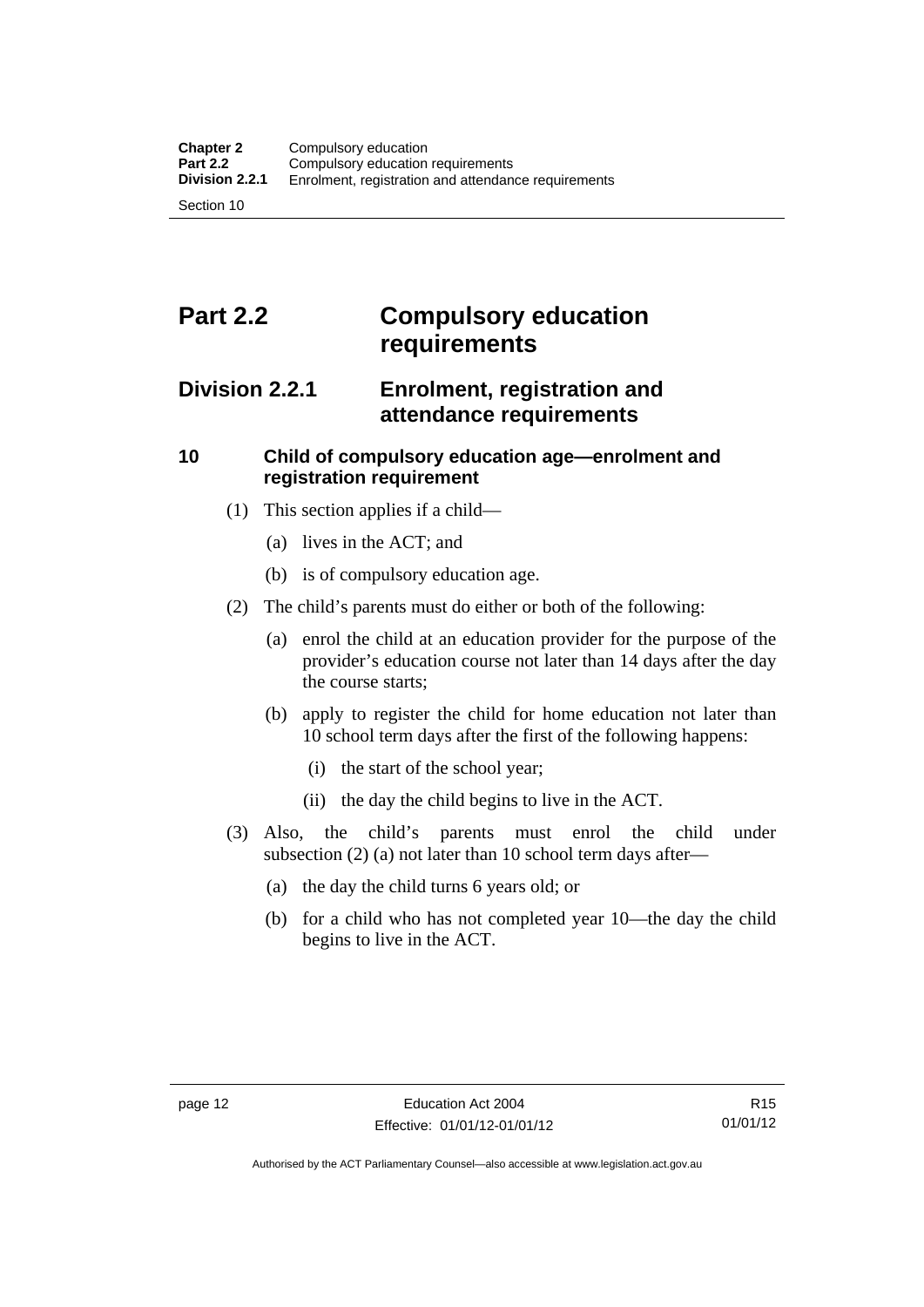- (4) If the child's enrolment at an education provider is cancelled by the child's parents, the parents must do either or both of the following within 14 days after the day the enrolment is cancelled:
	- (a) enrol the child at another education provider for the purpose of the provider's education course;
	- (b) apply to register the child for home education.
	- *Note* If a form is approved under s 154 for this provision, the form must be used.
- (5) If the child's registration for home education is cancelled under section 135 (Cancellation of registration for home education), the parents must enrol the child at an education provider for the purpose of the provider's education course not later than 14 days after the day the cancellation takes effect.
	- *Note* See s 135 (6) for when the cancellation of registration for home education takes effect.
- (6) This section does not apply if—
	- (a) an exemption certificate is in force for the child; or
	- (b) the child is participating in a training or employment alternative in accordance with part 2.4 (After year 10—training and employment alternatives); or
	- (c) the child's parents have an excuse for not complying with this section that the director-general is satisfied is a reasonable excuse.
	- *Note 1* The director-general must comply with any guidelines about the exercise of the director-general's functions under s (6) (c) (see s 9D).
	- *Note* 2 For offences in relation to this requirement, see pt 2.6 (Offences parents).

### <span id="page-24-0"></span>**10A Child of compulsory education age—school attendance requirement**

(1) This section applies if a child—

| R <sub>15</sub> | Education Act 2004           | page 13 |
|-----------------|------------------------------|---------|
| 01/01/12        | Effective: 01/01/12-01/01/12 |         |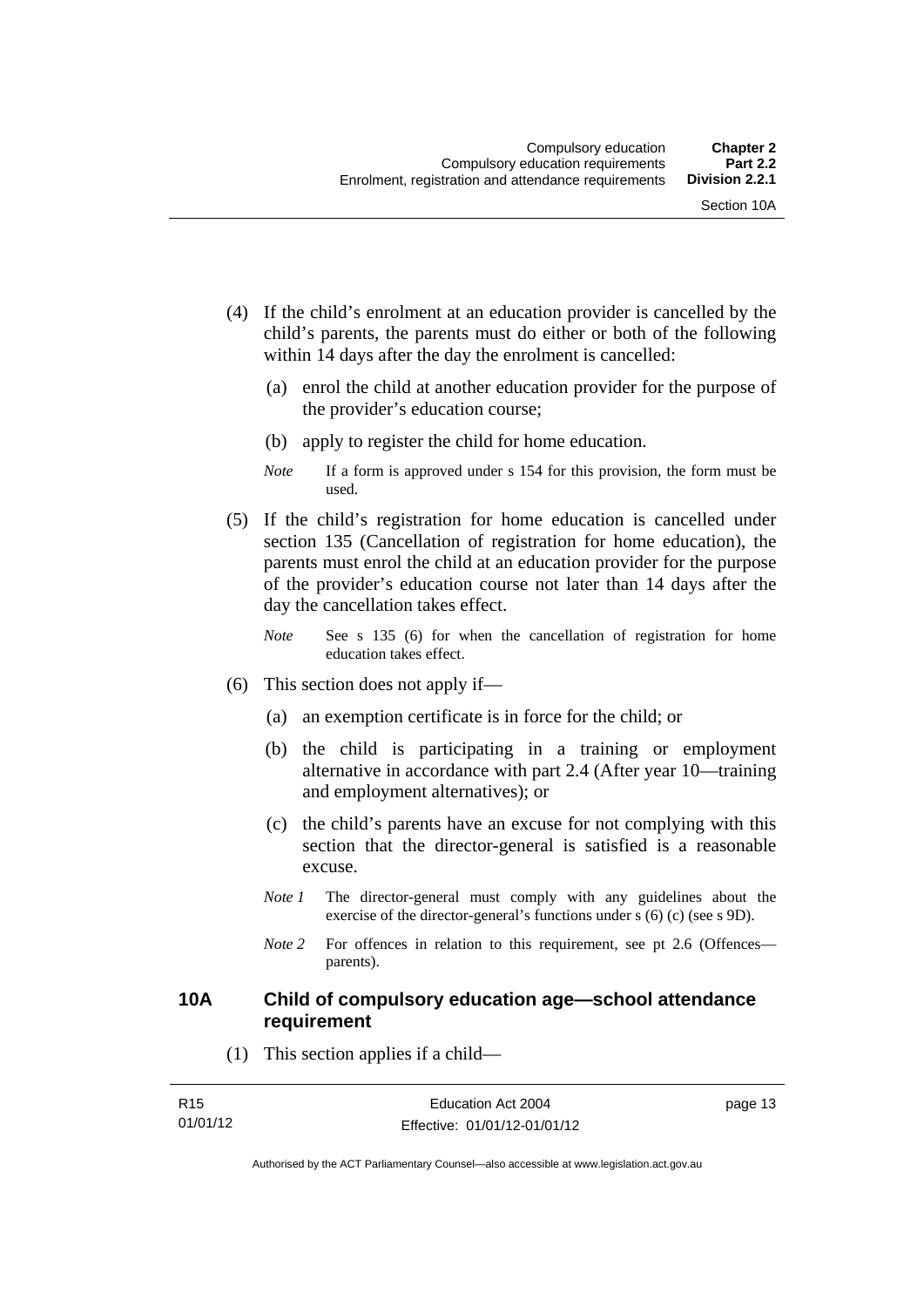(a) lives in the ACT; and

(b) is of compulsory education age; and

(c) is enrolled at a school.

(2) The child's parents must ensure that the child—

 (a) attends the school on every day, and during the times on every day, when the school is open for attendance; and

 (b) attends every activity of the school (including attendance at an approved educational course) that the school requires the child to attend.

 (3) This section does not apply if the child's parents have an excuse for not complying with this section that the director-general is satisfied is a reasonable excuse.

*Note 1* The director-general must comply with any guidelines about the exercise of the director-general's functions under s (3) (see s 9D).

*Note 2* For offences in relation to this requirement, see pt 2.6 (Offences parents).

### <span id="page-25-0"></span>**Division 2.2.2 Participation requirement**

### <span id="page-25-1"></span>**10B Meaning of** *participates* **in education course—div 2.2.2**

For this division, a child *participates* in an education course if the child complies with—

- (a) the provider's requirements about physically attending, at particular times, the provider's premises or another place; or
- (b) for an education course that is completed by distance education (however described)—the provider's requirements for distance education.

#### **Examples—par (b)**

1 complete and return the assigned work for the course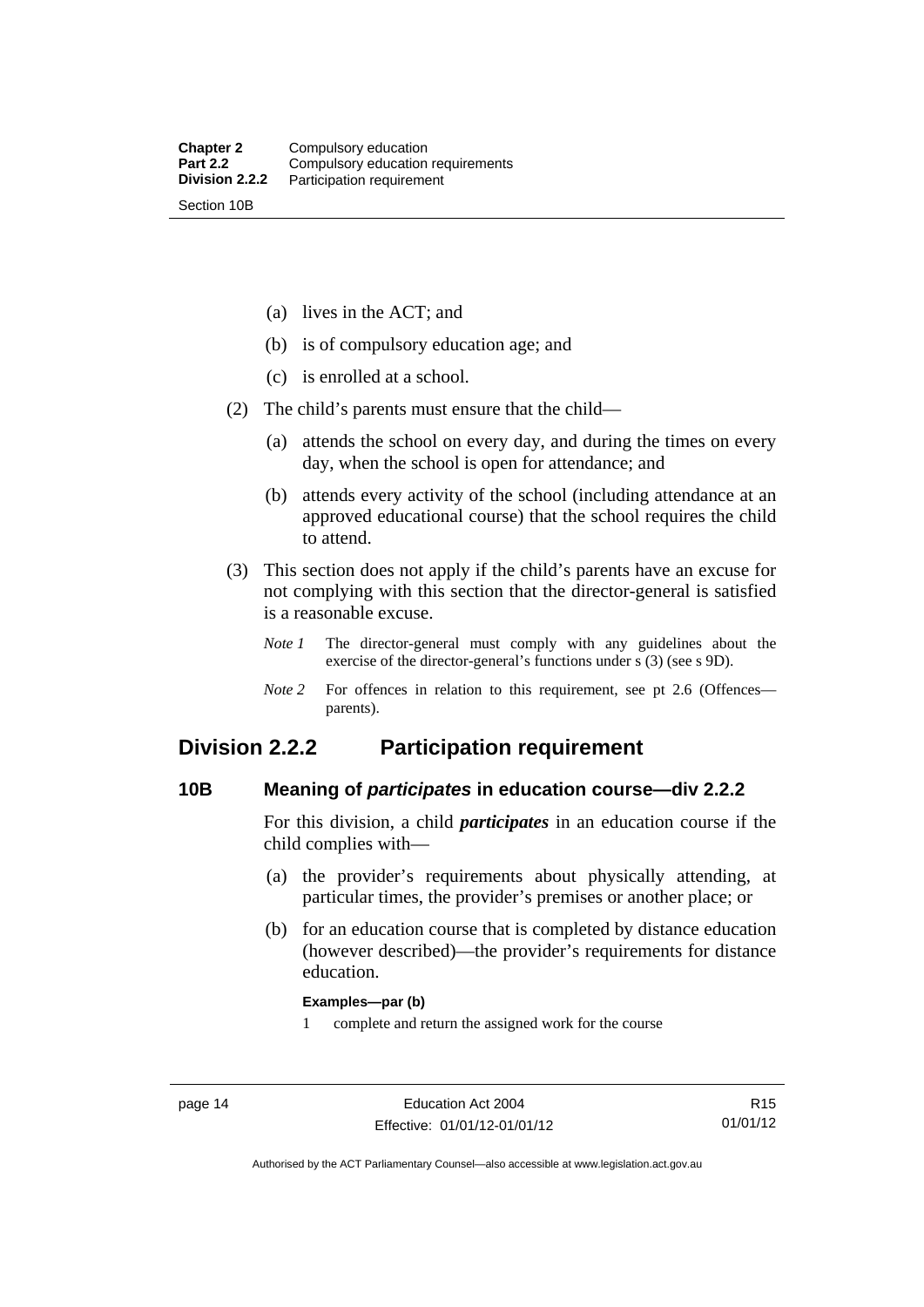- 2 communicate with or contact the provider for the purpose of participating in the course
- 3 attend the provider for 1 week twice a year
- *Note* An example is part of the Act, is not exhaustive and may extend, but does not limit, the meaning of the provision in which it appears (see Legislation Act, s 126 and s 132).

### <span id="page-26-0"></span>**10C Meaning of** *full-time participation* **in education course div 2.2.2**

- (1) For this division, *full-time participation* in an education course means participation in the course—
	- (a) at a level that is full-time under the requirements of the course; or
	- (b) for at least 25 hours each week.
- (2) Also, for this division, *full-time participation* in an education course includes—
	- (a) part-time participation in 2 or more education courses to an extent that is at least equivalent to full-time participation in 1 education course; and
	- (b) participation in any combination of the following that is equivalent to full-time participation in 1 education course:
		- (i) an education course;
		- (ii) a training alternative;
		- (iii) an employment alternative.
	- *Note* A child needs the director-general's approval to participate in a training or employment alternative (see pt 2.4 (After year 10—training and employment alternatives)).

page 15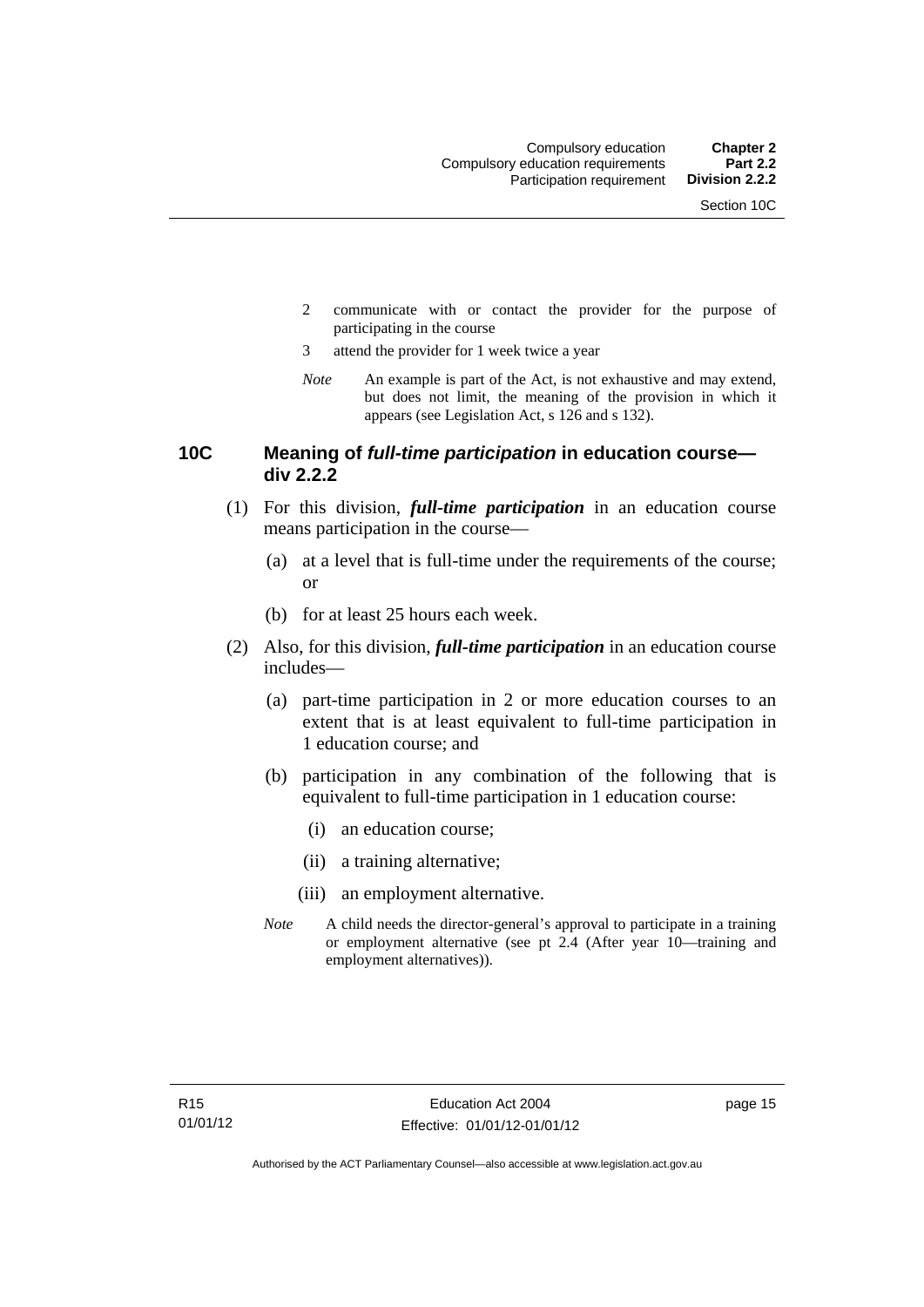### <span id="page-27-0"></span>**10D Child of compulsory education age—participation requirement**

- (1) This section applies if a child—
	- (a) lives in the ACT; and
	- (b) is of compulsory education age; and
	- (c) is enrolled at an education provider other than a school for the purpose of the provider's education course.
- (2) The child's parents must ensure that the child participates in the education course.
- (3) Also, the child's participation must be—
	- (a) full-time participation (the *full-time participation requirement*); or
	- (b) if an exemption certificate is in force for the child for the course—participation in accordance with the certificate.
- (4) This section does not apply if the child's parents have an excuse for not complying with this section that the director-general is satisfied is a reasonable excuse.
	- *Note 1* The director-general must comply with any guidelines about the exercise of the director-general's functions under s (4) (see s 9D).
	- *Note* 2 For offences in relation to this requirement, see pt 2.6 (Offences parents).

### <span id="page-27-1"></span>**11 Participation requirement—absence**

A child's participation in an education course is taken for this Act to continue during an absence that is—

 (a) allowed under the requirements of the course or by the provider of the course; or

R15 01/01/12

Authorised by the ACT Parliamentary Counsel—also accessible at www.legislation.act.gov.au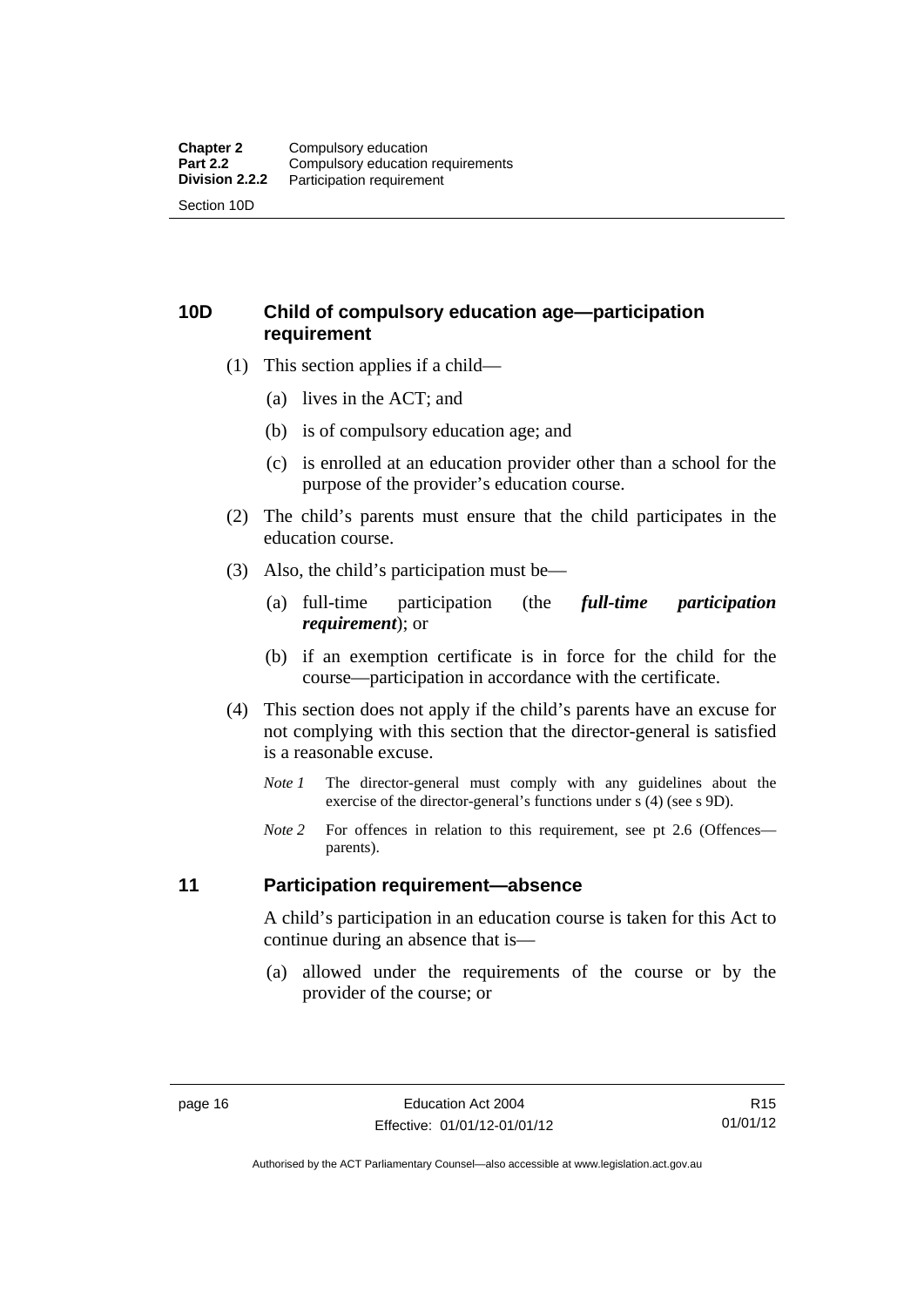(b) required under a territory law or a law of the Commonwealth, a State or another Territory.

#### **Example—par (b)**

Will is absent from an education provider because a public health direction under the *Public Health Act 1997* requires that he be confined to home for 2 weeks.

*Note* An example is part of the Act, is not exhaustive and may extend, but does not limit, the meaning of the provision in which it appears (see Legislation Act, s 126 and s 132).

### <span id="page-28-0"></span>**11A Participation requirement—suspension**

- (1) This section applies if a child participating in an education course stops attending the provider because the child has been suspended from attending the provider.
- (2) The child's participation in the course is taken for this Act to continue during the suspension period.

### <span id="page-28-1"></span>**11B Participation requirement—exclusion**

- (1) This section applies if a child participating in an education course stops attending the provider because the child has been excluded from attending the provider.
- (2) The child's participation in the course is taken for this Act to continue—
	- (a) at the same level as before the exclusion; and
	- (b) for the time reasonably required for the child to resume participation in an education course or apply for approval to participate in a training or employment alternative under part 2.4 (After year 10—training and employment alternatives).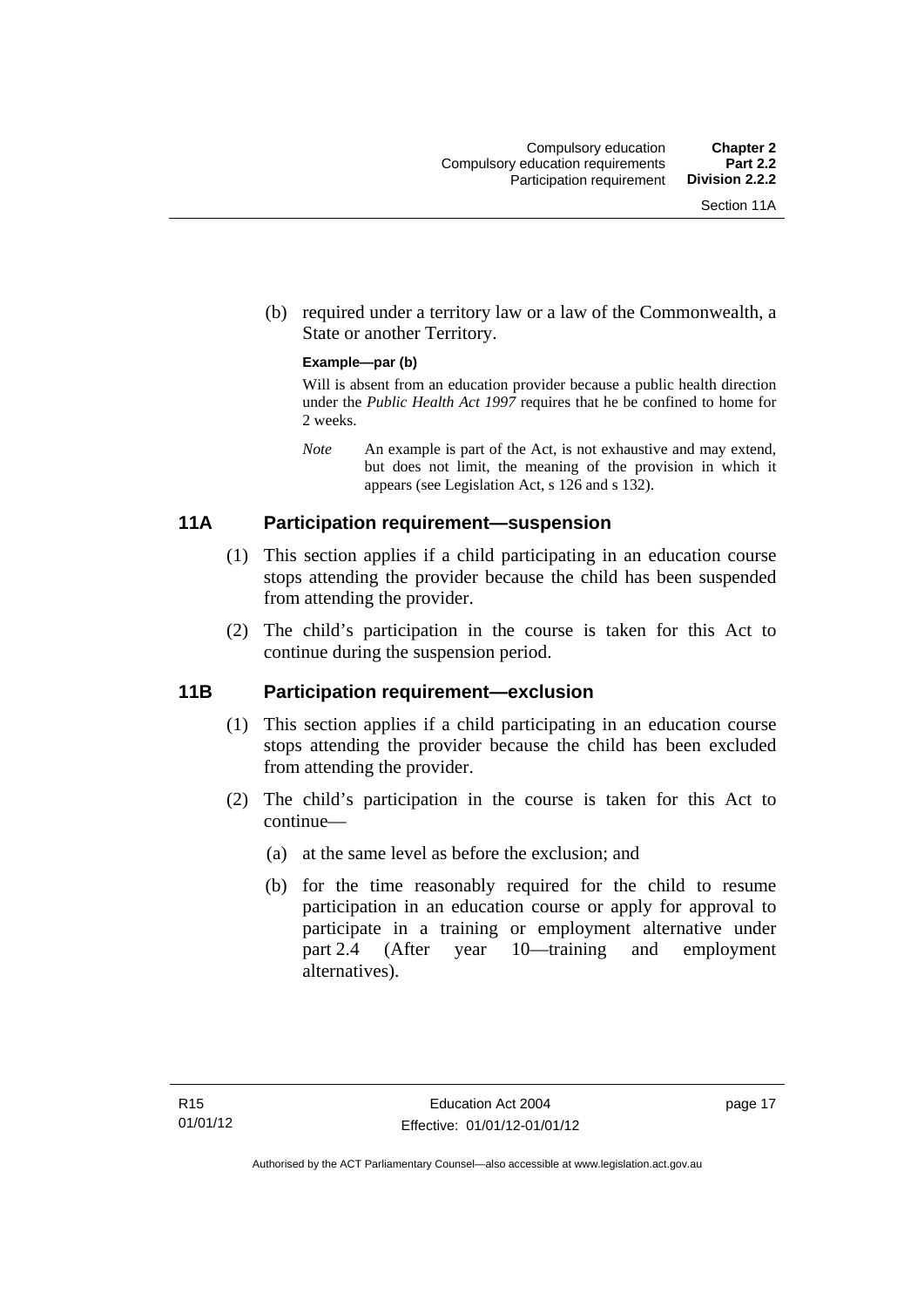### <span id="page-29-0"></span>**Division 2.2.3 Information requirement**

### <span id="page-29-1"></span>**11C Giving information notice**

- (1) This section applies if a child—
	- (a) lives in the ACT; and
	- (b) is at least 6 years old but under 17 years old.
- (2) The director-general may give a written notice (an *information notice*) to the child's parents if the director-general believes on reasonable grounds that—
	- (a) the child is not enrolled at an education provider; or
	- (b) the child is not registered for home education; or
	- (c) if the child is enrolled at a school—the child is not attending the school; or
	- (d) if the child is enrolled at an education provider other than a school for the purpose of the provider's education course—the child is not participating in the course or the child is contravening section 10D (3) (Child of compulsory education age—participation requirement); or
	- (e) the child is not participating in a training or employment alternative in accordance with part 2.4 (After year 10—training and employment alternatives).
	- *Note* For how documents may be served, see the Legislation Act, pt 19.5.

### <span id="page-29-2"></span>**11D Contents of information notice**

- (1) An information notice in relation to a child must—
	- (a) state that it is an information notice under this Act; and
	- (b) state the information sought; and

Authorised by the ACT Parliamentary Counsel—also accessible at www.legislation.act.gov.au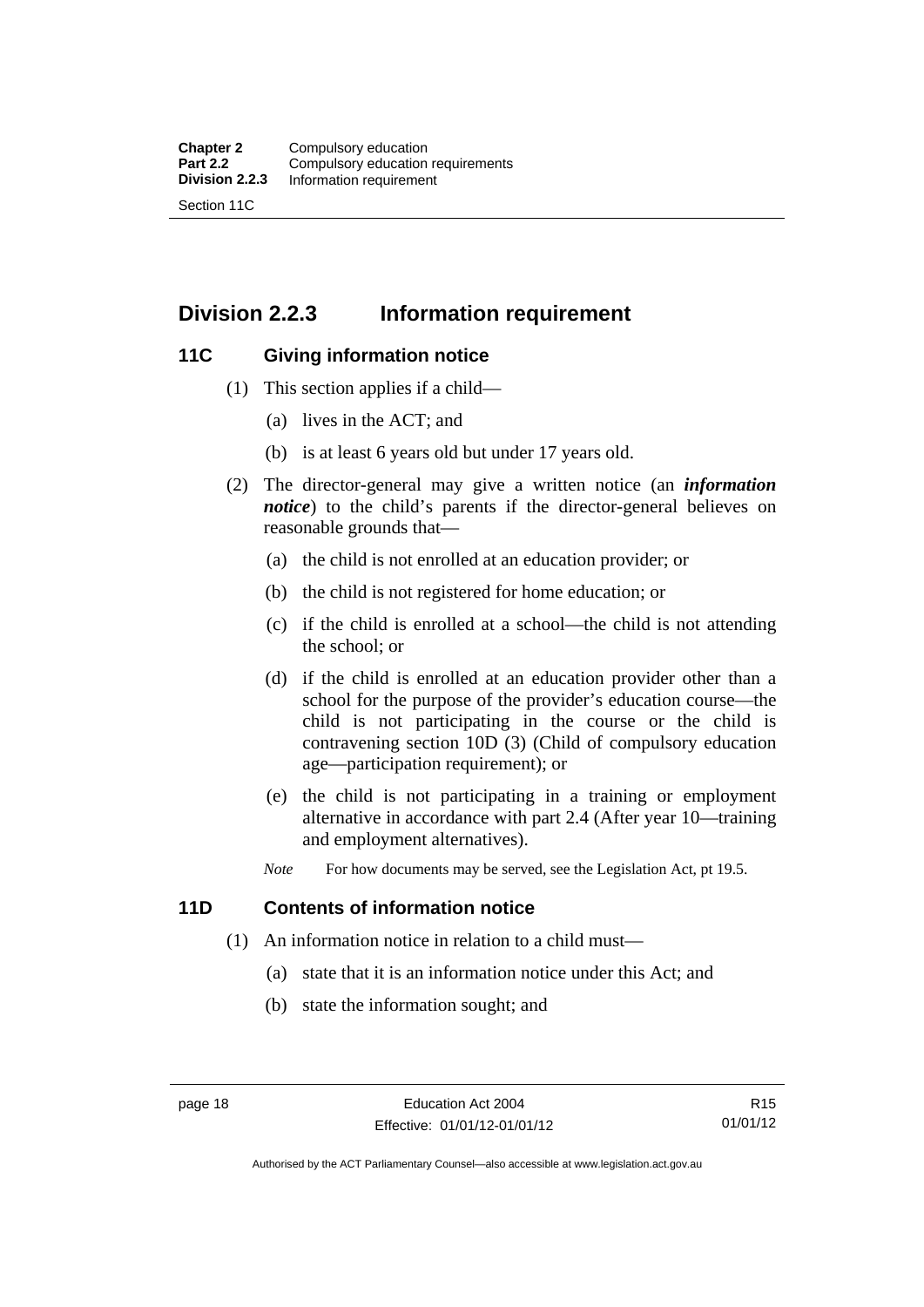- (c) state what the child's parents need to do to comply with the notice; and
- (d) state the period for complying with the notice; and
- (e) contain a statement to the effect that failure to comply with the notice is an offence.
- (2) The information notice may include any other information the director-general considers appropriate.

### <span id="page-30-0"></span>**11E Extension of time for compliance with information notice**

- (1) This section applies if a child's parents have been given an information notice.
- (2) The director-general may, by written notice given to the child's parents, extend the compliance period for the information notice on the director-general's own initiative or if asked by the parents.
- (3) However, the director-general may extend the compliance period only if the period has not ended.
- (4) In this section:

*compliance period* means the period stated in the information notice under section 11D (1) (d), and includes the period as extended under this section.

### <span id="page-30-1"></span>**11F Revocation of information notice on compliance**

If the director-general is satisfied on reasonable grounds that an information notice given to a child's parents has been complied with, the director-general must revoke the notice by written notice given to the parents.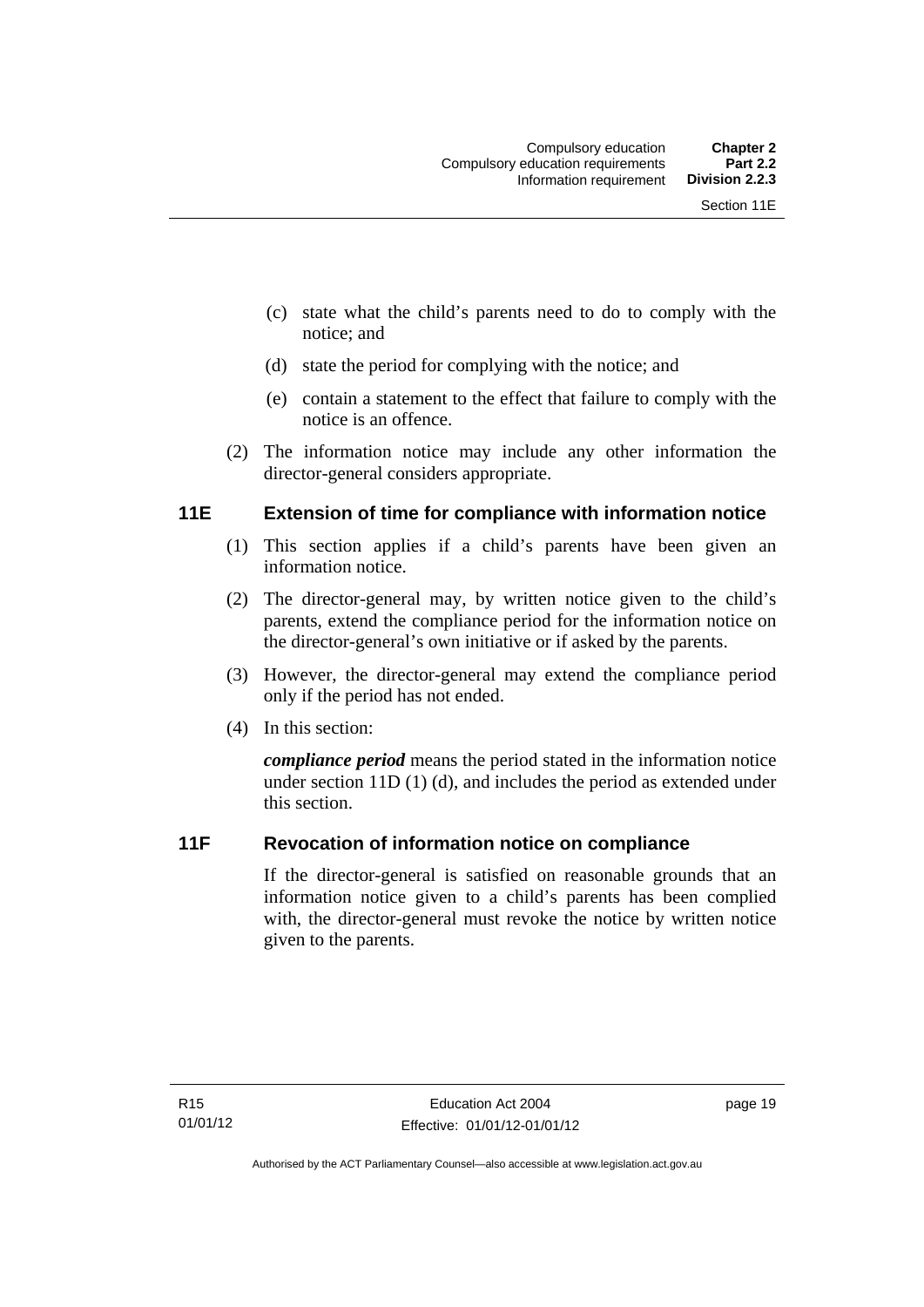**Chapter 2 Compulsory education**<br>**Part 2.3 Exemption certificates Exemption certificates** 

Section 11G

### <span id="page-31-0"></span>**Part 2.3 Exemption certificates**

### <span id="page-31-1"></span>**11G Meaning of** *full-time participation requirement***—pt 2.3**

In this part:

*full-time participation requirement*—see section 10D (3).

### <span id="page-31-2"></span>**11H Exemption certificate—application**

- (1) A child or the child's parents may apply to the director-general for a certificate (an *exemption certificate*) exempting the child from—
	- (a) the requirement to be enrolled at an education provider or registered for home education; or
		- *Note* See s 10 (Child of compulsory education age—enrolment and registration requirement).
	- (b) the full-time participation requirement.
		- *Note* See s 10D (Child of compulsory education age—participation requirement).
- (2) Application may be made for either or both of the following:
	- (a) exempting the child until the child is 17 years old or for a shorter period;
	- (b) exempting the child from the full-time participation requirement.
- (3) An application made by a child must contain the signed consent of the child's parents.
- (4) However, subsection (3) does not apply if the director-general is satisfied on reasonable grounds that it is not appropriate to require the signed consent.
	- *Note* If a form is approved under s 154 for this provision, the form must be used.

R15 01/01/12

Authorised by the ACT Parliamentary Counsel—also accessible at www.legislation.act.gov.au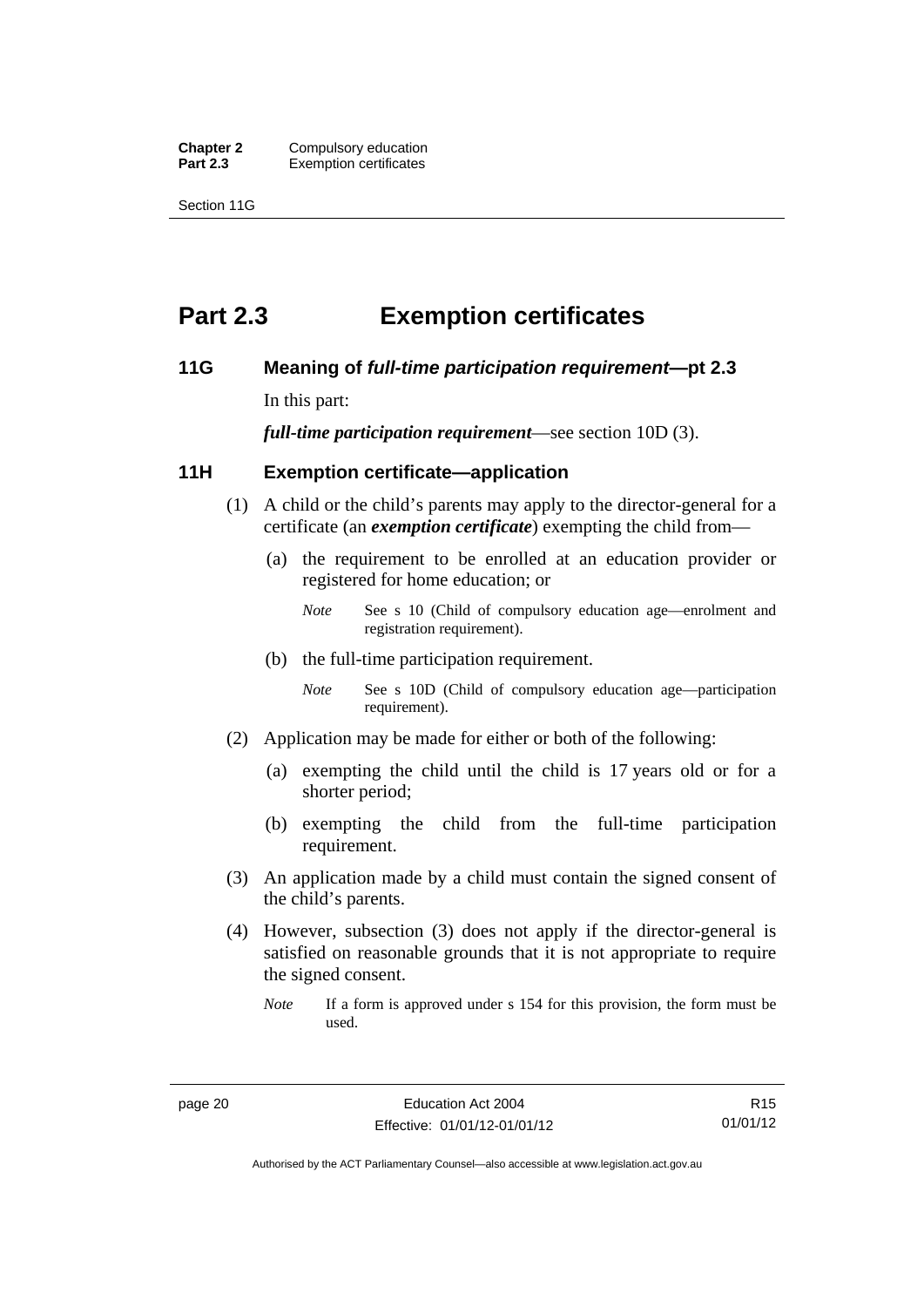### <span id="page-32-0"></span>**12 Exemption certificate—requirement for further information**

- (1) The director-general may give an applicant mentioned in section 11H (1) a written notice requiring the applicant to give the director-general stated further information or documents that the director-general reasonably needs to decide the application.
- (2) If the applicant does not comply with the requirement, the director-general may refuse to consider the application further.

### <span id="page-32-1"></span>**12A Exemption certificate—issue**

- (1) The director-general may—
	- (a) issue an exemption certificate for a child if the director-general is satisfied on reasonable grounds that it is in the child's best interests to issue the certificate; or
	- (b) refuse to issue an exemption certificate for a child.
- (2) Without limiting subsection (1) (a), in deciding whether it is in a child's best interests to exempt the child, the director-general may consider the following:
	- (a) the child's health;
	- (b) the child's education;
	- (c) the child's sense of racial, ethnic, religious or cultural identity;
	- (d) the child's development;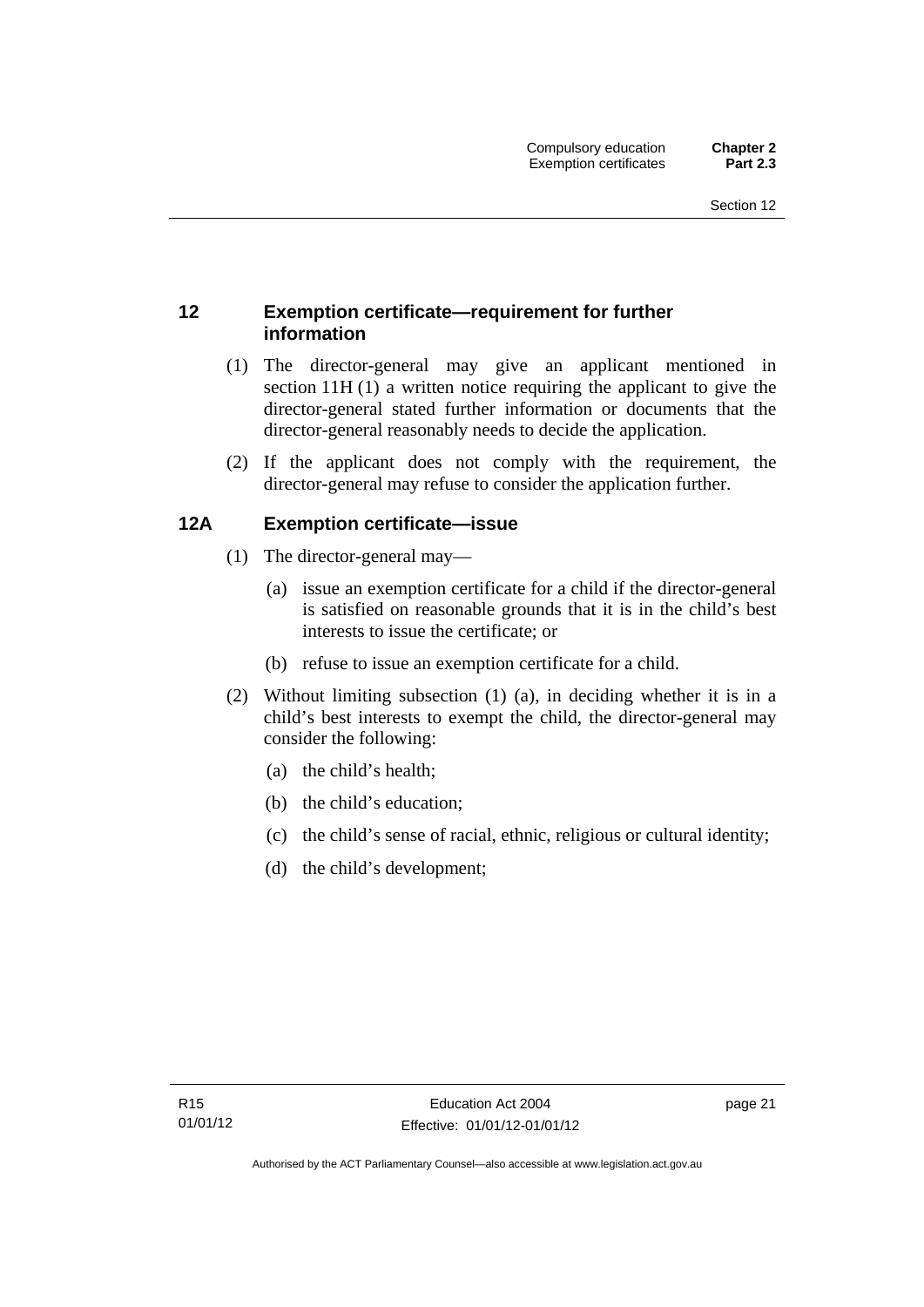Section 12B

(e) whether the exemption would benefit the child.

#### **Example—par (e)**

Felicity's education alternative finishes shortly before she turns 17. The director-general is satisfied that exempting Felicity from participating in another education alternative until she turns 17 benefits her, because it means that she is not compelled to participate in another education alternative for a short time just to comply with the participation requirement.

- *Note* An example is part of the Act, is not exhaustive and may extend, but does not limit, the meaning of the provision in which it appears (see Legislation Act, s 126 and s 132).
- (3) An exemption certificate for a child may be issued for either or both of the following:
	- (a) exempting the child until the child is 17 years old or for a shorter period;
	- (b) exempting the child from the full-time participation requirement.

### <span id="page-33-0"></span>**12B Exemption certificate—form**

An exemption certificate issued for a child must—

- (a) state the day it is issued; and
- (b) state the child's name; and
- (c) state the period for which it is in force; and
- (d) for an exemption from the full-time participation requirement—state the exemption and the extent to which the child must participate; and
- (e) state any condition to which it is subject; and
- (f) contain any other particulars prescribed by regulation.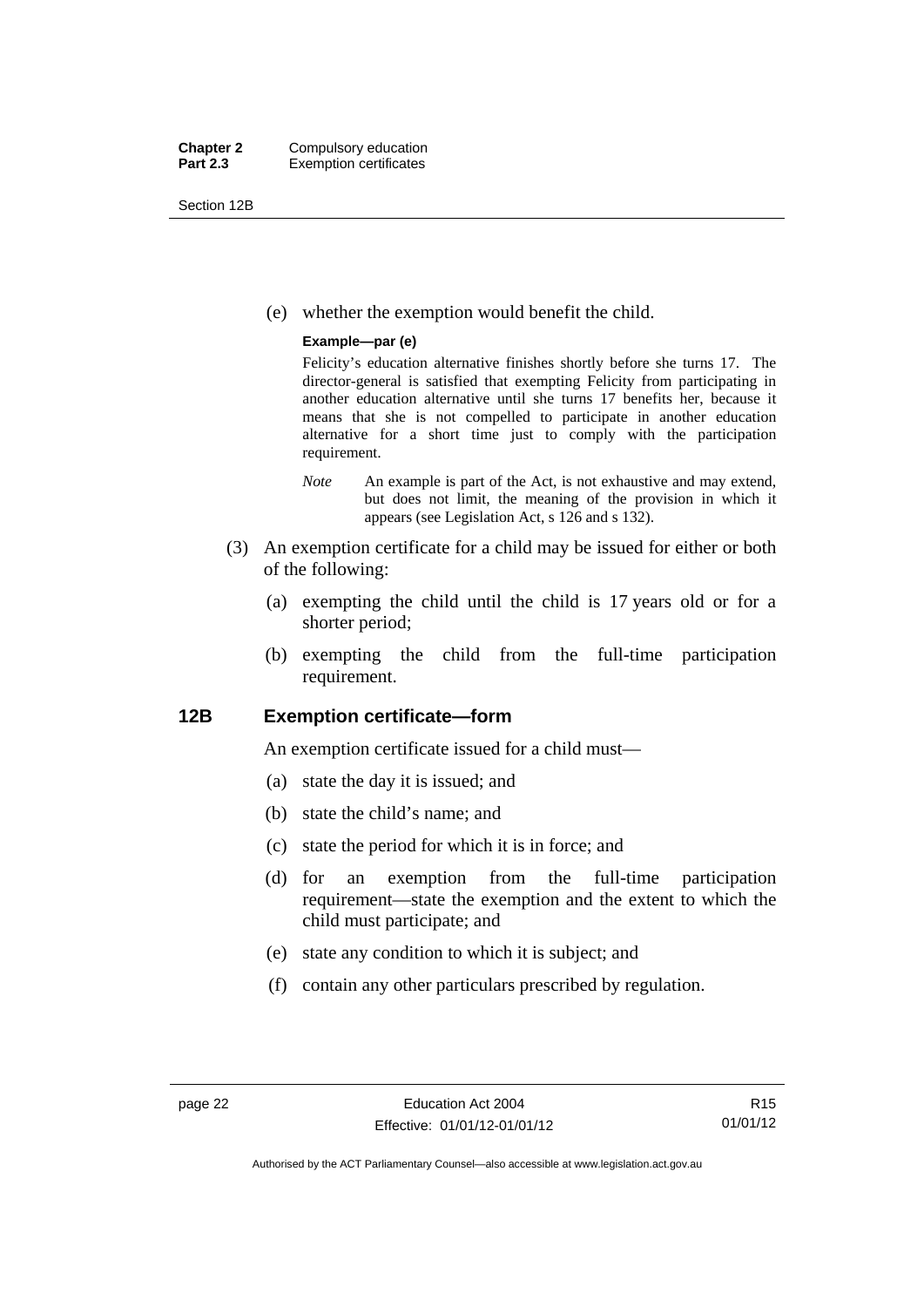### <span id="page-34-0"></span>**12C Exemption certificate—conditions**

The director-general may issue an exemption certificate subject to any condition that the director-general believes on reasonable grounds is appropriate.

### <span id="page-34-1"></span>**12D Exemption certificate—duration**

An exemption certificate may be issued for a child until—

- (a) the end of the period stated in the certificate; or
- (b) the ground for the issue of the certificate no longer applies in relation to the child.

### <span id="page-34-2"></span>**13 Exemption certificate—revocation**

The director-general may revoke an exemption certificate issued for a child if—

- (a) the certificate is issued in error; or
- (b) the ground for the issue of the certificate no longer applies in relation to the child; or
- (c) a condition of the certificate has been contravened.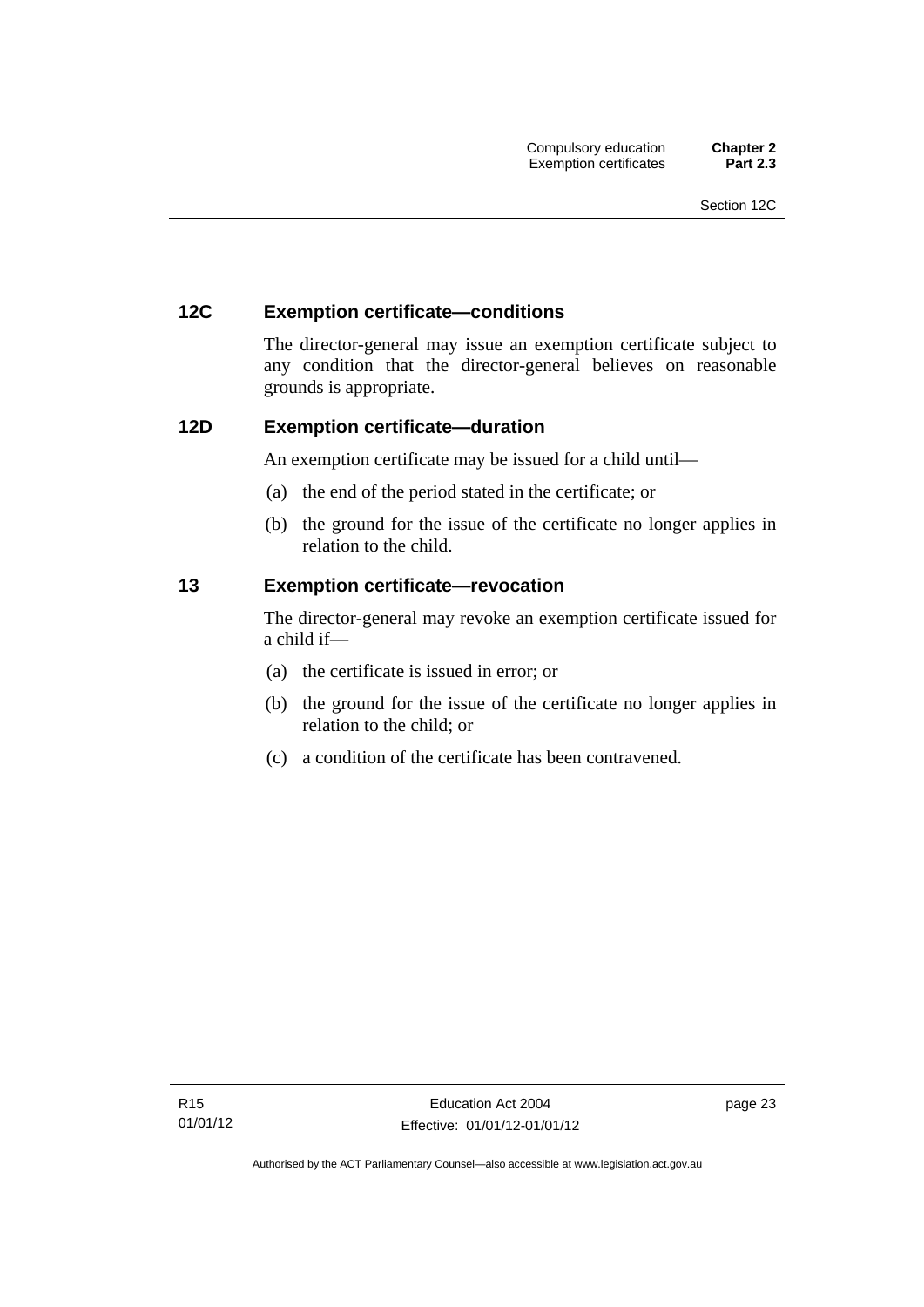### <span id="page-35-0"></span>**Part 2.4 After year 10—training and employment alternatives**

### <span id="page-35-1"></span>**Division 2.4.1 Definitions—pt 2.4**

### <span id="page-35-2"></span>**13A Meaning of** *training alternative* **and** *training alternative provider***—Act**

- (1) For this Act, each training mentioned in table 13A, column 2 is a *training alternative*, and the entity mentioned in column 3 for the training alternative is the provider (the *training alternative provider*) of the training alternative.
- (2) Also, the director-general may approve other training as a *training alternative*, and an entity as the provider (the *training alternative provider*) of the training alternative.
- (3) An approval is a notifiable instrument.

*Note* A notifiable instrument must be notified under the Legislation Act.

### **Table 13A**

| column 1<br>item | column 2<br>training alternative                                                               | column 3<br>training alternative provider                                                                                                                 |
|------------------|------------------------------------------------------------------------------------------------|-----------------------------------------------------------------------------------------------------------------------------------------------------------|
|                  | work-related training<br>under the Training and<br><b>Tertiary Education</b><br>Act 2003       | employer with whom child has approved training<br>contract under the Training and Tertiary Education<br>Act 2003 in relation to the work-related training |
|                  | work-related training<br>(however described)<br>under a law of a State<br>or another Territory | provider (however described) under a law of the State<br>or other Territory                                                                               |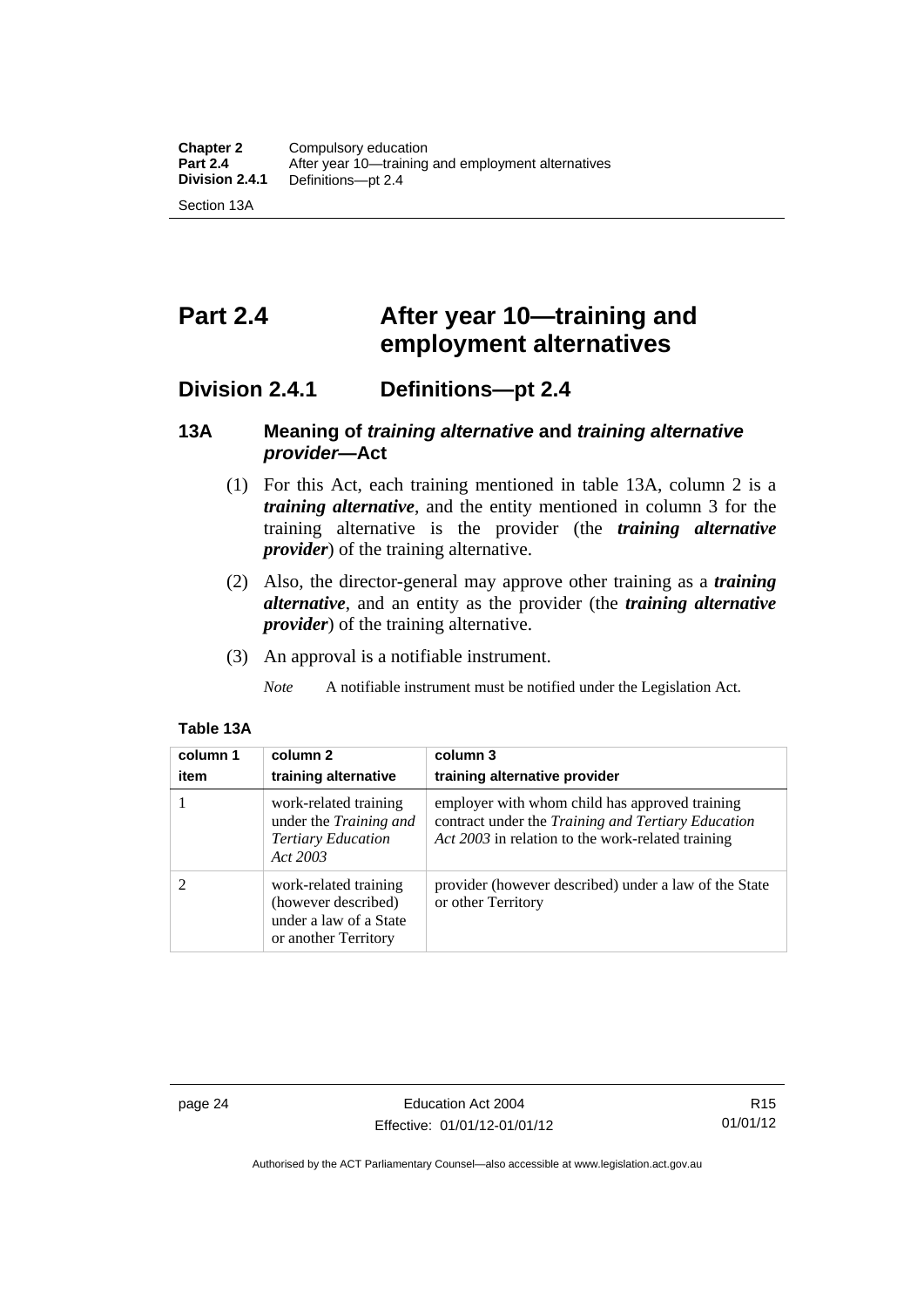### **13B Meaning of** *employment alternative***—Act**

For this Act, each of the following is an *employment alternative*:

- (a) performance of paid work under a contract of service (whether written or unwritten);
- (b) performance of paid work under a contract for services (whether written or unwritten).
- *Note* The *Children and Young People Act 2008*, ch 21 deals with the employment of children and young people.

### **13C Meaning of** *full-time participation* **in training or employment alternative—pt 2.4**

- (1) For this part, *full-time participation* in a training or employment alternative means participation in the alternative—
	- (a) at a level that is full-time under the requirements of the alternative; or
	- (b) for at least 25 hours each week.
- (2) Also, for this part, *full-time participation* in a training or employment alternative includes—
	- (a) part-time participation in 2 or more of a particular alternative to an extent that is at least equivalent to full-time participation in 1 of the particular alternatives; and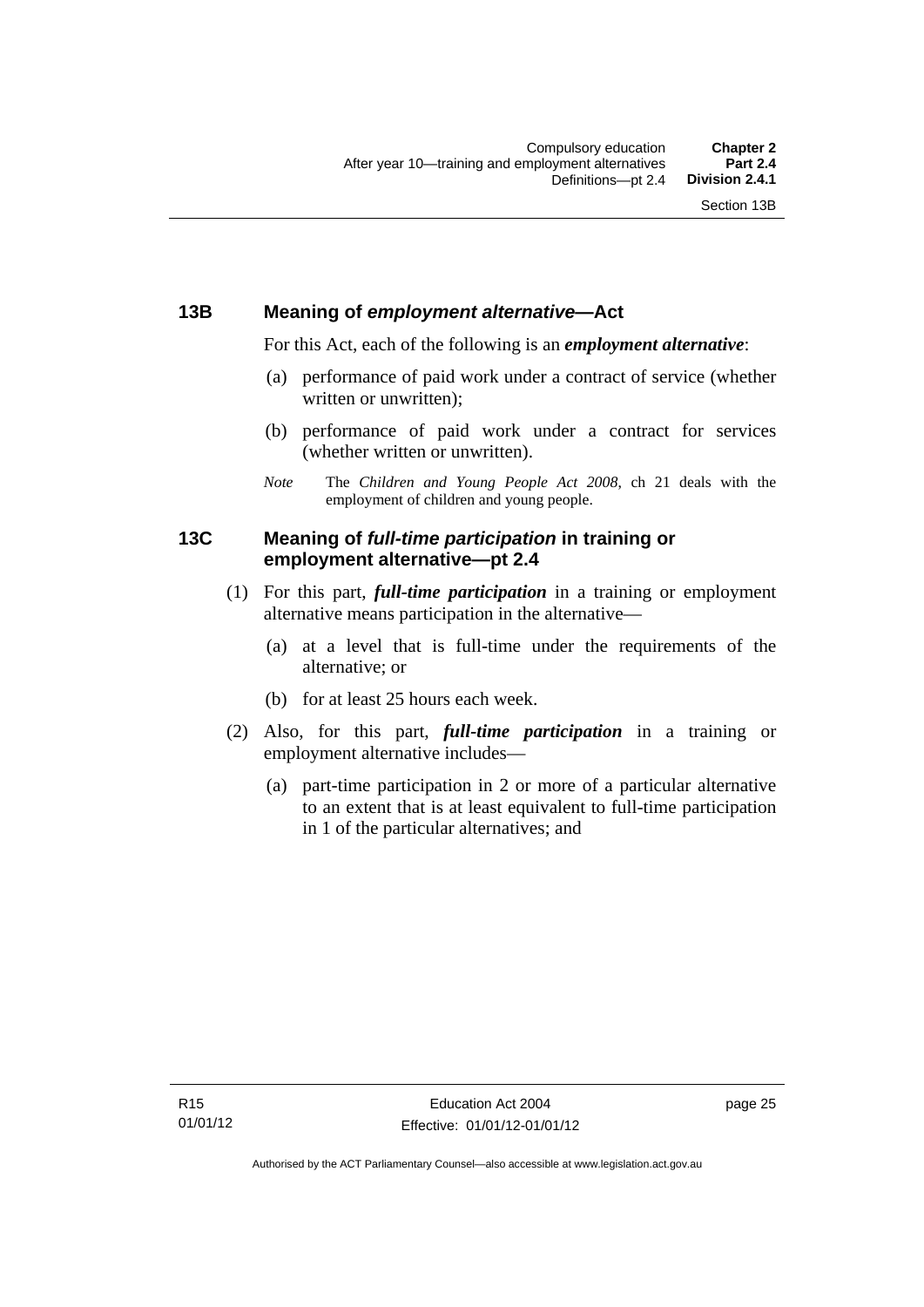(b) participation in any combination of training and employment alternatives to an extent that is at least equivalent to full-time participation in 1 training or employment alternative.

#### **Example—s (2) (a)**

part-time participation in 2 or more training alternatives to an extent that is at least equivalent to full-time participation in 1 training alternative

#### **Example—s (2) (b)**

part-time participation in a training alternative and part-time participation in an employment alternative for a combined total of at least 25 hours each week

*Note* An example is part of the Act, is not exhaustive and may extend, but does not limit, the meaning of the provision in which it appears (see Legislation Act, s 126 and s 132).

## **Division 2.4.2 Approval to participate in training and employment alternatives**

### **13D Approval statement—application**

- (1) A child or the child's parents may apply to the director-general for a statement (an *approval statement***)** approving the child's participation in a training or employment alternative during the child's post-year 10 period.
- (2) Application may be made for either or both of the following:
	- (a) approving the child's participation in a training or employment alternative for all or part of the child's post-year 10 period;
	- (b) approving that the child's participation in a training or employment alternative be other than full-time participation.
- (3) An application made by a child must contain the signed consent of the child's parents.
- (4) However, subsection (3) does not apply if the director-general is satisfied on reasonable grounds that it is not appropriate to require the signed consent.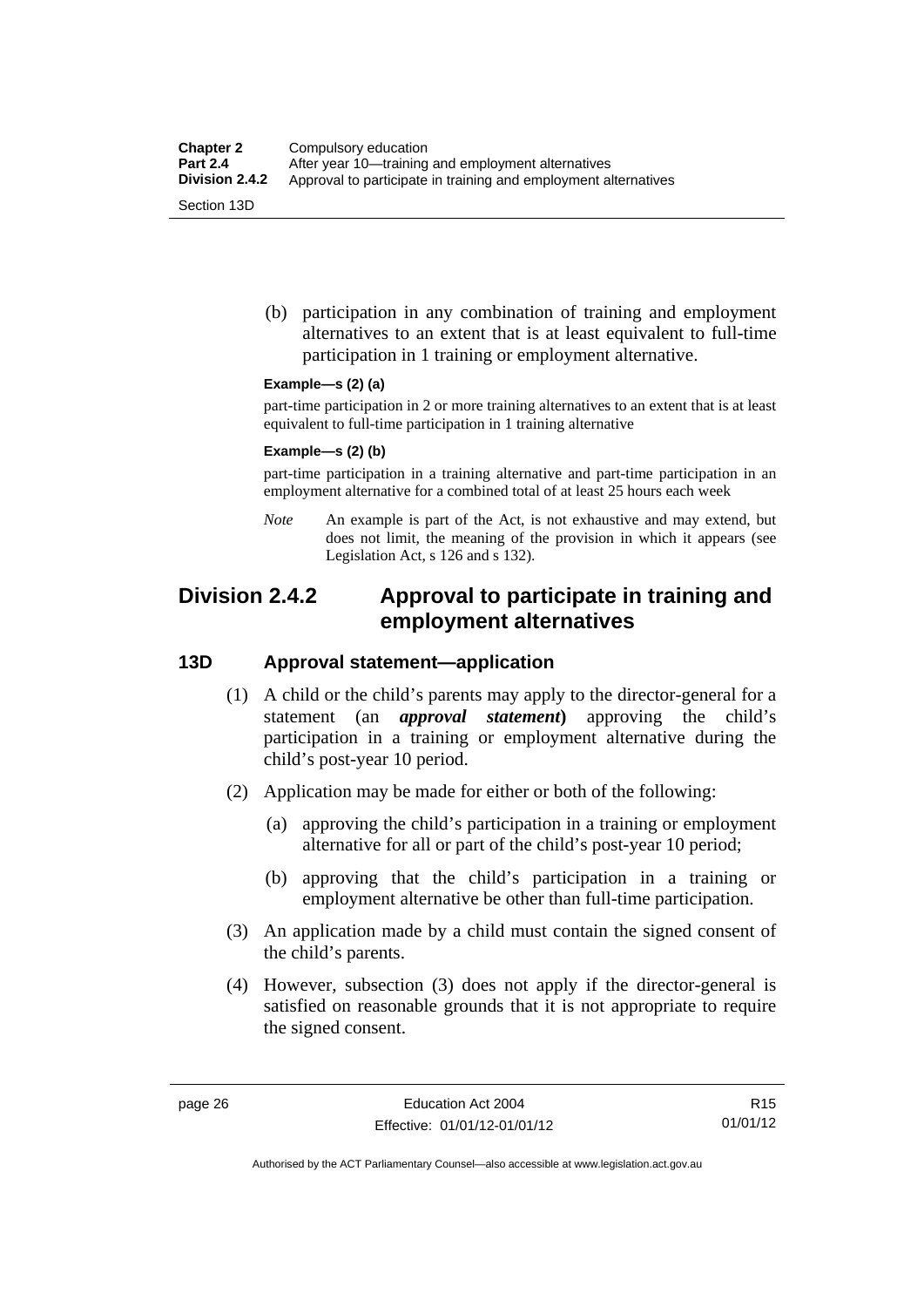- (5) For this section, a child's *post-year 10 period* starts when the child completes year 10 and ends when the first of the following happens:
	- (a) the child completes year 12;
	- (b) the child is 17 years old.
	- *Note* If a form is approved under s 154 for this provision, the form must be used.

### **14 Approval statement—requirement for further information**

- (1) The director-general may give an applicant mentioned in section 13D (1) a written notice requiring the applicant to give the director-general stated further information or documents that the director-general reasonably needs to decide the application.
- (2) If the applicant does not comply with the requirement, the director-general may refuse to consider the application further.

### **14A Approval statement—issue**

- (1) The director-general may—
	- (a) issue an approval statement for a child if the director-general is satisfied on reasonable grounds that it is in the child's best interests to issue the statement; or
	- (b) refuse to issue an approval statement for a child.
- (2) Without limiting subsection (1) (a), in deciding whether it is in a child's best interests to issue an approval statement for the child, the director-general may consider the following:
	- (a) the child's health;
	- (b) the child's education;
	- (c) the child's sense of racial, ethnic, religious or cultural identity;
	- (d) the child's development;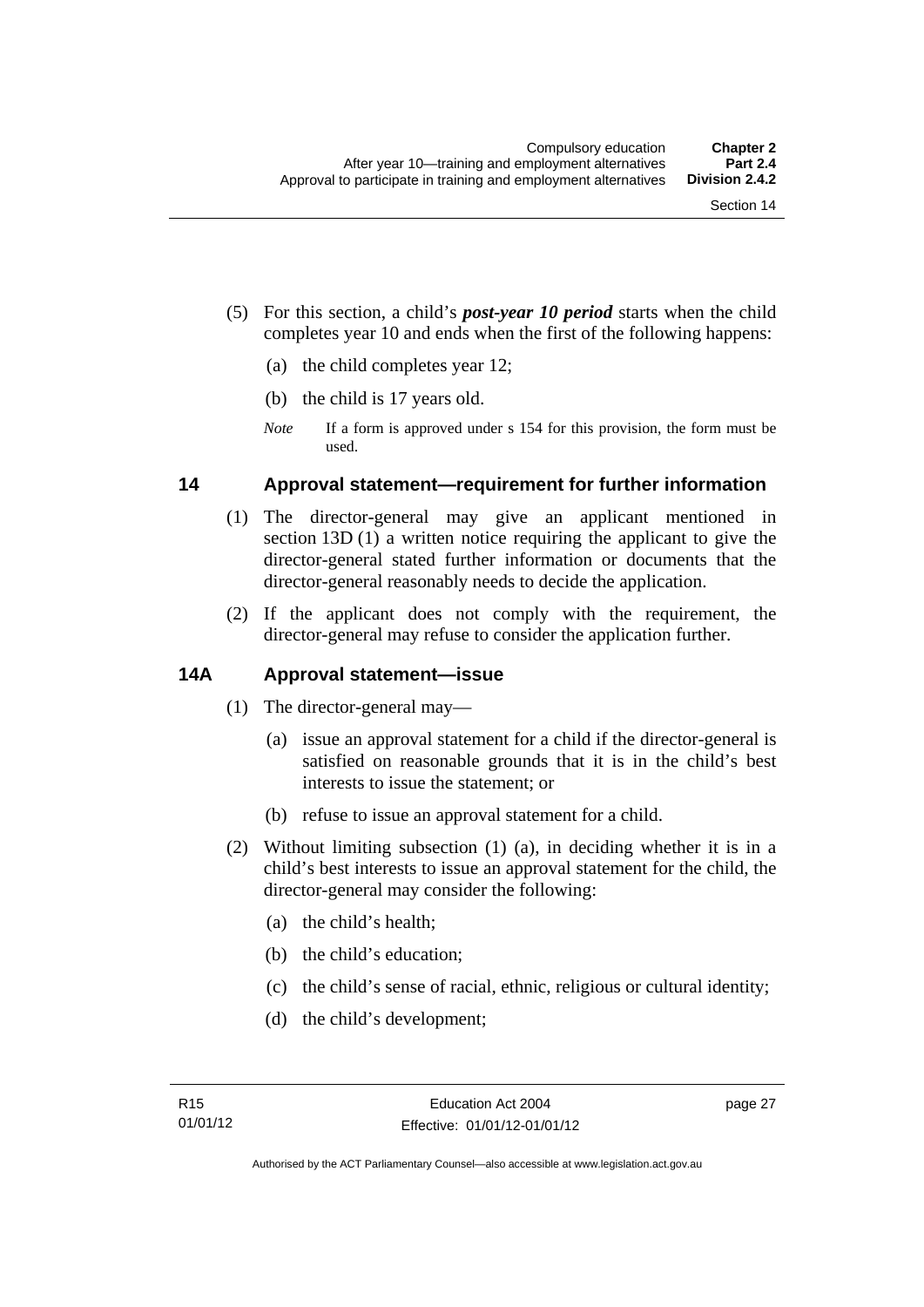(e) whether the training or employment alternative for which the statement is sought would benefit the child.

#### **Example—par (e)**

Thomas is 15 years old, has completed year 10 and wants to be a chef. Thomas has been offered an apprenticeship with a chef. The director-general decides that it is in Thomas's best interests to issue an approval statement for him, because it means that Thomas can pursue the career path that he wants to pursue.

- *Note* An example is part of the Act, is not exhaustive and may extend, but does not limit, the meaning of the provision in which it appears (see Legislation Act, s 126 and s 132).
- (3) An approval statement may be issued for a child for either or both of the following:
	- (a) approving the child's participation in a training or employment alternative for all or part of the child's post-year 10 period;
	- (b) approving that the child's participation in a training or employment alternative be other than full-time participation.
- (4) In this section:

*post-year 10 period*—see section 13D (5).

### **14B Approval statement—form**

An approval statement issued for a child must—

- (a) state the day it is issued; and
- (b) state the child's name; and
- (c) state the period for which it is in force; and
- (d) if the child's approved participation in a training or employment alternative is other than full-time participation state the approval and the extent to which the child is required to participate in the alternative; and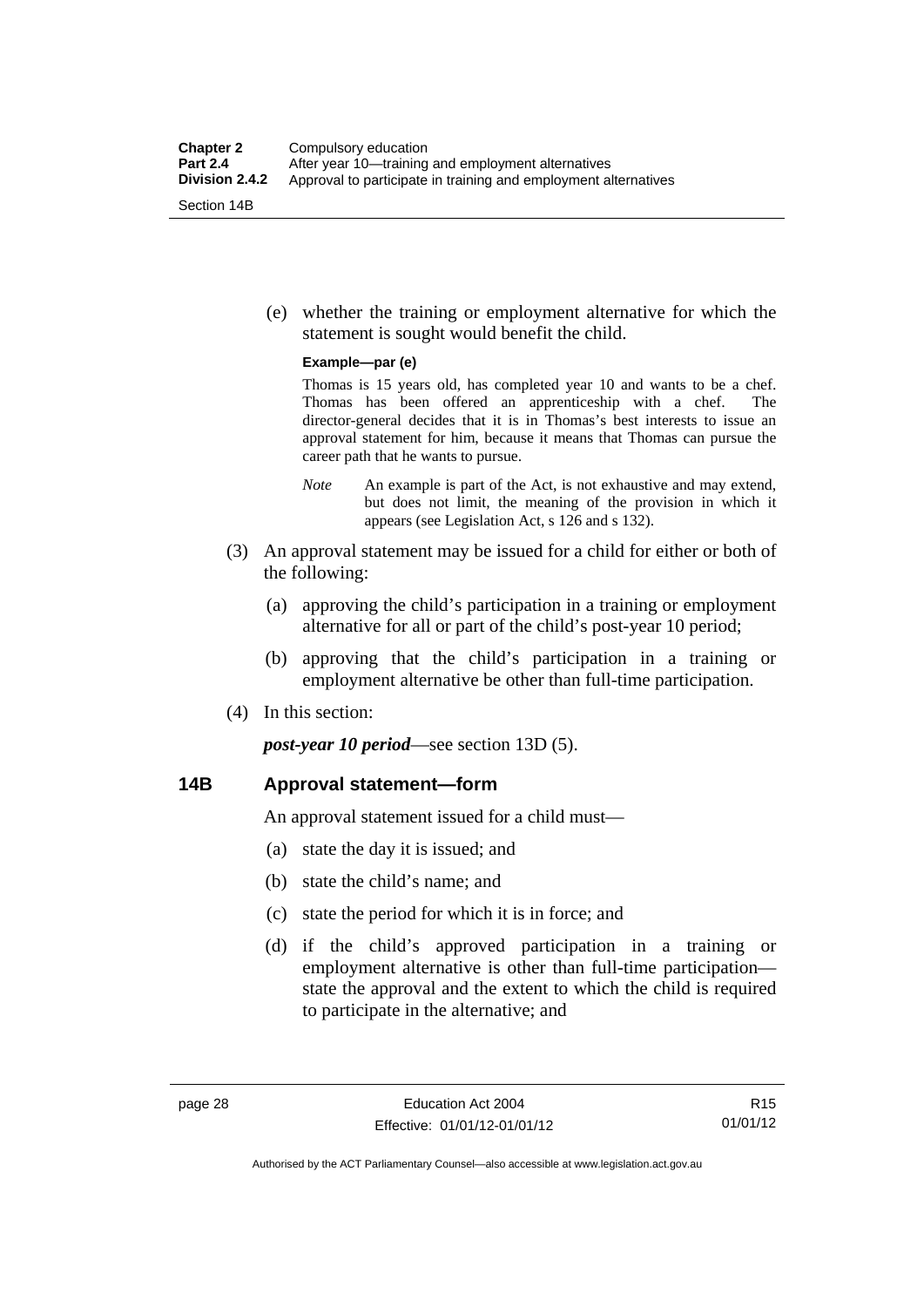- (e) state any condition to which it is subject; and
- (f) contain any other particulars prescribed by regulation.

### **14C Approval statement—conditions**

- (1) An approval statement issued for a child is subject to a condition that—
	- (a) the child's participation is full-time participation unless otherwise stated in the statement; or
	- (b) if the statement contains a statement mentioned in section 14B (d)—the child must comply with the stated participation requirement.
- (2) An approval statement that approves a child's participation in a training alternative is also subject to each of the following conditions:
	- (a) that the child is enrolled with the training alternative provider;
	- (b) that the child complies with the training alternative provider's attendance requirements.
- (3) The training alternative provider's attendance requirements are the requirements about physically attending, at particular times, the provider's premises or another place.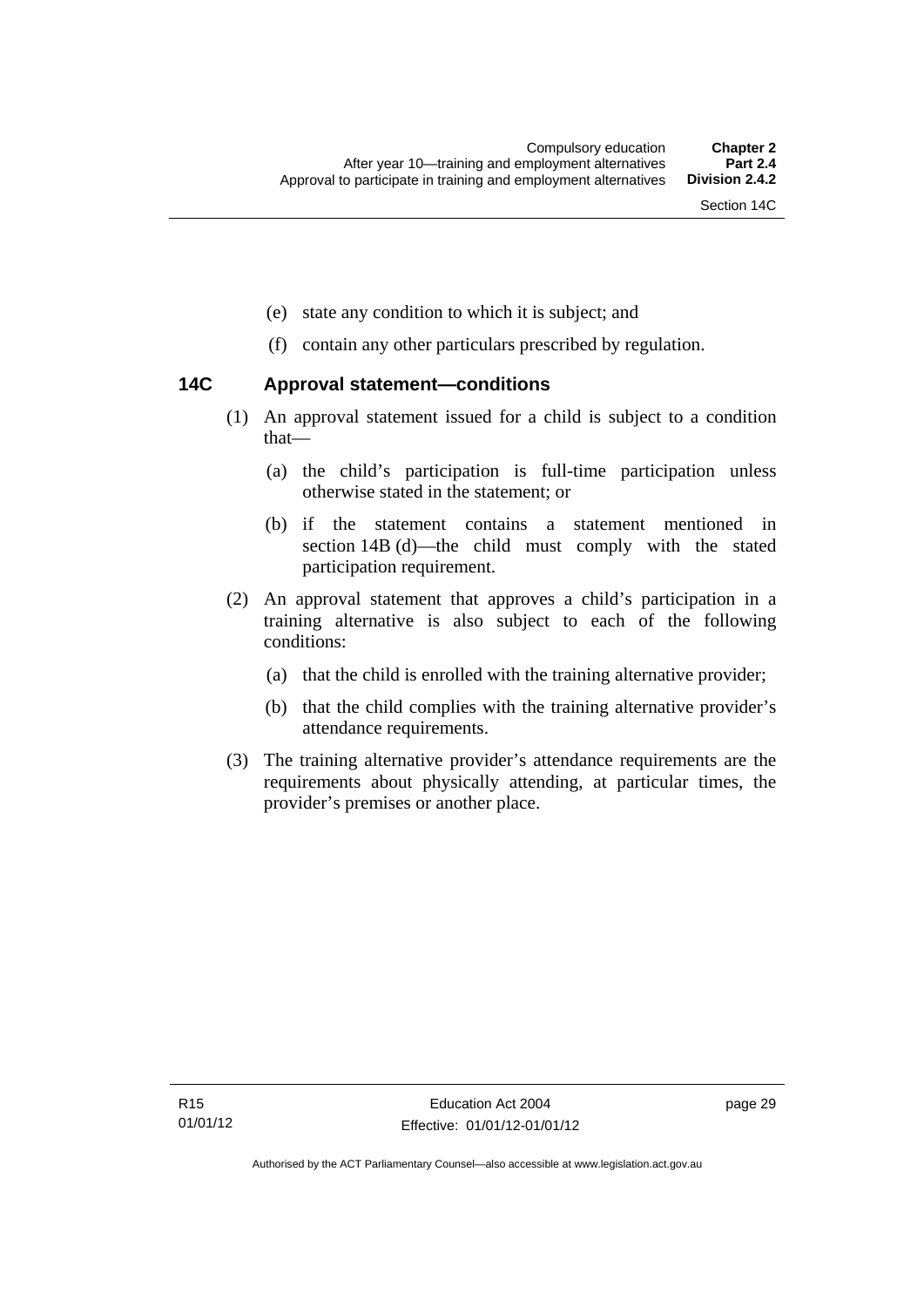(4) The director-general may issue an approval statement subject to any condition that the director-general believes on reasonable grounds is appropriate.

#### **Example—s (4)**

Farouk wants to participate part-time in an education course and part-time in an employment alternative (he wants to work at least 10 hours each week). Under this Act, an approval statement is not required for an education course, but is for an employment alternative. The director-general issues an approval statement for the employment alternative that states that Farouk's approved participation in that employment is part-time, and that he must participate in that employment for at least 10 hours each week. The director-general also puts a condition on the approval statement that Farouk must participate in the education course for at least 15 hours each week.

*Note* An example is part of the Act, is not exhaustive and may extend, but does not limit, the meaning of the provision in which it appears (see Legislation Act, s 126 and s 132).

### **14D Approval statement—compliance requirement**

- (1) This section applies if an approval statement is issued for a child.
- (2) The child's parents must ensure that the child complies with the statement, including any conditions of the statement.
- (3) This section does not apply if the child's parents have an excuse for not complying with this section that the director-general is satisfied is a reasonable excuse.
	- *Note 1* The director-general must comply with any guidelines about the exercise of the director-general's functions under s (3) (see s 9D).
	- *Note 2* For offences in relation to this requirement, see pt 2.6 (Offences parents).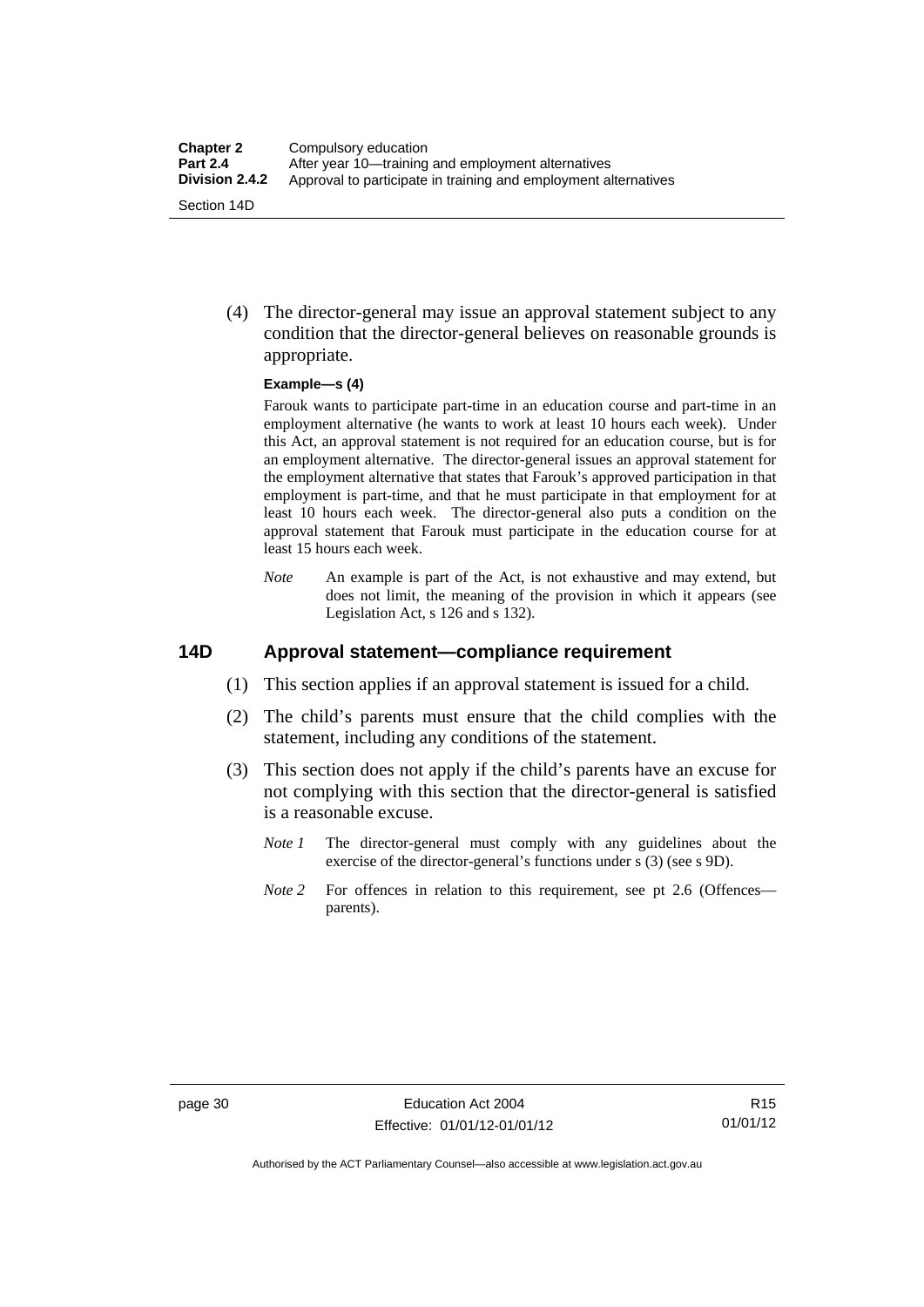## **15 Approval statement—duration**

An approval statement may be issued for a child until—

- (a) the end of the period stated in the statement; or
- (b) the ground for the issue of the statement no longer applies in relation to the child.

### **15A Approval statement—revocation**

The director-general may revoke an approval statement issued for a child if—

- (a) the statement is issued in error; or
- (b) the ground for the issue of the statement no longer applies in relation to the child; or
- (c) a condition of the statement has been contravened.

### **15B Return to education while approval statement in force**

- (1) This section applies if—
	- (a) an approval statement is in force for a child; and
	- (b) the child is enrolled at an education provider for the purpose of the provider's education course.
- (2) The child's parents must tell the director-general in writing about the enrolment.

## **Division 2.4.3 Training and employment alternatives—deemed participation**

### **15C Training and employment alternatives—absence**

A child's participation in a training or employment alternative is taken for this Act to continue during an absence that is—

(a) allowed under the requirements of the alternative; or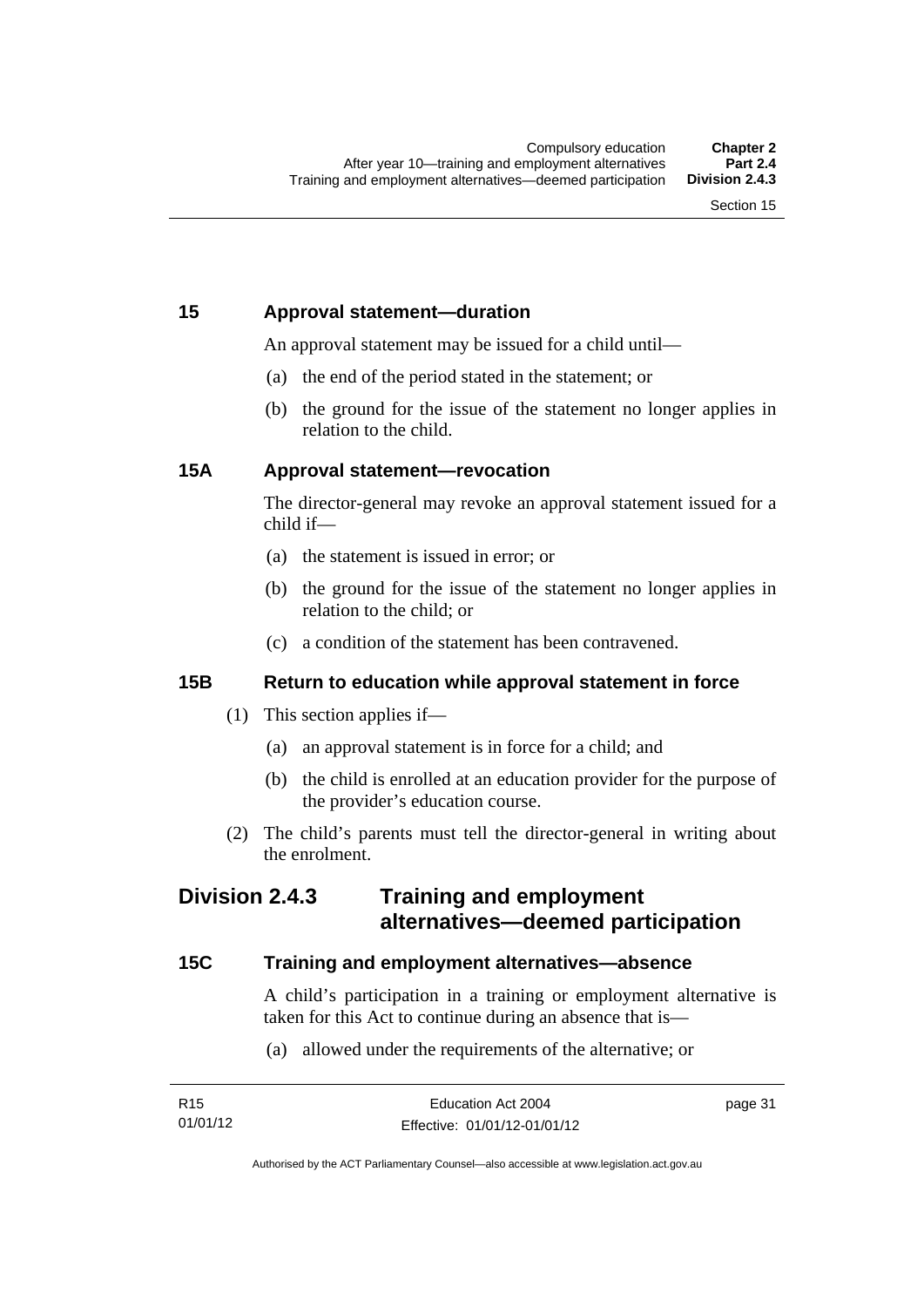(b) required under a territory law or a law of the Commonwealth, a State or another Territory.

#### **Example—par (b)**

Sarah is absent from a training alternative provider because a personal protection order prohibits her from attending the provider.

*Note* An example is part of the Act, is not exhaustive and may extend, but does not limit, the meaning of the provision in which it appears (see Legislation Act, s 126 and s 132).

### **15D Training alternative—suspension**

- (1) This section applies if a child participating in a training alternative stops attending the training alternative provider because the child has been suspended from attending the provider.
- (2) The child's participation in the alternative is taken for this Act to continue during the suspension period.

#### **16 Training alternative—exclusion**

- (1) This section applies if a child participating in a training alternative stops attending the training alternative provider because the child has been excluded from attending the provider.
- (2) The child's participation in the training alternative is taken for this Act to continue—
	- (a) at the same level as before the exclusion; and
	- (b) for the time reasonably required for the child to—
		- (i) enrol in an education course; or
		- (ii) apply for approval to participate in another training alternative or an employment alternative.

Authorised by the ACT Parliamentary Counsel—also accessible at www.legislation.act.gov.au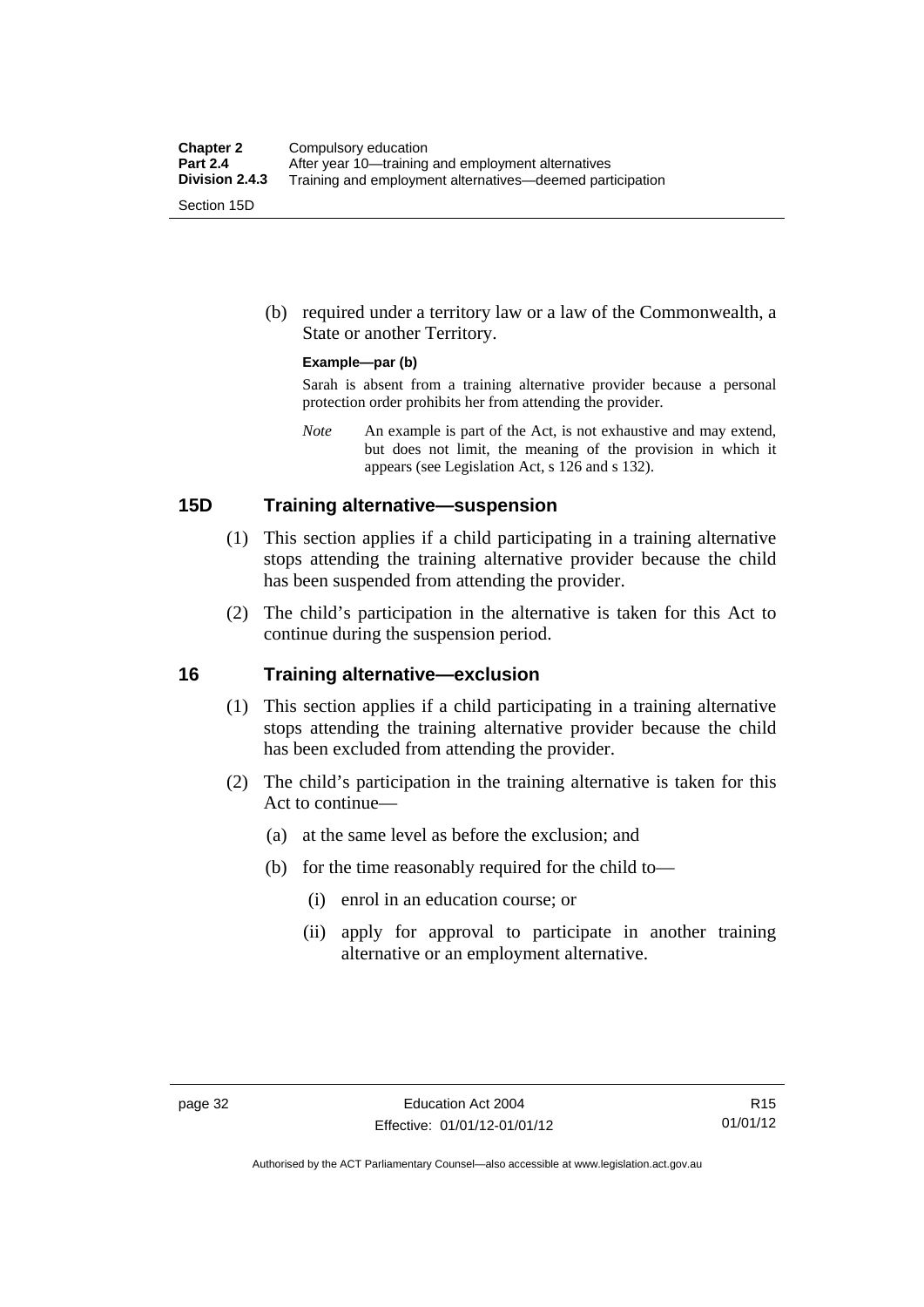### **16A Employment alternative—termination**

- (1) This section applies if a child participating in an employment alternative stops working because the child's employment has been ended other than by the child.
- (2) The child's participation in the employment alternative is taken for this Act to continue—
	- (a) at the same level as before the termination; and
	- (b) for the time reasonably required for the child to—
		- (i) enrol in an education course; or
		- (ii) apply for approval to participate in another employment alternative or a training alternative.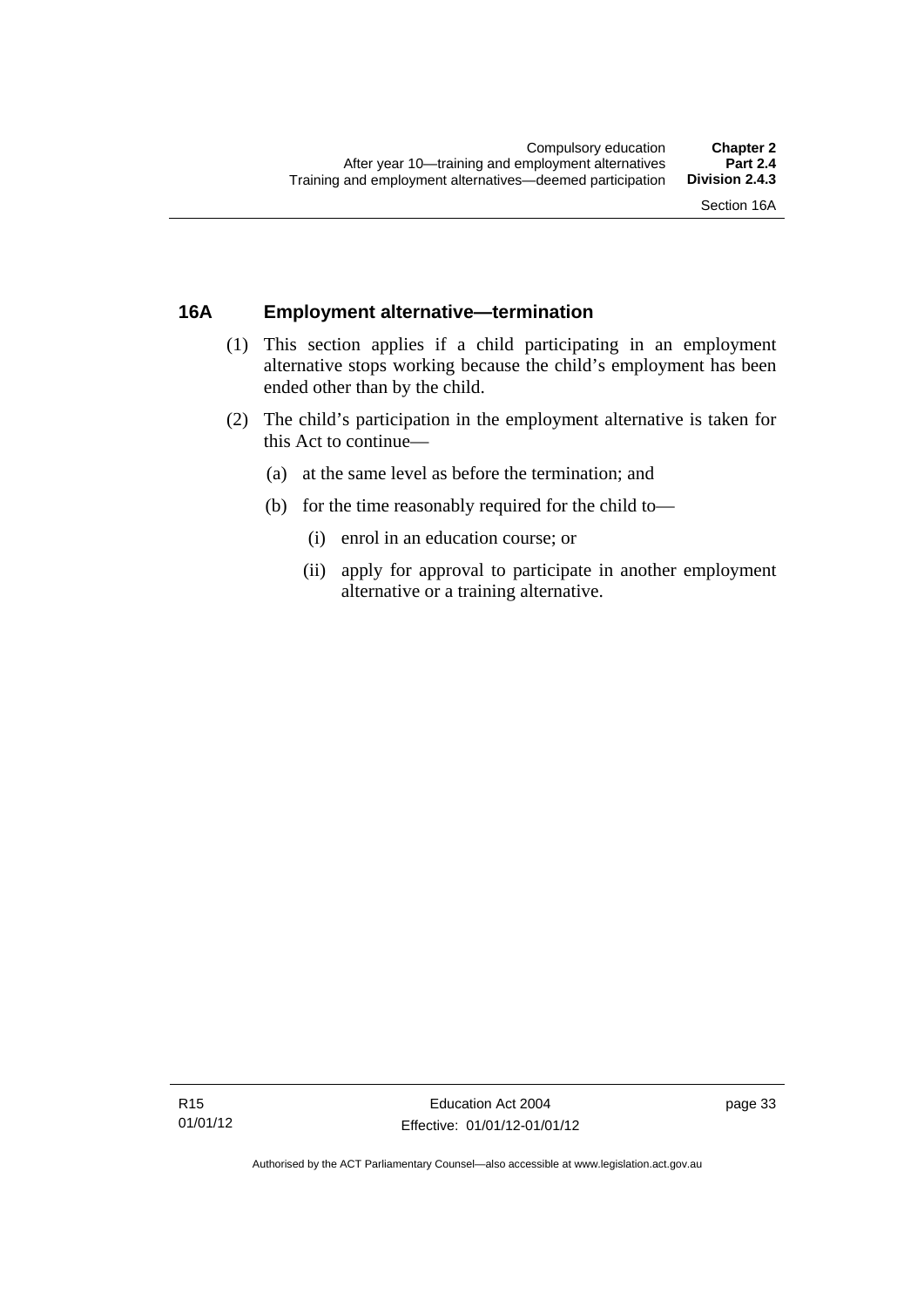**Chapter 2** Compulsory education<br>**Part 2.5** Compliance notices **Compliance notices** 

Section 16B

# **Part 2.5 Compliance notices**

### **16B Giving compliance notice**

The director-general may give a notice (a *compliance notice*) to a child's parents if the director-general believes on reasonable grounds that the parents have contravened or are contravening—

- (a) section 10 (Child of compulsory education age—enrolment and registration requirement); or
- (b) section 10A (Child of compulsory education age—school attendance requirement); or
- (c) section 10D (Child of compulsory education age participation requirement); or
- (d) section 14D (Approval statement—compliance requirement).
- *Note* For how documents may be served, see the Legislation Act, pt 19.5.

### **16C Contents of compliance notice**

- (1) A compliance notice in relation to a child must—
	- (a) state that it is a compliance notice under this Act; and
	- (b) include a brief description of the contravention of this Act in relation to which the notice is given; and
	- (c) state what the child's parents need to do to comply with the notice; and
	- (d) state the period for complying with the notice; and
	- (e) contain a statement to the effect that failure to comply with the notice is an offence.
- (2) The compliance notice may include any other information the director-general considers appropriate.

R15 01/01/12

Authorised by the ACT Parliamentary Counsel—also accessible at www.legislation.act.gov.au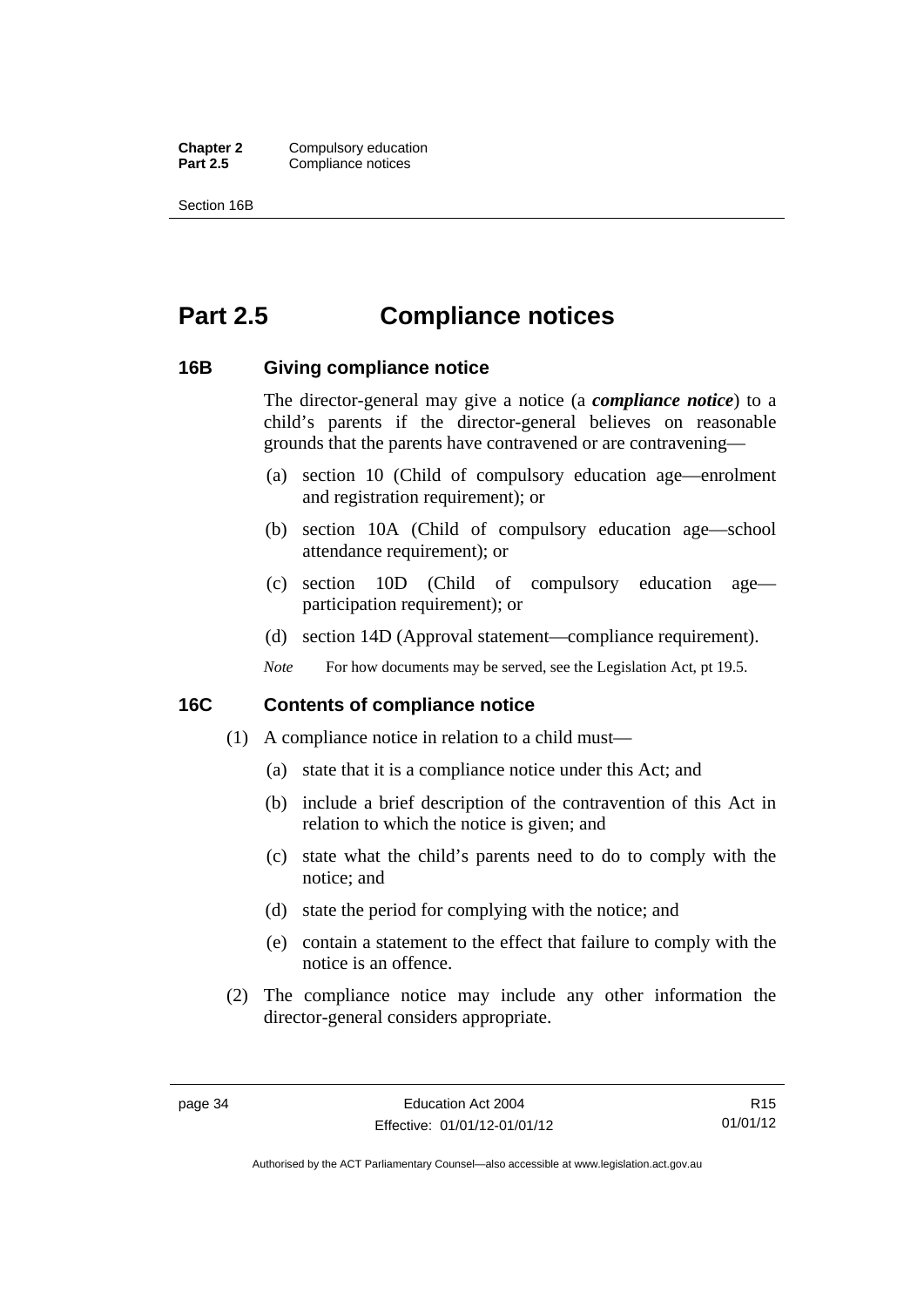### **16D Extension of time for compliance with compliance notice**

- (1) This section applies if a child's parents have been given a compliance notice.
- (2) The director-general may, by written notice given to the child's parents, extend the compliance period for the compliance notice on the director-general's own initiative or if asked by the parents.
- (3) However, the director-general may extend the compliance period only if the period has not ended.
- (4) In this section:

*compliance period* means the period stated in the compliance notice under section 16C (1) (d), and includes the period as extended under this section.

### **17 Revocation of compliance notice on compliance**

If the director-general is satisfied on reasonable grounds that a compliance notice given to a child's parents has been complied with, the director-general must revoke the notice by written notice given to the parents.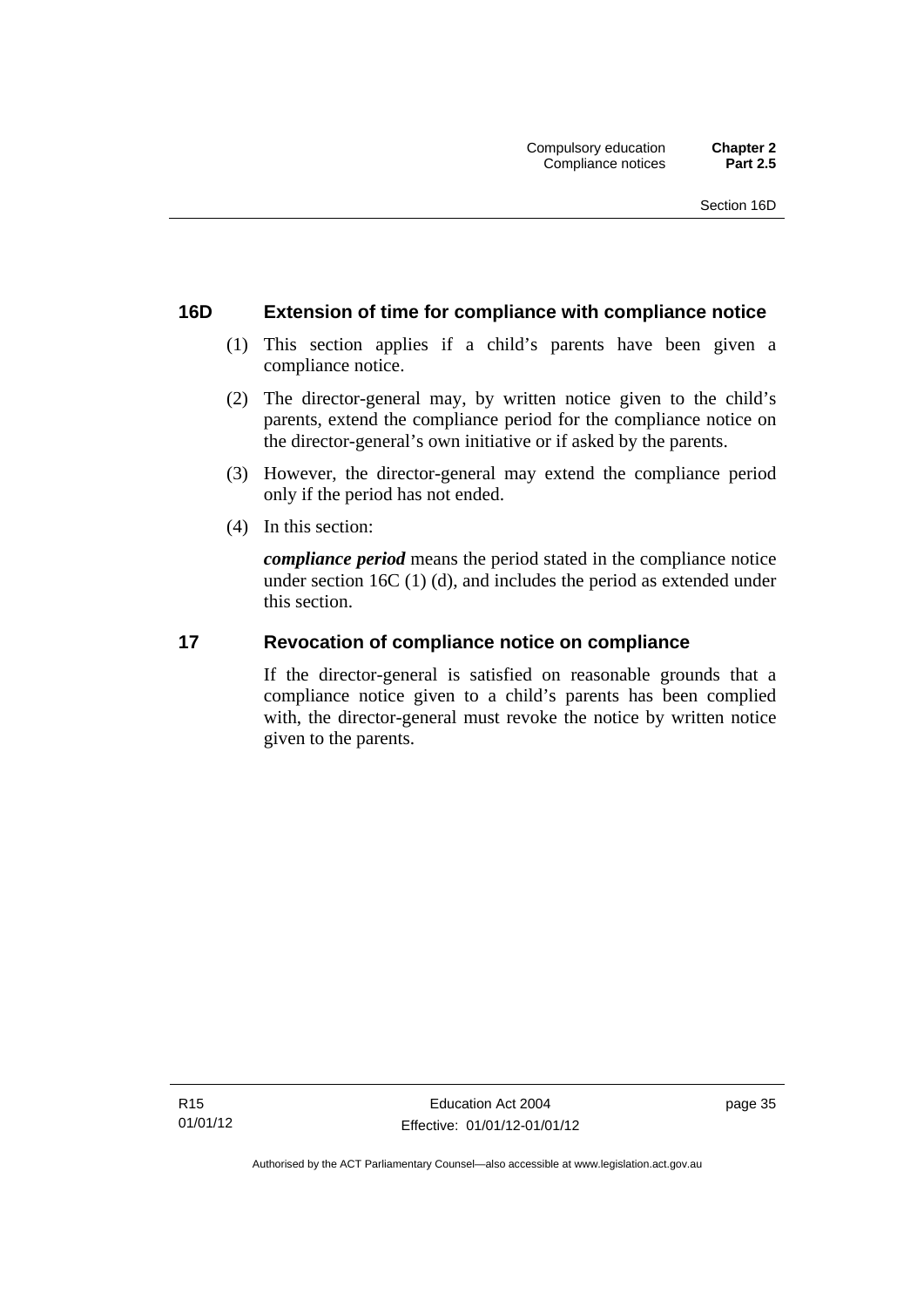**Chapter 2** Compulsory education<br>**Part 2.6 C** Offences—parents Offences—parents

Section 17A

# **Part 2.6 Offences—parents**

### **17A Contravention of information and compliance notices**

- (1) A child's parents commit an offence if—
	- (a) an information notice is given to the parents; and
	- (b) the parents fail to comply with the notice.

Maximum penalty: 5 penalty units.

- (2) A child's parents commit an offence if—
	- (a) a compliance notice is given to the parents; and
	- (b) the parents fail to comply with the notice.

Maximum penalty: 10 penalty units.

- (3) An offence against this section is a strict liability offence.
- (4) This section does not apply if the child's parents have a reasonable excuse for failing to comply with the notice.
- (5) Without limiting subsection (4), it is a reasonable excuse for a parent of the child (the *stated parent*) that—
	- (a) the child lives with another parent and the stated parent believes on reasonable grounds that the other parent is complying with the notice; or
	- (b) the stated parent is not reasonably able to control the child's behaviour to the extent necessary to comply with the notice.

Authorised by the ACT Parliamentary Counsel—also accessible at www.legislation.act.gov.au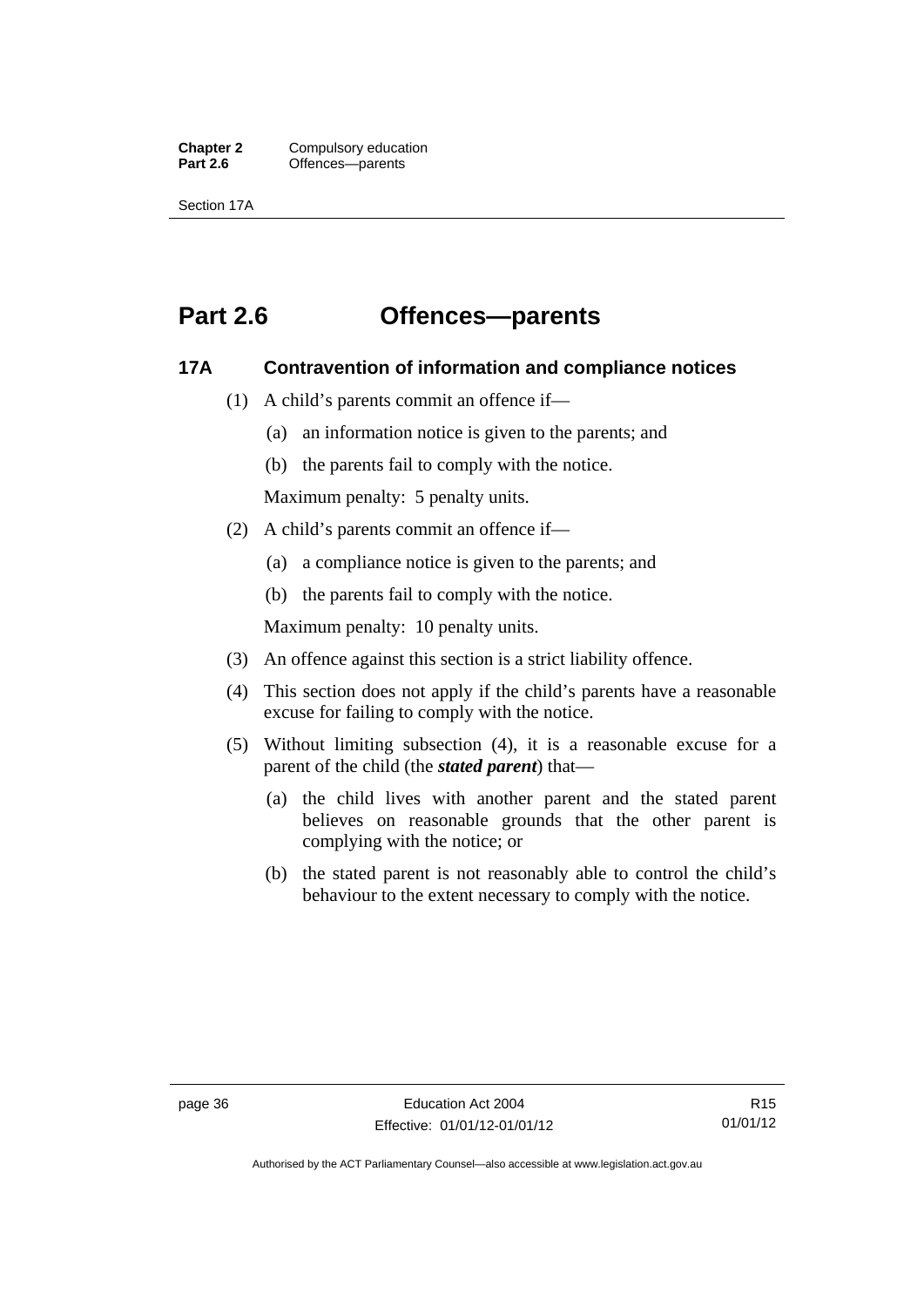# **Chapter 3 Government schools**

# **Part 3.1 General**

### **18 Principles on which ch 3 based**

The following are the principles on which this chapter is based:

- (a) the ACT government school system is based on the principles of equity, universality and nondiscrimination;
- (b) government schools are free and open to everyone;
- (c) government schools offer a broad and balanced secular education to all students from preschool to year 12 by providing access to a broad curriculum;
- (d) the government school system is committed to—
	- (i) providing reasonable access to public education for all students in the ACT;
	- (ii) maximising student educational achievements and opportunities; and
	- (iii) developing emotional, physical and intellectual wellbeing of all students; and
	- (iv) responsiveness to community needs; and
	- (v) innovation, diversity and choice; and
	- (vi) preparing students to be independent and effective local and global citizens; and
	- (vii) teacher, student and parent participation in all aspects of school education; and
	- (viii) combining central policies and guidelines with school level policies and decision-making; and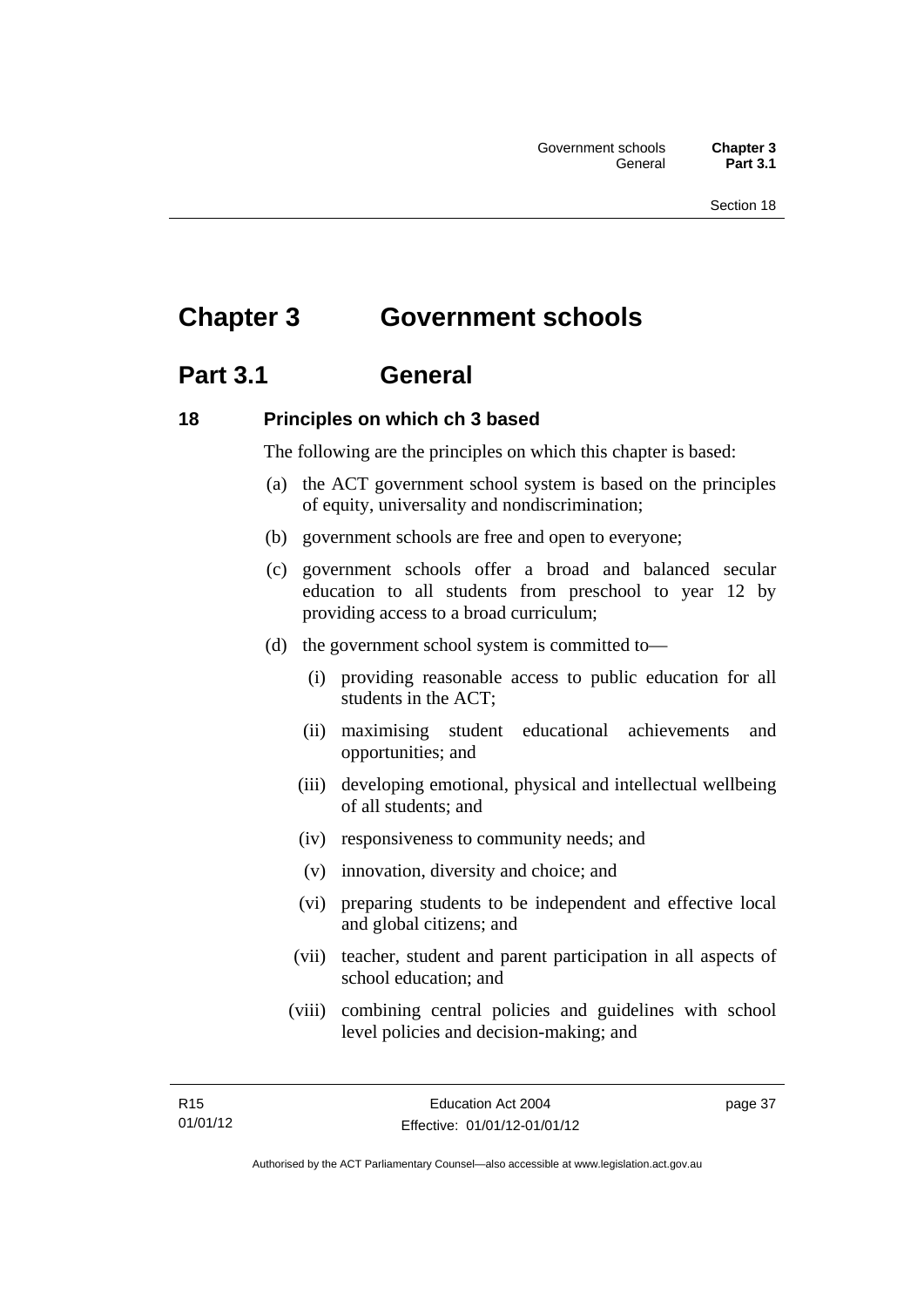| Chapter 3       | Government schools |
|-----------------|--------------------|
| <b>Part 3.1</b> | General            |

Section 18

- (ix) making information available about, and being accountable for, the operation of government schools;
- (e) government school funding is provided to schools in recognition of the principles mentioned in paragraphs (a) to (d) and the diversity of students' needs.

page 38 Education Act 2004 Effective: 01/01/12-01/01/12

R15 01/01/12

Authorised by the ACT Parliamentary Counsel—also accessible at www.legislation.act.gov.au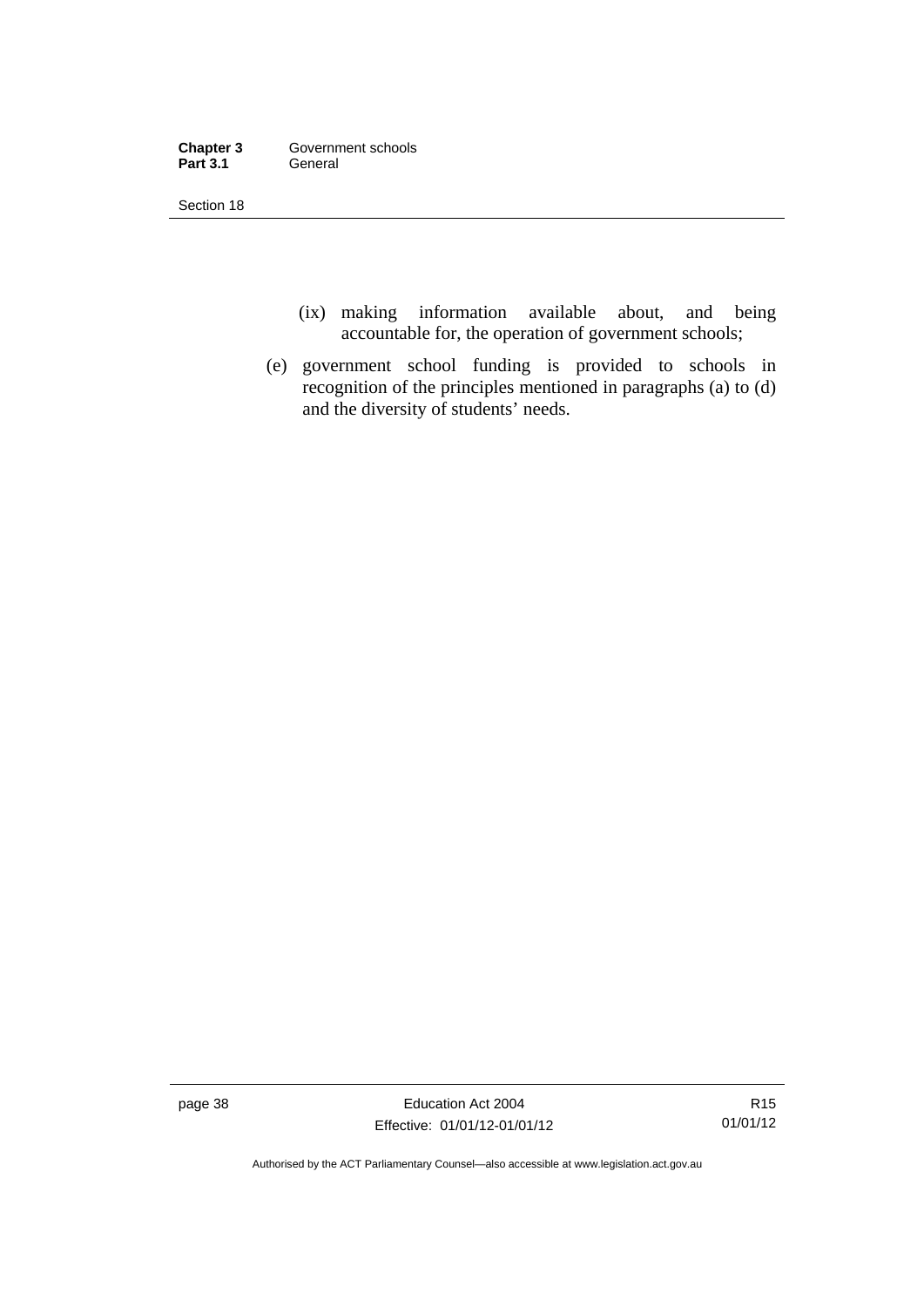# **Part 3.2 Establishment and operation of government schools**

### **20 Establishing government schools etc**

- (1) The Minister may establish government schools.
- (2) The Minister may decide—
	- (a) the kinds of government schools to be established; and
	- (b) the educational level or levels (which may include preschool) for the schools.
	- *Note* Preschools are also subject to requirements under the *Education and Care Services National Law (ACT)*.
- (3) The Minister may establish school-related educational institutions and services (*school-related institutions*).

#### **Example of school-related institution**

Murrumbidgee Education and Training Centre

- *Note* An example is part of the Act, is not exhaustive and may extend, but does not limit, the meaning of the provision in which it appears (see Legislation Act, s 126 and s 132).
- (4) The Minister may name, and change the name of, a government school or school-related institution.
- (5) Before making a decision to close or amalgamate a government school, the Minister must take the following steps:
	- (a) tell the school community that the Minister is considering closing or amalgamating the school and the reasons why;
	- (b) obtain a report from the committee established under section 20A to use in consultation with the school community under paragraph (c) that—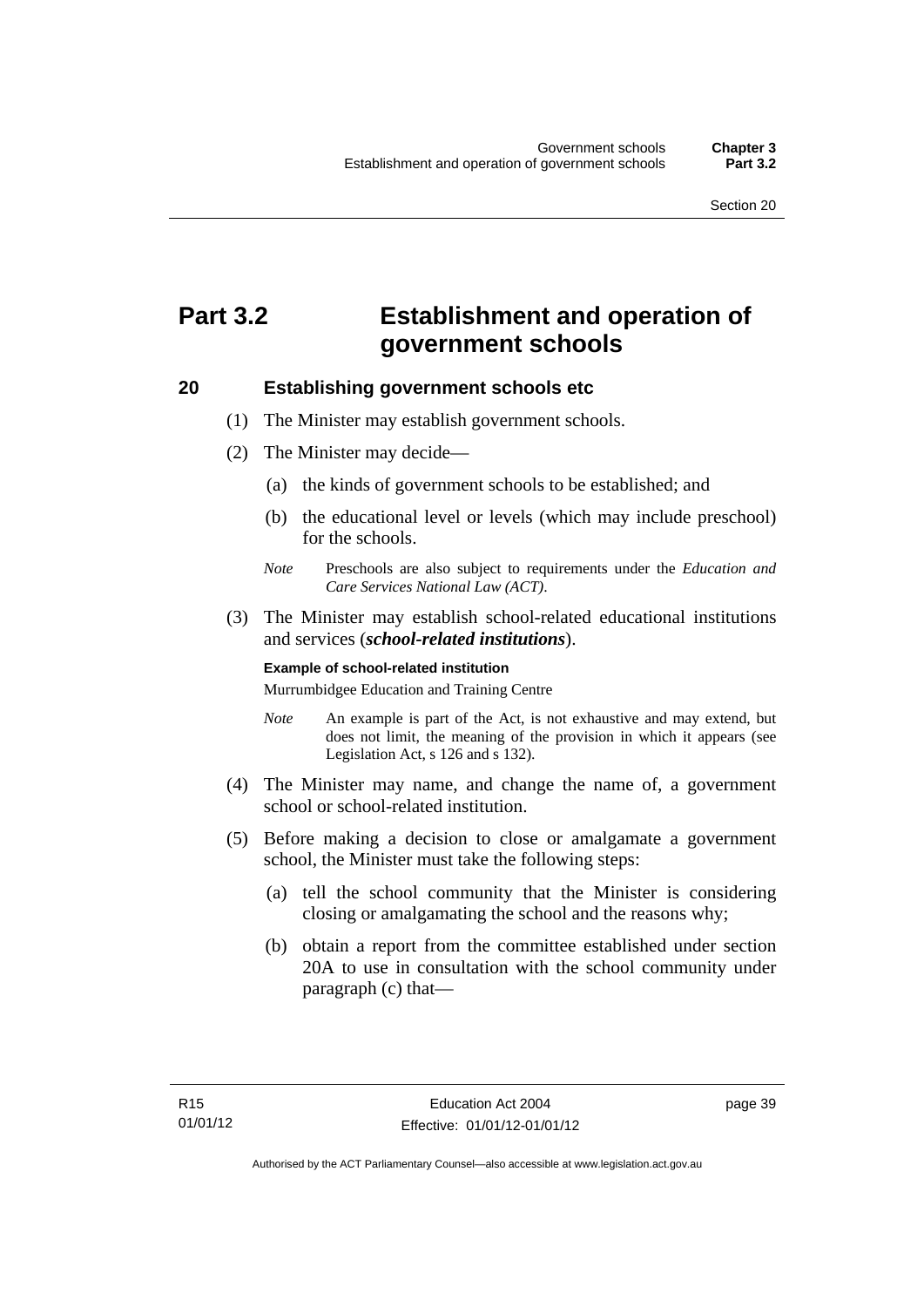Section 20

 (i) comprehensively assesses the impacts of closing or amalgamating the school on the school community; and

*Note* For what impacts must be assessed, see s 20B.

- (ii) identifies alternatives to closing or amalgamating the school;
- (c) consult with the school community for at least 6 months on the educational, economic, environmental and social impacts of, and identifying alternatives to, closing or amalgamating the school;

*Note* For how the Minister must undertake consultation, see s 20A.

- (d) publish in a daily newspaper—
	- (i) notice of a proposal to close or amalgamate the school; and
	- (ii) details of where a copy of the report mentioned in paragraph (b) can be obtained;

#### **Example**

a website operated by the administrative unit responsible for this Act

- *Note* An example is part of the Act, is not exhaustive and may extend, but does not limit, the meaning of the provision in which it appears (see Legislation Act, s 126 and s 132).
- (e) give written notice of the matters mentioned in paragraph (d) to—
	- ` (i) the parents and citizens association; and
	- (ii) the chairperson of the school board; and
	- (iii) the principal of the school.
- (6) Not less than 12 months after telling the school community that the Minister is considering closing or amalgamating the school, the Minister must—
	- (a) publish notice of the final decision in a daily newspaper; and

R15 01/01/12

Authorised by the ACT Parliamentary Counsel—also accessible at www.legislation.act.gov.au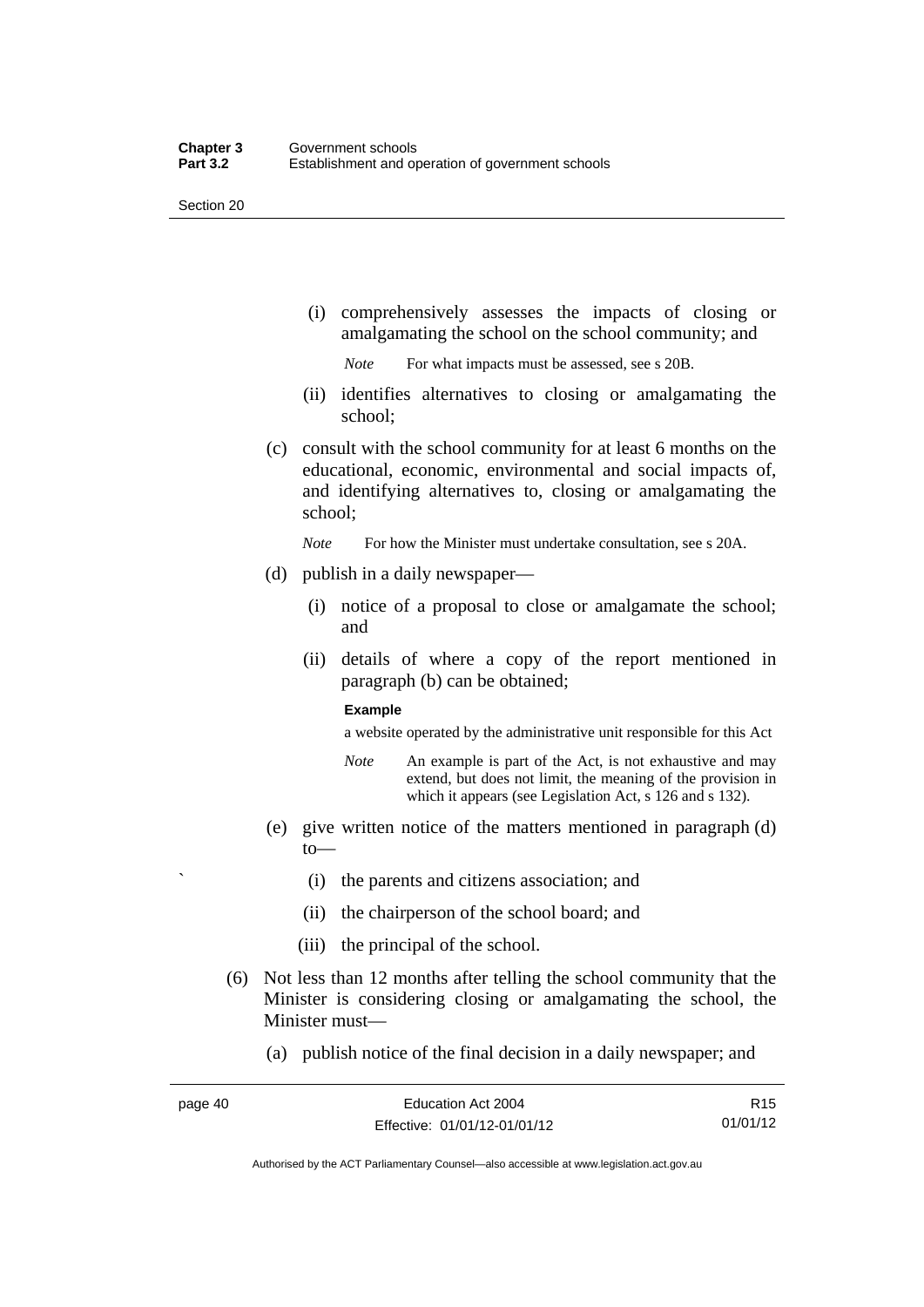- (b) give written notice of the decision to—
	- (i) a parent of each student at the school; and
	- (ii) each member of the school's parents and citizens association; and
	- (iii) each member of the school board; and
	- (iv) the principal and each teacher at the school; and
- (c) explain to the school community the reasons for the final decision and how the following have been taken into account in making the final decision:
	- (i) the school community's views;
	- (ii) the relevant general principles of this Act under section 7;
	- (iii) the principles on which chapter 3 is based under section 18.
- (7) The consultation must be done in a way that gives effect to the following principles:
	- (a) consultation should focus on access to, and the provision of, quality educational opportunities;
	- (b) consultation should be open, equitable, respectful and transparent;
	- (c) consultation should lead to sustainable decisions by involving effective community engagement;
	- (d) without limiting paragraph (c), consultation should ensure that—
		- (i) relevant information is provided in a timely, equitable and accessible way to enable maximum community participation in debate about the proposal; and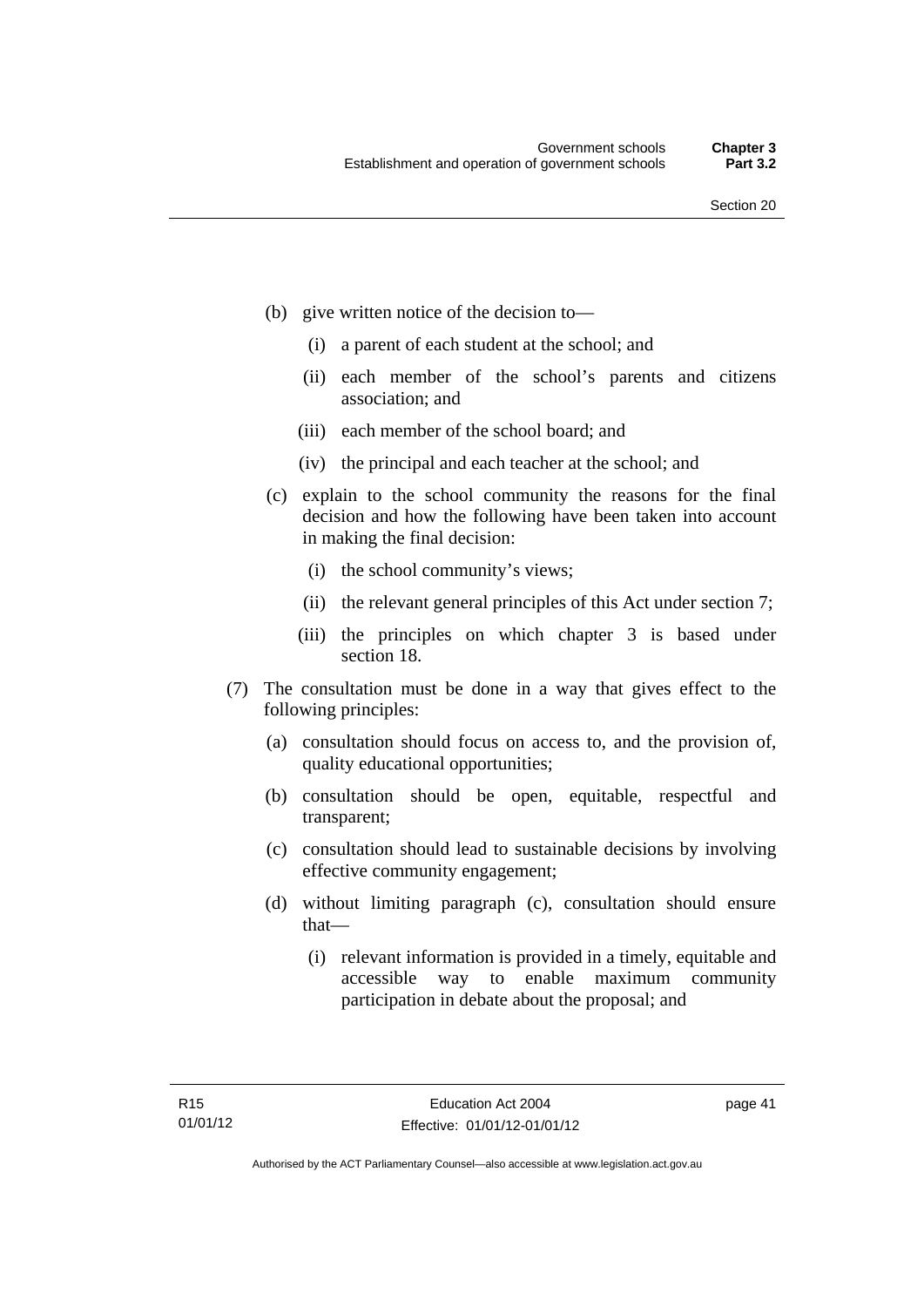Section 20A

- (ii) opportunities are provided for feedback about the proposal, especially from families and other people with significant interest in the proposal;
- (e) consultation should include seeking the views of school boards that are likely to be affected by the proposal.
- (8) The Minister must not close or amalgamate a government school before the later of—
	- (a) 6 months after the final decision was made; and
	- (b) the end of the school year in which the final decision was made.
- (9) In this section:

*school community*, in relation to a school that is proposed to be closed or amalgamated, means the members of the community affected by closing or amalgamating the school, including students at the school, students' families, the school board, the principal and teachers at the school and the local community.

#### **Examples—local community**

residents, local businesses

*Note* An example is part of the Act, is not exhaustive and may extend, but does not limit, the meaning of the provision in which it appears (see Legislation Act, s 126 and s 132).

### **20A Independent committee**

- (1) The Minister must establish an independent committee.
- (2) The functions of the committee are to—
	- (a) prepare the report mentioned in section 20 (5) (b); and
	- (b) undertake the consultation on behalf of the Minister under section 20 (5) (c).

Authorised by the ACT Parliamentary Counsel—also accessible at www.legislation.act.gov.au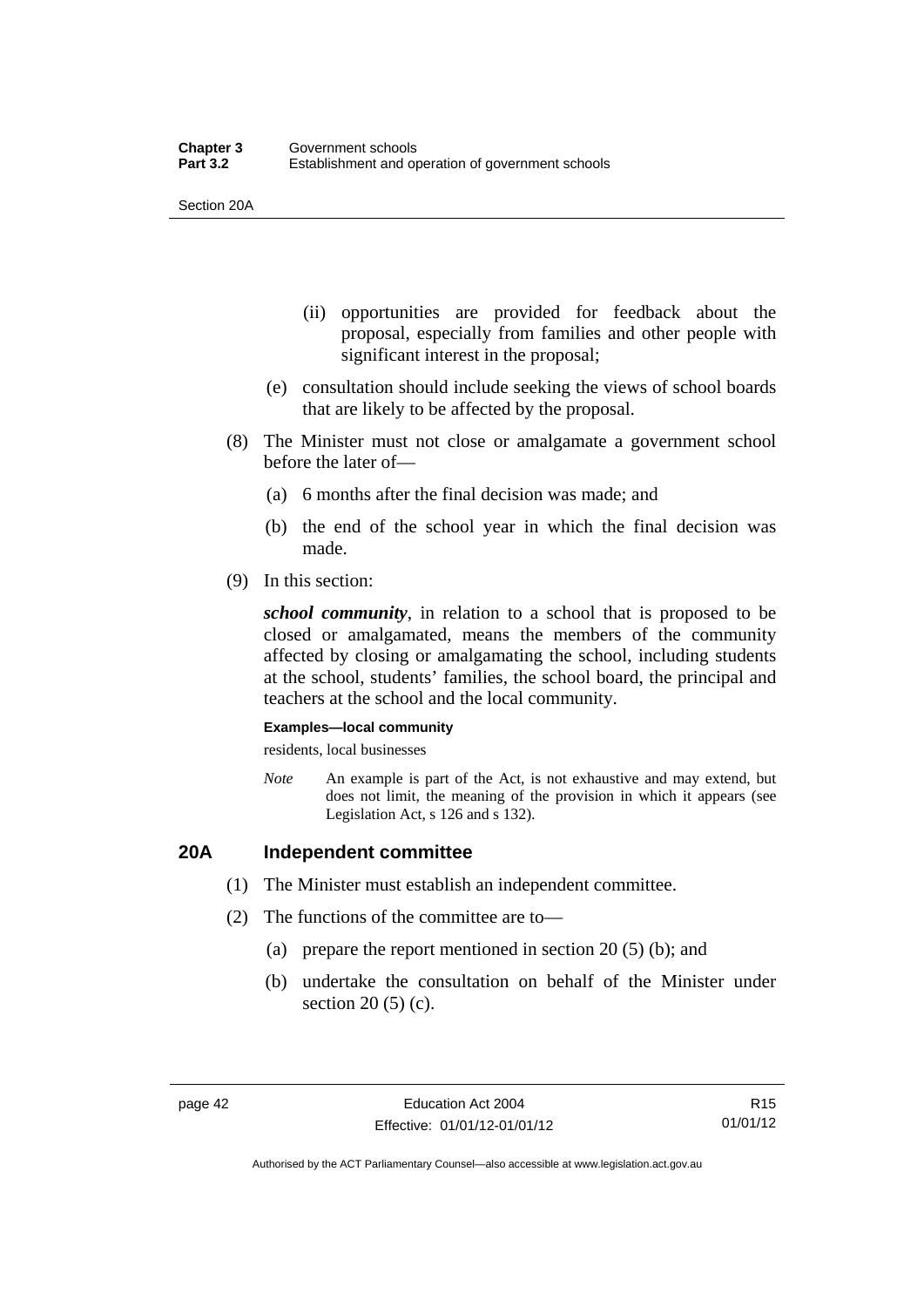- (3) The committee must consist of 3 people selected after consultation with the appropriate standing committee.
- (4) In this section:

### *appropriate standing committee* means—

- (a) the standing committee of the Legislative Assembly nominated by the Speaker for this section; or
- (b) if no nomination under paragraph (a) is in effect—the standing committee of the Legislative Assembly responsible for the consideration of educational issues.

### **20B Impacts of closing or amalgamating schools**

- (1) An assessment under section 20 (5) (b) must include information about the following educational, economic, environmental and social impacts in relation to closing or amalgamating a school:
	- (a) the following educational impacts:
		- (i) the range, quality and depth of education programs;
		- (ii) the age and condition of school infrastructure, facilities and resources;
		- (iii) teaching resources and workloads;
		- (iv) social and learning environment for children;
		- (v) extracurricular activities;
		- (vi) parent participation in school;
		- (vii) out-of-hours school programs;
		- (viii) findings of research studies on school size;
			- (ix) student literacy and numeracy outcomes;
			- (x) other educational outcomes;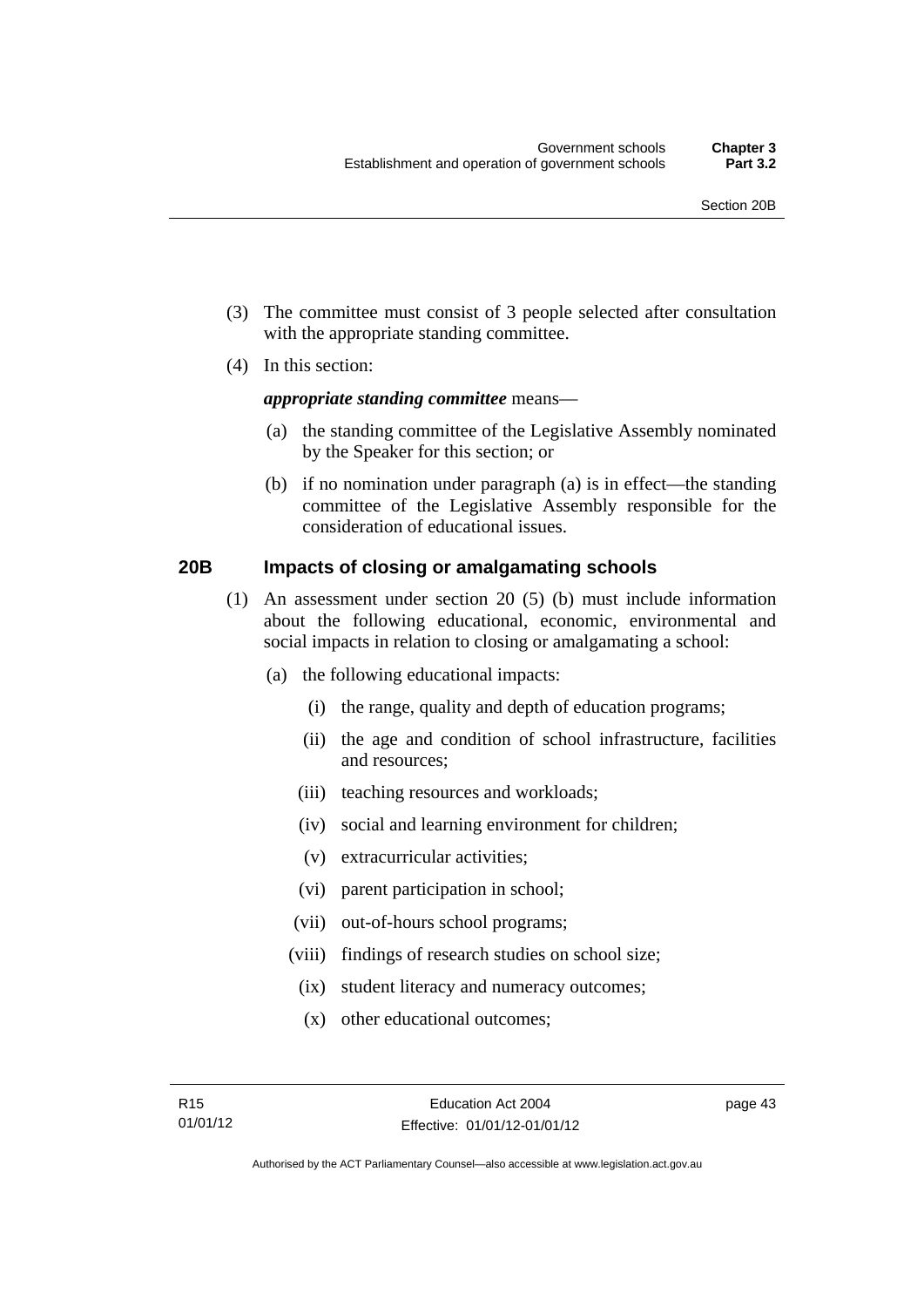Section 20B

- (xi) student outcomes, especially those of parents who have a low income, are Indigenous or from a non-English speaking background or with disabilities;
- (xii) access to public education;
- (xiii) school enrolments;
- (b) the following economic impacts:
	- (i) recurrent and capital savings and costs, including one-off savings and costs, of closing or amalgamating the school for the Territory, including—
		- (A) staffing and resources; and
		- (B) school bus transport; and
		- (C) traffic and safety arrangements; and
		- (D) building maintenance and security;
	- (ii) financial impact on parents, including transport and travel time;
	- (iii) financial impact on local business including ongoing viability;
	- (iv) a comparison of the cost, per student, to operate the school with the cost, per student, to operate other ACT government schools and average cost across all ACT government schools;
- (c) the following environmental impacts:
	- (i) traffic congestion;
	- (ii) air pollution;
	- (iii) greenhouse gas emissions;
	- (iv) noise levels;
	- (v) open green space adjacent to the school site;

R15 01/01/12

Authorised by the ACT Parliamentary Counsel—also accessible at www.legislation.act.gov.au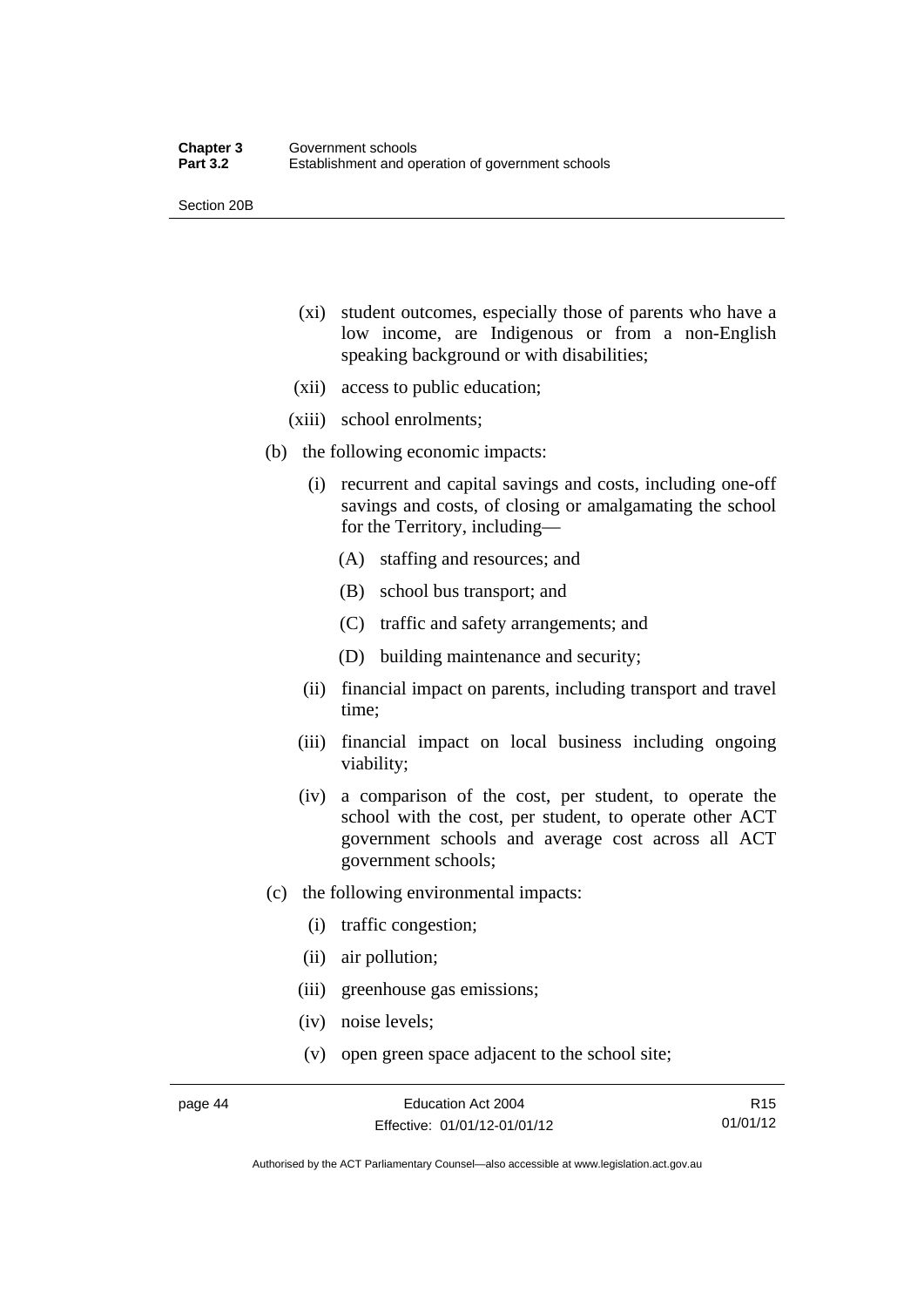- (d) the following social impacts:
	- (i) demographic projections of parents with school-age children, including taking into account expected land releases;
	- (ii) implications for parents who have a low income, are Indigenous or from a non-English speaking background or of students with disabilities;
	- (iii) safety of children walking or cycling to school;
	- (iv) neighbourhood community facilities;
	- (v) access to recreational and leisure facilities;
	- (vi) provision of government services;
	- (vii) community support networks;
	- (viii) local employment;
		- (ix) heritage values of school buildings.
- (2) An assessment may include information about any other impacts in relation to closing or amalgamating the school.

### **21 Operation of government schools**

- (1) The director-general is responsible to the Minister for the operation of government schools.
- (2) Government schools are to be publicly owned and operated by the Territory itself.
- (3) The director-general must establish procedures that give priority to the enrolment of children in the government school in their neighbourhood.
- (4) The principal of a government school is responsible for—
	- (a) educational leadership and management of the school; and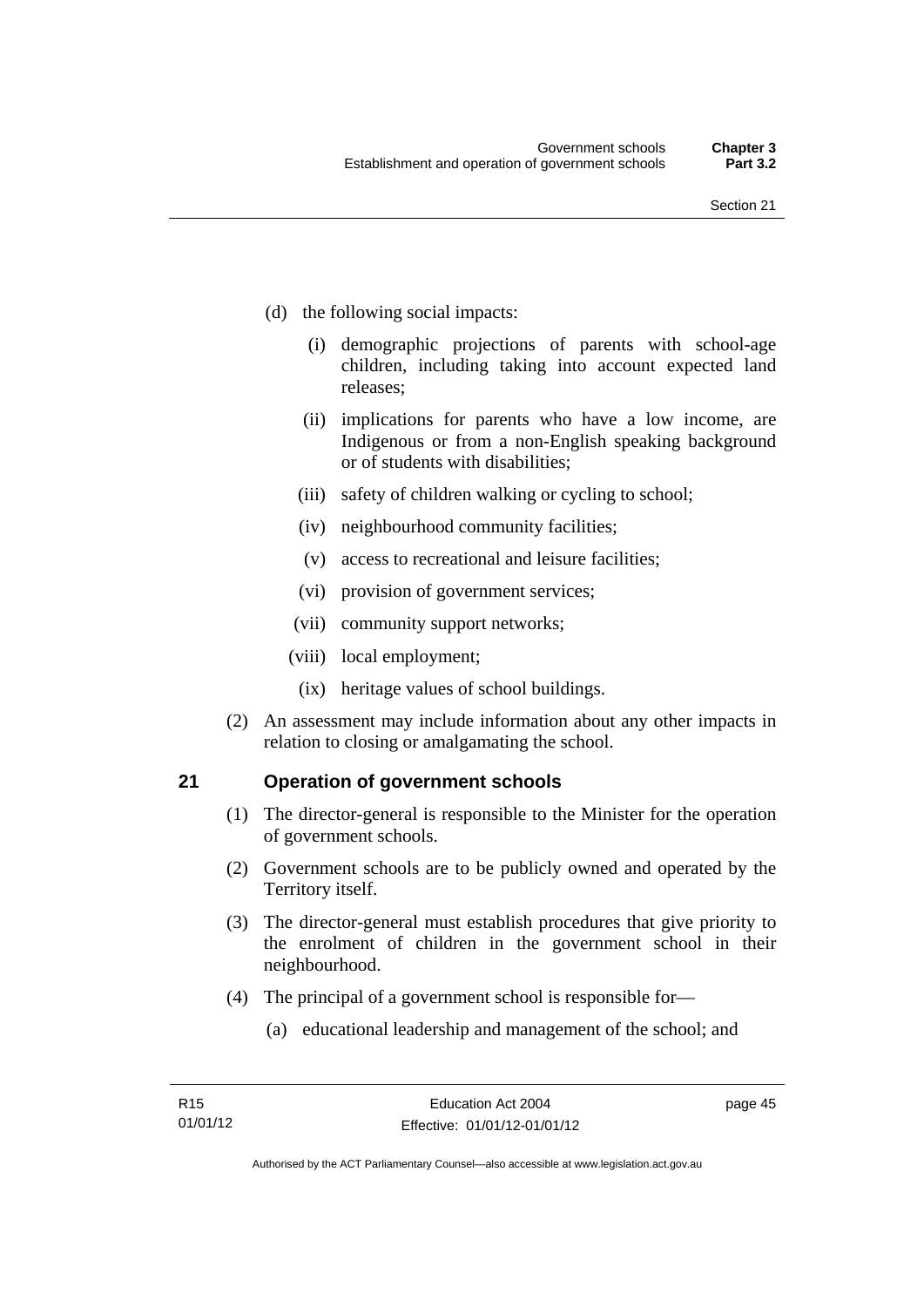Section 22

- (b) educational outcomes for students at the school; and
- (c) providing support to the school board in the carrying out of its functions; and
- (d) contributing to the development and implementation of educational policies and strategies.
- (5) The principal of a government school must make available to parents of students at the school, and to the staff and students of the school, information about the school's educational programs and policies, and the school's operation.

### **22 Investigation of complaints—government schools**

- (1) The director-general must develop and implement a complaints policy for government schools.
- (2) The director-general must, as soon as practicable, investigate any complaint about the administration, management and operation of government schools that, in the director-general's opinion, is not a frivolous or vexatious complaint.
- (3) The director-general must, in an annual report under the *Annual Reports (Government Agencies) Act 2004* for a financial year, include details about the number of complaints investigated by the director-general under this section in that financial year.

### **23 Review of government school system**

The director-general must regularly review, and report to the Minister on, the government school system as a whole.

### **24 Review of operation of government schools**

- (1) The director-general must ensure that—
	- (a) the effectiveness of each government school is reviewed at least once every 5 years; and
	- (b) a report of the review is prepared.

R15 01/01/12

Authorised by the ACT Parliamentary Counsel—also accessible at www.legislation.act.gov.au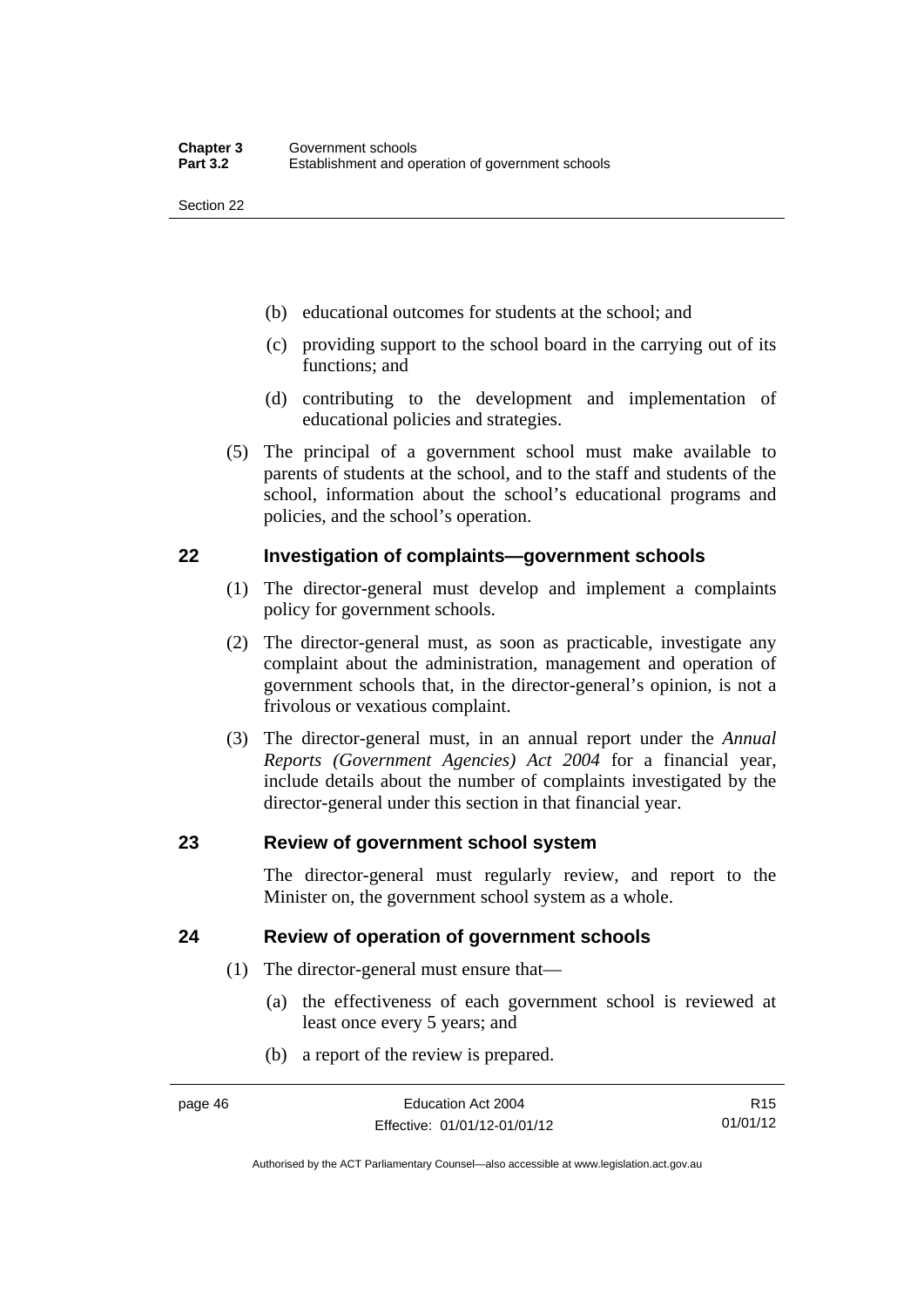- (2) The director-general must ensure that a review seeks the input of the local community served by the school.
- (3) A review must take into account the views of—
	- (a) the parents of students at the school; and
	- (b) the teachers at the school; and
	- (c) the students at the school.
- (4) The director-general must make the report of a review of a school available to—
	- (a) the parents of students at the school; and
	- (b) the staff of the school; and
	- (c) the students at the school.

### **25 Reporting to parents—government schools**

- (1) The principal of a government school must set up procedures for giving reports to the parents of a student enrolled at the school about the student's academic progress and social development at the school.
- (2) A report must be given to the student's parents at least twice a year.

### **26 Education to be free**

- (1) Education in government schools is to be free and no fees are chargeable for it.
- (2) Subsection (1) does not apply—
	- (a) in relation to course money paid to a registered provider; or
	- (b) to people who hold a temporary visa under the *Migration Act 1958* (Cwlth), section 30 (2).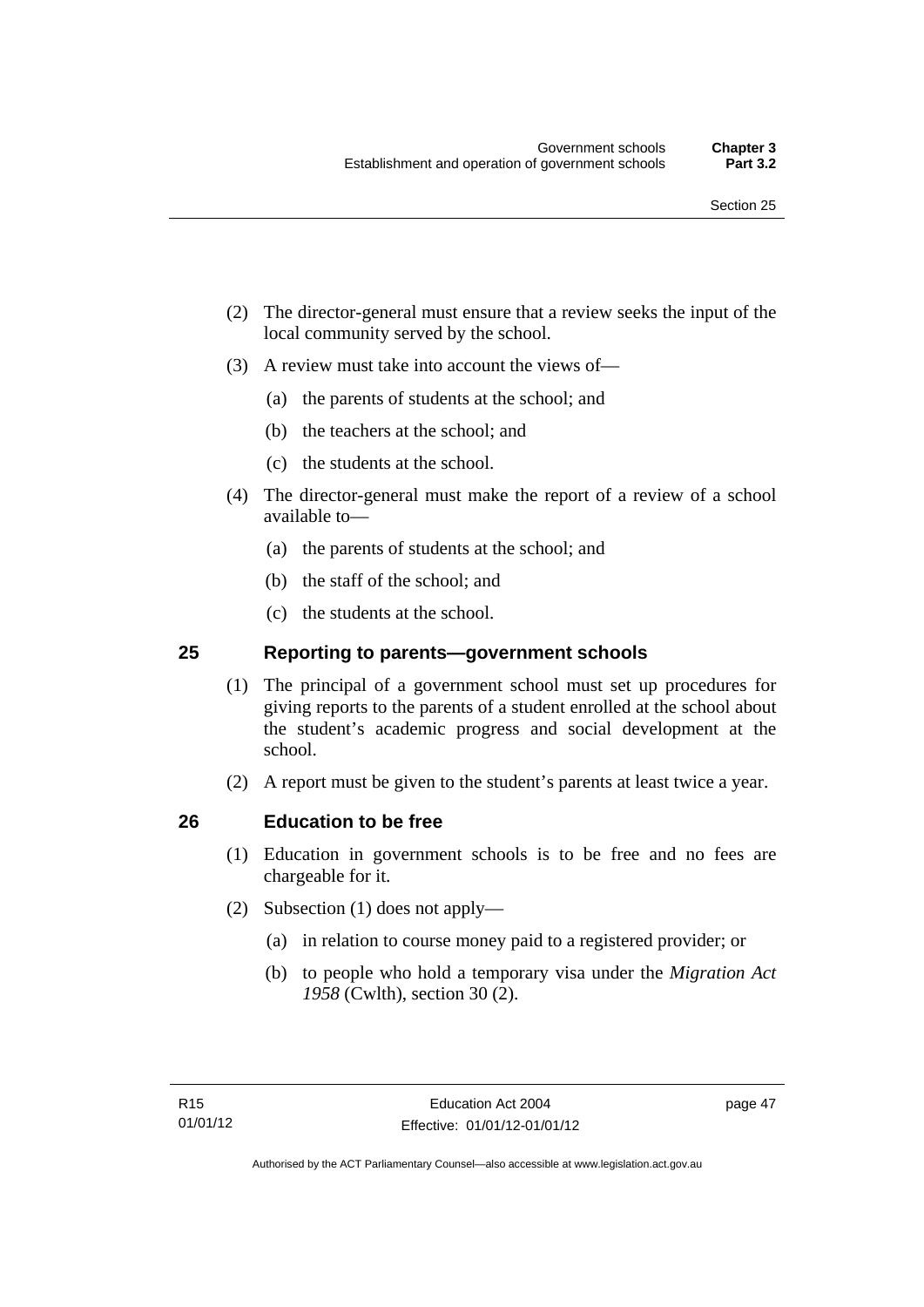(3) In subsection (2):

*course money*—see the *Education Services for Overseas Students Act 2000* (Cwlth), section 7.

*registered provider*—see the *Education Services for Overseas Students Act 2000* (Cwlth), section 5.

### **27 Voluntary financial contributions**

- (1) The school board of a government school may ask the parents of a student enrolled at the school, or anyone else, to make a financial contribution to the school.
- (2) The following principles apply in relation to financial contributions:
	- (a) each contribution is to be voluntary;
	- (b) a student at the school is not to be refused benefits or services because the student's parents do not make a contribution;
	- (c) a student is not to be approached or harassed for contributions;
	- (d) any record of contributions is confidential.
- (3) If the school board asks the parents of a student enrolled at the school to make a financial contribution, the school board must tell the parents about the principles that apply in relation to financial contributions.

### **28 Secular education**

- (1) Education in government schools is to be non-sectarian, secular education.
- (2) Secular education in government schools may include the study of different religions as distinct from education in a particular religion.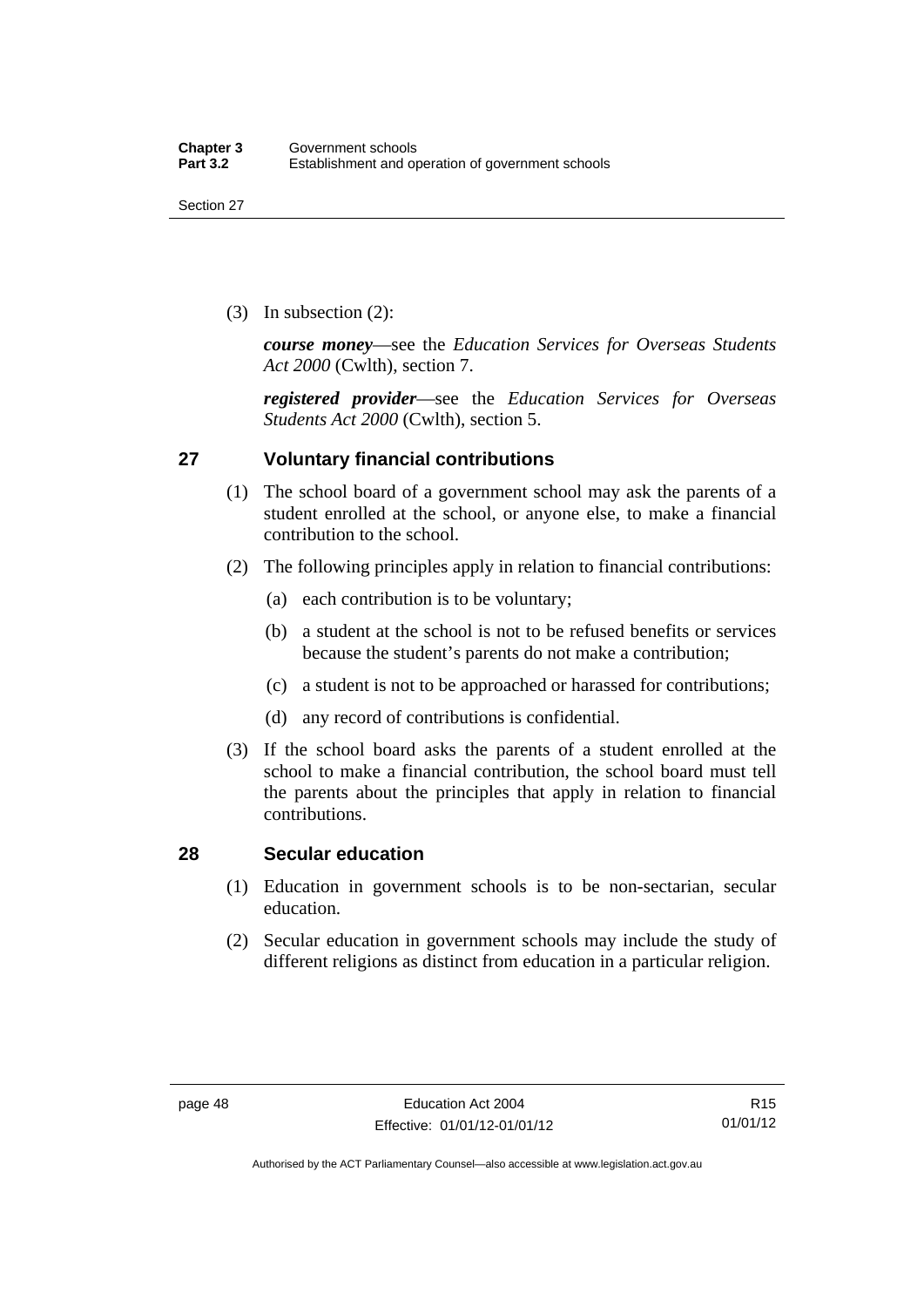### **29 Religious education**

- (1) If parents of children at a government school ask the principal for their children to receive religious education in a particular religion, the principal must ensure that reasonable time is allowed for their children's religious education in that religion.
- (2) The principal must ensure that the educational program continues for students at the school not attending religious education.
- (3) Religious education must be authorised by the religious body to which the person providing the instruction belongs.
- (4) Students attending a religious education class at a government school must be separated from other students at the school while the class is held.
- (5) In this section:

*religious education* means education in a particular religion as distinct from the study of different religions.

### **30 Curriculum**

- (1) The director-general must decide the curriculum requirements for students attending government schools (other than in years 11 and 12).
- (2) For subsection (1), the requirements include the framework of the curriculum and the principles on which the curriculum is based.

### **31 Approved educational courses for students at government schools**

- (1) The director-general may approve educational courses for a student enrolled at a government school that may be provided to the student at a place other than the school.
- (2) An approval may be subject to conditions.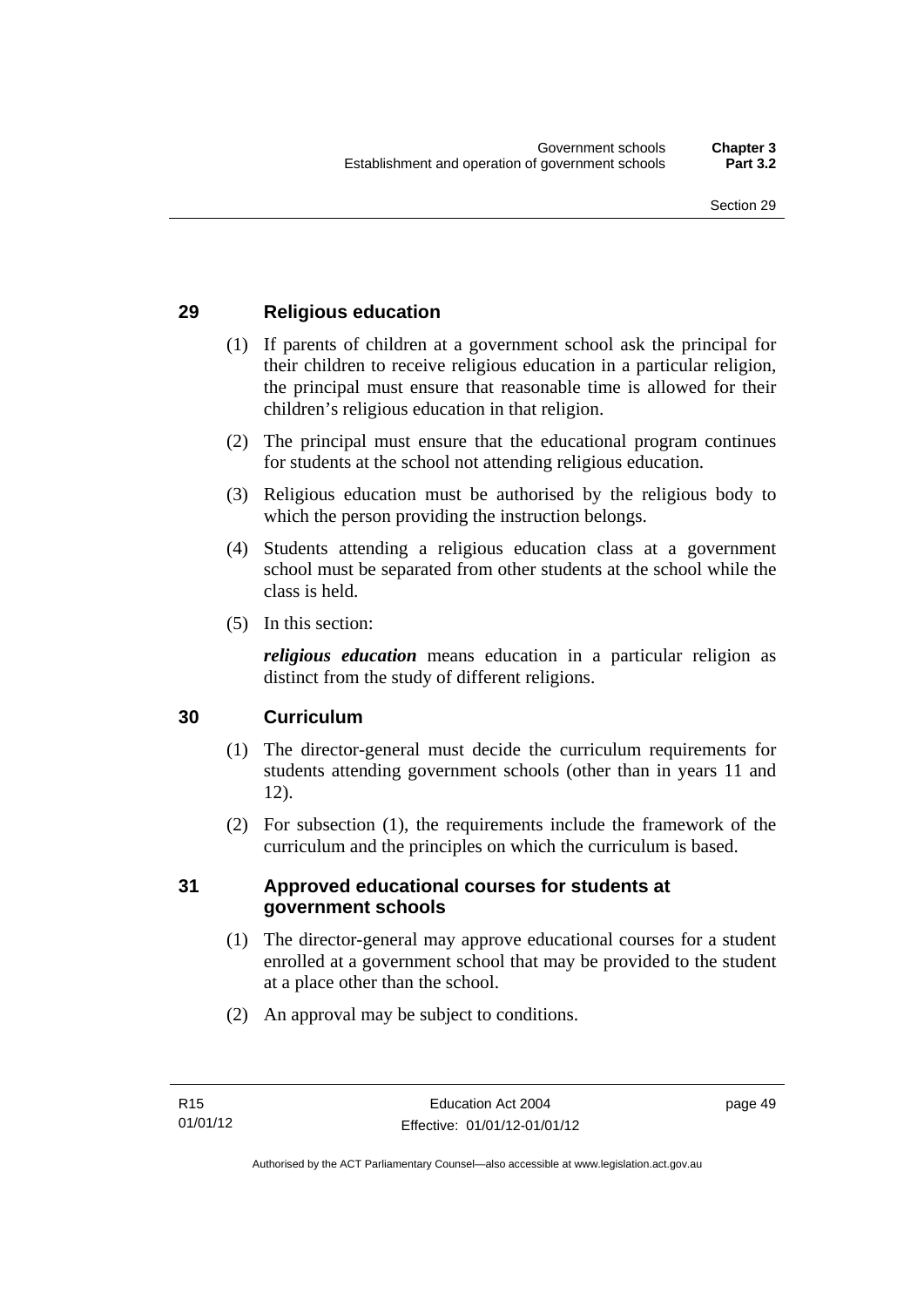Section 31

- (3) However, the director-general may approve an educational course only if satisfied that—
	- (a) the standard of the course is appropriate; and
	- (b) there are adequate facilities for conducting the course; and
	- (c) the premises where the course is to be conducted comply with any relevant Territory laws about health and safety standards.

page 50 Education Act 2004 Effective: 01/01/12-01/01/12

Authorised by the ACT Parliamentary Counsel—also accessible at www.legislation.act.gov.au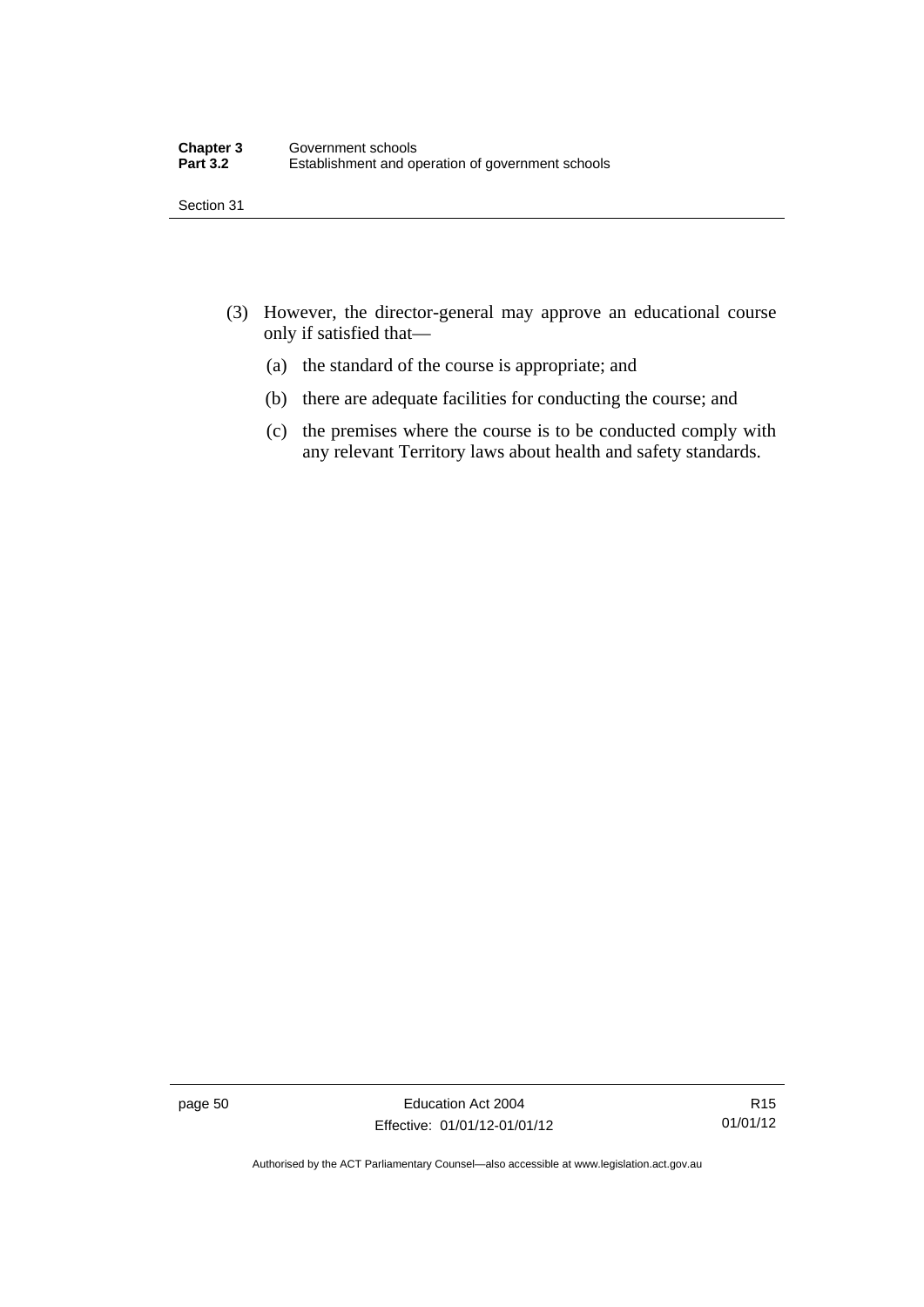# **Part 3.3 Attendance at government schools**

### **32 Keeping of register of enrolments and attendances for government schools**

 (1) The principal of a government school, or the person giving an approved educational course (government), commits an offence if the principal or person fails to keep a register of enrolments and attendances.

Maximum penalty: 10 penalty units.

(2) An offence against this section is a strict liability offence.

### **33 Keeping records of enrolment and attendances for government schools**

- (1) The principal of a government school, or the person giving an approved educational course (government), must ensure that the following information is entered in the register of enrolments and attendances:
	- (a) the full name of each student enrolled at the school or course;
	- (b) a record of the attendance or nonattendance of the student at the school or course on every day when the school or course is open for attendance.

Maximum penalty: 10 penalty units.

- (2) The principal of a government school, or the person giving an approved educational course (government), commits an offence if—
	- (a) the principal or person makes an entry in the register of enrolments and attendances; and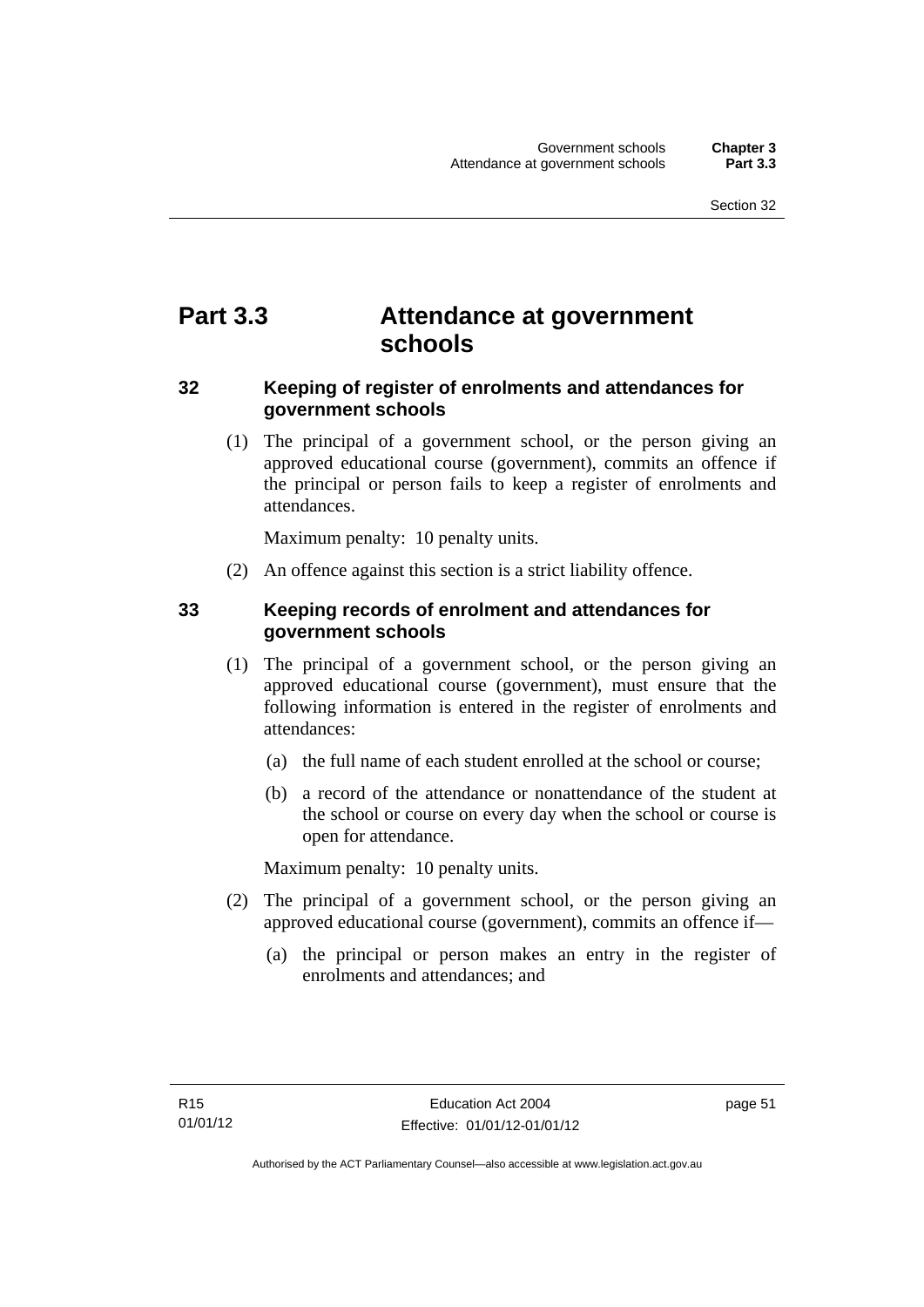Section 34

 (b) the principal or person is reckless about whether the entry is correct.

Maximum penalty: 10 penalty units.

(3) An offence against subsection (1) is a strict liability offence.

### **34 Inspection of register of enrolment and attendances for government schools**

- (1) The principal of a government school, or the person giving an approved educational course (government), commits an offence if—
	- (a) an authorised person (government) asks the principal or person to make the register of enrolments and attendances available to the authorised person; and
	- (b) the principal or person fails to make the register available as asked.

Maximum penalty: 10 penalty units.

- (2) The principal of a government school, or the person giving an approved educational course (government), commits an offence if—
	- (a) the director-general or an authorised person (government) asks the principal or the person to give the director-general or authorised person stated information about enrolments or attendances of students at the school or course during a stated period or at a stated time; and
	- (b) the principal or person fails to give the information in accordance with the request.

Maximum penalty: 50 penalty units

 (3) An authorised person (government) may make copies of the register of enrolments and attendances or any part of the register.

Authorised by the ACT Parliamentary Counsel—also accessible at www.legislation.act.gov.au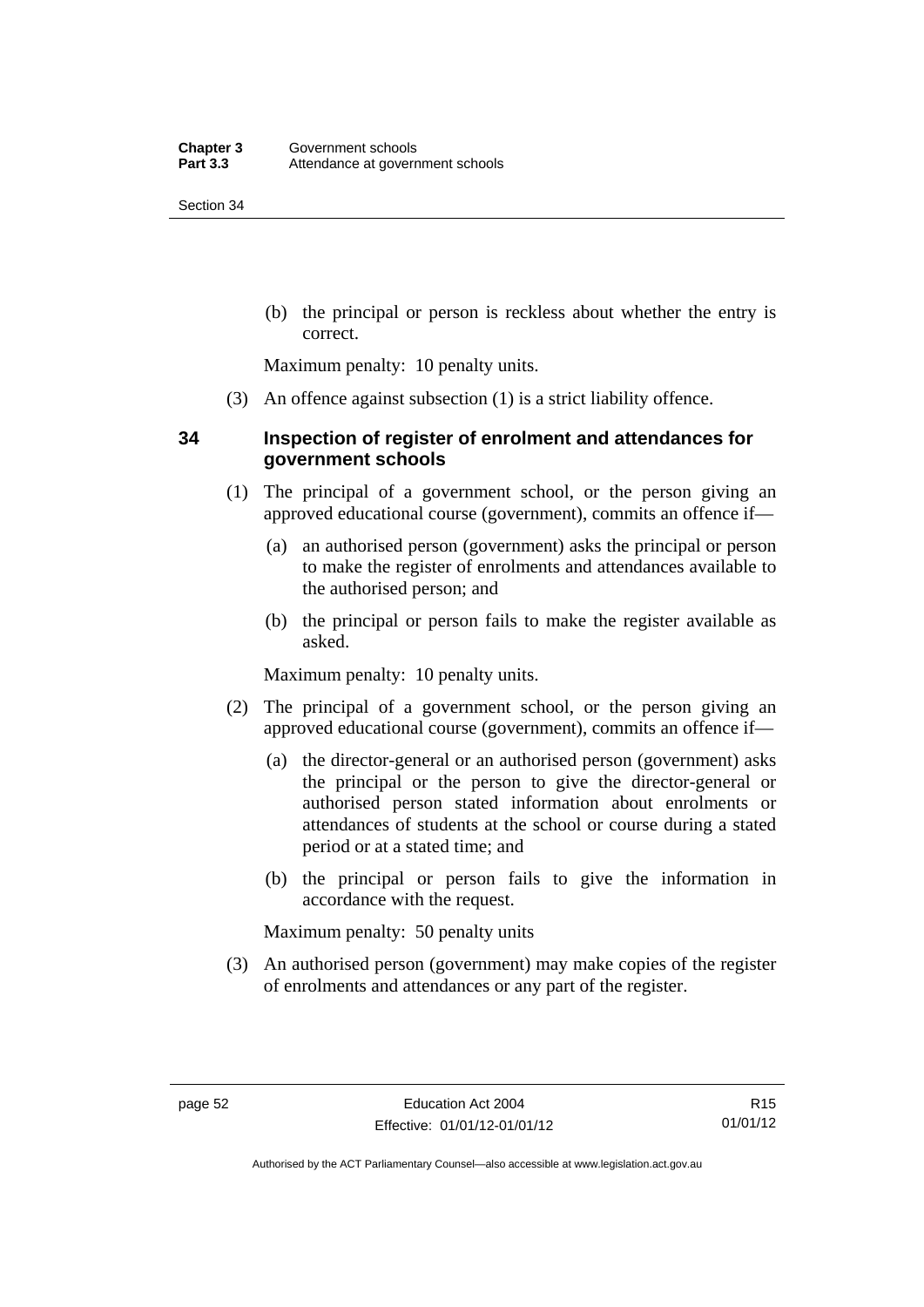- (4) The principal of a government school, or the person giving an approved educational course (government), must take reasonable steps to assist an authorised person (government) in exercising functions under this section.
- (5) An offence against this section is a strict liability offence.

### **35 Procedures to encourage school attendance at government schools**

- (1) The principal of a government school must set up procedures—
	- (a) to encourage students to attend school regularly; and
	- (b) to help parents to encourage their children to attend school regularly.
- (2) The principal must refer parents and children to support services that encourage children to attend school regularly when the procedures mentioned in subsection (1) are not successful.
- (3) If a student enrolled at a government school has not been attending school regularly, the principal of the school may, by written notice, require the student's parents and the child to meet with an authorised person at a stated place and time.

### **36 Suspension, exclusion or transfer of student by director-general**

- (1) This section applies if—
	- (a) a student attending a government school—
		- (i) is persistently and wilfully noncompliant; or
		- (ii) threatens to be violent or is violent to another student attending the school, a member of the staff of the school or anyone else involved in the school's operation; or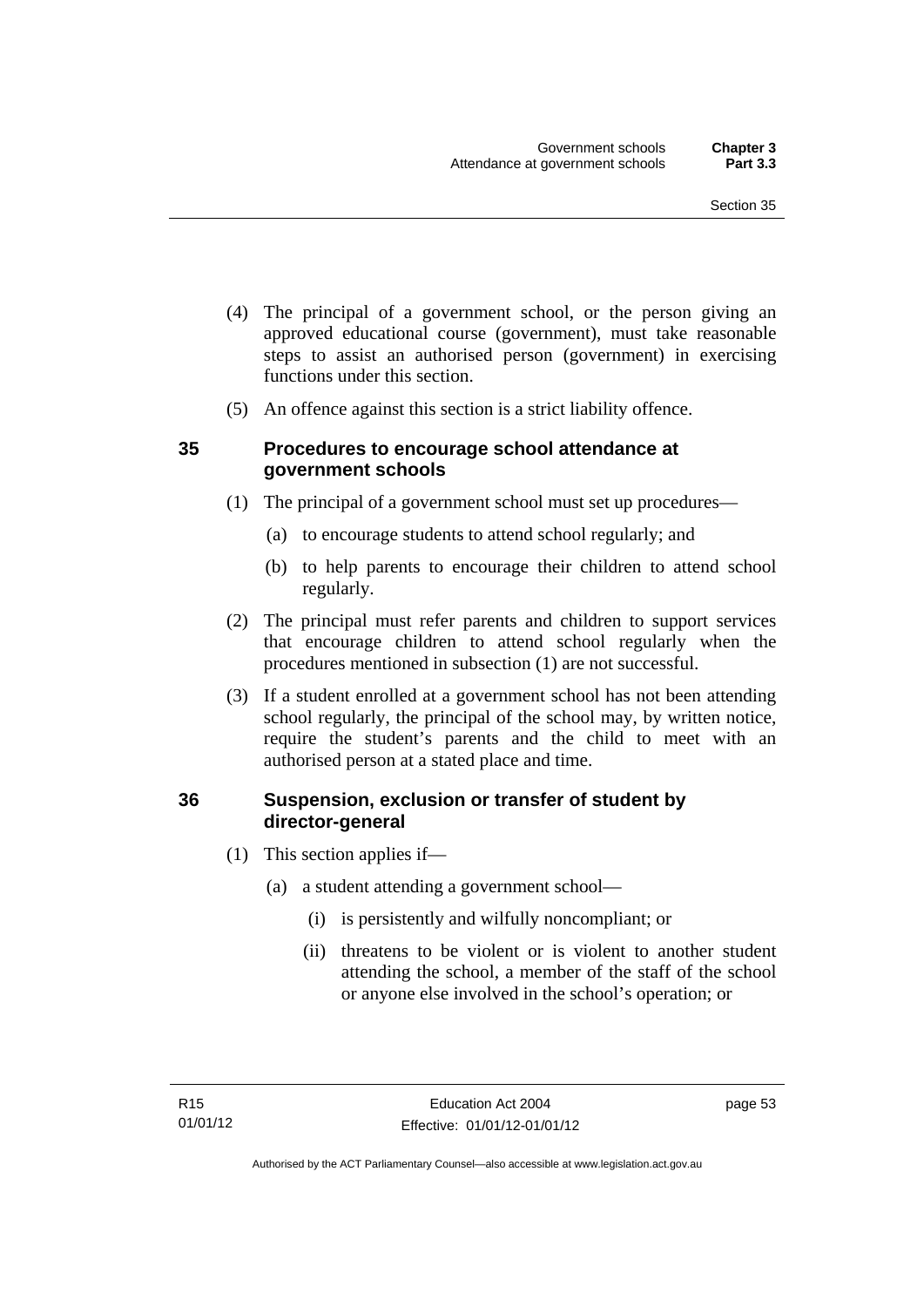Section 36

- (iii) acts in a way that otherwise threatens the good order of the school or the safety or wellbeing of another student attending the school, a member of staff of the school or anyone else involved in the school's operation; or
- (iv) displays behaviour that is disruptive to the student's learning or that of other students; and
- (b) the principal of the school is satisfied that action should be taken under this section.
- (2) The principal may recommend to the director-general that the director-general—
	- (a) suspend the student from the school for a stated period of not longer than 20 days; or
	- (b) transfer the student to another government school; or
	- (c) exclude the student from all government schools.
- (3) After considering the principal's recommendation, the director-general may—
	- (a) give effect to the recommendation; or
	- (b) take any other action mentioned in subsection (2) that the director-general considers appropriate; or
	- (c) suspend the student for not longer than 20 days.
- (4) The director-general may exclude the student only if—
	- (a) the student's parents have been given an opportunity to be consulted, and told in writing, about the proposed exclusion of the child and the reasons for it; and
	- (b) the student has been given a reasonable opportunity to attend counselling, undertake relevant educational programs or receive other appropriate assistance; and

R15 01/01/12

Authorised by the ACT Parliamentary Counsel—also accessible at www.legislation.act.gov.au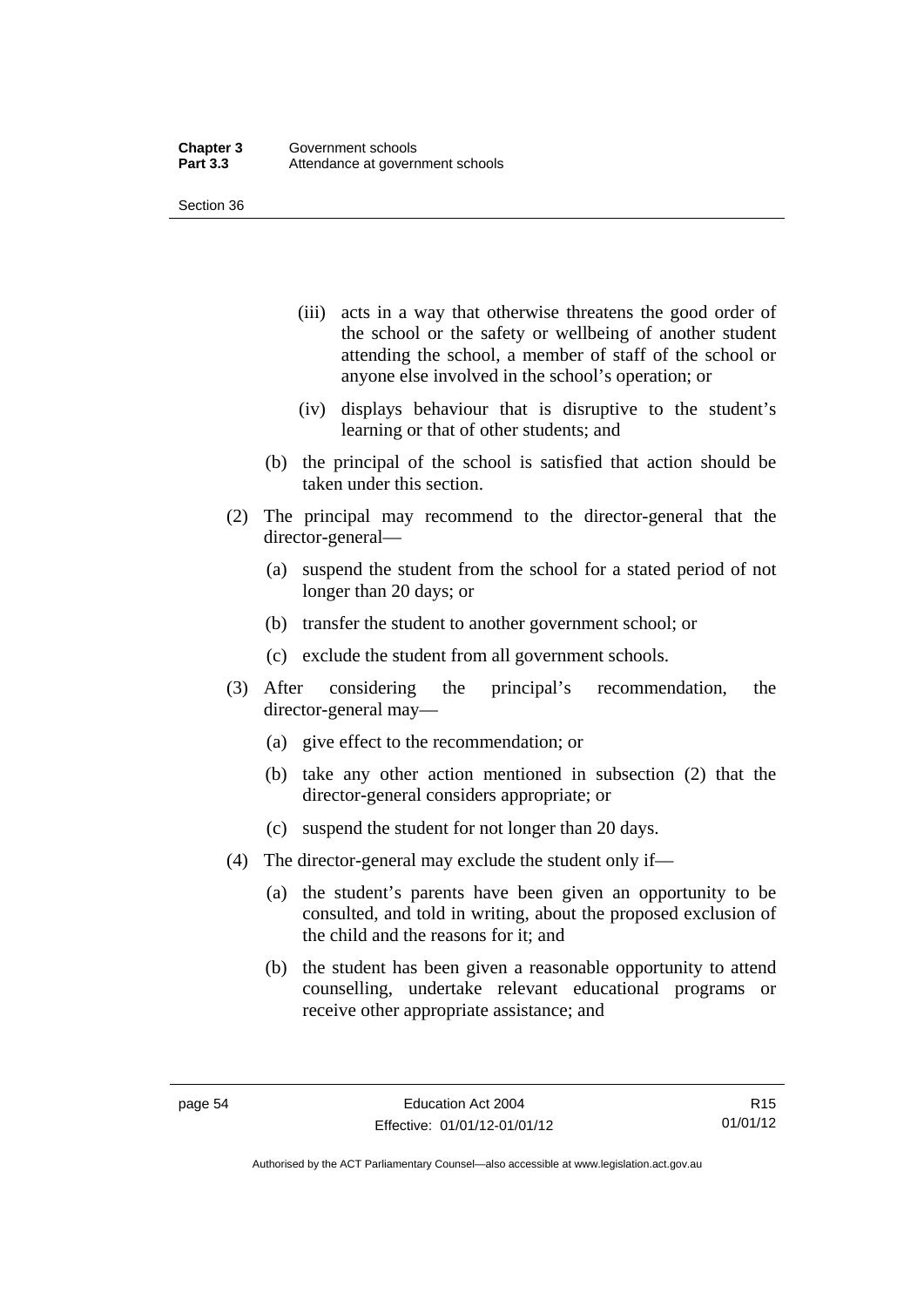- (c) as far as the student's maturity and capacity for understanding allow, the participation of the student has been sought, and any views of the student considered, in deciding whether to exclude the student; and
- (d) the student has been given sufficient information about the decision-making process, in a language and way that the student can understand, to allow the student to take part in the process; and
- (e) the student has been offered alternatives for continuing the student's education during the exclusion.
- (5) The director-general may suspend or transfer the student only if—
	- (a) the student's parents have been given an opportunity to be consulted, and told in writing, about the proposed suspension or transfer of the student and the reasons for it; and
	- (b) as far as the student's maturity and capacity for understanding allow, the participation of the student has been sought, and any views of the student considered, in deciding whether to suspend or transfer the student; and
	- (c) the student has been given sufficient information about the decision-making process, in a language and way that the student can understand, to allow the student to take part in the process; and
	- (d) the student has been given a reasonable opportunity to continue the child's education during the suspension.
- (6) Despite subsection (5), the director-general may immediately suspend the student for not longer than 5 days if, in the director-general's opinion, the circumstances are of such urgency or seriousness to require the child's immediate suspension.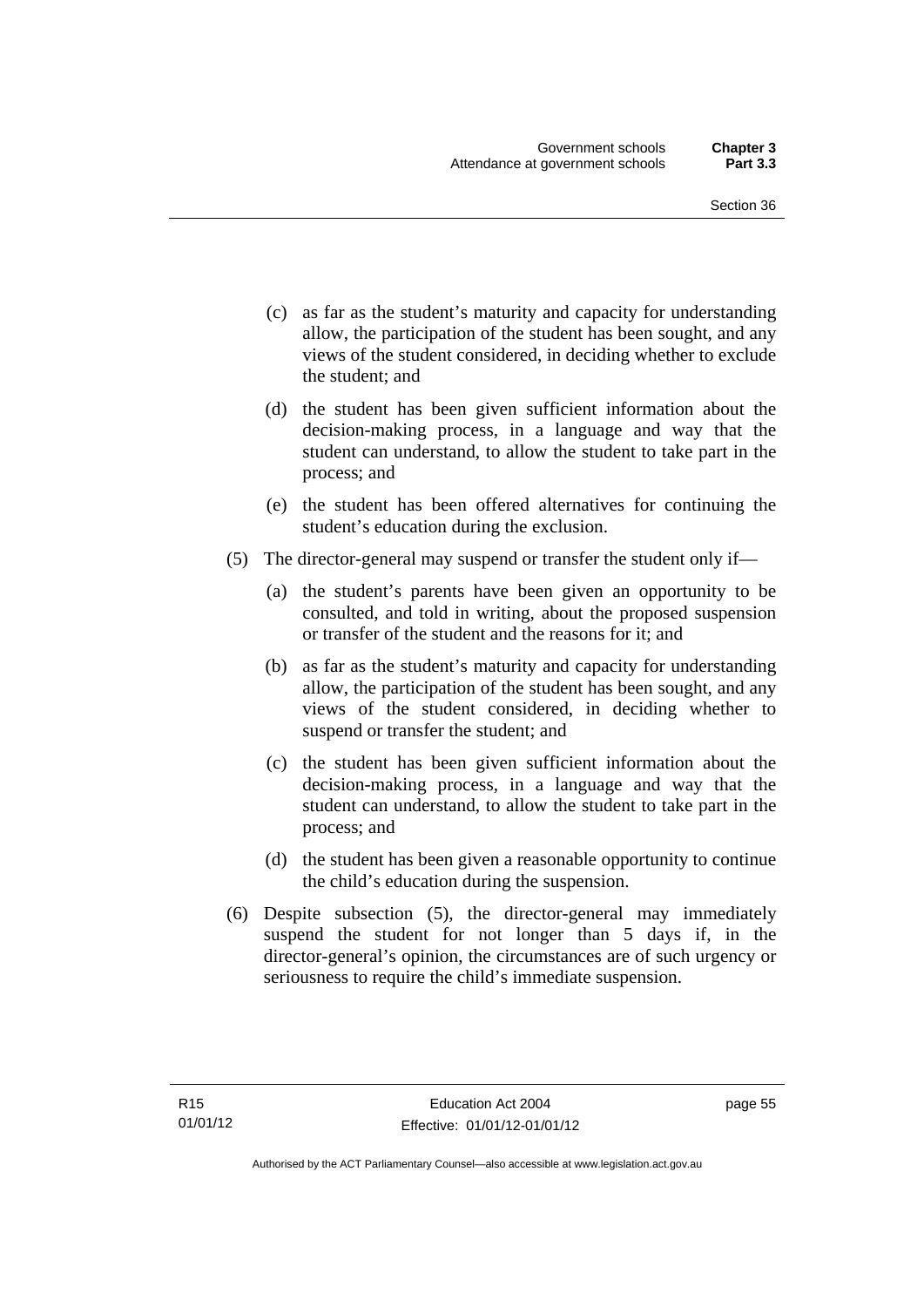Section 36

- (7) However, before suspending the student under subsection (6), the director-general must comply with the requirements of subsection  $(5)$  (a) to (d) to the extent that it is practicable and appropriate to do so.
- (8) To remove any doubt, the director-general may suspend the student under subsection (6) while deciding what other action (if any) should be taken in relation to the student under this section.
- (9) If the student is suspended for 7 or more school days in a school term (whether or not consecutive school days), the director-general must ensure that the student is given a reasonable opportunity to attend appropriate counselling.
- (10) The director-general may delegate the director-general's power to suspend a student from a government school for not longer than 15 days to the principal of the school.
	- *Note* For the making of delegations and the exercise of delegated functions, see Legislation Act, pt 19.4.

page 56 Education Act 2004 Effective: 01/01/12-01/01/12

Authorised by the ACT Parliamentary Counsel—also accessible at www.legislation.act.gov.au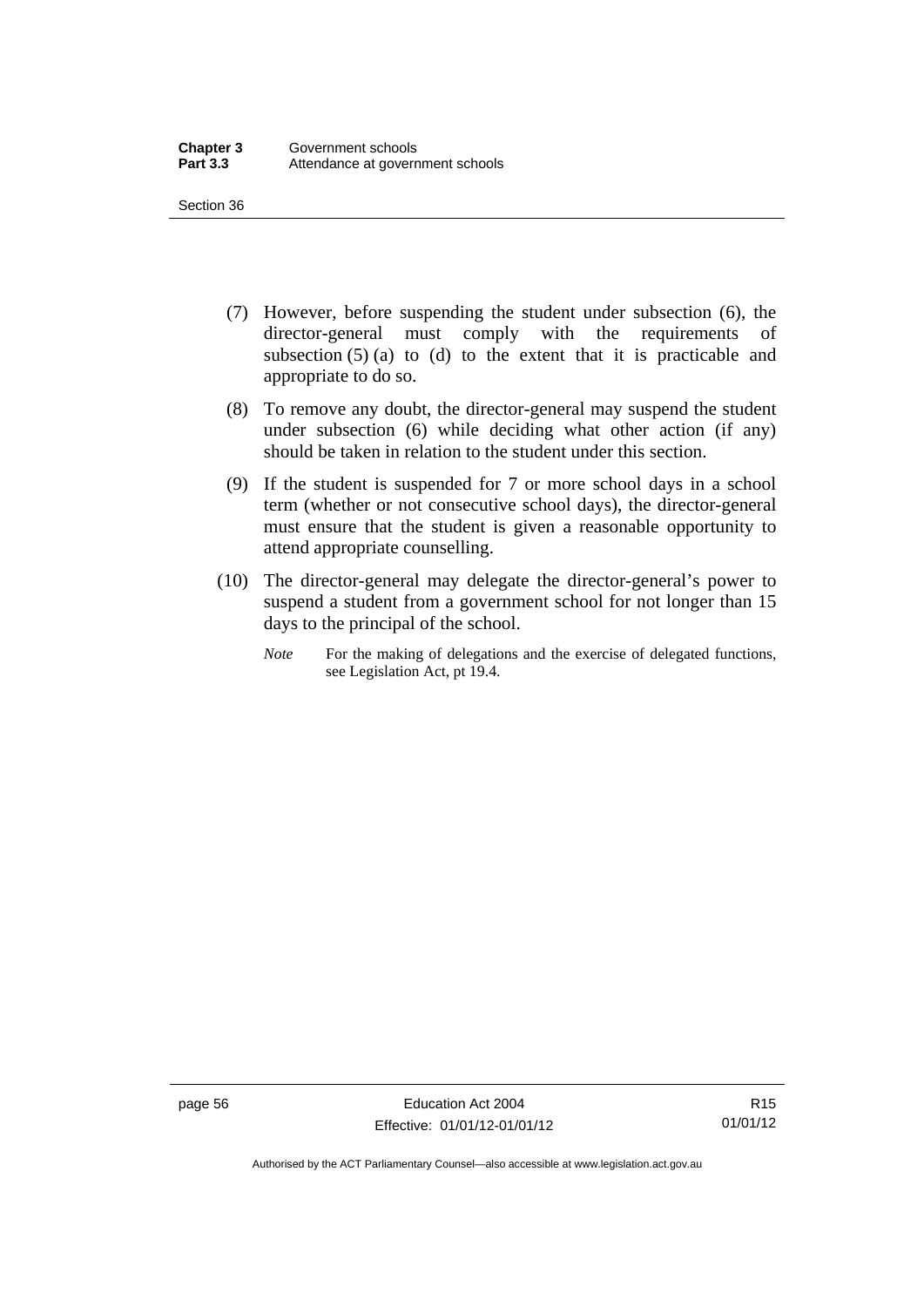# **Part 3.4 School boards of government schools**

## **Division 3.4.1 Interpretation**

### **37 Definitions for pt 3.4**

In this part:

*half-year* means a period of 6 months ending on 30 June or 31 December.

*money*, of a school, means money allocated to the school by the director-general or otherwise received by the school.

#### **Examples of money otherwise received**

voluntary financial contributions, other donations and sponsorships

*Note* An example is part of the Act, is not exhaustive and may extend, but does not limit, the meaning of the provision in which it appears (see Legislation Act, s 126 and s 132).

*parents and citizens association*, of a school, means

- (a) the entity declared under section 40 (Declaration of parents and citizens associations in certain circumstances) to be the parents and citizens association of the school; or
- (b) if there is no declaration under that section for the school—the parents and citizens association incorporated under the *Associations Incorporation Act 1991* or the *Associations Incorporation Act 1953* (repealed) in relation to the school.

*prescribed period*, for a term of office of a member of a school board (other than the principal), means the period—

- (a) beginning on whichever of the following is later:
	- (i) 1 April in the year of the member's election or appointment;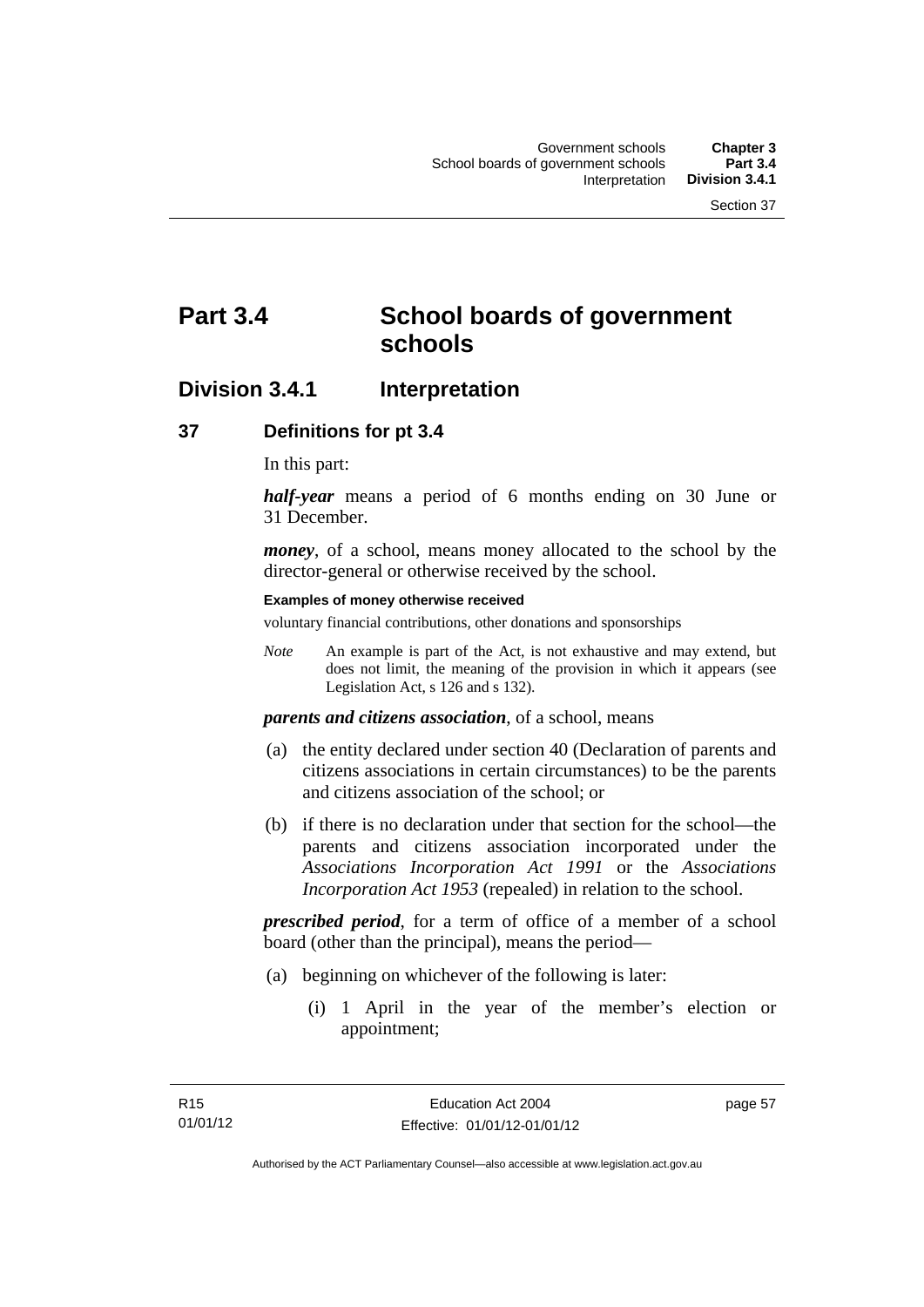- (ii) the date of the member's election or appointment; and
- (b) ending at the end of the March at least 12 months, and not more than 24 months, after the beginning of the period.

*school* means a government school.

*small school* means a school (other than a school-related institution) where fewer than 4 teachers are employed.

*student* means a student who attends classes at a school for at least 12 hours per week.

## **Division 3.4.2 Establishment and membership**

### **38 Establishment of school boards**

A school board is established for each government school.

### **39 Functions of school boards etc**

- (1) The functions of the school board of a government school are—
	- (a) to establish strategic direction and priorities for the school; and
	- (b) to monitor and review school performance and to report on it to the director-general, parents of students at the school and staff; and
	- (c) to develop, maintain and review curriculum for the school; and
	- (d) to develop and review education policies at the school; and
	- (e) to establish budgetary policies for the school and approve the school budget; and
	- (f) to establish policies for the efficient and effective use of school assets and the management of financial risk; and
	- (g) to develop relationships between the school and the community and between the school and community organisations; and

R15 01/01/12

Authorised by the ACT Parliamentary Counsel—also accessible at www.legislation.act.gov.au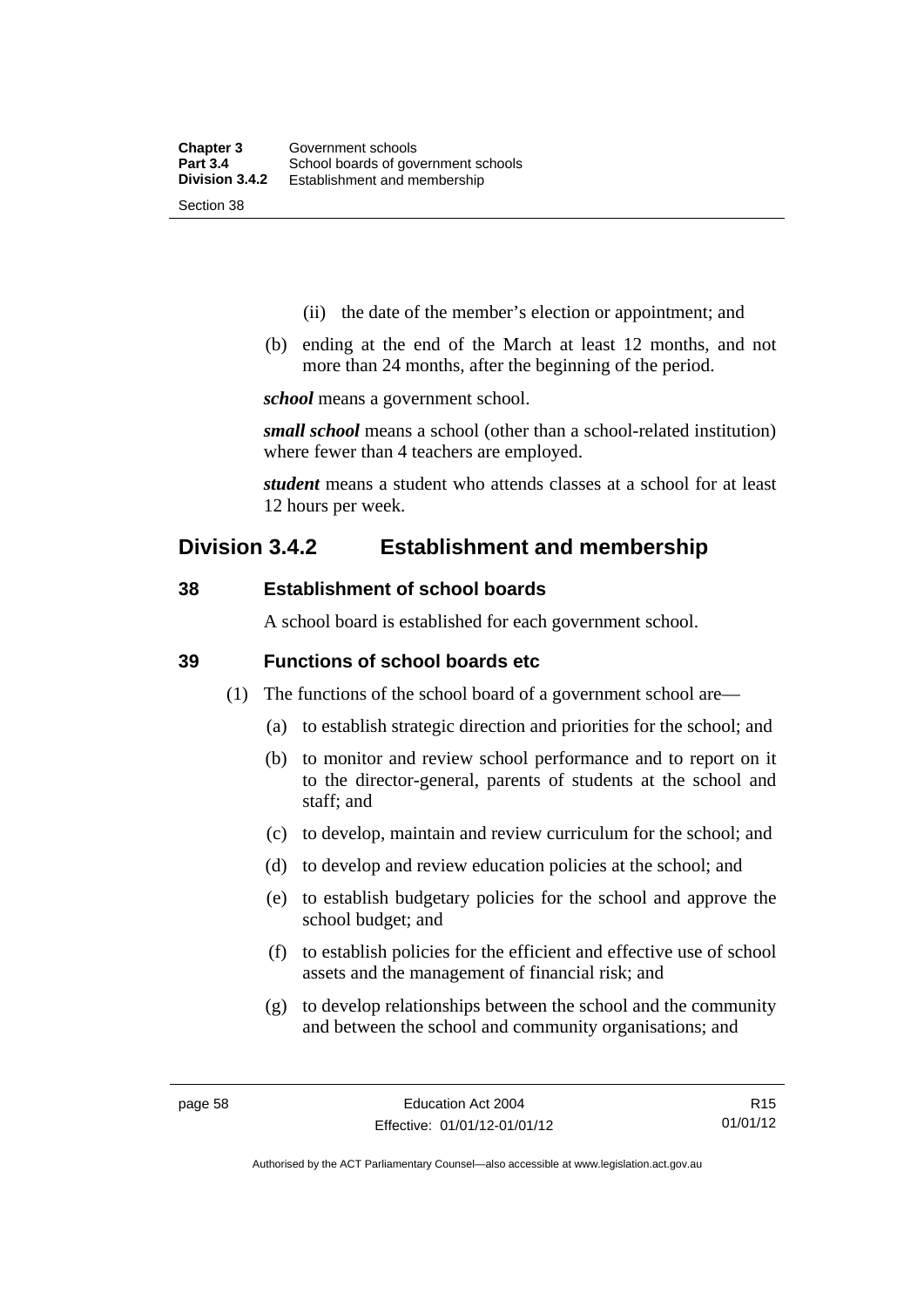- (h) to make recommendations to the director-general on issues affecting the school; and
- (i) to encourage parent participation in their children's learning; and
- (j) to exercise any other function given to the board under this Act or any other Territory law.
- (2) The director-general may give written directions to the school board about the exercise of its functions, either generally or in relation to a particular issue.
- (3) The director-general must, in an annual report under the *Annual Reports (Government Agencies) Act 2004* for a financial year, include particulars of any direction given by the director-general under this section in that financial year to a particular school board and not to school boards generally.
- (4) The school board must give effect to the director-general's directions.
- (5) The director-general is not required—
	- (a) to accept, or act in accordance with, a recommendation of the school board; or
	- (b) to carry out a policy decided by the school board.

## **40 Declaration of parents and citizens associations in certain circumstances**

 (1) If there is a dispute about the entity that should be the parents and citizens association of a government school, the director-general must call a meeting of parents of students at the school and interested members of the community to discuss the entity to be the representative of the parents and community.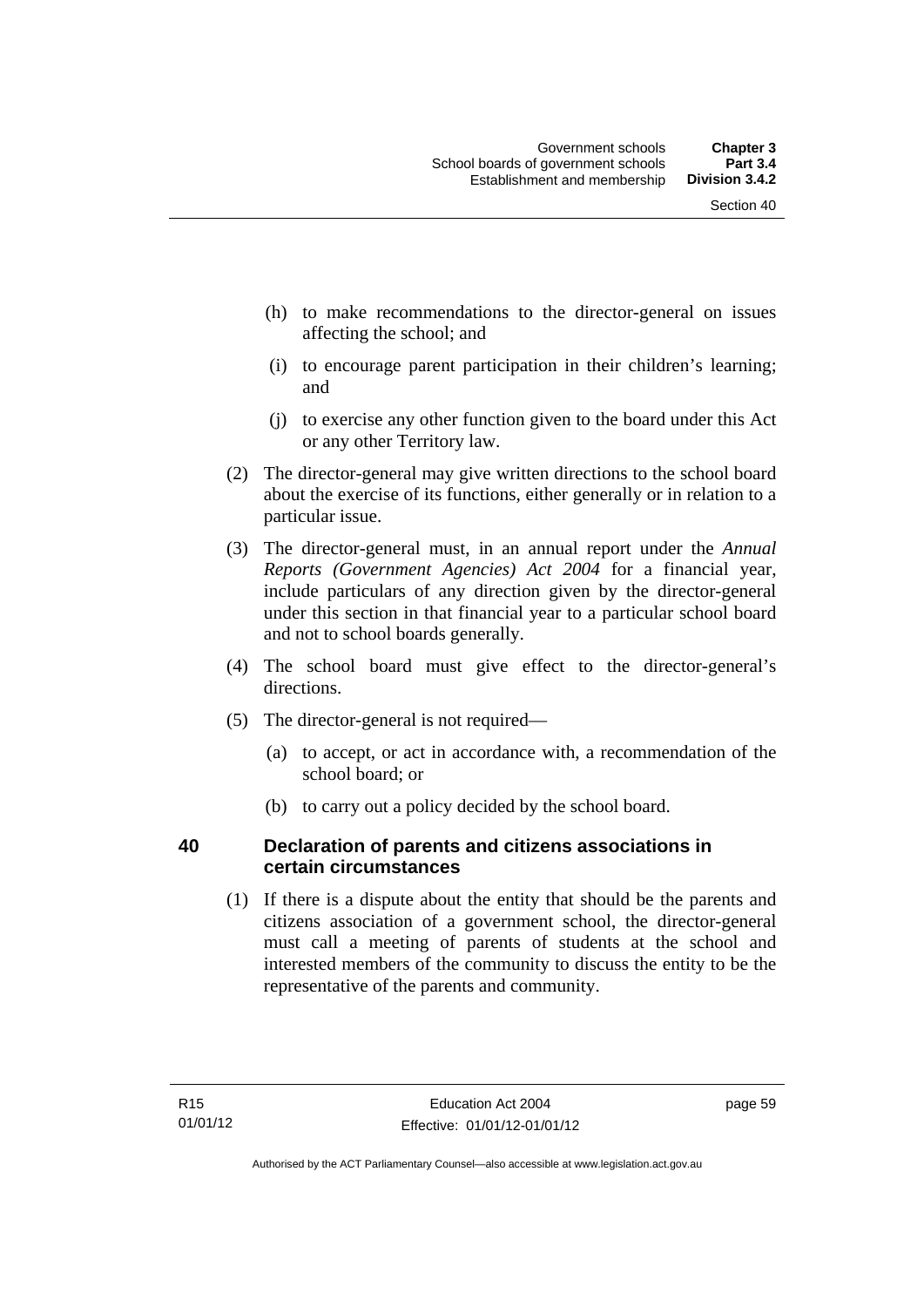- (2) If, in the director-general's opinion, it is appropriate in the circumstances to do so, the director-general may call a meeting of parents of students at a government school and interested members of the community to discuss the entity to be the representative of the parents and community.
- (3) The director-general may, after considering the outcome of a meeting under subsection (1) or (2) in relation to a government school, recommend to the Minister the entity to be the representative of the parents and community.
- (4) After receiving a recommendation under subsection (3), the Minister may declare an entity to be the parents and citizens association of a government school.
- (5) A declaration under subsection (4) is a notifiable instrument.

*Note* A notifiable instrument must be notified under the Legislation Act.

### **41 Composition of school boards generally**

- (1) This section applies to a school board of a government school other than—
	- (a) a small school or a school-related institution; or
	- (b) a school to which section 43 (Composition of school boards of school-related institutions and other schools in special circumstances) applies.
- (2) The school board of a government school consists of—
	- (a) the principal of the school; and
	- (b) 1 member (the *appointed member*) appointed by the director-general as the appointed member; and
	- (c) 2 members (the *staff members*) elected by staff of the school and appointed by the director-general; and

Authorised by the ACT Parliamentary Counsel—also accessible at www.legislation.act.gov.au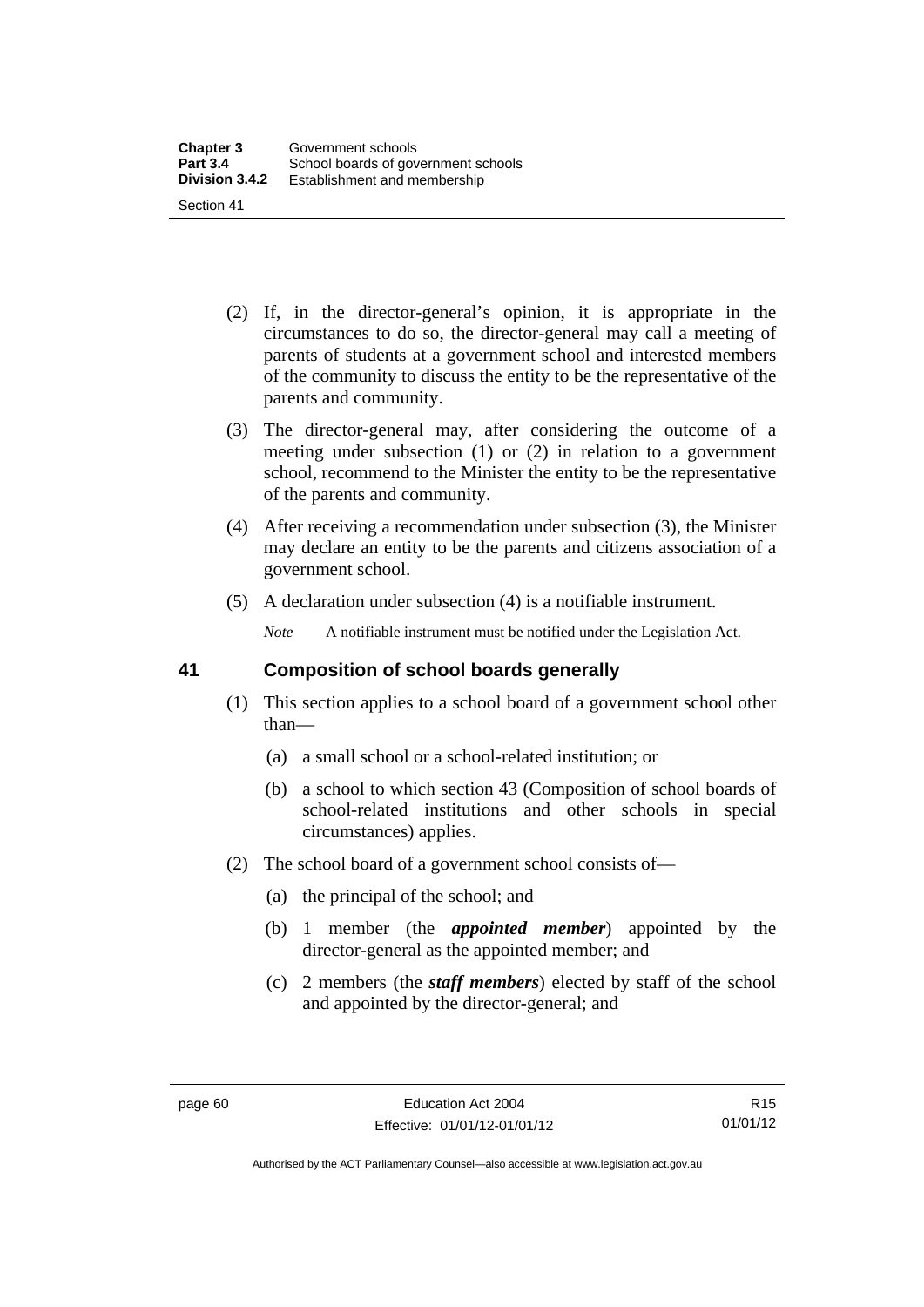- (d) 3 members (the *parents and citizens members*) elected by the parents and citizens association of the school and appointed by the director-general; and
- (e) the members (the *board appointed members*) (if any) appointed by the board under subsection (6); and
- (f) for a school prescribed under the regulations—2 members (the *student members*) elected by the students at the school and appointed by the director-general.
- *Note 1* For the making of appointments (including acting appointments), see the Legislation Act, pt 19.3.
- *Note 2* In particular, a person may be appointed for a particular provision of a law (see Legislation Act, s 7 (3)) and an appointment may be made by naming a person or nominating the occupant of a position (see s 207).
- (3) A person is eligible to be elected or appointed as a staff member only if the person is employed as a member of the staff of the school.
- (4) A person is eligible to be elected or appointed a student member only if the person is a student at the school.
- (5) The appointed member, staff members, parent and citizens members and student members are appointed for the prescribed period.
- (6) The school board may appoint 1 or more people to be members of the board for a term (not longer than 12 months) decided by the school board.
- (7) The school board must not make an appointment under subsection (6) if there would be more than 2 board appointed members at the same time.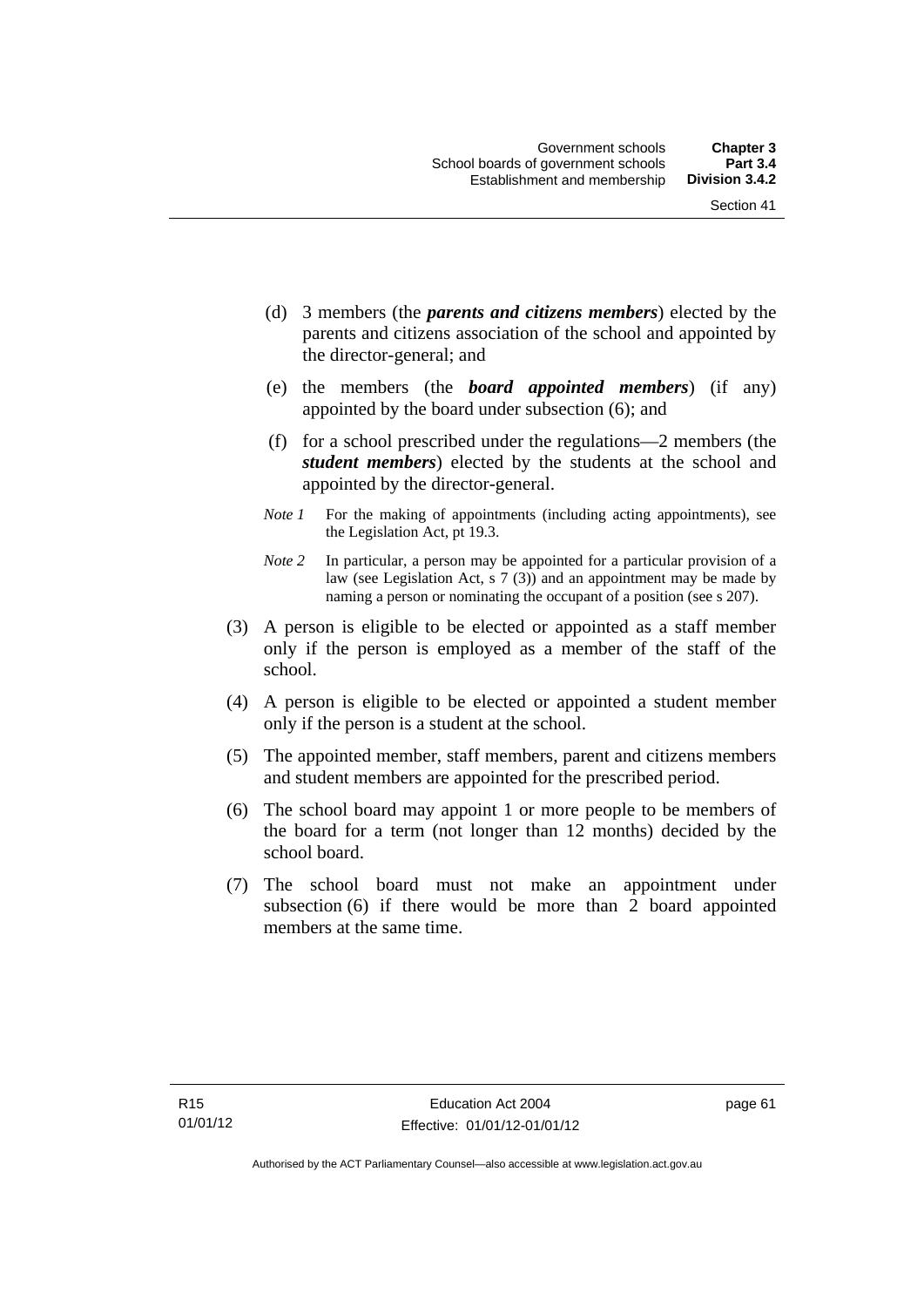#### **42 Composition of school boards of small schools**

- (1) This section applies to a school board of a small school other than a school to which section 43 (Composition of school boards of school-related institutions and other schools in special circumstances) applies.
- (2) The school board of a small school consists of—
	- (a) the principal of the school; and
	- (b) 1 member (the *appointed member*) appointed by the director-general as the appointed member; and
	- (c) 1 member (the *staff member*) appointed by the director-general as the staff member; and
	- (d) 2 members (the *parents and citizens members*) elected by the parents and citizens association of the school and appointed by the director-general; and
	- (e) the members (the *board appointed member*) (if any) appointed by the board under subsection (6).
	- *Note 1* For the making of appointments (including acting appointments), see the Legislation Act, pt 19.3.
	- *Note* 2 In particular, a person may be appointed for a particular provision of a law (see Legislation Act, s 7 (3)) and an appointment may be made by naming a person or nominating the occupant of a position (see s 207).
- (3) A person is eligible to be appointed as the staff member only if the person is employed as a member of the staff of the school.
- (4) The staff member is to be appointed in a way prescribed under the regulations.
- (5) The appointed member, staff member and parent and citizen members are appointed for the prescribed period.

Authorised by the ACT Parliamentary Counsel—also accessible at www.legislation.act.gov.au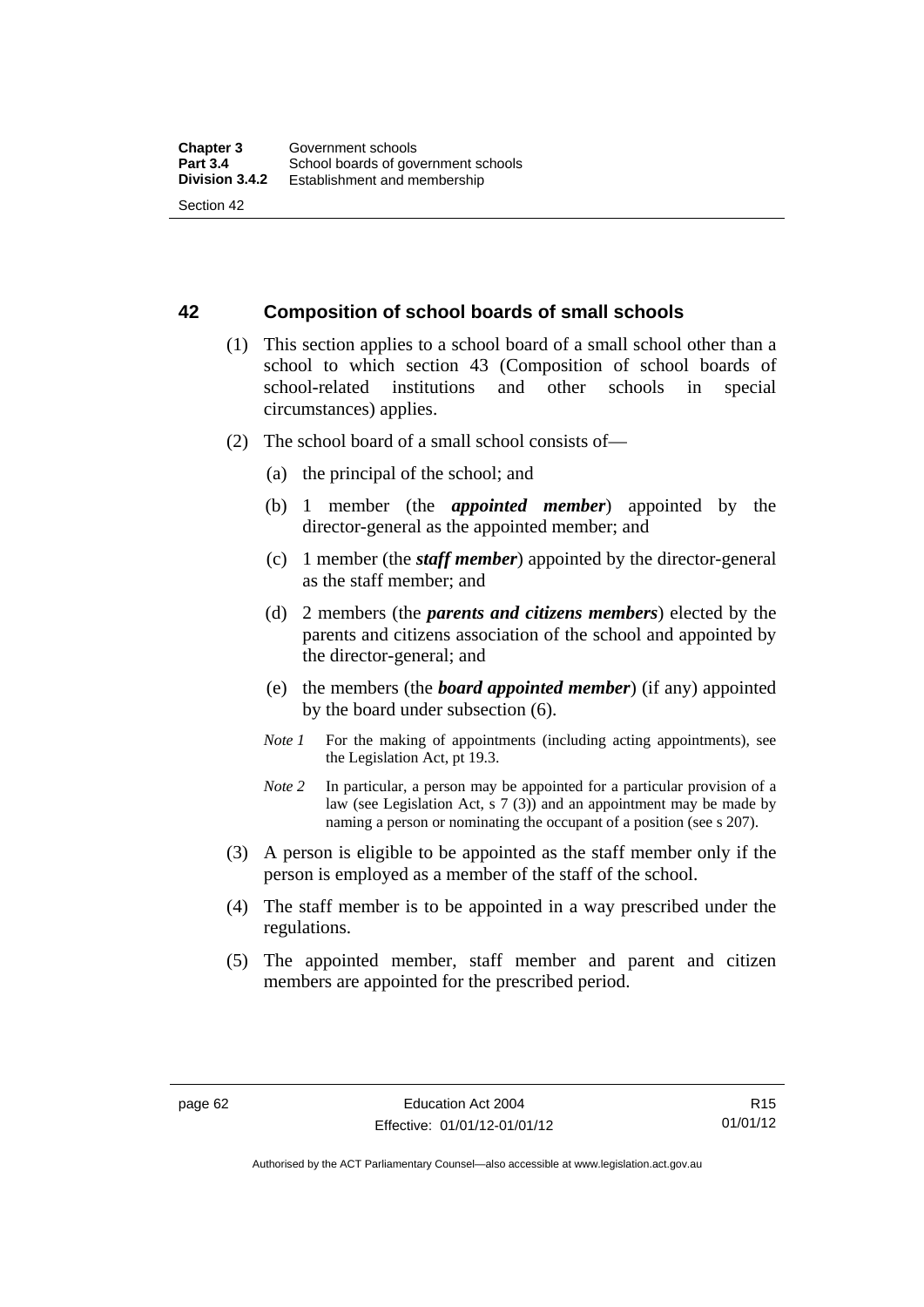- (6) The school board may appoint 1 or more people to be members of the board for a term (not longer than 12 months) decided by the school board.
- (7) The school board must not make an appointment under subsection  $(6)$  if there would be more than  $2$  board appointed members at the same time.

### **43 Composition of school boards of school-related institutions and other schools in special circumstances**

- (1) This section applies to a school that is—
	- (a) a school-related institution; or
	- (b) declared, in writing, by the director-general to be a school to which special circumstances apply.
- (2) If the school is a school-related institution, the director-general must, if practical, determine the composition of the school board of the school.

#### **Example**

It may not be practical to establish a school board for a school-related institution with fewer than 3 staff.

- *Note* An example is part of the Act, is not exhaustive and may extend, but does not limit, the meaning of the provision in which it appears (see Legislation Act, s 126 and s 132).
- (3) Subsection (2) does not prevent the director-general from determining the composition of a single school board for 2 or more institutions.
- (4) If the director-general makes a determination under subsection (2) for the school, the director-general may also determine—
	- (a) the members who are required to be present at a meeting of the board; and
	- (b) the members who may not vote at a meeting of the board.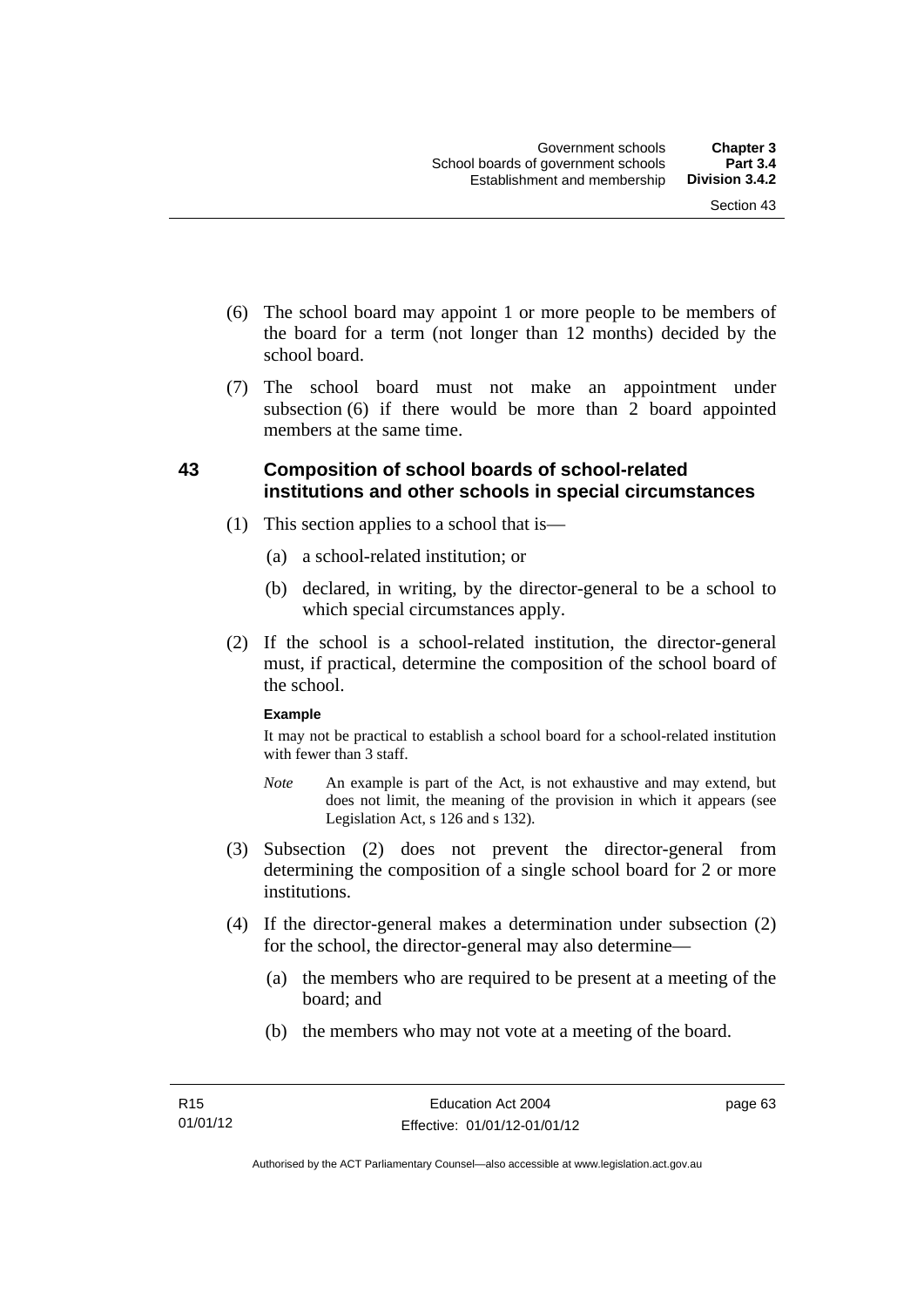- (5) If the school is a school to which special circumstances apply, the director-general may determine the following:
	- (a) the composition of the school board of the school;
	- (b) the members who are required to be present at a meeting of the board;
	- (c) the members who may not vote at a meeting of the board.
- (6) The director-general may make a determination under subsection (2), (4) or (5) only with the Minister's written approval.
- (7) Before making the determination the director-general must, if practical, consult with the parents of students at the school, at a general meeting of the parents, about the composition of the board.
- (8) In deciding whether or not to give the approval, the Minister must have regard to—
	- (a) the need for the principal of the school to be a member of the board; and
	- (b) the need for the director-general to be represented on the board; and
	- (c) whether staff of the school and students at the school have been consulted about the composition of the board; and
	- (d) any comments made by the staff and students at the school about the composition of the board; and
	- (e) the administrative needs, educational or related objectives, and any special characteristics of the school.
- (9) The director-general may appoint a person in accordance with the determination to be a member of the board of the school.
	- *Note 1* For the making of appointments (including acting appointments), see Legislation Act, pt 19.3.
	- *Note 2* In particular, an appointment may be made by naming a person or nominating the occupant of a position (see s 207).

R15 01/01/12

Authorised by the ACT Parliamentary Counsel—also accessible at www.legislation.act.gov.au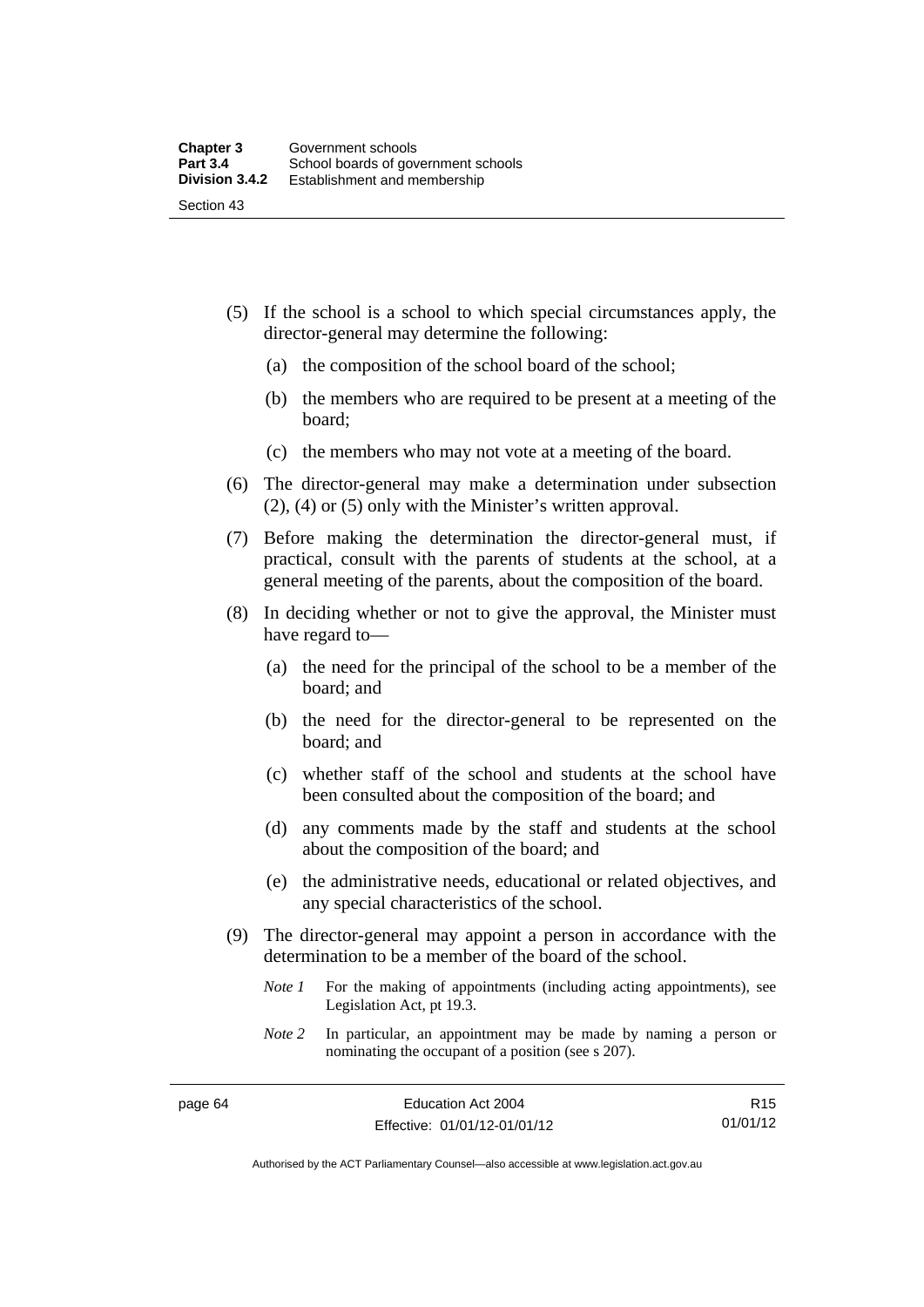- (10) A member of the board is appointed for the term stated in the instrument making or evidencing the appointment.
- (11) A determination under subsection (2), (4) or (5) is a disallowable instrument.
	- *Note* A disallowable instrument must be notified, and presented to the Legislative Assembly, under the Legislation Act.

#### **44 Ending of appointment of members of school board**

- (1) The director-general must end the appointment of a member of the school board of a government school if the member ceases to be eligible to be appointed or elected to the position.
- (2) The director-general must end the appointment of a member of the school board of a government school, other than the principal of the school, if—
	- (a) the member is absent from 3 consecutive meetings of the board without reasonable excuse or leave given by the board; or
	- (b) contravenes section 49 (Disclosure of interests by members of school boards) without reasonable excuse.
- (3) The director-general may end the appointment of a member of the school board of a government school, other than the principal at the school, for misbehaviour or physical or mental incapacity.
	- *Note* A person's appointment also ends if the person resigns (see Legislation Act, s 210).

#### **45 Chairperson and deputy chairperson of school boards**

- (1) The members of the school board of a government school must, whenever necessary, elect—
	- (a) a member to be chairperson; and
	- (b) another member to be deputy chairperson.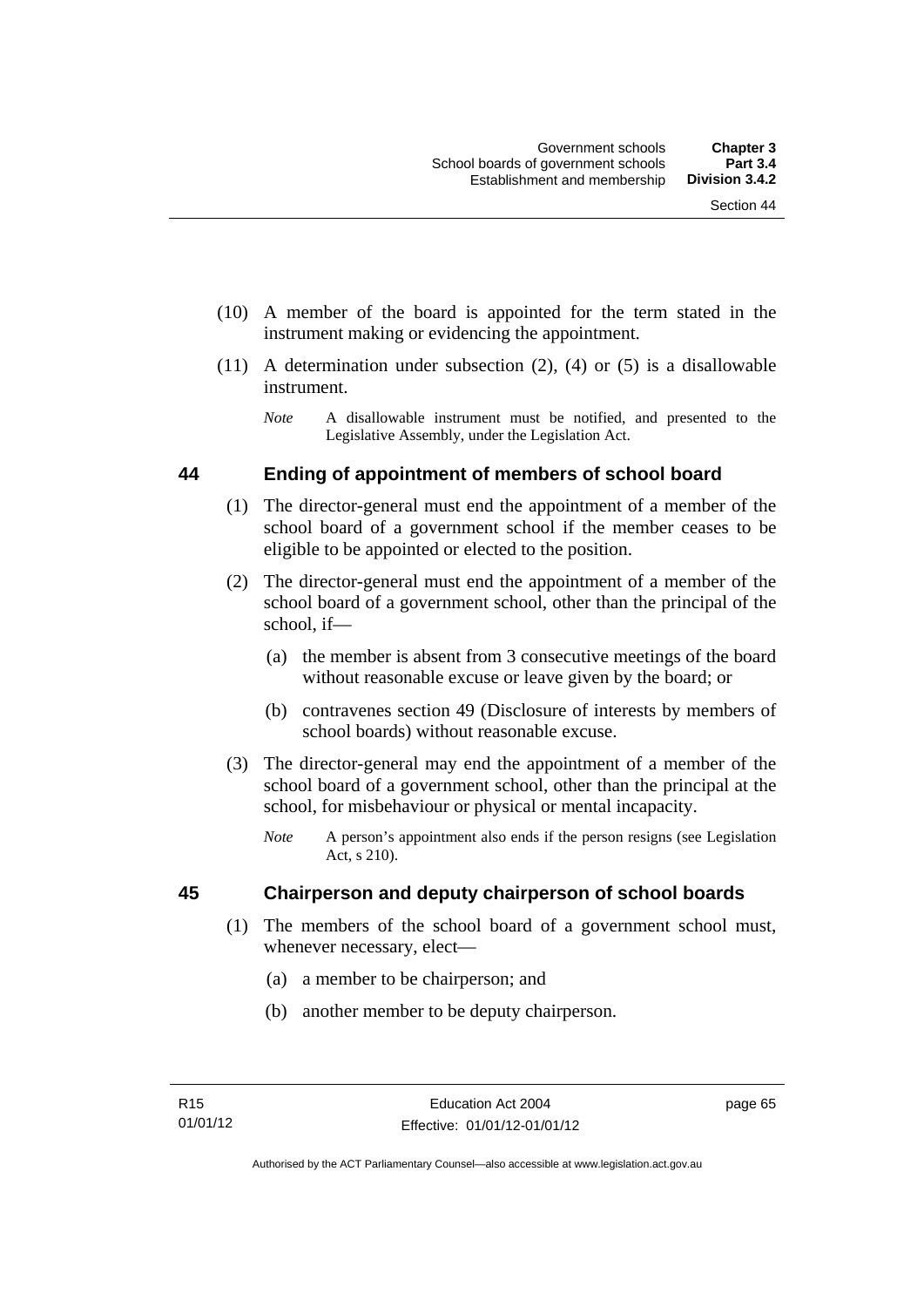- (2) The school board must tell the director-general of the election of a member as chairperson or deputy chairperson.
- (3) The members of the school board must not appoint the principal of the school or a member of staff of the school to be chairperson of the board.

#### **46 School boards to take part in selection of school principals**

The members of the school board of a government school must, whenever necessary, nominate a member of the board as a member of any selection panel established by the director-general to make recommendations to the director-general about the appointment of the principal for the school.

# **Division 3.4.3 Proceedings of school boards**

# **47 Time and place of meetings of school boards**

- (1) The school board of a government school meets at the times and places it decides.
- (2) However, the school board must meet at least 4 times a year.
- (3) The chairperson—
	- (a) may at any time call a meeting of the school board; and
	- (b) must call a meeting if asked by the Minister, the director-general or 3 members of the board.
- (4) If the chairperson is not available to call a meeting for any reason, the deputy chairperson or the principal of the school may call a meeting of the school board.

Authorised by the ACT Parliamentary Counsel—also accessible at www.legislation.act.gov.au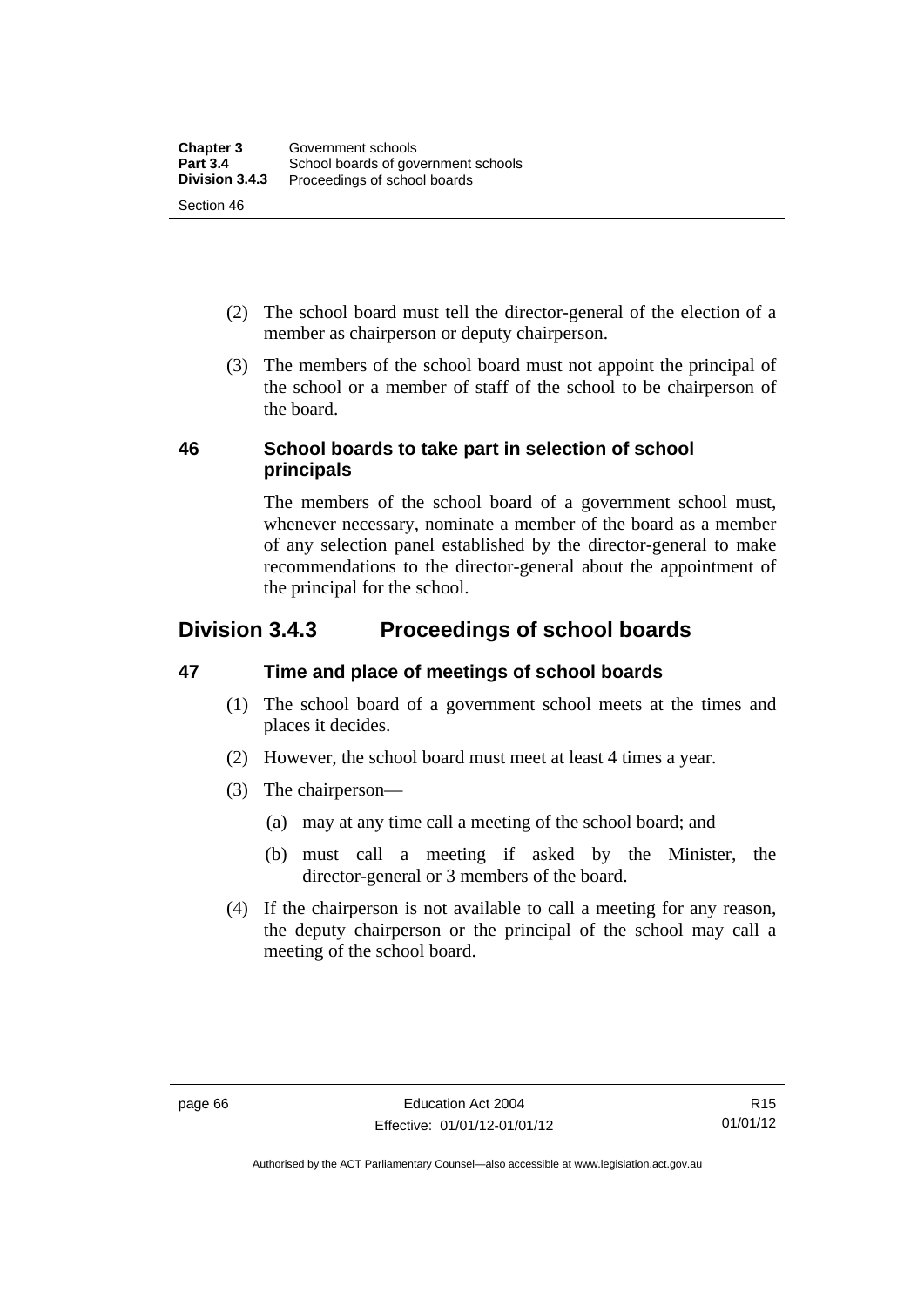#### **48 Procedures governing proceedings of school boards**

- (1) The chairperson of the school board of a government school presides at all meetings of the board at which the chairperson is present.
- (2) If the chairperson is absent, the deputy chairperson presides.
- (3) If the chairperson and deputy chairperson are both absent, the member chosen by the members present presides.
- (4) Business may be carried out at a meeting of the school board only if 3 or more members are present and—
	- (a) for the school board of a school other than a school to which section 43 (Composition of school boards of school-related institutions and other schools in special circumstances) applies—at least 1 of the members present is a staff member and at least 1 of the members present is a parents and citizens association member; or
	- (b) for the school board of a school to which section 43 applies the members (if any) who are required, under the determination under section 43 (4) or (5) applying to the school, to be present at a meeting of the school board are present.
- (5) At a meeting of the school board each member (other than a nonvoting member) has a vote on each question to be decided.
- (6) A question is to be decided by a majority of the votes of the members present and voting but, if the votes are equal, the member presiding has a casting vote.
- (7) The school board may hold meetings, or allow members to take part in meetings, by telephone, closed-circuit television or another form of communication.
- (8) A member who takes part in a meeting under subsection (7) is taken to be present at the meeting.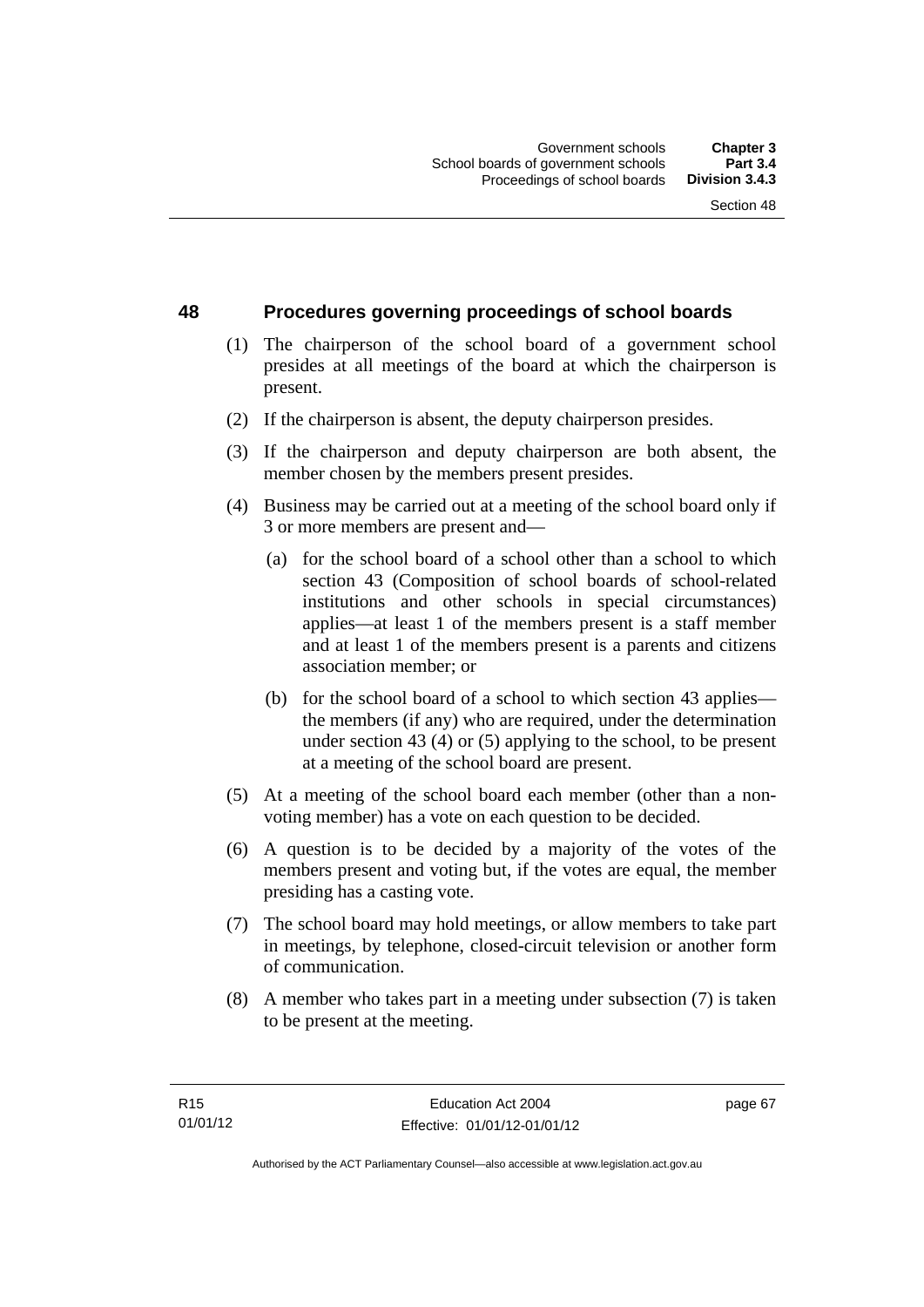- (9) A resolution of the school board is a valid resolution, even though it is not passed at a meeting of the board, if—
	- (a) all members (other than the non-voting members) agree, in writing, to the proposed resolution; and
	- (b) notice of the resolution is given under procedures decided by the school board.
- (10) The school board must keep minutes of its meetings.
- (11) The school board may conduct its proceedings (including its meetings) as it otherwise considers appropriate.
- (12) In this section:

*non-voting member* means—

- (a) for the school board of a school other than a school to which section 43 applies—a board appointed member; or
- (b) for the school board of a school to which section 43 applies—a member who, under the determination under section 43 (4) or (5) applying to the school, may not vote at a meeting of the school board.

#### **49 Disclosure of interests by members of school boards**

- (1) This section applies to a member of a school board if—
	- (a) the member has a direct or indirect financial interest in an issue being considered, or about to be considered, by the board; and
	- (b) the interest could conflict with the proper exercise of the member's functions in relation to the board's consideration of the issue.
- (2) As soon as practicable after the relevant facts come to the member's knowledge, the member must disclose the nature of the interest to a meeting of the school board.

Authorised by the ACT Parliamentary Counsel—also accessible at www.legislation.act.gov.au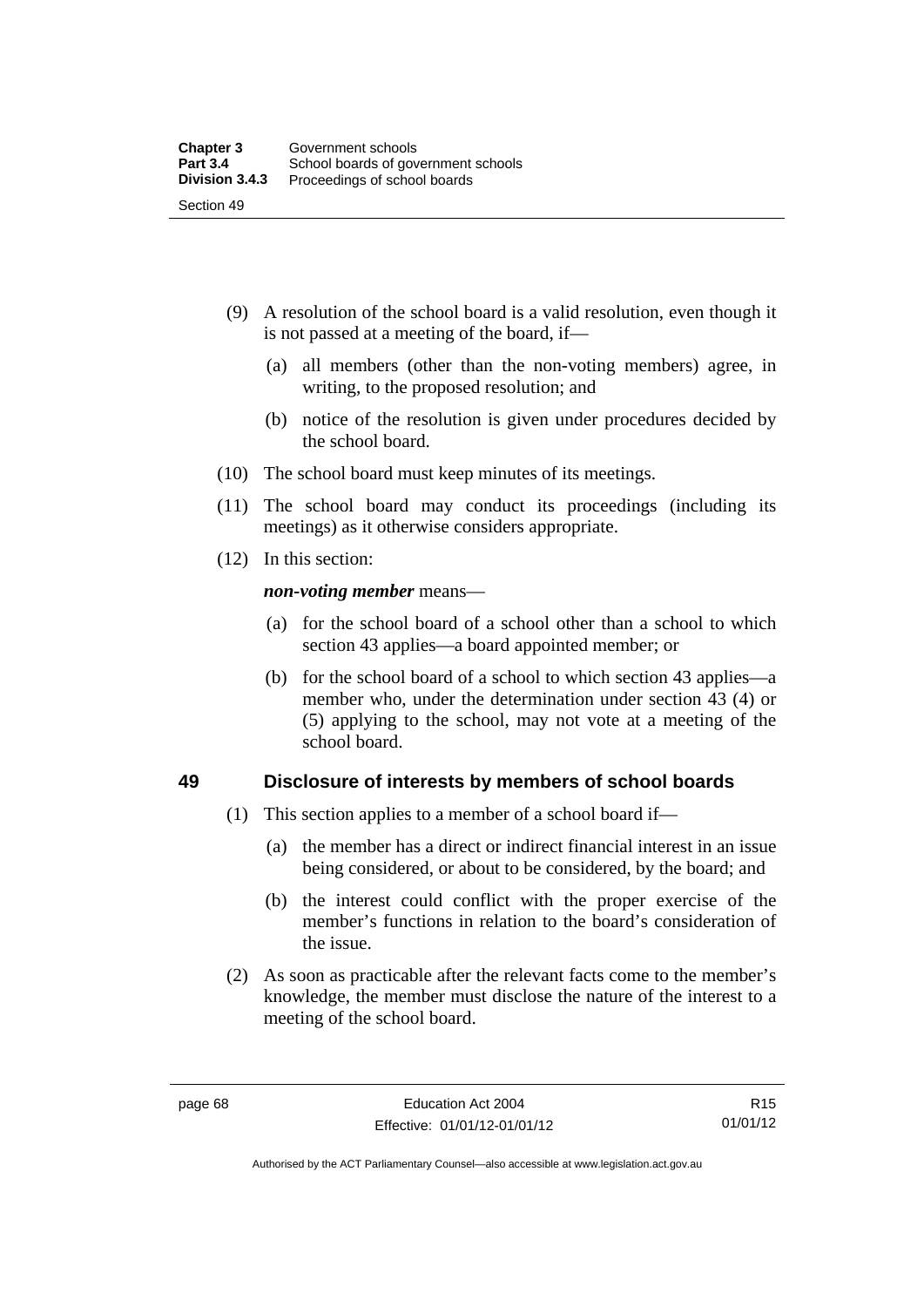- (3) The disclosure must be recorded in the school board's minutes and, unless the board otherwise decides, the member (the *first member*) must not—
	- (a) be present when the board considers the issue; or
	- (b) take part in a decision of the board on the issue.
- (4) Any other member who also has a direct or indirect financial interest in the issue must not—
	- (a) be present when the school board is considering its decision under subsection (3) in relation to the first member; or
	- (b) take part in making the decision.
- (5) Within 14 days after the end of each financial year, the chairperson of the school board must give the director-general a statement of any disclosure of interest made under this section in relation to the school board during the financial year.

#### **49A Protection of members of school boards**

- (1) A person who is, or has been, a member of a school board of a government school is not civilly liable for an act or omission done honestly in the exercise of a function under this Act.
- (2) Any liability that would, apart from subsection (1), attach to a person attaches to the Territory.

# **Division 3.4.4 Financial matters**

#### **50 School boards to approve budgets**

- (1) The school board of a government school must approve a budget for each year.
- (2) The school board must approve the budget before the date decided by the director-general.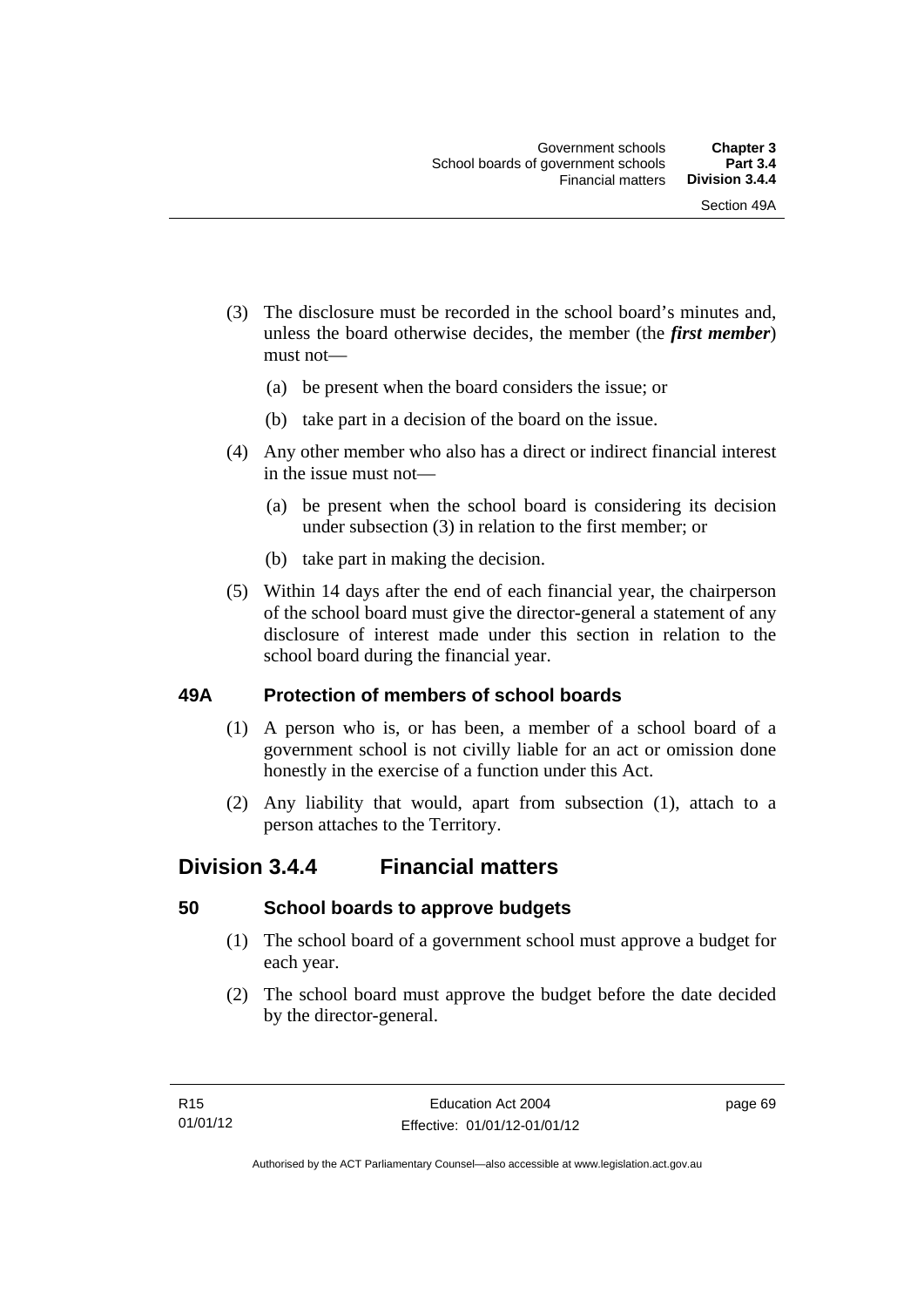- (3) The budget may only be approved by the school board if it is in the form, and based on the accounting or other policies or practices, (if any) required by the director-general.
- (4) The director-general may ask the school board to approve a budget for a part of a year.
- (5) The school board must comply with the request.
- (6) If the school board approves the budget, money of the school may be spent in accordance with the budget.

#### **51 Application of money of school**

The school board of a government school may approve the spending of money of the school only in payment or discharge of the costs of, or liabilities incurred by, the school.

## **52 School boards to approve financial statement and report**

- (1) As soon as practicable after the end of each half-year (but not later than the date decided by the director-general), the school board of a government school must approve a financial statement for the halfyear, in a form approved by the director-general or as the director-general directs.
- (2) As soon as practicable after the end of each year (but not later than the date decided by the director-general), the school board of a government school must approve an annual report on the board's operations during the year.
- (3) The annual report must include—
	- (a) the financial statements approved under subsection (1) for each half-year; and
	- (b) a statement of how voluntary contributions made to the school have been or will be spent; and

Authorised by the ACT Parliamentary Counsel—also accessible at www.legislation.act.gov.au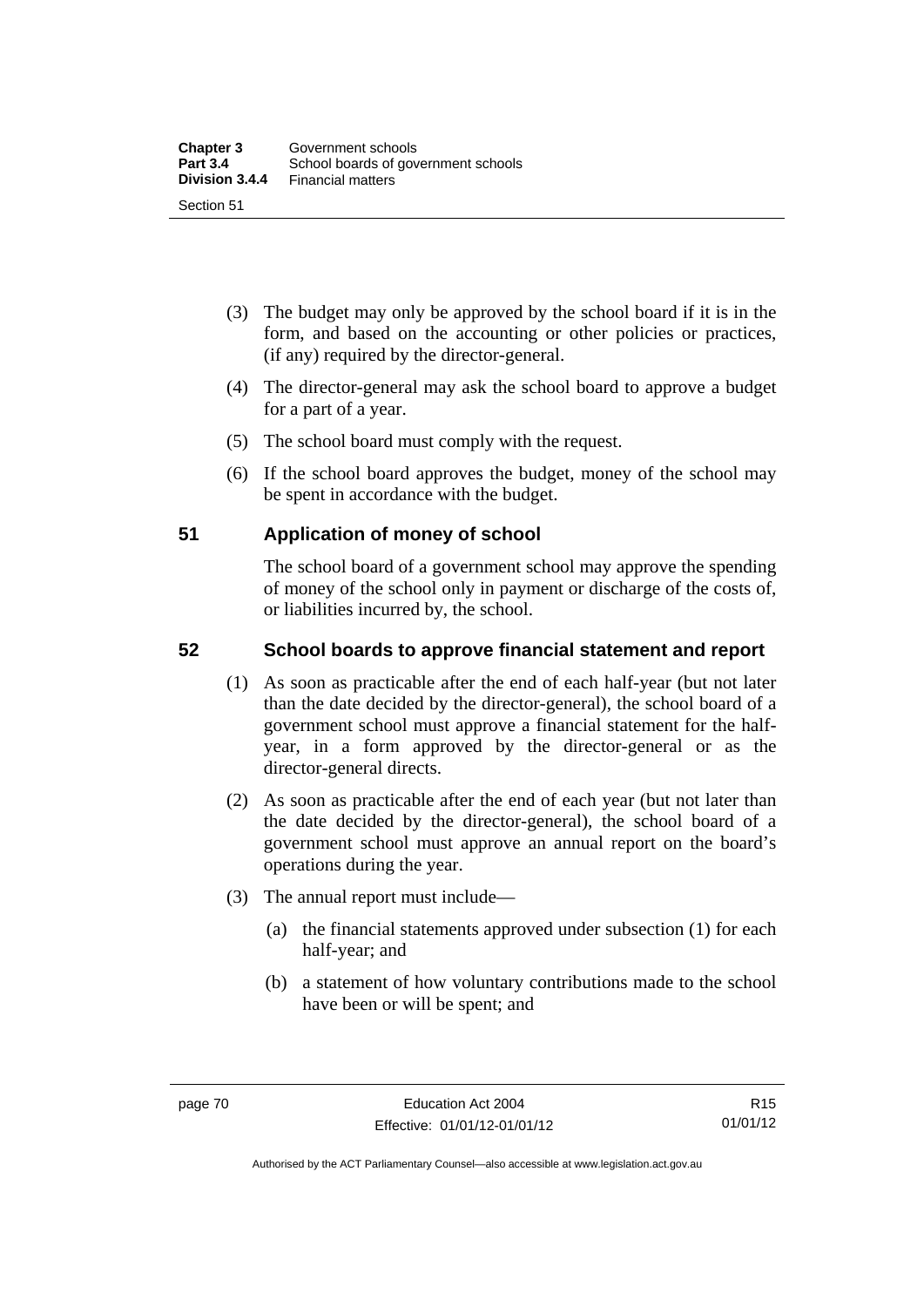- (c) if a school board is holding funds in reserve—a statement setting out the purposes for which the funds are being held and the amount being held for each of those purposes.
- *Note* If a form is approved under s 154 for a statement under par (c), the form must be used.
- (4) The school board must give a copy of each report approved under this section to the director-general.
- (5) The director-general may issue guidelines about what is, or is not, holding funds in reserve.

## **53 School boards to make available summaries of budget and annual report**

- (1) Not later than 14 days after approving the budget for a year, the school board of a government school must make a summary of the budget available to parents of students at the school and to the staff and students of the school.
- (2) Not later than 14 days after approving the annual report for a year, the school board of a government school must make a summary of the report available to parents of students at the school and to the staff and students of the school.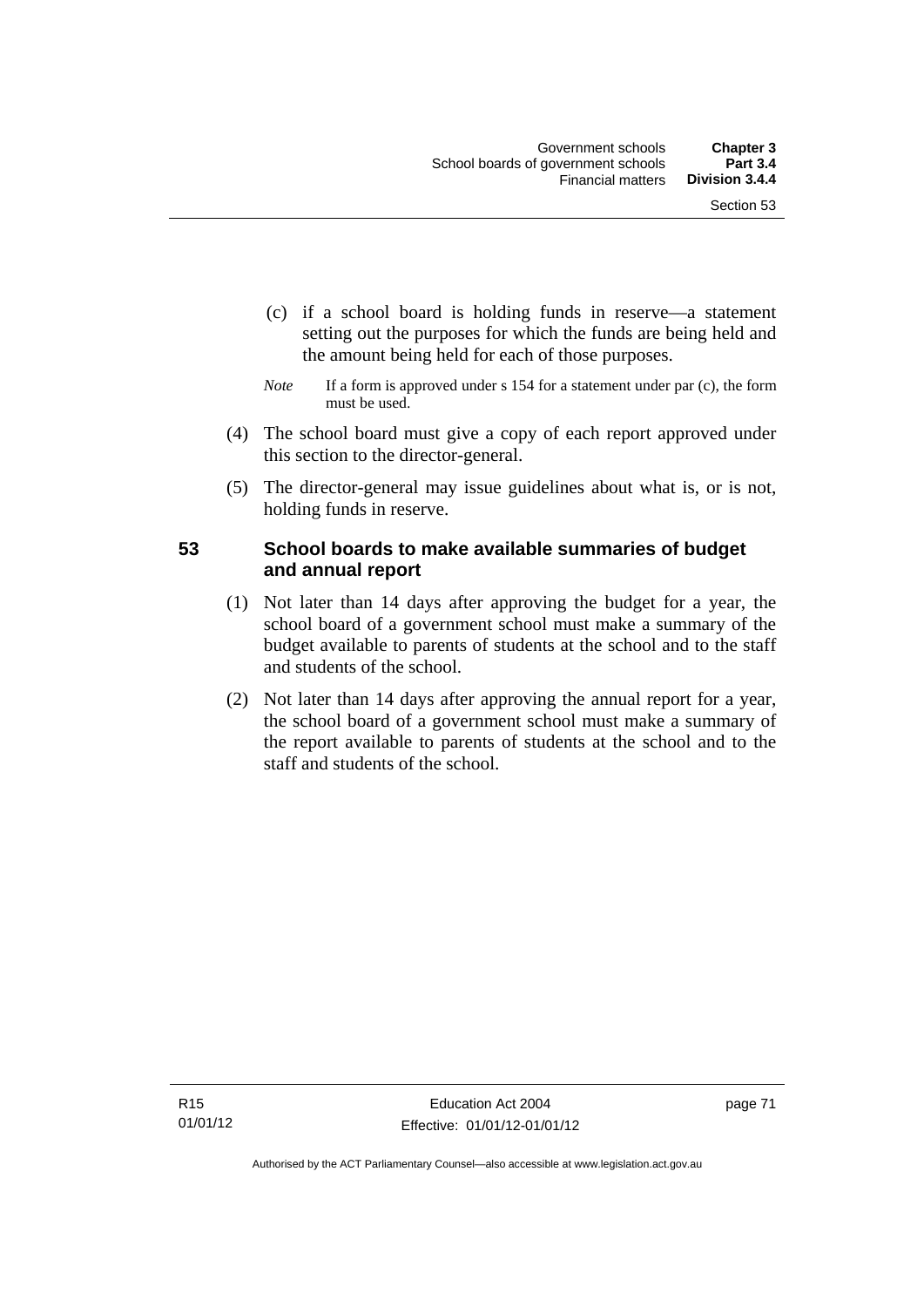# **Part 3.5 Government Schools Education Council**

# **Division 3.5.1 Establishment and membership**

#### **54 Establishment of council (government)**

The Government Schools Education Council (in this part called the *council*) is established.

#### **55 Functions of council (government)**

The functions of the council are—

- (a) to advise the Minister on any aspect of the ACT government school system; and
- (b) when asked by the Minister under this paragraph, to inquire into and give advice to the Minister on any aspect of the ACT government school system; and
- (c) to meet with the Non-Government Schools Education Council to discuss matters of mutual interest; and
- (d) to exercise any other function given to the council under this Act or any other Territory law.
- *Note* The Minister must present a copy of any advice given under s 55 (a) or (b) to the Legislative Assembly (see s 66A).

#### **56 Membership of council (government)**

The council consists of the following members:

- (a) the director-general;
- (b) the members (*appointed members*) appointed under section 57.

#### **57 Appointed members of council (government)**

(1) The Minister must appoint the following members of the council:

R15 01/01/12

Authorised by the ACT Parliamentary Counsel—also accessible at www.legislation.act.gov.au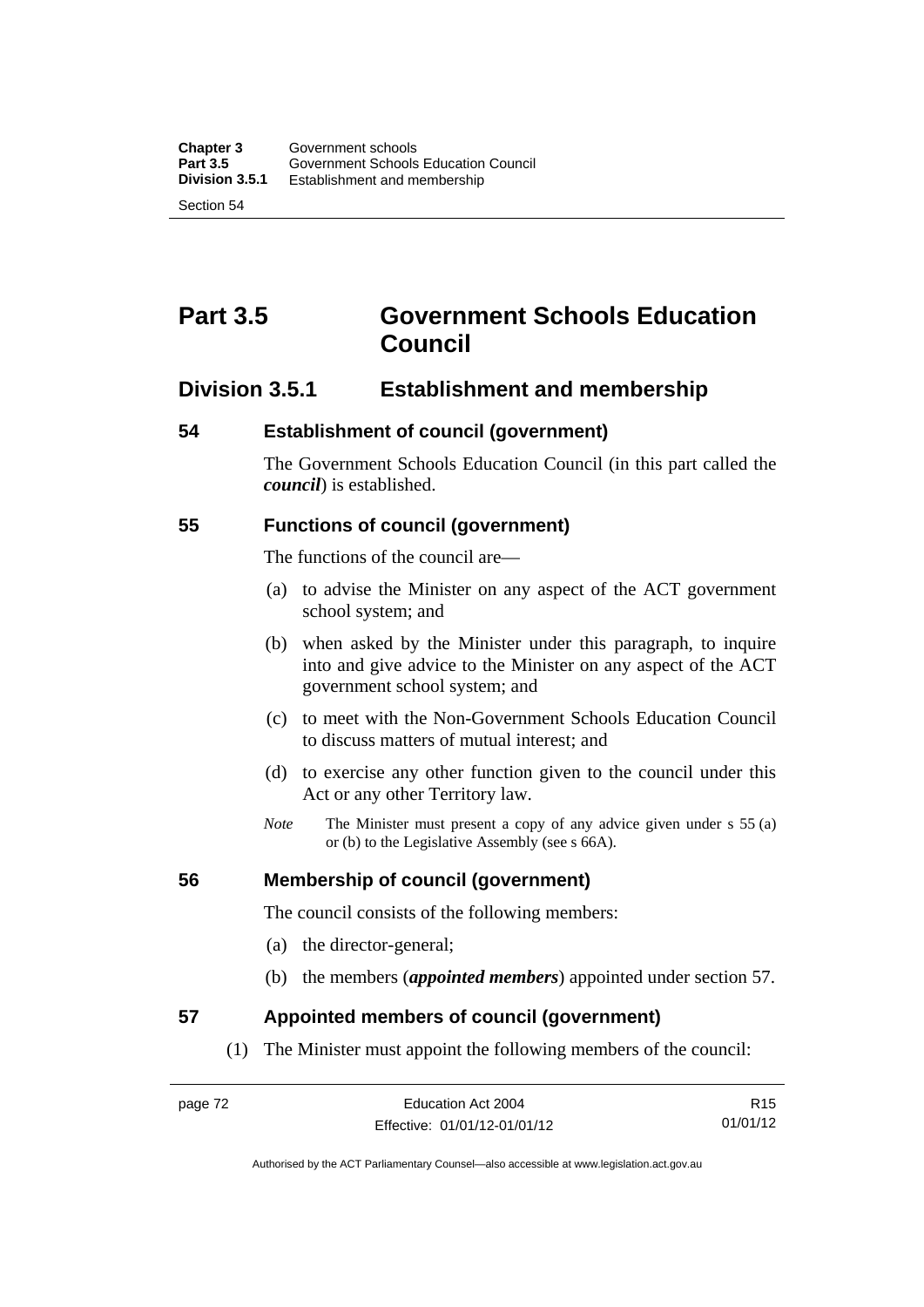- (a) a chairperson;
- (b) 6 people who, in the Minister's opinion, have experience in 1 or more of the areas of business and commerce, public policy, early childhood care, education, the special needs of young people and teacher education (the *community members*);
- (c) 10 people who, in the Minister's opinion, represent the views of government school education (the *education members*).
- *Note 1* For the making of appointments (including acting appointments), see Legislation Act, pt 19.3.
- *Note 2* In particular, an appointment may be made by naming a person or nominating the occupant of a position (see s 207).
- *Note 3* Certain Ministerial appointments require consultation with a Legislative Assembly committee and are disallowable (see Legislation Act, div 19.3.3).
- (2) For subsection (1) (c), the Minister must appoint—
	- (a) 2 education members chosen from nominations of the peak organisation representing principals; and
	- (b) 2 education members chosen from nominations of the government teacher union; and
	- (c) 2 education members chosen from nominations of the peak organisation representing parent associations of government schools; and
	- (d) 2 education members chosen from nominations of the peak organisation representing students; and
	- (e) 1 education member chosen from nominations of the peak organisation representing school boards; and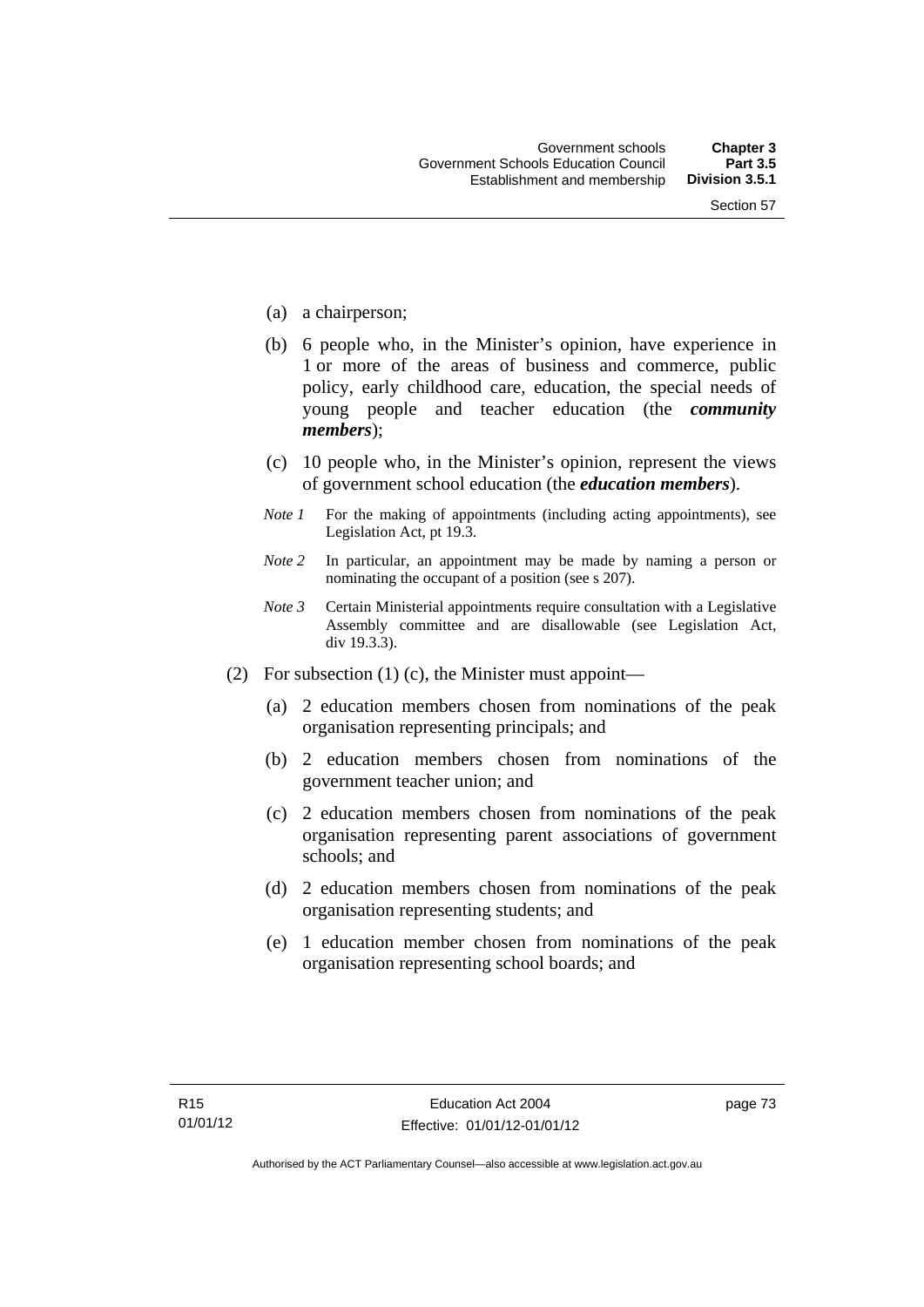(f) 1 education member chosen from nominations of the peak organisation representing preschool parents.

#### **58 Deputy chairperson of council (government)**

- (1) The appointed members must, whenever necessary, elect another appointed member to be deputy chairperson.
- (2) The council must tell the Minister of the election of an appointed member as deputy chairperson.

#### **59 Term of appointment to council (government)**

- (1) An appointed member is to be appointed for a term not longer than 3 years.
- (2) The instrument appointing, or evidencing the appointment of, an appointed member must state whether the person is appointed as chairperson or a community or education member.
	- *Note* A person may be reappointed to a position if the person is eligible to be appointed to the position (see Legislation Act, s 208 and dict, pt 1, def *appoint*).

#### **60 Ending of appointment to council (government)**

- (1) The Minister may end the appointment of an appointed member—
	- (a) for misbehaviour; or
	- (b) for contravening section 65 (Disclosure of interests by members of council (government)).
	- *Note* A person's appointment also ends if the person resigns (see Legislation Act, s 210).
- (2) The Minister may also end the appointment of an education member if satisfied that the person no longer represents the views of the organisation from which the person was chosen.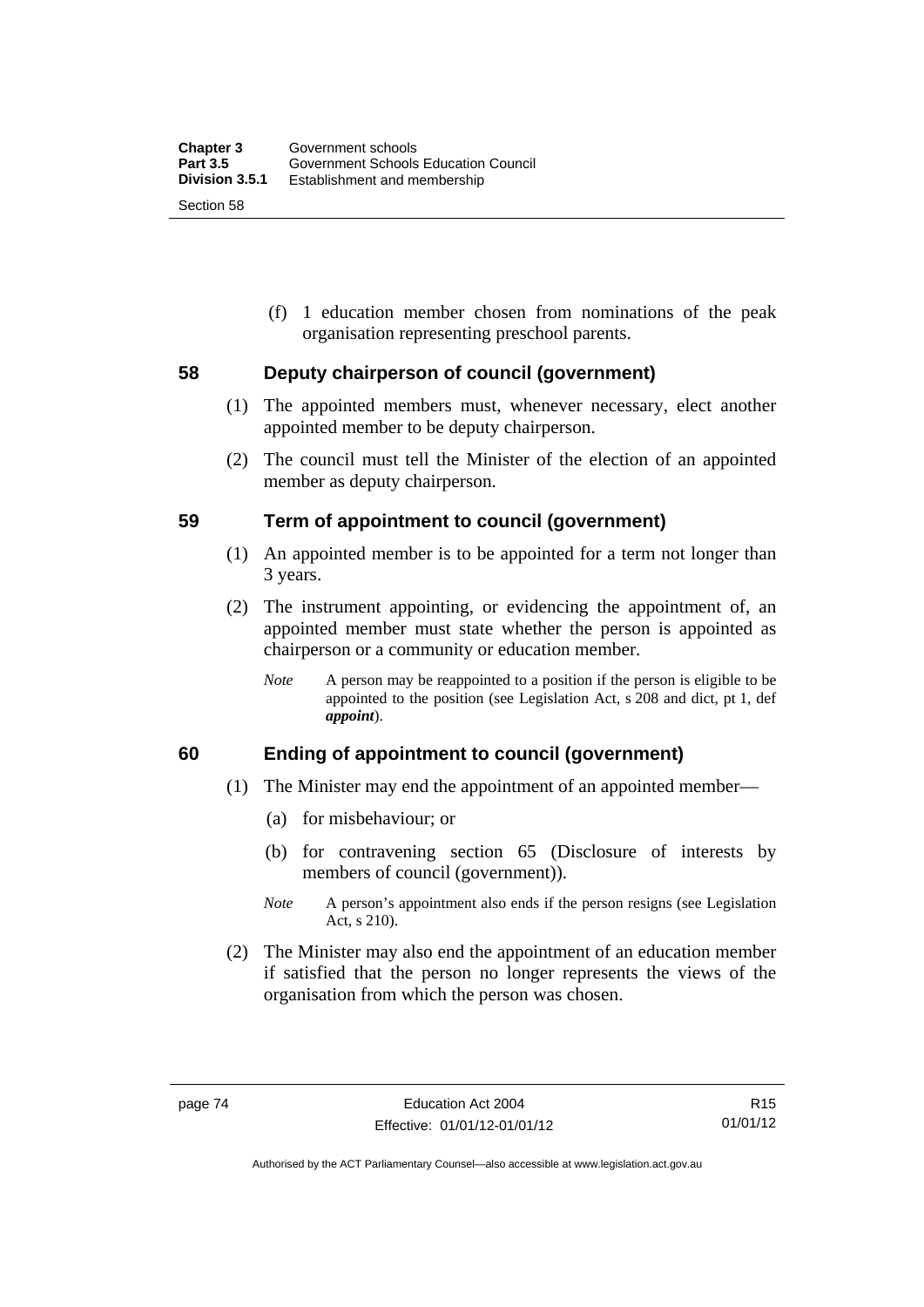## **61 Conditions of appointment generally of appointed members**

An appointed member holds the position on the conditions not provided by this Act or another Territory law that are decided by the Minister.

## **62 Arrangements for staff**

- (1) The council may arrange with the director-general to use public servants in the administrative unit under the director-general's control.
	- *Note* The director-general means the director-general of the administrative unit responsible for this section (see Legislation Act, s 163 (References to a director-general or the director-general)). Administrative units are established under the administrative arrangements (see *Public Sector Management Act 1994*, s 13).
- (2) The *Public Sector Management Act 1994* applies to the management by the council of public servants the subject of an arrangement under subsection (1).

# **Division 3.5.2 Proceedings of council (government)**

# **63 Time and place of meetings of council (government)**

- (1) The council meets at the times and places it decides.
- (2) However, the council must meet at least twice a year.
- (3) The chairperson—
	- (a) may at any time call a meeting of the council; and
	- (b) must call a meeting if asked by the Minister, the director-general or at least 9 members.
- (4) If the chairperson is not available to call a meeting for any reason, the deputy chairperson may call a meeting of the council.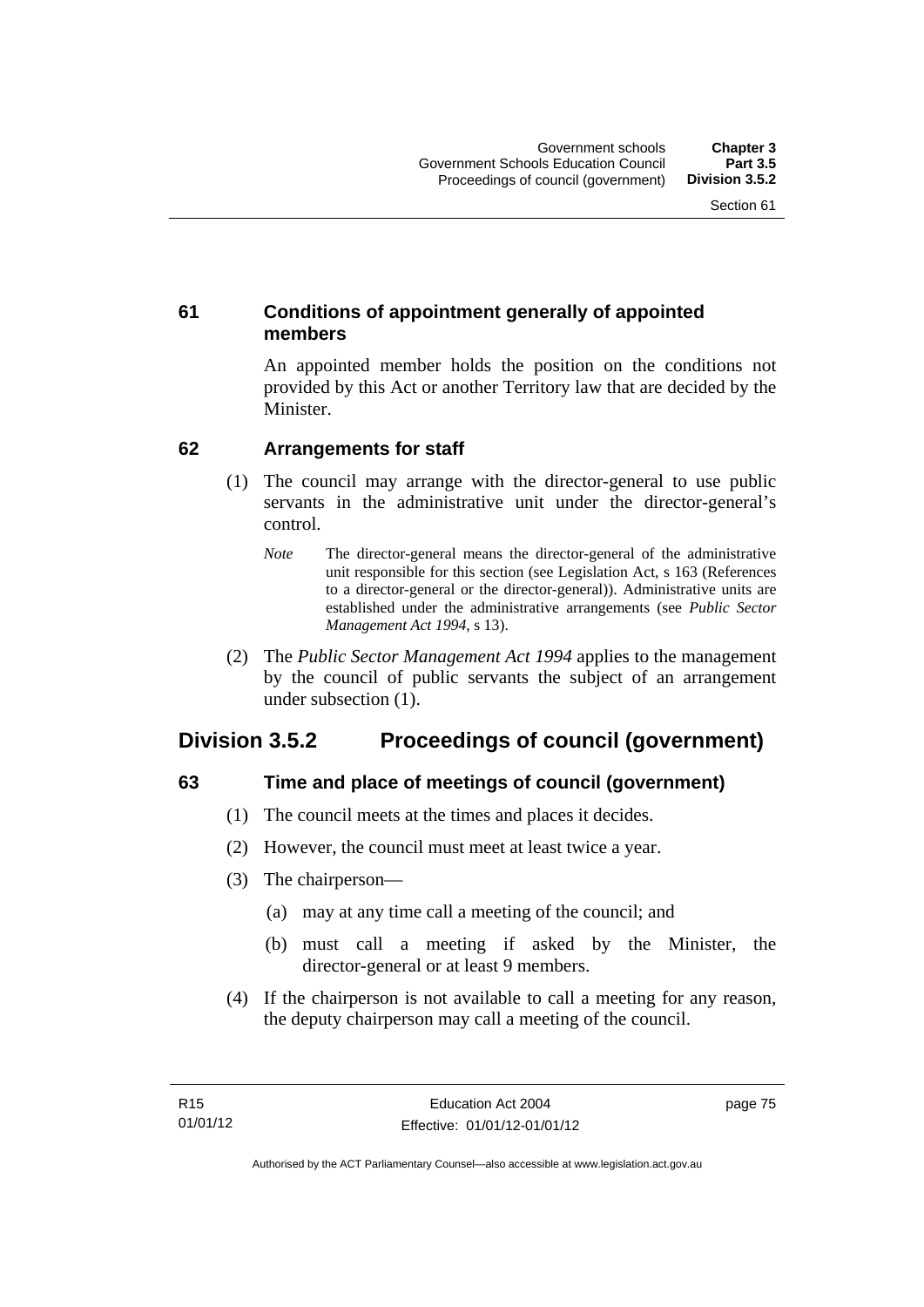## **64 Procedures governing proceedings of council (government)**

- (1) The chairperson of the council presides at all meetings of the council at which the chairperson is present.
- (2) If the chairperson is absent, the deputy chairperson presides.
- (3) If the chairperson and deputy chairperson are both absent, the member chosen by the members present presides.
- (4) Business may be carried out at a meeting of the council only if 9 members are present.
- (5) At a meeting of the council each appointed member has a vote on each question to be decided.
- (6) A question is to be decided by a majority of the votes of the members present and voting but, if the votes are equal, the member presiding has a casting vote.
- (7) The council may hold meetings, or allow members to take part in meetings, by telephone, closed-circuit television or another form of communication.
- (8) A member who takes part in a meeting under subsection (7) is taken to be present at the meeting.
- (9) A resolution of the council is a valid resolution, even though it was not passed at a meeting of the council, if—
	- (a) all appointed members agree, in writing, to the proposed resolution; and
	- (b) notice of the resolution is given under procedures decided by the council.
- (10) The council must keep minutes of its meetings.
- (11) The council may conduct its proceedings (including its meetings) as it otherwise considers appropriate.

Authorised by the ACT Parliamentary Counsel—also accessible at www.legislation.act.gov.au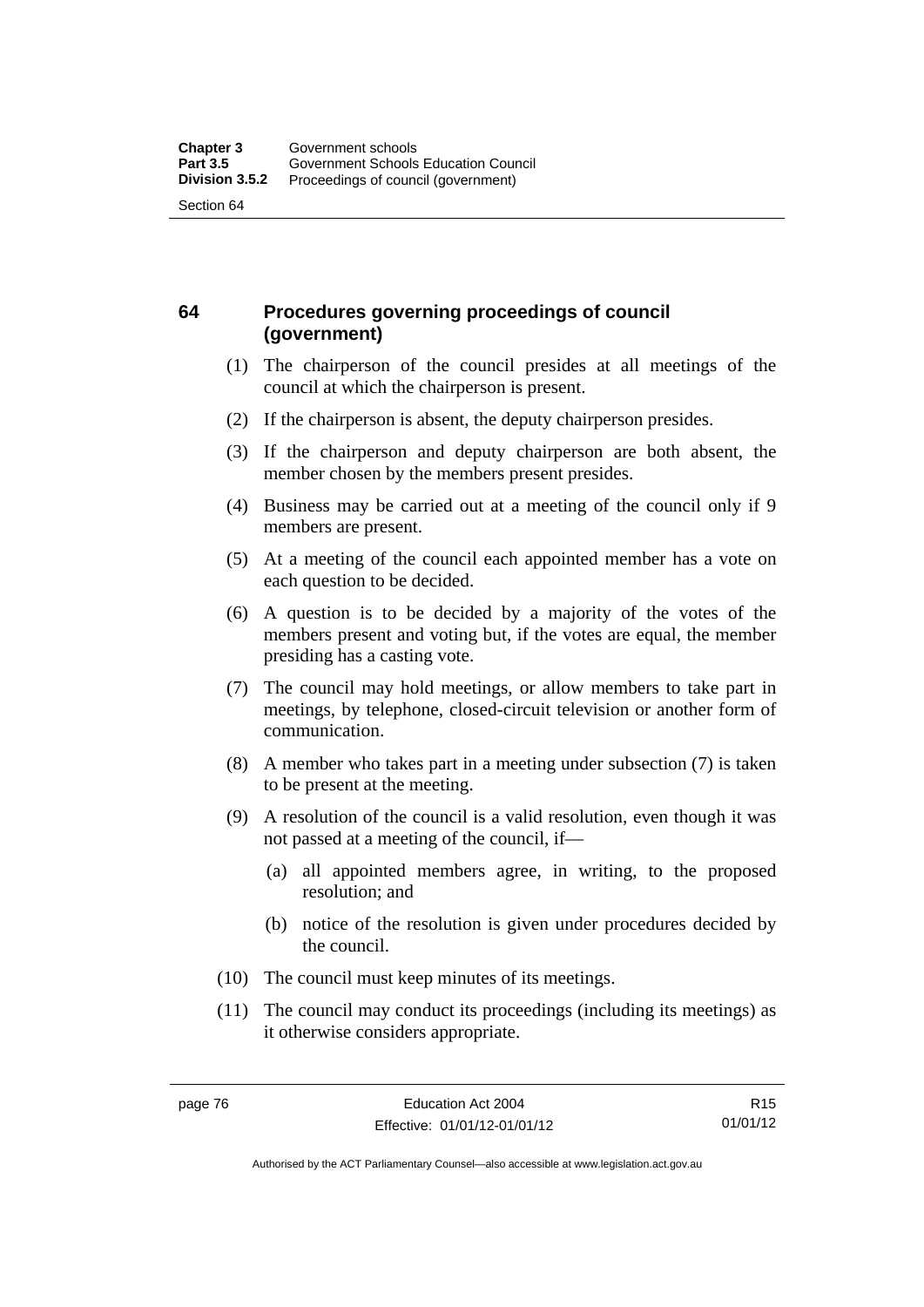## **65 Disclosure of interests by members of council (government)**

- (1) This section applies to a member of the council if—
	- (a) the member has a direct or indirect financial interest in an issue being considered, or about to be considered, by the council; and
	- (b) the interest could conflict with the proper exercise of the member's functions in relation to the council's consideration of the issue.
- (2) As soon as practicable after the relevant facts come to the member's knowledge, the member must disclose the nature of the interest to a meeting of the council.
- (3) The disclosure must be recorded in the council's minutes and, unless the council otherwise decides, the member (the *first member*) must not—
	- (a) be present when the council considers the issue; or
	- (b) take part in a decision of the council on the issue.
- (4) Any other member who also has a direct or indirect financial interest in the issue must not—
	- (a) be present when the council is considering its decision under subsection (3) in relation to the first member; or
	- (b) take part in making the decision.
- (5) Within 14 days after the end of each financial year, the chairperson of the council must give the Minister a statement of any disclosure of interest made under this section during the financial year.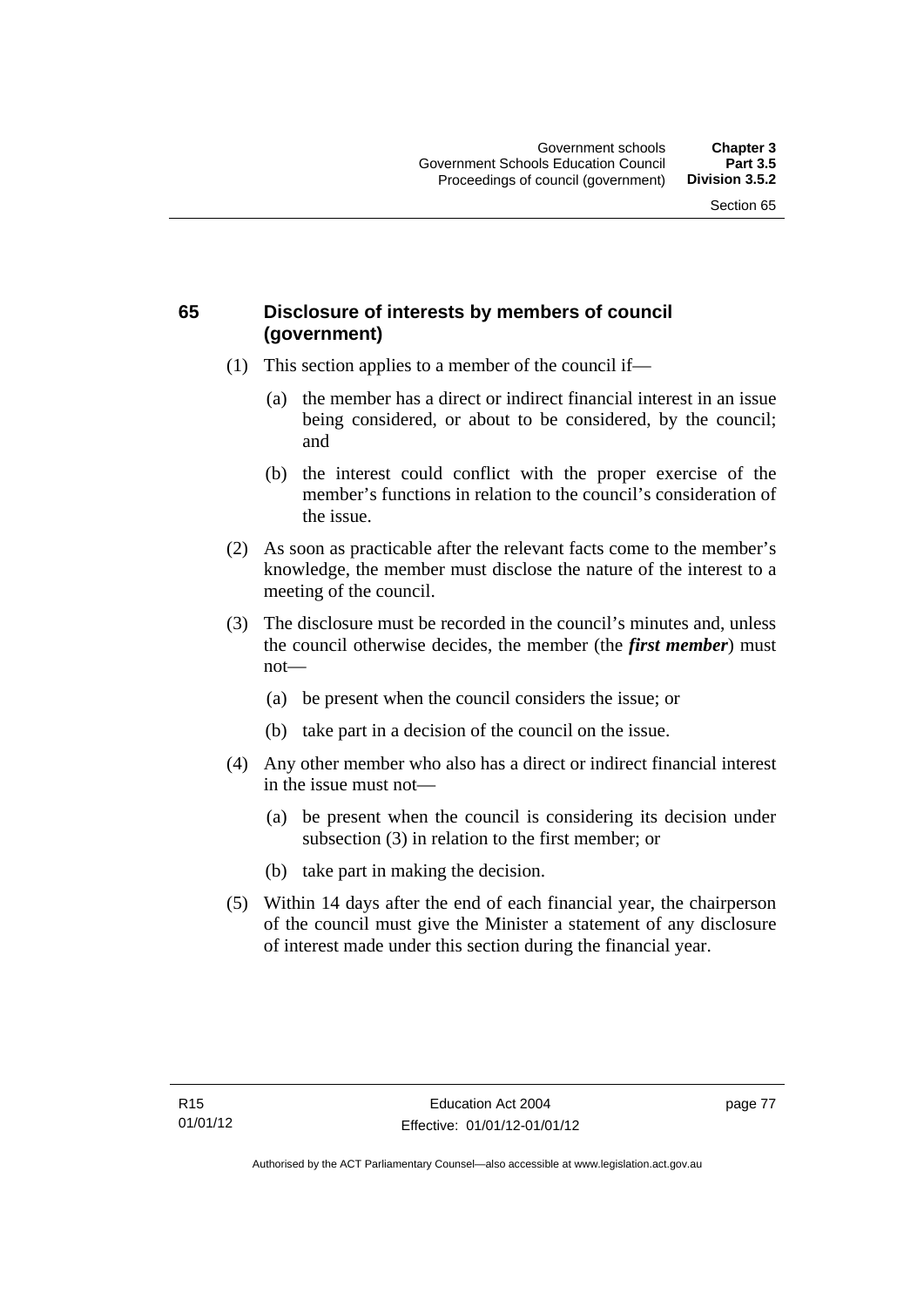# **Division 3.5.3 Other provisions relating to council (government)**

#### **66 Minister to seek advice**

- (1) Before deciding the budget priorities and strategic directions for government schools each year, the Minister must ask for, and consider the advice of, the Government Schools Education Council.
- (2) This section does not limit the matters that the Minister may take into account in deciding the budget priorities and strategic directions for government schools.

#### **66A Minister to present advice of council (government)**

The Minister must present a copy of advice given to the Minister under section 55 (a) or (b) (Functions of council (government)) to the Legislative Assembly within 6 sitting days after the day it is given to the Minister.

page 78 Education Act 2004 Effective: 01/01/12-01/01/12

Authorised by the ACT Parliamentary Counsel—also accessible at www.legislation.act.gov.au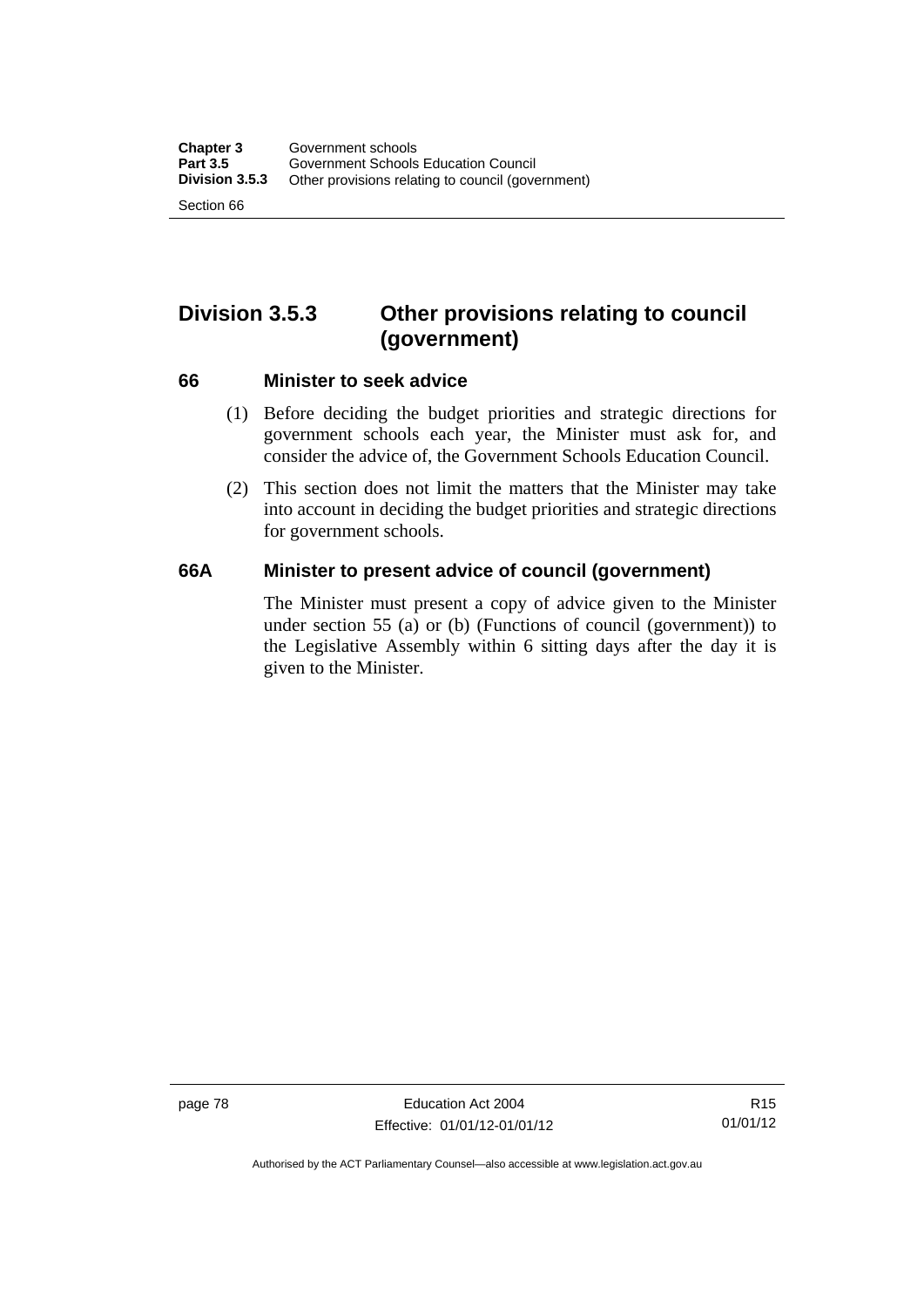# **Part 3.6 Other provisions**

# **Division 3.6.1 Authorised persons (government)**

#### **67 Appointment of authorised persons (government)**

- (1) The director-general may appoint a person to be an authorised person (government) for this Act or a provision of this Act, other than chapter 4 (Non-government schools).
	- *Note 1* For the making of appointments (including acting appointments), see the Legislation Act, pt 19.3.
	- *Note 2* In particular, a person may be appointed for a particular provision of a law (see Legislation Act, s 7 (3)) and an appointment may be made by naming a person or nominating the occupant of a position (see s 207).
- (2) The regulations may prescribe a person to be an authorised person (government) for this Act or a provision of this Act, other than chapter 4.
- (3) A person may be appointed as an authorised person (government) under subsection (1) only if—
	- (a) the person is an Australian citizen or a permanent resident of Australia; and
	- (b) the director-general is satisfied that the person is a suitable person to be appointed, having regard in particular to—
		- (i) whether the person has any criminal convictions; and
		- (ii) the person's employment record; and
	- (c) the person has satisfactorily completed adequate training to exercise the powers of an authorised person (government) proposed to be given to the person.
- (4) To remove any doubt, a person may be both an authorised person (government) and an authorised person (non-government).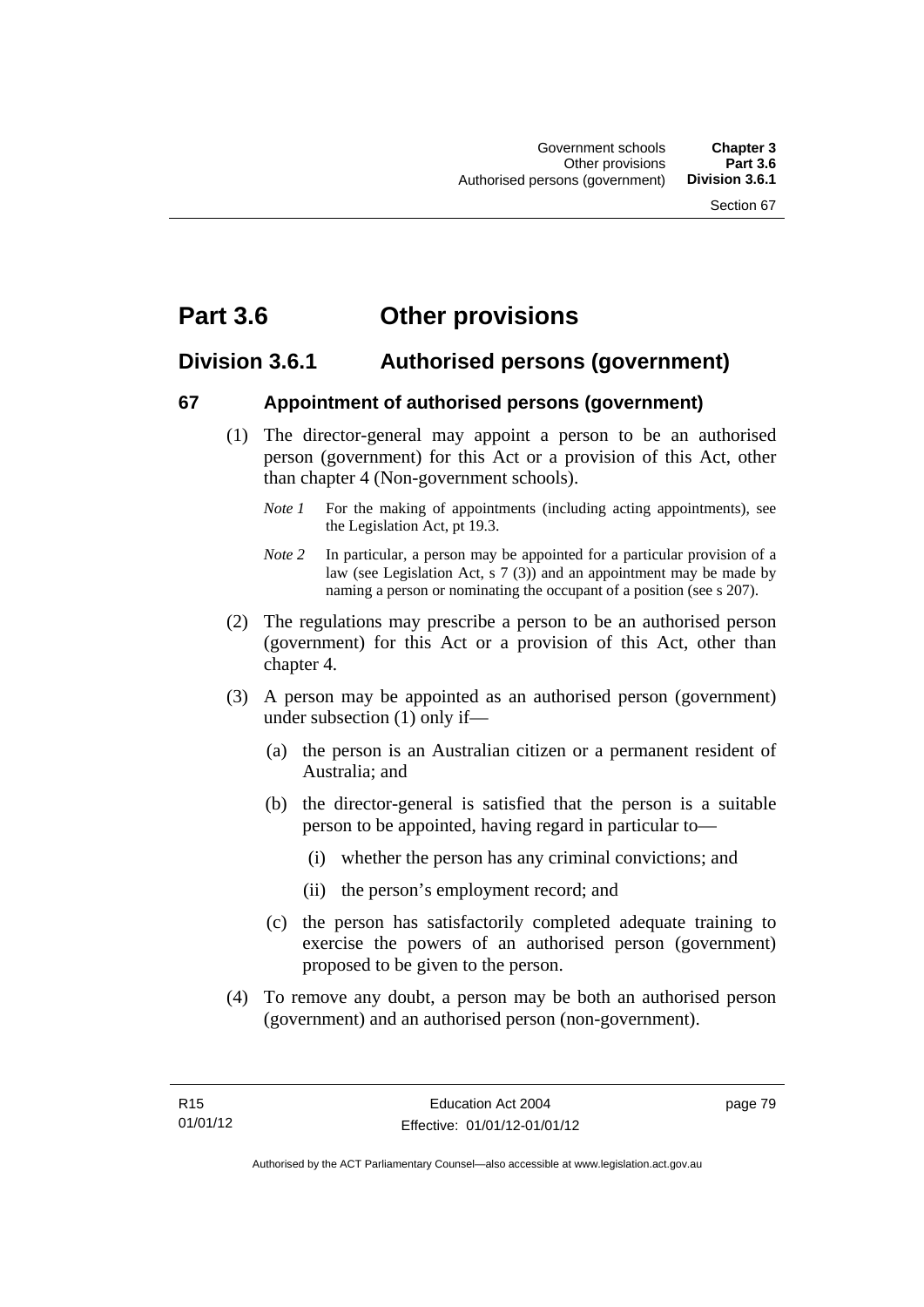#### **68 Identity cards for authorised persons (government)**

- (1) The director-general must give an authorised person (government) an identity card that states the person is an authorised person (government) for this Act, or stated provisions of this Act, and shows—
	- (a) a recent photograph of the person; and
	- (b) the name of the person; and
	- (c) the date of issue of the card; and
	- (d) an expiry date for the card; and
	- (e) anything else prescribed under the regulations.
- (2) A person who ceases to be an authorised person (government) must return his or her identity card to the director-general as soon as practicable, but within 21 days after the day the person ceases to be an authorised person.

Maximum penalty: 1 penalty unit.

(3) An offence against subsection (2) is a strict liability offence.

# **Division 3.6.2 Inspection powers for government schools**

#### **69 Power not to be exercised before identity card shown etc**

- (1) An authorised person (government) may exercise a power under this chapter in relation to a person only if the authorised person first shows the person his or her identity card.
- (2) An authorised person (government) may not remain in a government school entered under this division if, when asked by the principal, the authorised person does not show his or her identity card.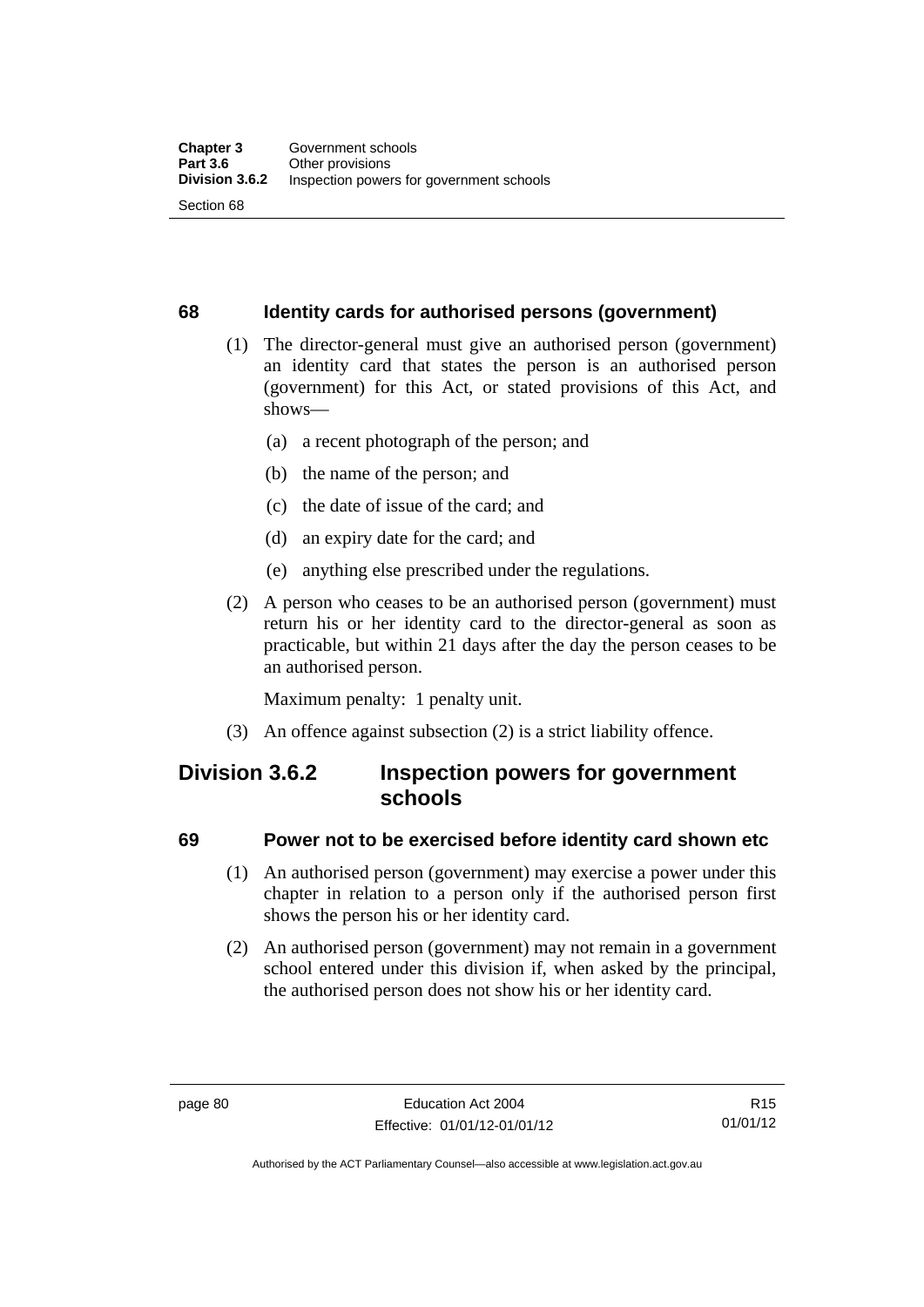## **70 Entry to government schools**

An authorised person (government) may enter a government school at any time.

#### **71 Powers on entry**

An authorised person (government) who enters a government school under section 70 may inspect the school or anything in it (including the register of enrolment and attendances).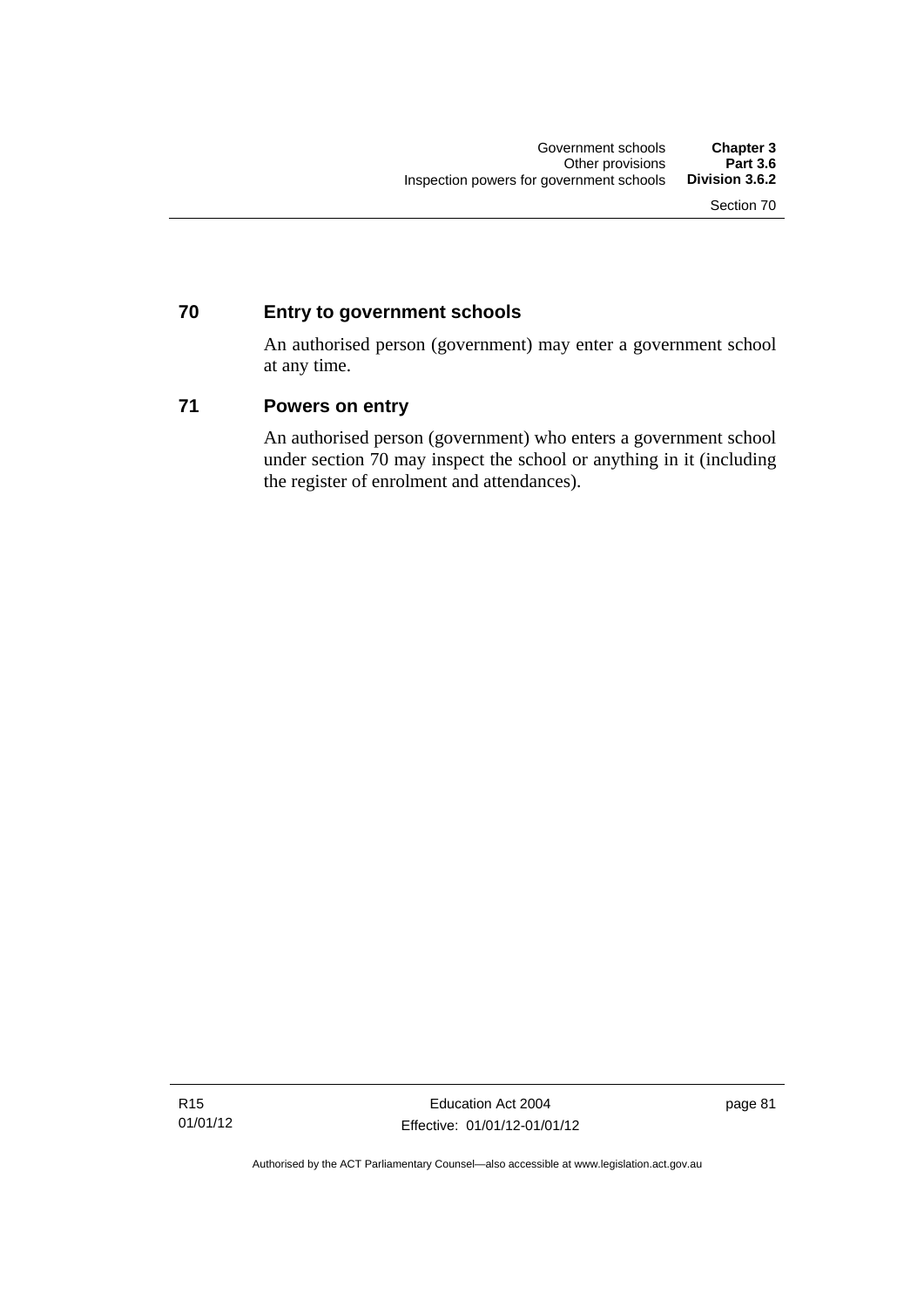**Chapter 4** Non-government schools Part 4.1 **General** 

Section 74

# **Chapter 4 Non-government schools**

# **Part 4.1 General**

#### **74 Meaning of** *school* **in ch 4**

In this chapter:

*school* does not include a government school.

#### **75 Principles on which ch 4 based**

The following are the principles on which this chapter is based:

- (a) the non-government school sector consists of schools from a range of different educational and religious philosophies;
- (b) the variety of schools in the sector reflects the diversity of the community in the ACT and the preferences of parents for a particular style of education for their children;
- (c) the non-government schools sector is committed to—
	- (i) developing the spiritual, physical, emotional and intellectual welfare of its students; and
	- (ii) innovation, diversity and choice; and
	- (iii) maximising student outcomes; and
	- (iv) teacher, parent and student participation in all aspects of school education; and
	- (v) promoting the partnership between home and school; and
	- (vi) preparing students for their full participation in all aspects of a democratic society.

R15 01/01/12

Authorised by the ACT Parliamentary Counsel—also accessible at www.legislation.act.gov.au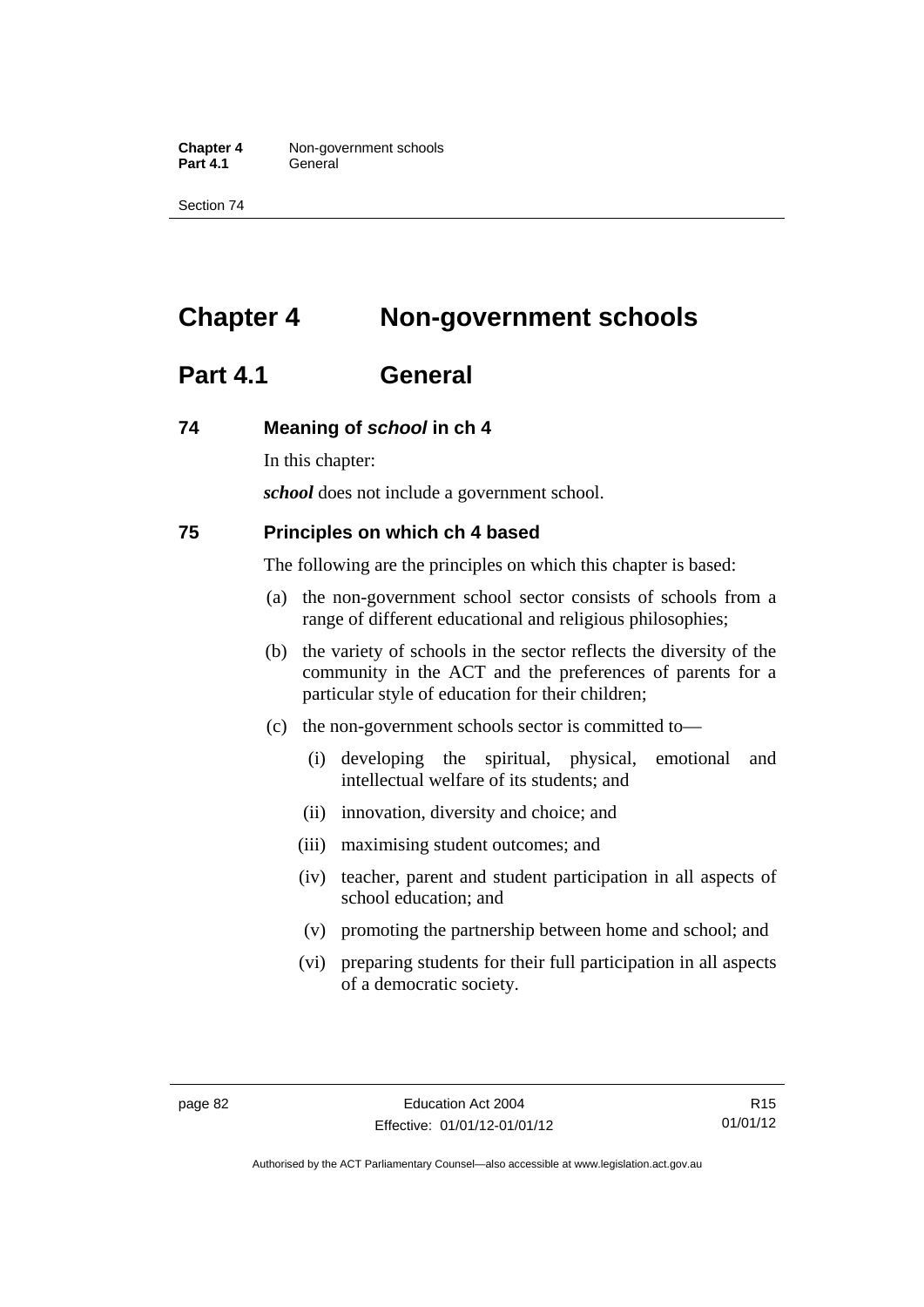## **77 Registrar**

The Minister must appoint a Registrar of Non-Government Schools.

- *Note 1* For the making of appointments (including acting appointments), see Legislation Act, pt 19.3.
- *Note* 2 In particular, an appointment may be made by naming a person or nominating the occupant of a position (see s 207).
- *Note 3* Certain Ministerial appointments require consultation with a Legislative Assembly committee and are disallowable (see Legislation Act, div 19.3.3).

#### **78 Functions of registrar**

The registrar has the following functions:

- (a) to register non-government schools;
- (b) to keep a register of non-government schools;
- (c) to exercise any other function given to the registrar under this Act or any other Territory law.

#### **79 Register of non-government schools**

- (1) The registrar must keep a register of non-government schools.
- (2) A person may, without charge, inspect the register of non-government schools during ordinary business hours at the office of the director-general.
- (3) A person may, on payment of the reasonable copying costs, obtain a copy of all or part of the register.

#### **80 Availability of information about operation of nongovernment schools and their educational programs**

(1) The principal of a non-government school must make available to parents of students at the school and to the staff and students of the school information about the school's educational programs and policies, and the operation of the school.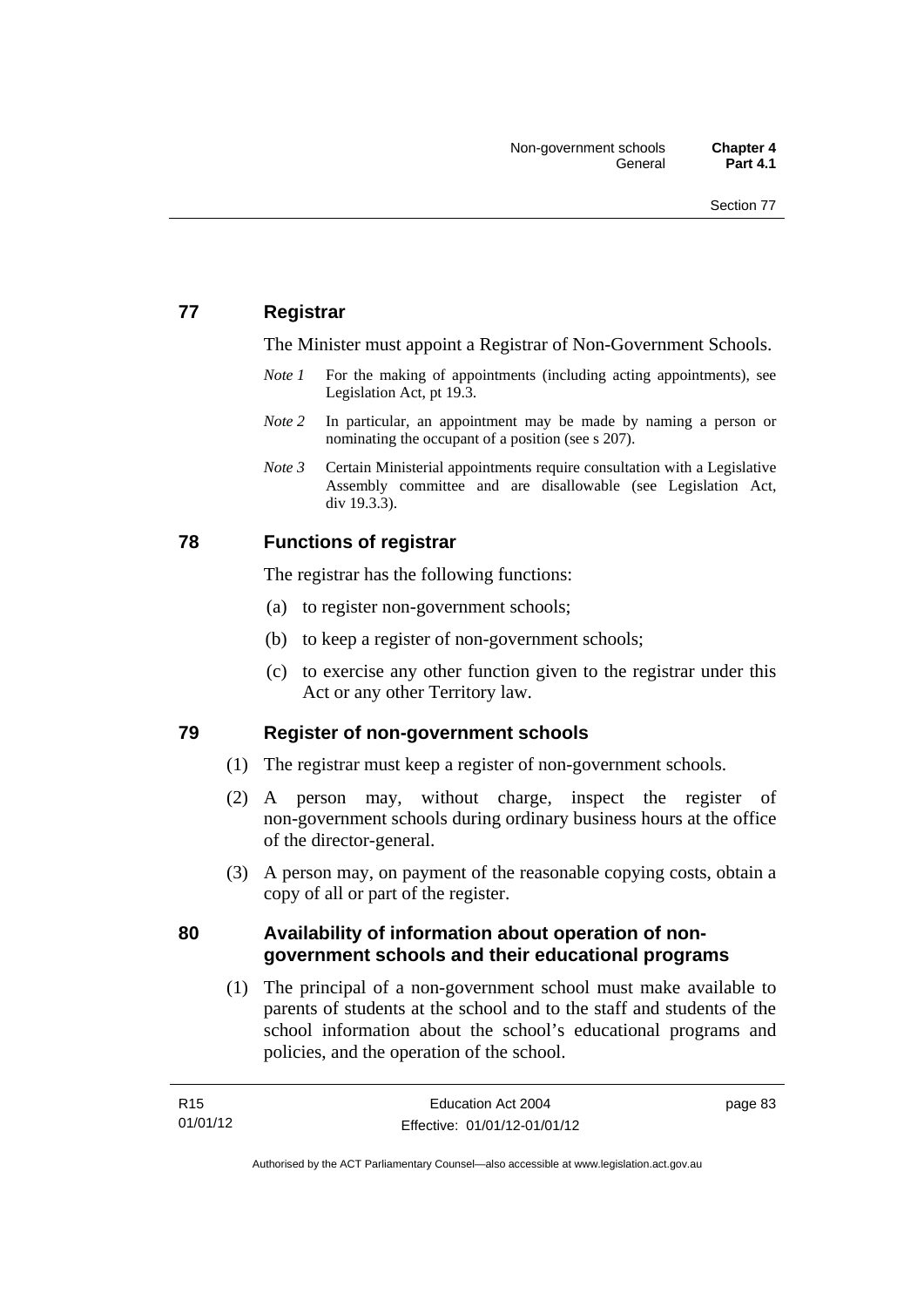| <b>Chapter 4</b> | Non-government schools |
|------------------|------------------------|
| <b>Part 4.1</b>  | General                |

Section 81

 (2) The principal of a non-government school must also consult parents of students at the school about the operation of the school, including its educational programs and policies.

#### **81 Approved educational courses for students at nongovernment schools**

- (1) The principal of a non-government school may approve educational courses that may be provided to a student enrolled at the school at a place other than the school.
- (2) An approval may be subject to conditions.
- (3) However, the principal may approve an educational course only if satisfied that—
	- (a) the standard of the course is appropriate; and
	- (b) there are adequate facilities for conducting the course; and
	- (c) the premises where the course is to be conducted comply with any relevant Territory laws about health and safety standards.

Authorised by the ACT Parliamentary Counsel—also accessible at www.legislation.act.gov.au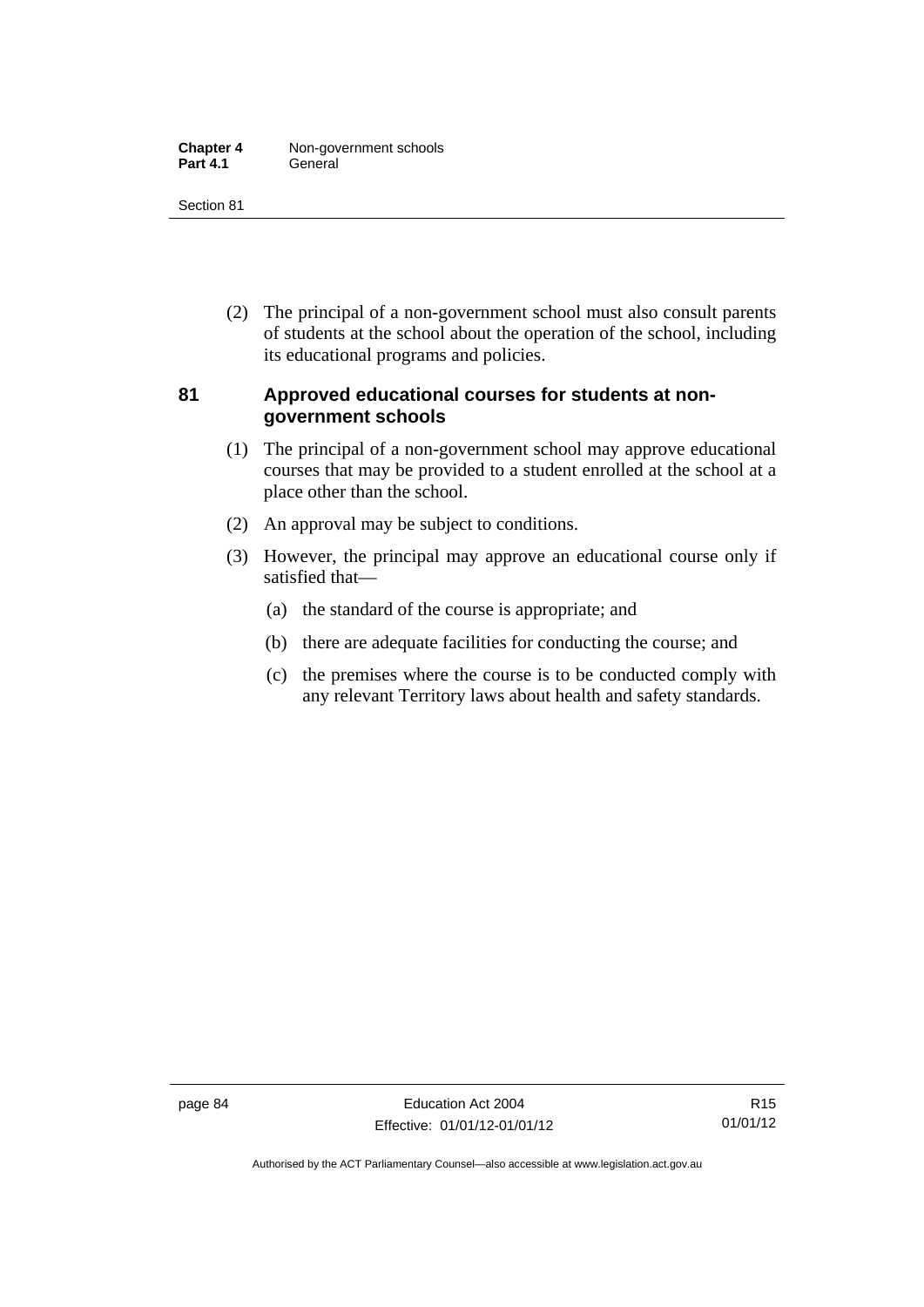# **Part 4.2 Registration—non-government schools**

#### **82 Schools to be registered**

 (1) A person must not conduct a school unless it is registered or provisionally registered under this part.

Maximum penalty: 50 penalty units.

- (2) The principal of a school commits an offence if—
	- (a) the school is not registered or provisionally registered under this part; and
	- (b) the school begins educating a student at any educational level.

Maximum penalty: 20 penalty units.

- (3) The principal of a school commits an offence if—
	- (a) the school is not registered or provisionally registered under this part for education at a particular campus; and
	- (b) the school begins educating a student at that campus.

Maximum penalty: 10 penalty units.

- (4) The principal of a school commits an offence if—
	- (a) the school is not registered or provisionally registered under this part for education at a particular education level; and
	- (b) the school begins educating a student at that education level.

Maximum penalty: 10 penalty units.

(5) An offence against this section is a strict liability offence.

#### **83 Applications for in-principle approval for proposed registration**

(1) This section applies if a person intends to make application under—

| R <sub>15</sub> | Education Act 2004           | page 85 |
|-----------------|------------------------------|---------|
| 01/01/12        | Effective: 01/01/12-01/01/12 |         |

Authorised by the ACT Parliamentary Counsel—also accessible at www.legislation.act.gov.au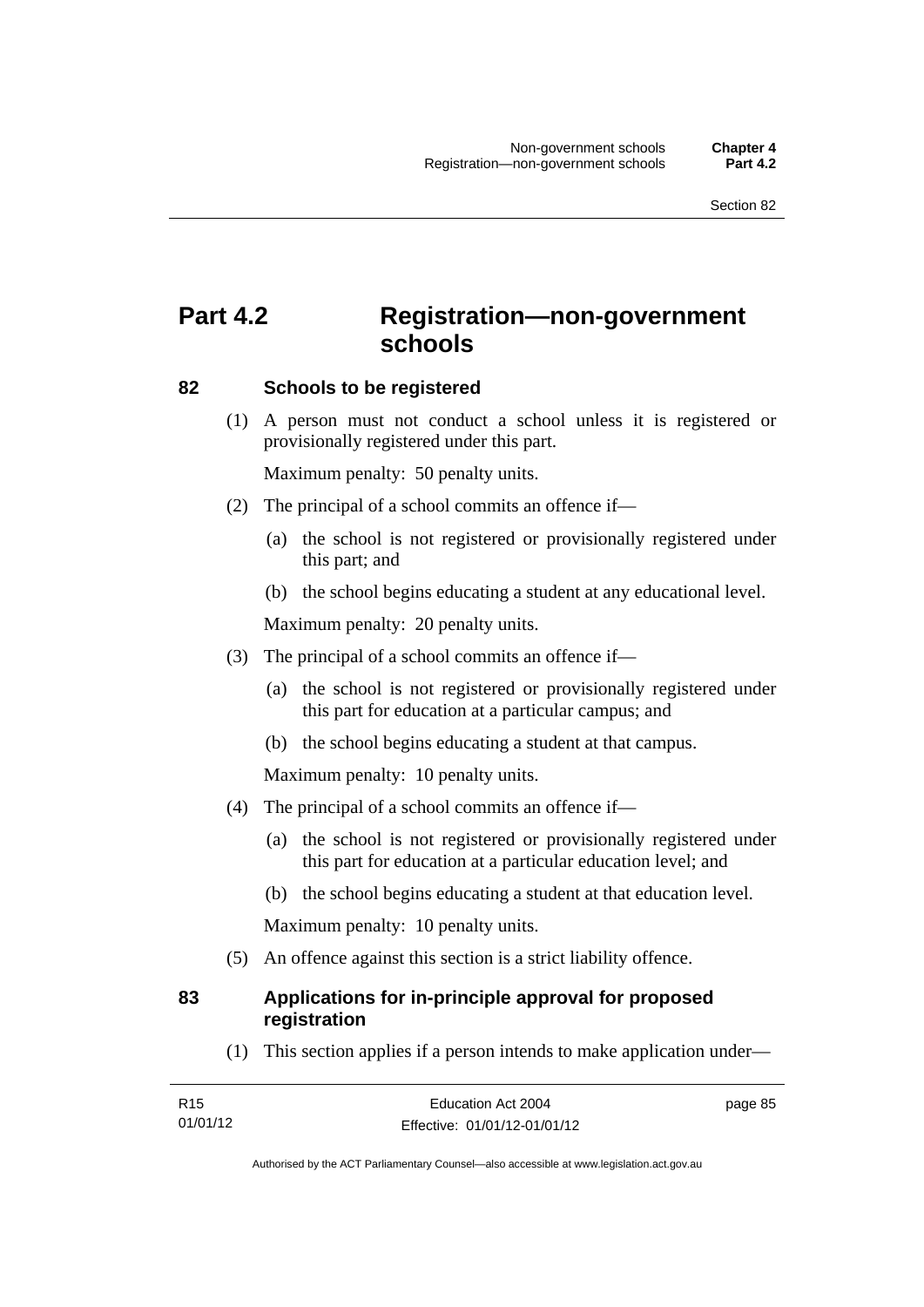Section 84

- (a) section 85 for provisional registration of a school; or
- (b) section 88A for registration of a school at an additional campus; or
- (c) section 89 for registration of a school at an additional educational level.
- (2) The person must apply in writing to the Minister for approval (*inprinciple approval*) to apply for the proposed registration.
	- *Note* If a form is approved under s 154 for the application, the form must be used.
- (3) The application must state the day the person proposes to begin operating the school or operating the school at the additional campus or additional educational level (the *proposed opening day*).
- (4) The proposed opening day must be at least 2 years, but not more than 4 years, after the day the application is made.
- (5) The director-general must publish notice of the making of the application in a daily newspaper.
- (6) The notice must state that written comments on the proposed registration may be made to the Minister within a stated period of at least 60 days after the day the notice is published.
- (7) The director-general must make a copy of the application for in-principle approval available for inspection free of charge to the public during ordinary business hours at the office of an administrative unit administered by the director-general.

#### **84 Deciding in-principle applications**

- (1) In deciding whether to give in-principle approval for the provisional registration of a school, the Minister must have regard to—
	- (a) whether the proposed school would undermine the viability of existing schools; and

R15 01/01/12

Authorised by the ACT Parliamentary Counsel—also accessible at www.legislation.act.gov.au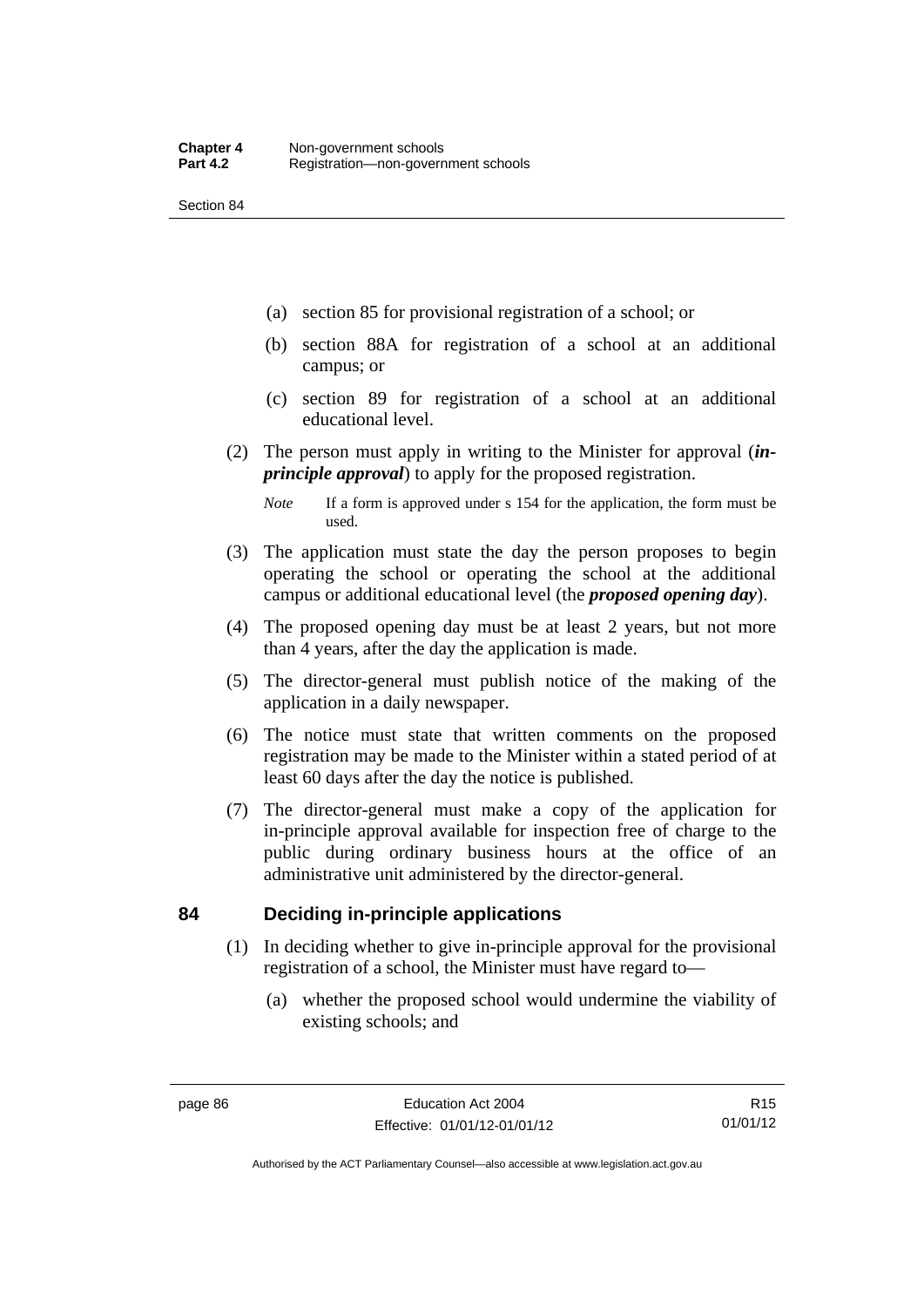- (b) whether there is, or is likely to be, demand in the community for the proposed school, including—
	- (i) any increase, or likely increase, in the number of schoolage children in the area where the school is to be located; and
	- (ii) the level of registration of interest shown by the community for the proposed school.
- (2) In deciding whether to give in-principle approval for the registration of a school at an additional campus, the Minister must have regard to—
	- (a) whether the provision of the additional campus by the school would undermine the viability of other existing schools; and
	- (b) the demand for the additional campus, including the level of registration of interest shown by the community for the proposed provision of the additional campus by the school.
- (3) In deciding whether to give in-principle approval for the registration of a school at an additional educational level, the Minister must have regard to—
	- (a) whether the provision of the additional educational level by the school would undermine the viability of other existing schools; and
	- (b) the demand for the additional educational level, including the level of registration of interest shown by the community for the proposed provision of the additional educational level by the school.
- (4) If the Minister is satisfied after considering the application, and after having regard to any comments made under section 83 (6) and the matters mentioned in subsection (1), (2) or (3), that in-principle approval should be given for the proposed registration, the Minister must, by written notice, give the person in-principle approval for the proposed application.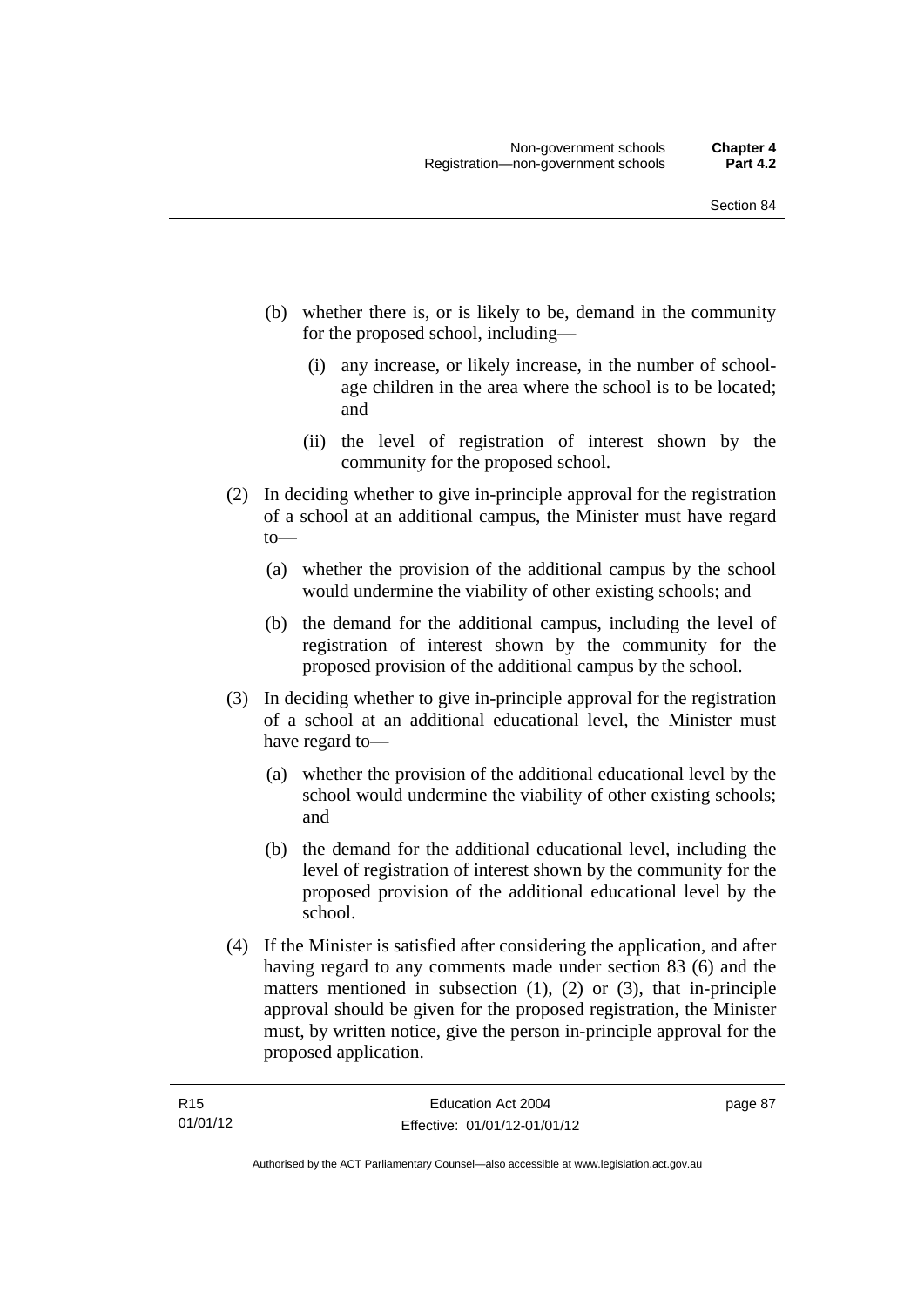Section 85

- (5) If the Minister is not satisfied after considering the application, and after having regard to any comments made under section 83 (6) and the matters mentioned in subsection  $(1)$ ,  $(2)$  or  $(3)$ , that in-principle approval should be given for the proposed registration, the Minister must, by written notice, refuse to give the person in-principle approval for the proposed application.
- (6) A notice under subsection (4) or (5) must state the Minister's reasons for giving or refusing to give in-principle approval for the proposed registration.
- (7) The director-general must make a copy of the Minister's reasons available for inspection free of charge to the public during ordinary business hours at the office of an administrative unit administered by the director-general.
- (8) An in-principle approval lapses on whichever of the following is later:
	- (a) 2 years after the day it is given;
	- (b) the proposed opening day.

# **85 Application for provisional registration**

- (1) This section applies if—
	- (a) a person has in-principle approval under section 84 to apply for provisional registration of a school; and
	- (b) the person has given the registrar written notice of the person's intention to apply at least the prescribed period before the first day of the school year or term when it is proposed to begin operating the school; and
	- (c) the in-principle approval has not lapsed.
- (2) The person may apply in writing to the Minister for provisional registration of the school.
- (3) The application must state where the school is to be located.

Authorised by the ACT Parliamentary Counsel—also accessible at www.legislation.act.gov.au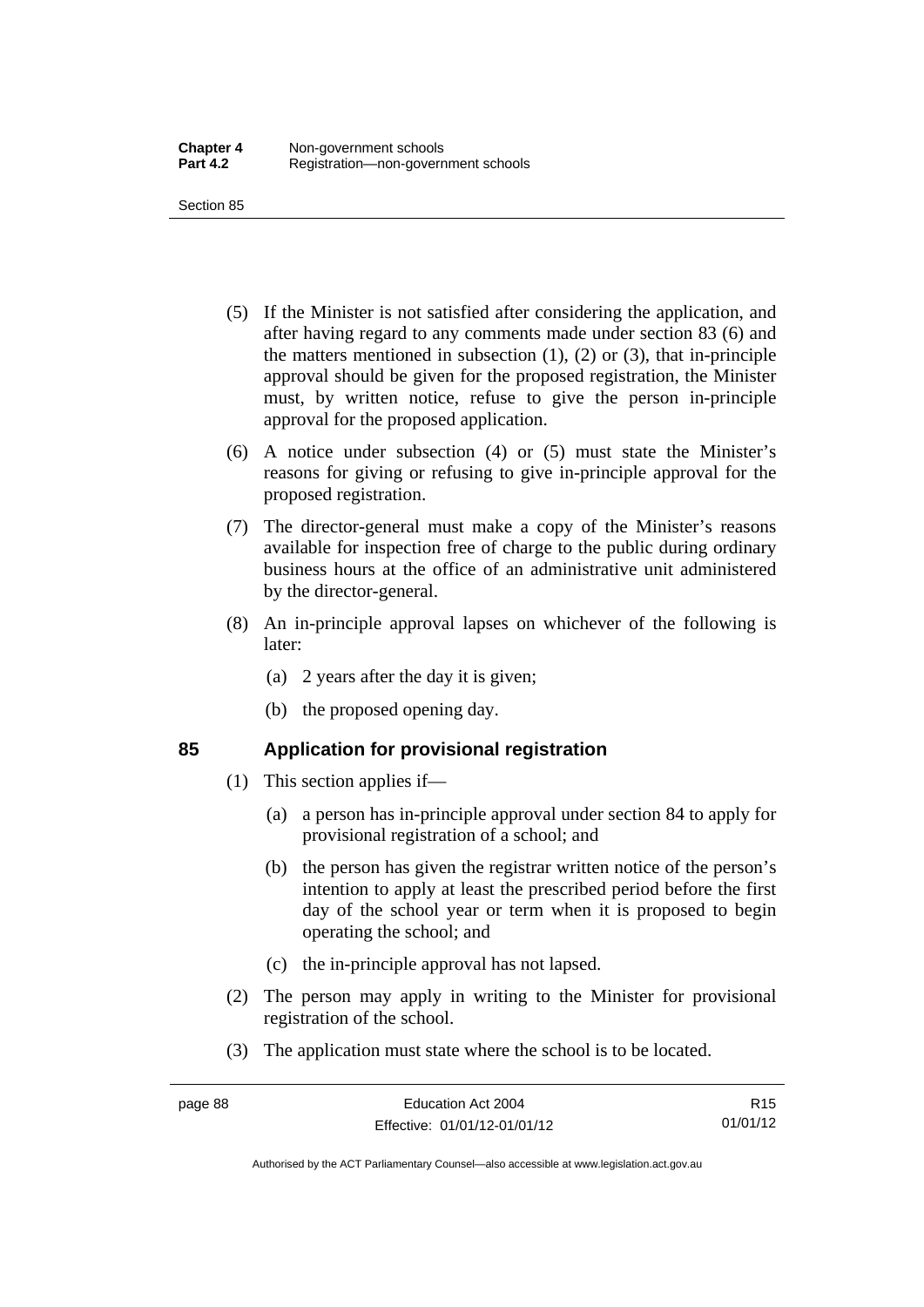- *Note* If a form is approved under s 154 for the application, the form must be used.
- (4) The director-general must publish notice of the making of the application in a daily newspaper.
- (5) The director-general must make a copy of the application for provisional registration available for inspection free of charge to the public during ordinary business hours at the office of an administrative unit administered by the director-general.
- (6) In this section:

#### *prescribed period* means—

- (a) 6 months; or
- (b) if the Minister approves a shorter period for the notice—that period.

#### **86 Provisional registration**

- (1) This section applies if an application is made under section 85 for provisional registration of a school.
- (2) Before deciding whether the school should be provisionally registered, the Minister must appoint a panel to report to the Minister on the application.
	- *Note 1* For the making of appointments (including acting appointments), see the Legislation Act, pt 19.3.
	- *Note 2* In particular, a person may be appointed for a particular provision of a law (see Legislation Act, s 7 (3)) and an appointment may be made by naming a person or nominating the occupant of a position (see s 207).
	- *Note 3* Certain Ministerial appointments require consultation with an Assembly committee and are disallowable (see Legislation Act, div 19.3.3).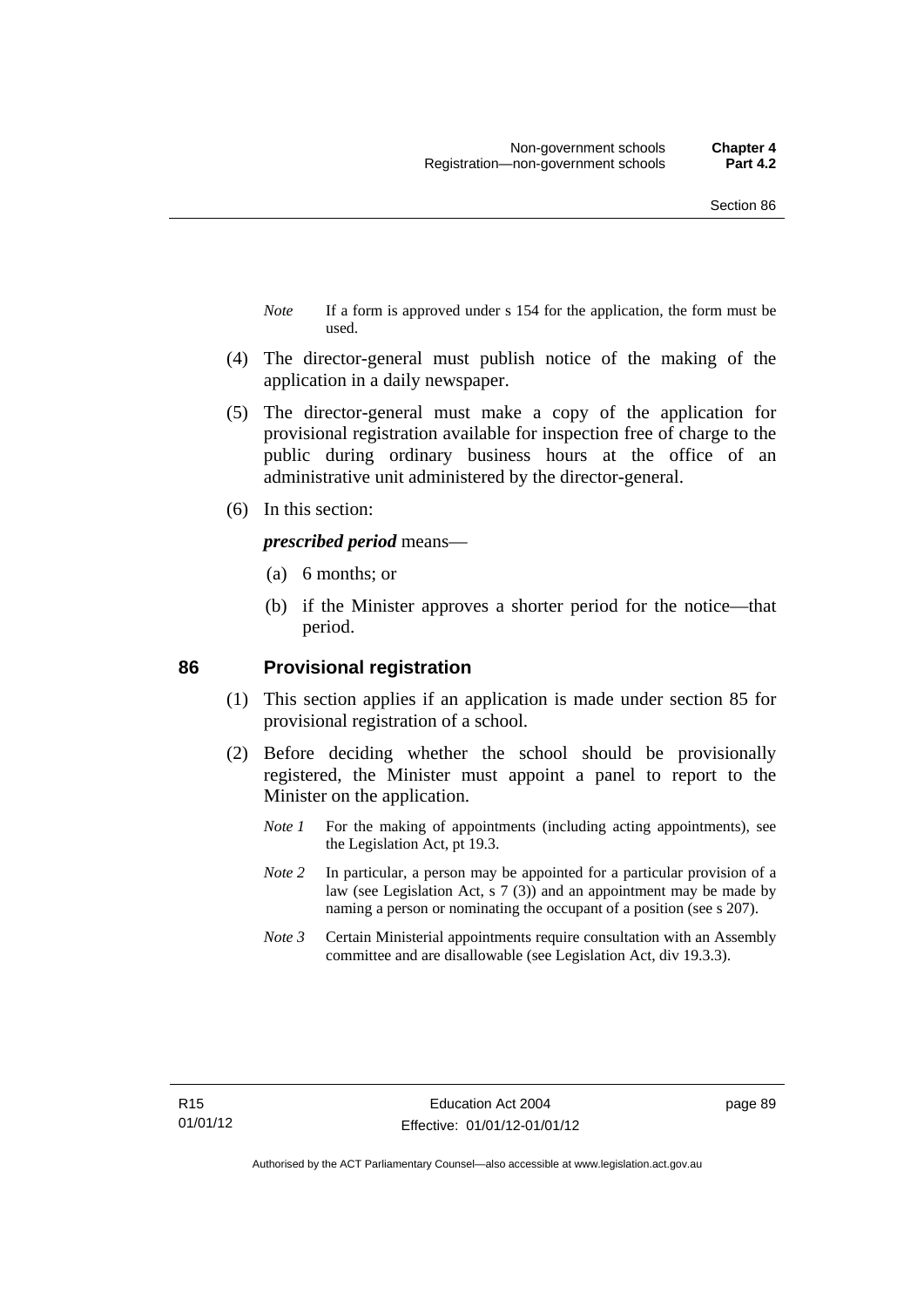Section 86

 (3) If the Minister is satisfied after considering the panel's report that the school meets the criteria mentioned in subsection (6), the Minister must direct the registrar to provisionally register the school.

*Note* Section 93 deals with the duration of provisional registration.

- (4) If the Minister directs the registrar to provisionally register the school, the registrar must provisionally register the school by—
	- (a) entering particulars of the school required under the regulations in the register of non-government schools; and
	- (b) giving the proprietor of the school a certificate of provisional registration for the school.
- (5) If the Minister is not satisfied after considering the panel's report that the school meets the criteria mentioned in subsection (6), the Minister must direct the registrar to refuse to provisionally register the school.
- (6) The criteria for provisional registration of a school are that—
	- (a) the proprietor of the school is a corporation; and
	- (b) the school will have appropriate policies, facilities and equipment for-
		- (i) the curriculum to be offered by the school; and
		- (ii) the safety and welfare of its students; and
	- (c) the curriculum (including the framework of the curriculum and the principles on which the curriculum is based) will meet the curriculum requirements for students attending government schools; and
	- (d) the nature and content of the education to be offered at the school will be appropriate for the educational levels for which provisional registration of the school is sought; and

R15 01/01/12

Authorised by the ACT Parliamentary Counsel—also accessible at www.legislation.act.gov.au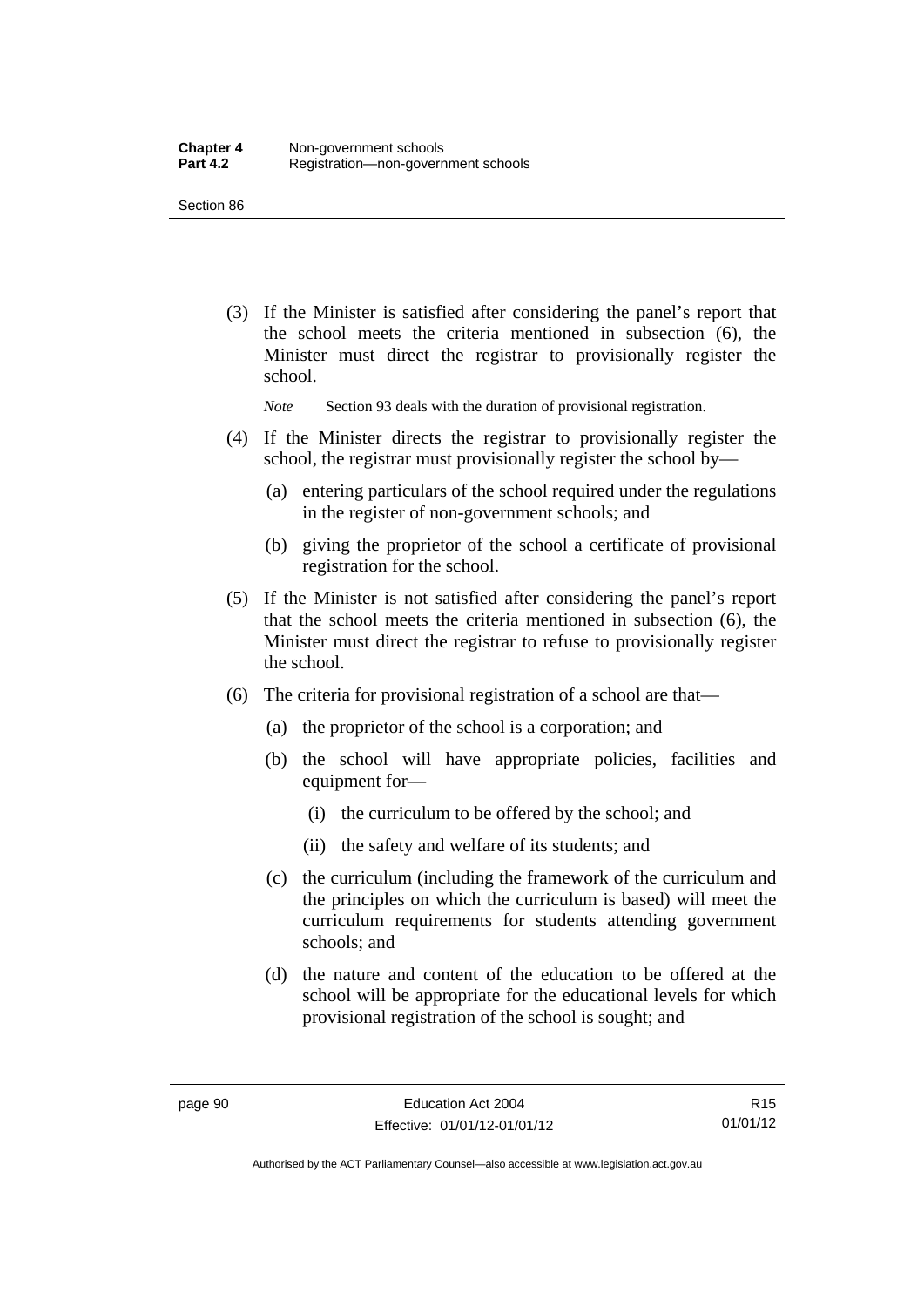- (e) the teaching staff will be qualified to teach at the educational levels at which they are to be employed to teach; and
- (f) the school will have satisfactory processes to monitor quality educational outcomes; and
- (g) the school will be financially viable.

#### **87 Application for registration**

- (1) This section applies to a school that has been provisionally registered for at least 12 months.
- (2) The proprietor of the school may apply in writing to the Minister for registration of the school at the educational levels for which the school is provisionally registered.
	- *Note* If a form is approved under s 154 for the application, the form must be used.
- (3) The director-general must publish notice of the making of the application in a daily newspaper.
- (4) The director-general must make a copy of the application for registration available for inspection free of charge to the public during ordinary business hours at the office of an administrative unit administered by the director-general.

#### **88 Registration**

- (1) This section applies if an application is made under section 87 for registration of a school.
- (2) Before deciding whether the school should be registered, the Minister must appoint a panel to report to the Minister on the application.
	- *Note 1* For the making of appointments (including acting appointments), see the Legislation Act, pt 19.3.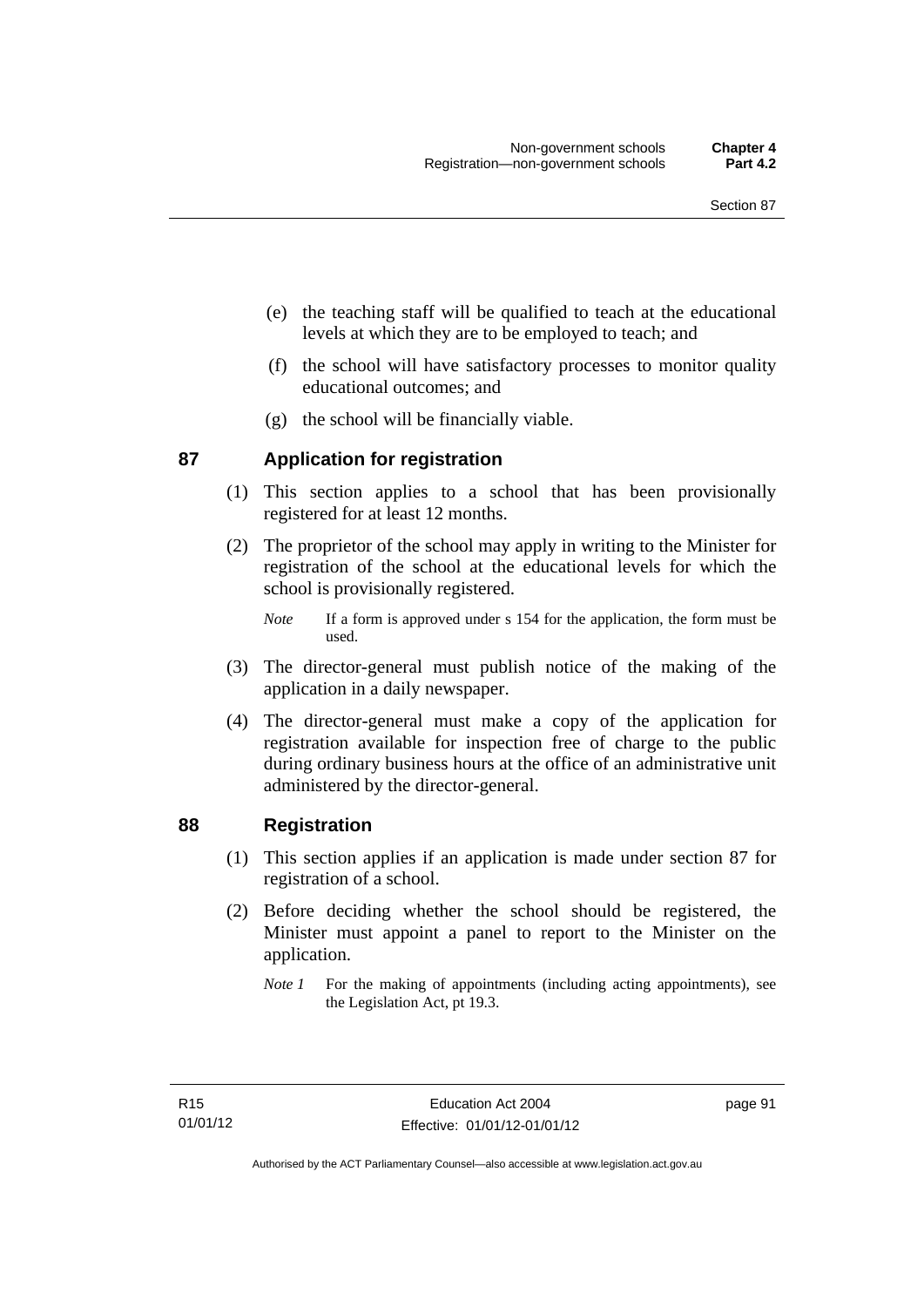Section 88

- *Note 2* In particular, a person may be appointed for a particular provision of a law (see Legislation Act, s 7 (3)) and an appointment may be made by naming a person or nominating the occupant of a position (see s 207).
- *Note 3* Certain Ministerial appointments require consultation with an Assembly committee and are disallowable (see Legislation Act, div 19.3.3).
- (3) If the Minister is satisfied after considering the panel's report that the school meets the criteria mentioned in subsection (6), the Minister must direct the registrar to register the school for a stated period of not longer than 5 years.
- (4) If the Minister directs the registrar to register the school, the registrar must register the school by—
	- (a) entering particulars of the school required under the regulations in the register of non-government schools; and
	- (b) giving the proprietor of the school a certificate of registration for the school.
- (5) If the Minister is not satisfied after considering the panel's report that the school meets the criteria mentioned in subsection (6), the Minister must direct the registrar to refuse to register the school.
- (6) The criteria for registration of a school are that—
	- (a) the proprietor of the school is a corporation; and
	- (b) the school has appropriate policies, facilities and equipment for—
		- (i) the curriculum offered by the school; and
		- (ii) the safety and welfare of its students; and
	- (c) the curriculum (including the framework of the curriculum and the principles on which the curriculum is based) meets the curriculum requirements for students attending government schools; and

Authorised by the ACT Parliamentary Counsel—also accessible at www.legislation.act.gov.au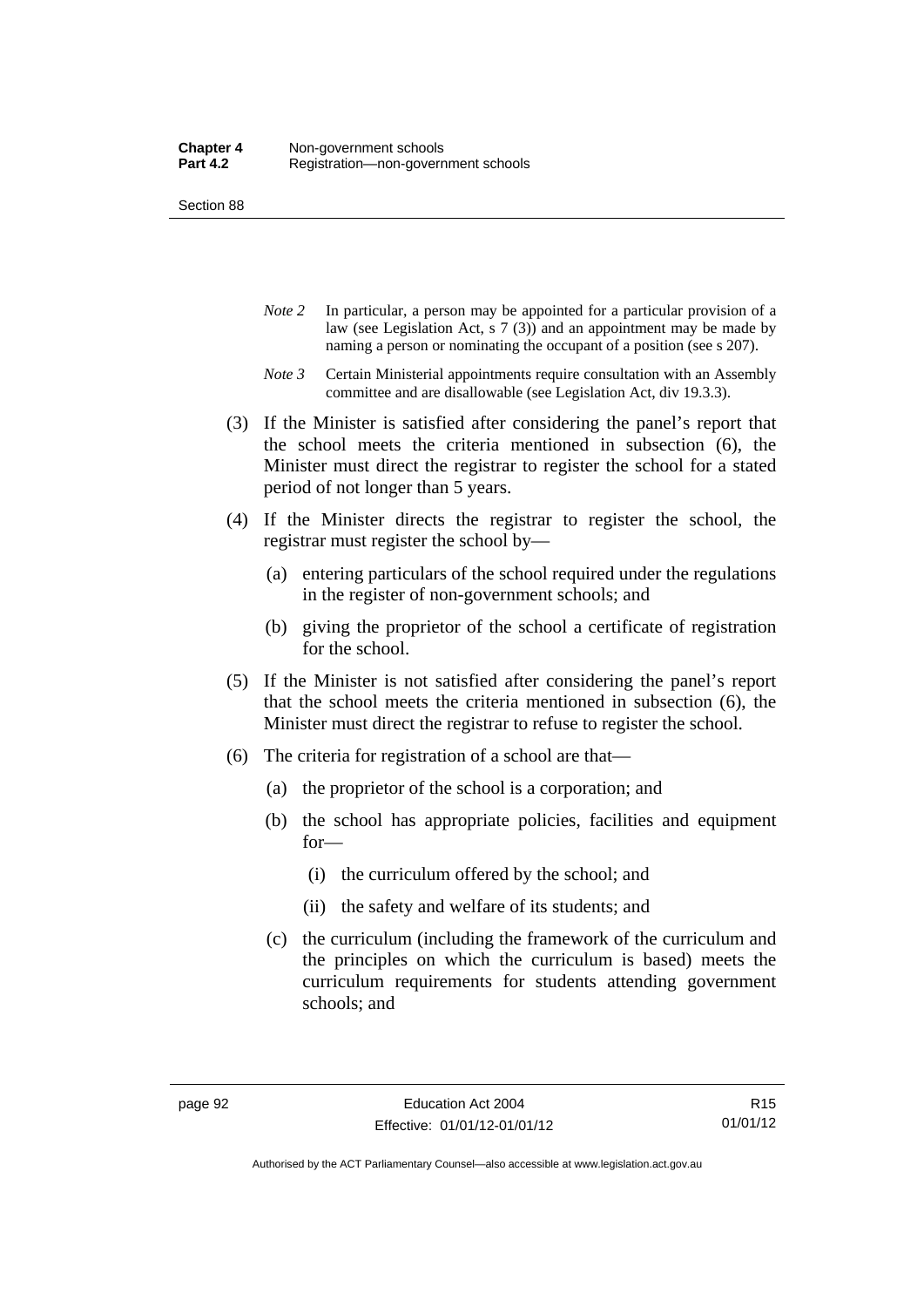- (d) the nature and content of the education offered at the school are appropriate for the educational levels for which the school is provisionally registered; and
- (e) the teaching staff are qualified to teach at the educational levels at which they are employed to teach; and
- (f) the school has satisfactory processes to monitor quality educational outcomes; and
- (g) the school is financially viable.

#### **88A Application for registration at additional campus**

- (1) This section applies if—
	- (a) a proprietor of a registered non-government school has in-principle approval under section 84 (Deciding in-principle applications) to apply for registration of the school at a stated additional campus; and
	- (b) the proprietor has given the registrar written notice of the proprietor's intention to apply at least the prescribed period before the first day of the school year or term when it is proposed to begin operating the school at the additional campus; and
	- (c) the in-principle approval has not lapsed.
- (2) The proprietor of the school may apply in writing to the Minister for registration of the school at the additional campus.
	- *Note* If a form is approved under s 154 for the application, the form must be used.
- (3) The director-general must publish notice of the making of the application in a daily newspaper.
- (4) The notice must state that written comments on the proposed registration may be made to the Minister within a stated period of at least 60 days after the day the notice is published.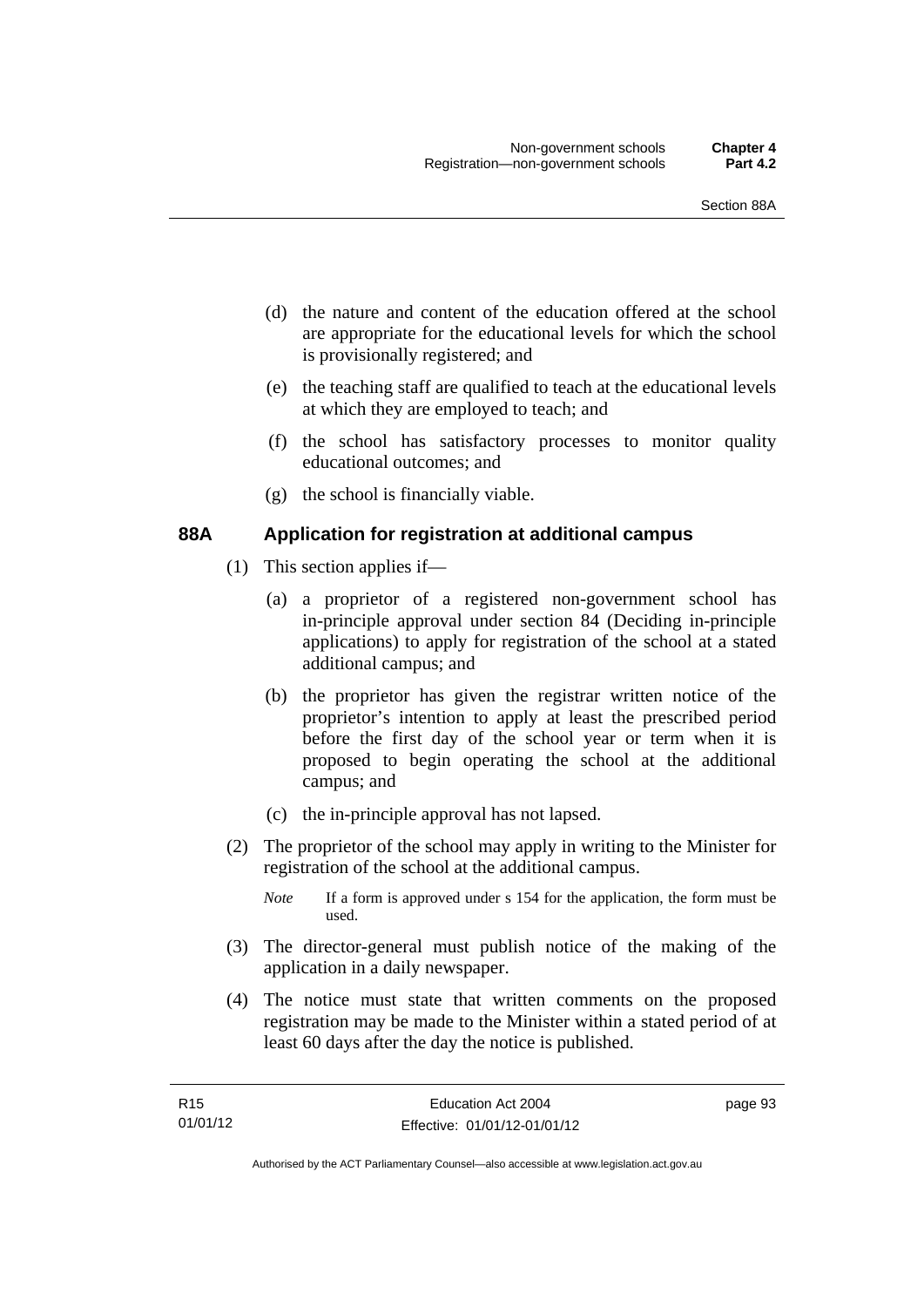Section 88B

- (5) The director-general must make a copy of the application for registration available for inspection free of charge to the public during ordinary business hours at the office of an administrative unit administered by the director-general.
- (6) In this section:

*prescribed period* means—

- (a) 6 months; or
- (b) if the Minister approves a shorter period for the application that period.

#### **88B Registration at additional campus**

- (1) This section applies if an application is made under section 88A for registration of a school at an additional campus.
- (2) Before deciding whether the school should be registered at the additional campus, the Minister must appoint a panel to report to the Minister on the application.
	- *Note 1* For the making of appointments (including acting appointments), see the Legislation Act, pt 19.3.
	- *Note 2* In particular, a person may be appointed for a particular provision of a law (see Legislation Act, s 7 (3)) and an appointment may be made by naming a person or nominating the occupant of a position (see s 207).
	- *Note 3* Certain Ministerial appointments require consultation with an Assembly committee and are disallowable (see Legislation Act, div 19.3.3).
- (3) If the Minister is satisfied after considering the panel's report that the school meets the criteria mentioned in subsection (7), the Minister must direct the registrar to register the school at the additional campus.
- (4) If the Minister directs the registrar to register the school at the additional campus, the registrar must register the school at the additional campus by—

R15 01/01/12

Authorised by the ACT Parliamentary Counsel—also accessible at www.legislation.act.gov.au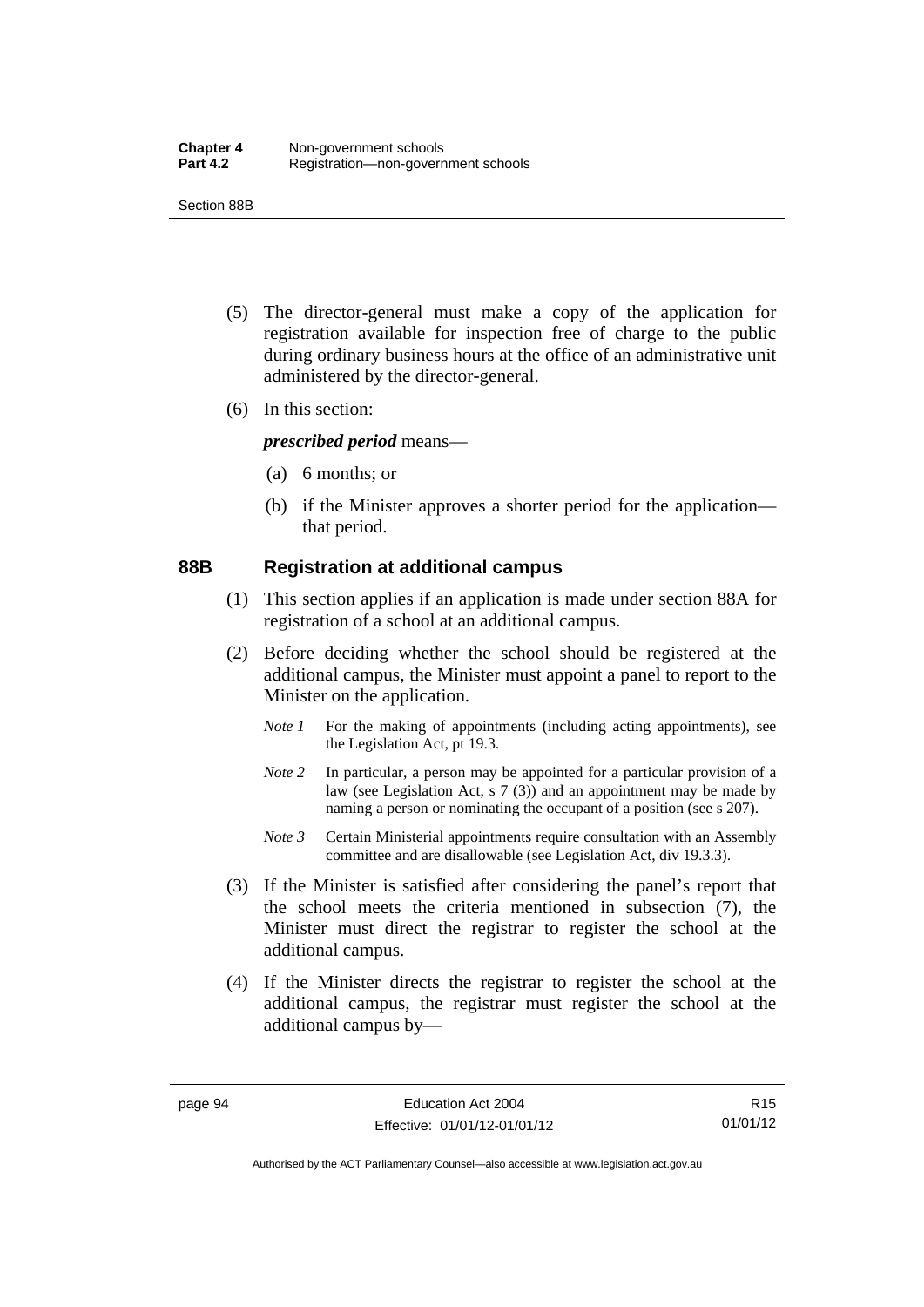- (a) entering the particulars of the school required under the regulations in the register of non-government schools; and
- (b) giving the proprietor of the school a certificate of registration that includes the additional campus (a *new certificate*).
- (5) If the registrar gives the proprietor a new certificate, the proprietor must return the school's existing certificate of registration to the registrar within 14 days after the day the proprietor receives the new certificate.
- (6) If the Minister is not satisfied after considering the panel's report that the school meets the criteria mentioned in subsection (7), the Minister must direct the registrar to refuse to register the school at the additional campus.
- (7) The criteria for registration of a school at an additional campus are that—
	- (a) the school will have appropriate policies, facilities and equipment for—
		- (i) the curriculum to be offered by the school at the additional campus; and
		- (ii) the safety and welfare of its students at the additional campus; and
	- (b) the curriculum (including the framework of the curriculum and the principles on which the curriculum is based) meets the curriculum requirements for students attending government schools; and
	- (c) the nature and content of the education to be offered at the school will be appropriate for the additional campus; and
	- (d) the teaching staff will be qualified to teach at the additional campus; and
	- (e) the school will have satisfactory processes to monitor quality educational outcomes at the additional campus; and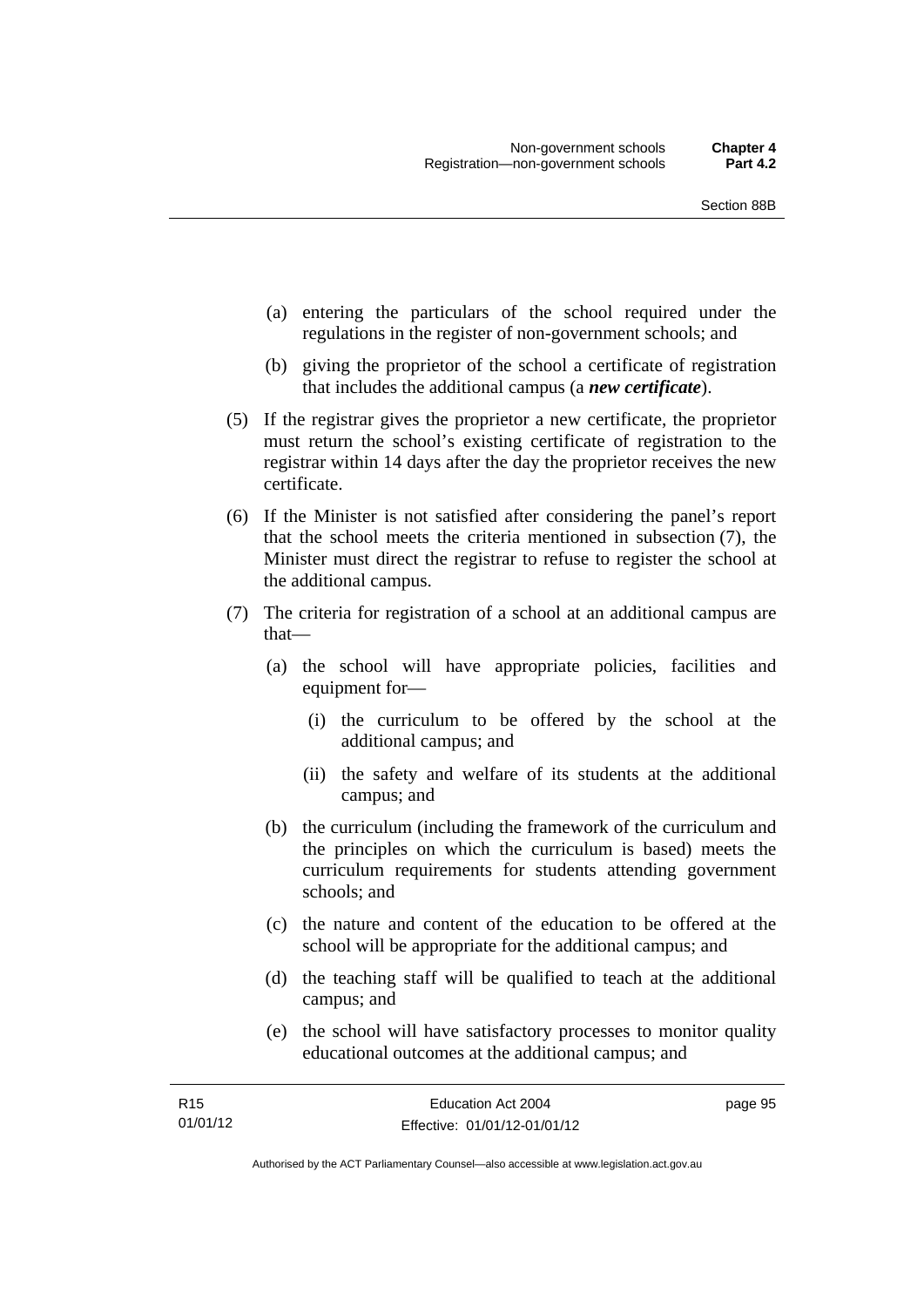Section 89

(f) the school will be financially viable.

### **89 Application for registration at additional educational levels**

- (1) This section applies if—
	- (a) a proprietor of a registered non-government school has inprinciple approval under section 84 (Deciding in-principle applications) to apply to operate the school at a stated additional educational level; and
	- (b) the proprietor has given the registrar written notice of the proprietor's intention to apply at least the prescribed period before the first day of the school year or term when it is proposed to begin operating the school at the additional educational level; and
	- (c) the in-principle approval has not lapsed.
- (2) The proprietor of the school may apply in writing to the Minister for registration of the school at the additional educational level.
	- *Note* If a form is approved under s 154 for the application, the form must be used.
- (3) The director-general must publish notice of the making of the application in a daily newspaper.
- (4) The notice must state that written comments on the proposed registration may be made to the Minister within a stated period of at least 60 days after the day the notice is published.
- (5) The director-general must make a copy of the application for registration available for inspection free of charge to the public during normal business hours at the office of an administrative unit administered by the director-general.
- (6) In this section:

*prescribed period* means—

R15 01/01/12

Authorised by the ACT Parliamentary Counsel—also accessible at www.legislation.act.gov.au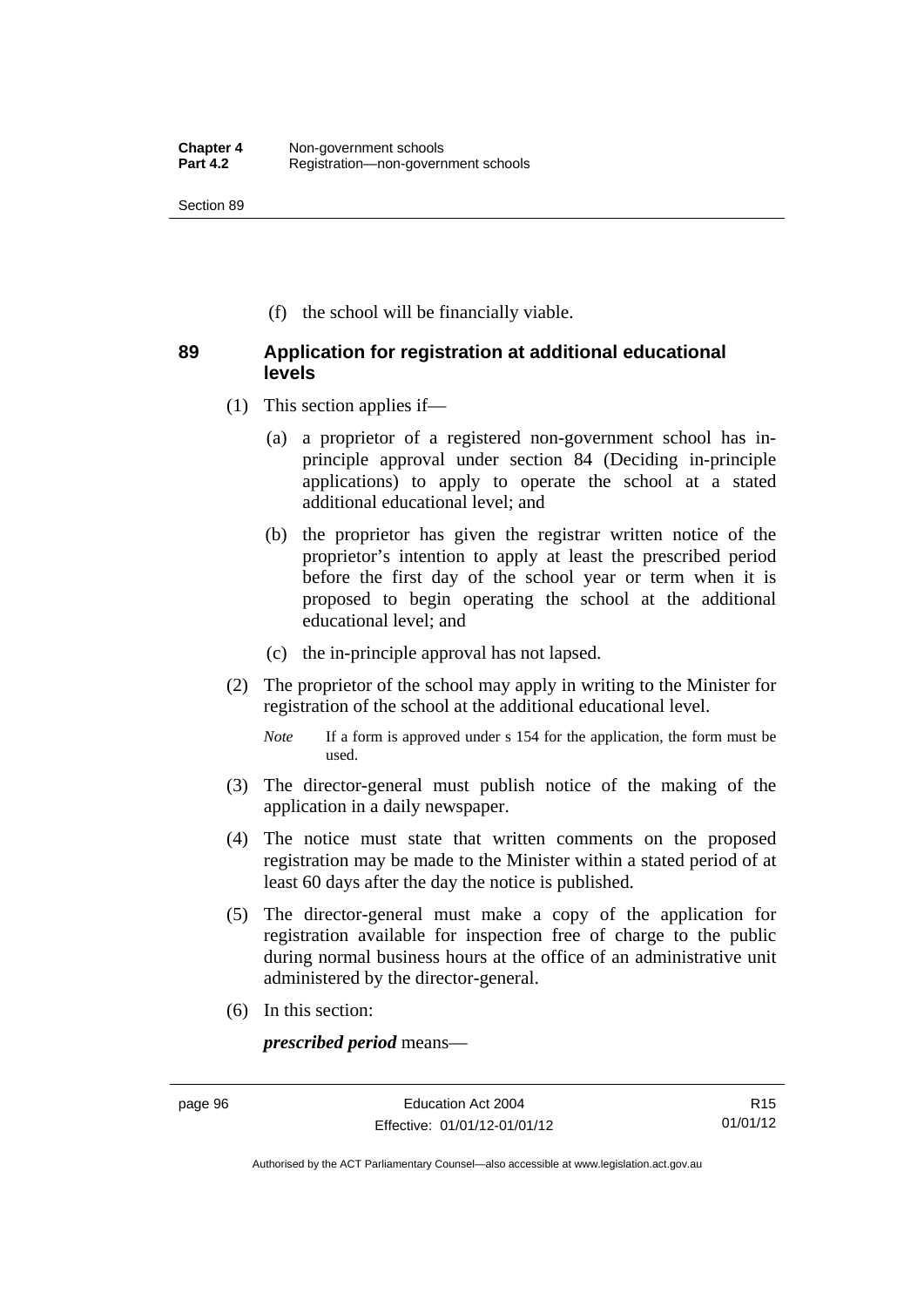- (a) 6 months; or
- (b) if the Minister approves a shorter period for the application that period.

#### **90 Registration at additional educational levels**

- (1) This section applies if an application made under section 89 for registration of a school at an additional educational level.
- (2) Before deciding whether a school should be registered at the additional educational level, the Minister must appoint a panel to report to the Minister on the application.
	- *Note 1* For the making of appointments (including acting appointments), see the Legislation Act, pt 19.3.
	- *Note 2* In particular, a person may be appointed for a particular provision of a law (see Legislation Act, s  $7(3)$ ) and an appointment may be made by naming a person or nominating the occupant of a position (see s 207).
	- *Note 3* Certain Ministerial appointments require consultation with an Assembly committee and are disallowable (see Legislation Act, div 19.3.3).
- (3) If the Minister is satisfied after considering the panel's report that the school meets the criteria mentioned in subsection (7), the Minister must direct the registrar to register the school at the additional educational level.
- (4) If the Minister directs the registrar to register the school at the additional educational level, the registrar must register the school at the additional educational level by—
	- (a) entering the particulars of the school required under the regulations in the register of non-government schools; and
	- (b) giving the proprietor of the school a certificate of registration that includes the additional educational level (a *new certificate*).
- (5) If the registrar gives the proprietor a new certificate, the proprietor must return the school's existing certificate of registration to the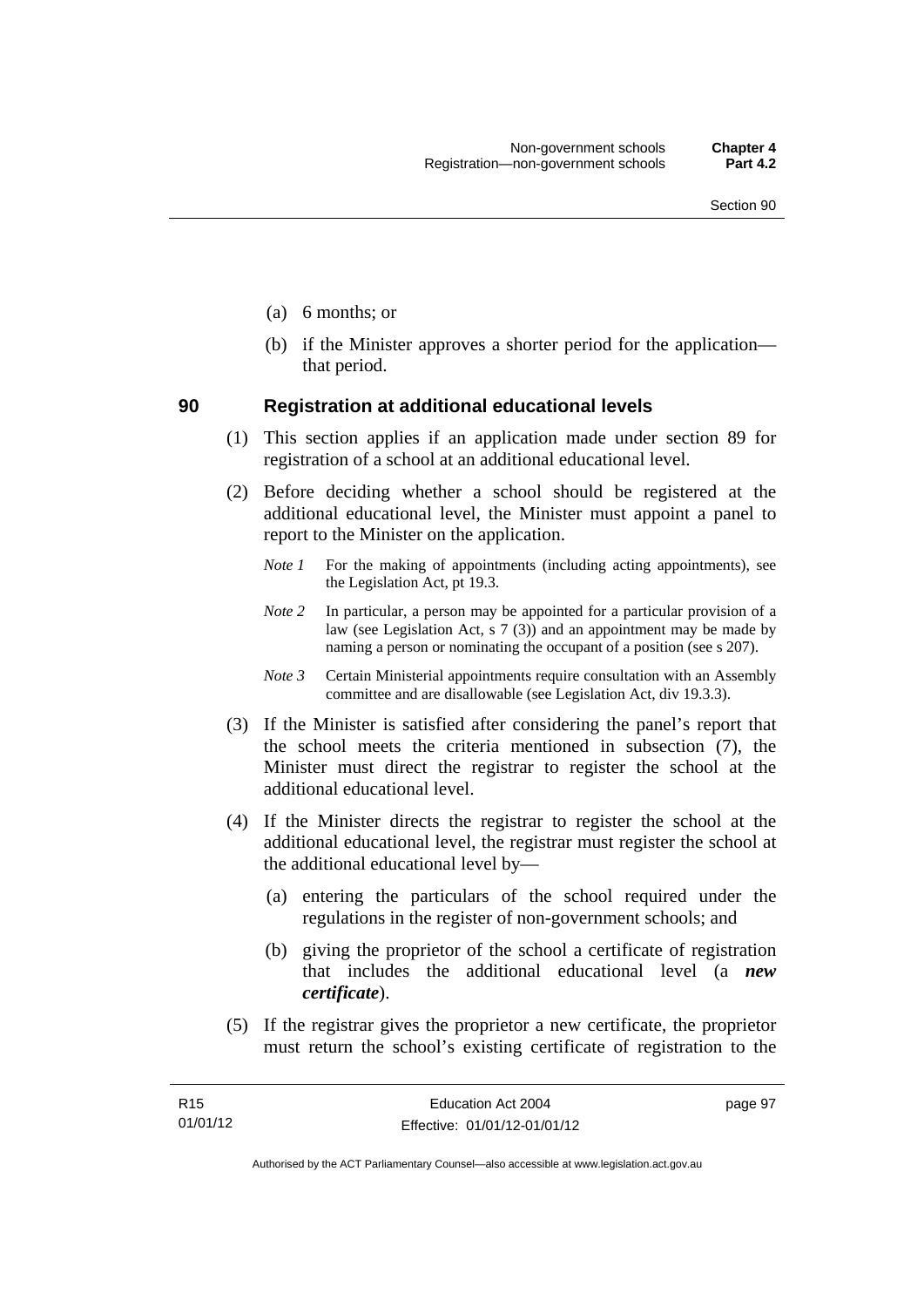registrar within 14 days after the day the proprietor receives the new certificate.

- (6) If the Minister is not satisfied after considering the panel's report that the school meets the criteria mentioned in subsection (7), the Minister must direct the registrar to refuse to register the school at the additional educational level.
- (7) The criteria for registration of a school at an additional educational level are that—
	- (a) the school will have appropriate policies, facilities and equipment for—
		- (i) the curriculum to be offered by the school at the additional educational level; and
		- (ii) the safety and welfare of its students at the additional educational level; and
	- (b) the curriculum (including the framework of the curriculum and the principles on which the curriculum is based) meets the curriculum requirements for students attending government schools; and
	- (c) the nature and content of the education to be offered at the school will be appropriate for the additional educational level; and
	- (d) the teaching staff will be qualified to teach at the additional educational level; and
	- (e) the school will have satisfactory processes to monitor quality educational outcomes at the additional educational level; and
	- (f) the school will be financially viable.

Authorised by the ACT Parliamentary Counsel—also accessible at www.legislation.act.gov.au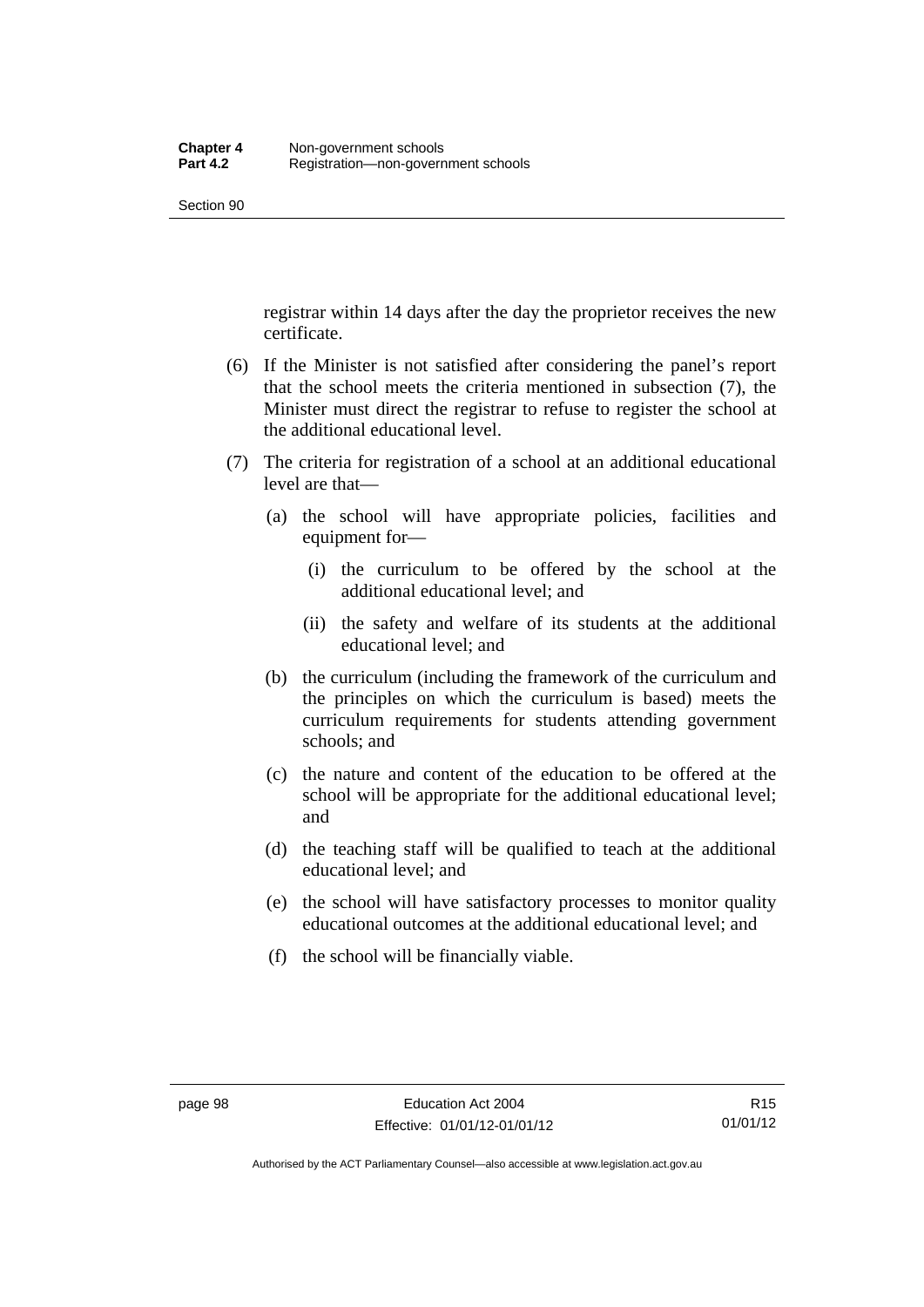# **91 Conditions of provisional registration or registration**

The conditions of provisional registration or registration of a school under this part are that—

- (a) the proprietor of the school remains a corporation; and
- (b) the school has appropriate policies, facilities and equipment for—
	- (i) the curriculum offered by the school; and
	- (ii) the safety and welfare of its students; and
- (c) the curriculum (including the framework of the curriculum and the principles on which the curriculum is based) meets the curriculum requirements for students attending government schools; and
- (d) the nature and content of the education offered at the school are appropriate for the educational levels for which the school is provisionally registered or registered; and
- (e) the teaching staff are qualified to teach at the educational levels at which they are employed to teach; and
- (f) the school has satisfactory processes to monitor quality educational outcomes; and
- (g) the school is financially viable.

# **92 Certificate of provisional registration or registration**

- (1) A certificate of provisional registration or registration of a nongovernment school must—
	- (a) state the proprietor of the school; and
	- (b) state the educational level or levels for which the school is provisionally registered or registered under this part; and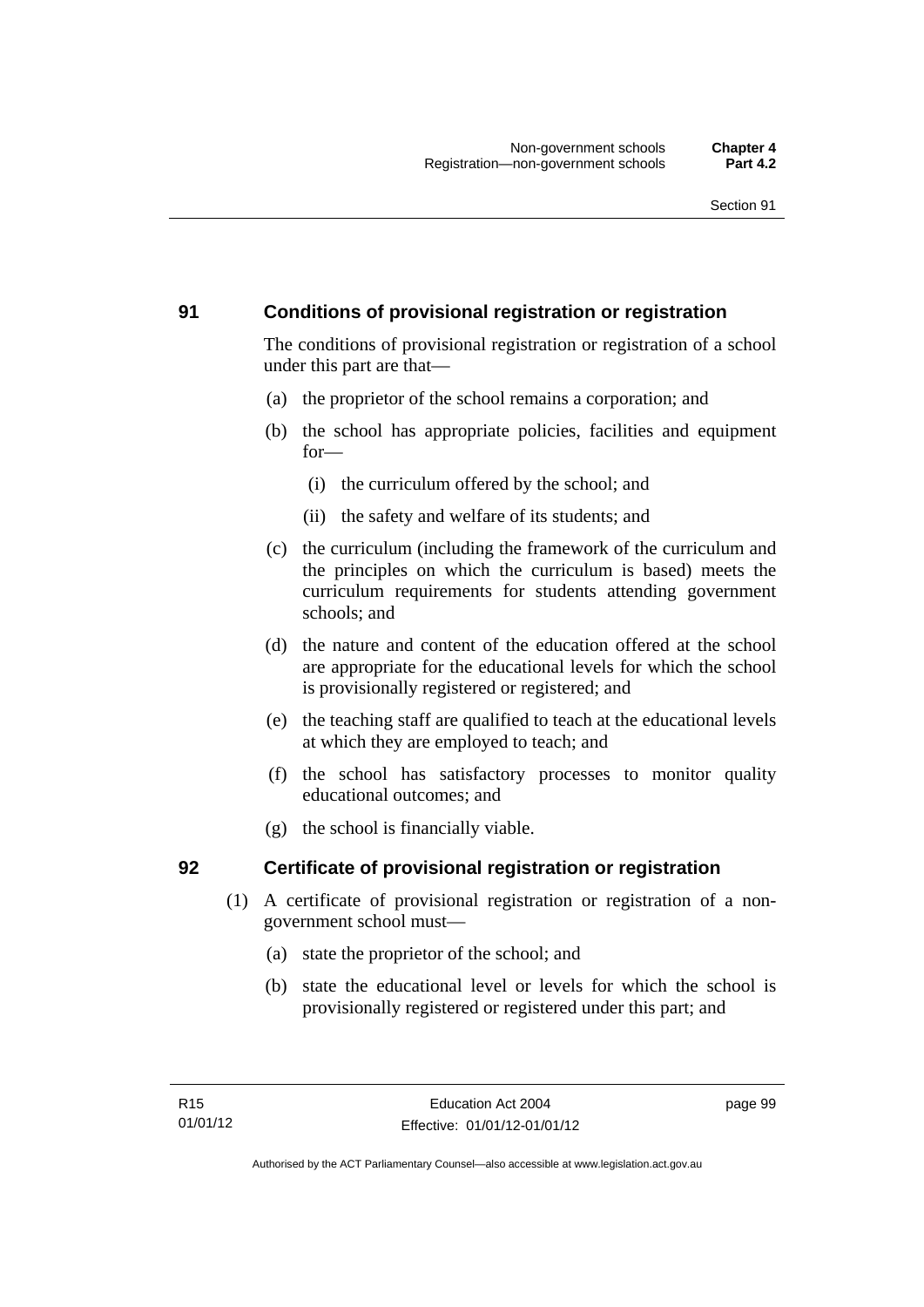- (c) state the location of the campus or campuses for which the school is provisionally registered or registered under this part; and
- (d) state the term of provisional registration or registration; and
- (e) include any other particulars required under the regulations.
- (2) The registrar may include any other particulars in the certificate that the registrar considers appropriate.
- (3) The proprietor of a registered non-government school must tell the registrar in writing about a change in any of the particulars of the certificate within 1 month after the day the change happens.

## **93 Period of provisional registration and registration**

- (1) Provisional registration of a school ends when the earliest of the following happens:
	- (a) 2 years after the school is provisionally registered;
	- (b) the school is registered under section 88.
- (2) Registration of a school is for a period not longer than 5 years stated in the school's certificate of registration.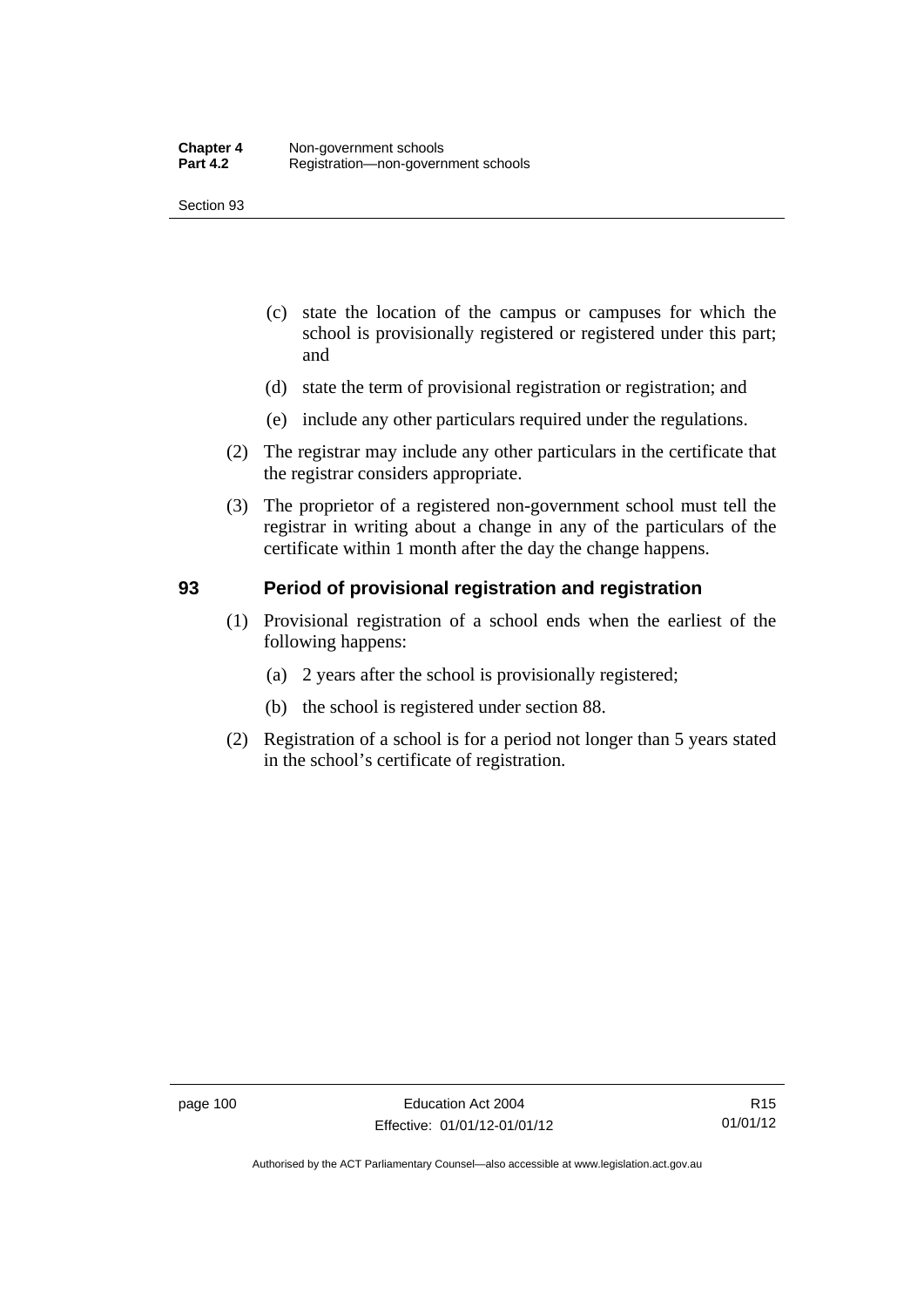#### **94 Investigation of complaints—non-government schools**

- (1) The proprietor of a non-government school must develop and implement a complaints policy for the school.
- (2) The proprietor of a non-government school must, as soon as practicable, investigate any complaint about the administration, management and operation of the school that, in the proprietor's opinion, is not a frivolous or vexatious complaint.

## **95 Cancellation of provisional registration or registration**

- (1) The Minister may direct the registrar to cancel the provisional registration or registration of a school if satisfied on reasonable grounds—
	- (a) that a condition of the school's provisional registration or registration has been contravened; or
	- (b) that the school's proprietor or principal has otherwise contravened this Act.
	- *Note* Section 91 (Conditions of provisional registration or registration) sets out the conditions of registration.
- (2) Before directing the registrar to cancel the provisional registration or registration of a school, the Minister must give the proprietor of the school a written notice—
	- (a) stating the grounds on which the Minister proposes to direct the registrar to cancel the provisional registration or registration; and
	- (b) stating the facts that, in the Minister's opinion, establish the grounds; and
	- (c) telling the proprietor that the proprietor may, within 14 days beginning the day after the day the proprietor receives the notice, give a written response to the Minister about the matters in the notice.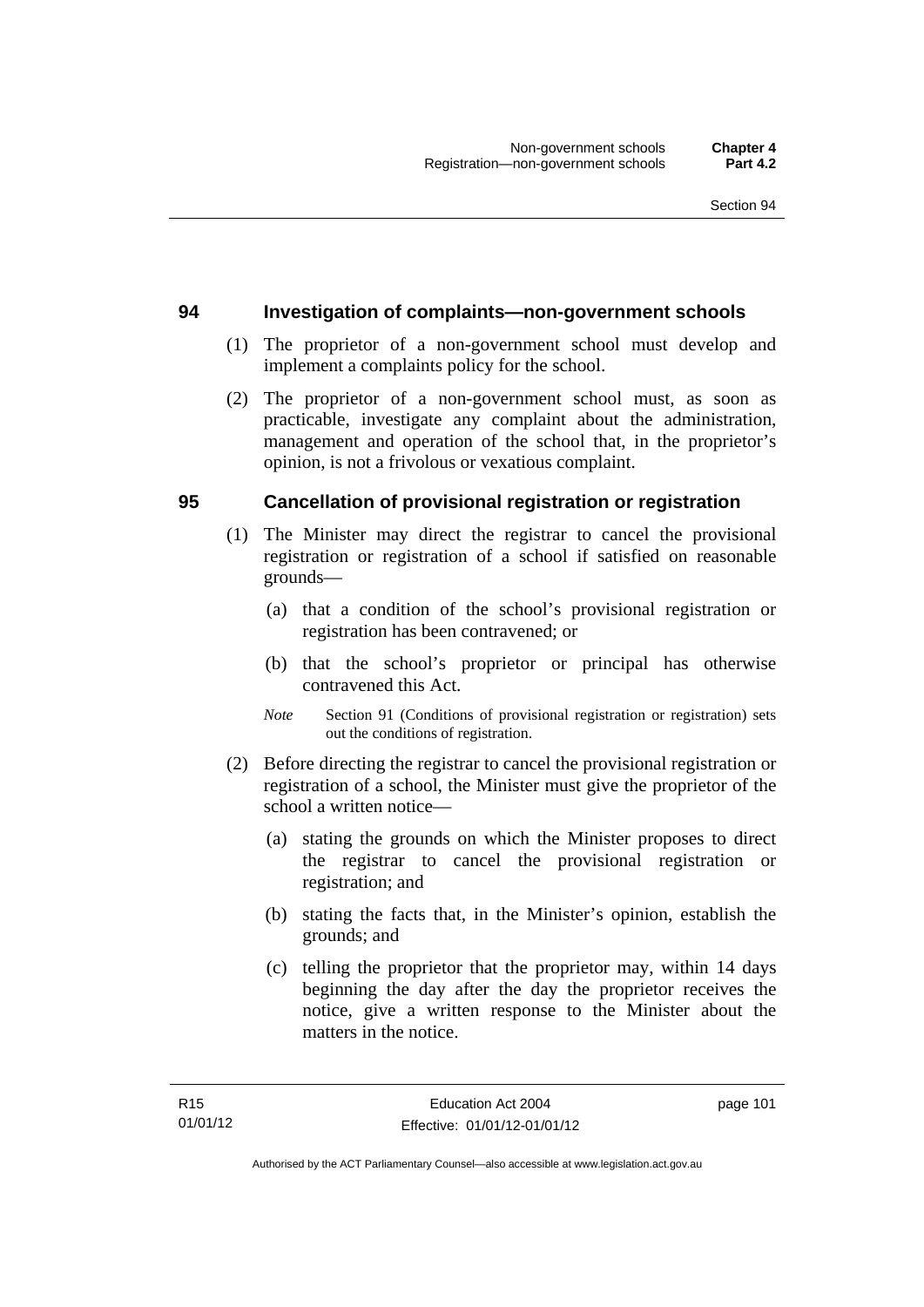- (3) In deciding whether to direct the registrar to cancel the provisional registration or registration, the Minister must consider any response given to the Minister in accordance with subsection (2) (c).
- (4) If the Minister is satisfied that the grounds for cancelling the provisional registration or registration have been established, the Minister may direct the registrar to cancel the school's provisional registration or registration.
- (5) If the Minister directs the registrar to cancel the school's provisional registration or registration, the registrar must cancel the provisional registration or registration by noting the cancellation in the particulars of the school in the register of non-government schools.
- (6) The Minister must give the proprietor written notice of the Minister's decision.
- (7) Cancellation of provisional registration or registration takes effect on the day when notice of the cancellation is given to the proprietor or, if the notice states a later date of effect, that date.

#### **96 Application for renewal of registration**

- (1) The proprietor of a non-government school that is registered under this part may apply in writing to the Minister for renewal of the registration.
	- *Note* If a form is approved under s 154 for the application, the form must be used.
- (2) The application must be made at least the prescribed period before the registration ends.
- (3) In this section:

*prescribed period* means—

- (a) 6 months; or
- (b) if the Minister approves a shorter period—that period.

Authorised by the ACT Parliamentary Counsel—also accessible at www.legislation.act.gov.au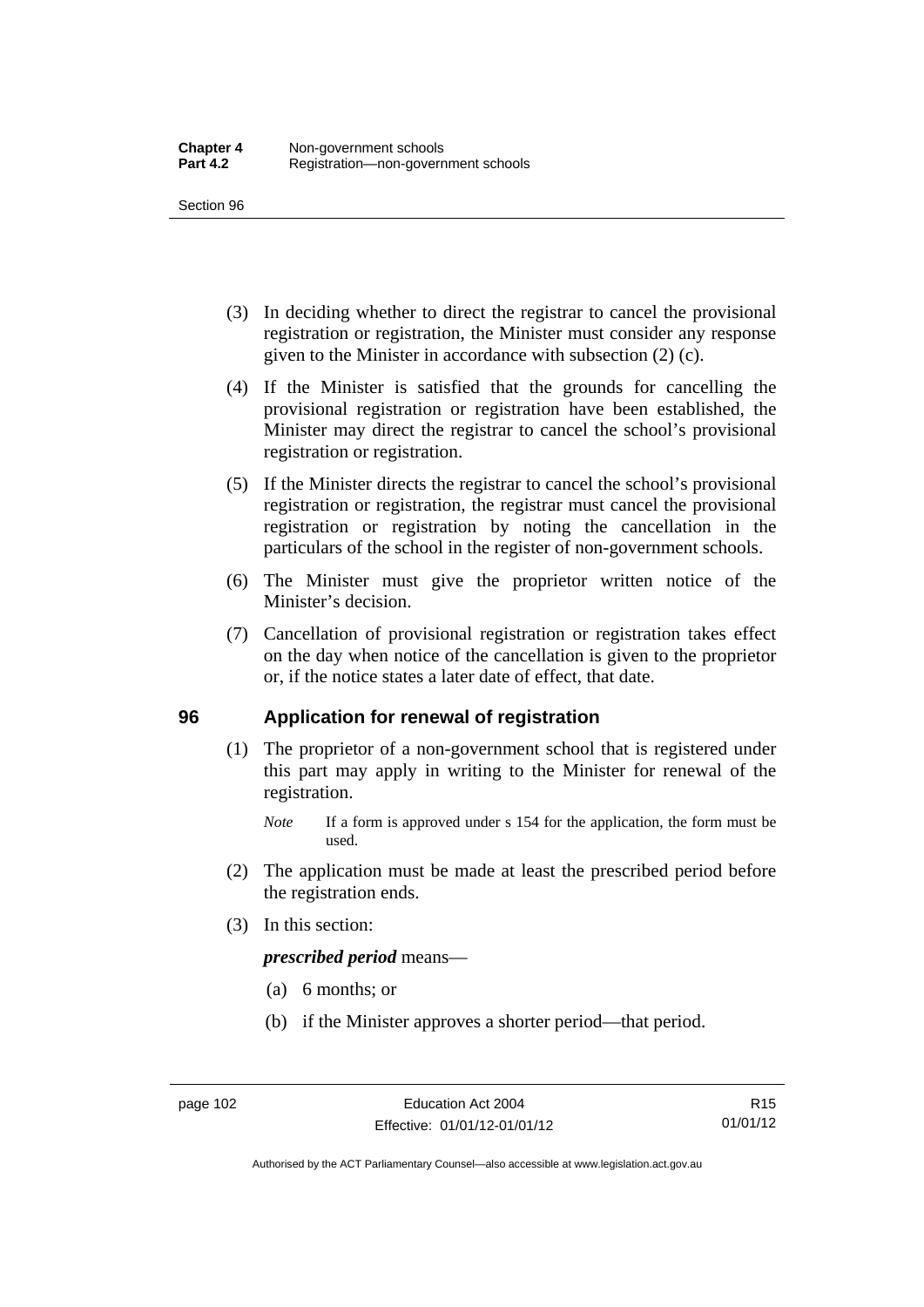# **97 Renewal of registration**

- (1) This section applies if application is made under section 96 for renewal of registration of a school.
- (2) Before deciding whether the registration of a school should be renewed, the Minister must appoint a panel to report to the Minister on the application.
	- *Note 1* For the making of appointments (including acting appointments), see the Legislation Act, pt 19.3.
	- *Note 2* In particular, a person may be appointed for a particular provision of a law (see Legislation Act, s 7 (3)) and an appointment may be made by naming a person or nominating the occupant of a position (see s 207).
	- *Note 3* Certain Ministerial appointments require consultation with an Assembly committee and are disallowable (see Legislation Act, div 19.3.3).
- (3) If the Minister is satisfied, after considering the panel's report, that the school meets the criteria mentioned in subsection (6), the Minister must direct the registrar to renew the registration of the school for a stated period of not longer than 5 years.
- (4) If the Minister directs the registrar to renew the registration of the school, the registrar must renew the registration by—
	- (a) entering the particulars of the school required under the regulations in the register of non-government schools; and
	- (b) giving the proprietor of the school a certificate of registration for the school.
- (5) If the Minister is not satisfied, after considering the panel's report, that the school meets the criteria mentioned in subsection (6), the Minister must direct the registrar to refuse to renew the registration of the school.
- (6) The criteria for renewal of registration of a school are that—
	- (a) the proprietor of the school remains a corporation; and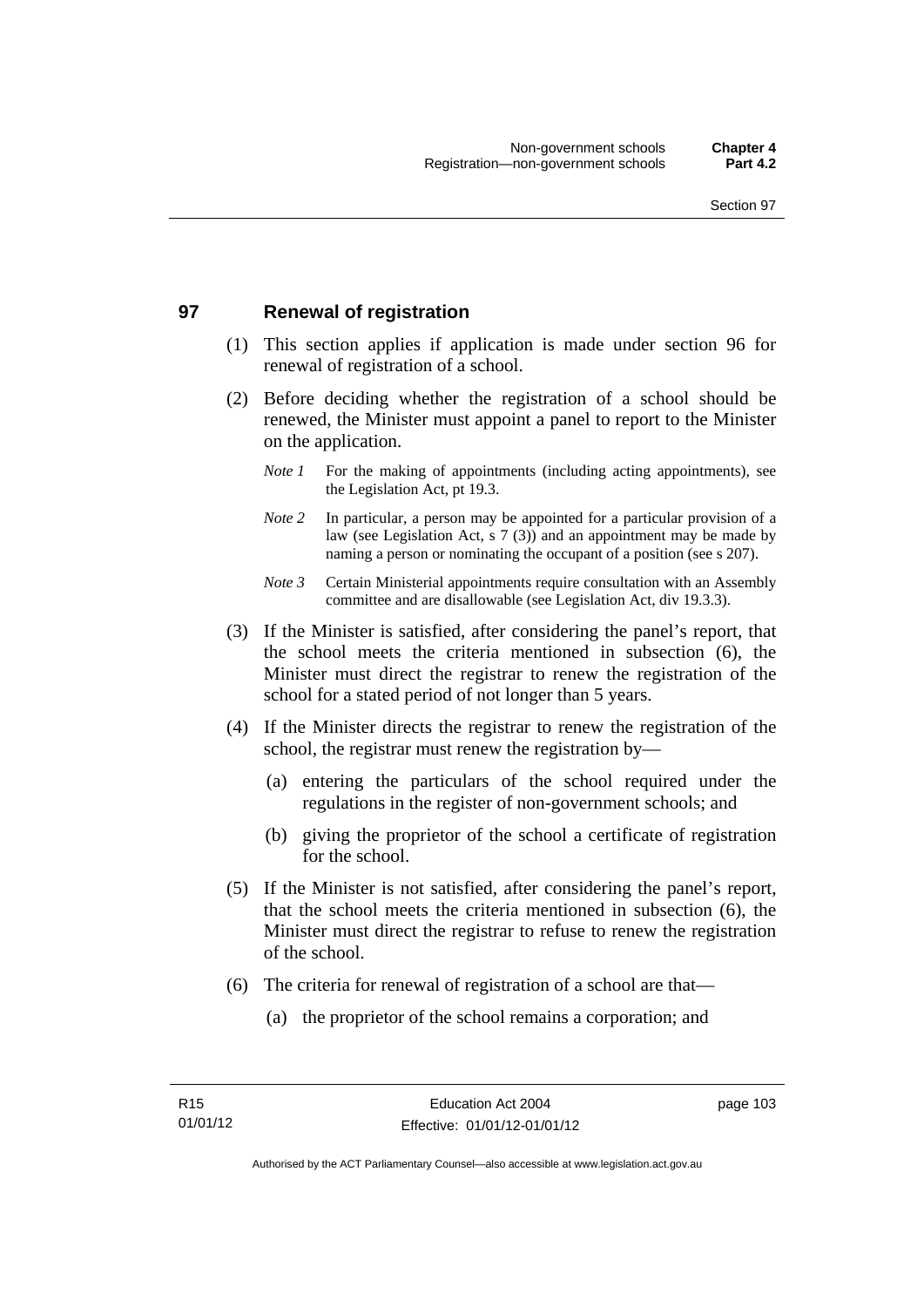- (b) the school has appropriate policies, facilities and equipment for—
	- (i) the curriculum offered by the school; and
	- (ii) the safety and welfare of its students; and
- (c) the curriculum (including the framework of the curriculum and the principles on which the curriculum is based) meets the curriculum requirements for students attending government schools; and
- (d) the nature and content of the education offered at the school are appropriate for the educational levels for which the school is provisionally registered or registered; and
- (e) the teaching staff are qualified to teach at the educational levels at which they are employed to teach; and
- (f) the school has satisfactory processes to monitor quality educational outcomes; and
- (g) the school is financially viable.

#### **98 Inspection of panel reports for school registration etc**

- (1) This section applies to a report to the Minister by a panel under any of the following provisions:
	- (a) section 86 (Provisional registration);
	- (b) section 88 (Registration);
	- (c) section 88B (Registration at additional campus);
	- (d) section 90 (Registration at additional educational levels);
	- (e) section 97 (Renewal of registration).
- (2) A person may, without charge, inspect a copy of the report during ordinary business hours at the office of the director-general.

Authorised by the ACT Parliamentary Counsel—also accessible at www.legislation.act.gov.au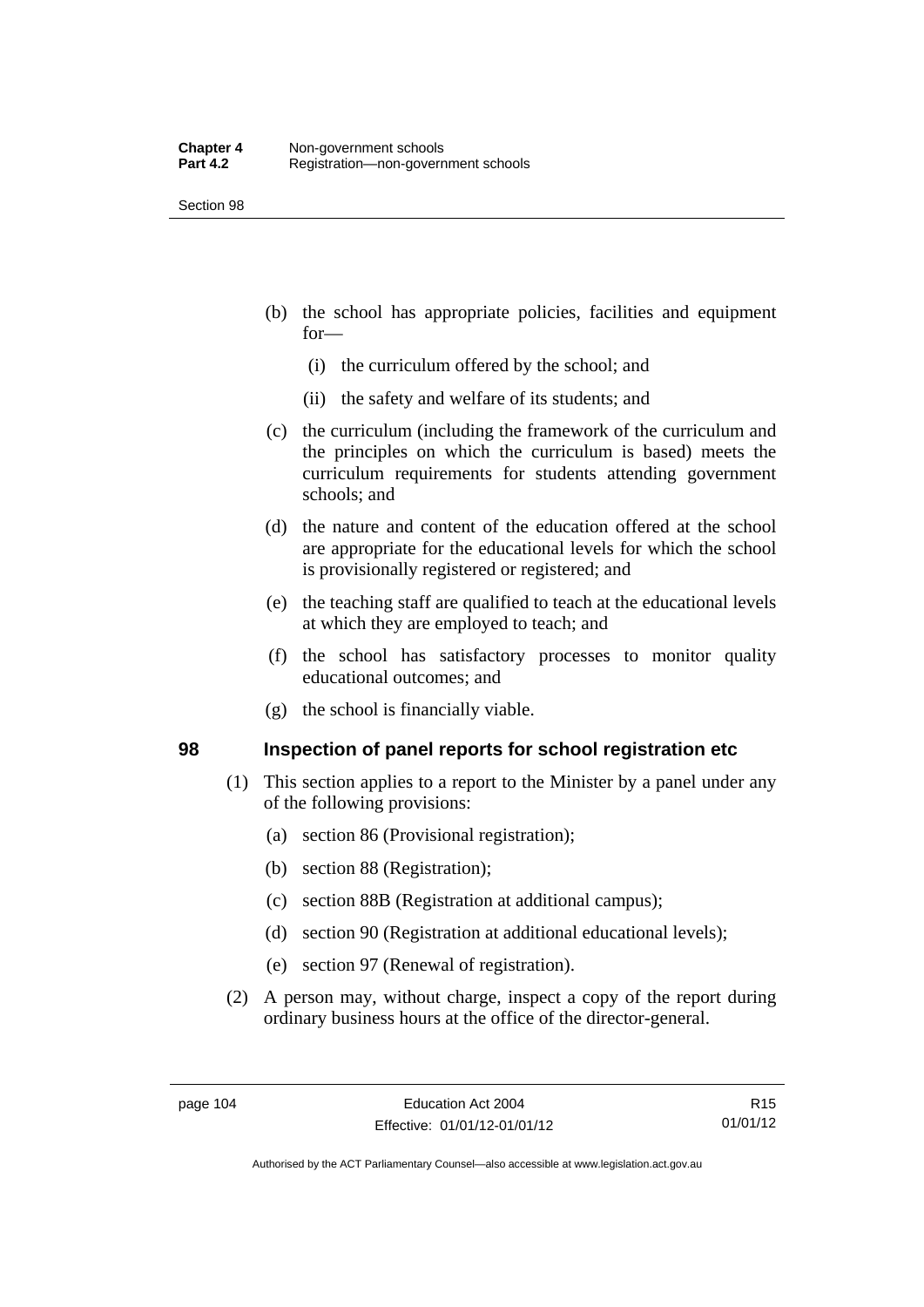(3) A person may, on payment of the reasonable copying costs, obtain a copy of all or part of the report.

Authorised by the ACT Parliamentary Counsel—also accessible at www.legislation.act.gov.au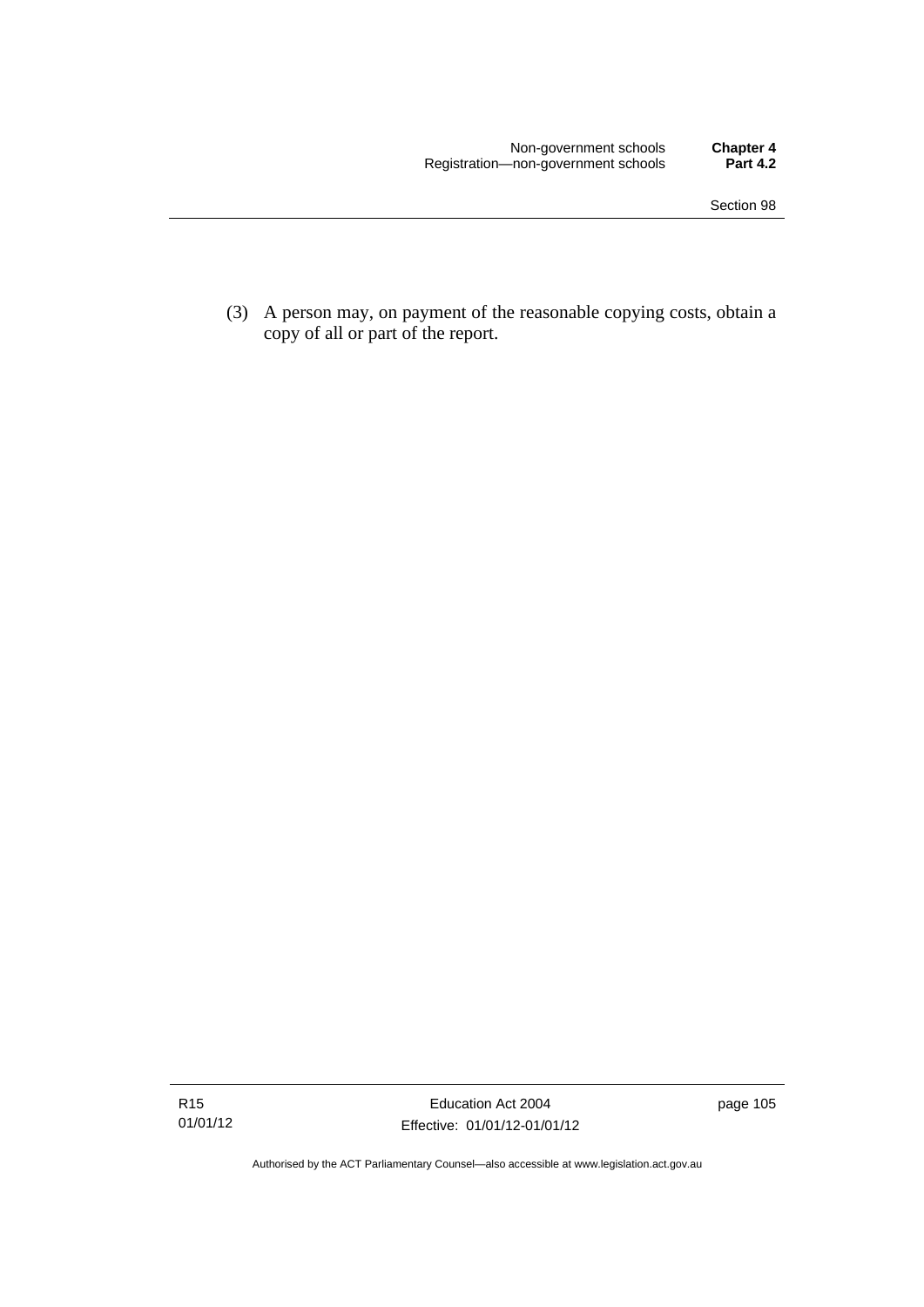# **Part 4.3 Attendance at non-government schools**

## **99 Keeping of register of enrolments and attendances for non-government schools**

 (1) The principal of a non-government school, or the person giving an approved educational course (non-government), commits an offence if the principal or person fails to keep a register of enrolments and attendances

Maximum penalty: 10 penalty units.

(2) An offence against this section is a strict liability offence.

## **100 Keeping records of enrolment and attendances for nongovernment schools**

- (1) The principal of a non-government school, or the person giving an approved educational course (non-government), must ensure that the following information is entered in the register of enrolments and attendances:
	- (a) the full name of each student enrolled at the school or course;
	- (b) a record of the attendance or nonattendance of the student at the school or course on every day when the school or course is open for attendance.

Maximum penalty: 10 penalty units.

- (2) The principal of a non-government school, or the person giving an approved educational course (non-government), commits an offence if—
	- (a) the principal or person makes an entry in the register of enrolments and attendances; and
	- (b) the principal or person is reckless about whether the entry is correct.

Authorised by the ACT Parliamentary Counsel—also accessible at www.legislation.act.gov.au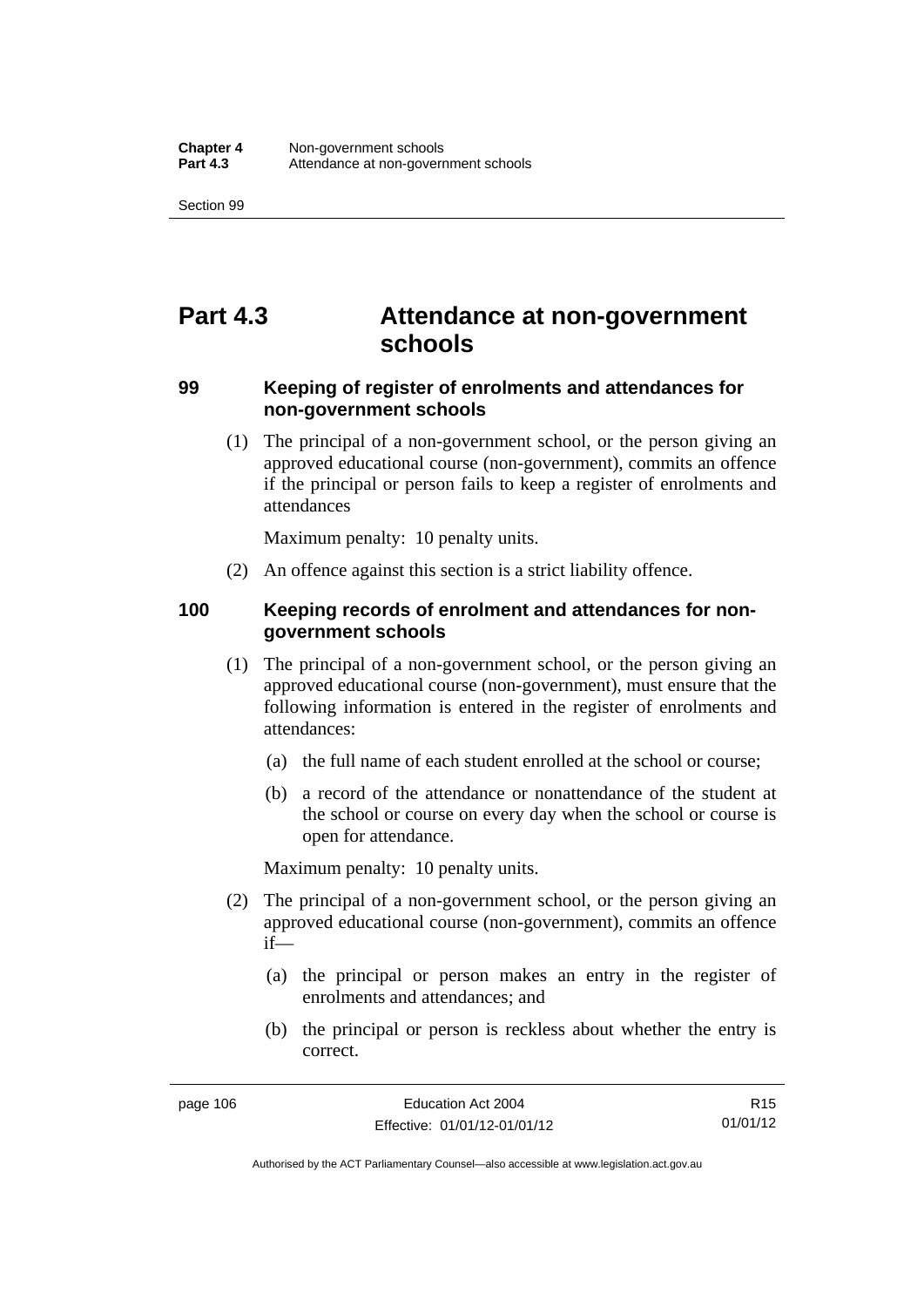Maximum penalty: 10 penalty units.

(3) An offence against subsection (1) is a strict liability offence.

#### **101 Inspection of register of enrolment and attendances for non-government schools**

- (1) The principal of a non-government school, or the person giving an approved educational course (non-government), commits an offence if—
	- (a) an authorised person (non-government) asks the principal or person to make the register of enrolments and attendances available to the authorised person; and
	- (b) the principal or person fails to make the register available as asked.

Maximum penalty: 10 penalty units.

- (2) The principal of a non-government school, or the person giving an approved educational course (non-government), commits an offence if—
	- (a) the director-general or an authorised person (non-government) asks the principal or the person to give the director-general or authorised person stated information about enrolments or attendances of students at the school or course during a stated period or at a stated time; and
	- (b) the principal or person fails to give the information in accordance with the request.

Maximum penalty: 50 penalty units.

- (3) An authorised person (non-government) may make copies of the register of enrolments and attendances or any part of the register.
- (4) The principal of a non-government school, or the person giving an approved educational course (non-government), must take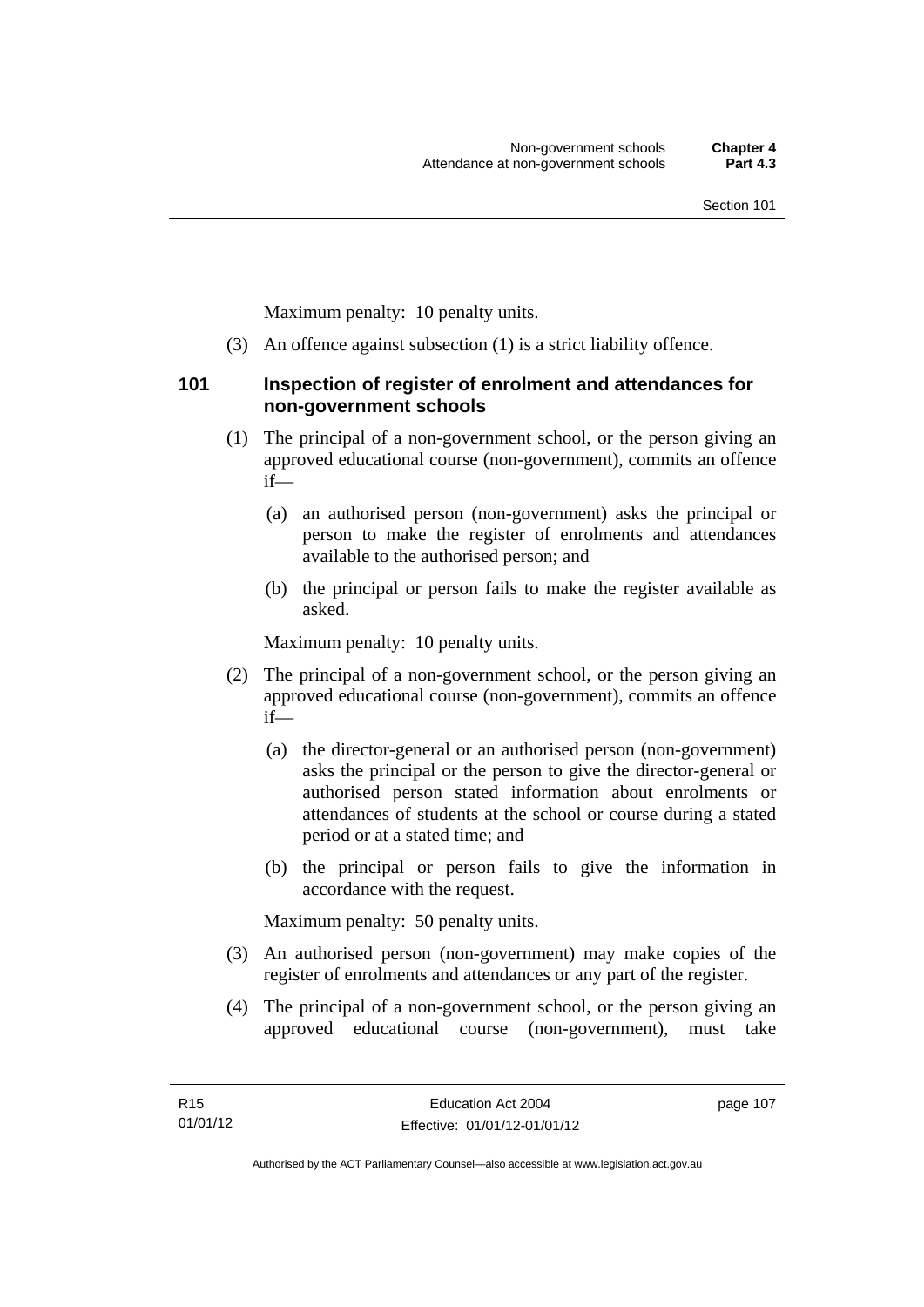reasonable steps to assist an authorised person (non-government) in exercising functions under this section.

(5) An offence against this section is a strict liability offence.

# **102 Procedures to encourage attendance at non-government schools**

- (1) The principal of a non-government school must set up procedures—
	- (a) to encourage students to attend school regularly; and
	- (b) to help parents to encourage their children to attend school regularly.
- (2) The principal must refer parents and children to support services that encourage children to attend school regularly when the procedures mentioned in subsection (1) are not successful.
- (3) If a student enrolled at a non-government school has not been attending school regularly, the principal of the school may, by written notice, require the student's parents and the student to meet with an authorised person (non-government) at a stated place and time.

# **103 Reporting to parents—non-government schools**

- (1) The principal of a non-government school must set up procedures for giving reports to the parents of a student enrolled at the school about the student's academic progress and social development at the school.
- (2) A report must be given to the student's parents at least twice a year.

#### **104 Suspension, transfer or exclusion of students—Catholic systemic schools**

- (1) This section applies if—
	- (a) a student attending a non-government school that is a Catholic systemic school—

R15 01/01/12

Authorised by the ACT Parliamentary Counsel—also accessible at www.legislation.act.gov.au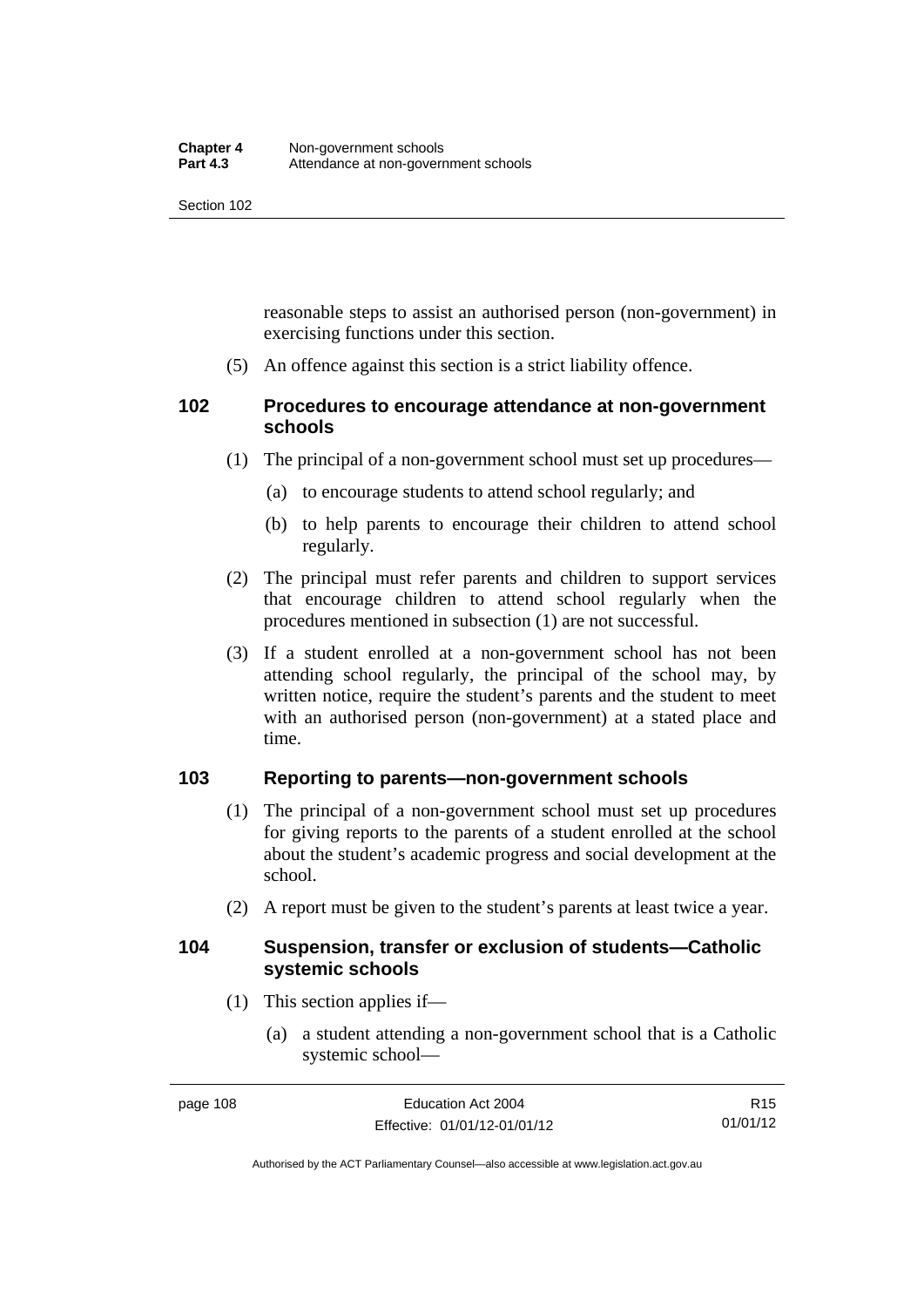- (i) is persistently and wilfully noncompliant; or
- (ii) threatens to be violent or is violent to another student attending the school, a member of the staff of the school or anyone else involved in the school's operation; or
- (iii) acts in a way that otherwise threatens the good order of the school or the safety or wellbeing of another student attending the school, a member of staff of the school or anyone else involved in the school's operation; or
- (iv) displays behaviour that is disruptive to the student's learning or that of other students; and
- (b) the principal of the school is satisfied that action should be taken under this section.
- (2) The principal may recommend to the director that the director—
	- (a) suspend the student from the school for a stated period of not longer than 20 days; or
	- (b) transfer the student to another Catholic systemic school; or
	- (c) exclude the student from all Catholic systemic schools.
- (3) After considering the principal's recommendation, the director may—
	- (a) give effect to the recommendation; or
	- (b) take any other action mentioned in subsection (2) that the director considers appropriate; or
	- (c) suspend the student for not longer than 20 days.
- (4) The director may exclude the student only if—
	- (a) the student's parents have been given an opportunity to be consulted, and told in writing, about the proposed exclusion of the student and the reasons for it; and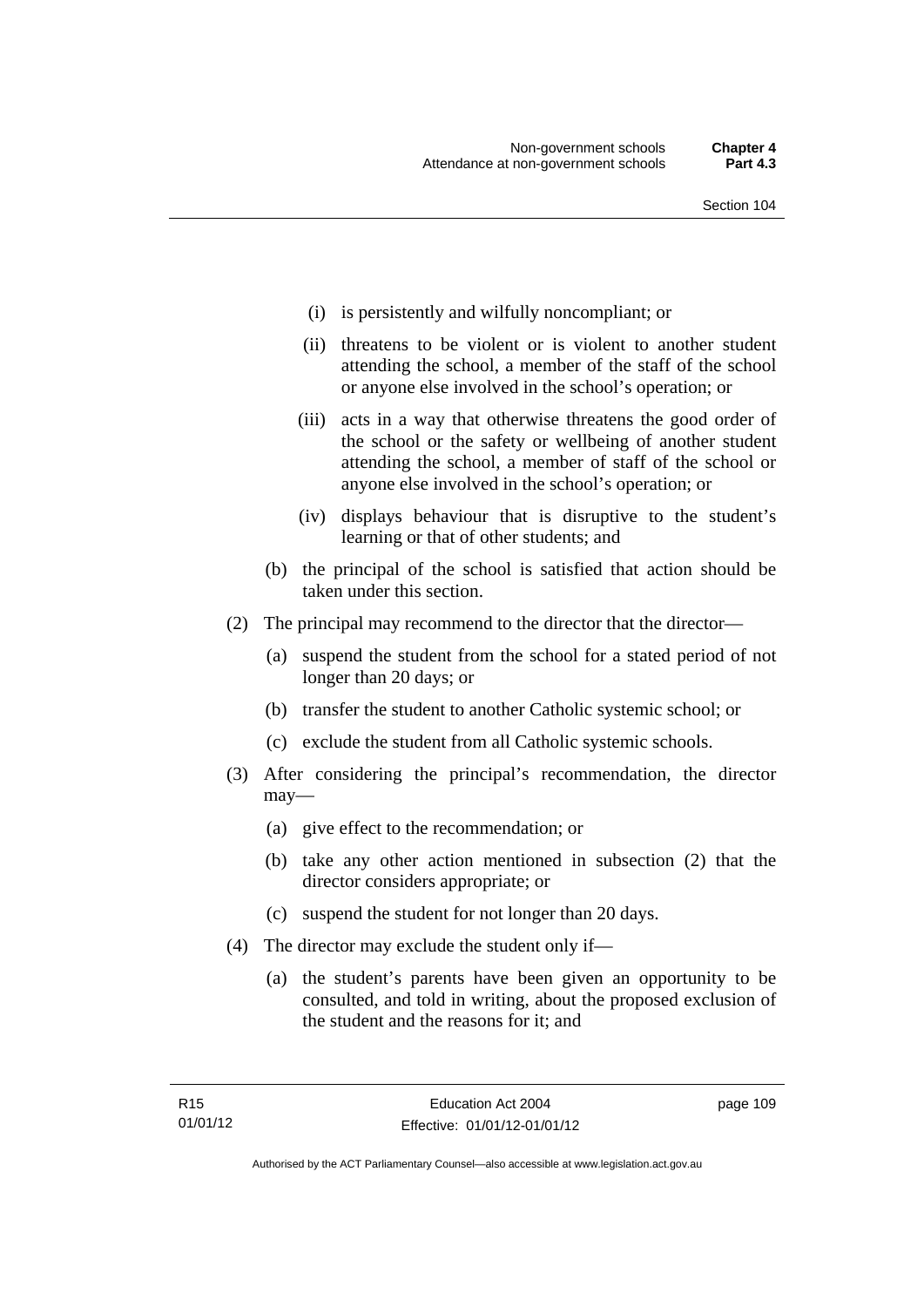- (b) the student has been given a reasonable opportunity to attend counselling, undertake relevant educational programs or receive other appropriate assistance; and
- (c) as far as the student's maturity and capacity for understanding allow, the participation of the student has been sought, and any views of the student considered, in deciding whether to exclude the student; and
- (d) the student has been given sufficient information about the decision-making process, in a language and way that the student can understand, to allow the student to take part in the process; and
- (e) the student has been offered information about alternatives for continuing the student's education after the exclusion.
- (5) The director may suspend or transfer the student only if—
	- (a) the student's parents have been given an opportunity to be consulted, and told in writing, about the proposed suspension or transfer of the student and the reasons for it; and
	- (b) as far as the student's maturity and capacity for understanding allow, the participation of the student has been sought, and any views of the student considered, in deciding whether to suspend or transfer the student; and
	- (c) the student has been given sufficient information about the decision-making process, in a language and way that the student can understand, to allow the student to take part in the process; and
	- (d) the student has been given a reasonable opportunity to continue the student's education during the suspension.
- (6) Despite subsection (5), the director may immediately suspend the student for not longer than 5 days if, in the director's opinion, the circumstances are of such urgency or seriousness to require the student's immediate suspension.

R15 01/01/12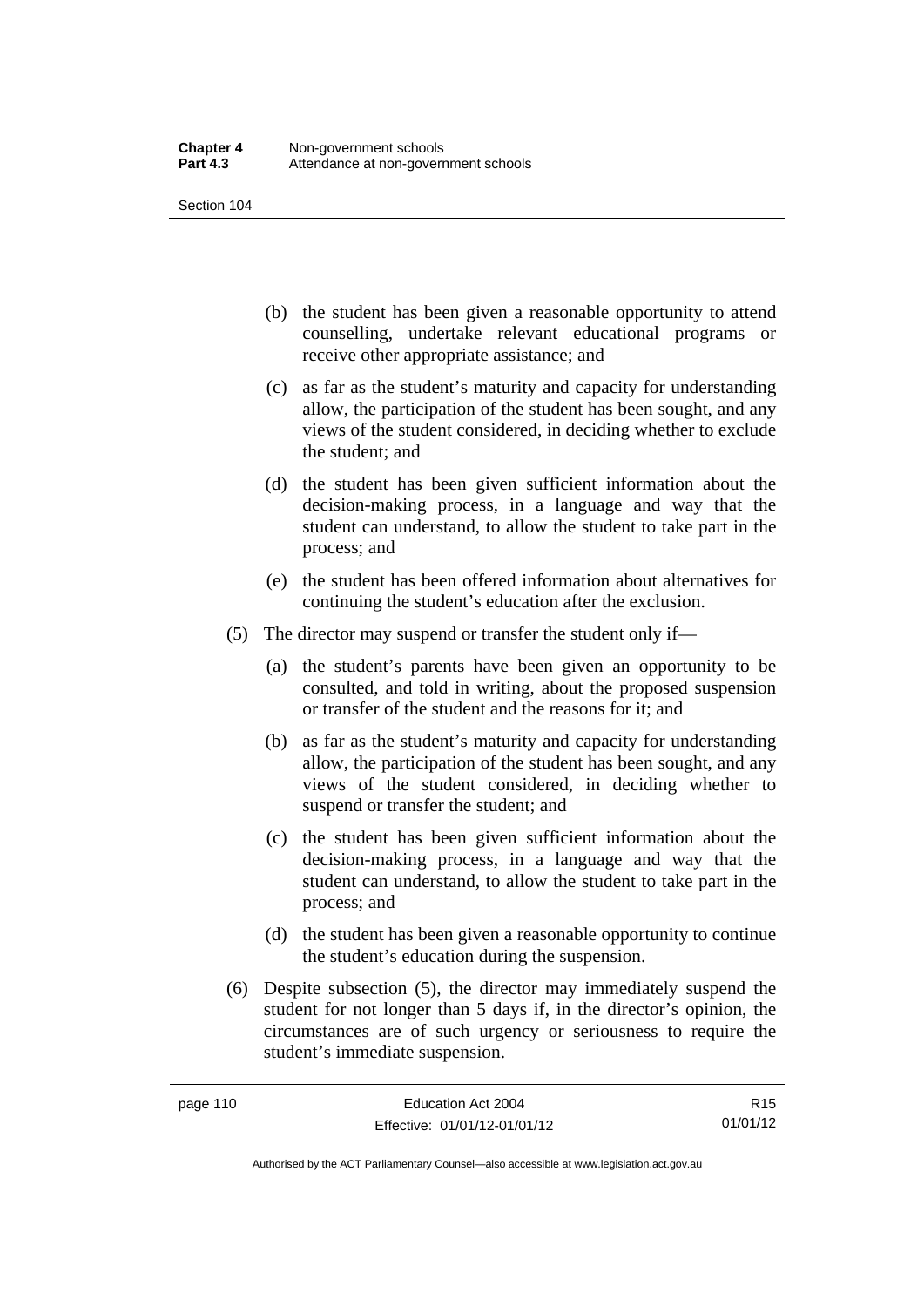- (7) However, before suspending the student under subsection (6), the director must comply with the requirements of subsection (5) (a) to (d) to the extent that it is practicable and appropriate to do so.
- (8) To remove any doubt, the director may suspend the student under subsection (6) while deciding what other action (if any) should be taken in relation to the student under this section.
- (9) If the student is suspended for 7 or more school days in a school term (whether or not consecutive school days), the director must ensure that the student is given a reasonable opportunity to attend appropriate counselling.
- (10) The director may delegate the director's power to suspend a student from a school for not longer than 15 days to the principal of the school.

*Note* For the making of delegations and the exercise of delegated functions, see Legislation Act, pt 19.4.

- (11) If the director excludes a student from all Catholic systemic schools, the director must give the registrar written notice of the exclusion.
- (12) In this section:

*director* means the person occupying the position prescribed under the regulations.

## **105 Suspension or exclusion of students—other nongovernment schools**

- (1) This section applies if—
	- (a) a student attending a non-government school (other than a Catholic systemic school)—
		- (i) is persistently and wilfully noncompliant; or
		- (ii) threatens to be violent or is violent to another student attending the school, a member of the staff of the school or anyone else involved in the school's operation; or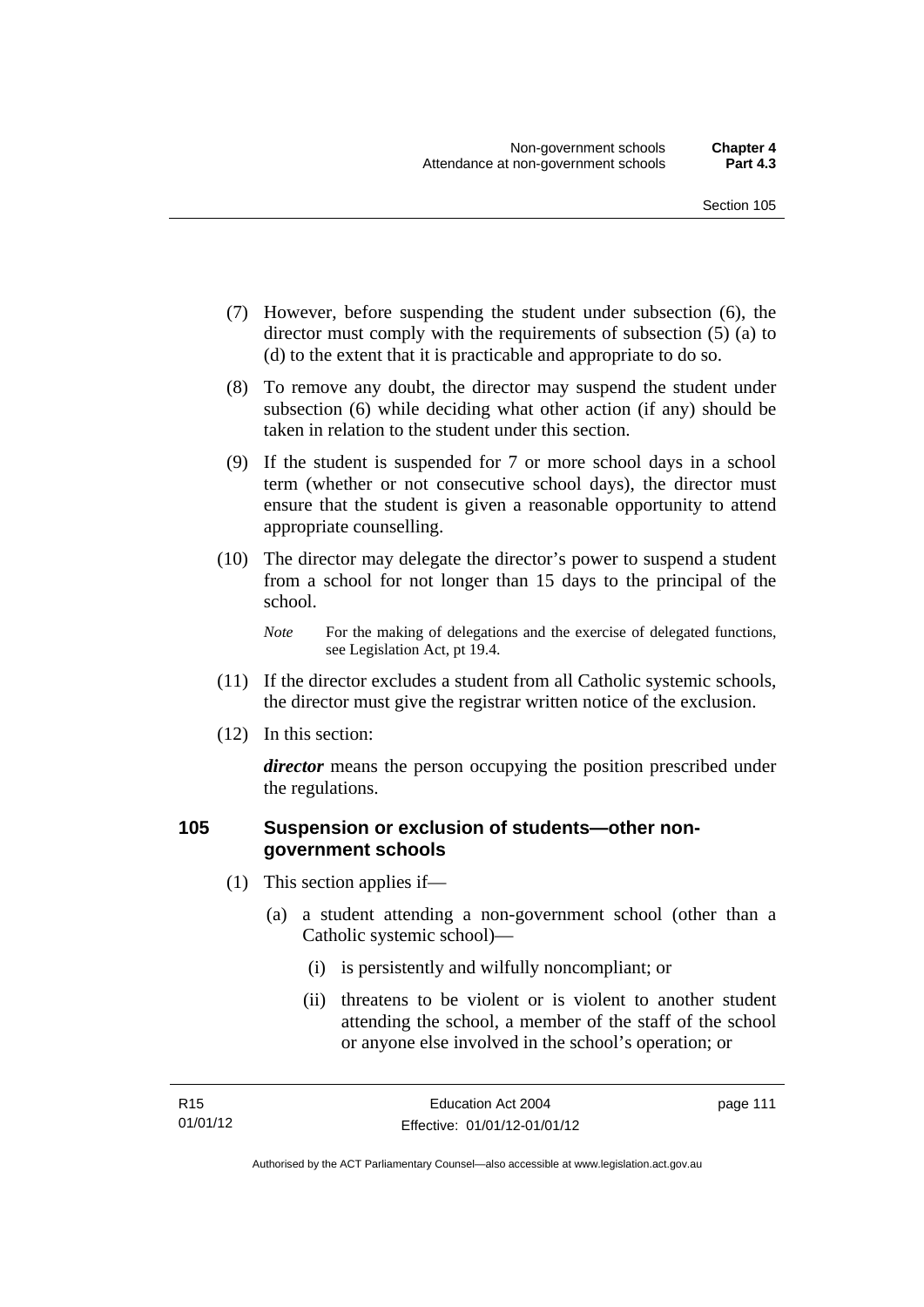- (iii) acts in a way that otherwise threatens the good order of the school or the safety or wellbeing of another student attending the school, a member of staff of the school or anyone else involved in the school's operation; or
- (iv) displays behaviour that is disruptive to the student's learning or that of other students; and
- (b) the principal of the school is satisfied that action should be taken under this section.
- (2) The principal may—
	- (a) suspend the student from the school for a stated period of not longer than 20 days; or
	- (b) exclude the student from the school.
- (3) The principal may exclude the student only if—
	- (a) the student's parents have been given an opportunity to be consulted, and told in writing, about the proposed exclusion of the student and the reasons for it; and
	- (b) the student has been given a reasonable opportunity to attend counselling, undertake relevant educational programs or receive other appropriate assistance; and
	- (c) as far as the student's maturity and capacity for understanding allow, the participation of the student has been sought, and any views of the student considered, in deciding whether to exclude the student; and
	- (d) the student has been given sufficient information about the decision-making process, in a language and way that the student can understand, to allow the student to take part in the process; and
	- (e) the student has been offered information about alternatives for continuing the student's education after the exclusion.

R15 01/01/12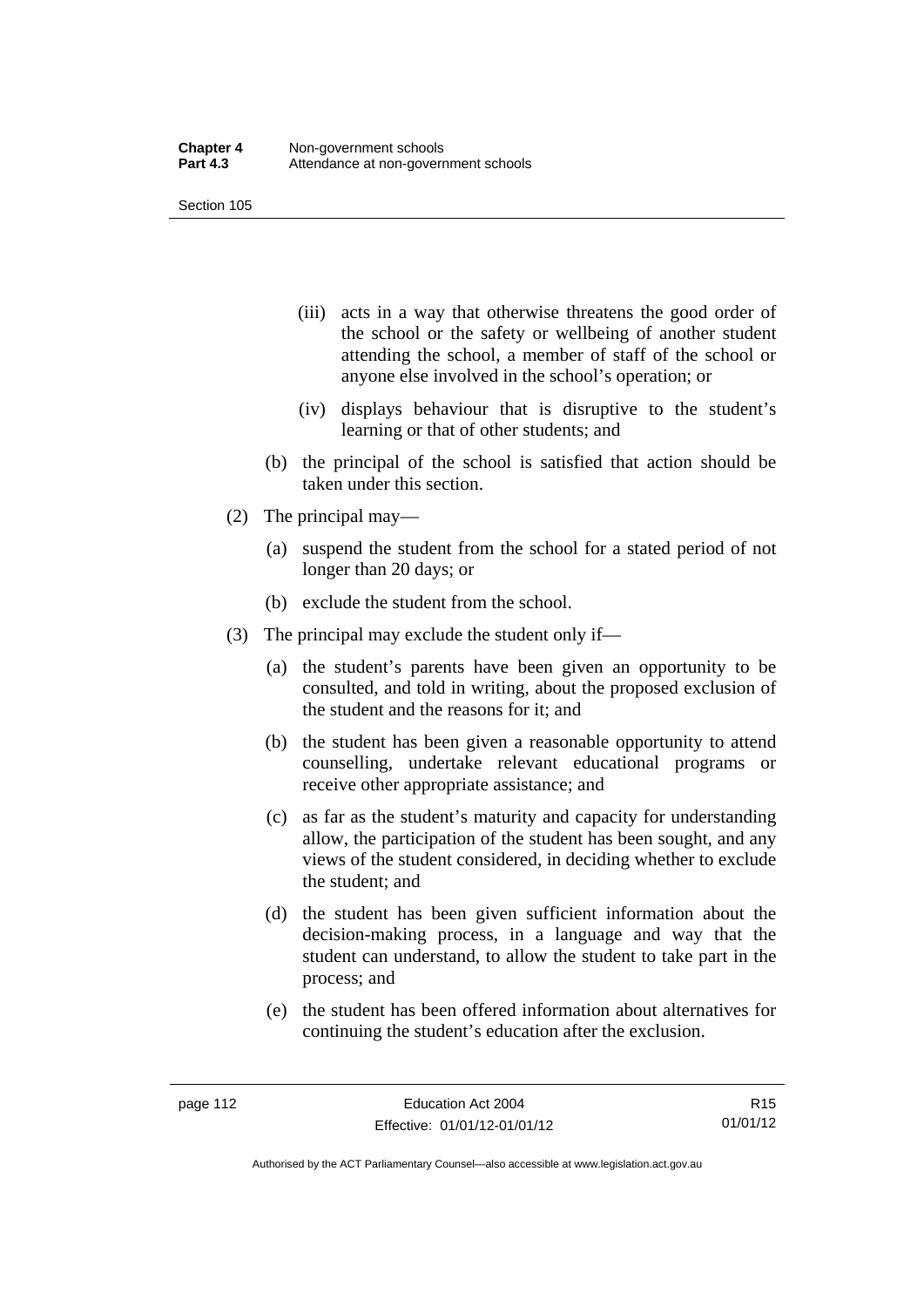- (4) The principal may suspend the student only if—
	- (a) the student's parents have been given an opportunity to be consulted, and told in writing, about the proposed suspension of the student and the reasons for it; and
	- (b) as far as the student's maturity and capacity for understanding allow, the participation of the student has been sought, and any views of the student considered, in deciding whether to suspend the student; and
	- (c) the student has been given sufficient information about the decision-making process, in a language and way that the student can understand, to allow the student to take part in the process; and
	- (d) the student has been given a reasonable opportunity to continue the student's education during the suspension.
- (5) Despite subsection (4), the principal may immediately suspend a student for not longer than 5 days if, in the principal's opinion, the circumstances are of such urgency or seriousness to require the student's immediate suspension.
- (6) However, before suspending a student under subsection (5), the principal must comply with the requirements of subsection (4) (a) to (d) to the extent that it is practicable and appropriate to do so.
- (7) To remove any doubt, the principal may suspend the student under subsection (5) while deciding what other action (if any) should be taken in relation to the student under this section.
- (8) If the student is suspended for 7 or more school days in a school term (whether or not consecutive school days), the principal must ensure that the student is given a reasonable opportunity to attend appropriate counselling.
- (9) If the principal of the school excludes a student from the school, the principal must give the registrar written notice of the exclusion.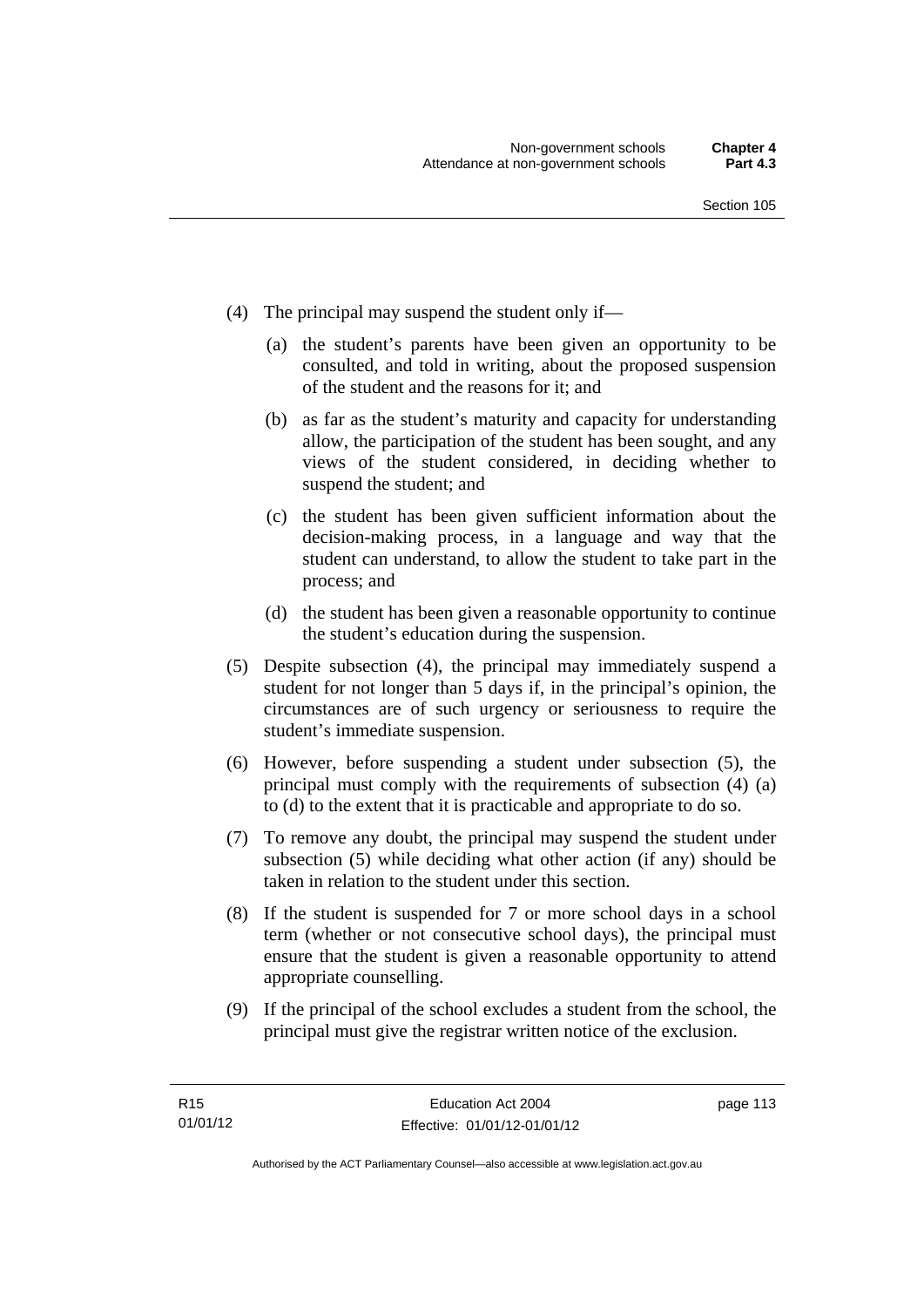# **Part 4.4 Non-government Schools Education Council**

# **Division 4.4.1 Establishment and membership**

## **106 Establishment of council (non-government)**

The Non-government Schools Education Council (in this part called the *council*) is established.

## **107 Functions of council (non-government)**

The functions of the council are—

- (a) to advise the Minister on any aspect of non-government schooling; and
- (b) when asked by the Minister under this paragraph, to inquire into and give advice to the Minister on any aspect of nongovernment schooling; and
- (c) to meet with the Government Schools Education Council to discuss matters of mutual interest; and
- (d) to exercise any other function given to the council under this Act or any other Territory law.
- *Note* The Minister must present a copy of any advice given under s 107 (a) or (b) to the Legislative Assembly (see s 118A).

#### **108 Membership of council (non-government)**

The council consists of the members appointed under section 109.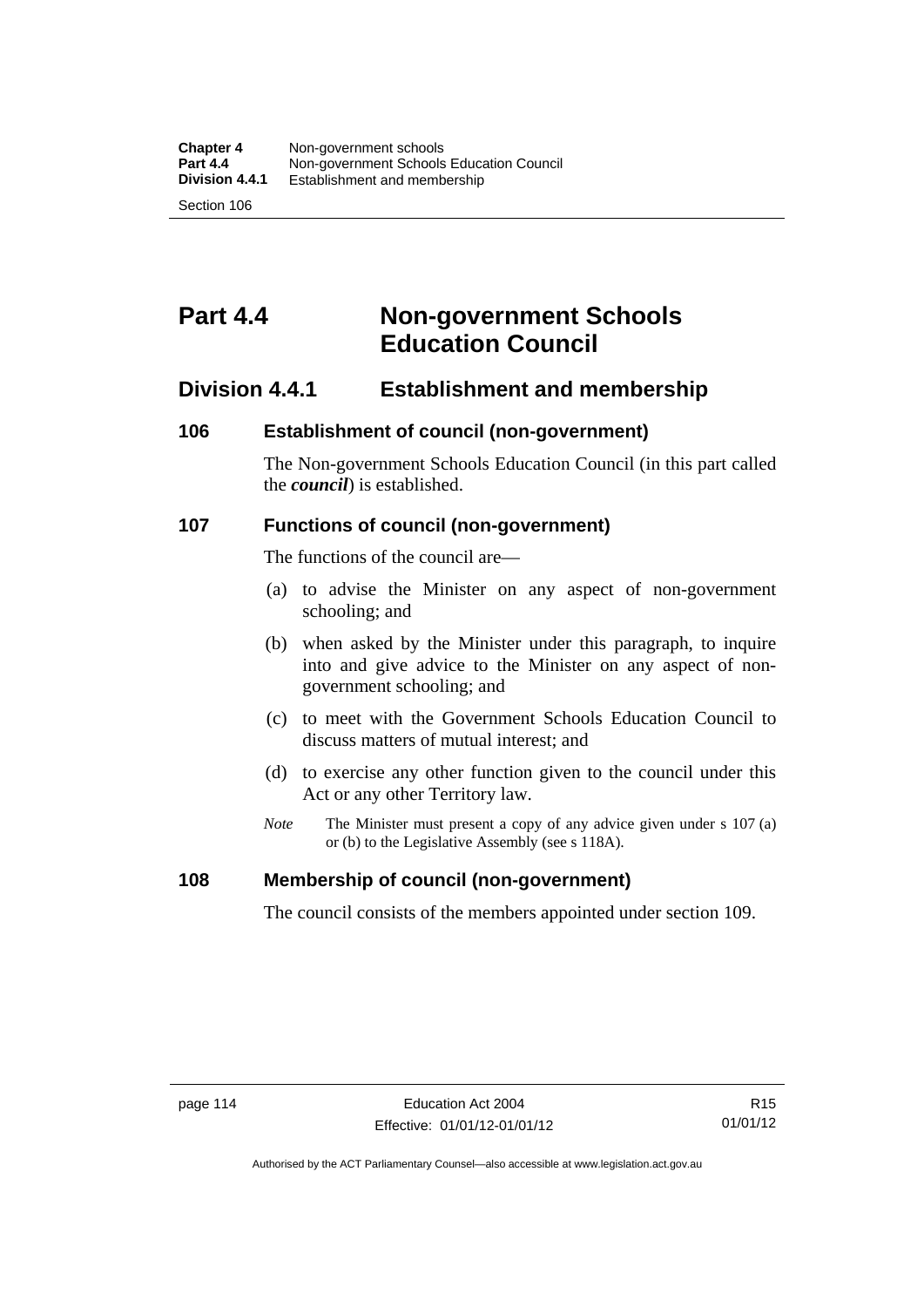## **109 Members of council (non-government)**

- (1) The Minister must appoint the following members of the council:
	- (a) a chairperson;
	- (b) 4 people who, in the Minister's opinion, represent the views of the general community (the *community members*);
	- (c) 6 people who, in the Minister's opinion, represent the views of non-government school education (the *education members*).
	- *Note 1* For the making of appointments (including acting appointments), see the Legislation Act, pt 19.3.
	- *Note* 2 In particular, a person may be appointed for a particular provision of a law (see Legislation Act, s 7 (3)) and an appointment may be made by naming a person or nominating the occupant of a position (see s 207).
	- *Note 3* Certain Ministerial appointments require consultation with an Assembly committee and are disallowable (see Legislation Act, div 19.3.3).
- (2) For subsection  $(1)$  (c), the Minister must appoint—
	- (a) 3 education members chosen from nominations of organisations representing Catholic schools; and
	- (b) 1 education member chosen from nominations of organisations representing non-Catholic independent schools; and
	- (c) 1 education member chosen from nominations of the nongovernment school union; and
	- (d) 1 education member chosen from nominations of organisations representing parent associations of non-government schools.

#### **110 Deputy chairperson of council (non-government)**

- (1) The members of the council must, whenever necessary, elect another member to be deputy chairperson.
- (2) The council must tell the Minister of the election of the member as deputy chairperson.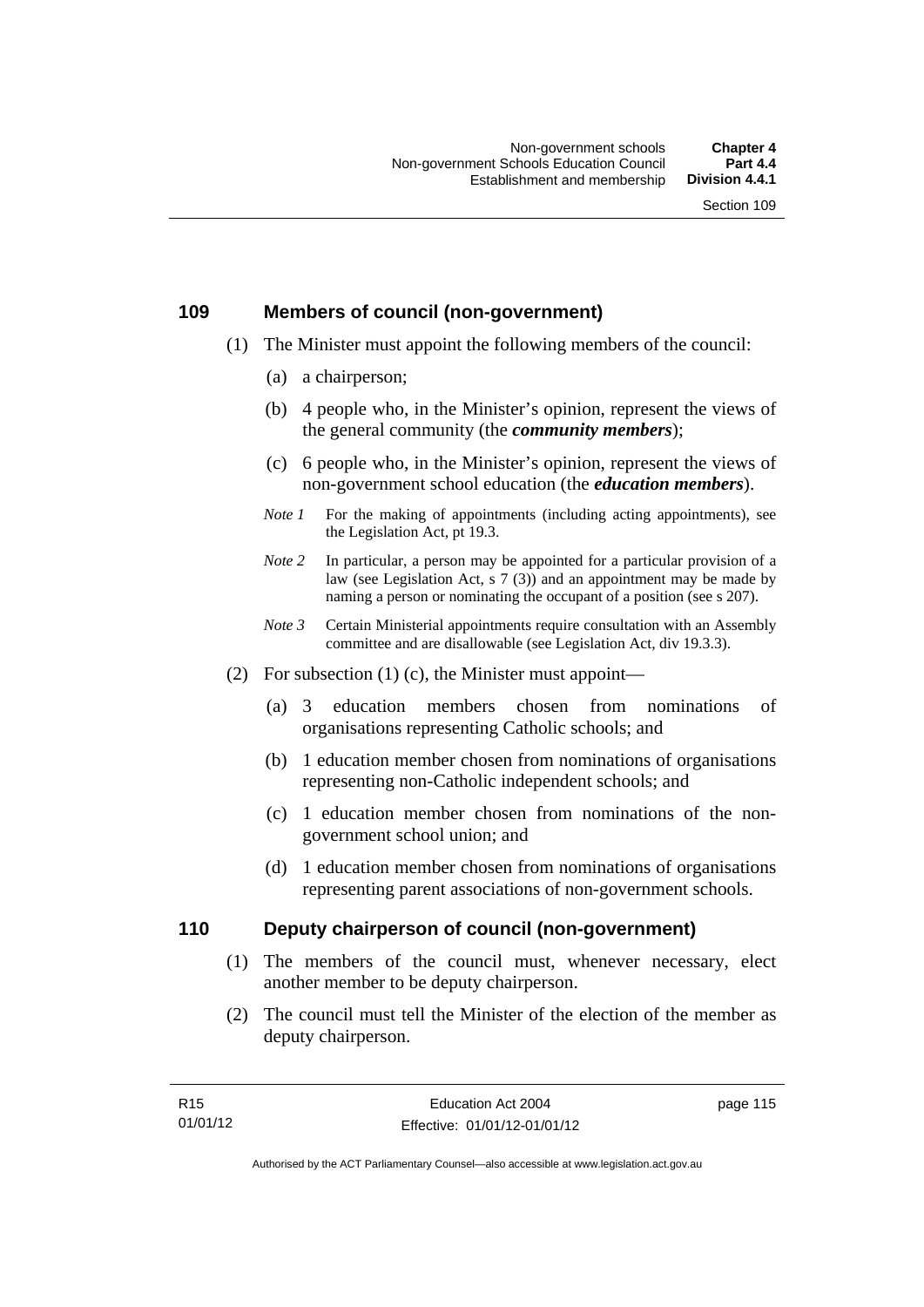# **111 Term of appointment to council (non-government)**

- (1) A member of the council is to be appointed for a term not longer than 3 years.
- (2) The instrument appointing, or evidencing the appointment of, a member of the council must state whether the person is appointed as chairperson or a community or education member.
	- *Note* A person may be reappointed to a position if the person is eligible to be appointed to the position (see Legislation Act, s 208 and dict, pt 1, def *appoint*).

#### **112 Ending of appointment to council (non-government)**

- (1) The Minister may end the appointment of a member of the council—
	- (a) for misbehaviour; or
	- (b) for contravening section 117 (Disclosure of interests by members of council (non-government)).
- (2) The Minister may also end the appointment of an education member if satisfied that the person no longer represents the views of the organisation from which the person was chosen.
	- *Note* A person's appointment also ends if the person resigns (see Legislation Act s 210).

# **113 Conditions of appointment generally of council (nongovernment) members**

A member of the council holds the position on the conditions not provided by this Act or another Territory law that are decided by the Minister.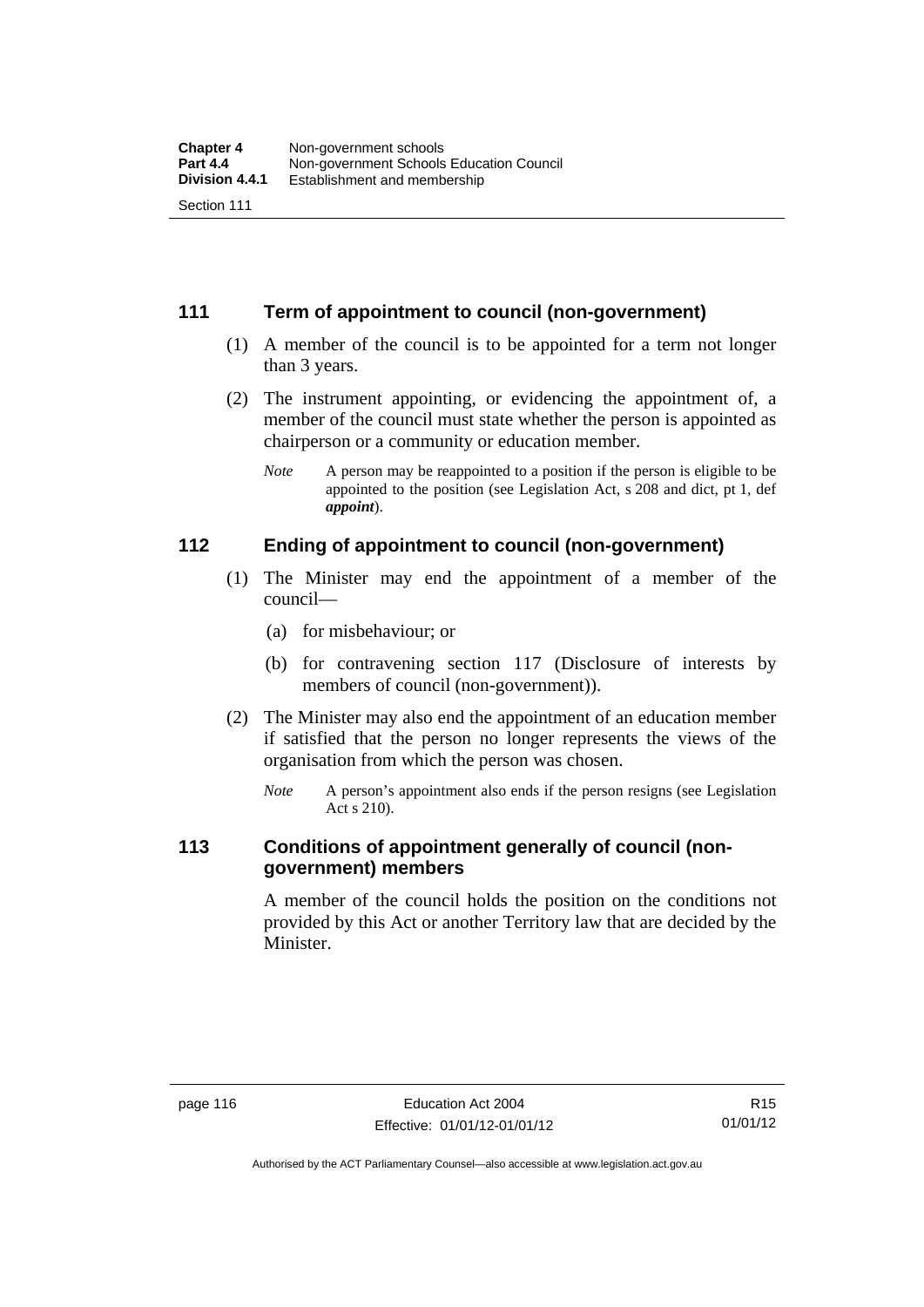# **114 Arrangements for staff**

- (1) The council (non-government) may arrange with the director-general to use public servants in the administrative unit under the director-general's control.
	- *Note* The director-general means the director-general of the administrative unit responsible for this section (see Legislation Act, s 163 (References to a director-general or the director-general)). Administrative units are established under the administrative arrangements (see *Public Sector Management Act 1994*, s 13).
- (2) The *Public Sector Management Act 1994* applies to the management by the council (non-government) of public servants the subject of an arrangement under subsection (1).

# **Division 4.4.2 Proceedings of council (nongovernment)**

# **115 Time and place of meetings of council (non-government)**

- (1) The council meets at the times and places it decides.
- (2) However, the council must meet at least twice a year.

# **116 Proceedings of council (non-government)**

- (1) The council must keep minutes of its meetings.
- (2) The council may conduct its proceedings (including its meetings) as it considers appropriate.

# **117 Disclosure of interests by members of council (nongovernment)**

- (1) This section applies to a member of the council if—
	- (a) the member has a direct or indirect financial interest in an issue being considered, or about to be considered, by the council; and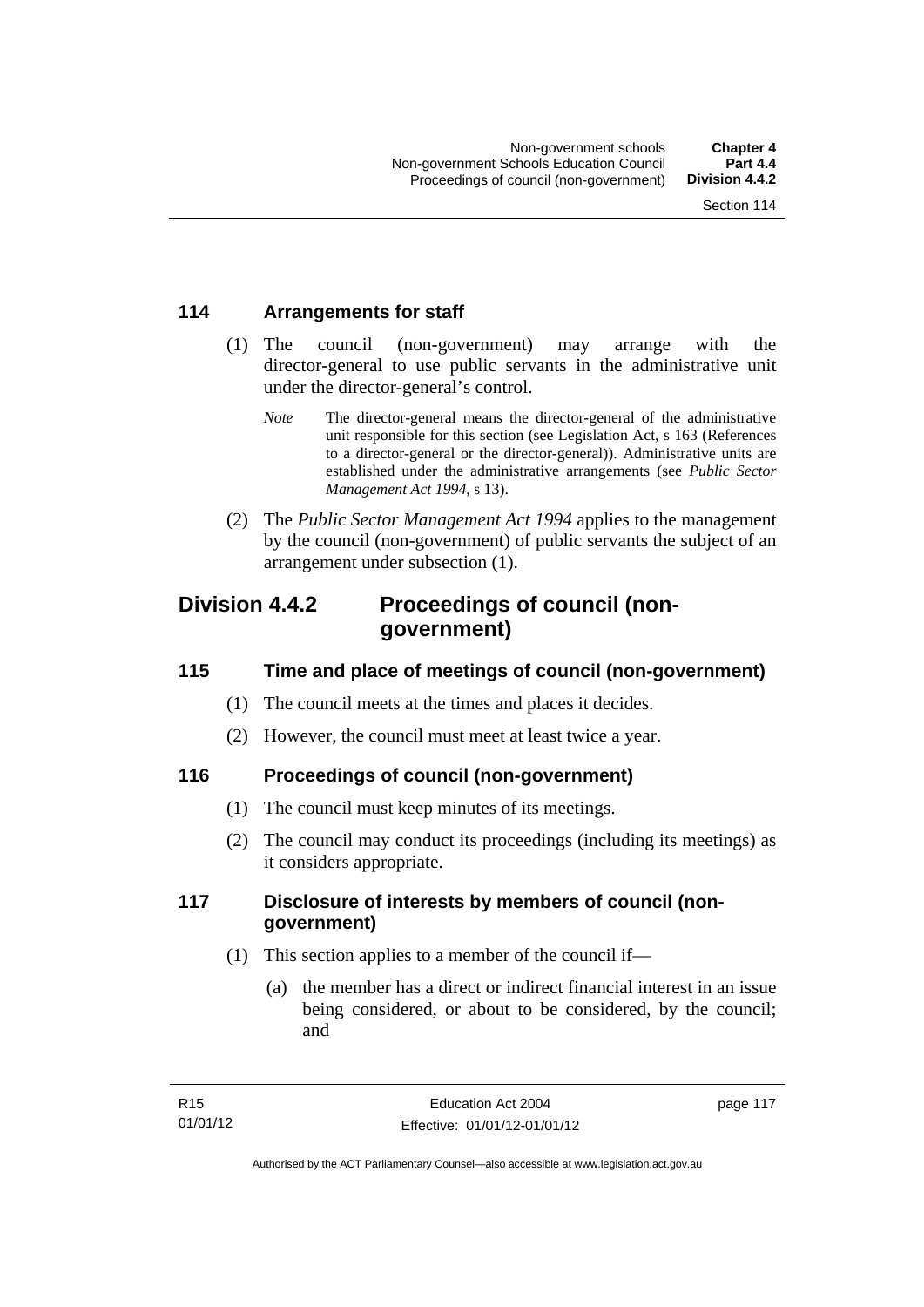- (b) the interest could conflict with the proper exercise of the member's functions in relation to the council's consideration of the issue.
- (2) As soon as practicable after the relevant facts come to the member's knowledge, the member must disclose the nature of the interest to a meeting of the council.
- (3) The disclosure must be recorded in the council's minutes and, unless the council otherwise decides, the member (the *first member*) must not—
	- (a) be present when the council considers the issue; or
	- (b) take part in a decision of the council on the issue.
- (4) Any other member who also has a direct or indirect financial interest in the issue must not—
	- (a) be present when the council is considering its decision under subsection (3) in relation to the first member; or
	- (b) take part in making the decision.
- (5) Within 14 days after the end of each financial year, the chairperson of the council must give the Minister a statement of any disclosure of interest made under this section during the financial year.

# **Division 4.4.3 Other provisions relating to council (non-government)**

# **118 Minister to seek advice**

- (1) Before deciding the budget priorities for non-government schools each year, the Minister must ask for, and consider the advice of, the Non-government Schools Education Council.
- (2) This section does not limit the matters that the Minister may take into account in deciding the budget priorities for non-government schools.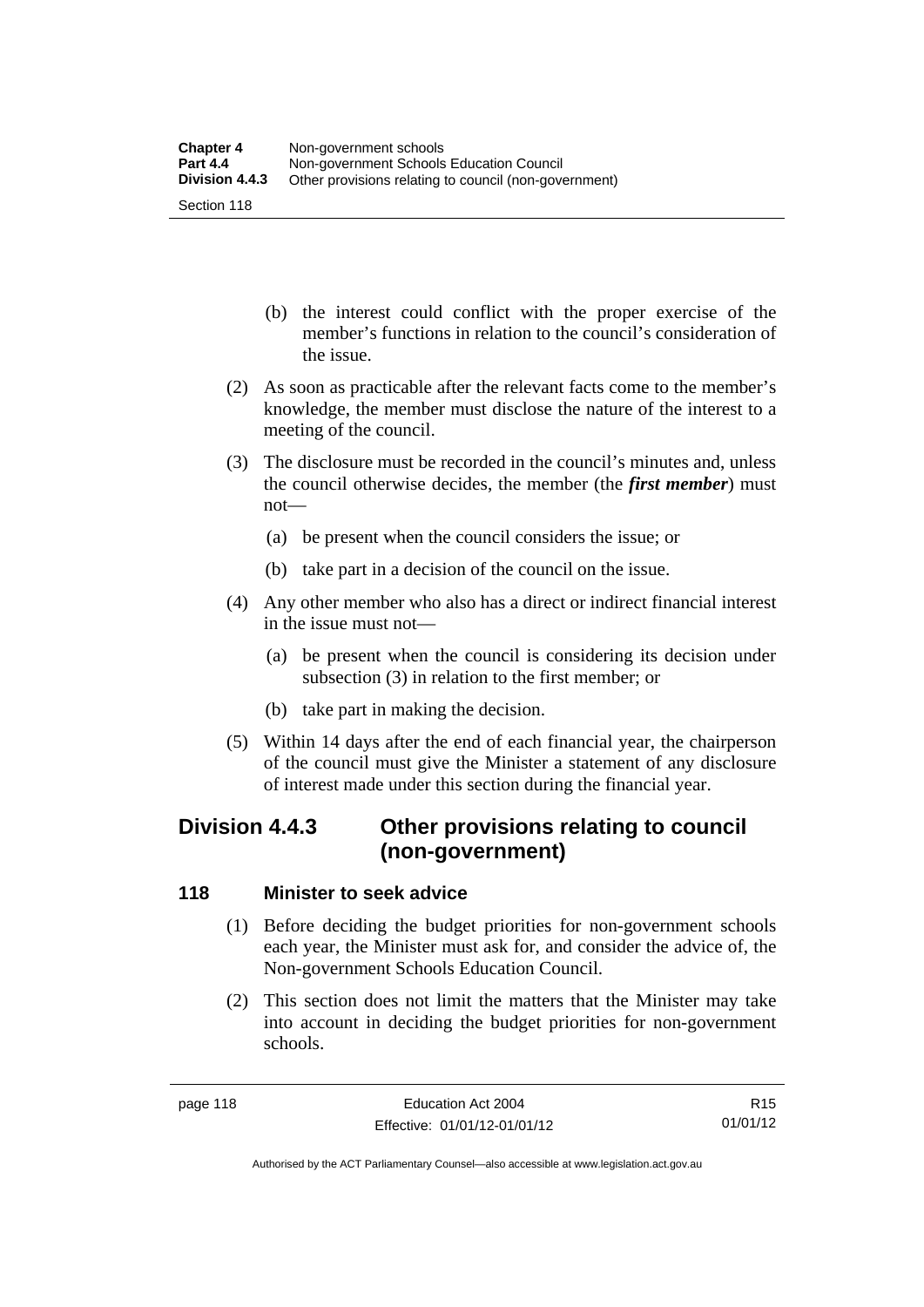# **118A Minister to present advice of council (non-government)**

The Minister must present a copy of advice given to the Minister under section 107 (a) or (b) (Functions of council (nongovernment)) to the Legislative Assembly within 6 sitting days after the day it is given to the Minister.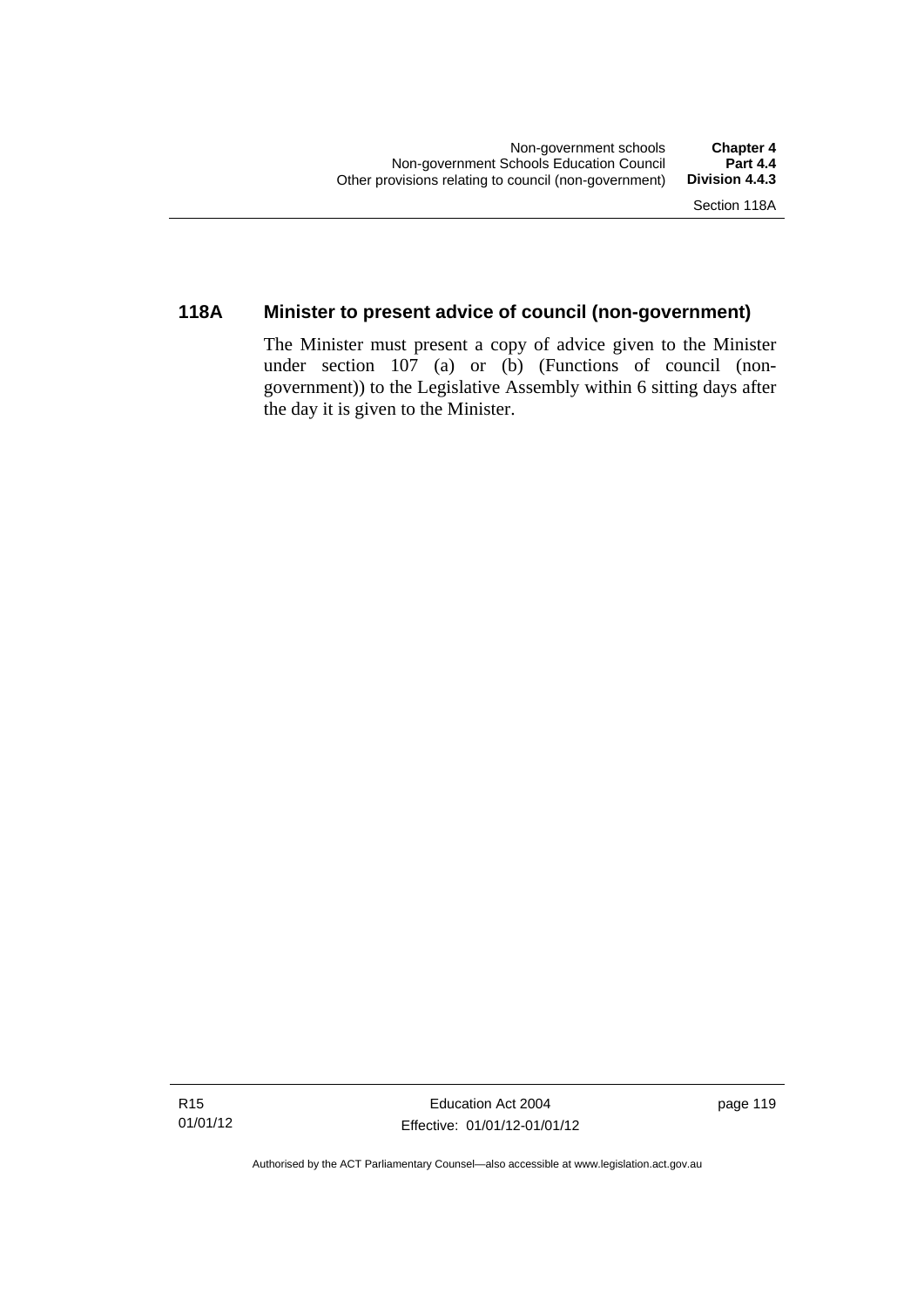**Part 4.5 Other provisions** 

# **Division 4.5.1 Authorised persons (nongovernment)**

## **119 Appointment of authorised persons (non-government)**

- (1) The director-general may appoint a person to be an authorised person (non-government) for this chapter or a provision of this chapter.
	- *Note 1* For the making of appointments (including acting appointments), see the Legislation Act, pt 19.3.
	- *Note 2* In particular, a person may be appointed for a particular provision of a law (see Legislation Act, s 7 (3)) and an appointment may be made by naming a person or nominating the occupant of a position (see s 207).
- (2) The regulations may prescribe a person to be an authorised person (non-government) for this chapter or a provision of this chapter.
- (3) A person may be appointed as an authorised person (nongovernment) under subsection (1) only if—
	- (a) the person is an Australian citizen or a permanent resident of Australia; and
	- (b) the director-general is satisfied that the person is a suitable person to be appointed, having regard in particular to—
		- (i) whether the person has any criminal convictions; and
		- (ii) the person's employment record; and
	- (c) the person has satisfactorily completed adequate training to exercise the powers of an authorised person (non-government) proposed to be given to the person.
- (4) To remove any doubt, a person may be both an authorised person (government) and an authorised person (non-government).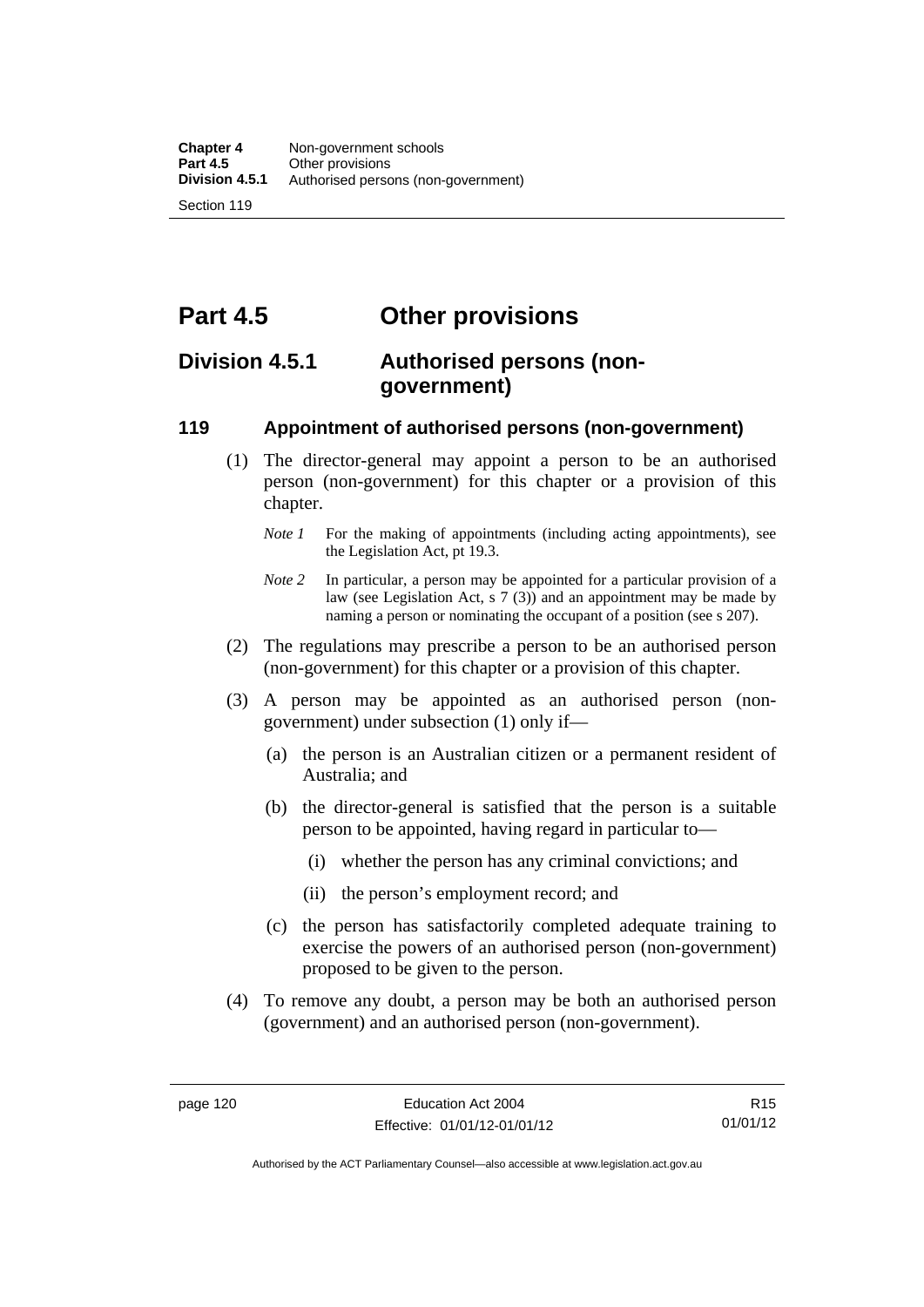#### **120 Identity cards for authorised persons (non-government)**

- (1) The director-general must give an authorised person (nongovernment) an identity card that states the person is an authorised person (non-government) for this chapter, or stated provisions of this chapter, and shows—
	- (a) a recent photograph of the person; and
	- (b) the name of the person; and
	- (c) the date of issue of the card; and
	- (d) an expiry date for the card; and
	- (e) anything else prescribed under the regulations.
- (2) A person who ceases to be an authorised person (non-government) must return his or her identity card to the director-general as soon as practicable, but within 21 days after the day the person ceases to be an authorised person.

Maximum penalty: 1 penalty unit.

(3) An offence against subsection (2) is a strict liability offence.

# **Division 4.5.2 Inspection powers for non-government schools**

#### **121 Power not to be exercised before identity card shown etc**

- (1) An authorised person (non-government) may exercise a power under this chapter in relation to a person only if the authorised person first shows the person his or her identity card.
- (2) An authorised person (non-government) may not remain in a nongovernment school entered under this division if, when asked by the principal, the authorised person does not show his or her identity card.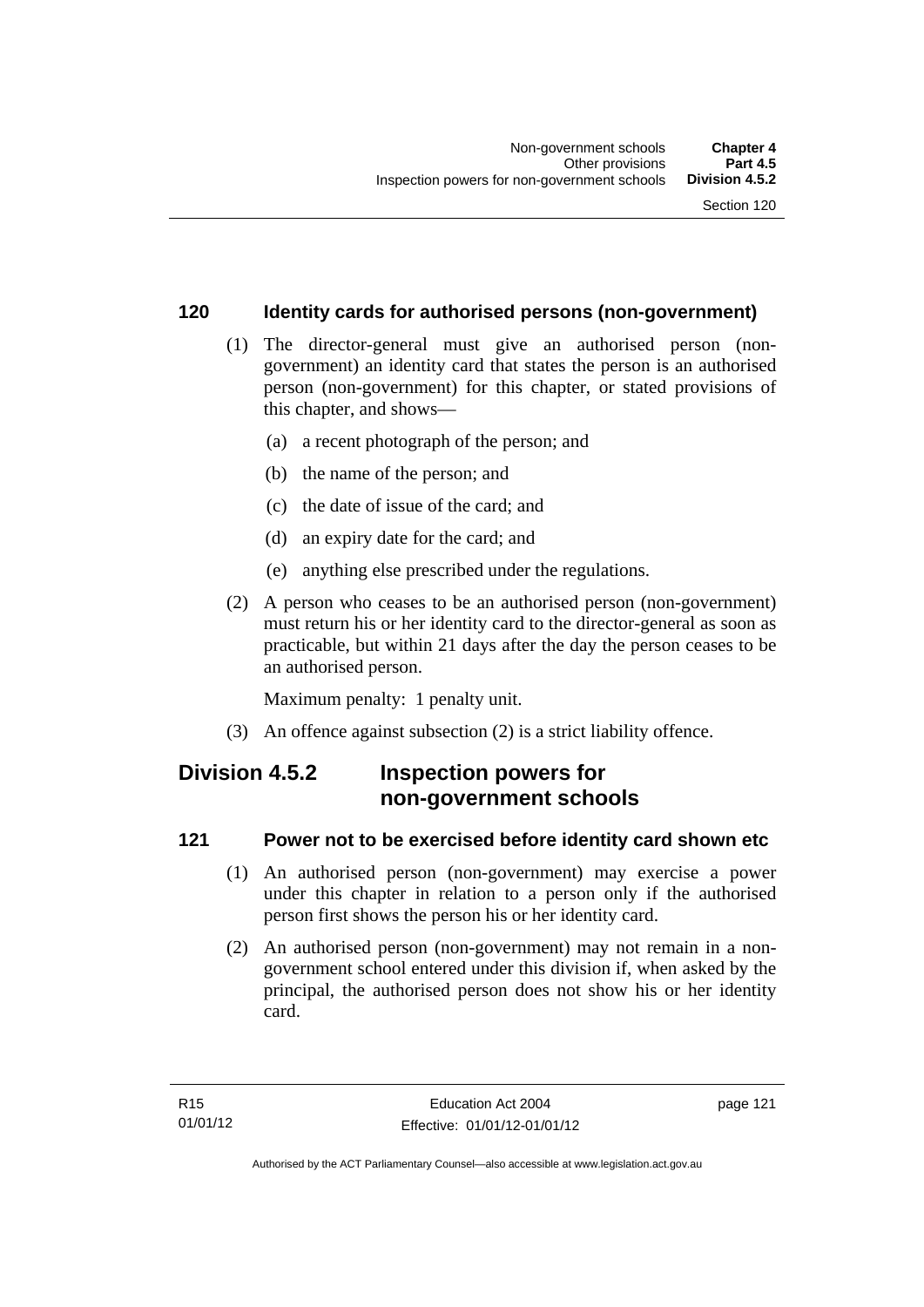# **122 Entry to non-government schools for inspections**

To find out whether this Act is being complied with, an authorised person (non-government) may enter a non-government school at any time when it is being used as a school under this Act.

#### **123 Entry to non-government schools with consent**

- (1) An authorised person (non-government) may enter a nongovernment school at any other time if the principal of the school consents to the entry.
- (2) An authorised person (non-government) may, without the principal's consent, enter the non-government school to ask for consent to enter the school.

#### **124 Consent to entry**

- (1) This section applies if an authorised person (non-government) intends to ask the principal of a non-government school to consent to the authorised person entering the school.
- (2) Before asking for the consent, the authorised person (nongovernment) must tell the principal—
	- (a) the reason for the entry; and
	- (b) that the principal is not required to consent.
- (3) If the consent is given, the authorised person (non-government) must ask the principal to sign an acknowledgment of the consent.
- (4) The acknowledgment must state that—
	- (a) the principal was told—
		- (i) the reason for the entry; and
		- (ii) that the principal is not required to consent; and

Authorised by the ACT Parliamentary Counsel—also accessible at www.legislation.act.gov.au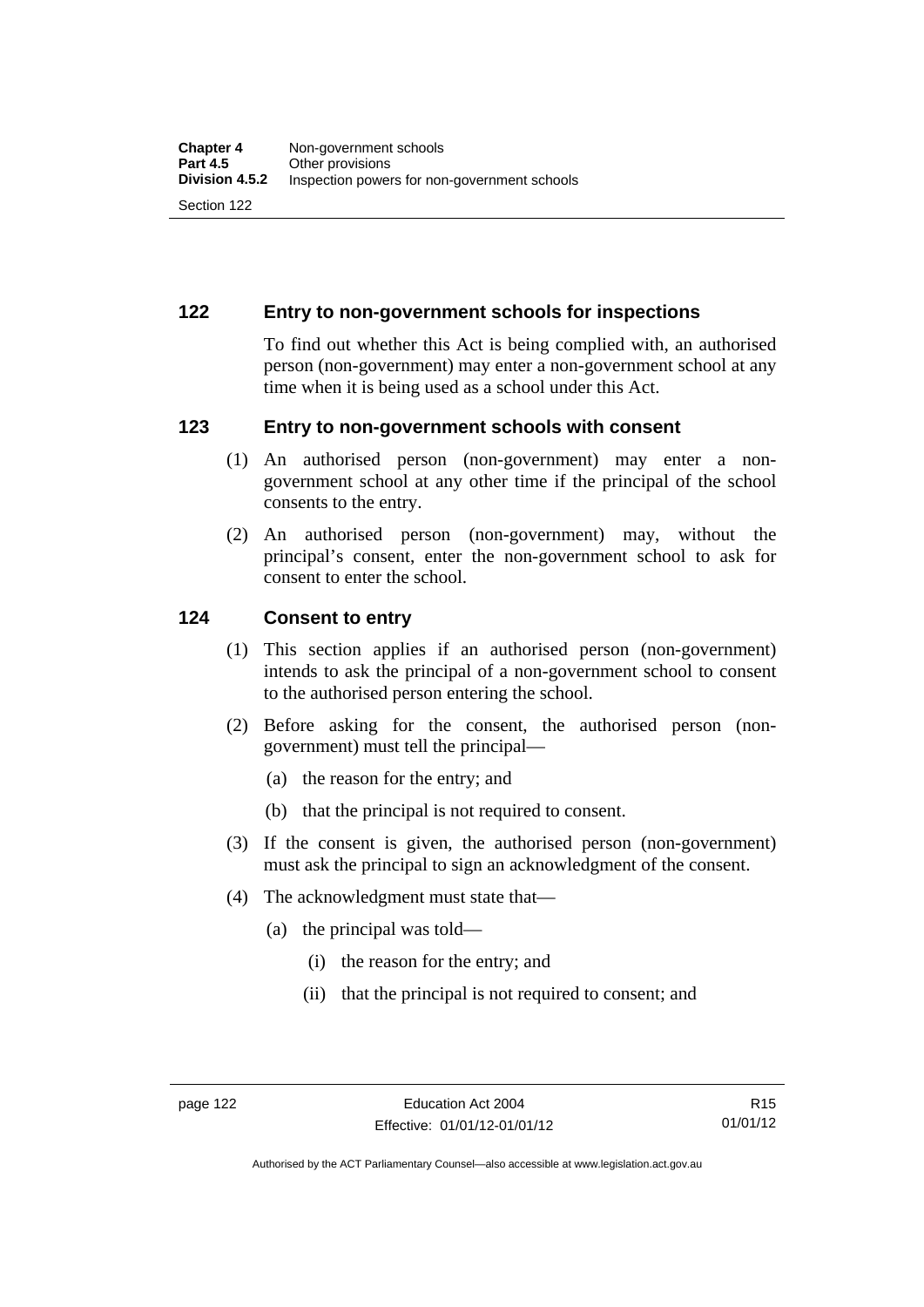- (b) the principal gives an authorised person (non-government) consent to enter the school and exercise powers under this chapter; and
- (c) the time and date the consent was given.
- (5) If the principal signs an acknowledgment of consent, the authorised person (non-government) must immediately give a copy to the principal.
- (6) A court may assume that the principal did not consent if—
	- (a) a question arises, in a proceeding in the court, whether the principal consented to the authorised person (non-government) entering the school under this chapter; and
	- (b) an acknowledgment under this section is not produced in evidence for the entry; and
	- (c) it is not proved that the principal consented to the entry.

#### **125 Powers on entry**

An authorised person (non-government) who enters a nongovernment school under section 122 (Entry to non-government schools for inspections) or section 123 (Entry to non-government schools with consent) may inspect the school or anything in it (including the register of enrolments and attendances).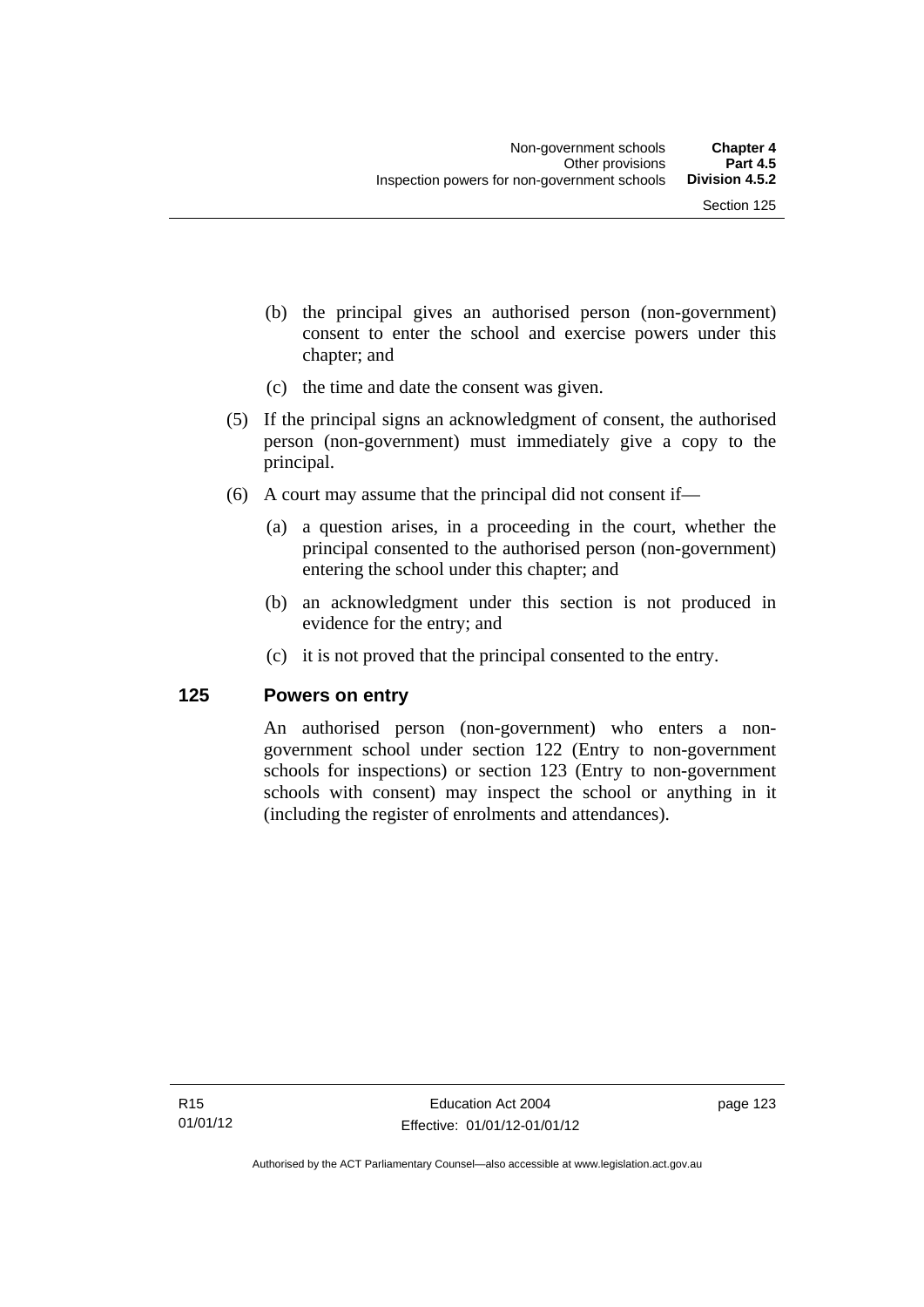**Chapter 5** Home education Part 5.1 **General** 

Section 128

# **Chapter 5 Home education**

# **Part 5.1 General**

#### **128 Principles on which ch 5 based**

The following are the principles on which this chapter is based:

- (a) parents have the right to choose a suitable educational environment for their children;
- (b) there is a diversity of religious and educational philosophies held by parents providing home education for their children;
- (c) the diversity of educational philosophies reflects the diversity of preferences of parents for particular forms of education for their children;
- (d) home education is committed to—
	- (i) offering a broad range of opportunities that foster in each child the development of the child's unique spiritual, emotional, physical, social and intellectual being; and
	- (ii) valuing the individual needs, interests and aptitudes of each child; and
	- (iii) preparing each child to become an independent and effective local and global citizen.

Authorised by the ACT Parliamentary Counsel—also accessible at www.legislation.act.gov.au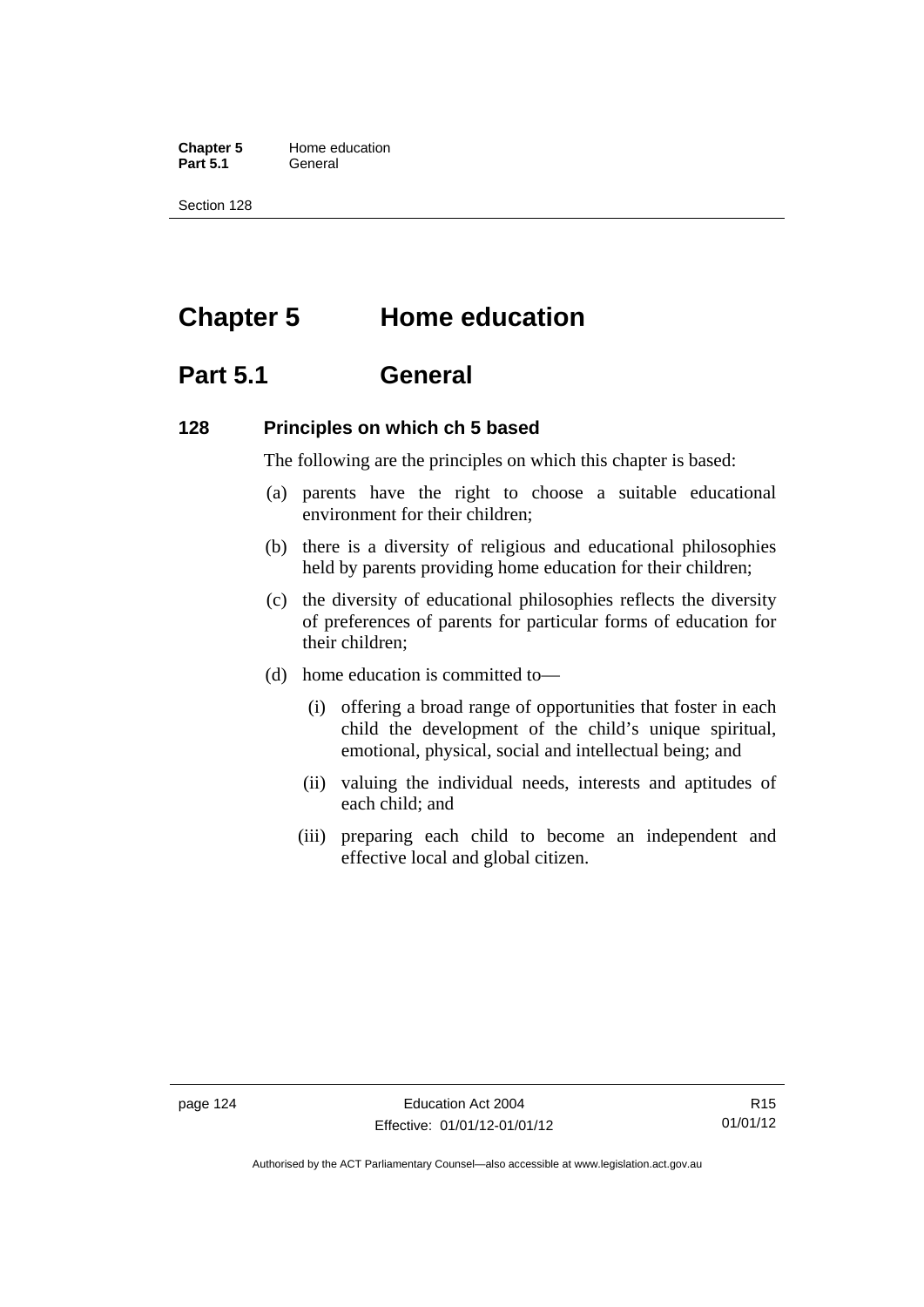# **Part 5.2 Registration—home education**

#### **129 Meaning of** *home education*

In this Act:

*home education*, in relation to a child, means education conducted by 1 or both of the child's parents from a home base.

## **130 Provisional registration for home education**

(1) The parents of a child may apply, in writing, to the director-general for registration of the child for home education.

- (2) On receiving an application under subsection (1), the director-general must provisionally register the child for home education.
- (3) Provisional registration for home education ends—
	- (a) 6 months after the day the provisional registration begins; or
	- (b) if the child is registered sooner under section 131 (3)—on the day the child is registered.

#### **131 Registration for home education**

- (1) This section applies if a child is provisionally registered for home education under section 130.
- (2) Also, this section applies if—
	- (a) the parents of a child apply in writing to the director-general for registration for home education; and
	- (b) immediately before the application, the child was registered or approved (however described) under the law of a State or another Territory for home education.

*Note* If a form is approved under s 154 for the application, the form must be used.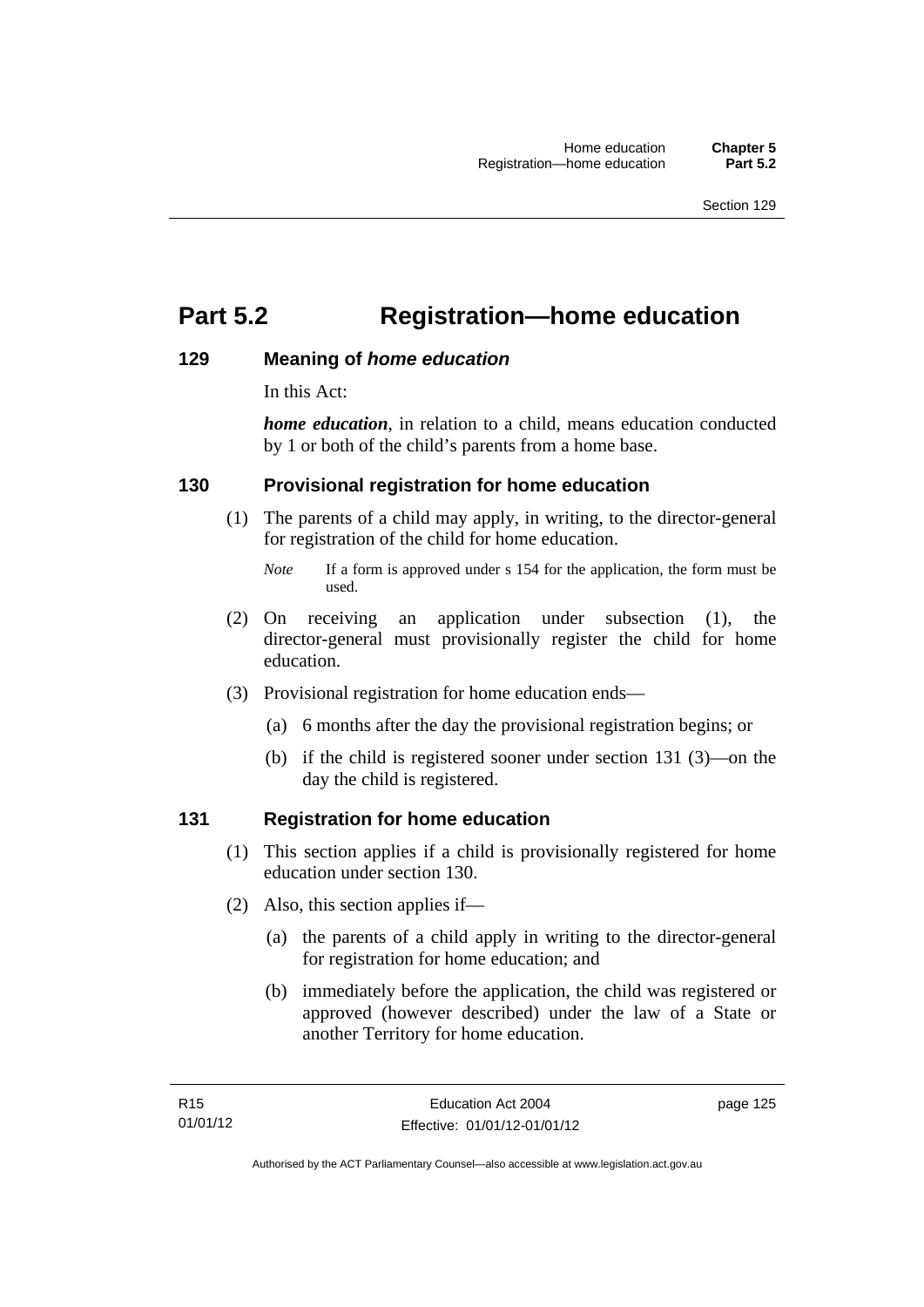- (3) The director-general may register the child for home education for a period of not longer than 2 years if satisfied that the conditions for registration will be complied with.
- (4) To decide whether the conditions for registration will be complied with, an authorised person (government) may inspect any education programs, materials or other records proposed to be used for the home education.

## **132 Conditions of registration for home education**

The registration of a child for home education is subject to the following conditions:

- (a) the parents of the child are to provide high-quality education for the child;
- (b) the parents of the child must document the educational opportunities offered by the parents to their child and the strategies they use to encourage their child to learn;
- (c) the parents of the child must make available for inspection on request by the director-general any education programs, materials or other records used for the home education.

# **133 Registration of child**

If the director-general approves the registration of a child for home education, the director-general must—

- (a) enter the particulars prescribed under the regulations in the home education register kept under section 139 (Home education register); and
- (b) give the parents of the child a certificate of registration for the child.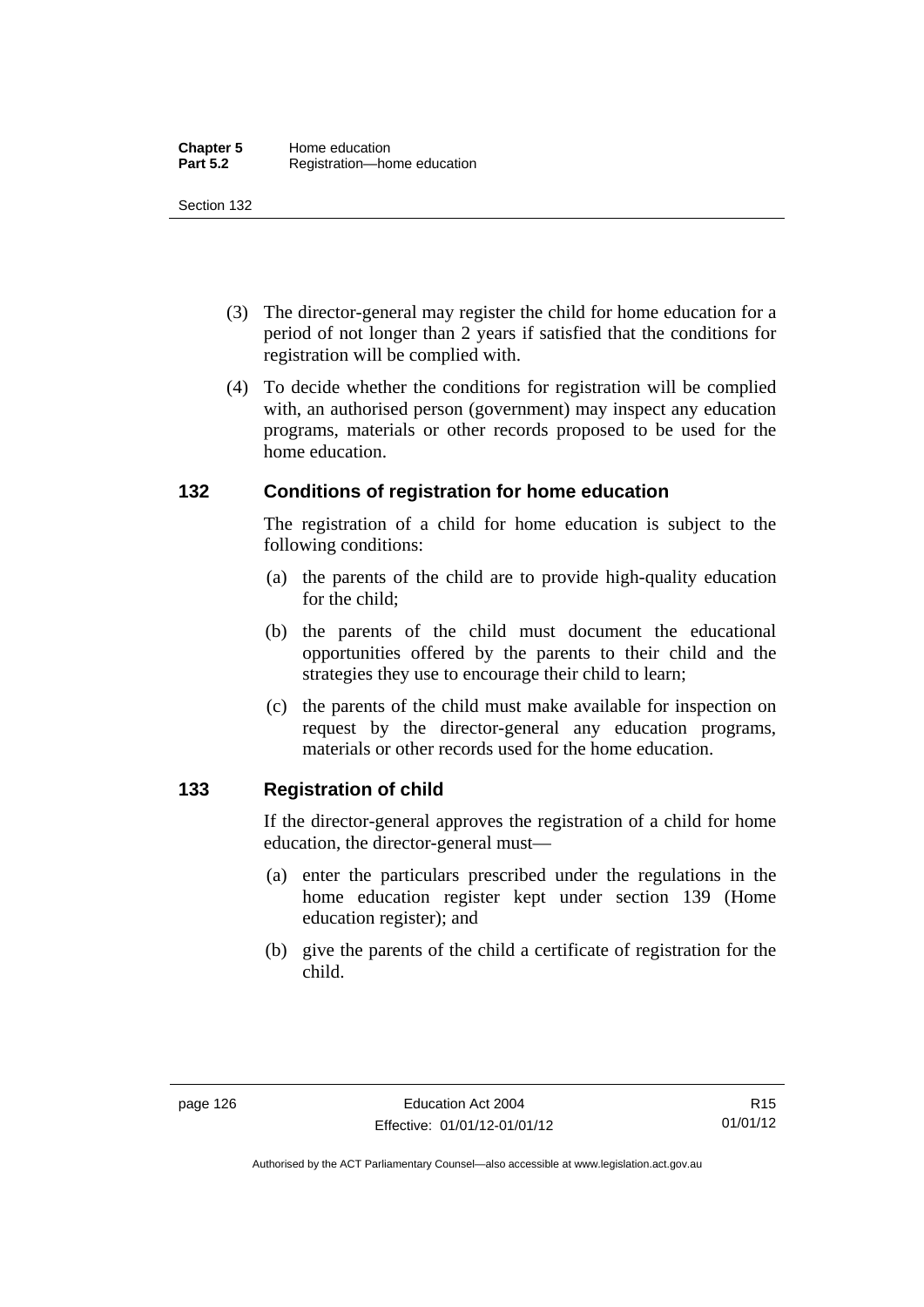# **134 Period of registration**

Registration of a child for home education is for the period (not longer than 2 years) stated in the certificate of registration.

#### **135 Cancellation of registration for home education**

- (1) The director-general may cancel the registration of a child for home education if the director-general is satisfied on reasonable grounds that a parent has contravened a condition of the registration.
- (2) Before cancelling registration, the director-general must give the parents a written notice—
	- (a) stating the grounds on which the director-general proposes to cancel the registration; and
	- (b) stating the facts that, in the director-general's opinion, establish the grounds; and
	- (c) telling the parents that they may, within 30 days beginning the day after the day they receive the notice, give a written response to the director-general about the matters in the notice.
- (3) In deciding whether to cancel registration, the director-general must consider any response given to the director-general in accordance with subsection  $(2)$  (c).
- (4) However, the director-general must not cancel the registration if satisfied that—
	- (a) the parents have demonstrated that the contravention has been rectified and that they will comply with the conditions of the registration; and
	- (b) it is not otherwise in the public interest that the registration be cancelled.
- (5) The director-general must give the parents written notice of the decision.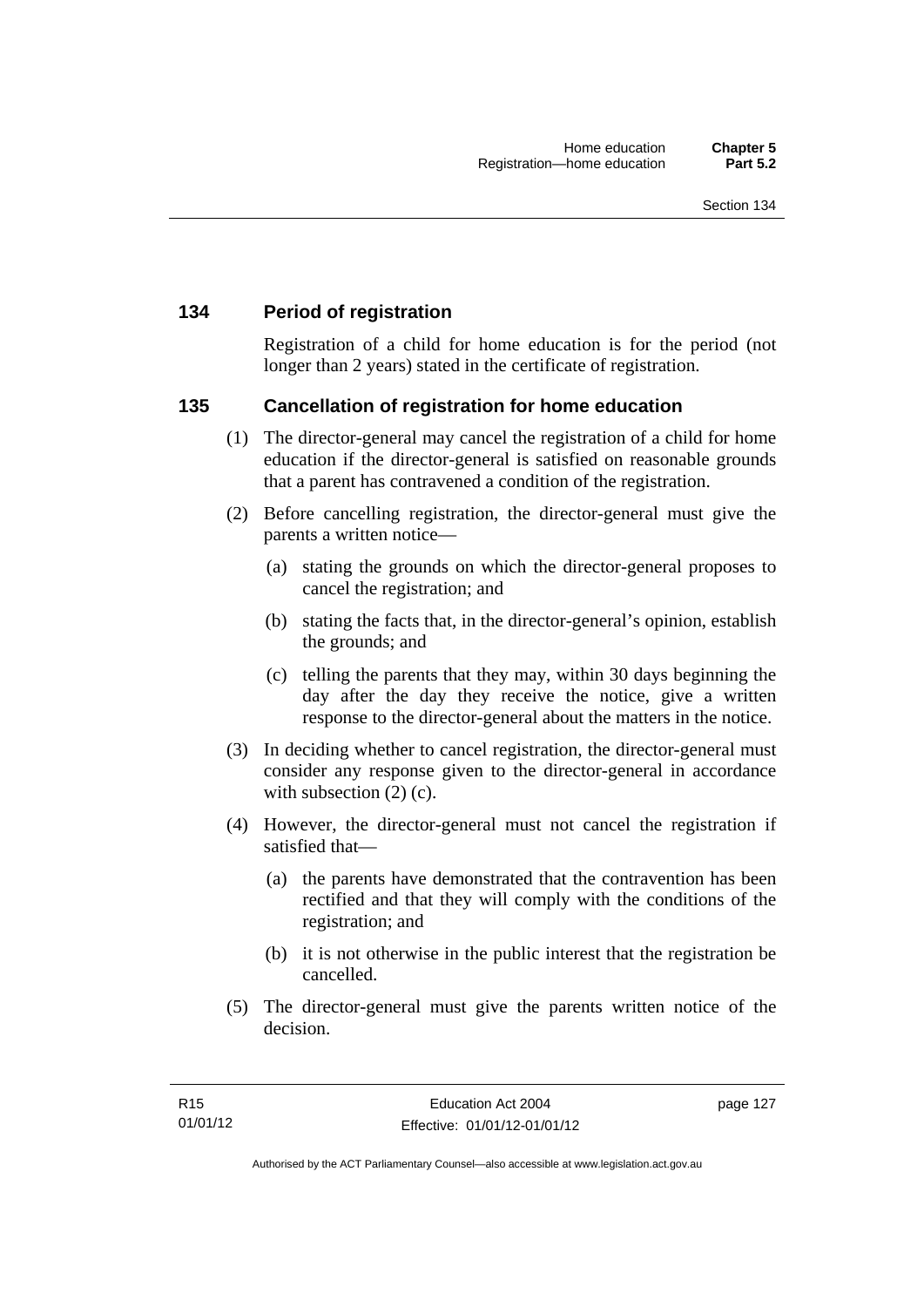(6) Cancellation of registration takes effect on the day when notice of the cancellation is given to the parents or, if the notice states a later date of effect, that date.

#### **136 Certificate of registration for home education**

A certificate of registration for home education must state—

- (a) the name of the child registered for home education; and
- (b) the names of the child's parents; and
- (c) the address of the home base from which the home education will be carried out; and
- (d) the period of registration; and
- (e) the conditions of registration; and
- (f) any other particulars prescribed under the regulations.

#### **137 Renewal of registration for home education**

(1) The parents of a child who is registered for home education under this part may apply in writing to the director-general for renewal of the registration.

- (2) The application must be made at least the prescribed period before the registration ends.
- (3) The director-general may renew the registration of the child for home education for a period of not longer than 2 years if satisfied that the conditions for registration will be complied with.
- (4) In this section:

*prescribed period* means—

(a) 3 months; or

Authorised by the ACT Parliamentary Counsel—also accessible at www.legislation.act.gov.au

*Note* If a form is approved under s 154 for the application, the form must be used.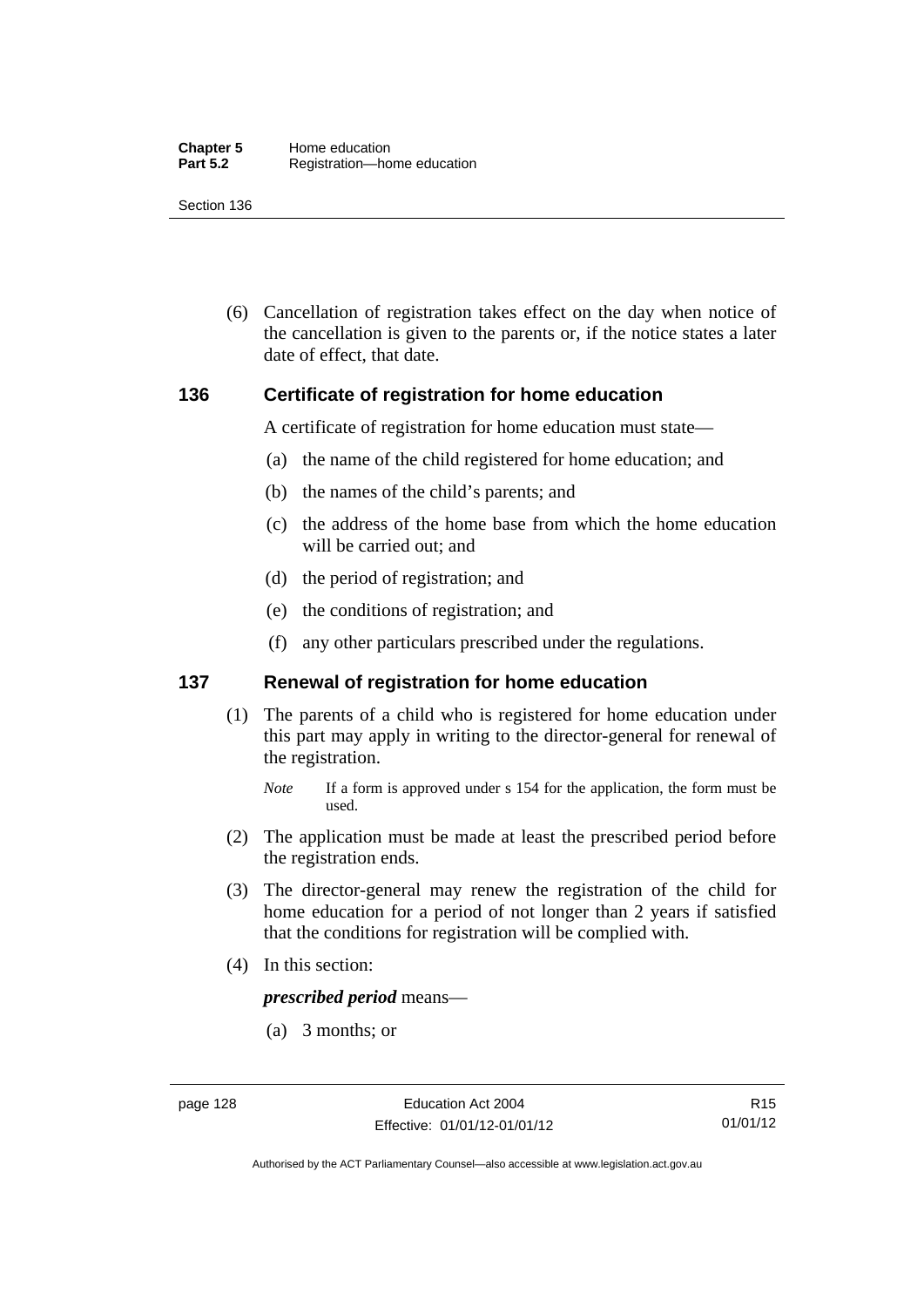(b) if the director-general approves a shorter period—that period.

# **138 Home education reports**

The parents of a child registered for home education must give the director-general a report about the educational progress of the child once every year.

## **139 Home education register**

The director-general must keep a register of children registered for home education.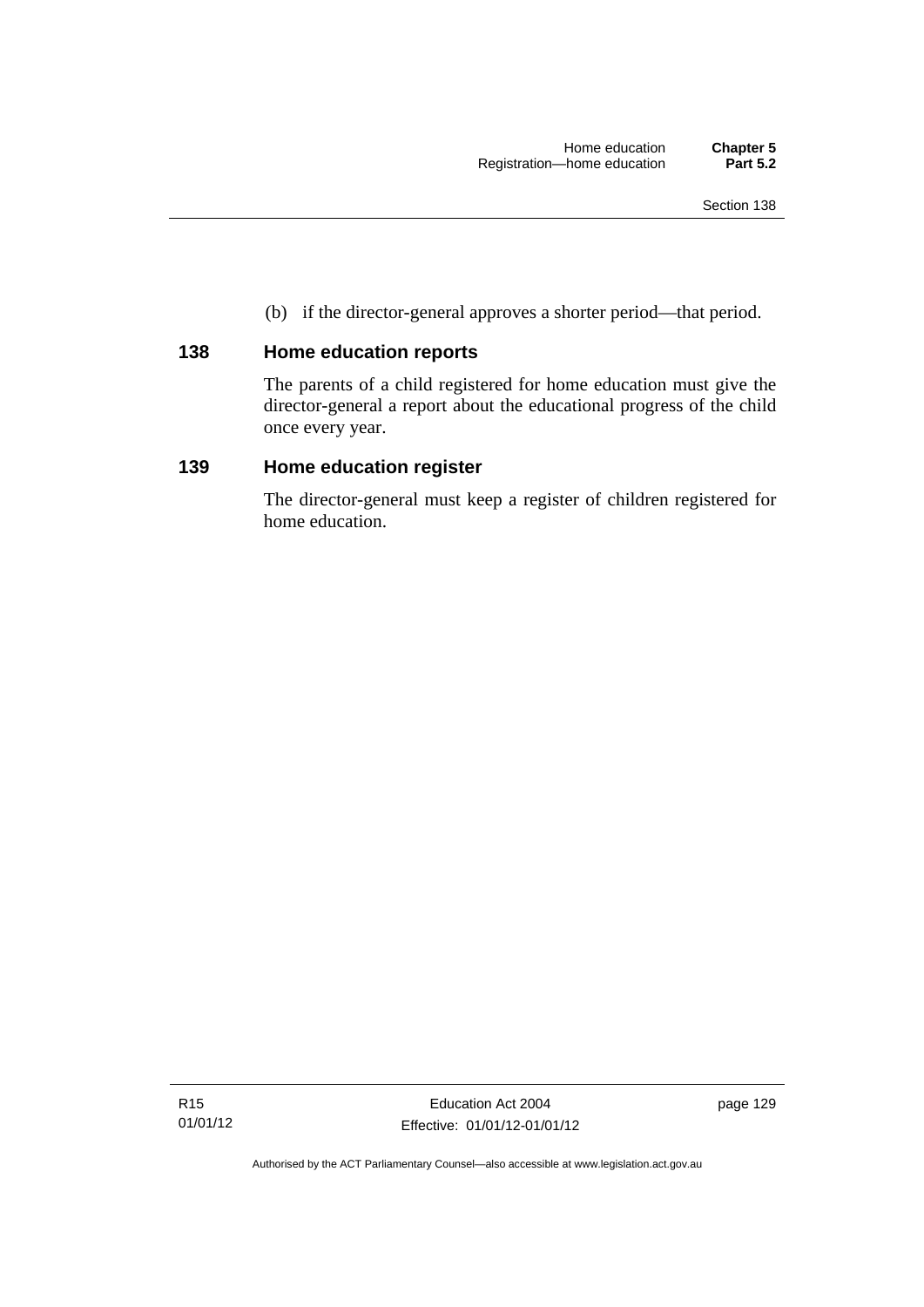# **Chapter 6 Miscellaneous**

# **Part 6.1 Notification and review of decisions**

#### **140 Definitions***—***pt 6.1**

In this part:

*decision-maker* means—

- (a) for an internally reviewable decision—a person mentioned in schedule 1, column 5 in relation to the decision; or
- (b) for a reviewable decision—
	- (i) the internal reviewer in relation to the decision; or
	- (ii) if the decision is made personally by the Minister or director-general—a person mentioned in schedule 1, column 5 in relation to the decision.

*internally reviewable decision* means a decision (other than a decision made personally by the Minister or director-general) mentioned in schedule 1, column 3 under a provision of this Act mentioned in column 2 in relation to the decision.

*internal reviewer*—see section 144 (1).

*internal review notice*—see the *ACT Civil and Administrative Tribunal Act 2008*, section 67B (1).

*reviewable decision* means—

 (a) a decision of an internal reviewer in relation to an internally reviewable decision; or

Authorised by the ACT Parliamentary Counsel—also accessible at www.legislation.act.gov.au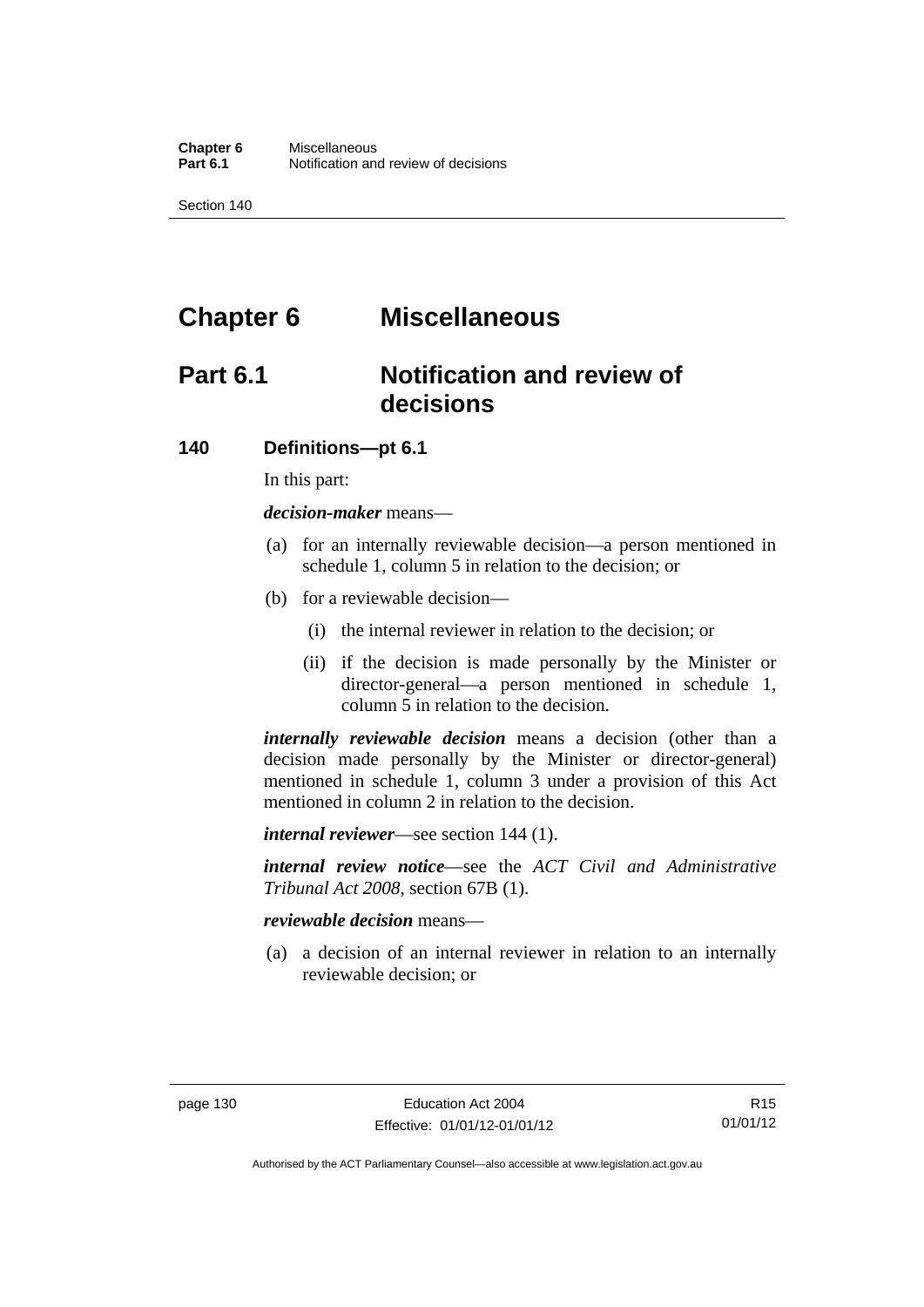(b) if a decision is made personally by the Minister or director-general—a decision mentioned in schedule 1, column 3 under a provision of this Act mentioned in column 2 in relation to the decision.

#### **141 Internal review notices**

If a decision-maker makes an internally reviewable decision, the decision-maker must give an internal review notice to each entity mentioned in schedule 1, column 4 in relation to the decision.

- *Note 1* The decision-maker must also take reasonable steps to give an internal review notice to any other person whose interests are affected by the decision (see *ACT Civil and Administrative Tribunal Act 2008*, s 67B).
- *Note 2* The requirements for internal review notices are prescribed under the *ACT Civil and Administrative Tribunal Act 2008*.

#### **142 Applications for internal review**

- (1) The following may apply to the decision-maker for review of an internally reviewable decision:
	- (a) an entity mentioned in schedule 1, column 4 in relation to the decision;
	- (b) any other person whose interests are affected by the decision.
- (2) The application must—
	- (a) be in writing; and
	- (b) state the applicant's name and address; and
	- (c) set out the applicant's reasons for making the application.
	- *Note* If a form is approved under s 154 for the application, the form must be used.
- (3) The application must be given to the decision-maker within—
	- (a) 28 days after the day the applicant is given the internal review statement; or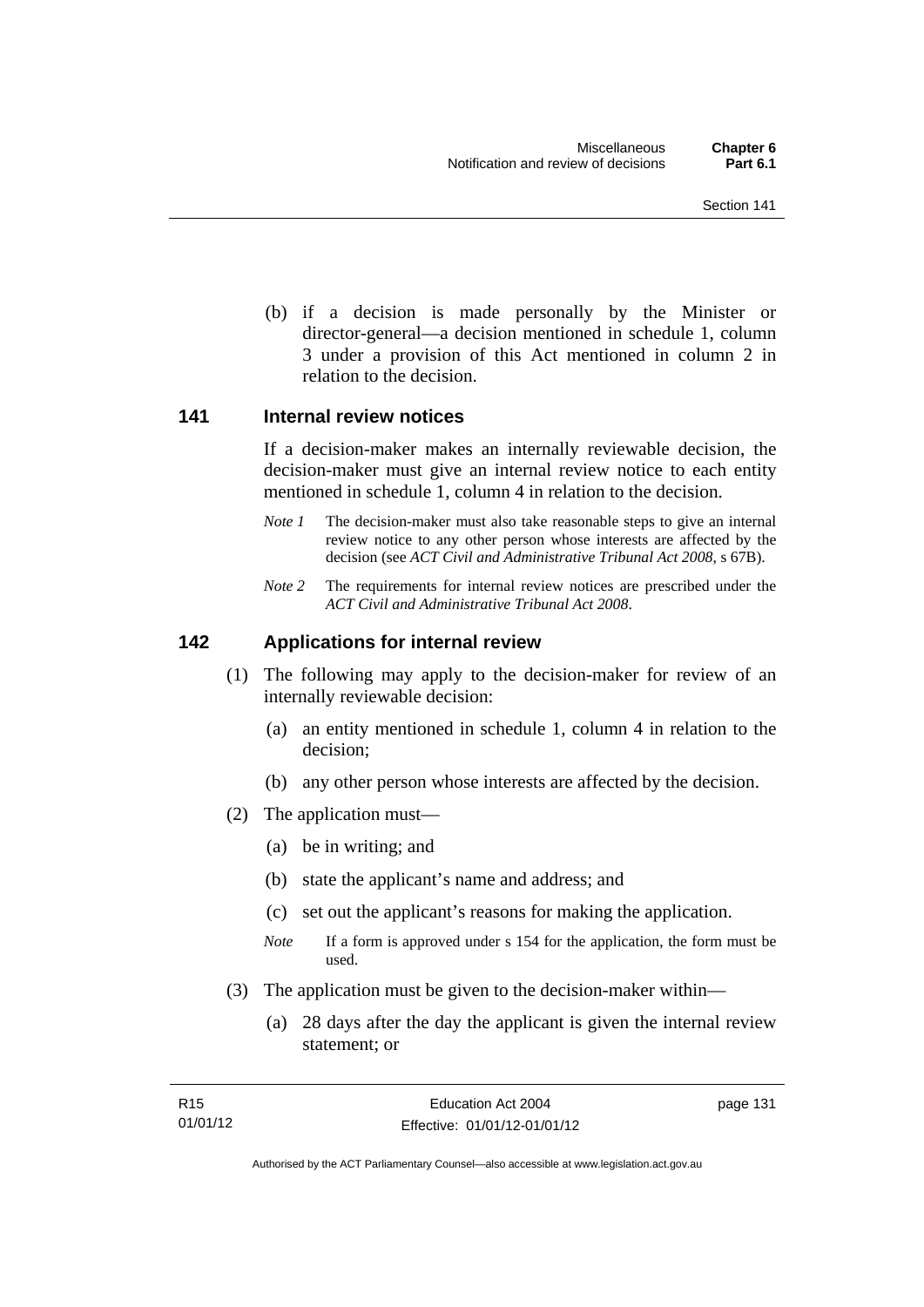(b) a longer period allowed by the internal reviewer before or after the end of the 28-day period.

#### **143 Applications not stay reviewable decisions**

Making an application for internal review of an internally reviewable decision does not affect the operation of the decision.

#### **144 Internal review**

- (1) If application is made for internal review of an internally reviewable decision, the decision-maker must arrange for someone else (the *internal reviewer*) to review the decision.
- (2) The internal reviewer must, within 28 days after the decision-maker receives the application for internal review—
	- (a) confirm the decision; or
	- (b) vary the decision; or
	- (c) set aside the decision and substitute its own decision.
- (3) If the decision is not varied or set aside within the 28-day period, the decision is taken to have been confirmed by the internal reviewer.

#### **145 Reviewable decision notices**

If a decision-maker makes a reviewable decision, the decision-maker must give a reviewable decision notice to—

 (a) for a decision in relation to an internally reviewable decision each entity that is given an internal review notice; or

Authorised by the ACT Parliamentary Counsel—also accessible at www.legislation.act.gov.au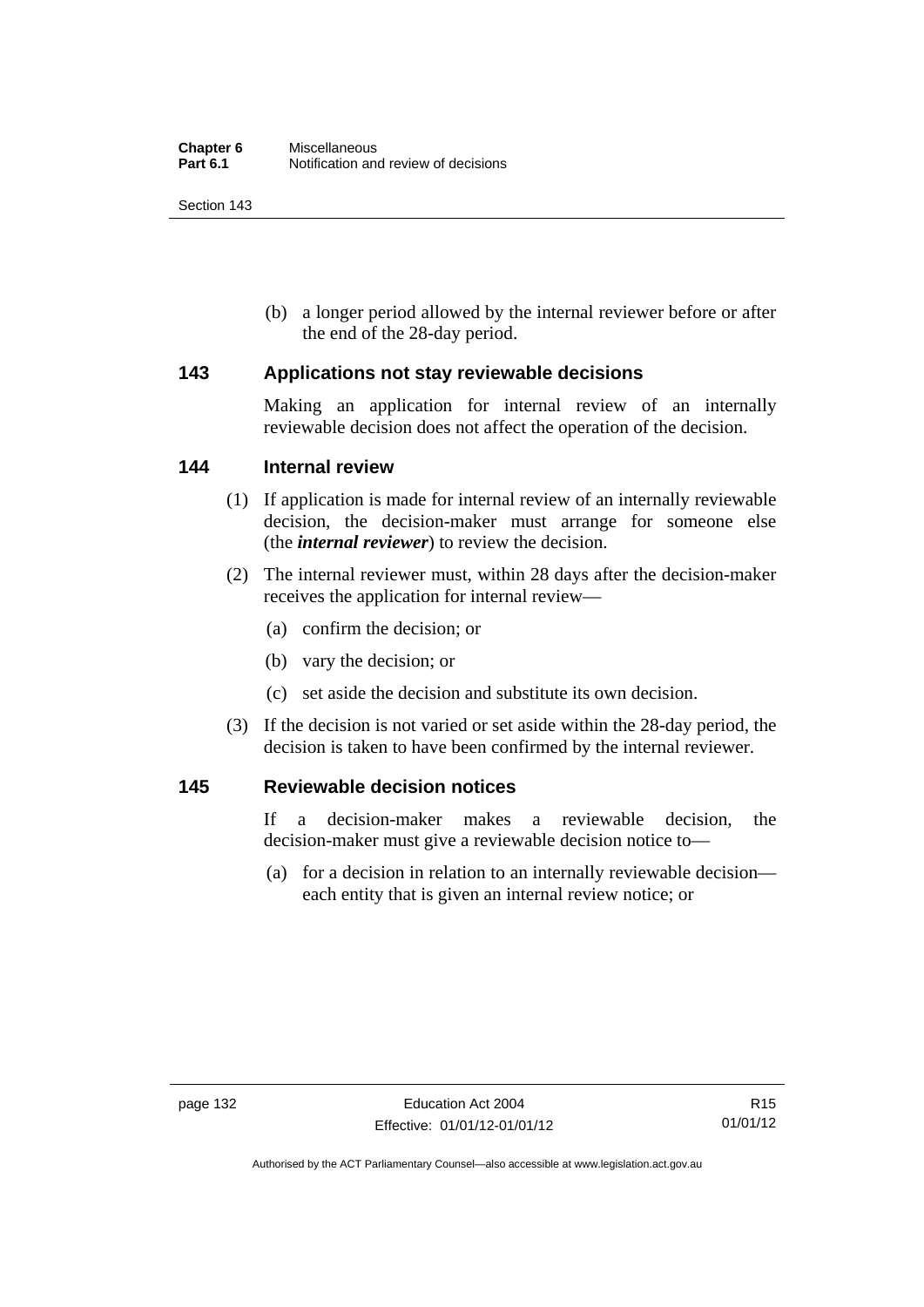- (b) for a decision made personally by the Minister or director-general—each entity mentioned in schedule 1, column 4 in relation to the decision.
- *Note 1* The decision-maker must also take reasonable steps to give a reviewable decision notice to anyone whose interests are affected by the decision (see *ACT Civil and Administrative Tribunal Act 2008*, s 67A).
- *Note 2* The requirements for reviewable decision notices are prescribed under the *ACT Civil and Administrative Tribunal Act 2008*.

# **145A Applications to ACAT**

The following may apply to the ACAT for review of a reviewable decision:

- (a) an entity mentioned in schedule 1, column 4;
- (b) any other person whose interests are affected by the decision.
- *Note* If a form is approved under the *ACT Civil and Administrative Tribunal Act 2008* for the application, the form must be used.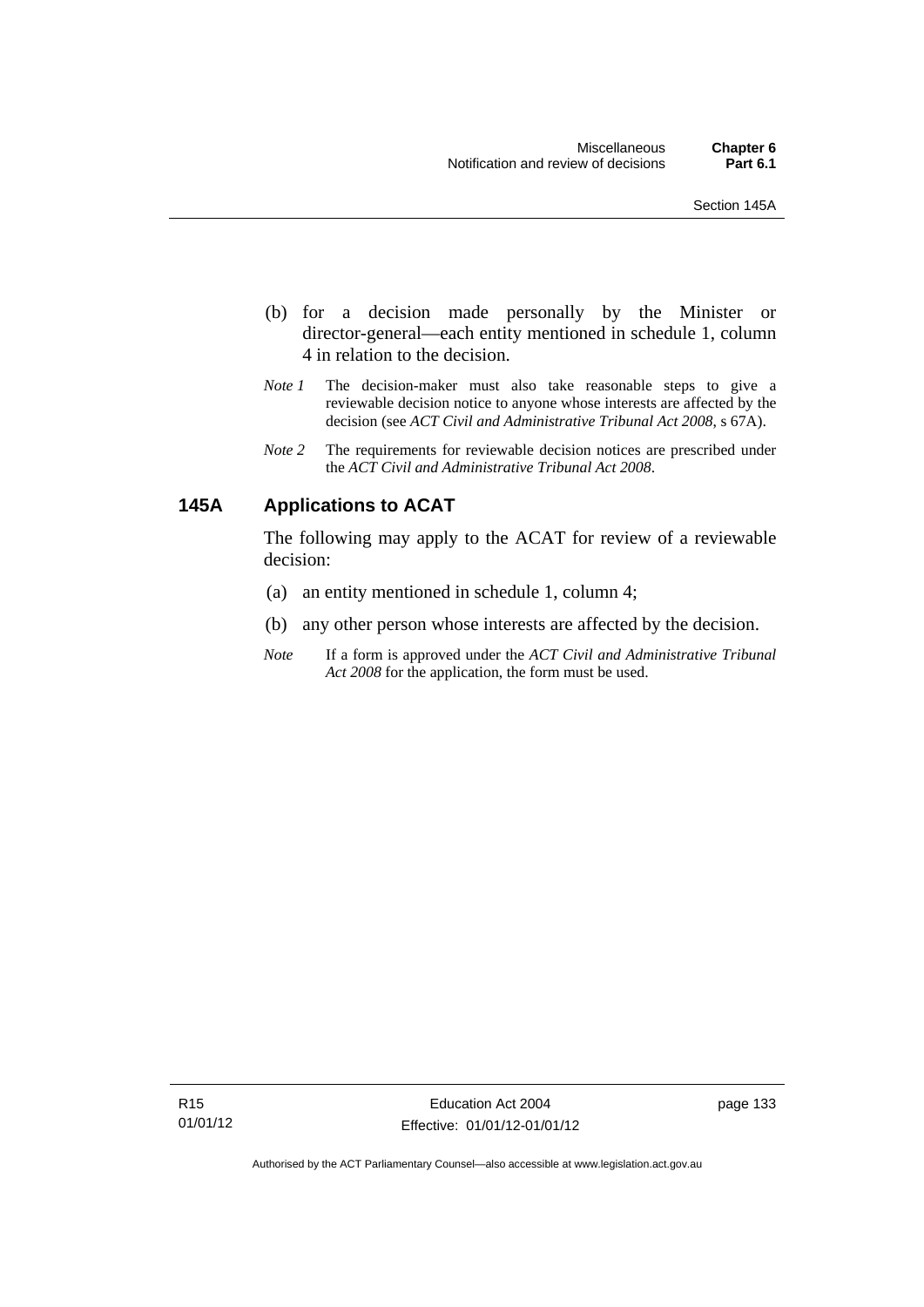**Chapter 6** Miscellaneous<br>**Part 6.2** Other provision **Other provisions** 

Section 146A

# **Part 6.2 Other provisions**

### **146A Student transfer register**

- (1) The director-general must establish procedures for recording the transfer of students between schools in the ACT.
- (2) The principal of a school must comply with any procedures for recording the transfer of students to and from the school that the director-general—
	- (a) establishes under subsection (1); and
	- (b) notifies to the principal.
- (3) In this section:

*school* means a government school or non-government school.

## **147 Offences on school premises**

(1) A person must not trespass on school premises.

Maximum penalty: 5 penalty units.

 (2) A person commits an offence if the person behaves in an offensive or disorderly way on school premises.

Maximum penalty: 10 penalty units.

- (3) A person commits an offence if the person—
	- (a) is on school premises; and
	- (b) is directed to leave the premises by a police officer, the principal of the school or a person authorised by the principal; and
	- (c) fails to leave the premises in accordance with the direction.

Maximum penalty: 10 penalty units.

Authorised by the ACT Parliamentary Counsel—also accessible at www.legislation.act.gov.au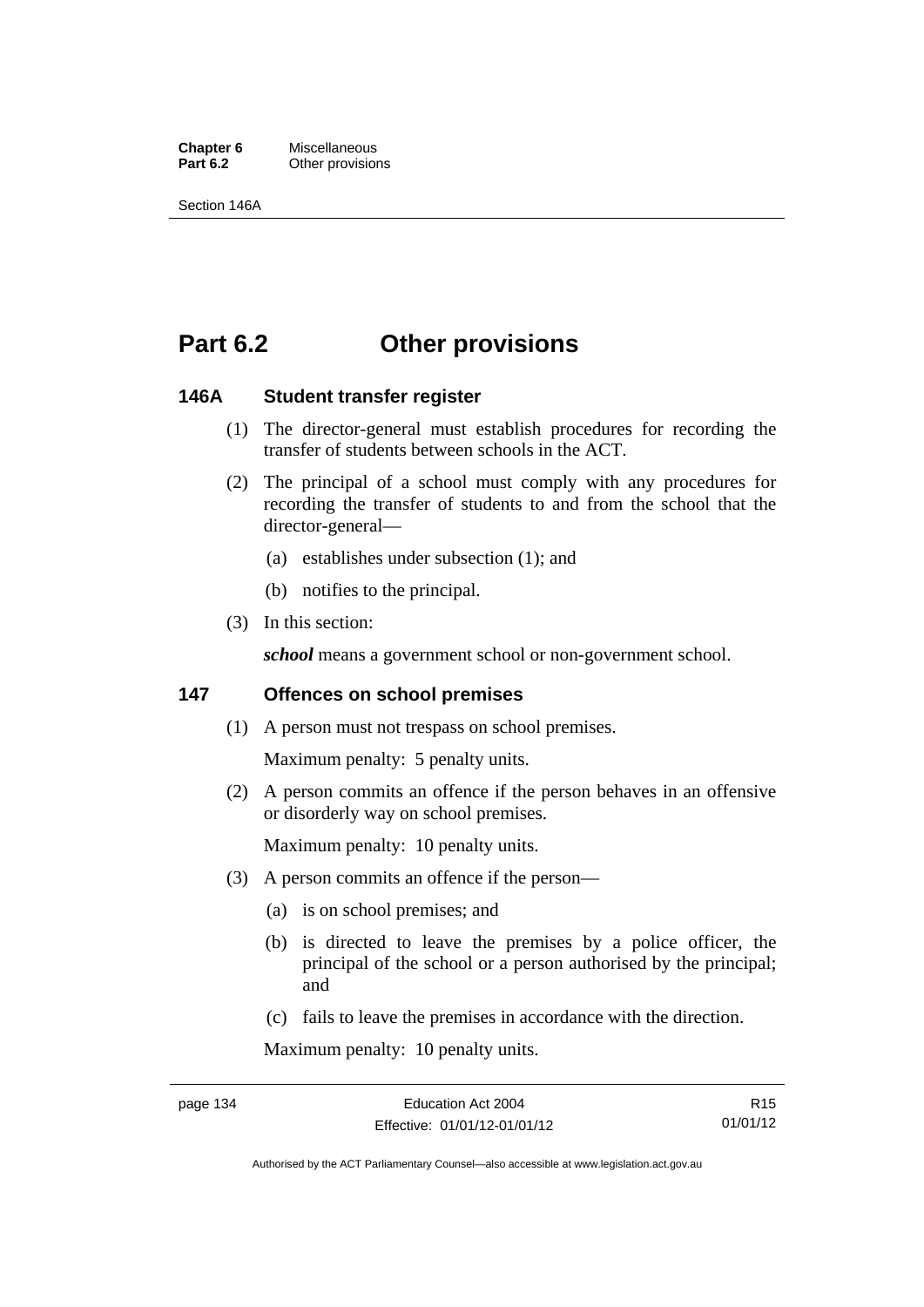- (4) An offence against this section is a strict liability offence.
- (5) In this section:

*school premises* means land (including any building or structure on the land) occupied by a school.

# **148 Obligations on parents**

- (1) For this Act, if an obligation is expressed to apply to the parents of a child it is sufficient for any parent of the child to carry out the obligation.
- (2) For this Act, if an obligation is expressed to apply to the parents of a child and no parent carries out the obligation, each parent is liable for the failure to carry out the obligation.

# **149 Notification of parents**

For this Act, if notice is required to be given to the parents of a child or student, or there is an obligation to ask or tell the parents of a child or student something, it is sufficient if a parent of the child or student is given notice or asked or told the thing.

# **150 Minister may grant scholarships etc**

- (1) The Minister may give bursaries, exhibitions, free places, prizes, scholarships or other forms of assistance or reward to be used for—
	- (a) the benefit of a student at a government school, or at a college or university in the ACT; or
	- (b) the benefit of a government school, or a college or university in the ACT; or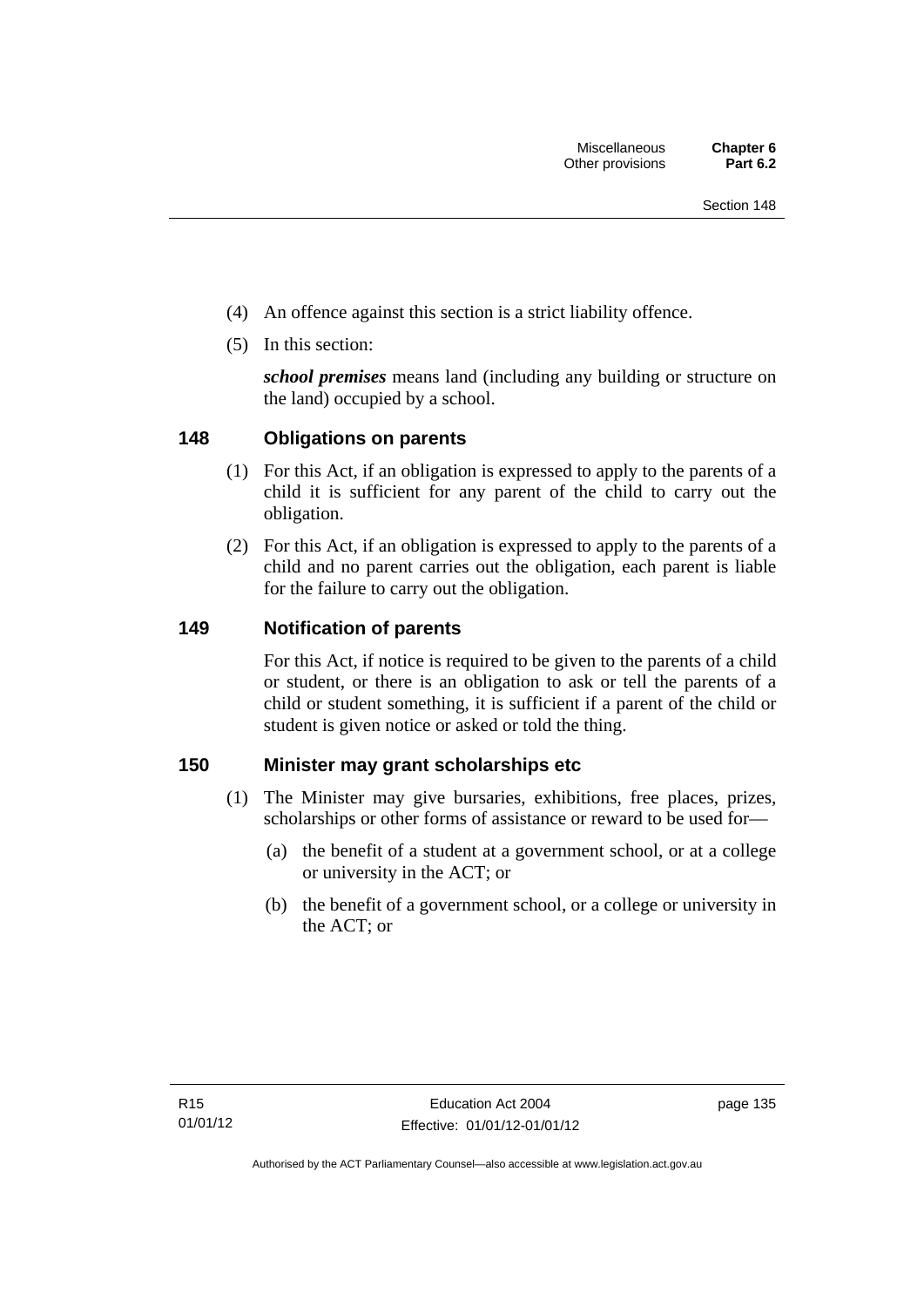Section 151

(c) a child registered for home education in the ACT.

### **Example for par (b)**

a fund to provide for a teacher with particular skills to teach at a particular government school

- *Note* An example is part of the Act, is not exhaustive and may extend, but does not limit, the meaning of the provision in which it appears (see Legislation Act, s 126 and s 132).
- (2) To remove any doubt, this section does not appropriate public money.

## **151 Gifts and donations**

- (1) This section applies if the Minister is satisfied that a condition attached to, or a purpose of, a gift or bequest of property to the Territory on trust for educational purposes (the *original trust*) is inappropriate, impracticable, or impossible to comply with.
- (2) The Minister may declare the property the subject of the original trust is subject to another trust.
- (3) The declaration must state the purposes of the other trust.
- (4) In making the declaration, the Minister must ensure that the property is dealt with as nearly as is practicable for the purposes for which it was held immediately before the declaration, except so far as it is inappropriate, impracticable, or impossible to do so.
- (5) When the declaration commences, the original trust ceases and the property is taken to be held by the Territory in trust for the purposes stated in the declaration.
- (6) A declaration is a notifiable instrument.

*Note* A notifiable instrument must be notified under the Legislation Act.

# **152 Education trust fund**

 (1) The Minister must keep and administer a fund called the education trust fund.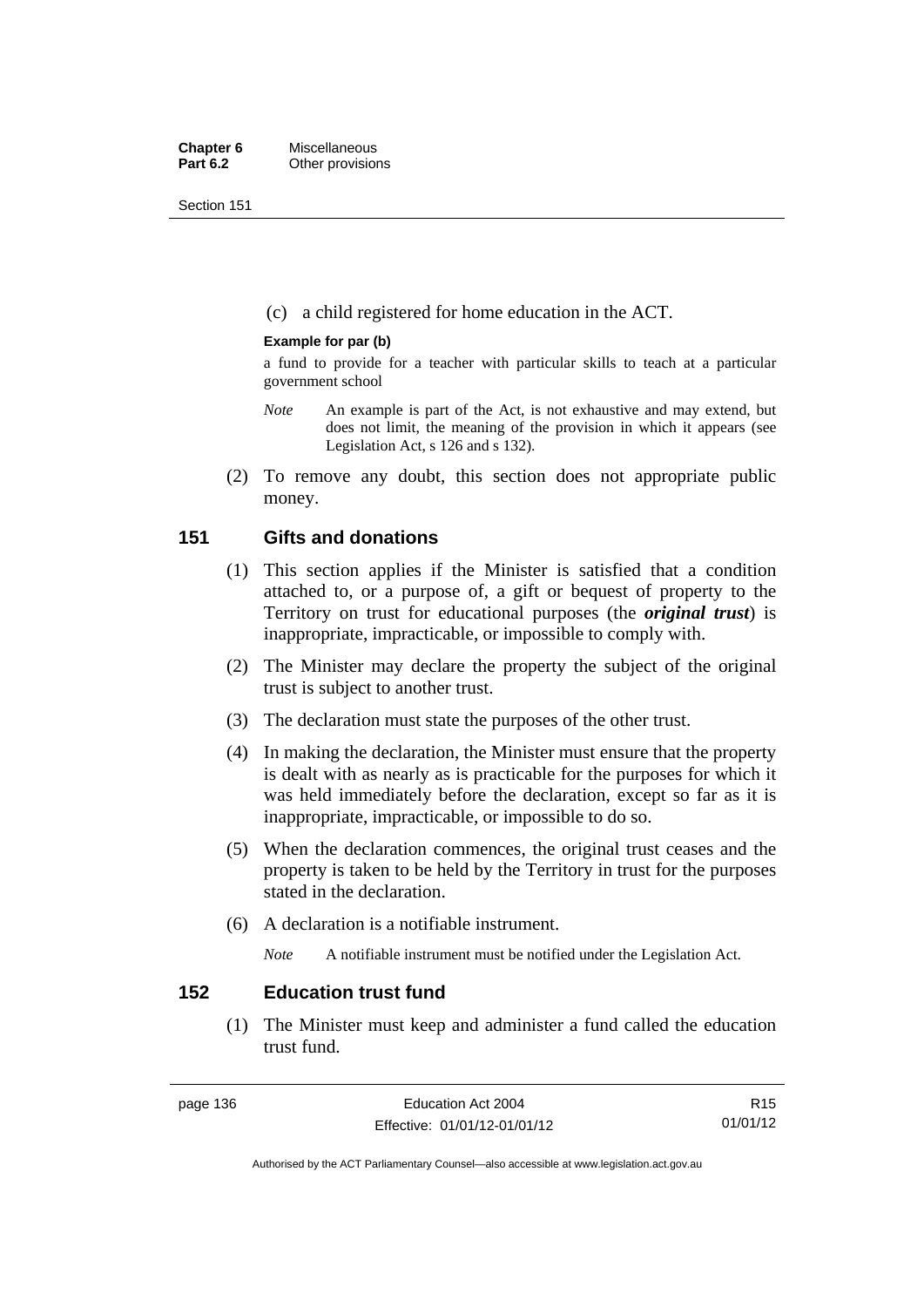- (2) The assets of the fund may only be used in accordance with this section.
- (3) The director-general must open and maintain under the *Financial Management Act 1996*, section 51 (Directorate trust banking accounts) a trust account with an authorised deposit-taking institution (the *education trust account*) to be used only for the fund.
- (4) The account consists of—
	- (a) money held by the Territory in trust in relation to anything mentioned in section 150 (Minister may grant scholarships etc); and
	- (b) any other money that may be lawfully paid into the fund.
- (5) The fund may be used only for the following purposes:
	- (a) promoting education;
	- (b) giving bursaries, exhibitions, free places, prizes, scholarships or other forms of assistance or reward for a benefit mentioned in section 150;
	- (c) any other purpose prescribed under the regulations.

# **153 Notices of intention under former education Act to conduct schools at additional educational levels**

- (1) This section applies in relation to a school if—
	- (a) before 27 November 2003, a person gave the registrar a notice of intention under the former education Act, section 22 (1) (Provisional registration) in relation to the school; and
	- (b) the notice related to the conduct of the school at an additional educational level; and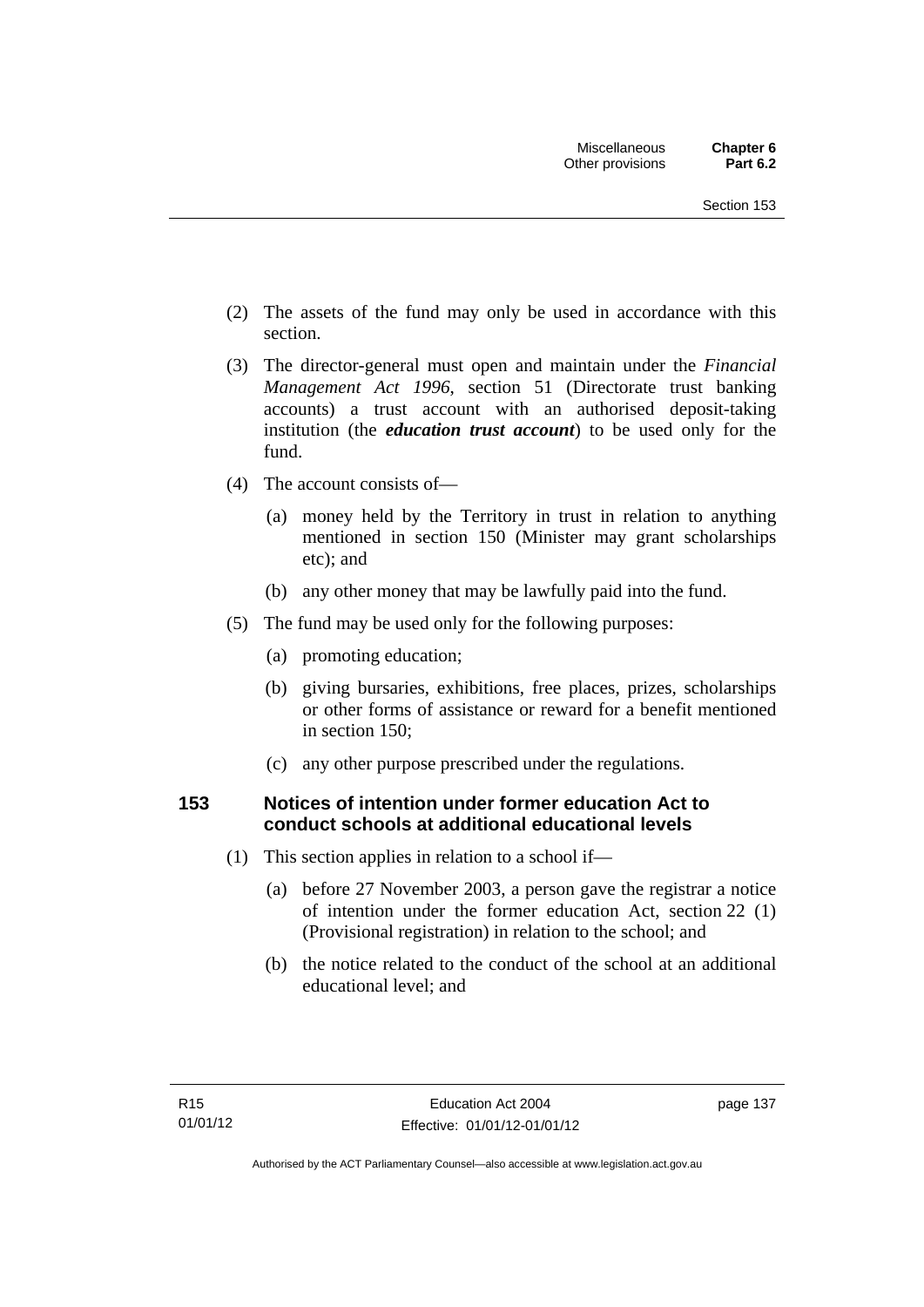Section 153A

- (c) the school was registered under the former education Act, section 23 immediately before the commencement of this section.
- (2) For section 89 (1) (a), the proprietor of the school is taken to have in-principle approval under section 84 to apply to operate the school at the additional educational level.
- (3) For section 89 (1) (c), and despite section 84 (8), the in-principle approval is taken to lapse on 31 December 2014.
- (4) In this section:

*former education Act* means the *Education Act 1937* (repealed).

*registrar*—see the former education Act, section 5.

(5) This section expires on 1 January 2015.

# **153A Evidence—certificate signed by principal etc**

- (1) This section applies in relation to a proceeding for an offence against this Act.
	- *Note* A reference to an Act includes a reference to the statutory instruments made or in force under the Act, including any regulation (see Legislation Act, s 104).
- (2) A certificate that appears to be signed by the principal of a government school, the principal of a non-government school, the person giving an approved educational course (government) or the person giving an approved educational course (non-government) and that states any of the following matters, is evidence of the matters:
	- (a) that a stated child was or was not enrolled at the school or course;
	- (b) that a stated child did or did not attend the school or course.

R15 01/01/12

Authorised by the ACT Parliamentary Counsel—also accessible at www.legislation.act.gov.au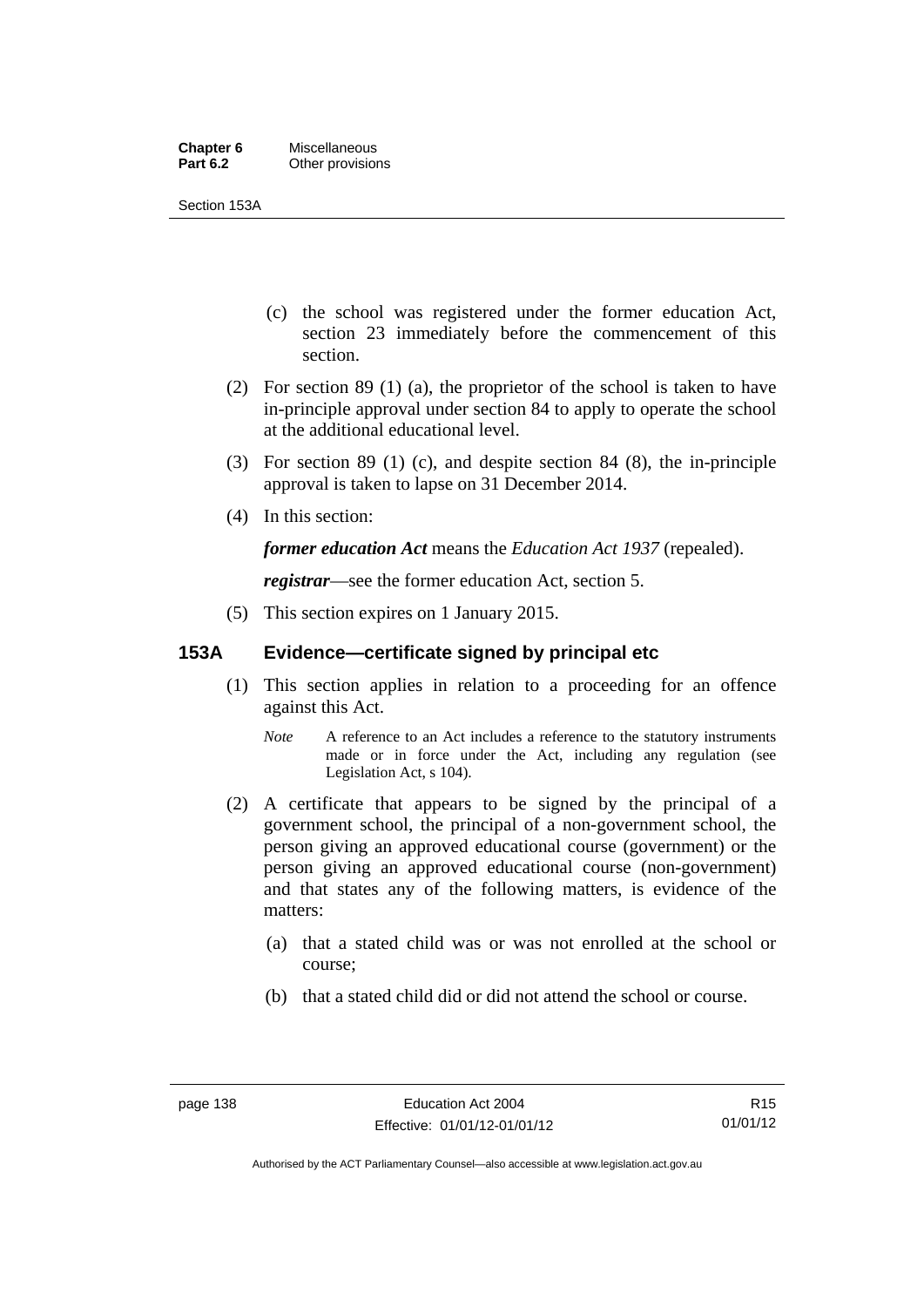- (3) A certificate that appears to be signed by the registrar (however described) of an education provider or training alternative provider and that states any of the following matters, is evidence of the matters:
	- (a) that a stated child was or was not enrolled with the provider;
	- (b) that a stated child did or did not attend the provider.
- (4) A certificate that appears to be signed by a child's employer or purported employer in relation to an employment alternative and that states any of the following matters, is evidence of the matters:
	- (a) that a stated child was or was not employed with the employer or purported employer;
	- (b) that a stated child worked for stated hours.
- (5) A certificate mentioned in this section may state a matter by reference to a date or period.

## **154 Approved forms**

- (1) The Minister may approve forms for this Act.
- (2) If the Minister approves a form for a particular purpose, the approved form must be used for that purpose.

*Note* For other provisions about forms, see Legislation Act, s 255.

- (3) An approved form is a notifiable instrument.
	- *Note* A notifiable instrument must be notified under the Legislation Act.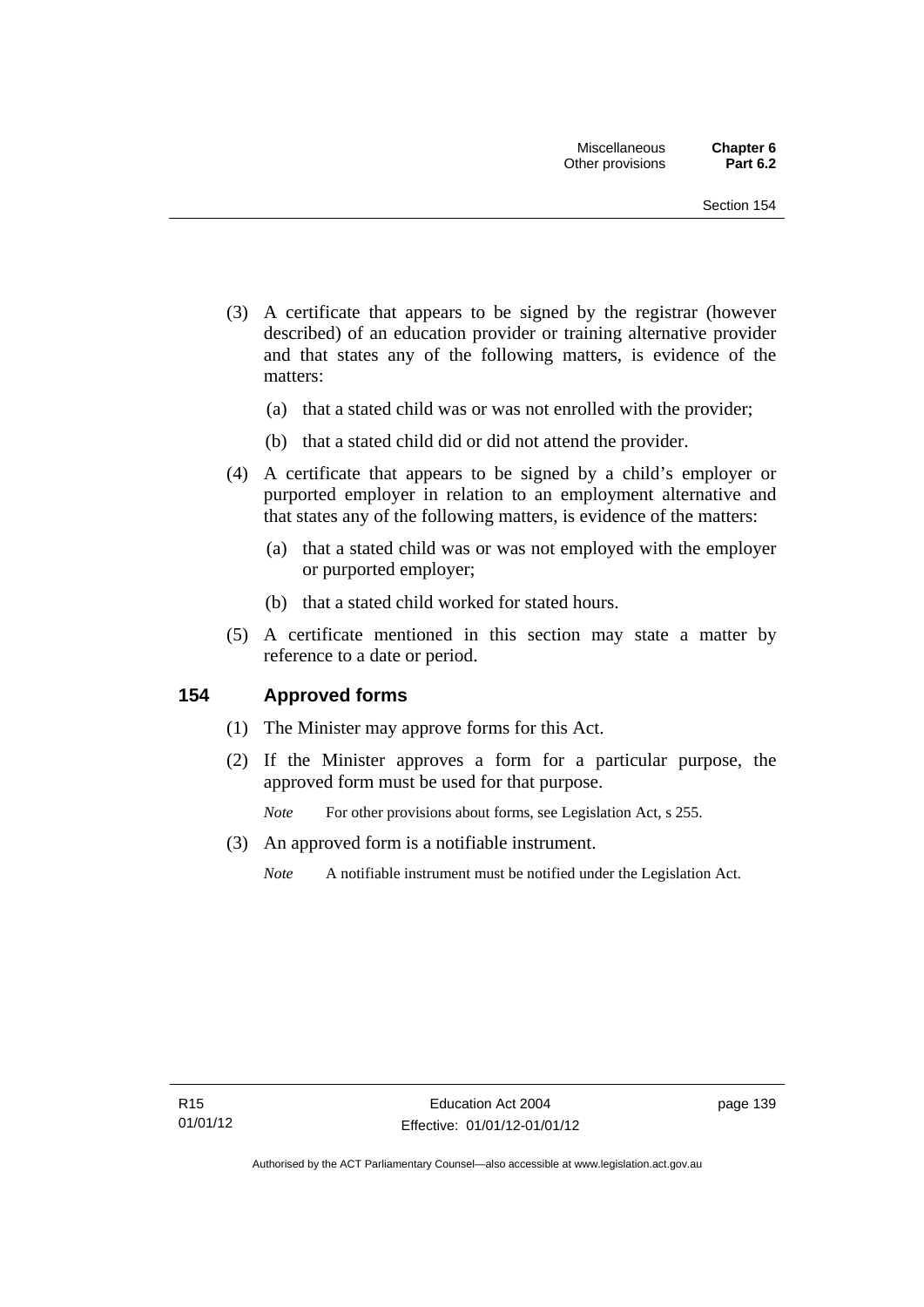#### **Chapter 6** Miscellaneous<br>**Part 6.2** Other provision **Other provisions**

Section 155

# **155 Regulation-making power**

- (1) The Executive may make regulations for this Act.
	- *Note* Regulations must be notified, and presented to the Legislative Assembly, under the Legislation Act.
- (2) The regulations may also prescribe offences for contraventions of the regulations and prescribe maximum penalties of not more than 10 penalty units for offences against the regulations.

page 140 **Education Act 2004** Effective: 01/01/12-01/01/12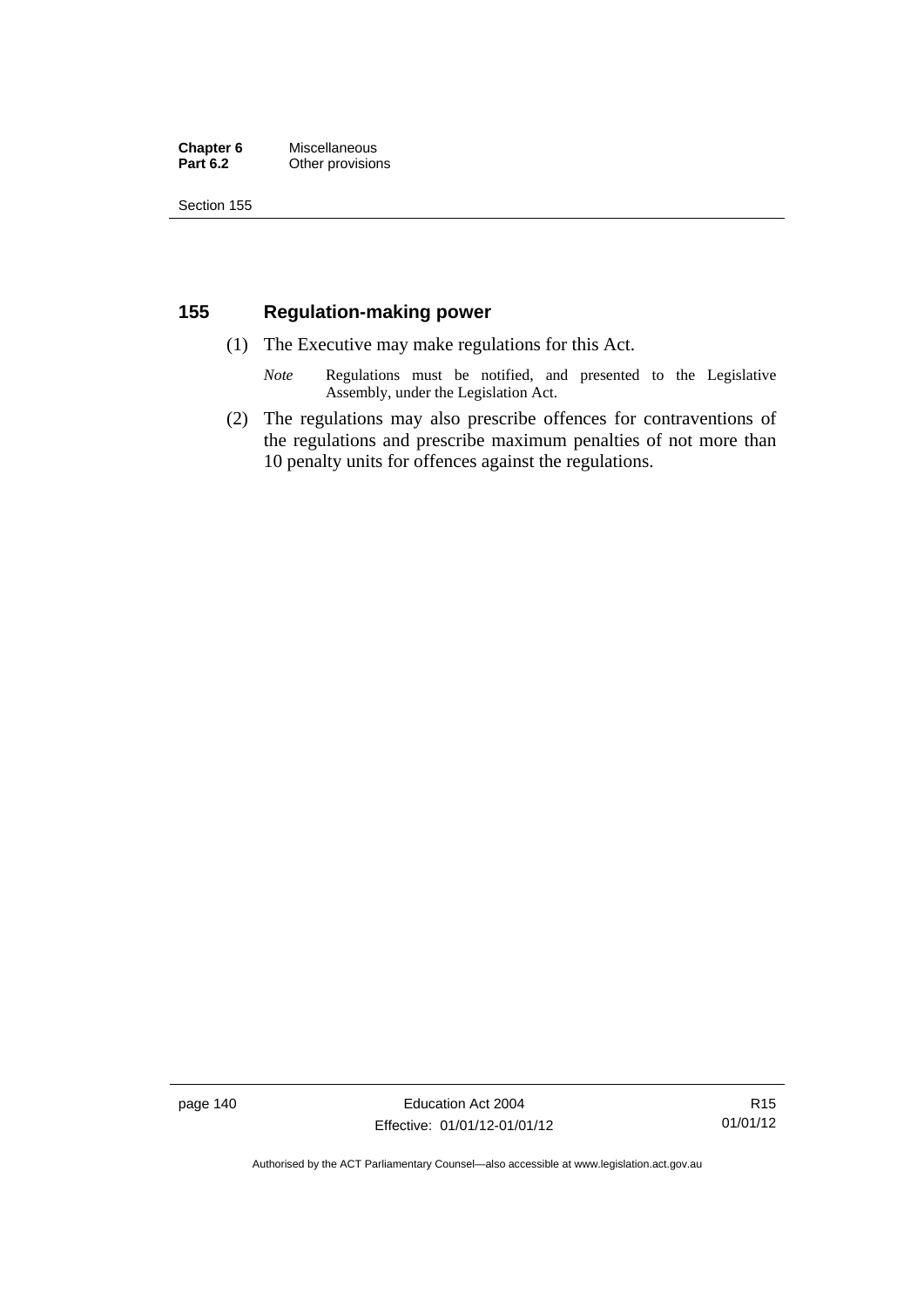# **Chapter 9 Transitional—Education (Participation) Amendment Act 2009**

## **300 Meaning of** *amending Act***—ch 9**

In this chapter:

*amending Act* means the *Education (Participation) Amendment Act 2009*.

# **301 Application of amending Act**

- (1) The amendments made by the amending Act do not apply in relation to a child if on 1 January 2010—
	- (a) the child is at least 15 years old; and
	- (b) the child is not—
		- (i) enrolled at a school; or
		- (ii) registered for home education (however described) in the ACT or elsewhere.
- (2) However, the amendments made by the amending Act apply in relation to the child if after 1 January 2010 the child is—
	- (a) enrolled at a school; or
	- (b) registered for home education (however described) in the ACT or elsewhere.
- (3) In this section:

*school* means—

- (a) a government school; or
- (b) a non-government school; or

page 141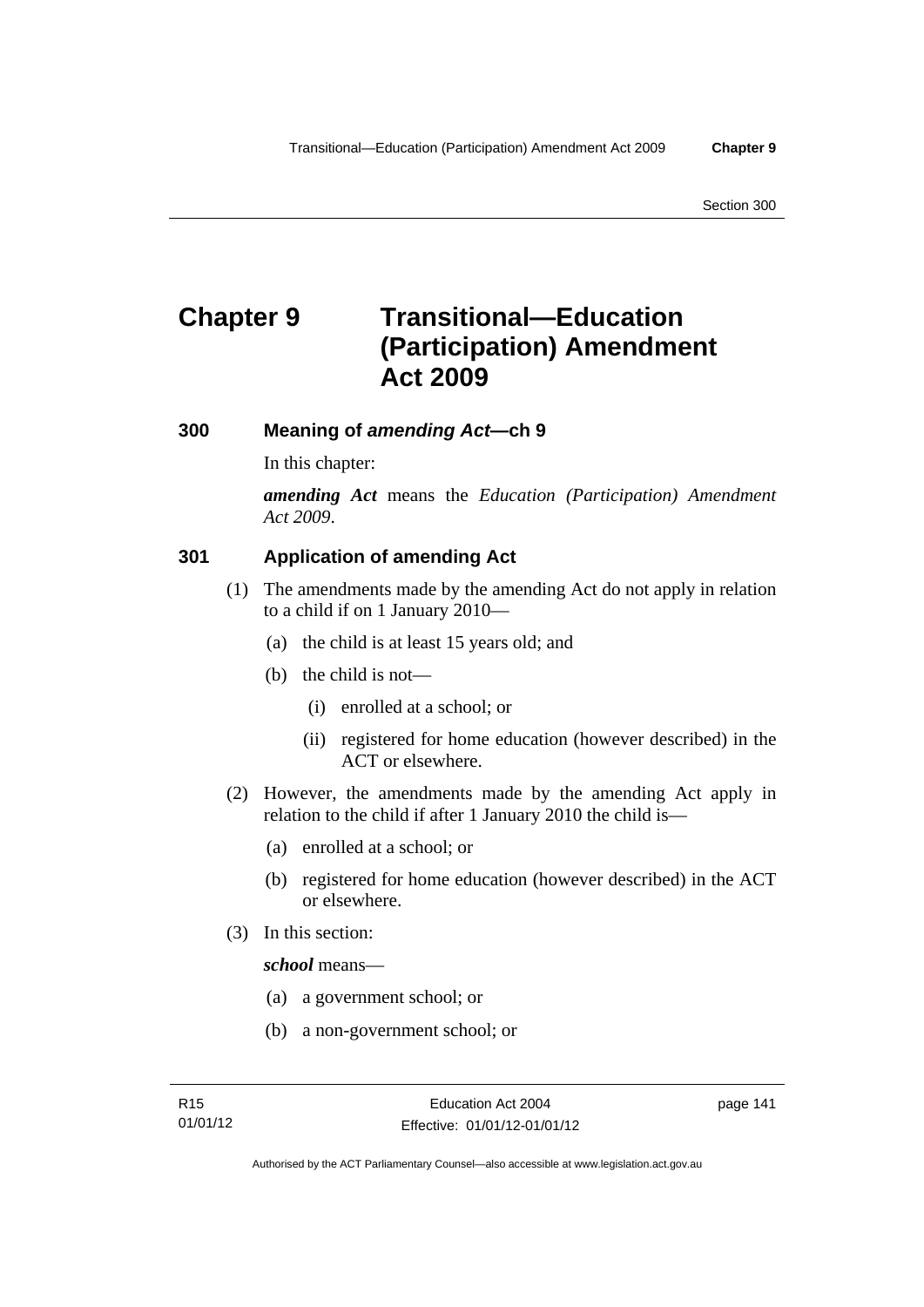Section 302

 (c) a school (however described) under the law of a State, another Territory or a foreign country.

### **302 Transitional regulations**

- (1) A regulation may prescribe transitional matters necessary or convenient to be prescribed because of the enactment of the amending Act.
- (2) A regulation may modify this chapter (including in relation to another territory law) to make provision in relation to anything that, in the Executive's opinion, is not, or is not adequately or appropriately, dealt with in this chapter.
- (3) A regulation under subsection (2) has effect despite anything elsewhere in this Act or another territory law.

# **303 Expiry—ch 9**

- (1) This chapter expires 2 years after the day it commences.
- (2) This chapter (other than section 302) is a law to which the Legislation Act, section 88 (Repeal does not end effect of transitional laws etc) applies.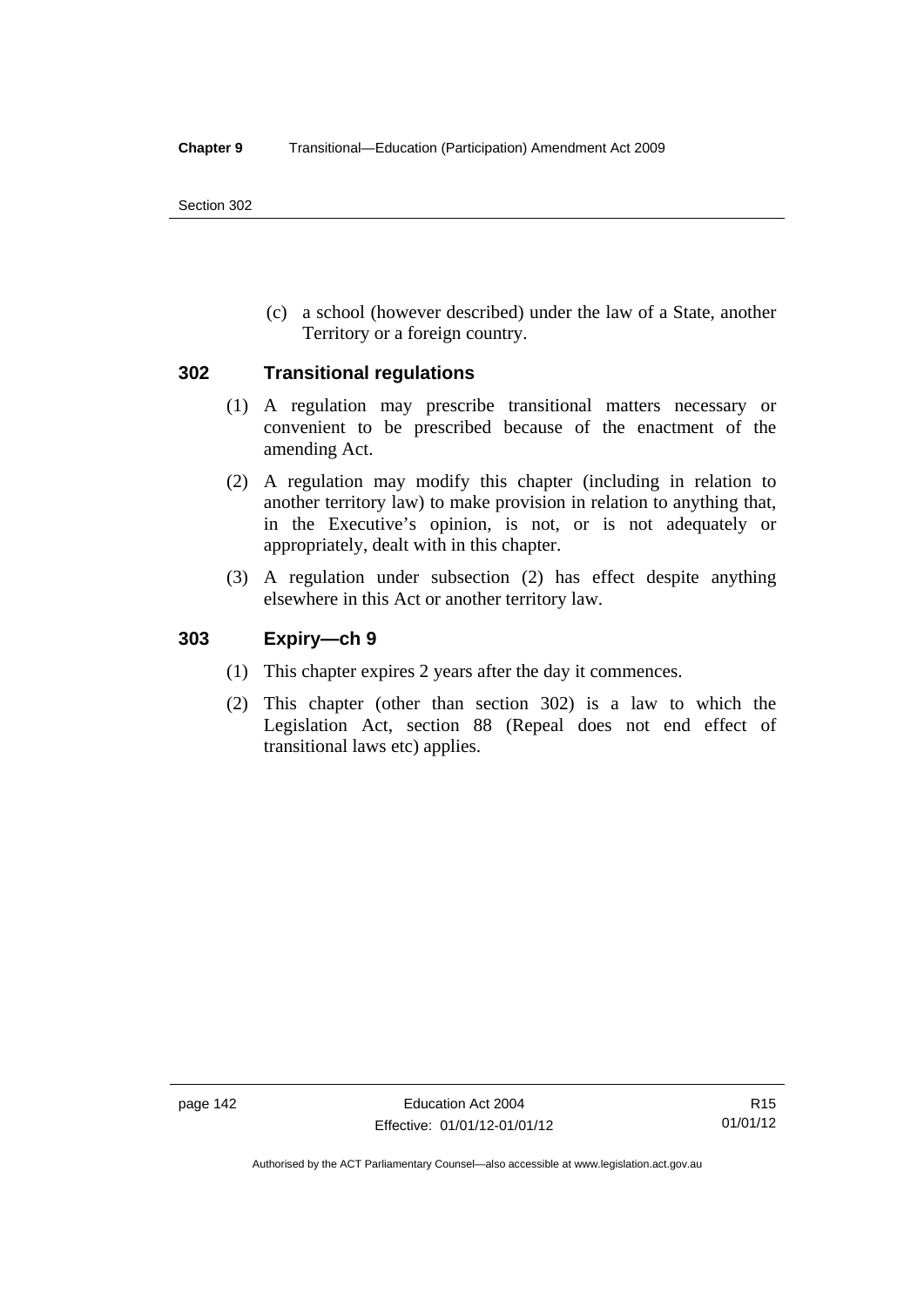# **Schedule 1 Reviewable decisions**

(see pt  $6.1$ )

| column 1<br>item | column <sub>2</sub><br>section | column 3<br>decision                                                                                                                              | column 4<br>entity | column 5<br>decision-maker |
|------------------|--------------------------------|---------------------------------------------------------------------------------------------------------------------------------------------------|--------------------|----------------------------|
| 1                | 12A                            | issue exemption<br>certificate for<br>shorter period<br>than applied for                                                                          | applicant          | director-general           |
| $\overline{2}$   | 12A                            | issue exemption<br>certificate<br>exempting child<br>from full-time<br>participation<br>requirement-<br>participation<br>stated in<br>certificate | applicant          | director-general           |
| 3                | 12A                            | refuse to issue<br>exemption<br>certificate                                                                                                       | applicant          | director-general           |
| $\overline{4}$   | 12C                            | issue exemption<br>certificate subject<br>to condition                                                                                            | applicant          | director-general           |
| 5                | 13                             | revoke exemption<br>certificate                                                                                                                   | child's parents    | director-general           |
| 6                | 14A                            | issue approval<br>statement for<br>shorter period<br>than applied for                                                                             | applicant          | director-general           |

R15 01/01/12 page 143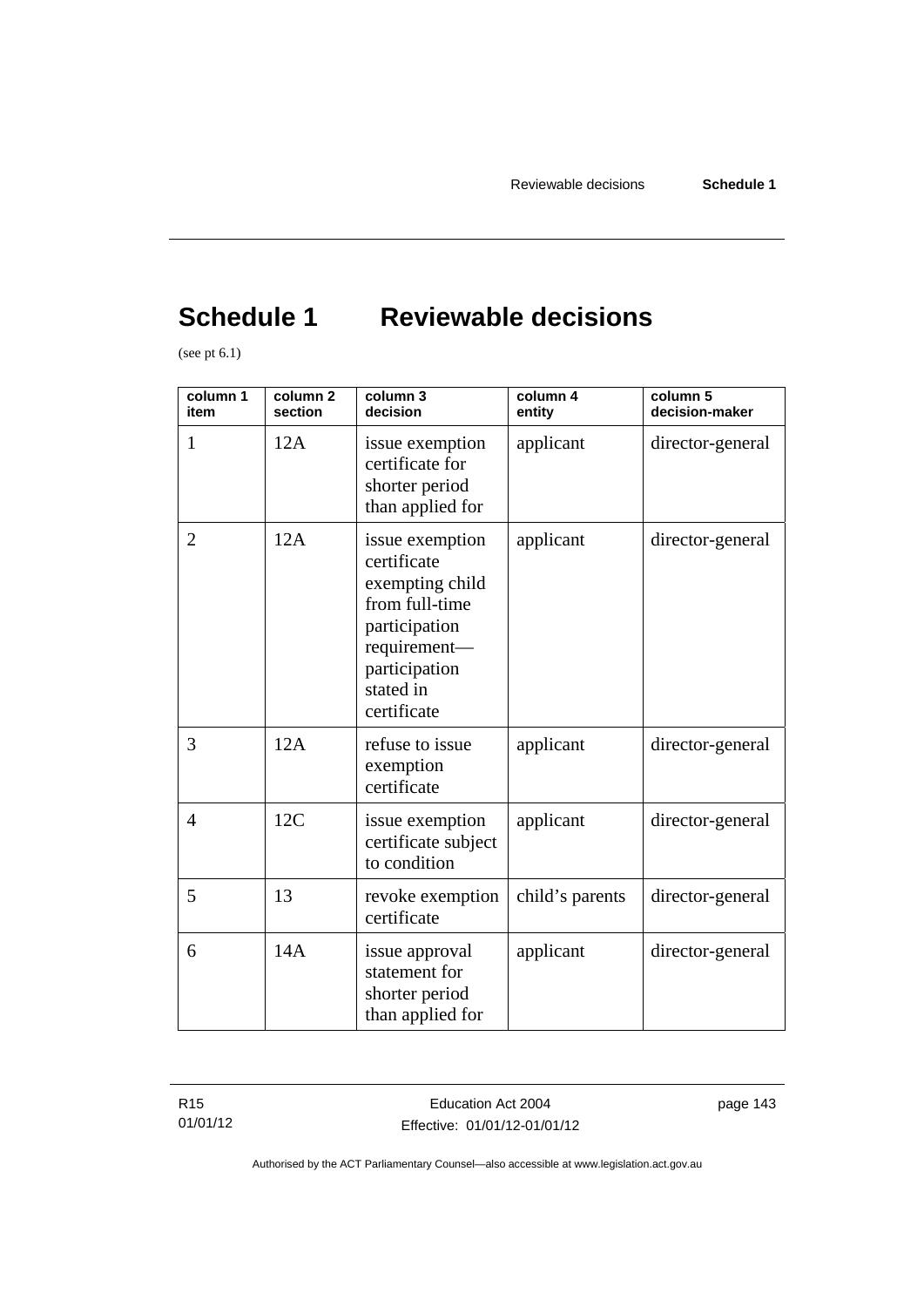### **Schedule 1** Reviewable decisions

| column 1<br>item | column <sub>2</sub><br>section | column 3<br>decision                                                                                                          | column 4<br>entity                                        | column 5<br>decision-maker |
|------------------|--------------------------------|-------------------------------------------------------------------------------------------------------------------------------|-----------------------------------------------------------|----------------------------|
| 7                | 14A                            | issue approval<br>statement<br>approving other<br>than full-time<br>participation-<br>participation<br>stated in<br>statement | applicant                                                 | director-general           |
| 8                | 14A                            | refuse to issue<br>approval<br>statement                                                                                      | applicant                                                 | director-general           |
| 9                | 14C(4)                         | issue approval<br>statement subject<br>to condition                                                                           | applicant                                                 | director-general           |
| 10               | 15A                            | revoke approval<br>statement                                                                                                  | child's parents                                           | director-general           |
| 11               | 36                             | suspend, transfer<br>or exclude<br>student                                                                                    | parents of<br>student                                     | director-general           |
| 12               | 84(5)                          | refuse to give in-<br>principle<br>approval                                                                                   | applicant for<br>in-principle<br>approval                 | Minister                   |
| 13               | 86(5)                          | direct registrar to<br>refuse to<br>provisionally<br>register<br>non-government<br>school                                     | applicant for<br>provisional<br>registration of<br>school | Minister                   |

page 144 **Education Act 2004** Effective: 01/01/12-01/01/12

R15 01/01/12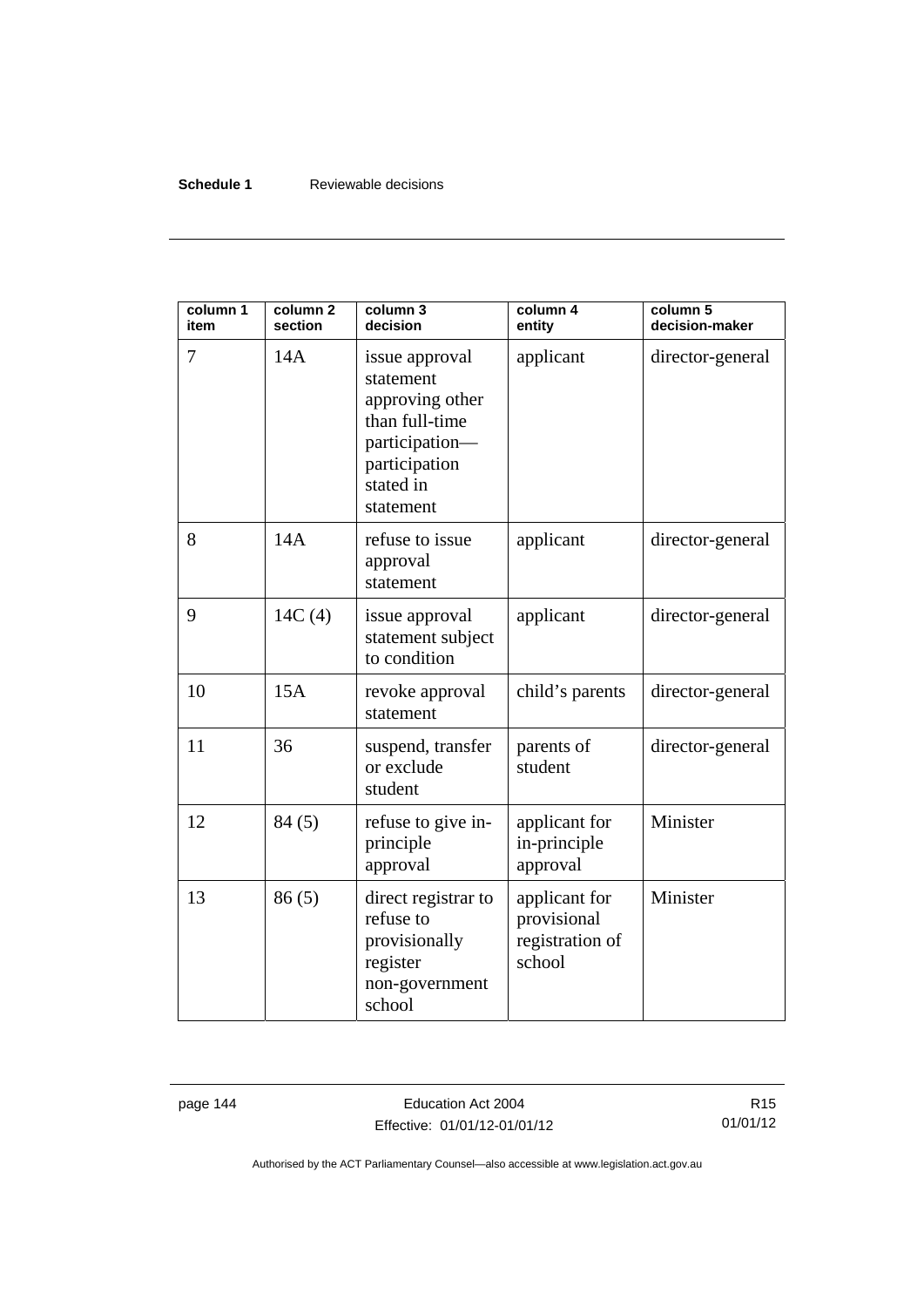Reviewable decisions **Schedule 1**

| column 1<br>item | column <sub>2</sub><br>section | column 3<br>decision                                                                                           | column 4<br>entity                                                    | column 5<br>decision-maker |
|------------------|--------------------------------|----------------------------------------------------------------------------------------------------------------|-----------------------------------------------------------------------|----------------------------|
| 14               | 88(3)                          | direct registrar to<br>register<br>non-government<br>school for shorter<br>period than<br>applied for          | applicant for<br>registration of<br>school                            | Minister                   |
| 15               | 88(5)                          | direct registrar to<br>refuse to register<br>non-government<br>school                                          | applicant for<br>registration of<br>school                            | Minister                   |
| 16               | 88B (6)                        | direct registrar to<br>refuse to register<br>non-government<br>school at<br>additional<br>campus               | applicant for<br>registration of<br>additional<br>campus              | Minister                   |
| 17               | 90(6)                          | direct registrar to<br>refuse to register<br>non-government<br>school at<br>additional<br>educational level    | applicant of<br>registration at<br>additional<br>educational<br>level | Minister                   |
| 18               | 95(1)                          | direct registrar to<br>cancel<br>provisional<br>registration or<br>registration of<br>non-government<br>school | entity that has<br>registration<br>cancelled                          | Minister                   |

R15 01/01/12

Education Act 2004 Effective: 01/01/12-01/01/12 page 145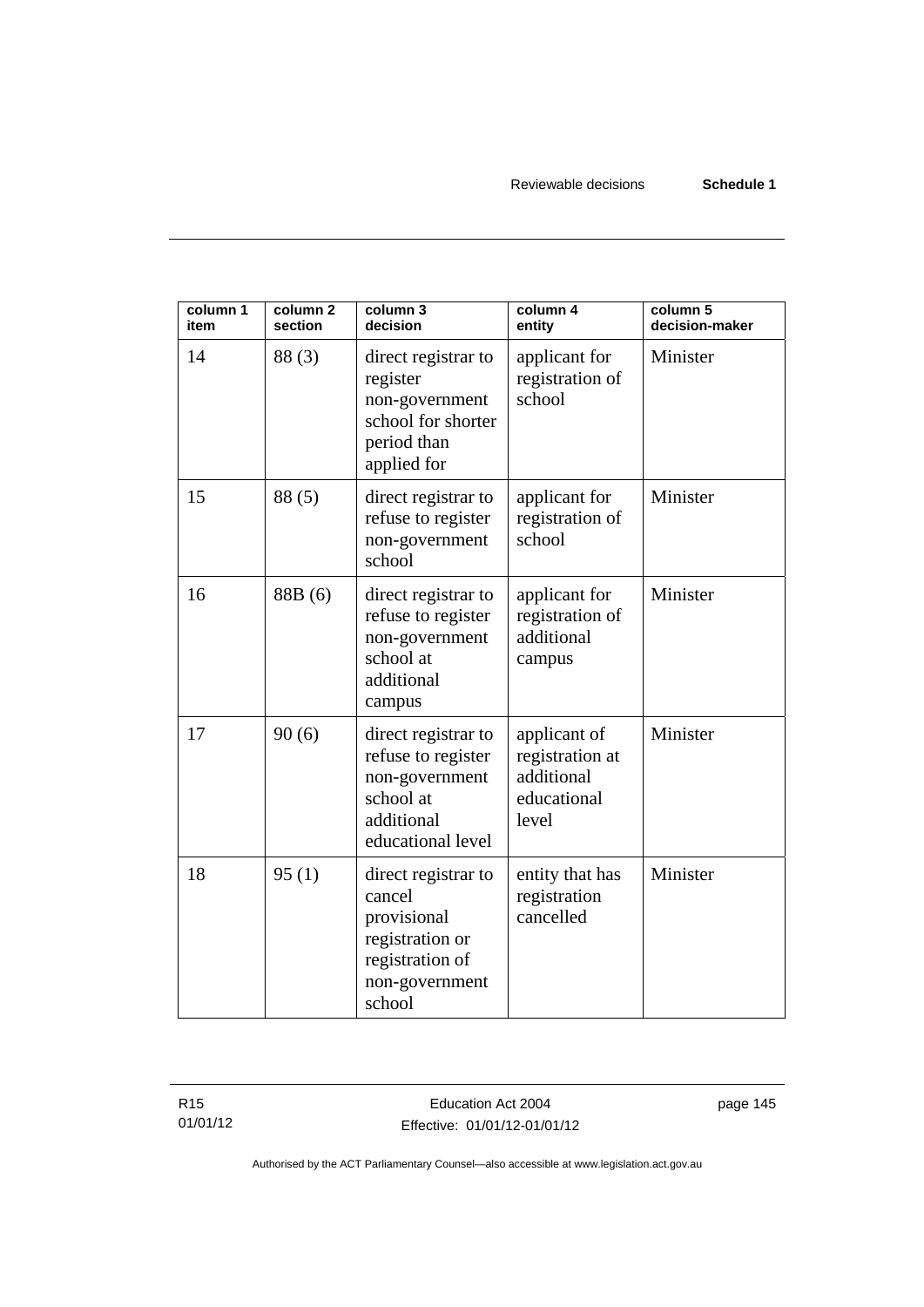### **Schedule 1** Reviewable decisions

| column 1<br>item | column <sub>2</sub><br>section | column 3<br>decision                                                                                                         | column 4<br>entity                          | column 5<br>decision-maker |
|------------------|--------------------------------|------------------------------------------------------------------------------------------------------------------------------|---------------------------------------------|----------------------------|
| 19               | 97(3)                          | direct registrar to<br>renew<br>registration of<br>non-government<br>school for shorter<br>period than<br>period applied for | applicant for<br>renewal of<br>registration | Minister                   |
| 20               | 97(5)                          | direct registrar to<br>refuse to renew<br>registration of<br>non-government<br>school                                        | applicant for<br>renewal of<br>registration | Minister                   |
| 21               | 131(3)                         | refuse to register<br>child for home<br>education                                                                            | parents of child                            | director-general           |
| 22               | 131(3)                         | register child for<br>home education<br>for less than 2<br>years                                                             | parents of child                            | director-general           |
| 23               | 135(1)                         | cancel<br>registration of<br>child for home<br>education                                                                     | parents of child                            | director-general           |
| 24               | 137(3)                         | refuse to renew<br>registration of<br>child for home<br>education                                                            | parents of child                            | director-general           |

page 146 **Education Act 2004** Effective: 01/01/12-01/01/12

R15 01/01/12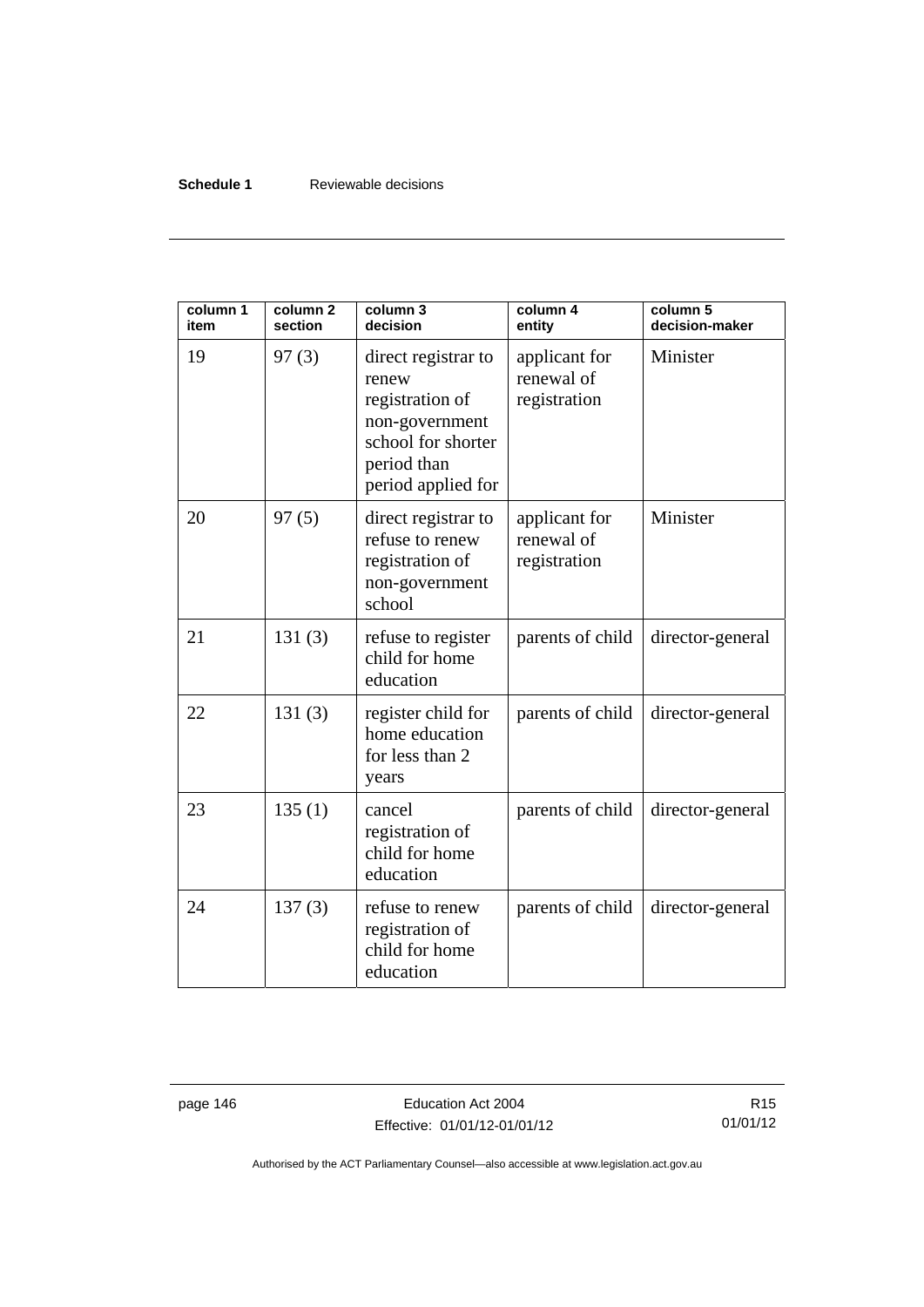| column 1 | column 2 | column 3                                                                                                    | column 4         | column 5         |
|----------|----------|-------------------------------------------------------------------------------------------------------------|------------------|------------------|
| item     | section  | decision                                                                                                    | entity           | decision-maker   |
| 25       | 137(3)   | renew<br>registration of<br>child for home<br>education for<br>shorter period<br>than period<br>applied for | parents of child | director-general |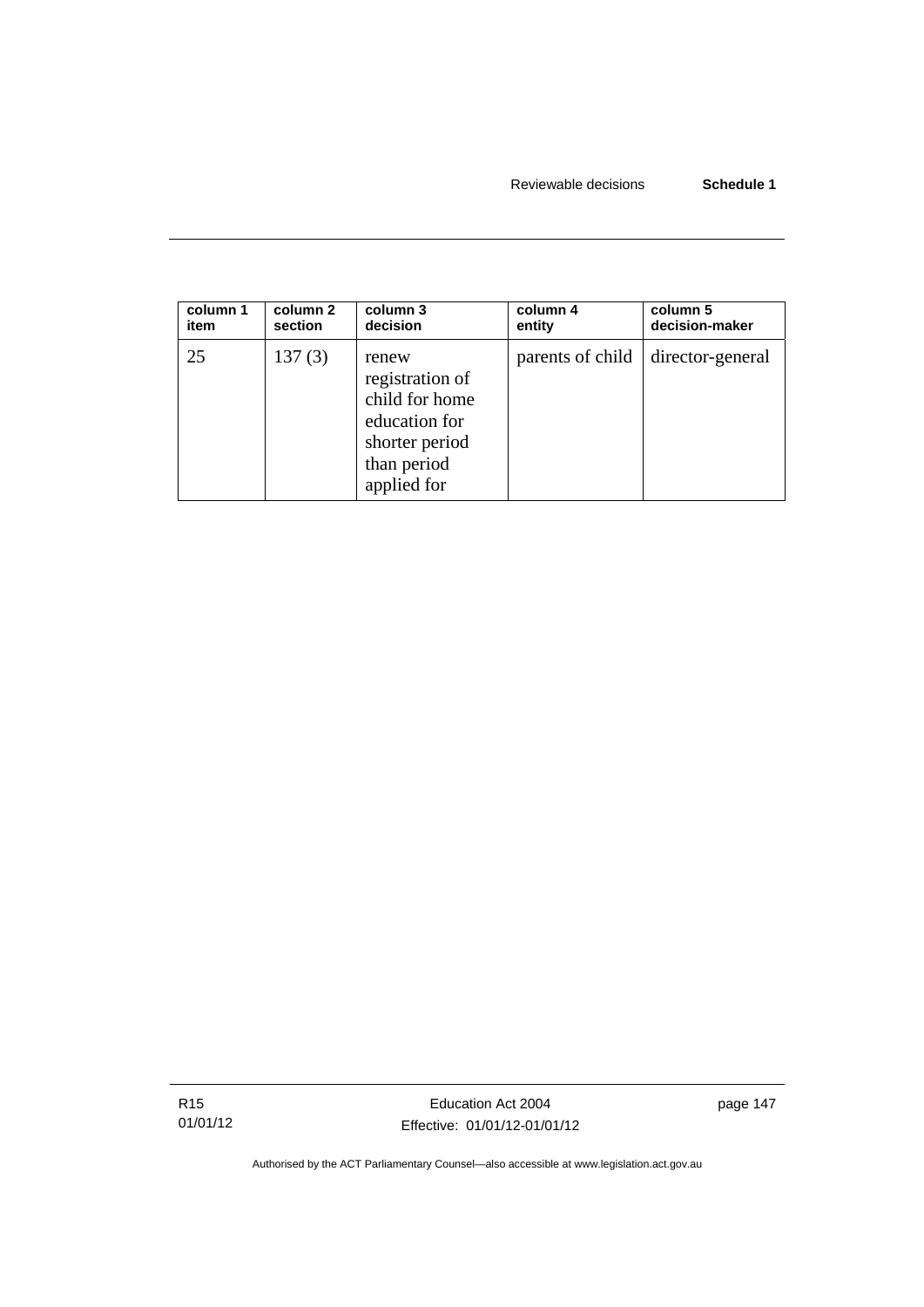**Dictionary** 

# **Dictionary**

(see s 3)

- *Note 1* The Legislation Act contains definitions and other provisions relevant to this Act.
- *Note 2* For example, the Legislation Act, dict, pt 1 defines the following terms:
	- $\bullet$  ACAT
	- **ACT**
	- administrative unit
	- appoint
	- child
	- contravene
	- daily newspaper
	- director-general (see s 163)
	- exercise
	- fail
	- financial year
	- foreign country
	- function
	- reviewable decision notice
	- State.

### *appointed member*—

- (a) for the school board of a government school, other than a small school, a school-related institution or another school to which section 43 (Composition of school boards of school-related institutions and other schools in special circumstances) applies—see section 41 (Composition of school boards generally); or
- (b) for the school board of a small school, other than a school to which section 43 (Composition of school boards of schoolrelated institutions and other schools in special circumstances) applies—see section 42 (Composition of school boards of small schools); or

R15 01/01/12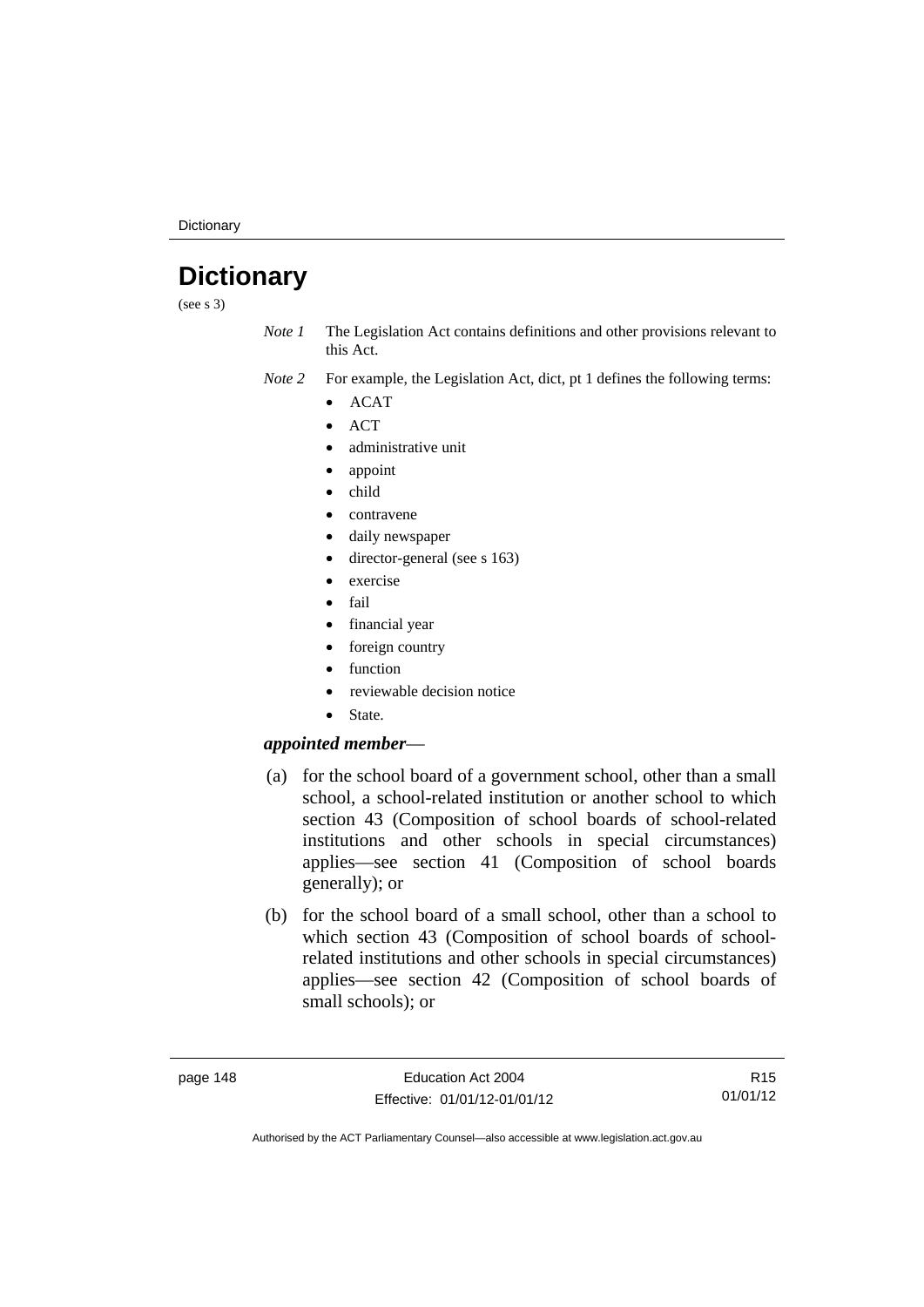(c) for the Government Schools Education Council—see section 56 (Membership of council (government)).

*approval statement*, for division 2.4.2 (Approval to participate in training and employment alternatives)—see section 13D.

*approved educational course* means an approved educational course (government) or approved educational course (non-government).

*approved educational course (government)* means an educational course approved under section 31 (Approved educational courses for students at government schools).

*approved educational course (non-government)* means an educational course approved under section 81 (Approved educational courses for students at non-government schools).

*authorised person* means an authorised person (government) or authorised person (non-government).

*authorised person (government)* means a person who is an authorised person (government) under section 67 (Appointment of authorised persons (government)).

*authorised person (non-government)* means a person who is an authorised person (non-government) under section 119 (Appointment of authorised persons (non-government)).

### *board appointed member*—

 (a) for the school board of a government school, other than a small school, a school-related institution or another school to which section 43 (Composition of school boards of school-related institutions and other schools in special circumstances) applies—see section 41 (Composition of school boards generally); or

page 149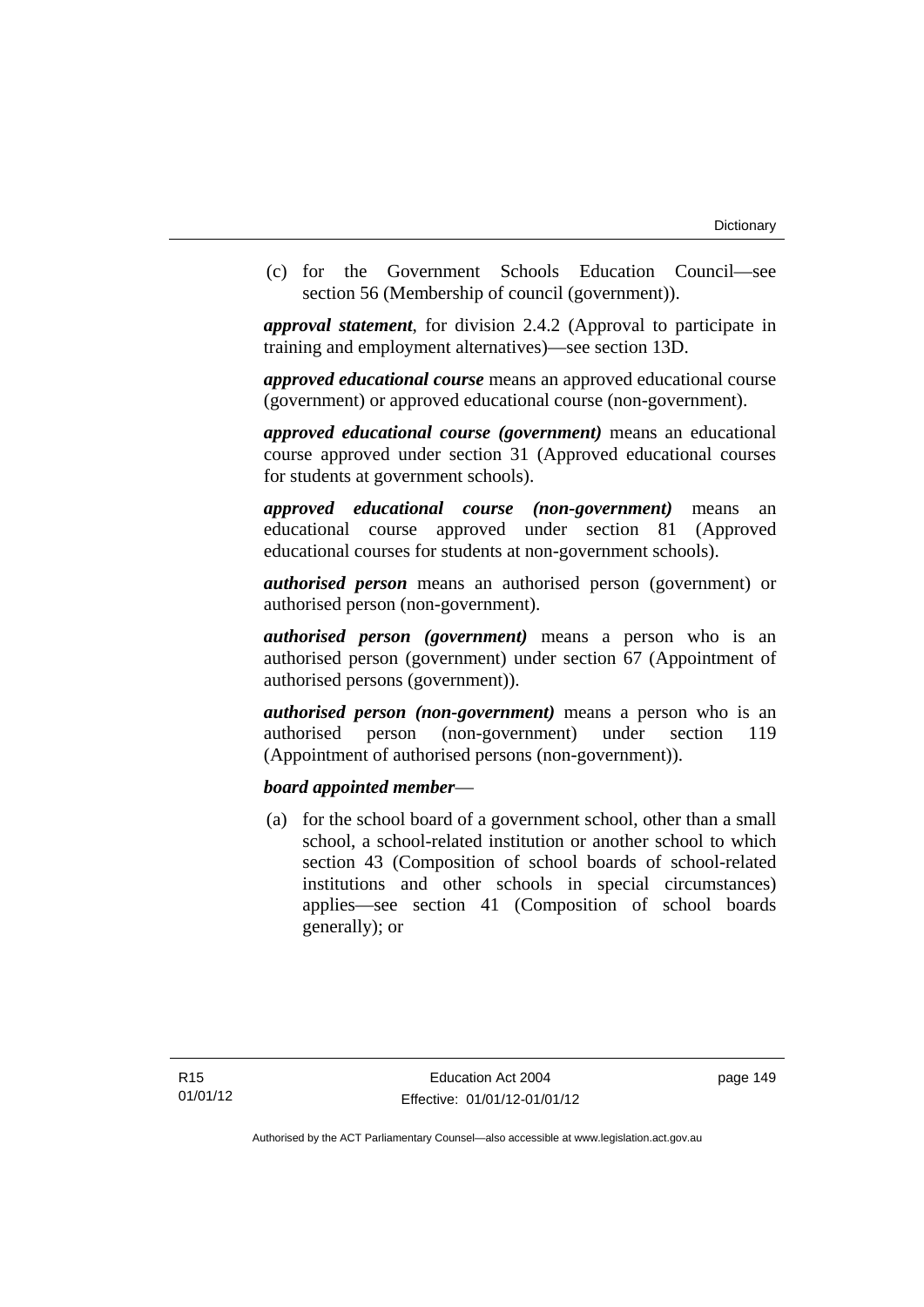(b) for a school board of a small school, other than a school to which section 43 (Composition of school boards of schoolrelated institutions and other schools in special circumstances) applies—see section 42 (Composition of school boards of small schools).

*carer*—see section 6.

#### *community member*—

- (a) for part 3.5 (Government Schools Education Council)—see section 57 (Appointed members of council (government)); and
- (b) for part 4.4 (Non-government Schools Education Council) see section 109 (Members of council (government)).

*completes year 10*—see section 9B.

*completes year 12*—see section 9C.

*compliance notice*, for chapter 2 (Compulsory education)—see section 16B.

*compulsory education age*, for chapter 2 (Compulsory education) see section 9.

*corporal punishment* means physical force applied to punish or correct, and includes any action designed or likely to cause physical pain or discomfort taken to punish or correct.

### *council*—

- (a) for part 3.5—means the Government Schools Education Council; and
- (b) for part 4.4—means the Non-Government Schools Education Council.

*council (government)*, for part 3.5—means the Government Schools Education Council.

*council (non-government)*, for part 4.4—means the Nongovernment Schools Education Council.

| page 150 |  |
|----------|--|
|----------|--|

R15 01/01/12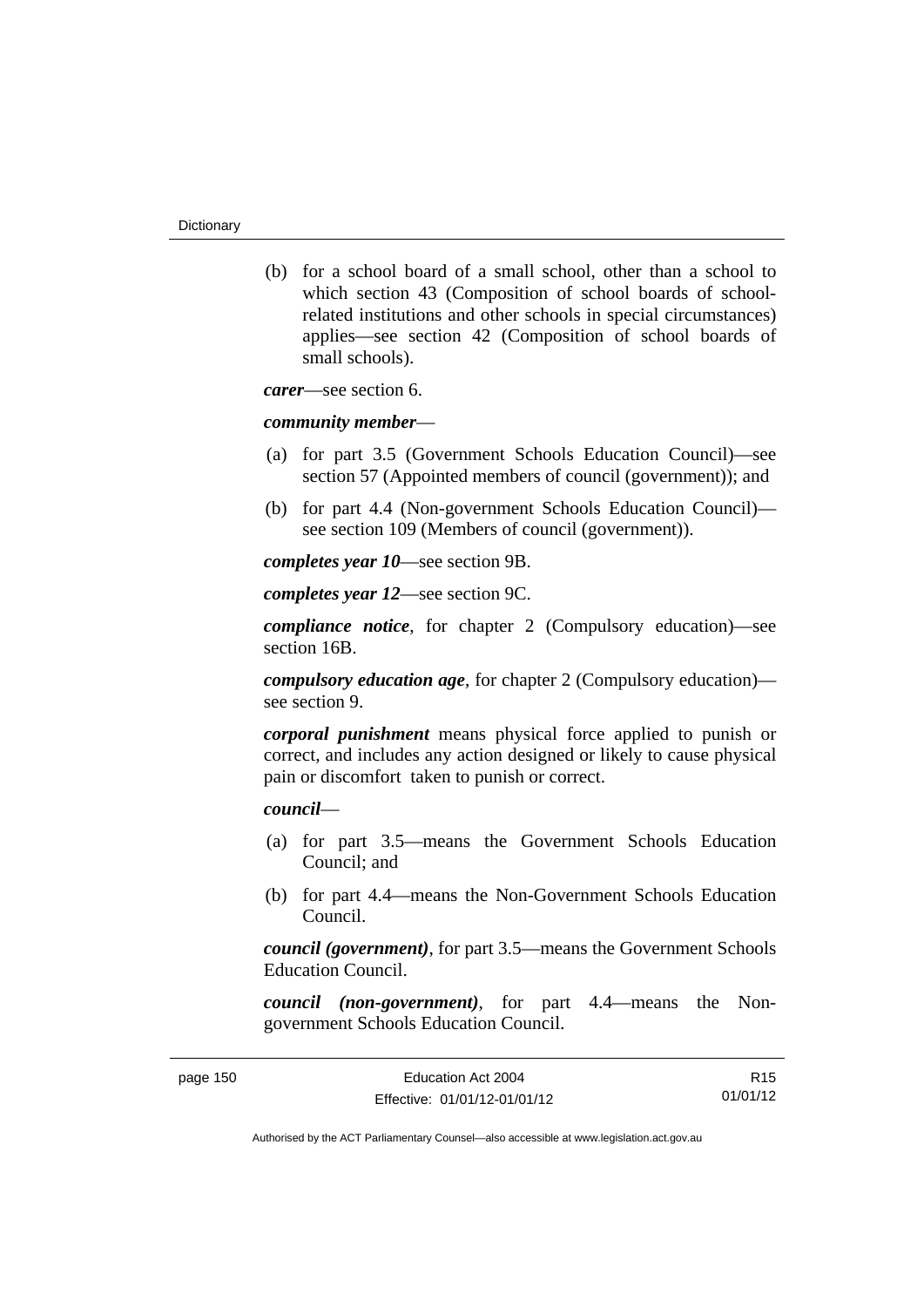*educational course* means a course of teaching and learning directed toward acquiring a particular area of knowledge and skills.

*education course*—see section 9A.

### *education member*—

- (a) for part 3.5 (Government Schools Education Council)—see section 57 (Appointed members of council (government)); and
- (b) for part 4.4 (Non-government Schools Education Council) see section 109 (Members of council (government)).

*education provider*—see section 9A.

*employment alternative*—see section 13B.

### *exclusion***—**

- (a) of a student from all government schools—means preventing the student from continuing to be enrolled or being re-enrolled at any government school; and
- (b) of a student from all Catholic systemic schools—means preventing the student from continuing to be enrolled or being re-enrolled at any Catholic systemic school; and
- (c) of a student from a non-government school—means preventing the student from continuing to be enrolled or being re-enrolled at the non-government school.

*exemption certificate*, for chapter 2 (Compulsory education)—see section 11H (Exemption certificate—application).

### *full-time participation*—

- (a) in an education course, for division 2.2.2 (Participation requirement)—see section 10C; and
- (b) in a training or employment alternative, for part 2.4 (After year 10—training and employment alternatives)—see section 13C.

page 151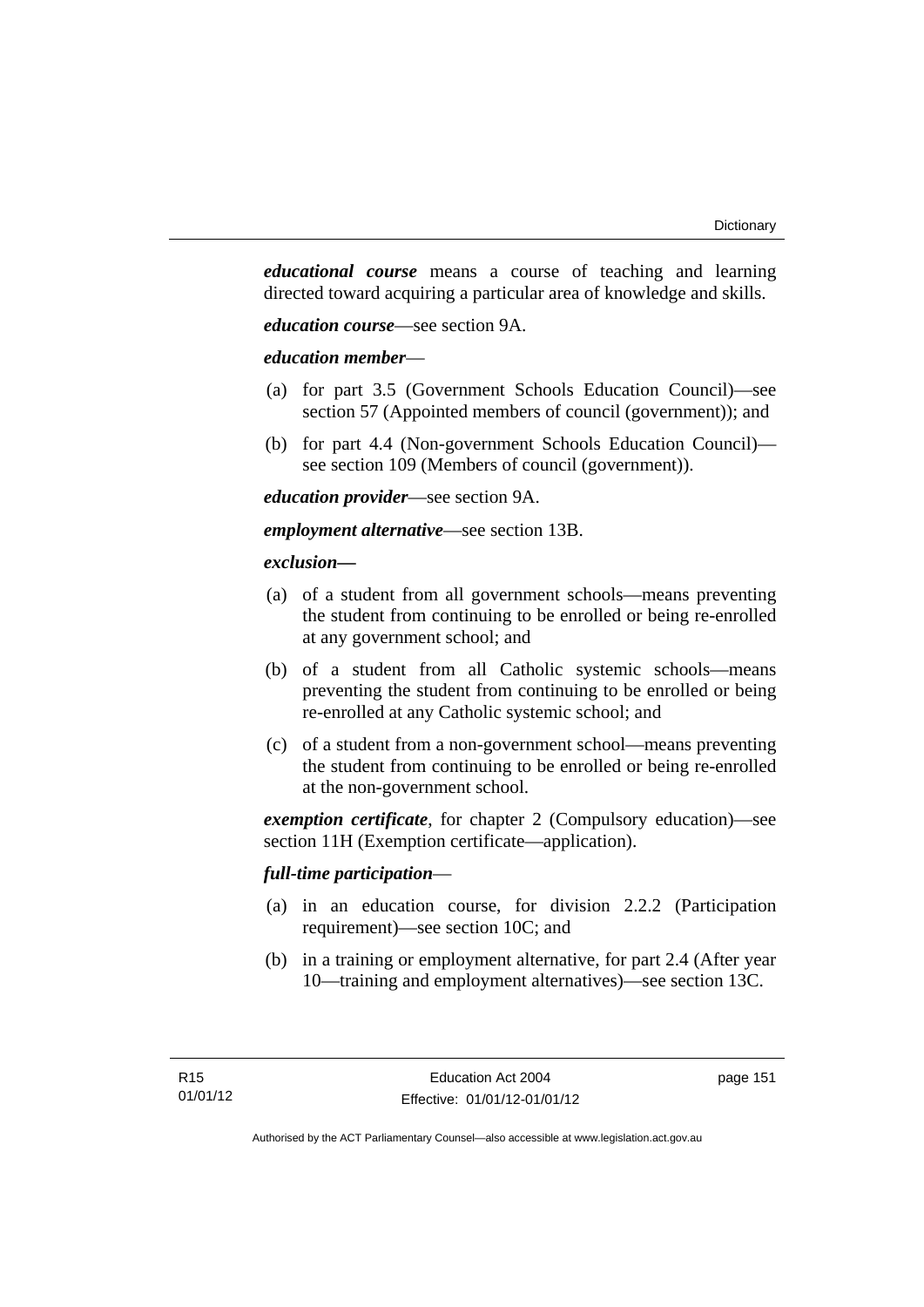*full-time participation requirement*, for part 2.3 (Exemption certificates)—see section 11G.

### *government school*—

- (a) means a school established under section 20 (1); and
- (b) except for section 20—includes a school-related institution established under section 20 (3).

*half-year*, for part 3.4 (School boards of government schools)—see section 37.

*home education*—see section 129.

*information notice*, for chapter 2 (Compulsory education)—see section 11C.

*in-principle approval*—see section 83 (Applications for in-principle approval for proposed registration).

*internally reviewable decision*, for part 6.1 (Notification and review of decisions)—see section 140.

*internal reviewer* for part 6.1 (Notification and review of decisions)—see section 140.

*internal review notice*, for part 6.1 (Notification and review of decisions)—see section 140.

*money*, for part 3.4 (School boards of government schools)—see section 37.

*non-government school* means a registered non-government school.

*parent*—see section 6.

*parents and citizens association*, for part 3.4 (School boards of government schools)—see section 37.

R15 01/01/12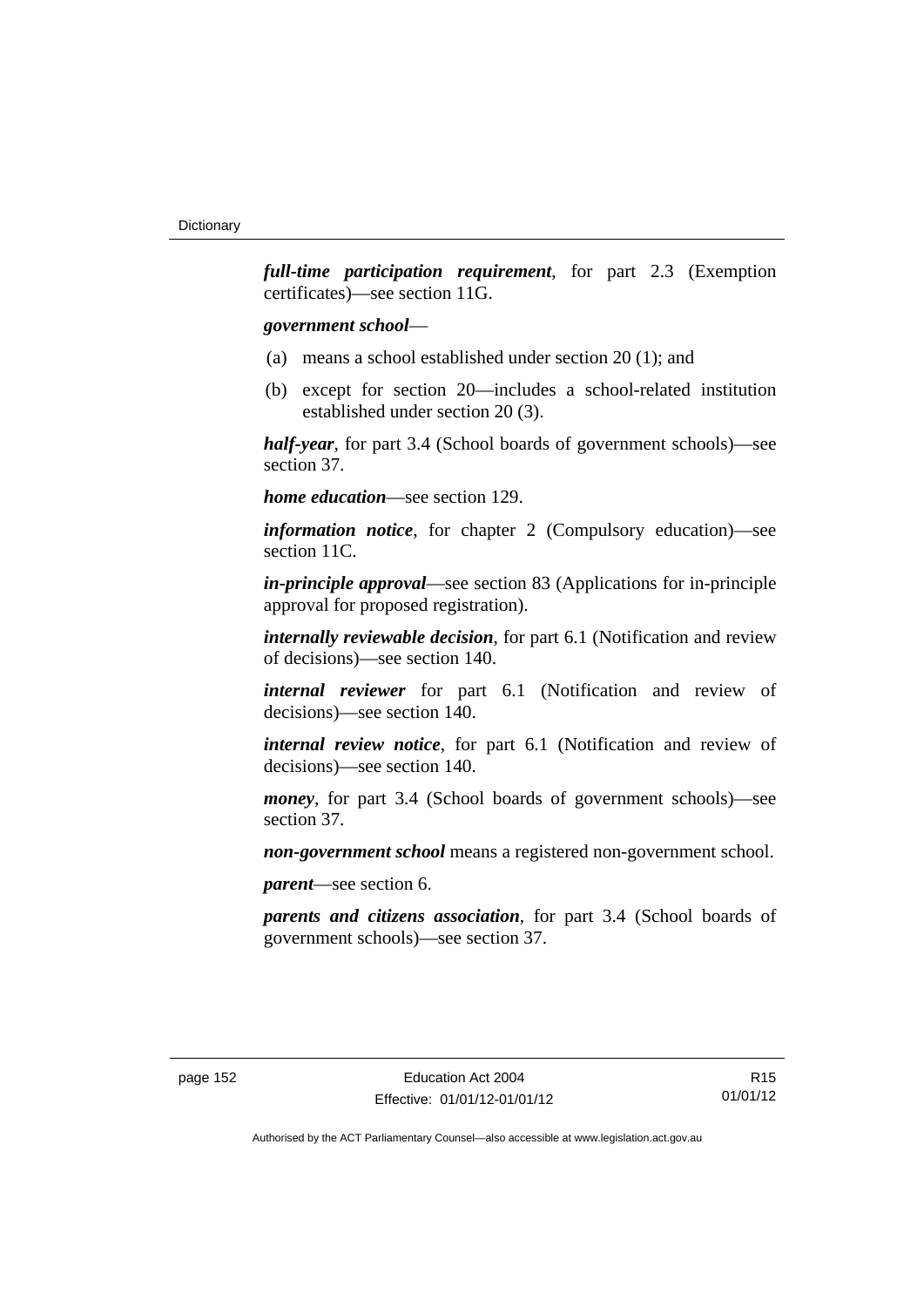### *parents and citizens member*—

- (a) for the school board of a government school, other than a small school, a school-related institution or another school to which section 43 (Composition of school boards of school-related institutions and other schools in special circumstances) applies—see section 41 (Composition of school boards generally); or
- (b) for the school board of a small school, other than a school to which section 43 applies—see section 42 (Composition of school boards of small schools).

*participates*, in an education course, for division 2.2.2 (Participation requirement)—see section 10B.

*prescribed period*, for part 3.4 (School boards of government schools)—see section 37.

*proposed opening day*—see section 83 (3) (Applications for inprinciple approval for proposed registration).

*registered non-government school* means a school that is registered or provisionally registered under part 4.2 (Registration—nongovernment schools).

*register of enrolments and attendances*, in relation to a person, means the register of enrolments and attendances kept by the person under section 32 (Register of enrolments and attendances for government schools) or section 99 (Register of enrolments and attendances for non-government schools).

*register of non-government schools* means the register kept by the registrar under section 79.

*registrar* means the Registrar of Non-Government Schools.

*reviewable decision*, for part 6.1 (Notification and review of decisions)—see section 140.

page 153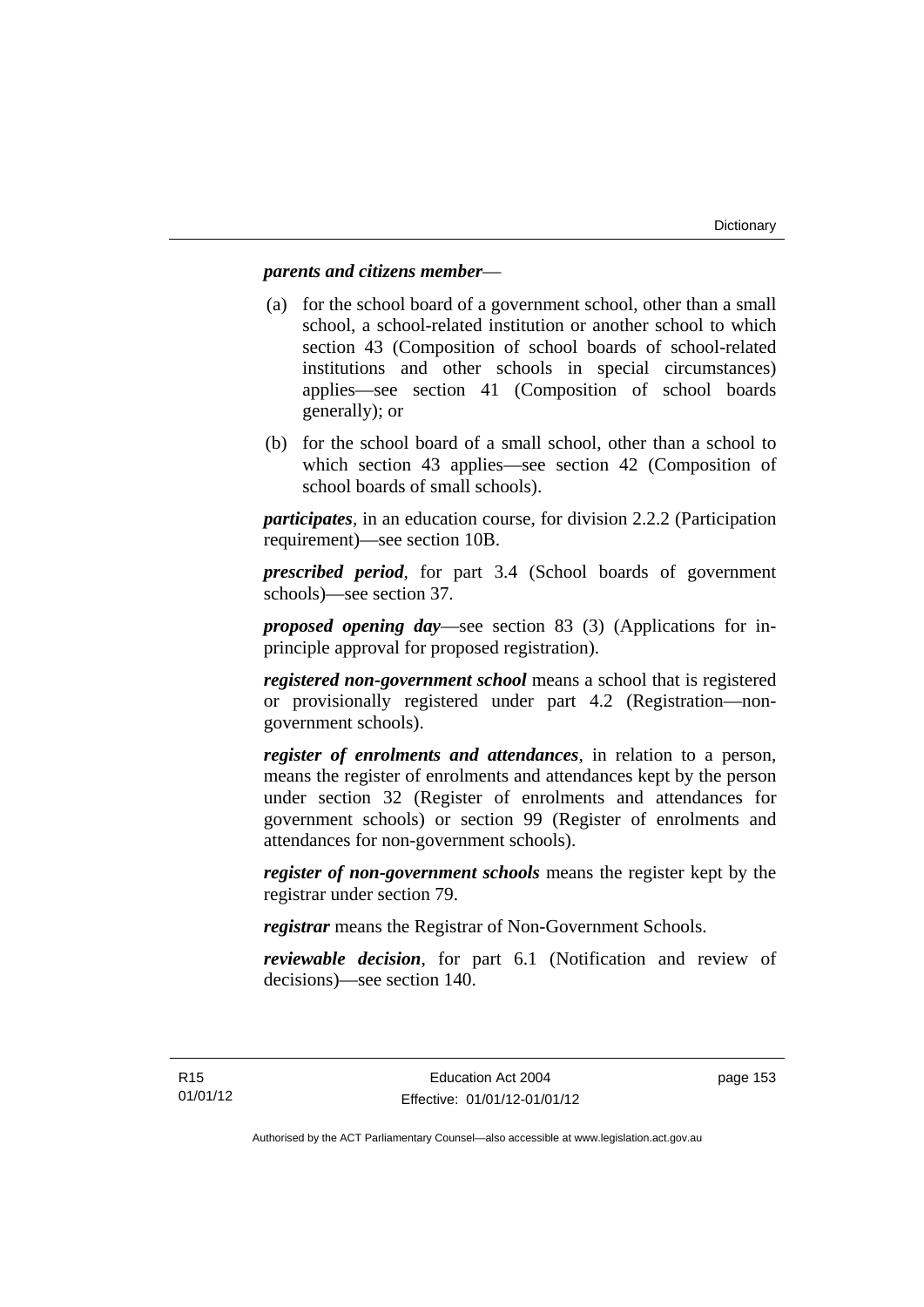### *school*—

- (a) except for chapter 2, chapter 4 and part 6.2—means a government school; and
- (b) for chapter 2 (Compulsory education) and part 6.2 (Other provisions)—means a government school or a non-government school; and
- (c) for chapter 4 (Non-government schools)—see section 74.

*school board*, of a government school, means the school board of the school established under part 3.4.

*school-related institution*—see section 20 (Establishing government schools etc).

*small school*, for part 3.4 (School boards of government schools) see section 37.

*staff*, of a school, means the principal and teachers of, and other people employed at, the school.

### *staff member*—

- (a) for the school board of a government school, other than a small school, a school-related institution or another school to which section 43 (Composition of school boards of school-related institutions and other schools in special circumstances) applies—see section 41 (Composition of school boards generally); or
- (b) for the school board of a small school, other than a school to which section 43 applies—see section 42 (Composition of school boards of small schools).

*student*, for part 3.4 (School boards of government schools)—see section 37.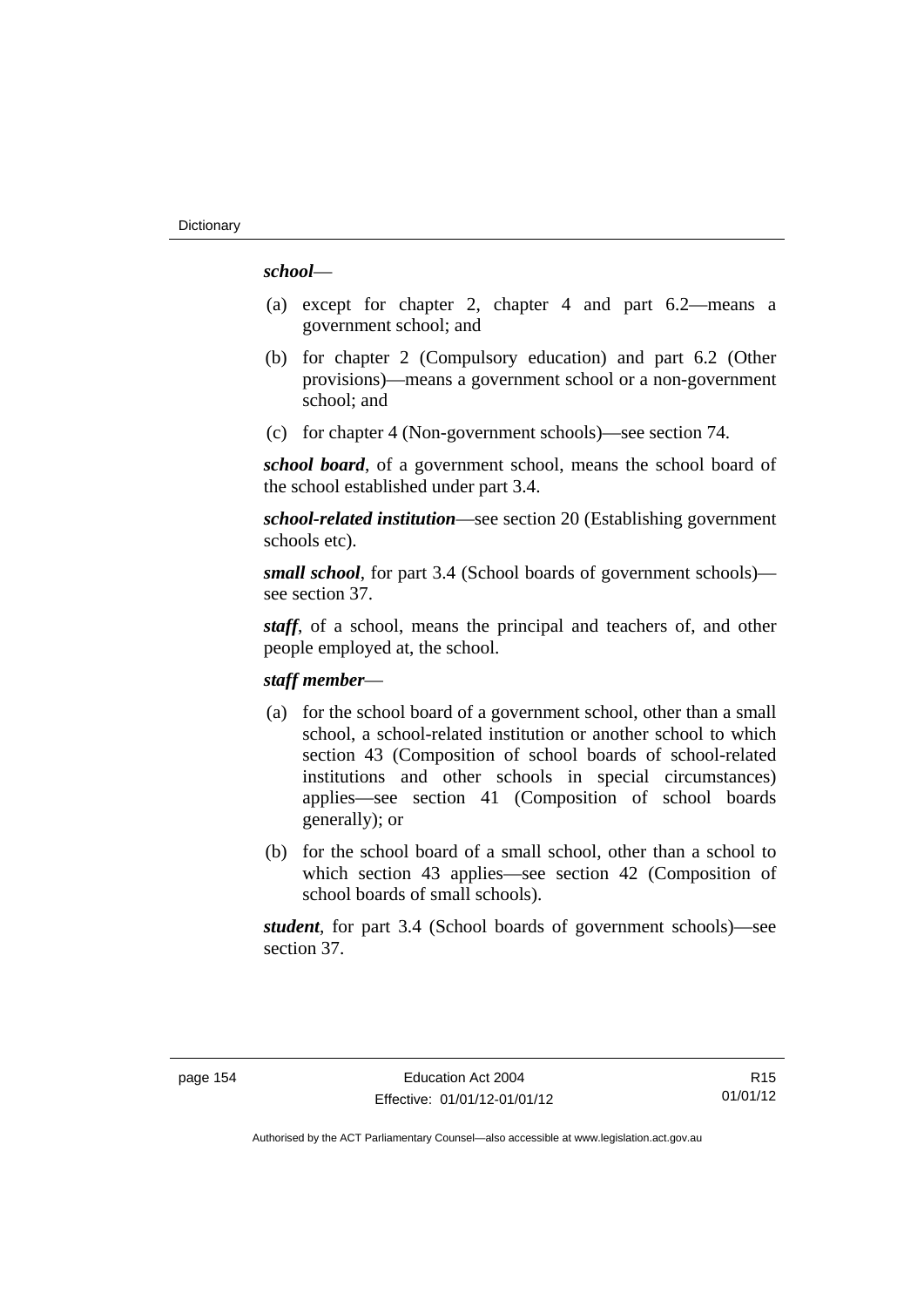*student member*, for the school board of a government school, other than a small school, a school-related institution or another school to which section 43 (Composition of school boards of school-related institutions and other schools in special circumstances) applies—see section 41.

*training alternative*—see section 13A.

*training alternative provider*—see section 13A.

Education Act 2004 Effective: 01/01/12-01/01/12 page 155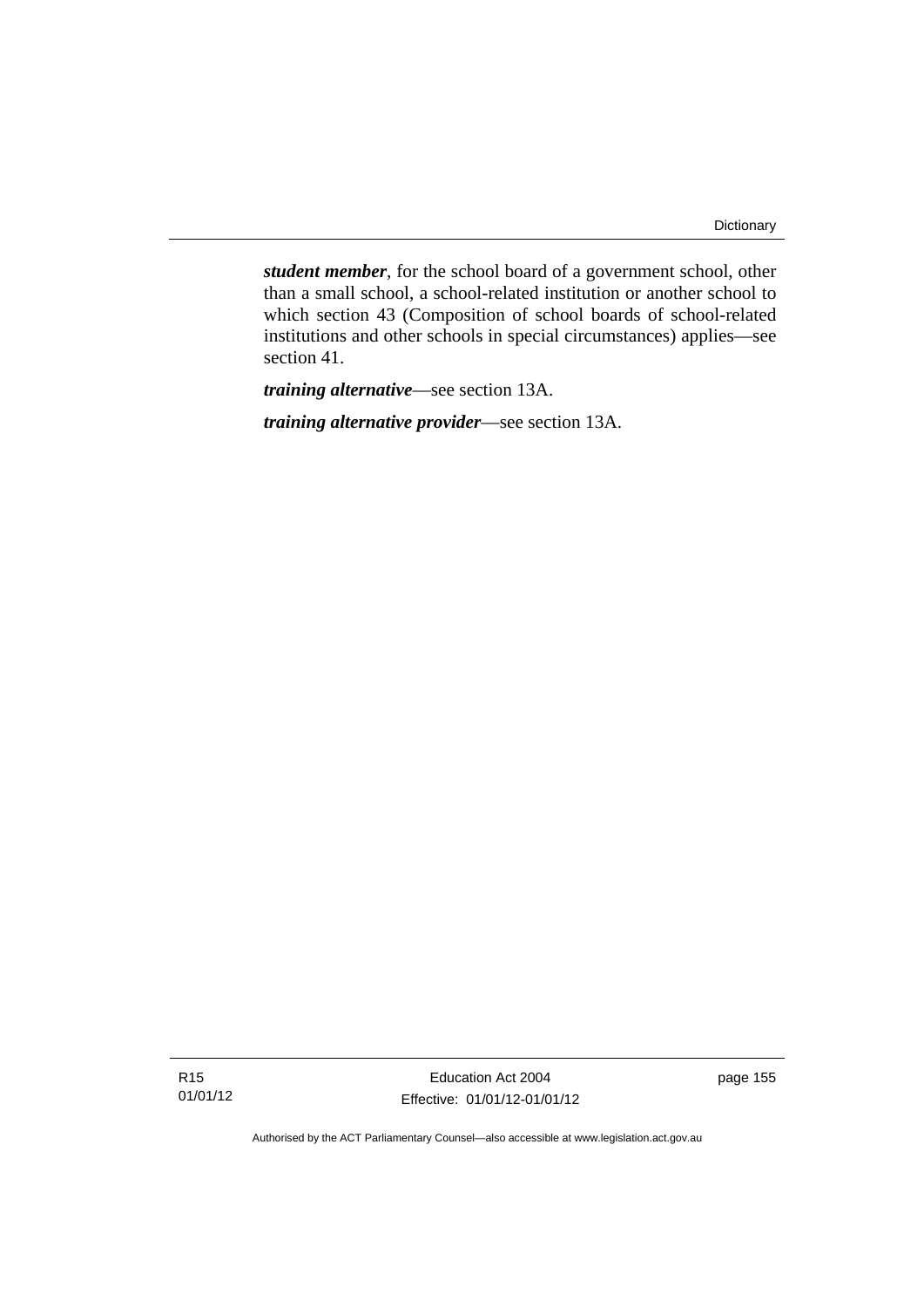1 About the endnotes

# **Endnotes**

# **1 About the endnotes**

Amending and modifying laws are annotated in the legislation history and the amendment history. Current modifications are not included in the republished law but are set out in the endnotes.

Not all editorial amendments made under the *Legislation Act 2001*, part 11.3 are annotated in the amendment history. Full details of any amendments can be obtained from the Parliamentary Counsel's Office.

Uncommenced amending laws are not included in the republished law. The details of these laws are underlined in the legislation history. Uncommenced expiries are underlined in the legislation history and amendment history.

If all the provisions of the law have been renumbered, a table of renumbered provisions gives details of previous and current numbering.

The endnotes also include a table of earlier republications.

## **2 Abbreviation key**

page 156 **Education Act 2004** Effective: 01/01/12-01/01/12

R15 01/01/12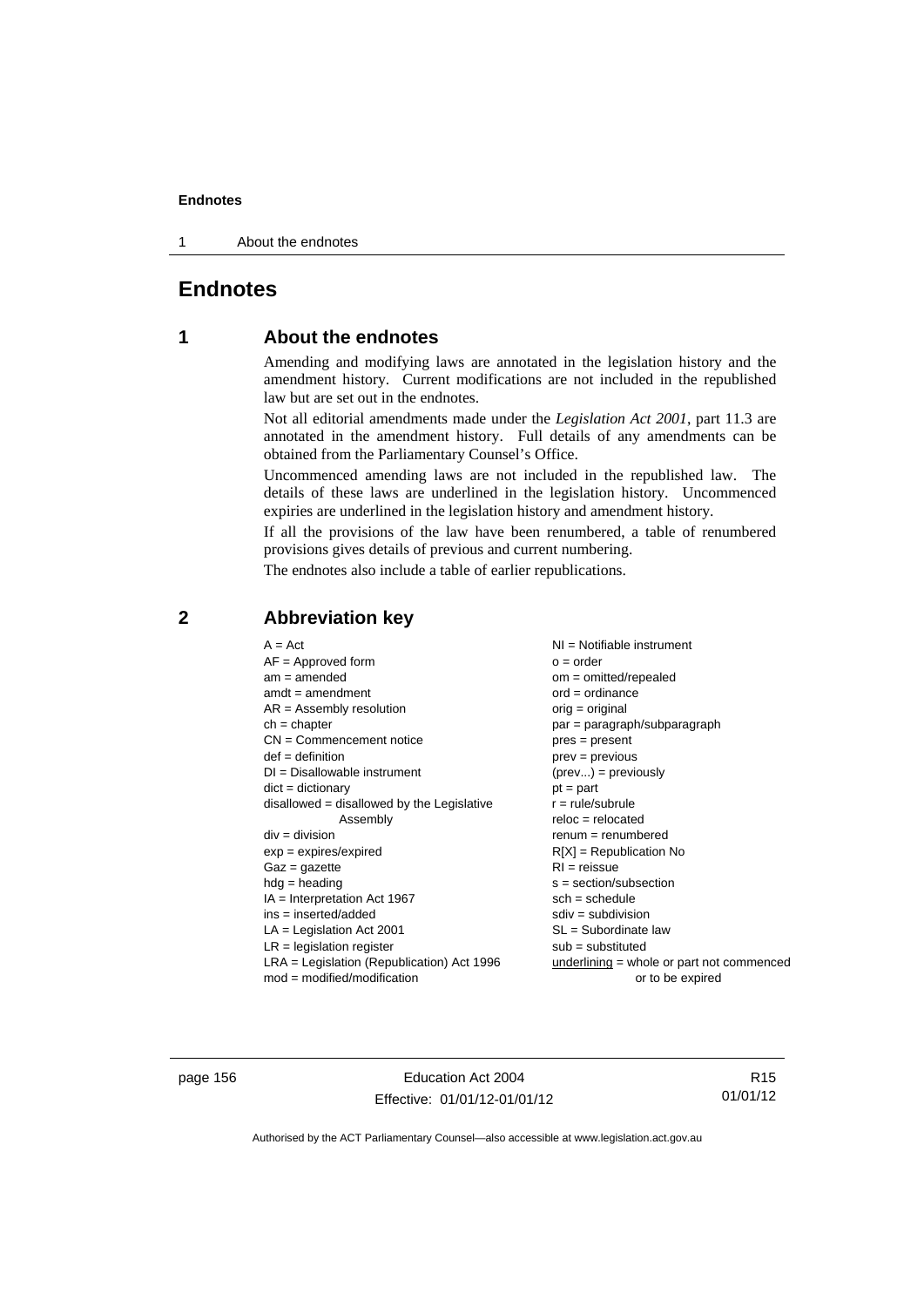### **3 Legislation history**

#### **Education Act 2004 A2004-17**

notified LR 8 April 2004 s 1, s 2 commenced 8 April 2004 (LA s 75 (1)) remainder commenced 1 January 2005 (s 2)

as amended by

### **Education Amendment Act 2006 A2006-28**

notified LR 15 June 2006 s 1, s 2 commenced 15 June 2006 (LA s 75 (1)) remainder commenced 16 June 2006 (s 2)

### **Education Amendment Act 2006 (No 2) A2006-57**

notified LR 19 December 2006 s 1, s 2 commenced 19 December 2006 (LA s 75 (1)) remainder commenced 20 December 2006 (s 2)

### **Children and Young People (Consequential Amendments) Act 2008 A2008-20 sch 3 pt 3.12, sch 4 pt 4.14**

notified LR 17 July 2008

s 1, s 2 commenced 17 July 2008 (LA s 75 (1))

s 3 commenced 18 July 2008 (s 2 (1))

sch 3 pt 3.12 commenced 27 October 2008 (s 2 (4) and see Children and Young People Act 2008 A2008-19, s 2 and CN2008-13) sch 4 pt 4.14 commenced 27 February 2009 (s 2 (5) and see Children and Young People Act 2008 A2008-19, s 2 and CN2008-17 (and see CN2008-13))

## **ACT Civil and Administrative Tribunal Legislation Amendment Act 2008 (No 2) A2008-37 sch 1 pt 1.33**

notified LR 4 September 2008

s 1, s 2 commenced 4 September 2008 (LA s 75 (1))

sch 1 pt 1.33 commenced 2 February 2009 (s 2 (1) and see ACT Civil and Administrative Tribunal Act 2008 A2008-35, s 2 (1) and CN2009-2)

### **Statute Law Amendment Act 2009 A2009-20 sch 3 pt 3.25**

notified LR 1 September 2009

s 1, s 2 commenced 1 September 2009 (LA s 75 (1)) sch 3 pt 3.25 commenced 22 September 2009 (s 2)

R15 01/01/12 page 157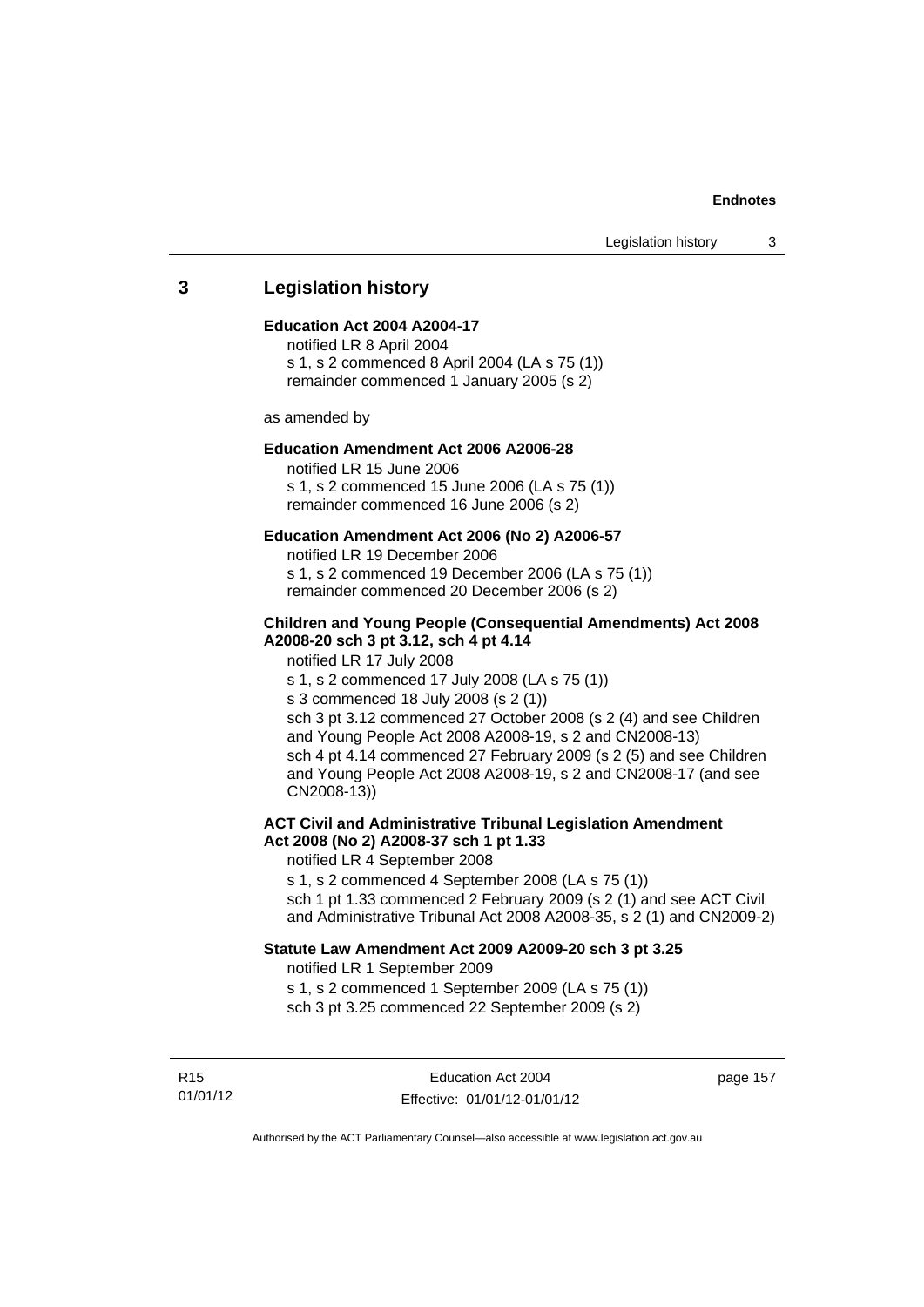| -3 | Legislation history |  |
|----|---------------------|--|
|----|---------------------|--|

### **Education (Participation) Amendment Act 2009 A2009-40**

notified LR 17 November 2009 s 1, s 2 commenced 17 November 2009 (LA s 75 (1)) remainder commenced 1 January 2010 (s 2)

### **Education Amendment Act 2010 A2010-7**

notified LR 3 March 2010 s 1, s 2 commenced 3 March 2010 (LA s 75 (1)) remainder commenced 4 March 2010 (s 2)

#### **Statute Law Amendment Act 2010 A2010-18 sch 1 pt 1.6, sch 3 pt 3.4**

notified LR 13 May 2010 s 1, s 2 commenced 13 May 2010 (LA s 75 (1)) sch 1 pt 1.6, sch 3 pt 3.4 commenced 3 June 2010 (s 2)

### **Education Amendment Act 2010 (No 2) A2010-22**

notified LR 6 July 2010 s 1, s 2 commenced 6 July 2010 (LA s 75 (1)) remainder commenced 7 July 2010 (s 2)

#### **Statute Law Amendment Act 2011 A2011-3 sch 3 pt 3.16**

notified LR 22 February 2011 s 1, s 2 commenced 22 February 2011 (LA s 75 (1)) sch 3 pt 3.16 commenced 1 March 2011 (s 2)

#### **Administrative (One ACT Public Service Miscellaneous Amendments) Act 2011 A2011-22 sch 1 pt 1.57**

notified LR 30 June 2011 s 1, s 2 commenced 30 June 2011 (LA s 75 (1)) sch 1 pt 1.57 commenced 1 July 2011 (s 2 (1))

### **Education Amendment Act 2011 A2011-51**

notified LR 24 November 2011

s 1, s 2 commenced 24 November 2011 (LA s 75 (1)) remainder commenced 1 January 2012 (s 2 and see Education and Care Services National Law (ACT) Act 2011 A2011-42, s 2 and CN2011-16)

page 158 extending the Education Act 2004 Effective: 01/01/12-01/01/12

R15 01/01/12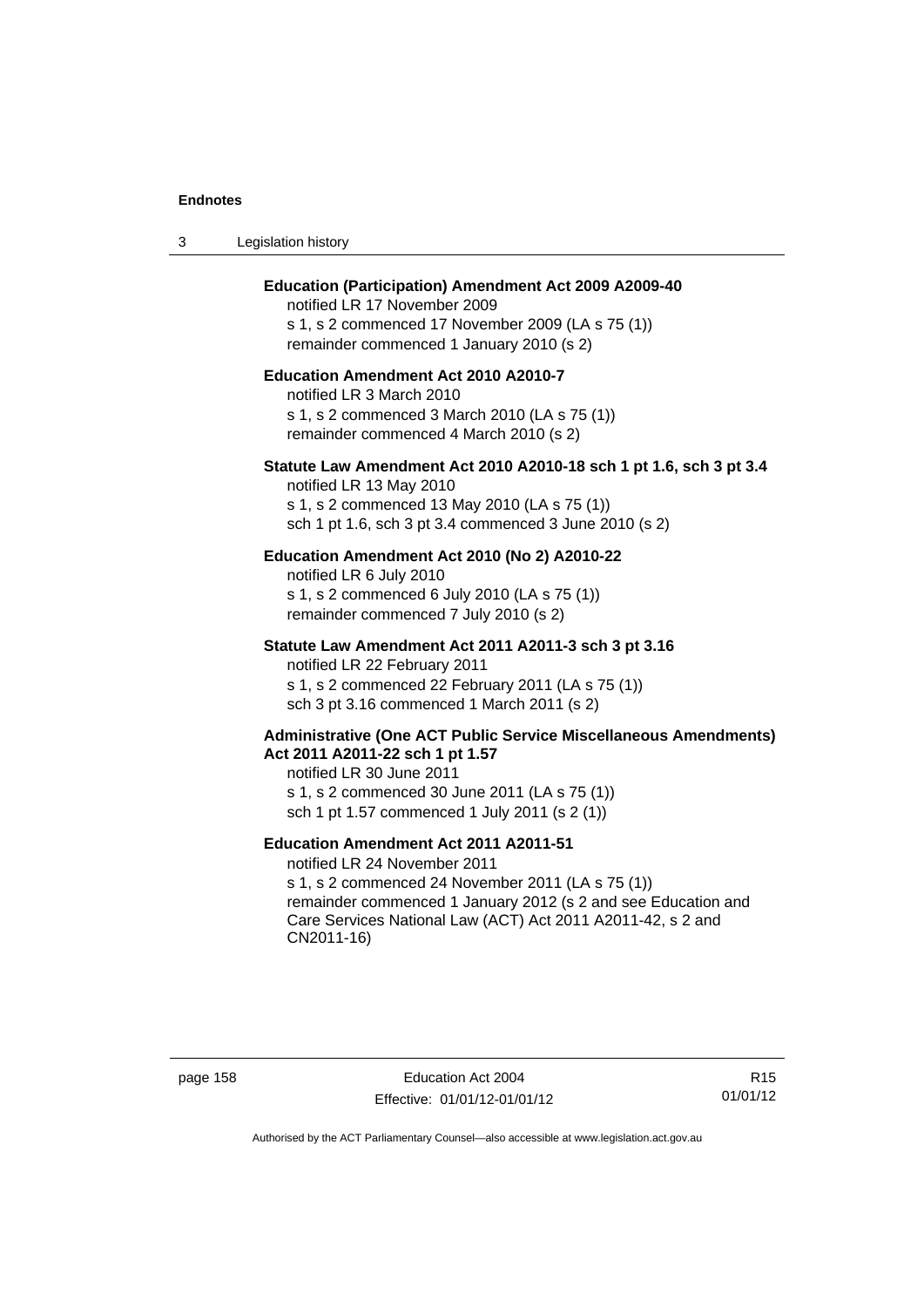Amendment history 4

### **4 Amendment history**

**Commencement**  s 2 om LA s 89 (4) **Meaning of** *parent* **and** *carer*  s 6 am A2008-20 amdt 3.26, amdt 4.37 **General principles of Act**  s 7 am A2006-57 s 4, s 5, s 55 **Main objects of Act**  s 8 am A2006-57 s 6, s 7; A2009-40 s 4; pars renum R9 LA **Compulsory education**  ch 2 hdg sub A2009-40 s 5 **Preliminary—ch 2**  pt 2.1 hdg ins A2009-40 s 5 **Meaning of** *compulsory education age***—ch 2**  s 9 sub A2009-40 s 5 **Meaning of** *education course* **and** *education provider***—Act**  s 9A ins A2009-40 s 5 am A2011-22 amdt 1.183 **Meaning of** *completes year 10***—Act**  s 9B ins A2009-40 s 5 am A2011-22 amdt 1.183 **Meaning of** *completes year 12***—Act**  s 9C ins A2009-40 s 5 am A2011-22 amdt 1.183 **Guidelines—certain director-general functions**  s 9D hdg am A2011-22 amdt 1.183 s 9D ins A2009-40 s 5 am A2011-22 amdt 1.183, amdt 1.184 **Compulsory education requirements**<br>pt 2.2 hdg ins A2009-40 s 5 ins A2009-40 s 5 **Enrolment, registration and attendance requirements**  div 2.2.1 hdg ins A2009-40 s 5 **Child of compulsory education age—enrolment and registration requirement**  s 10 am A2006-57 s 8 sub A2009-40 s 5 am A2010-18 amdt 1.13; ss renum R11 LA; A2011-3 amdt 3.183; A2011-22 amdt 1.183, amdt 1.184

R15 01/01/12

Education Act 2004 Effective: 01/01/12-01/01/12 page 159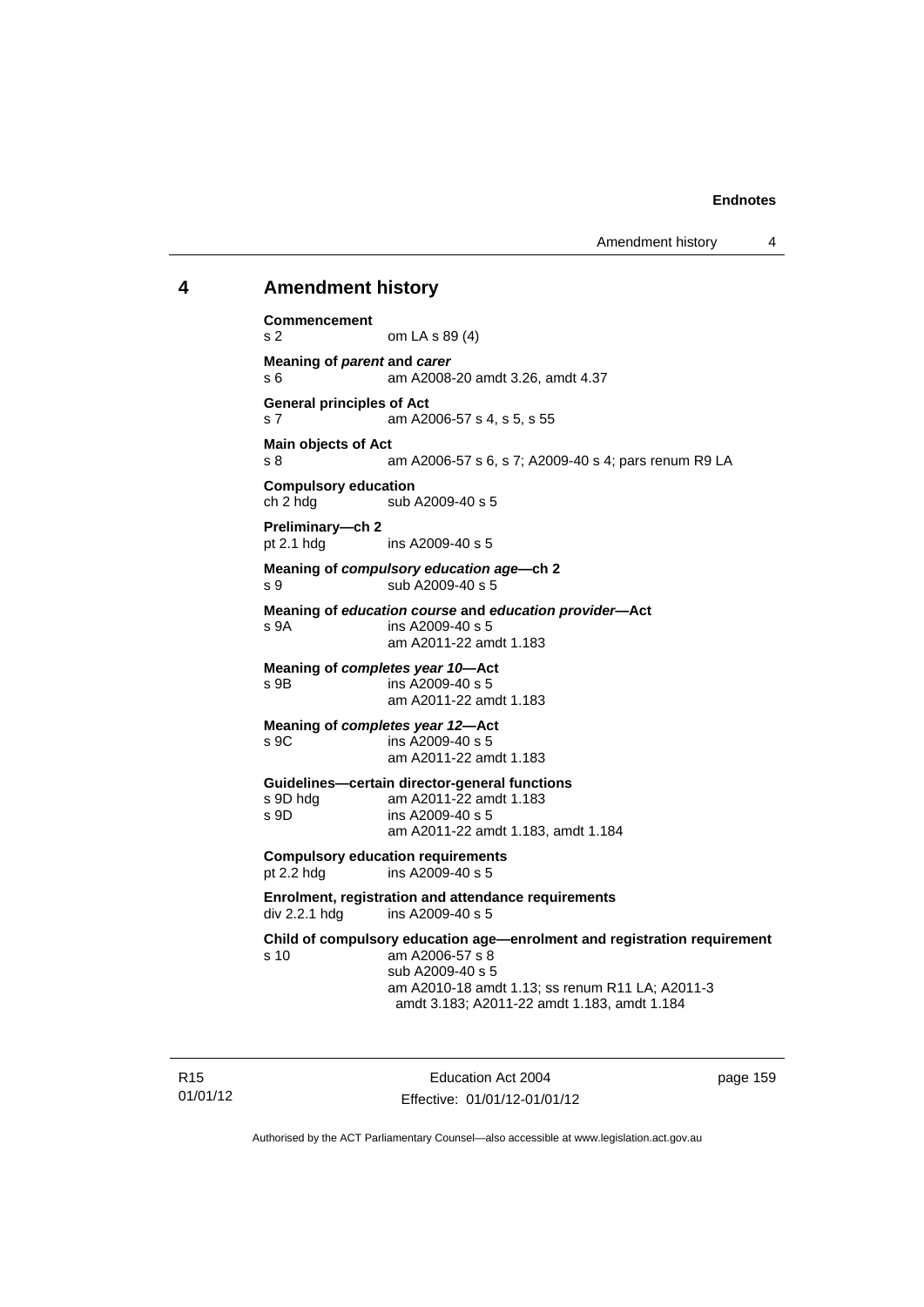4 Amendment history

**Child of compulsory education age—school attendance requirement**  s 10A ins A2009-40 s 5 am A2011-22 amdt 1.183, amdt 1.184 **Participation requirement**  div 2.2.2 hdg ins A2009-40 s 5 **Meaning of** *participates* **in education course—div 2.2.2**  s 10B ins A2009-40 s 5 **Meaning of** *full-time participation* **in education course—div 2.2.2**  s 10C ins A2009-40 s 5: A2011-22 amdt 1.184 **Child of compulsory education age—participation requirement**  s 10D ins A2009-40 s 5 am A2011-22 amdt 1.183, amdt 1.184 **Participation requirement—absence**  s 11 sub A2009-40 s 5 **Participation requirement—suspension**  s 11A ins A2009-40 s 5 **Participation requirement—exclusion**  s 11B ins A2009-40 s 5 **Information requirement**  div 2.2.3 hdg ins A2009-40 s 5 **Giving information notice**  s 11C ins A2009-40 s 5 am A2011-22 amdt 1.183 **Contents of information notice**  s 11D ins A2009-40 s 5 am A2011-22 amdt 1.183 **Extension of time for compliance with information notice**  s 11E ins A2009-40 s 5 am A2011-22 amdt 1.183, amdt 1.184 **Revocation of information notice on compliance**  s 11F ins A2009-40 s 5 am A2011-22 amdt 1.183 **Exemption certificates**  pt 2.3 hdg ins A2009-40 s 5 **Meaning of** *full-time participation requirement***—pt 2.3**  s 11G ins A2009-40 s 5 **Exemption certificate—application**  s 11H ins A2009-40 s 5 am A2011-22 amdt 1.183

page 160 Education Act 2004 Effective: 01/01/12-01/01/12

R15 01/01/12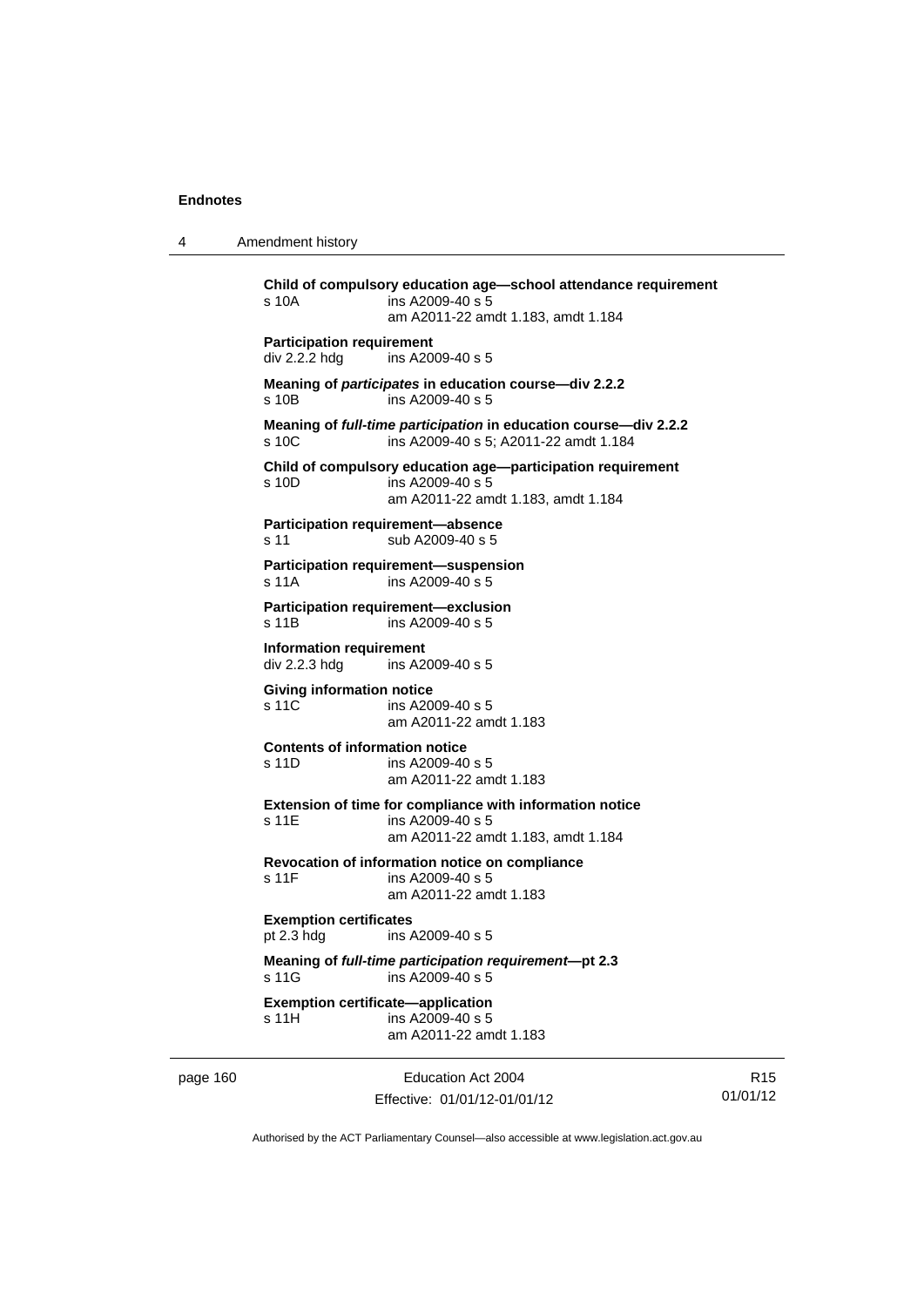Amendment history 4

**Exemption certificate—requirement for further information**  s 12 sub A2009-40 s 5 am A2011-22 amdt 1.183 **Exemption certificate—issue**  s 12A ins A2009-40 s 5 am A2011-22 amdt 1.183 **Exemption certificate—form**  s 12B ins A2009-40 s 5 **Exemption certificate—conditions**  s 12C ins A2009-40 s 5 am A2011-22 amdt 1.183 **Exemption certificate—duration**  s 12D ins A2009-40 s 5 **Exemption certificate—revocation**  s 13 am A2008-20 amdt 4.38 sub A2009-40 s 5 am A2011-22 amdt 1.183 **After year 10—training and employment alternatives**  pt 2.4 hdg ins A2009-40 s 5 **Definitions—pt 2.4**  ins A2009-40 s 5 **Meaning of** *training alternative* **and** *training alternative provider***—Act**  s 13A ins A2009-40 s 5 am A2011-22 amdt 1.183 **Meaning of** *employment alternative***—Act**  s 13B ins A2009-40 s 5 **Meaning of** *full-time participation* **in training or employment alternative pt 2.4**  s 13C ins A2009-40 s 5 **Approval to participate in training and employment alternatives**  div 2.4.2 hdg ins A2009-40 s 5 **Approval statement—application**   $ins$  A2009-40 s 5 am A2011-22 amdt 1.183 **Approval statement—requirement for further information**  s 14 sub A2009-40 s 5 am A2011-22 amdt 1.183

R15 01/01/12

Education Act 2004 Effective: 01/01/12-01/01/12 page 161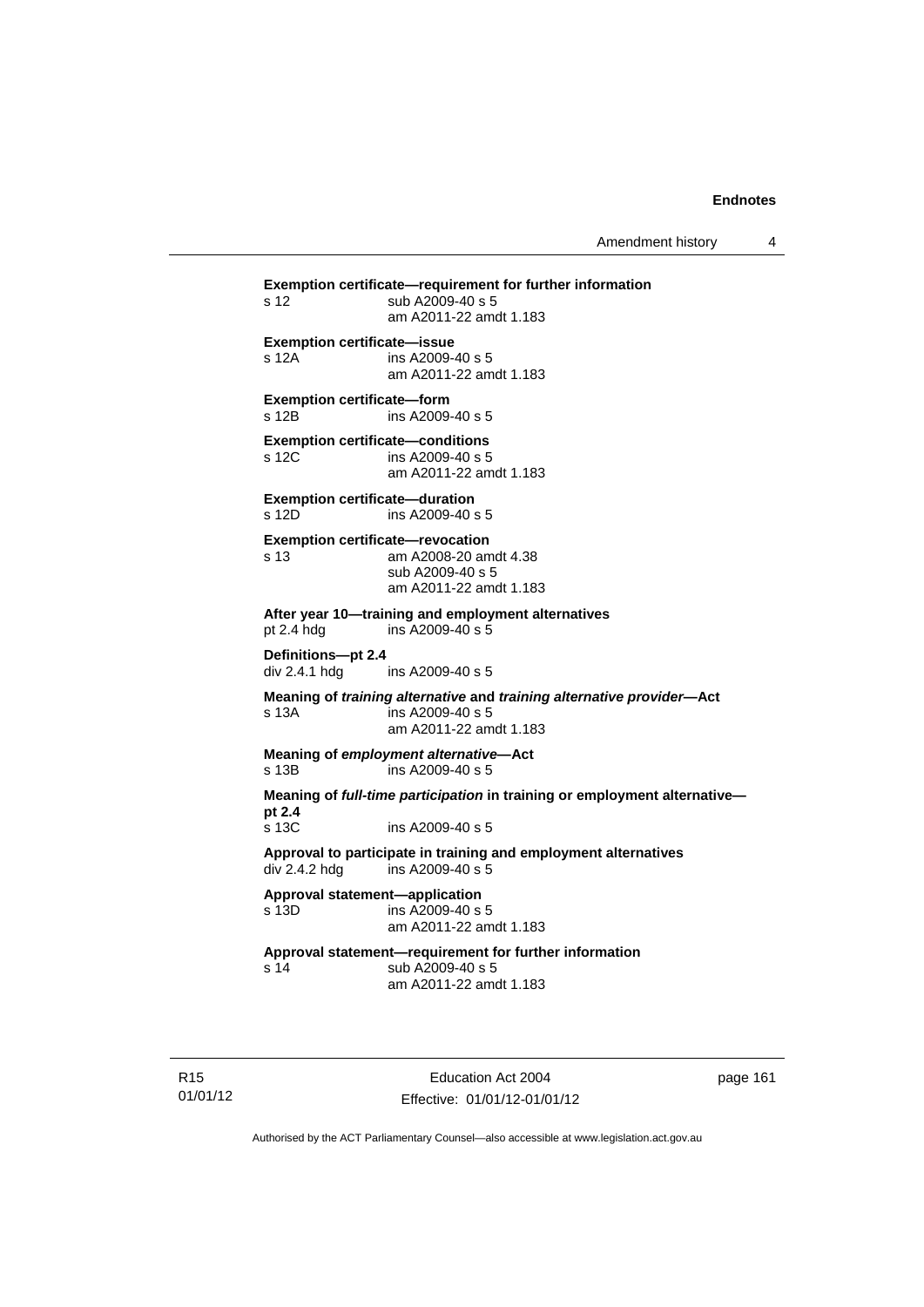4 Amendment history

**Approval statement—issue**  ins A2009-40 s 5 am A2011-22 amdt 1.183 **Approval statement—form**  s 14B ins A2009-40 s 5 **Approval statement—conditions**  s 14C ins A2009-40 s 5 am A2011-22 amdt 1.183 **Approval statement—compliance requirement**  s 14D ins A2009-40 s 5 am A2011-22 amdt 1.183, amdt 1.184 **Approval statement—duration**  s 15 sub A2009-40 s 5 **Approval statement—revocation**  s 15A ins A2009-40 s 5 am A2011-22 amdt 1.183 **Return to education while approval statement in force**  s 15B ins A2009-40 s 5 am A2011-22 amdt 1.183 **Training and employment alternatives—deemed participation**   $ins A2009-40 s 5$ **Training and employment alternatives—absence**  s 15C ins A2009-40 s 5 **Training alternative—suspension**<br>**s** 15D **ins A2009-40 s** 4  $ins$  A2009-40 s 5 **Training alternative—exclusion**  s 16 sub A2009-40 s 5 **Employment alternative—termination**  s 16A ins A2009-40 s 5 **Compliance notices**  pt 2.5 hdg ins A2009-40 s 5 **Giving compliance notice**  s 16B ins A2009-40 s 5 am A2011-22 amdt 1.183 **Contents of compliance notice**  ins A2009-40 s 5 am A2011-22 amdt 1.183

page 162 **Education Act 2004** Effective: 01/01/12-01/01/12

R15 01/01/12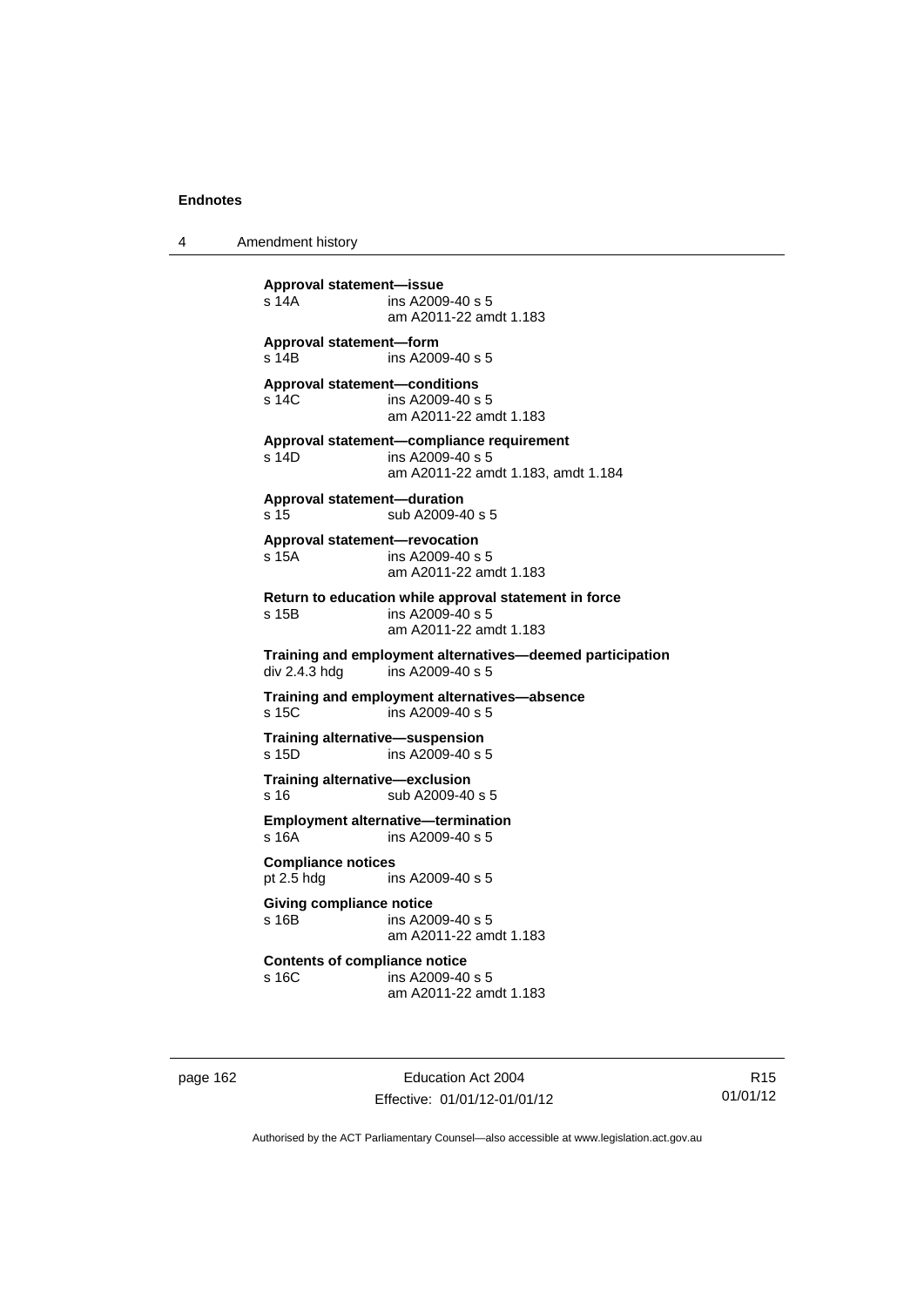**Extension of time for compliance with compliance notice**  s 16D ins A2009-40 s 5 am A2011-22 amdt 1.183, amdt 1.184 **Revocation of compliance notice on compliance**  s 17 am A2006-57 s 9 sub A2009-40 s 5 am A2011-22 amdt 1.183 **Offences—parents**<br>pt 2.6 hdg ins A2009-40 s 5 **Contravention of information and compliance notices**  s 17A ins A2009-40 s 5 **Principles on which ch 3 based**  s 18 am A2006-57 s 55 **Minister to seek advice**  s 19 reloc and renum as s 66 **Establishing government schools etc**  s 20 am A2006-28 s 4; A2010-18 amdt 3.4; A2010-22 ss 4-7; A2011-51 s 4 **Independent committee**  ins A2010-22 s 8 **Impacts of closing or amalgamating schools**  s 20B ins A2010-22 s 8 **Operation of government schools**  s 21 am A2011-22 amdt 1.183 **Investigation of complaints—government schools**  s 22 am A2011-22 amdt 1.183, amdt 1.184 **Review of government school system**  s 23 am A2011-22 amdt 1.183 **Review of operation of government schools**  s 24 am A2011-22 amdt 1.183 **Reporting to parents—government schools**  s 25 am A2006-57 s 55 **Voluntary financial contributions**  s 27 am A2006-57 s 55 **Religious education**  s 29 am A2006-57 s 55 **Curriculum**  am A2006-57 s 55; A2011-22 amdt 1.183

R15 01/01/12

Education Act 2004 Effective: 01/01/12-01/01/12 page 163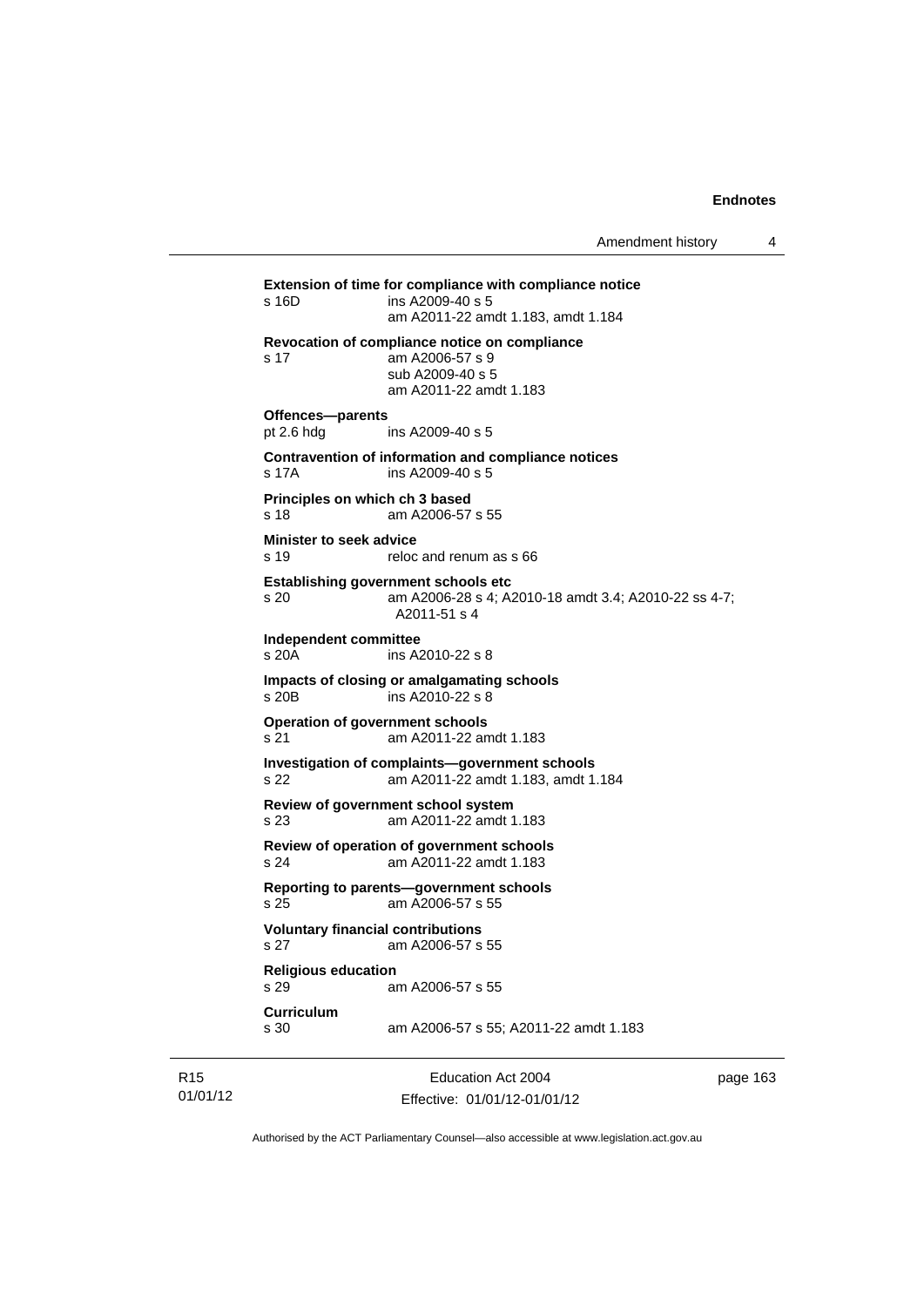| 4        | Amendment history                                                                  |                                                                                                                                                                                                |                             |  |  |  |  |
|----------|------------------------------------------------------------------------------------|------------------------------------------------------------------------------------------------------------------------------------------------------------------------------------------------|-----------------------------|--|--|--|--|
|          | s 31 hdg<br>s 31                                                                   | Approved educational courses for students at government schools<br>am A2006-57 s 55<br>am A2006-57 s 55; A2011-22 amdt 1.183                                                                   |                             |  |  |  |  |
|          | s 33                                                                               | Keeping records of enrolment and attendances for government schools<br>am A2006-57 s 55                                                                                                        |                             |  |  |  |  |
|          | s 34                                                                               | Inspection of register of enrolment and attendances for government schools<br>am A2006-57 s 55; A2011-22 amdt 1.183                                                                            |                             |  |  |  |  |
|          | s 35                                                                               | Procedures to encourage school attendance at government schools<br>am A2006-57 s 55                                                                                                            |                             |  |  |  |  |
|          | s 36 hda<br>s 36                                                                   | Suspension, exclusion or transfer of student by director-general<br>am A2006-57 s 55; A2011-22 amdt 1.183<br>am A2006-57 s 55; A2010-7 s 4; A2011-22 amdt 1.183,<br>amdt 1.184                 |                             |  |  |  |  |
|          | Definitions for pt 3.4<br>s 37                                                     | def <i>money</i> am A2011-22 amdt 1.183<br>def <i>prescribed period</i> am $A2006-57$ s 11, s 12<br>def school am A2011-51 s 5                                                                 |                             |  |  |  |  |
|          | s 38                                                                               | <b>Establishment of school boards</b><br>am A2011-51 s 6                                                                                                                                       |                             |  |  |  |  |
|          | s 39                                                                               | <b>Functions of school boards etc</b><br>am A2011-22 amdt 1.183, amdt 1.184                                                                                                                    |                             |  |  |  |  |
|          | s 40                                                                               | Declaration of parents and citizens associations in certain circumstances<br>am A2006-57 s 13, s 14; A2011-3 amdt 3.184; A2011-22<br>amdt 1.183, amdt 1.184                                    |                             |  |  |  |  |
|          | s 41 hdg<br>s 41                                                                   | <b>Composition of school boards generally</b><br>sub A2006-57 s 15<br>am A2006-57 s 16; A2011-22 amdt 1.183                                                                                    |                             |  |  |  |  |
|          | $s$ 42 hdg<br>s 42                                                                 | <b>Composition of school boards of small schools</b><br>sub A2006-57 s 17<br>am A2006-57s 18; A2011-22 amdt 1.183                                                                              |                             |  |  |  |  |
|          | s 43 hdg<br>s 43                                                                   | Composition of school boards of school-related institutions and other<br>schools in special circumstances<br>sub A2006-57 s 19<br>am A2006-57 s 20; A2011-3 amdt 3.185; A2011-22<br>amdt 1.183 |                             |  |  |  |  |
|          | Ending of appointment of members of school board<br>s 44<br>am A2011-22 amdt 1.183 |                                                                                                                                                                                                |                             |  |  |  |  |
|          | s 45                                                                               | Chairperson and deputy chairperson of school boards<br>am A2011-22 amdt 1.183                                                                                                                  |                             |  |  |  |  |
| page 164 |                                                                                    | Education Act 2004<br>Fffective: 01/01/12-01/01/12                                                                                                                                             | R <sub>15</sub><br>01/01/12 |  |  |  |  |

Authorised by the ACT Parliamentary Counsel—also accessible at www.legislation.act.gov.au

Effective: 01/01/12-01/01/12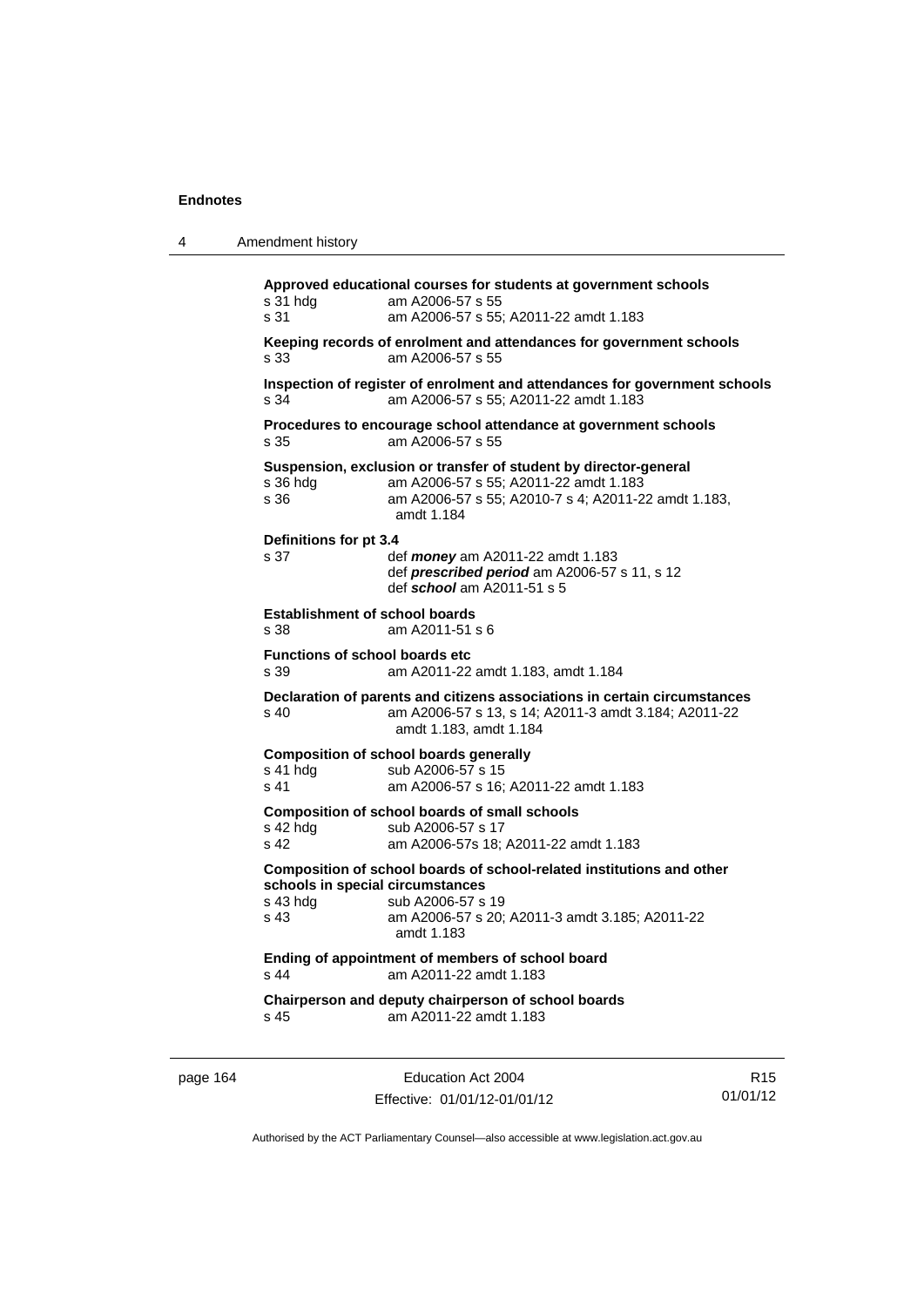| Amendment history |  |
|-------------------|--|
|-------------------|--|

**School boards to take part in selection of school principals**  s 46 am A2011-22 amdt 1.183 **Time and place of meetings of school boards**  s 47 am A2011-22 amdt 1.183 **Procedures governing proceedings of school boards**  s 48 am A2006-57 s 21 **Disclosure of interests by members of school boards**  s 49 am A2011-22 amdt 1.183 **Protection of members of school boards**  s 49A (prev s 72) reloc and renum as s 49A A2006-57 s 26 **School boards to approve budgets**  s 50 am A2011-22 amdt 1.183 **School boards to approve financial statement and report**  s 52 am A2011-22 amdt 1.183 **Functions of council (government)**  s 55 am A2006-57 s 22 **Membership of council (government)**  s 56 am A2011-22 amdt 1.183 **Arrangements for staff**  s 62 am A2011-22 amdt 1.178, amdt 1.183, amdt 1.184 **Time and place of meetings of council (government)**  s 63 am A2011-22 amdt 1.183 **Other provisions relating to council (government)**  div 3.5.3 hdg ins A2006-57 s 23 **Minister to seek advice**  s 66 orig s 66 om A2006-57 s 24 (prev s 19) reloc and renum as s 66 A2006-57 s 10 **Minister to present advice of council (government)**  s 66A (prev s 73) reloc and renum as s 66A A2006-57 s 27 **Appointment of authorised persons (government)**  s 67 am A2010-18 amdt 1.14; A2011-22 amdt 1.183 **Identity cards for authorised persons (government)**  s 68 am A2011-22 amdt 1.183 **Miscellaneous**  div 3.6.3 hdg om A2006-57 s 25 **Protection of members of school boards**  s 72 reloc and renum as s 49A

R15 01/01/12

Education Act 2004 Effective: 01/01/12-01/01/12 page 165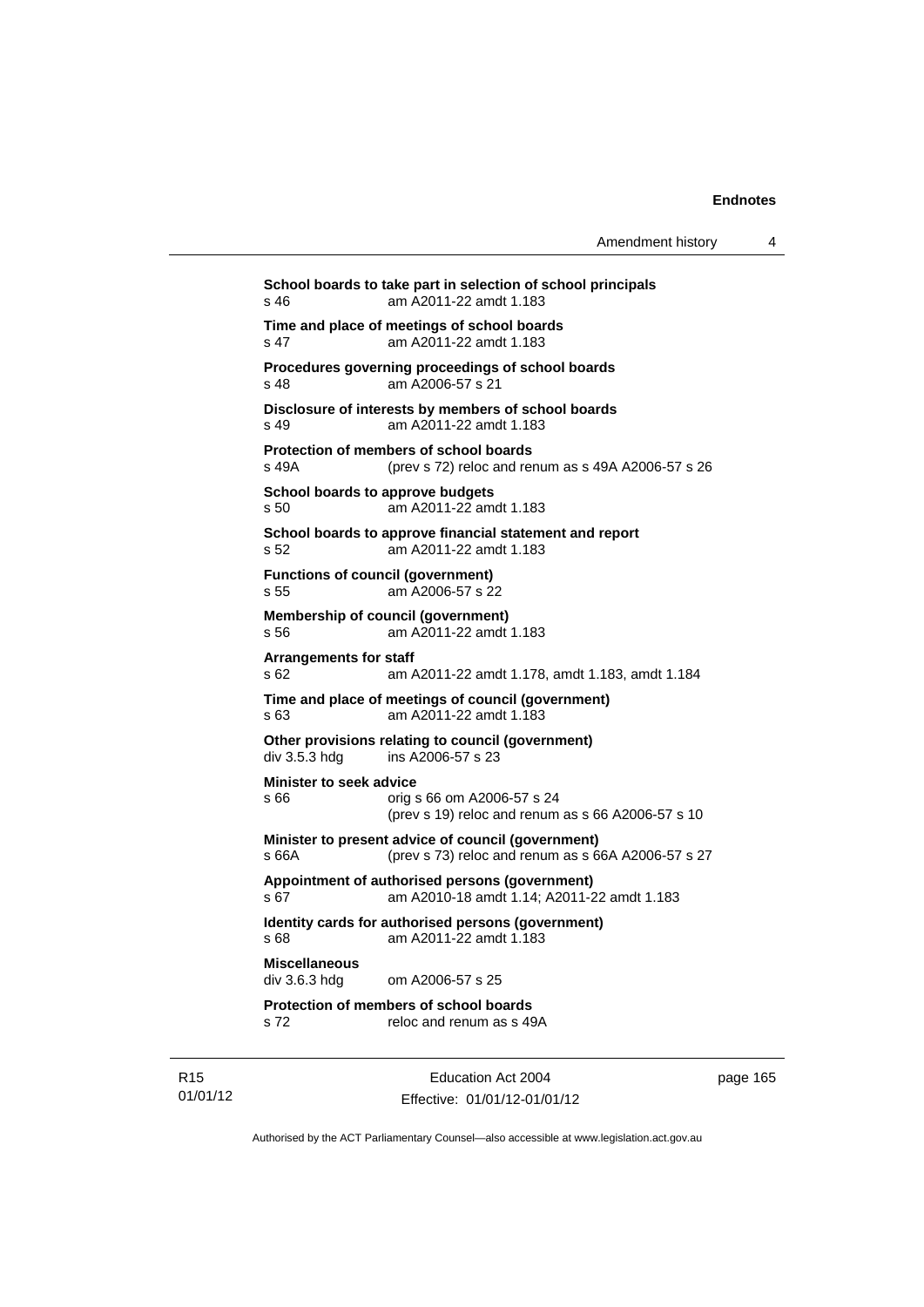| 4 | Amendment history                                                                                                                                                                                           |
|---|-------------------------------------------------------------------------------------------------------------------------------------------------------------------------------------------------------------|
|   | Minister to present advice of council (government)<br>s <sub>73</sub><br>reloc and renum as s 66A                                                                                                           |
|   | <b>Minister to seek advice</b><br>reloc and renum as s 118<br>s 76                                                                                                                                          |
|   | Register of non-government schools<br>sub A2006-57 s 29<br>s 79<br>am A2011-22 amdt 1.183                                                                                                                   |
|   | Approved educational courses for students at non-government schools<br>s 81 hda<br>am A2006-57 s 55<br>s 81<br>am A2006-57 s 55                                                                             |
|   | <b>Schools to be registered</b><br>s 82<br>am A2006-57 s 30, s 55; ss renum R4 LA                                                                                                                           |
|   | Applications for in-principle approval for proposed registration<br>s 83<br>am A2006-57 s 31, s 32; pars renum R4 LA; A2009-20<br>amdt 3.63; A2010-18 amdt 1.15; A2011-3 amdt 3.186;<br>A2011-22 amdt 1.183 |
|   | <b>Deciding in-principle applications</b><br>s 84<br>am A2006-57 s 33, s 34; ss renum R4 LA; A2011-3<br>amdt 3.187; A2011-22 amdt 1.183                                                                     |
|   | Application for provisional registration<br>s 85<br>am A2009-20 amdt 3.63; A2010-18 amdt 1.16; A2011-3<br>amdt 3.188; A2011-22 amdt 1.183                                                                   |
|   | <b>Application for registration</b><br>s 87<br>am A2009-20 amdt 3.63; A2010-18 amdt 1.17; A2011-3<br>amdt 3.189; A2011-22 amdt 1.183                                                                        |
|   | Application for registration at additional campus<br>s 88A<br>ins A2006-57 s 35<br>am A2009-20 amdt 3.63; A2010-18 amdt 1.18; A2011-3<br>amdt 3.190; A2011-22 amdt 1.183                                    |
|   | <b>Registration at additional campus</b><br>ins A2006-57 s 35<br>s 88B                                                                                                                                      |
|   | Application for registration at additional educational levels<br>am A2009-20 amdt 3.63; A2010-18 amdt 1.19; A2011-3<br>s 89<br>amdt 3.191; A2011-22 amdt 1.183                                              |
|   | Certificate of provisional registration or registration<br>am A2006-57 s 36<br>s 92                                                                                                                         |
|   | Application for renewal of registration<br>am A2011-3 amdt 3.192<br>s 96                                                                                                                                    |
|   |                                                                                                                                                                                                             |

page 166 **Education Act 2004** Effective: 01/01/12-01/01/12

R15 01/01/12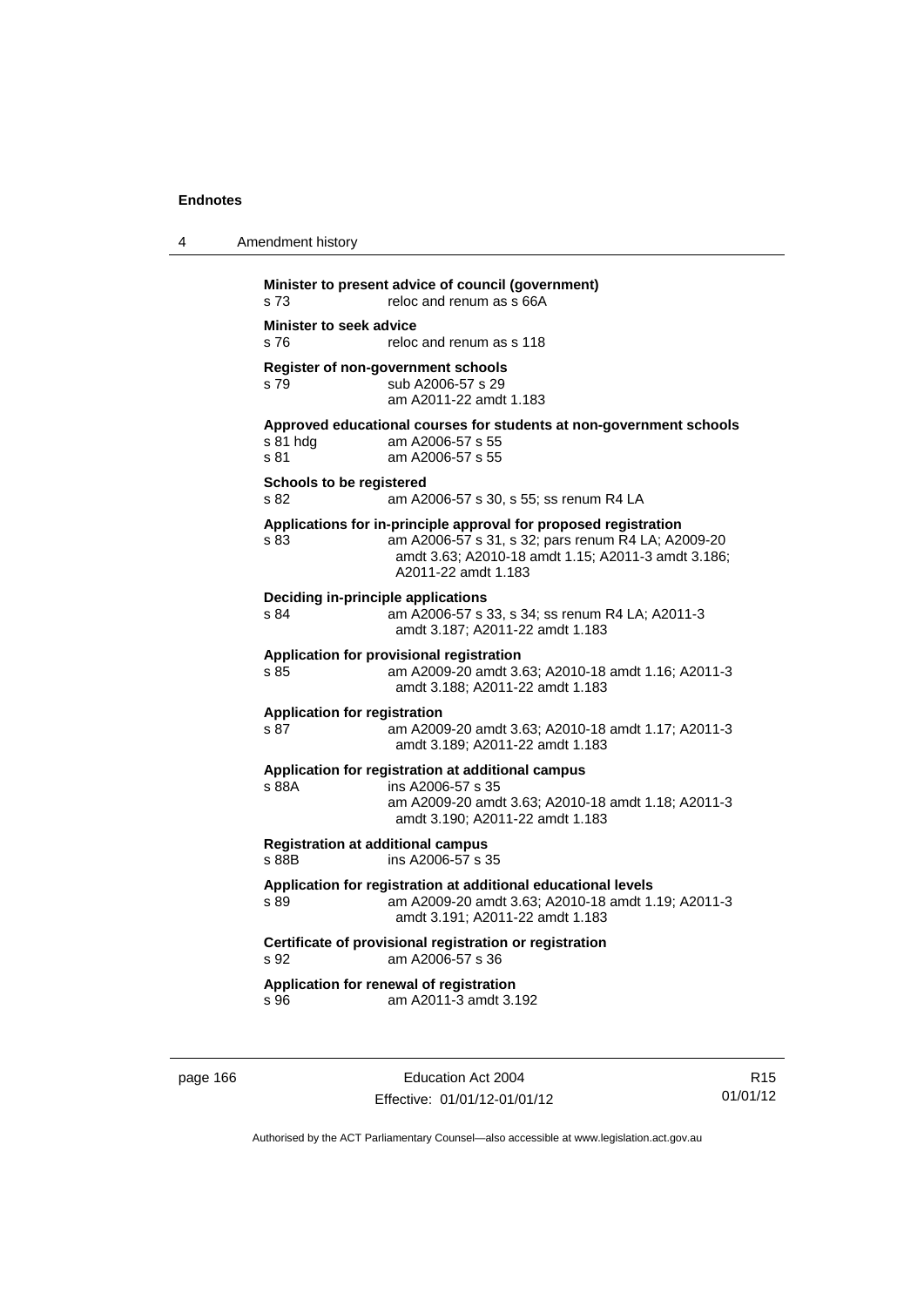**Inspection of panel reports for school registration etc**  s 98 am A2006-57 s 37; pars renum R4 LA; A2011-22 amdt 1.183 **Keeping records of enrolment and attendances for non-government schools**  am A2006-57 s 55 **Inspection of register of enrolment and attendances for non-government schools**  s 101 am A2006-57 s 55; A2011-22 amdt 1.183 **Procedures to encourage attendance at non-government schools**  s 102 am A2006-57 s 55 **Reporting to parents—non-government schools**  s 103 am A2006-57 s 55 **Suspension, transfer or exclusion of students—Catholic systemic schools**  sub A2006-57 s 38 s 104 am A2006-57 s 55; A2010-7 s 5 **Suspension or exclusion of students—other non-government schools**  am A2006-57 s 55 s 105 am A2006-57 s 55 **Functions of council (non-government)**  s 107 am A2006-57 s 39 **Arrangements for staff**  s 114 am A2011-22 amdt 1.179, amdt 1.183, amdt 1.184 **Other provisions relating to council (non-government)**  div 4.4.3 hdg ins A2006-57 s 40 **Minister to seek advice**  s 118 orig s 118 om A2006-57 s 41 (prev s 76) reloc and renum as s 118 A2006-57 s 28 **Minister to present advice of council (non-government)**  s 118A (prev s 127) reloc and renum as s 118A A2006-57 s 44 **Appointment of authorised persons (non-government)**  s 119 am A2010-18 amdt 1.20; A2011-22 amdt 1.183 **Identity cards for authorised persons (non-government)**  s 120 am A2011-22 amdt 1.183 **Miscellaneous**  div 4.5.3 hdg om A2006-57 s 42 **Inspection of register of non-government schools**  s 126 om A2006-57 s 43 **Minister to present advice of council (non-government)**  s 127 reloc and renum as s 118A

R15 01/01/12

Education Act 2004 Effective: 01/01/12-01/01/12 page 167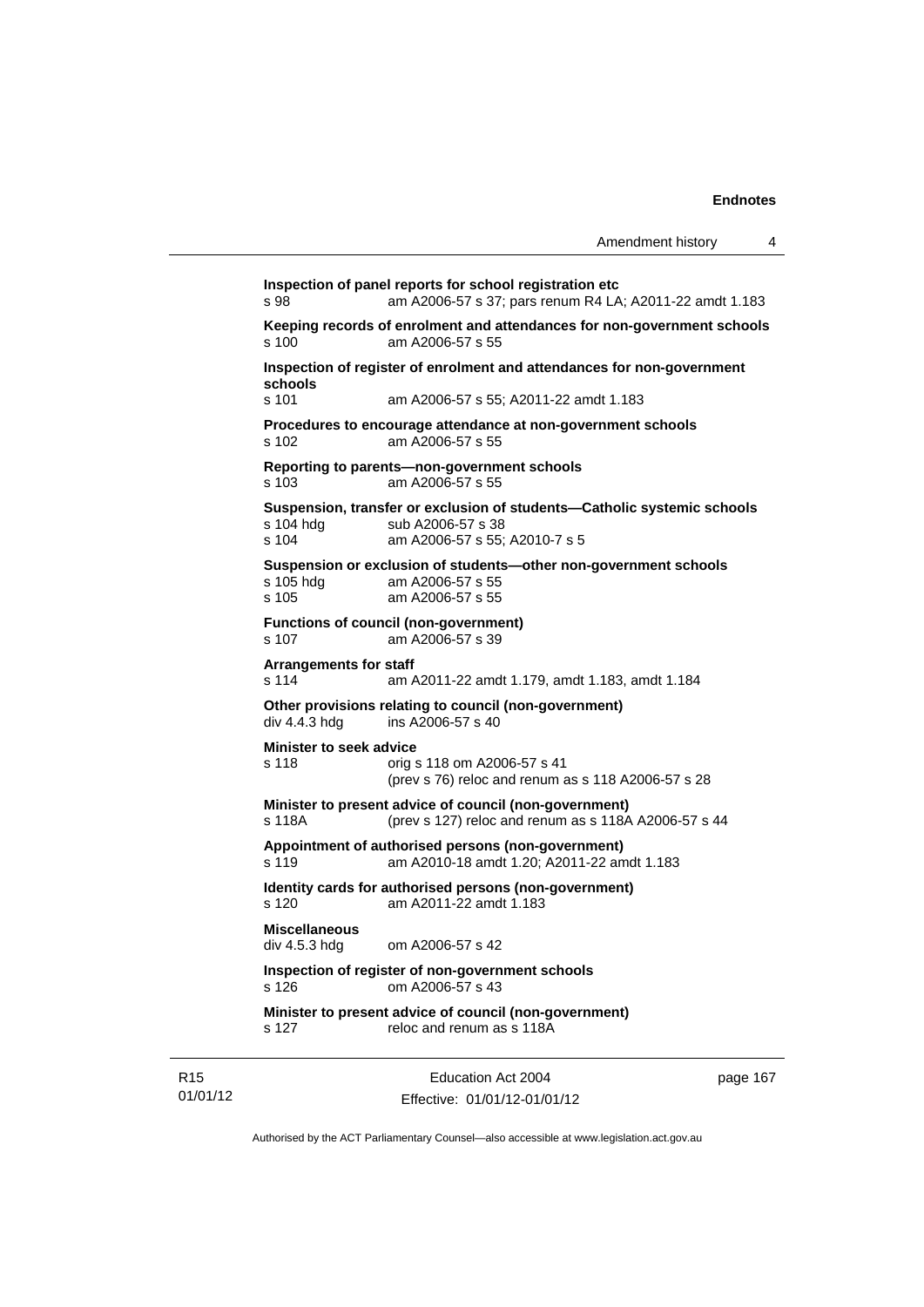4 Amendment history

```
Provisional registration for home education 
s 130 sub A2006-57 s 45 
                  am A2011-3 amdt 3.193; A2011-22 amdt 1.183 
Registration for home education 
s 131 am A2006-57 s 46; A2011-22 amdt 1.183 
Conditions of registration for home education 
s 132 am A2011-22 amdt 1.183 
Registration of child 
s 133 am A2006-57 s 47, s 48; A2011-22 amdt 1.183 
Cancellation of registration for home education 
s 135 am A2011-22 amdt 1.183, amdt 1.184 
Renewal of registration for home education 
s 137 am A2011-3 amdt 3.194; A2011-22 amdt 1.183 
Home education reports 
s 138 am A2011-22 amdt 1.183 
Home education register 
s 139 am A2011-22 amdt 1.183 
Notification and review of decisions 
pt 6.1 hdg sub A2008-37 amdt 1.131 
Definitions—pt 6.1 
                 sub A2008-37 amdt 1.131
                  def decision-maker ins A2008-37 amdt 1.131 
                     am A2011-22 amdt 1.183 
                  def internally reviewable decision ins A2008-37 amdt 1.131 
                     am A2011-22 amdt 1.183 
                  def internal reviewer ins A2008-37 amdt 1.131 
                  def internal review notice ins A2008-37 amdt 1.131 
                  def reviewable decision ins A2008-37 amdt 1.131 
                     am A2011-22 amdt 1.183 
Internal review notices 
                 sub A2008-37 amdt 1.131
Applications for internal review 
s 142 sub A2008-37 amdt 1.131 
Applications not stay reviewable decisions 
s 143 sub A2008-37 amdt 1.131 
Internal review 
s 144 sub A2008-37 amdt 1.131
```
page 168 **Education Act 2004** Effective: 01/01/12-01/01/12

R15 01/01/12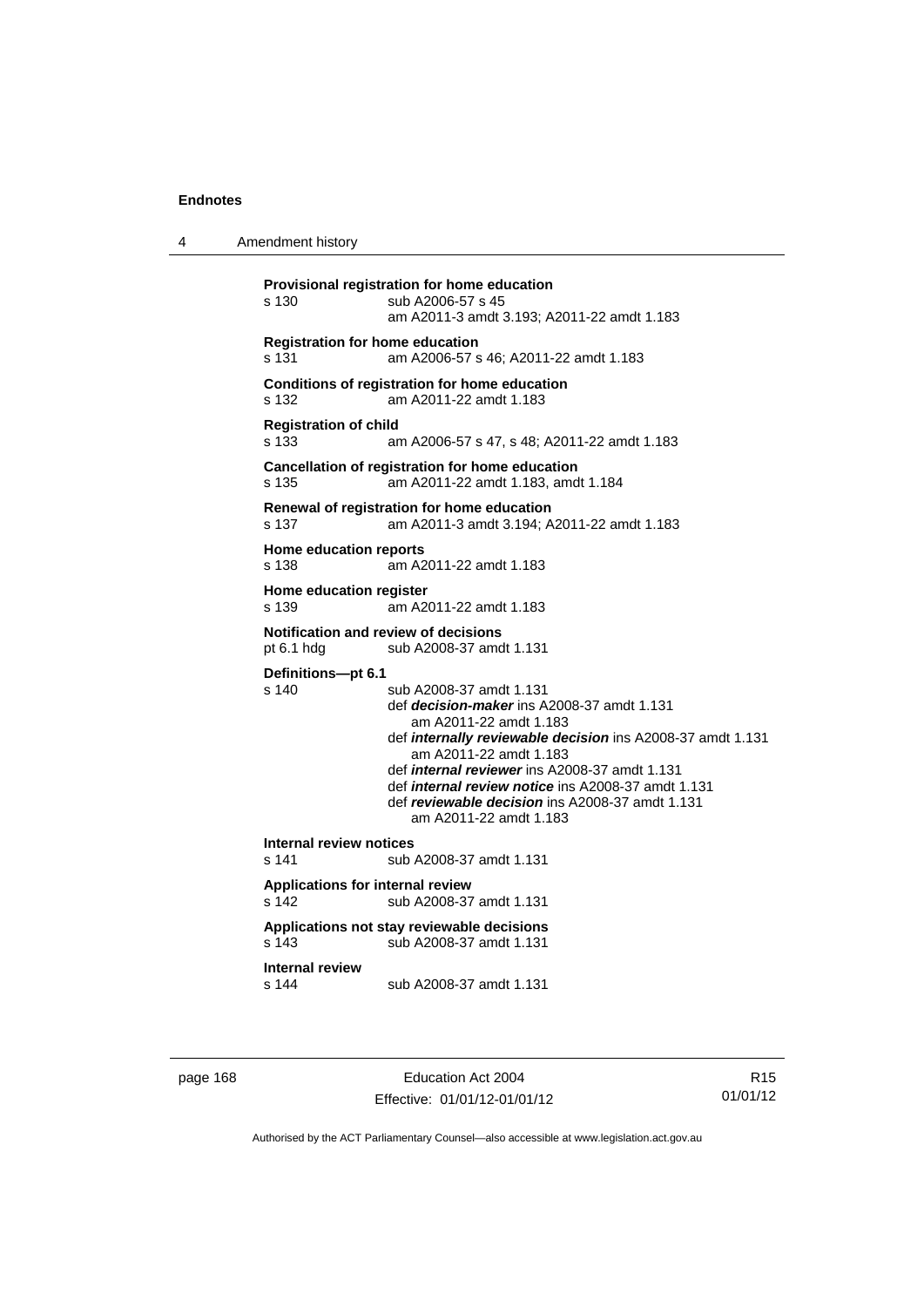Amendment history 4

**Reviewable decision notices**  s 145 sub A2008-37 amdt 1.131 am A2011-22 amdt 1.183 **Applications to ACAT**  s 145A ins A2008-37 amdt 1.131 **Preschools**  s 146 am A2011-22 amdt 1.183 om A2011-51 s 7 **Student transfer register**  s 146A ins A2009-40 s 6 am A2011-22 amdt 1.183 **Notification of parents**  s 149 am A2006-57 s 55 **Gifts and donations**  s 151 am A2011-3 amdt 3.195 **Education trust fund**  s 152 am A2011-22 amdt 1.180, amdt 1.183 **Notices of intention under former education Act to conduct schools at additional educational levels**  exp 1 January 2015 (s 153 (5)) **Evidence—certificate signed by principal etc**  s 153A ins A2009-40 s 7 **Transitional provisions**  ch 7 hdg exp 1 January 2006 (s 171) **Assets and liabilities of former authority**  pt 7.1 hdg exp 1 January 2006 (s 171) **Meaning of** *former authority* s 156 exp 1 January 2006 (s 171) **Vesting of assets and liabilities of former authority in Territory**  s 157 exp 1 January 2006 (s 171) **Evidentiary certificate for vested assets and liabilities**  s 158 exp 1 January 2006 (s 171) **Registration of changes in title to certain assets**  s 159 exp 1 January 2006 (s 171) **Proceedings and evidence in relation to vested assets and liabilities**  s 160 exp 1 January 2006 (s 171) **General savings**  pt 7.2 hdg exp 1 January 2006 (s 171)

R15 01/01/12

Education Act 2004 Effective: 01/01/12-01/01/12 page 169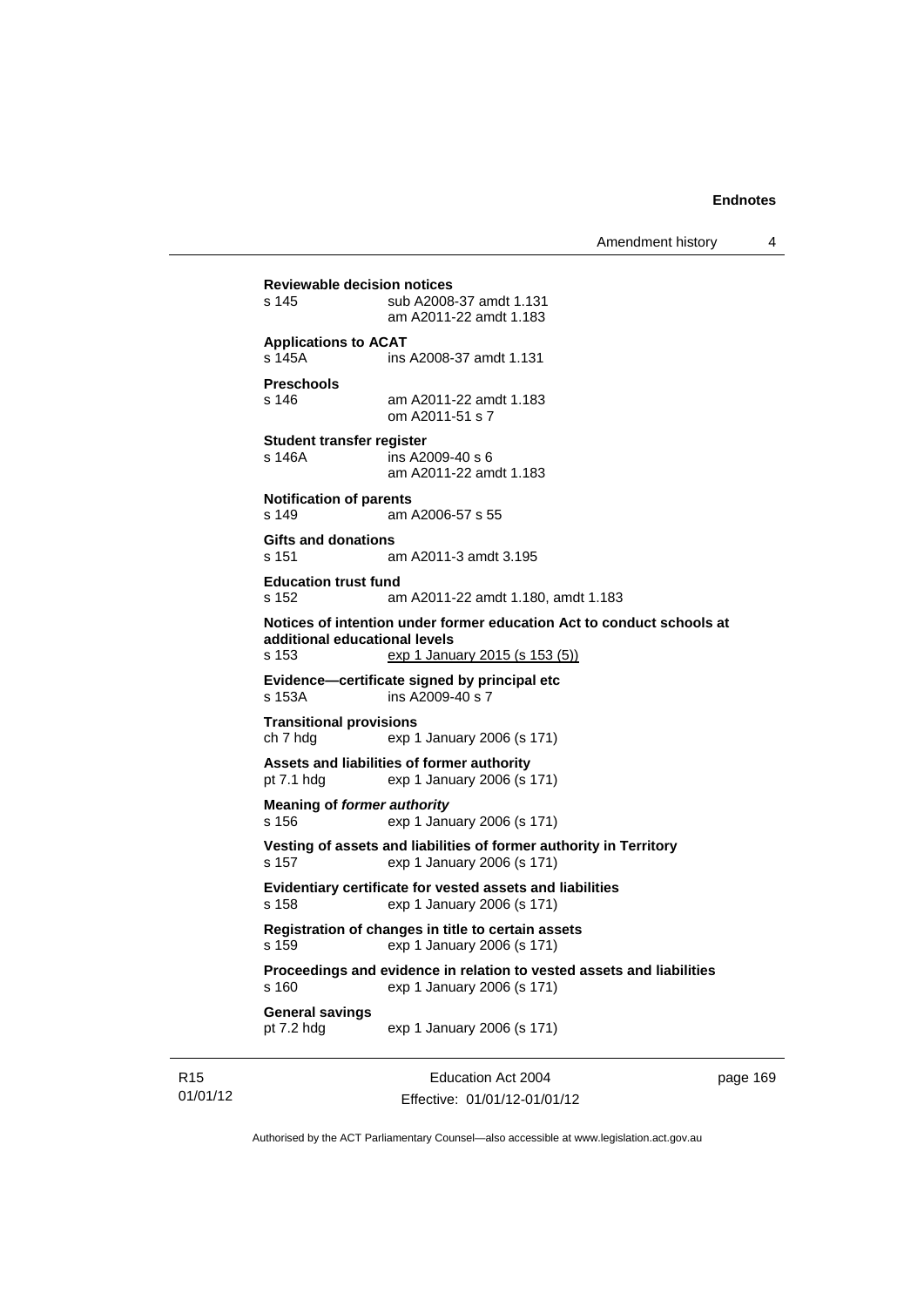| 4 | Amendment history |
|---|-------------------|
|---|-------------------|

```
Interpretation 
                exp 1 January 2006 (s 171)
Definitions for pt 7.3 
s 161 exp 1 January 2006 (s 171) 
Former authority Act 
div 7.2.2 hdg exp 1 January 2006 (s 171) 
Existing schools etc 
s 162 exp 1 January 2006 (s 171) 
Name of schools, institutions and services 
s 163 exp 1 January 2006 (s 171) 
School boards 
s 164 exp 1 January 2006 (s 171) 
Parents and citizens associations 
s 165 exp 1 January 2006 (s 171) 
Members of school boards 
s 166 exp 1 January 2006 (s 171) 
Former education Act 
div 7.2.3 hdg exp 1 January 2006 (s 171) 
Exemption certificates 
s 167 exp 1 January 2006 (s 171) 
Existing registered and provisionally registered schools 
s 168 exp 1 January 2006 (s 171) 
Registers 
s 169 exp 1 January 2006 (s 171) 
Miscellaneous 
pt 7.3 hdg exp 1 January 2006 (s 171) 
Modification of ch 7's operation 
s 170 exp 1 January 2006 (s 171) 
Expiry of ch 7 
s 171 exp 1 January 2006 (s 171) 
Declared law for Legislation Act, s 88 
s 172 exp 1 January 2006 (s 171) 
Repeals and consequential amendments 
ch 8 hdg om LA s 89 (3) 
Acts repealed 
s 173 om LA s 89 (3)
```
page 170 Education Act 2004 Effective: 01/01/12-01/01/12

R15 01/01/12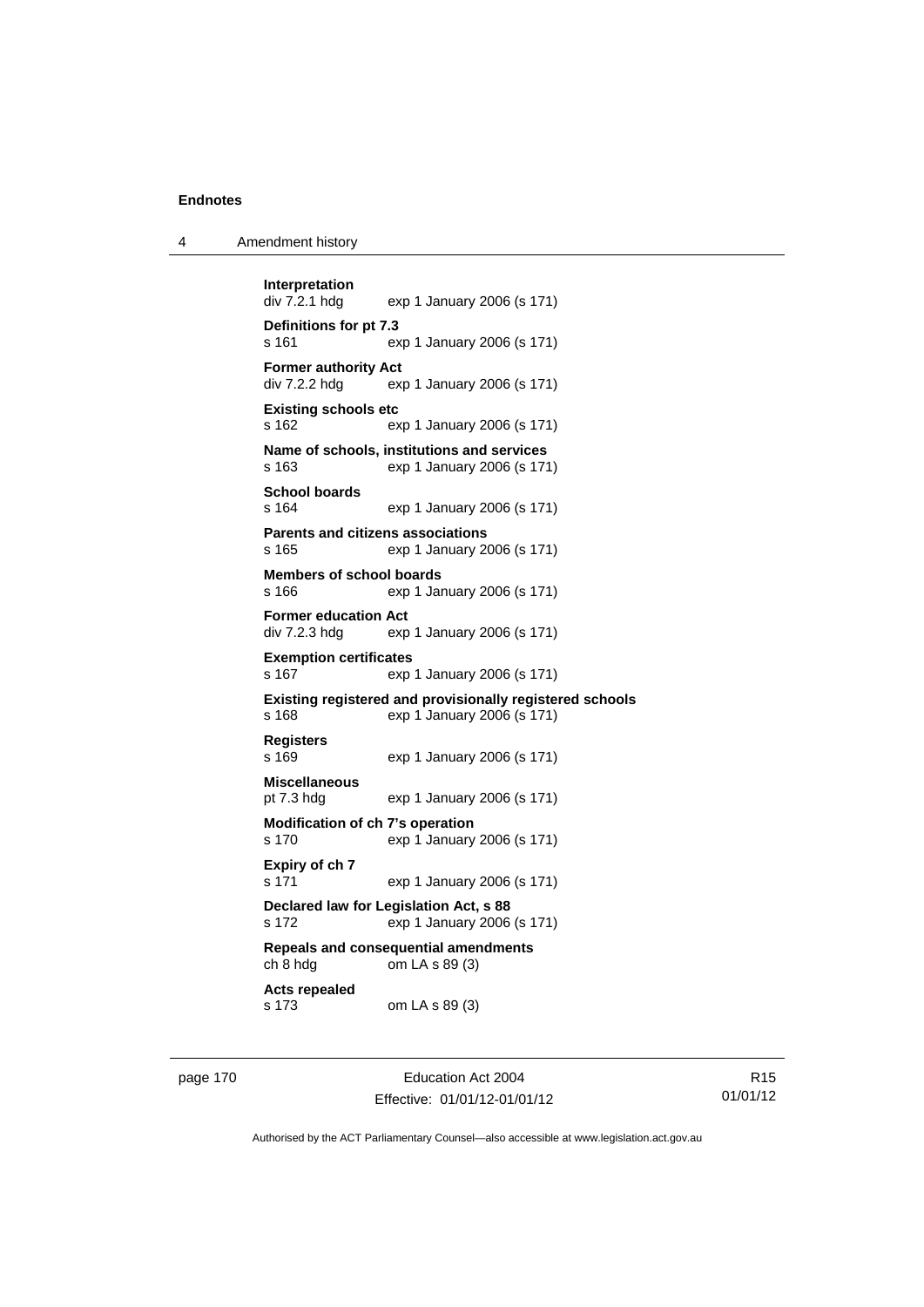| s 174                                              | om LA s 89 (3)                                                                                                                                                                                                                                                                                                                                                                                                          |          |
|----------------------------------------------------|-------------------------------------------------------------------------------------------------------------------------------------------------------------------------------------------------------------------------------------------------------------------------------------------------------------------------------------------------------------------------------------------------------------------------|----------|
| Legislation amended-sch 2<br>s 175                 | om LA s 89 (3)                                                                                                                                                                                                                                                                                                                                                                                                          |          |
| ch 9 hdg                                           | Transitional-Education (Participation) Amendment Act 2009<br>ins A2009-40 s 8<br>exp 1 January 2012 (s 303 (1) (LA s 88 declaration applies))                                                                                                                                                                                                                                                                           |          |
| Meaning of amending Act-ch 9<br>s 300              | ins A2009-40 s 8<br>$\frac{\sqrt{2}}{2}$ 1 January 2012 (s 303 (1) (LA s 88 declaration applies))                                                                                                                                                                                                                                                                                                                       |          |
| <b>Application of amending Act</b><br>s 301        | ins A2009-40 s 8<br>exp 1 January 2012 (s 303 (1) (LA s 88 declaration applies))                                                                                                                                                                                                                                                                                                                                        |          |
| <b>Transitional regulations</b><br>s 302           | ins A2009-40 s 8<br>exp 1 January 2012 (s 303 (1))                                                                                                                                                                                                                                                                                                                                                                      |          |
| Expiry-ch 9<br>s 303                               | ins A2009-40 s 8<br>exp 1 January 2012 (s 303 (1) (LA s 88 declaration applies))                                                                                                                                                                                                                                                                                                                                        |          |
| <b>Reviewable decisions</b><br>sch 1               | sub A2008-37 amdt 1.132<br>am A2009-40 s 9; items renum R9 LA; A2011-22 amdt 1.183                                                                                                                                                                                                                                                                                                                                      |          |
| <b>Minister's decisions</b><br>sch 1 pt 1.1        | am A2006-57 s 50; items renum R4 LA<br>om A2008-37 amdt 1.132                                                                                                                                                                                                                                                                                                                                                           |          |
| <b>Chief executive's decisions</b><br>sch 1 pt 1.2 | am A2006-57 s 51, s 55<br>om A2008-37 amdt 1.132                                                                                                                                                                                                                                                                                                                                                                        |          |
| <b>Consequential amendments</b><br>sch 2           | om LA s 89 (3)                                                                                                                                                                                                                                                                                                                                                                                                          |          |
| <b>Dictionary</b><br>dict                          | am A2008-37 amdt 1.133, amdt 1.134; A2009-20 amdt 3.64;<br>A2009-40 s 10; A2010-18 amdt 1.21; A2011-22 amdt 1.181,<br>amdt 1.182<br>def <i>appointed member</i> am A2006-57 s 52<br>def approval statement ins A2009-40 s 11<br>def approved educational course (government) am<br>A2006-57 s 55<br>def approved educational course (non-government) am<br>A2006-57 s 55<br>def board appointed member am A2006-57 s 52 |          |
|                                                    | Education Act 2004                                                                                                                                                                                                                                                                                                                                                                                                      | page 171 |

01/01/12

R15

Effective: 01/01/12-01/01/12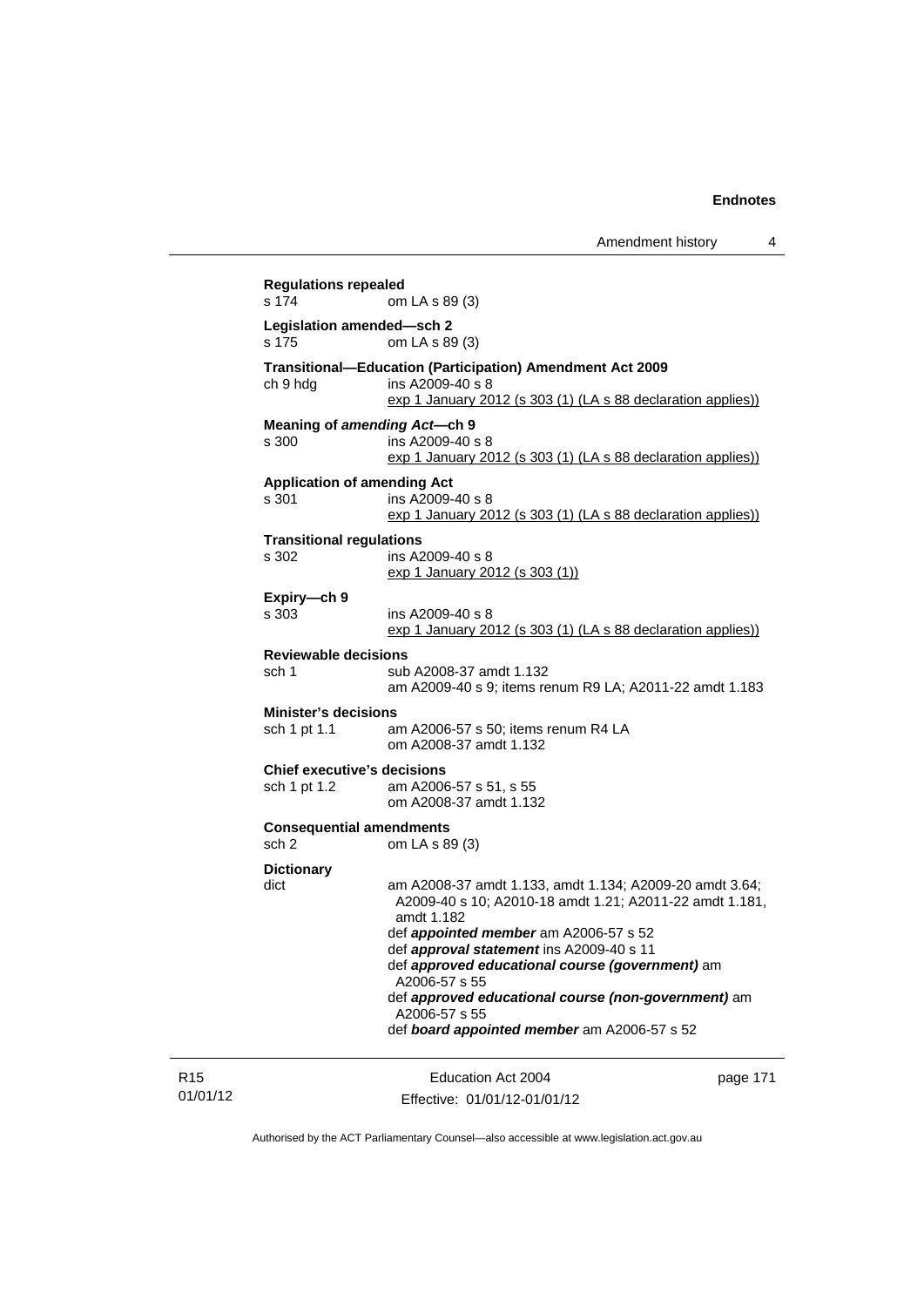4 Amendment history

 def *completes year 10* ins A2009-40 s 11 def *completes year 12* ins A2009-40 s 11 def *compliance notice* ins A2009-40 s 11 def *compulsory school age* sub A2009-40 s 12 def *education course* ins A2009-40 s 13 def *education provider* ins A2009-40 s 13 def *employment alternative* ins A2009-40 s 13 def *exclusion* am A2006-57 s 55 def *exemption certificate* sub A2009-40 s 14 def *full-time participation* ins A2009-40 s 15 def *full-time participation requirement* ins A2009-40 s 15 def *government school* sub A2011-51 s 8 def *information notice* ins A2009-40 s 15 def *internally reviewable decision* ins A2008-37 amdt 1.135 def *internal reviewer* sub A2008-37 amdt 1.136 def *internal review notice* ins A2008-37 amdt 1.137 def *parents and citizens member* am A2006-57 s 52 def *participates* ins A2009-40 s 15 def *proposed opening day* am A2006-57 s 53 def *reviewable decision* sub A2008-37 amdt 1.138 def *school* am A2009-40 s 16 sub A2011-51 s 9 def *school-leaving age* om A2009-40 s 17 def *staff member* am A2006-57 s 53 def *student member* am A2006-57 s 53 def *training alternative* ins A2009-40 s 18

def *training alternative provider* ins A2009-40 s 18

page 172 Education Act 2004 Effective: 01/01/12-01/01/12

R15 01/01/12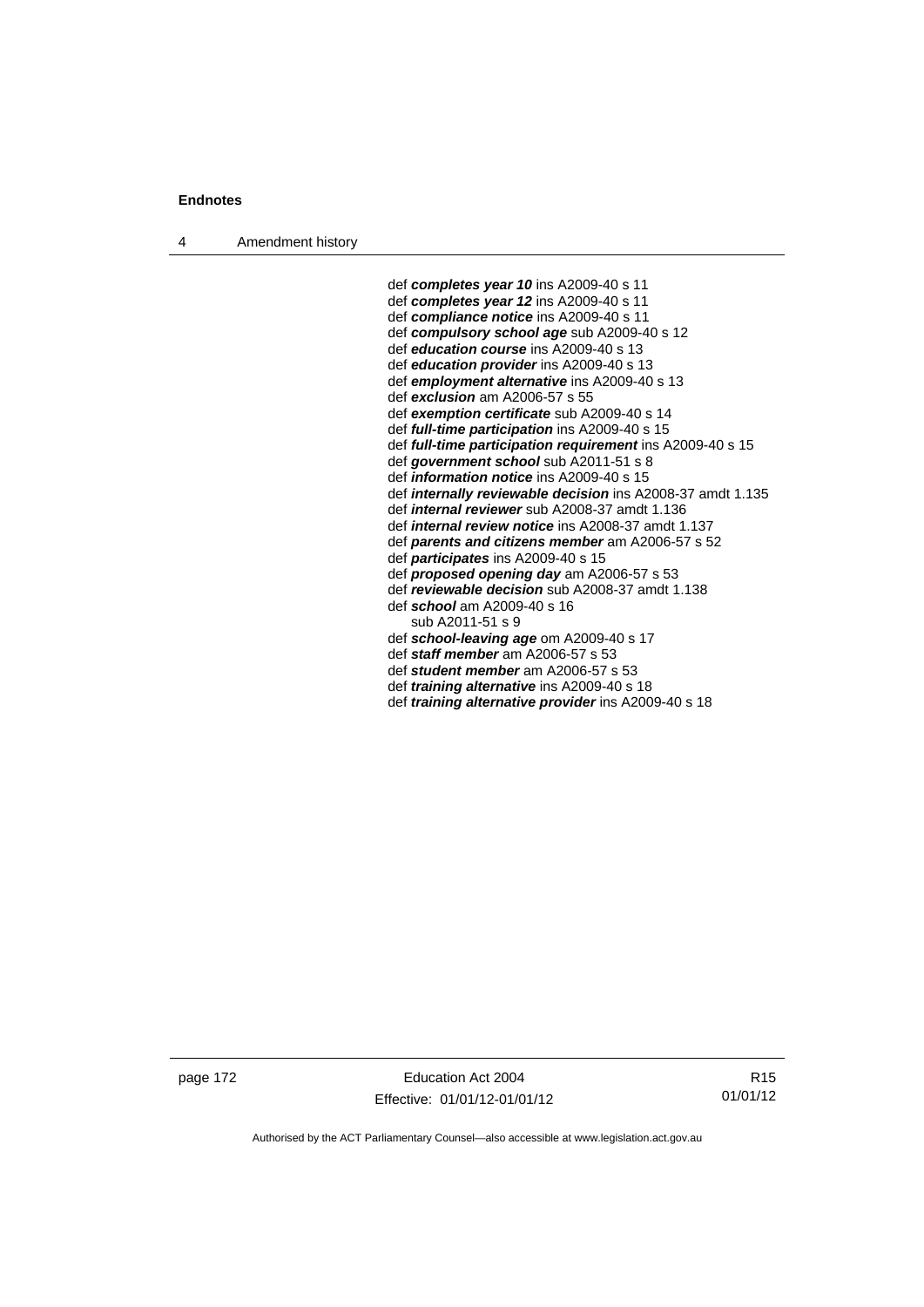# **5 Earlier republications**

Some earlier republications were not numbered. The number in column 1 refers to the publication order.

Since 12 September 2001 every authorised republication has been published in electronic pdf format on the ACT legislation register. A selection of authorised republications have also been published in printed format. These republications are marked with an asterisk (\*) in column 1. Electronic and printed versions of an authorised republication are identical.

| <b>Republication</b><br>No and date | <b>Effective</b>             | Last<br>amendment<br>made by | <b>Republication</b><br>for |
|-------------------------------------|------------------------------|------------------------------|-----------------------------|
| R <sub>1</sub><br>1 Jan 2005        | 1 Jan 2005-<br>1 Jan 2006    | not amended                  | new Act                     |
| R <sub>2</sub><br>2 Jan 2006        | 2 Jan 2006-<br>15 June 2006  | not amended                  | commenced expiry            |
| R <sub>3</sub><br>16 June 2006      | 16 June 2006-<br>19 Dec 2006 | A2006-28                     | amendments by<br>A2006-28   |
| R4<br>20 Dec 2006                   | 20 Dec 2006-<br>26 Oct 2008  | A2006-57                     | amendments by<br>A2006-57   |
| R <sub>5</sub><br>27 Oct 2008       | 27 Oct 2008-<br>1 Feb 2008   | A2008-37                     | amendments by<br>A2008-20   |
| R <sub>6</sub><br>2 Feb 2009        | 2 Feb 2009-<br>26 Feb 2009   | A2008-37                     | amendments by<br>A2008-37   |
| R7<br>27 Feb 2009                   | 27 Feb 2009-<br>21 Sept 2009 | A2008-37                     | amendments by<br>A2008-20   |
| R8<br>22 Sept 2009                  | 22 Sept 2009-<br>31 Dec 2009 | A2009-20                     | amendments by<br>A2009-20   |
| R <sub>9</sub><br>1 Jan 2010        | 1 Jan 2010-<br>3 Mar 2010    | A2009-40                     | amendments by<br>A2009-40   |
| R <sub>10</sub><br>4 Mar 2010       | 4 Mar 2010-<br>2 June 2010   | A2010-7                      | amendments by<br>A2010-7    |
| R <sub>11</sub><br>3 June 2010      | 3 June 2010-<br>6 July 2010  | A2010-18                     | amendments by<br>A2010-18   |
| R <sub>12</sub><br>7 July 2010      | 7 July 2010-<br>28 Feb 2011  | A2010-22                     | amendments by<br>A2010-22   |
|                                     |                              |                              |                             |

R15 01/01/12

Education Act 2004 Effective: 01/01/12-01/01/12 page 173